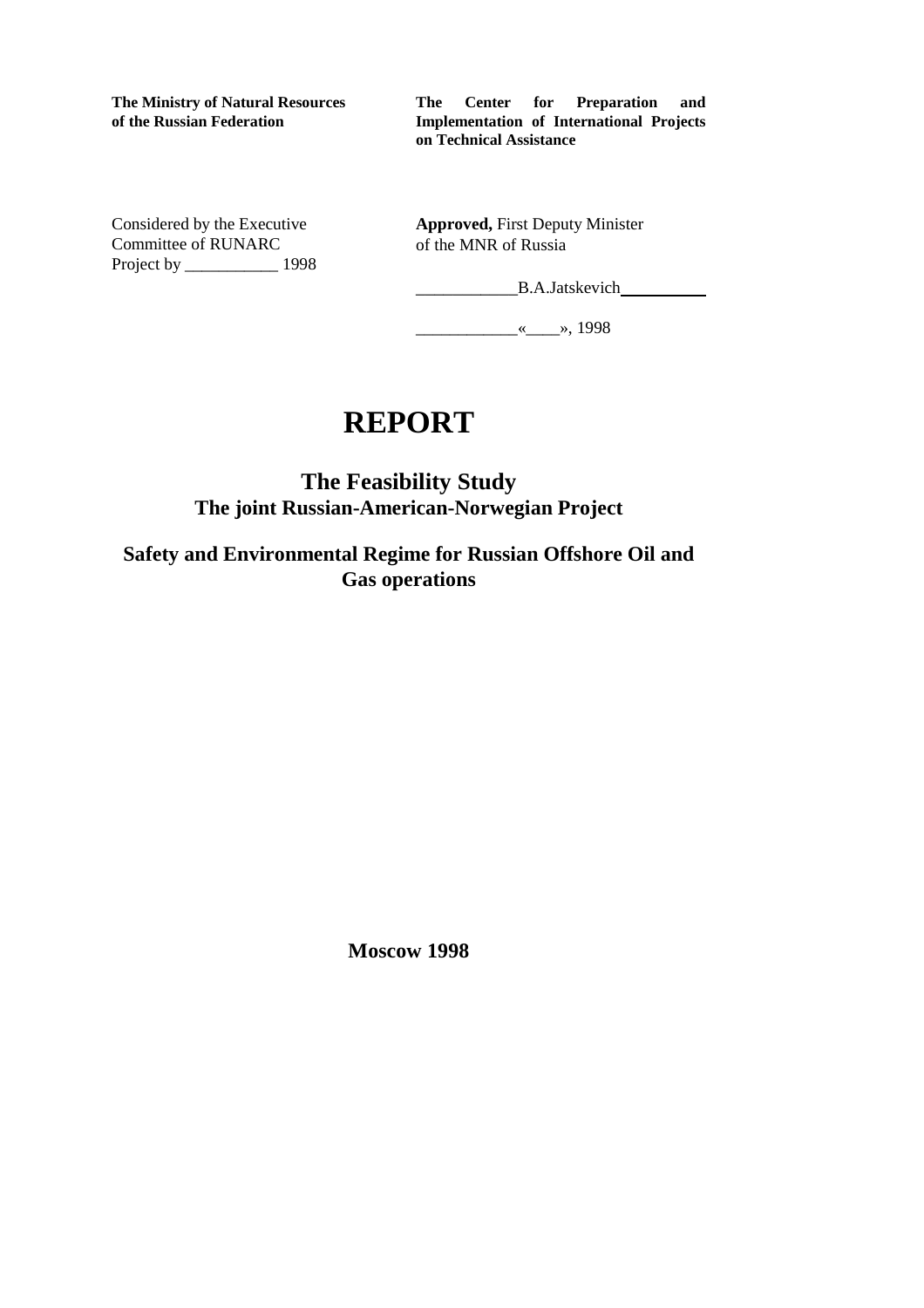## **List of Authors**

Kochetkov M.V. - Scientific leader of the Project, Ph.D Polkanov M.P. - Project Manager, Ph.D **The Ministry of Natural Resources of the Russian Federation:** Strugov A.F., Shevchuk A.V., Lebedeva E.S. Ph.D, Shtemberg O.N. Ph.D VSEGINGEO: Shpak A.A. Ph.D, Grodzensky V.D. Ph.D Federal Centre «Rosgeomonitoring»: Komarov A.V. Ph.D **The Ministry of Fuel and Energy of the Russian Federation:** Chugunkov V.I. Interbranch Research and Protection Centre of the Emergencies «Situation»: Ionas E.E. Ph.D, Golovin V.S. The Centre of Radiation Safety: Chepenko B.A. **The Ministry of Transport of the Russian federation:** State Marine Pollution Control and Salvage Administration: Perzev A.I. **The Ministry of Agriculture of the Russian Federation:** Fishery Department: Lashmanov F.I. **The Ministry of Health of the Russian Federation:** Moscow House of Veterans: Falin N.I. Ph.D «Gastrodya» Ltd.: Potkin V.E. Ph.D **The State Committee for Environmental Protection of the Russian Federation:** Knyzeva T.F., Novikova M.V. Federal Centre of Geoecological Systems «Ecology»: Yavelov A.V. Federal Service of Russia for Hydrometeorology and Environmental Monitoring, Regional Centre «Monitoring of the Arctic»: Melnikov S. A., Gorshkov A.N. Federal Service of Russia for Hydrometeorology and Environmental Monitoring, Arctic and Antarctic Research Institute: Danilov A.I. Ph.D **The State Committee for Development of the North of the Russian federation:** Sumina E.N. **Federal Mining and Industry Supervision of Russia (Gosgortechnadzor of Russia):** Efimenko V.I., Grizkov V.V. **Organizations, Institutes, Enterprises:** The Institute for legislation and Comparative Law under Government of Russia: Bogolubov S.A., Krayushkina E.G. Russian offshore Development Company «ROSSHELF»: Jouravel V.I. Ph.D VNIIstandard: Pashkov E.V. Ph.D

RAO «GAZPROM» VNIIGAZ: Mansurov M.N. D.sc.

**U.S. Department of the Interior Mineral Management Service, Norwegian Petroleum Directorate** - experts of these organizations took part in discussing of work progress, made their recommendations concerning goals and strategy of development as well as presented materials taking into consideration the experience accumulated in their countries in this field of activity.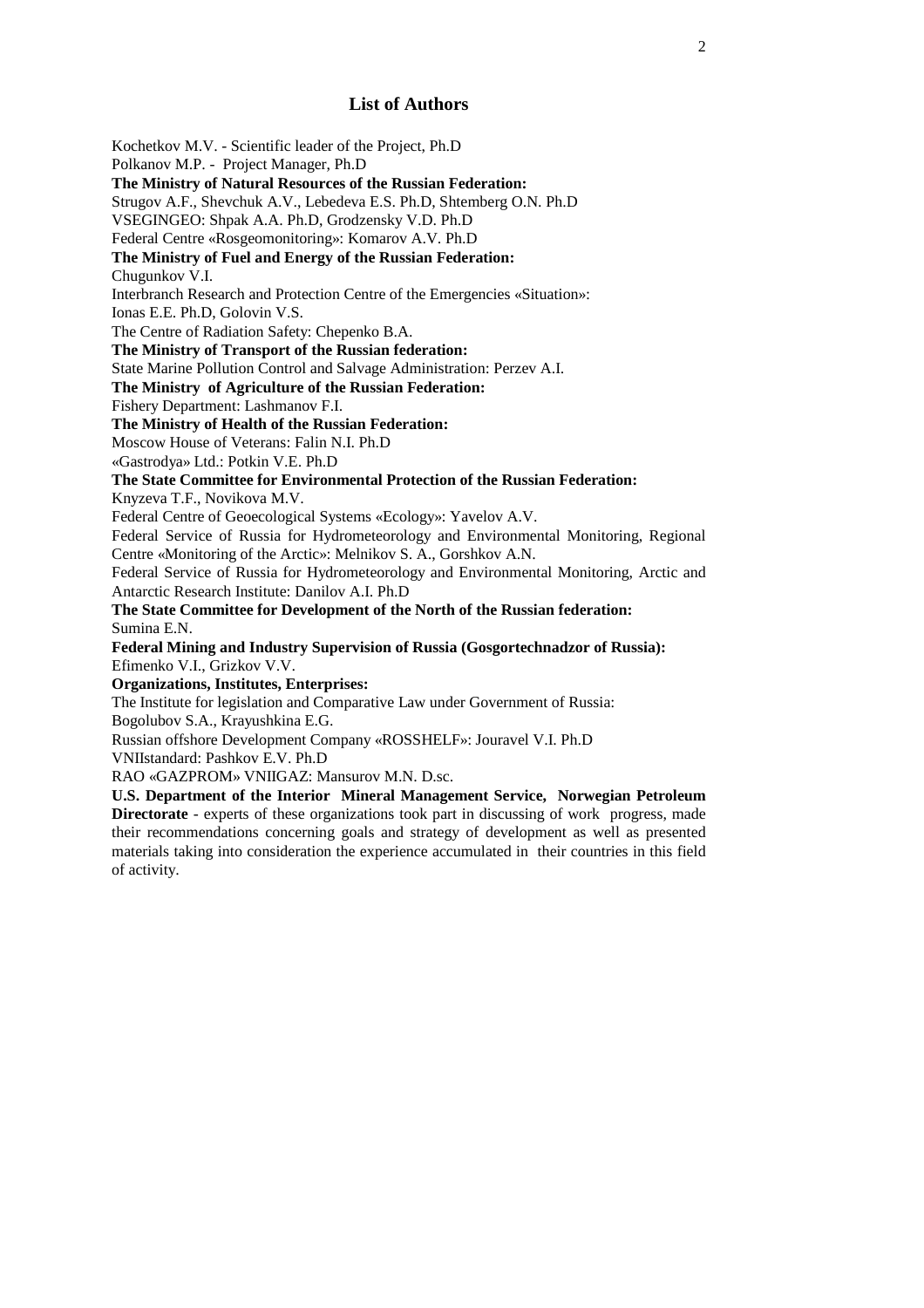## **Contents**

|                                                                                         | 7  |
|-----------------------------------------------------------------------------------------|----|
| <b>Chapter 1</b> Natural and Climatic Conditions, the State of the Environment and      |    |
| Social and Economic Characteristics of the Arctic Shelf and Coastal Zone of             |    |
|                                                                                         | 11 |
|                                                                                         | 11 |
|                                                                                         | 11 |
|                                                                                         | 12 |
|                                                                                         | 13 |
|                                                                                         | 15 |
|                                                                                         | 16 |
|                                                                                         | 19 |
|                                                                                         | 20 |
|                                                                                         | 21 |
|                                                                                         | 21 |
|                                                                                         | 21 |
|                                                                                         | 22 |
|                                                                                         | 22 |
|                                                                                         | 23 |
|                                                                                         | 25 |
|                                                                                         | 25 |
|                                                                                         | 28 |
|                                                                                         | 28 |
|                                                                                         | 28 |
| 1.6 Social - Economic Aspects of the Assessment of Coastal Areas                        | 28 |
|                                                                                         | 28 |
|                                                                                         | 29 |
|                                                                                         | 30 |
|                                                                                         | 30 |
|                                                                                         | 31 |
|                                                                                         |    |
| <b>Chapter 2 Status of the Legislative, Normative, Legal, Regulatory-Technical Base</b> |    |
| for the Control of Interior-, Water- and Land Use, Industrial, Environmental            |    |
|                                                                                         | 33 |
|                                                                                         | 33 |
|                                                                                         | 33 |
|                                                                                         | 33 |
|                                                                                         | 36 |
|                                                                                         | 39 |
|                                                                                         | 40 |
|                                                                                         | 42 |
|                                                                                         | 42 |
| 2.5 Legislative, Normative-Legal Base of Environmental Protection and Provision         |    |
|                                                                                         | 44 |
|                                                                                         | 44 |
|                                                                                         |    |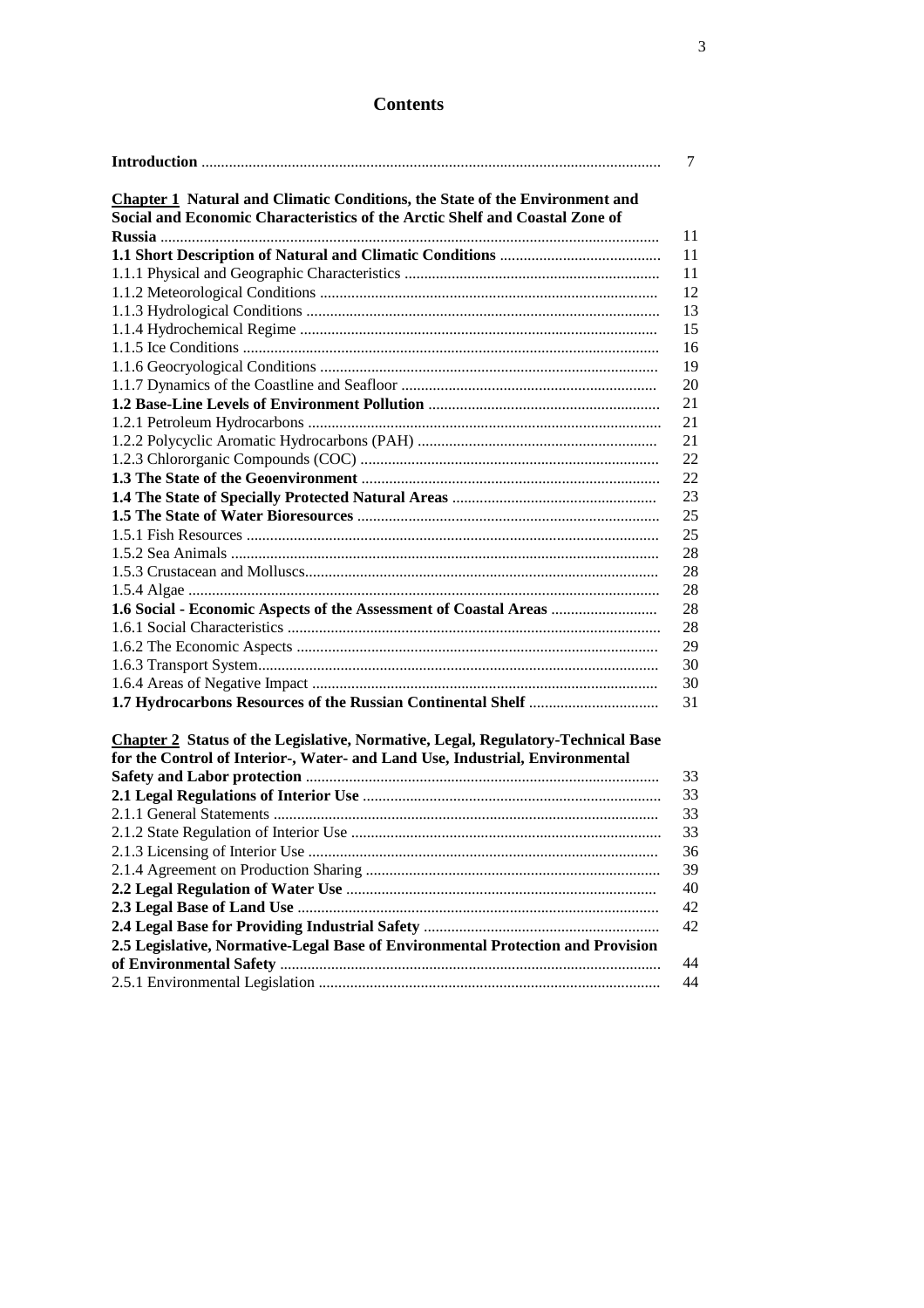| 2.5.2 Regulation of Relations on Environmental Safety of Activities on Oil and Gas      |    |
|-----------------------------------------------------------------------------------------|----|
| Development on Continental Shelf. Control and Supervision Over Implementation of        |    |
|                                                                                         | 46 |
|                                                                                         | 49 |
| 2.5.4 Participation of the Public in Taking Decisions on Construction of Objects of Oil |    |
|                                                                                         | 50 |
|                                                                                         | 50 |
| 2.7 Normative Support of Industrial, Environmental Safety and Labor                     |    |
|                                                                                         | 52 |
|                                                                                         | 52 |
|                                                                                         | 52 |
|                                                                                         | 52 |
|                                                                                         | 54 |
| <b>Chapter 3</b> Description of the Functioning Monitoring and control systems          | 55 |
|                                                                                         | 55 |
|                                                                                         | 55 |
|                                                                                         | 55 |
|                                                                                         | 58 |
|                                                                                         | 58 |
|                                                                                         | 61 |
|                                                                                         | 62 |
|                                                                                         | 62 |
|                                                                                         | 63 |
|                                                                                         | 63 |
|                                                                                         | 64 |
| 3.3 Recommendations on Development of the Environmental Monitoring                      |    |
|                                                                                         | 65 |
|                                                                                         |    |
| <b>Chapter 4 Regulation of Industrial and Environmental Safety during</b>               |    |
| Exploration, Development, Operation, Conservation and Liquidation of                    |    |
|                                                                                         | 67 |
| 4.1 Normative Regulation of Submitting and Agreeing on the Investments                  |    |
|                                                                                         | 67 |
| 4.1.1 Pre-investment Stage, Development of the Investments Justification                | 67 |
|                                                                                         | 67 |
|                                                                                         | 68 |
| 4.1.4 Investment Process in the Production Sharing Agreement (PSA)                      | 69 |
| 4.2 Analysis of the Process of Implementation of the Pre-Design Stage of the            |    |
|                                                                                         | 70 |
|                                                                                         | 70 |
| 4.2.2 Design Technological Documentation for the Development of Oil and Gas             |    |
|                                                                                         | 71 |
| 4.2.3 The Pre-Design Documentation for the Installations on Oil and Gas Fields          | 73 |
|                                                                                         | 74 |
|                                                                                         | 76 |
|                                                                                         | 79 |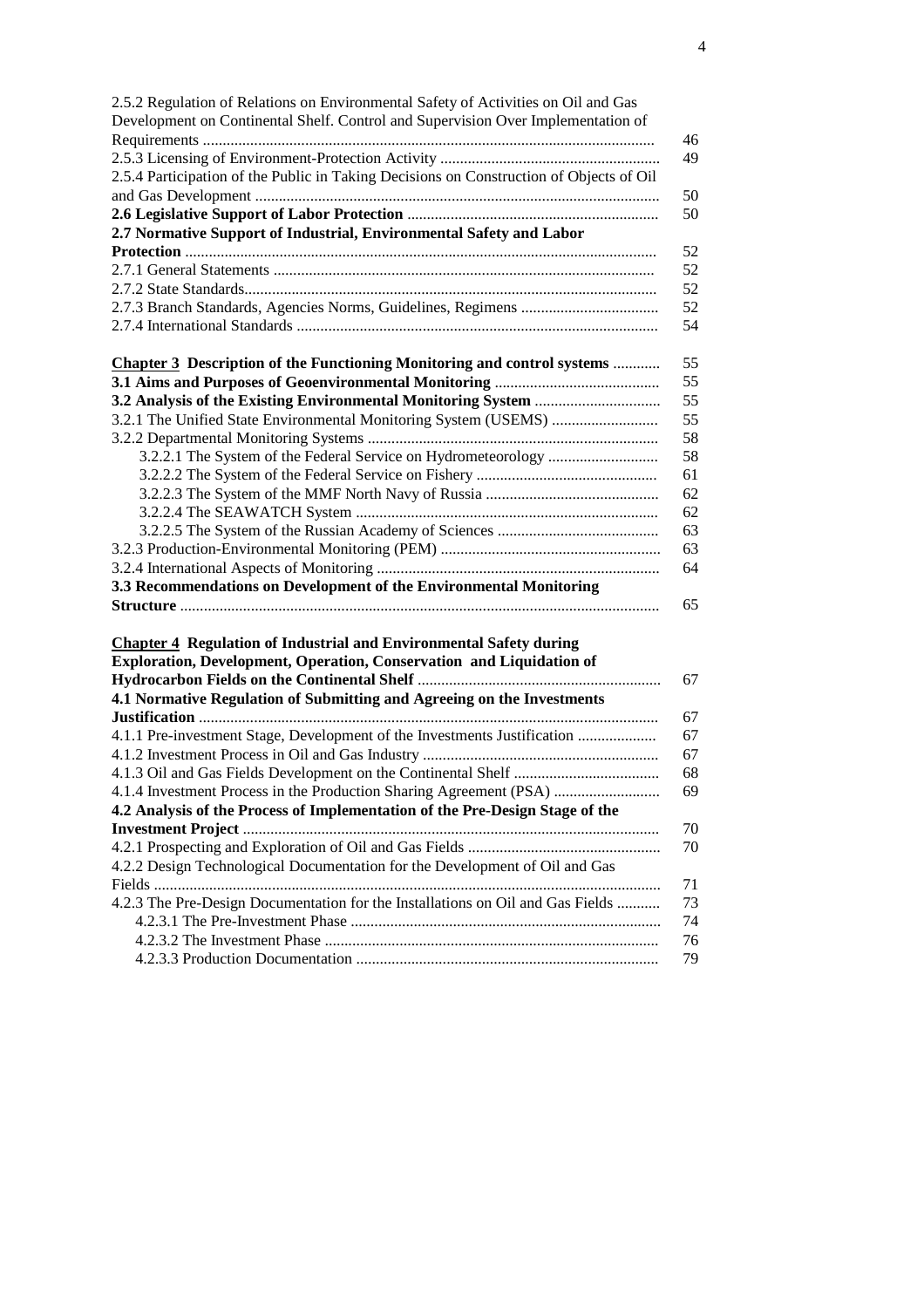| 4.3 Analysis of Management of the Feasibility Study (Project) Development and          |     |
|----------------------------------------------------------------------------------------|-----|
| Accounting for the Requirements of the Industrial, Sanitary-Epidemiological and        |     |
|                                                                                        | 79  |
|                                                                                        | 79  |
|                                                                                        | 81  |
|                                                                                        | 82  |
|                                                                                        | 82  |
| 4.4 Ensuring Environmental Safety during Construction, Operation, Exploitation         |     |
|                                                                                        | 84  |
| 4.4.1 Construction of the Ice Resistant Platform (IRP) and Underwater Pipelines        | 84  |
| 4.4.2 Measures on the Environmental Safety in the Period of the Operation of the Field |     |
|                                                                                        | 85  |
| 4.4.3 Measures for Preventing the Pollution of Environment by the Drilling Waste       | 85  |
| 4.4.4 Measures for Preventing the Environment Pollution during Oil Production,         |     |
|                                                                                        | 86  |
| 4.4.5 Environmental Safety during the Conservation and Liquidation of the Fields       |     |
|                                                                                        | 87  |
|                                                                                        | 87  |
|                                                                                        | 88  |
|                                                                                        |     |
|                                                                                        | 89  |
| 5.1 Normative-Legal Security of Labor Protection and Safety Measures                   | 89  |
|                                                                                        | 89  |
|                                                                                        | 90  |
| 5.4 Sanitary-Hygienic Conditions and Regimes of Work and Rest of Personnel,            |     |
|                                                                                        | 91  |
|                                                                                        | 92  |
| 5.6 Proposals on Improvement of Regulatory-Legal Base for Provision of                 |     |
| Working Conditions and Human Health Protection in Operations on the Arctic             |     |
|                                                                                        | 93  |
|                                                                                        |     |
| <b>Chapter 6 Emergency Situations, Preventive Measures and Response </b>               | 95  |
|                                                                                        | 95  |
| 6.2 Provision of Fire and Explosion Safety of Marine Installations                     | 97  |
|                                                                                        | 97  |
|                                                                                        | 97  |
| 6.2.3 Proposals on Improvement of Normative-Technical Provision of Fire and            |     |
|                                                                                        | 101 |
| 6.3 Measures on Preparedness Provision and Emergency Response to                       |     |
|                                                                                        | 102 |
|                                                                                        | 102 |
|                                                                                        | 103 |
|                                                                                        | 106 |
| 6.3.4 Normative and Legal Regulation of Prevention and Elimination of                  |     |
|                                                                                        |     |
|                                                                                        | 108 |
| 6.3.5 Proposals on Improvement of Normative-Technical Provisions for Prevention        | 110 |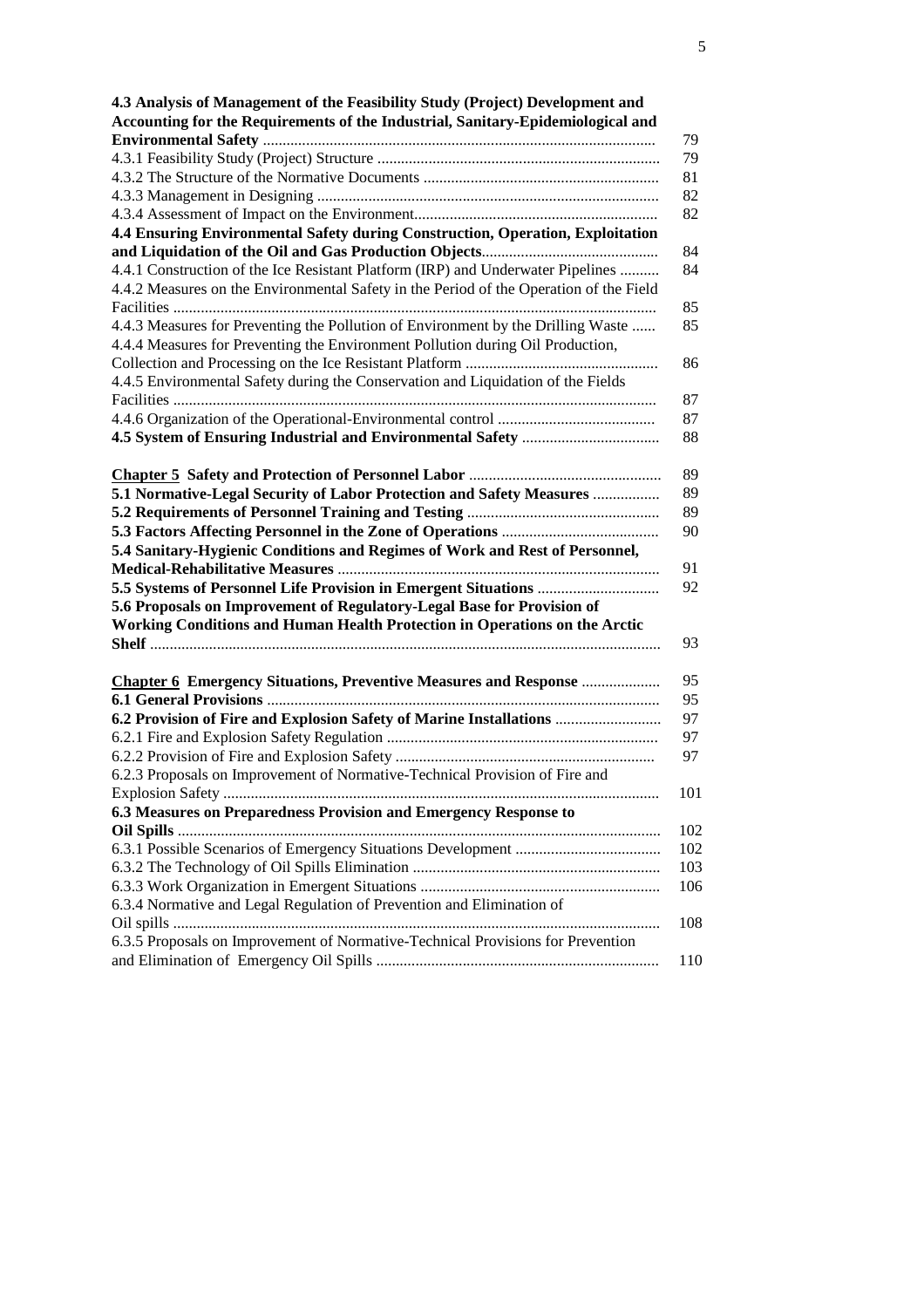| <b>Chapter 7</b> Economic Mechanisms of Industrial and Environmental Safety              |
|------------------------------------------------------------------------------------------|
| 112                                                                                      |
| 112                                                                                      |
| 112                                                                                      |
| 114                                                                                      |
| 116                                                                                      |
| 116                                                                                      |
| 117                                                                                      |
| 7.3 Payments for Wastes Disposal, Bottom Dredging and Dumping<br>118                     |
| 118                                                                                      |
| 120                                                                                      |
| 121                                                                                      |
| 121                                                                                      |
| 122                                                                                      |
|                                                                                          |
| 125                                                                                      |
| 8.1 The State of, and Possibilities for Developing, the Russian Safety and               |
| <b>Environmental Regime for Oil and Gas Activities on the Continental Shelf </b><br>125  |
| 8.1.1 The State of the Legislative and Normative Basis concerning Safety and             |
| 125                                                                                      |
| 8.1.2 The State and Possibilities of Developing the Supervisory System<br>126            |
| 127                                                                                      |
| 128                                                                                      |
| 8.2 The Normative and Legal Basis for Current Projects and the Goals for                 |
| 130                                                                                      |
| 8.2.1 Strategies for Development of an All-inclusive Regulatory Regime for               |
| 130                                                                                      |
| 131                                                                                      |
| 133                                                                                      |
| 134                                                                                      |
| 134                                                                                      |
| 8.3.2 Principles for Development of the body of Normative Documents<br>135               |
| 8.4. Proposals on the Implementation of Phases 2 and 3 of the Project «Safety and        |
| <b>Environmental Regime for Russian Offshore Oil and Gas Operations»</b><br>137          |
|                                                                                          |
| <b>Attachment 1 A List of Legislative Acts Regulating Activities for Exploration and</b> |
| 139                                                                                      |
| <b>Attachment 2 Legal Documents System for Marine Oil and Gas Operations -</b>           |

**section (Safety and Environment Protection) (LDS MOGO)** ..................................... 148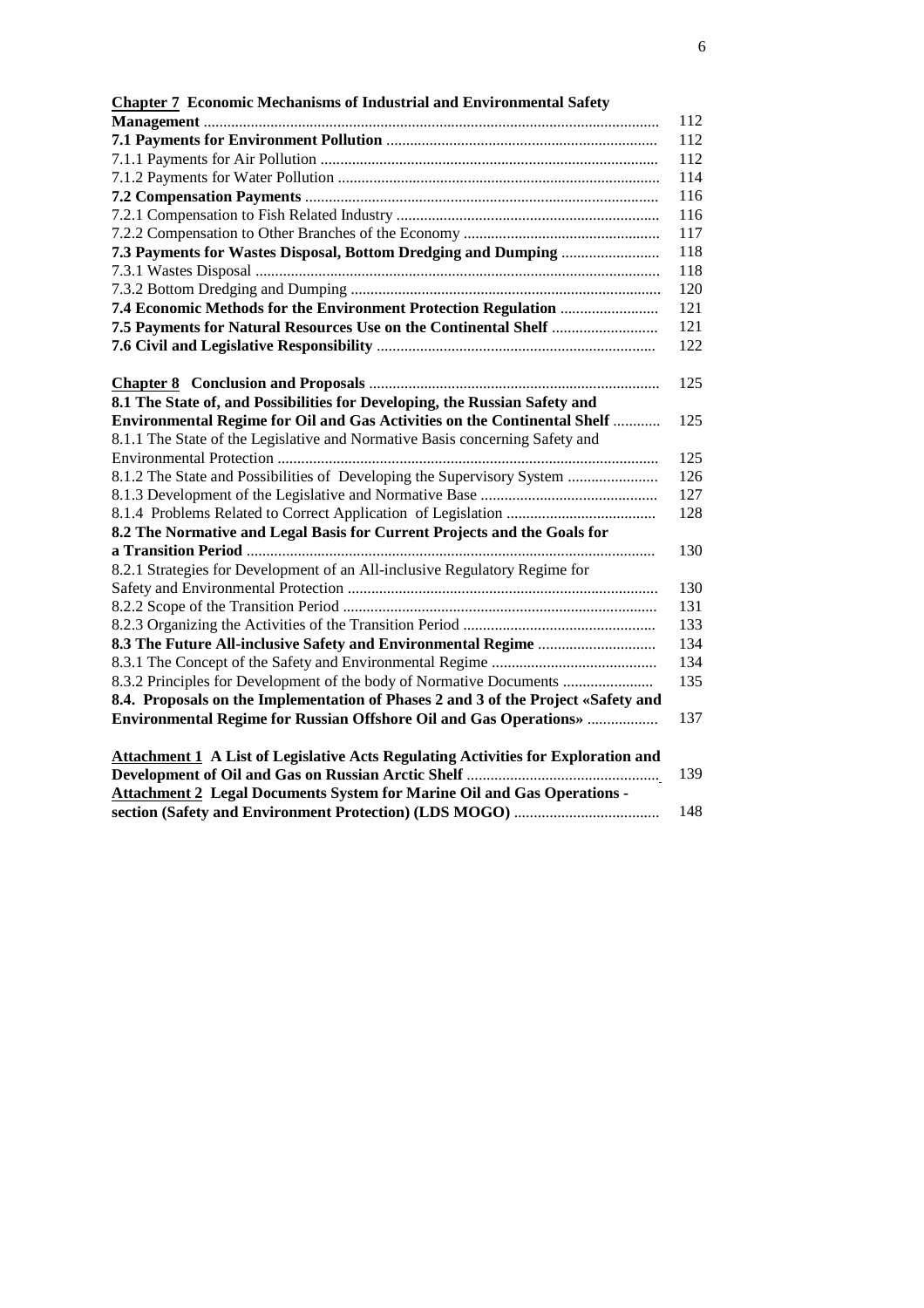## **Introduction**

The extensive continental shelf of the Russian seas is an important source of hydrocarbons, where the predicted resources of oil and gas are estimated as hundreds billion tons. Development of these resources in severe conditions of the Russian shelf is a complicated technical-economic problem including obligatory provision of conditions for rational nature use, industrial and environmental safety.

The use of natural resources is under the state control of the President of Russia, Government of the Russian Federation, Authorities of the Administrative Territories of the Russian Federation (Subjects of the Russian Federation), as well as a Federal Authorized Organ controlling the state fund of natural resources and State Mining Supervision Authorities.

The basic legislative regulation of the natural resources use is based on the Federal Law «About the Interior», «Statute on Procedure of Interior Use Licensing», Federal Law «About the Continental Shelf», Federal Law «About Agreements on Production Sharing», «Water Code of the Russian Federation», and the RSFSR Law «About the Natural Environment Protection».

According to the Russian Legislation, the users of natural resources can be bodies of business undertakings not depending what forms of ownership they possess, including juridical entities and citizens of other countries.

The right to use natural resources on the continental shelf can be given on the basis of the Decision of the Russian Federation Government made by the results of a competition or auction.

The Russian normative-legislative base to provide environmental and industrial safety presents at the present time a complicated system of federal laws, sub-lawful acts and regulatory documents, the action of which is limited often to a sphere of a single agency. Generally the usage of the existing normative-legislative base for the problems of environmental safety shows inside contradictions and insufficient methodological substantiation of regulative acts. Serious problem in regulation of industrial and environmental safety is that many requirements of the Law are not supported with necessary sub-lawful acts, a departmental interpretation of environmental regulations, insufficiently flexible definition of a number environmental norms and the absence of the efficient mechanism for these requirements implementation.

The analysis of the legislative, regulatory, juridical and normative-technical support of safe work on oil and gas production on the continental shelf of Russia has shown that it is enough in order to start the development of oil and gas deposits on the continental shelf, but not enough for required regulating regime of industrial and environmental safety and labor protection. The normative-legislative base consisting of a variety of documents, that regulate different aspects of research and practical activities on continental shelf, has a non-system and uncoordinated character, being, to a great extent, off-date and needs to be considerably revised and improved.

A number of countries (USA, Norway, Canada and others) accumulated an experience in regulation of oil and gas resources development in offshore regions. This experience must be taken into consideration in development of the Russian regulatory regime in this field.

In 1994, the Ministry of Fuel and Energy of the Russian Federation (Mintopenergo), the Norwegian Ministry of Industry and Energy and the Norwegian Ministry of Foreign Affairs, within the Norwegian/Russian Forum on Energy and Environment, agreed to a bilateral project to assist Russia in developing an environmental regime for the offshore oil and gas industry.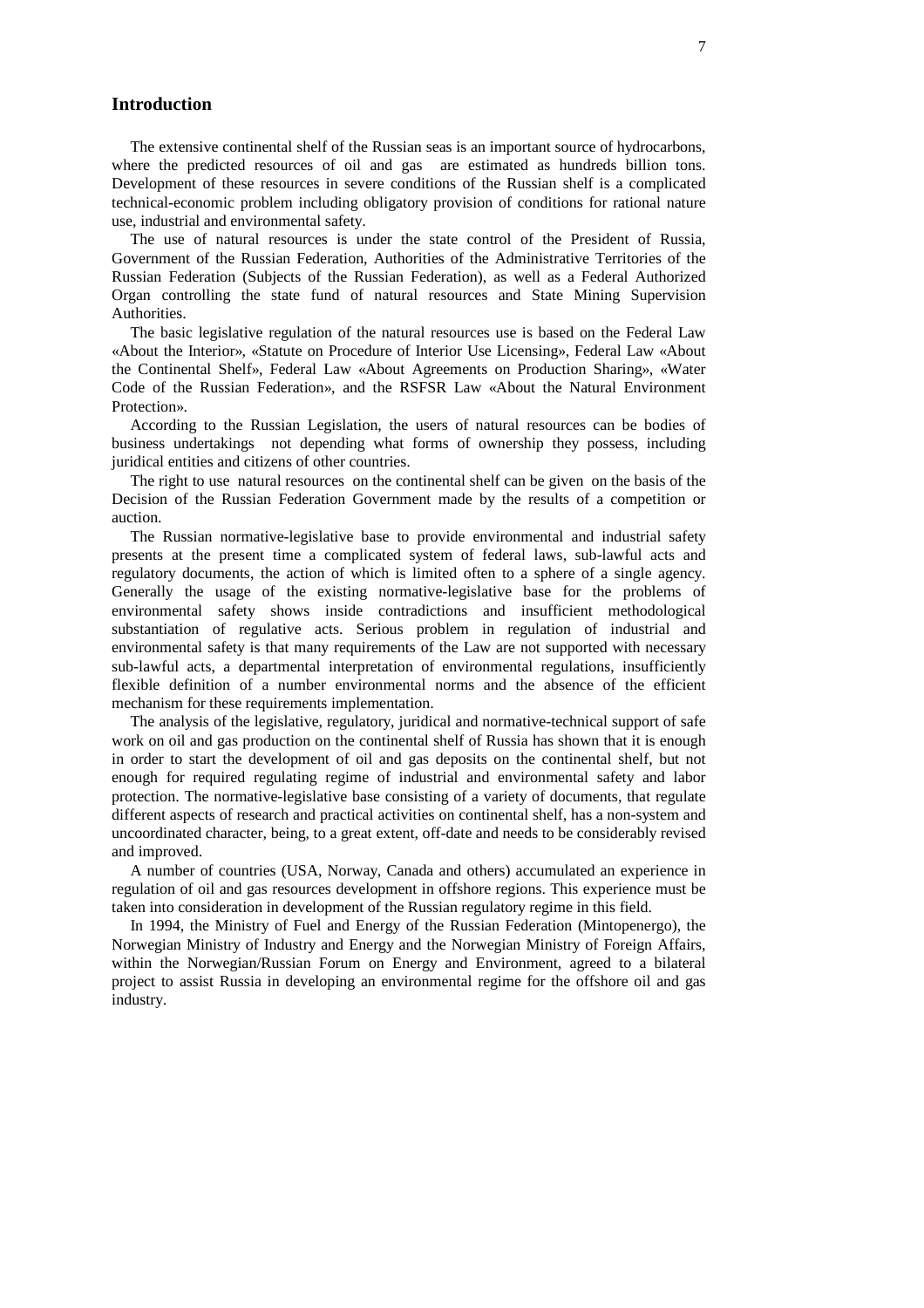In 1994, under the aegis of the Committee on Science and Technology of the Russian-American Gore-Chernomyrdin Commission, the Ministry of Natural Resources of the Russian Federation (MNR of Russia) and the Minerals Management Service (MMS) of the U.S. Department of the Interior have signed the Memorandum on joint activities and exchange of information concerning the principles and methods of evaluation and development of mineral resources on shelf. Within this Memorandum the MNR of Russia suggested a joint Project, the implementation of which would create a normative base providing environmental and industrial safety during exploration and development of hydrocarbon deposits on the shelf of the Russian seas.

The World Bank expressed interest ant intentions to promote a wide multi-lateral approach to the implementation of the suggested Project. The MNR of Russia and MMS jointly with the Norwegian Petroleum Directorate (NPD) with the participation of the Ministry of Fuel and Energy and State Committee on Ecology of Russia have prepared proposals to the multilateral Project.

In February 1997 during the work of the Committee on Science and Technology of Gore-Chernomyrdin Commission, a joint Russian-American-Norwegian Project «Safety and Environmental Regime for Russian Offshore Oil and Gas Operations» was presented by the American Co-Chairman and approved by the Committee.

The Project shall analyze, incorporate and make additions to the existing legislative, normative-juridical acts, normative-technical documents, and help to introduce into practice the modern forms of oil- and gas-producing operations on the shelf. The Project must use existing international experience including regulatory practice for operations on the shelf, reference information, methodological and juridical documentation.

The MNR of Russia is the Executive Agency.

The Project implementation includes three phases:

- *1. Feasibility study (FS) and obtaining the consent of Russia for further work.*
- *2. Preparation of a structure of a safety and environmental protection regime.*
- 3. *Implementation of the approved regime.*

The goal of the Feasibility Study is to determine the probability of success of development and implementation of the safety and environmental protection regime while production operations on the continental shelf, which would satisfy the needs of Russia, taking into account international standards, including technical regulations and standards of USA and Norway, as well as acceptance of actions for obtaining the consent of the Russian Government to implement Phases 2 and 3 of the Project.

The FS includes the solution of the following tasks:

- definition of desirable goals;
- analysis and preliminary assessment of the existing legislative, normative-juridical base providing environmental and industrial safety, labor protection during works on continental shelf;
- working out proposals on preparation of additions and amendments, as well as new legislative acts, normative documents, technical regulations, state (branch) standards defining safety of works on shelf.

The main goal of the given FS is to analyze the current state of the Russian legislative, normative-juridical, normative-technical base for regulation of the interior use, industrial, environmental and operational safety) the actuality and substantiation of the joint (Russia-USA-Norway) Project «Safety and Environmental Regime for Russian Offshore Oil and Gas Operations».

With growth of development scales and taking into account that the Arctic environment is very sensitive, the development process shall be implemented on a principally new concept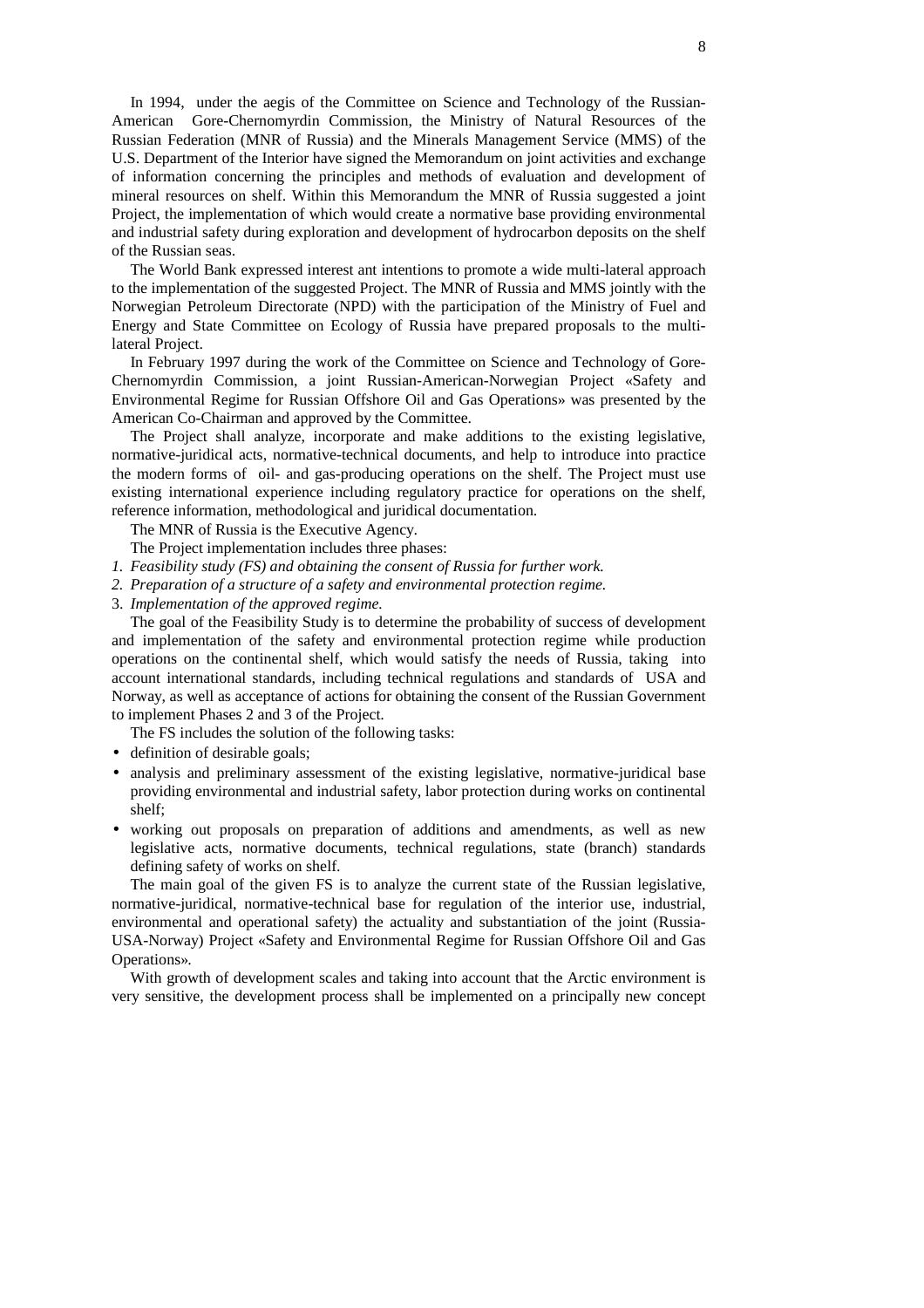the so-called «balanced development». This means that natural resources must be used in such amounts which would not create a threat to interests of future generations, nature and health of people living there. It is necessary to achieve, here, a development equilibrium between traditional local branches of economy, that use restorable resources, and industrial productions that exploit unrestorable resources. It is necessary also to stipulate a defense system for interests of social-economic and environmental requirements of low-numbered people of the North.

The started activities on development of hydrocarbon deposits on the shelf of the Arctic Seas in the Russian zone require to take urgent actions on working out and putting in order the normative-legislative acts, revision of the normative-technical base, which will make possible to prevent adverse consequences from activity on shelf and accidents.

The investigations of legislative-normative documents that determine the regime of natural resources use regulation on the Russian continental shelf, experience of the worldwide practice, ways of managing the problems of industrial safety and environmental protection in USA and Norway have enabled to formulate the main principles of the safety regime for operations in Russian offshore zones:

- provision of safe and sustained development of off-shore oil and gas production in Russia on the as much as possible complete, stable and non-contradictory legislative basis;
- creation (in a transient period) of an organizational-legal mechanism for settling disputes, obtaining explanations and interpretations of questions that are not clear enough and not regulated by legislation and normative acts;
- preliminary evaluation of environmental capacity and sensitivity of local and regional ecosystems, implementation of economic decisions on development of marine oil and gas fields considering full and objective estimations of expenses, benefits and risks;
- provision of conditions for successful development of local traditional branches of economy and protection of social-economic interests of indigenous peoples;
- obligatory control and monitoring of operational process, the state of artificial constructions and their interaction with the environment, including in-time detection of unpredicted effects;
- absolute priority for actions preventing adverse influences and accidents in comparison with measures on localization and liquidation of their consequences;
- development of mechanisms for economic regulation of industrial and environmental safety and provision civil-legal responsibility for damage caused;
- participation of public in decision-making in respect of projects on exploration and development of hydrocarbon deposits on the continental shelf of Russia.

A system of normative and legislative documents which must be developed, changed and supplemented is proposed to implement these principles of the safety regime.

Considering principles of the safety regime the feasibility study report covers the following issues:

- natural and climatic conditions, current environmental state and social-economic features of the Arctic shelf and near-shelf zone of Russia;
- status of legislative, normative, juridical, regulative-technical base for regulation of the regime of interior-, water- and land use, industrial, environmental and operational safety;
- description of functioning environmental monitoring and control systems;
- regulation of industrial and environmental safety while exploration, preparation, development, exploitation, conservation and liquidation of production installations at hydrocarbon deposits of continental shelf.
- operational safety and labor protection;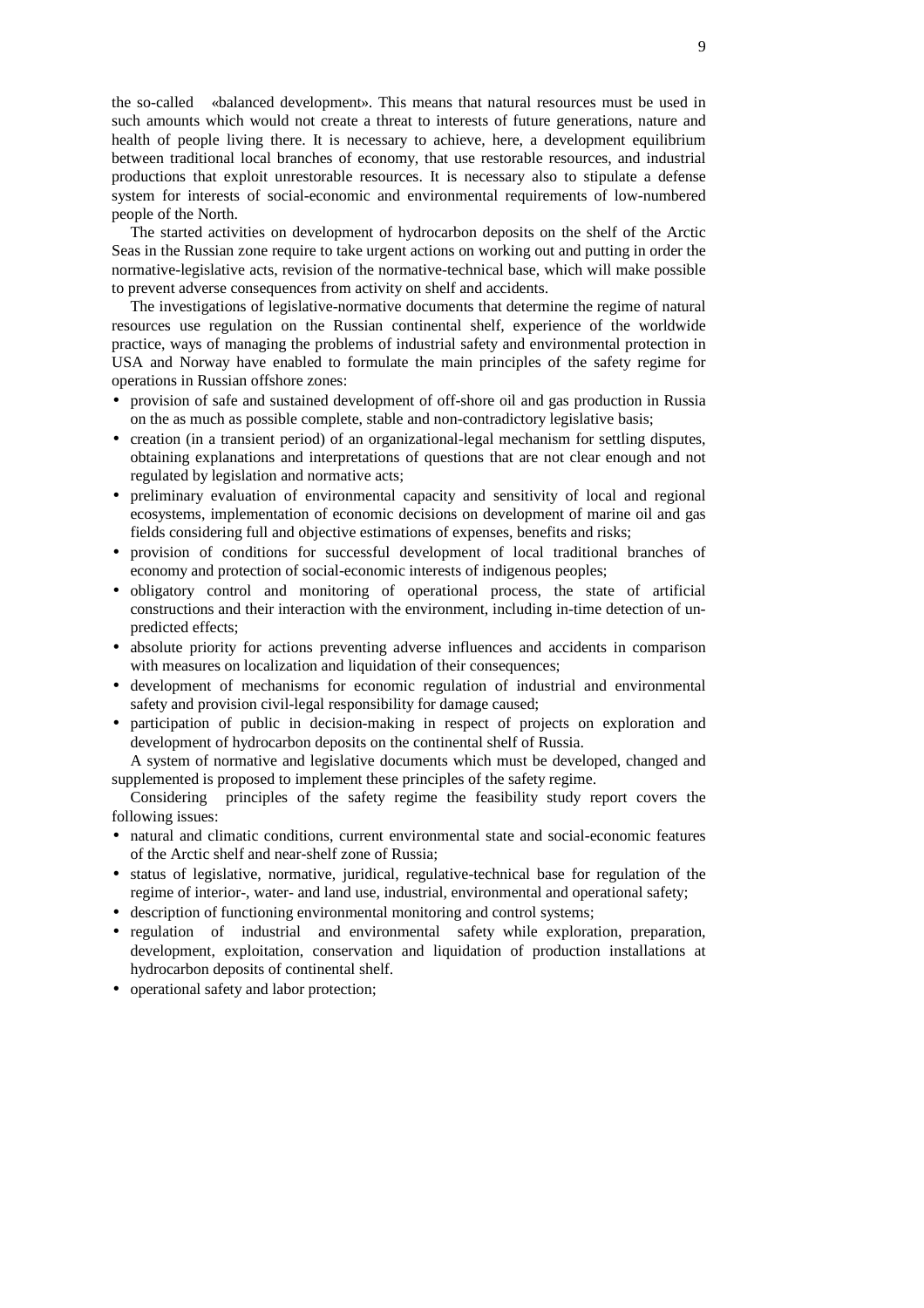- emergency situations, measures on prevention and liquidation of their consequences;
- economic mechanisms of industrial and environmental safety management.

Authors express their gratitude to agencies, organizations and persons provided necessary information for this feasibility, took part in discussion of materials and gave valuable recommendations for the scope and structure of the feasibility study report.

**Chapter 1**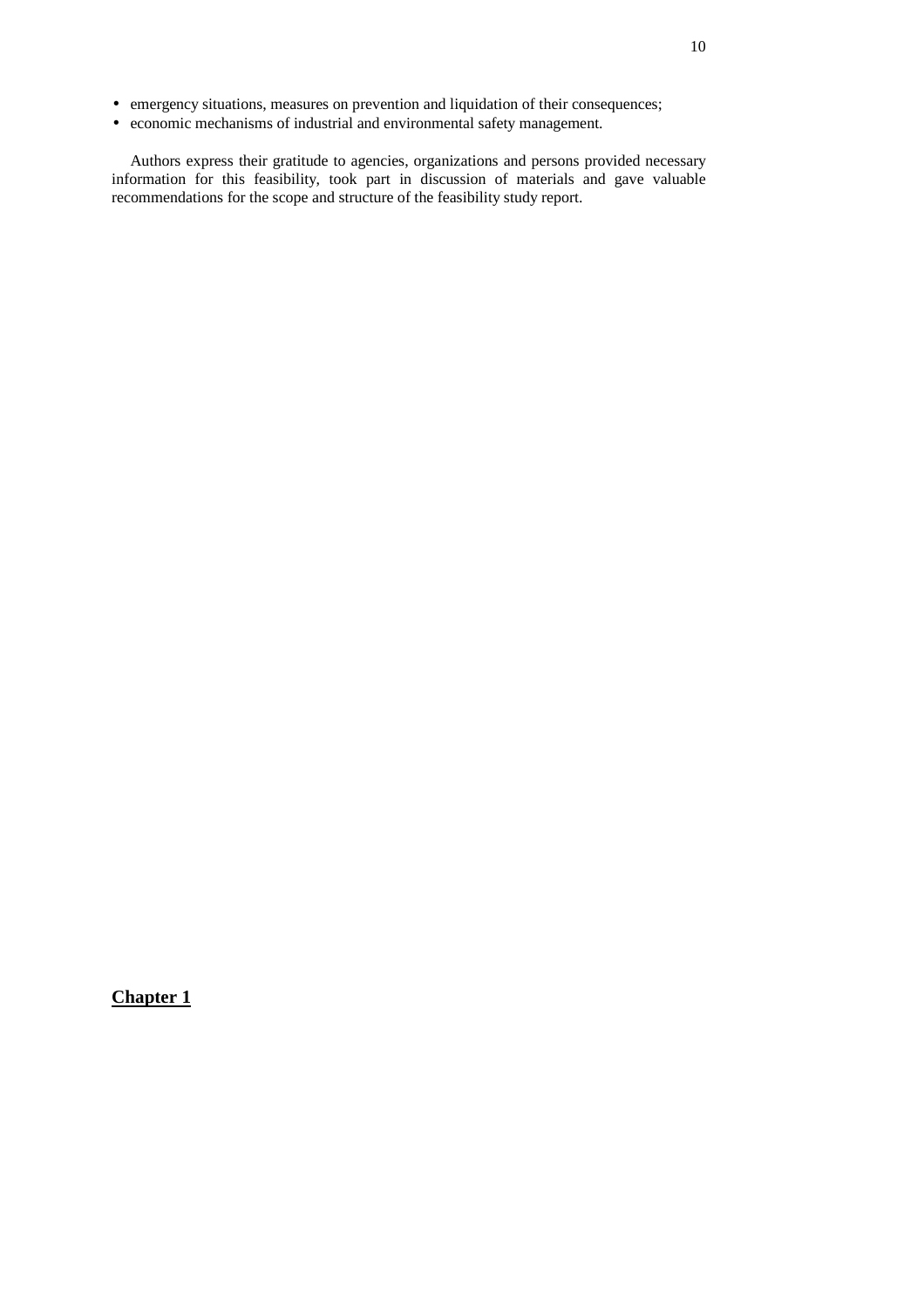## **Natural and Climatic Conditions, the State of the Environment and Social and Economic Characteristics of the Arctic Shelf and Coastal Zone of Russia**

#### **1.1 Short Description of Natural and Climatic Conditions**

## **1.1.1 Physical and Geographic Characteristics**

The area under consideration includes Russia's continental shelves in the Arctic (Barents, Kara, Laptev, East-Siberian, Chukotka), the Far East (Bering, Okhotsk and Japan seas), and adjacent coastal zones.

The Barents shelf is generally characterized by deep water with several large troughs and sub-sea rises within its boundaries. Geologically this shelf corresponds to the Precambrian plate of the same name, except for the most southern and shallowest part, which is related to a younger structure - the Pechora plate of the Russian platform. Precambrian crystalline basement is overlain by a thick sedimentary cover. The bathymetric relief of the Barents Sea reflects relict subareal forms of glacial origin. Well-weathered submerged river valleys are widespread. Ancient coastlines of different ages and morphology are also expressed in the seafloor relief.

The Kara Sea shelf is separated from the Barents shelf by the St. Ann trench, a deep subbathyal trough. The relief of the northern part of the Kara shelf is very rugged due to seafloor exposures of bedrock. Islands are abundant in the Kara Sea. Unlike the Barents shelf, the Kara shelf is generally shallower than 200 m in depth. The southern part of the Kara Sea is a direct continuation of the West-Siberian plain and tectonically it is the continuation of the submerged epihercynian plate. Submerged paleo-valleys of the Enisey, Ob and other large rivers extend onto the shelf.

The Laptev Sea shelf is characterized by shallow water and smooth relief. The dominant seafloor geomorphology is a marine-accumulative plain. Coastal erosional and depositional features are observed along the coast. The seafloor is intersected by submerged paleo-river valleys.

The seafloor of the East-Siberian shelf is generally characterized by marine-accumulative geomorphology of low relief. However, a unique feature of this region is large ridges of the uncertain origin, usually with a smooth form mimicking the contours of the coastline. They have a height of 5-10 m and length of up to several tens kilometers.

The Chukotka Sea shelf is dominated by abrasive-accumulative plains morphology of differing ages. In the eastern part, the shelf is dissected by the large and complicated system of the Hope valley, as well as other large submerged valleys.

Geologically, most of the shelf of East-Siberian and Chukotka sea shelves are denuded, partially submerged rocks of the Mesozoic Verkhoyansk-Chukotka fold zone.

The Barents Sea shelf encompasses 45 % of the Russian continental shelf area. Over 400 miles in width in its northeastern part it is one of the biggest in the world. This wide shallow continental shelf continues east to the Laptev Sea and East-Siberian and Chukotka seas and through the narrow Bering Strait to the Bering Sea. The continental shelf along the Aleutian Island arch and the Russian coast is very narrow and borders deep trenches.

A shallow continental shelf occupies more than 40 % of the entire area of the Okhotsk Sea. Its width in the area of the Laperuz Strait is 120 miles, along the east coast of Sakhalin it is 30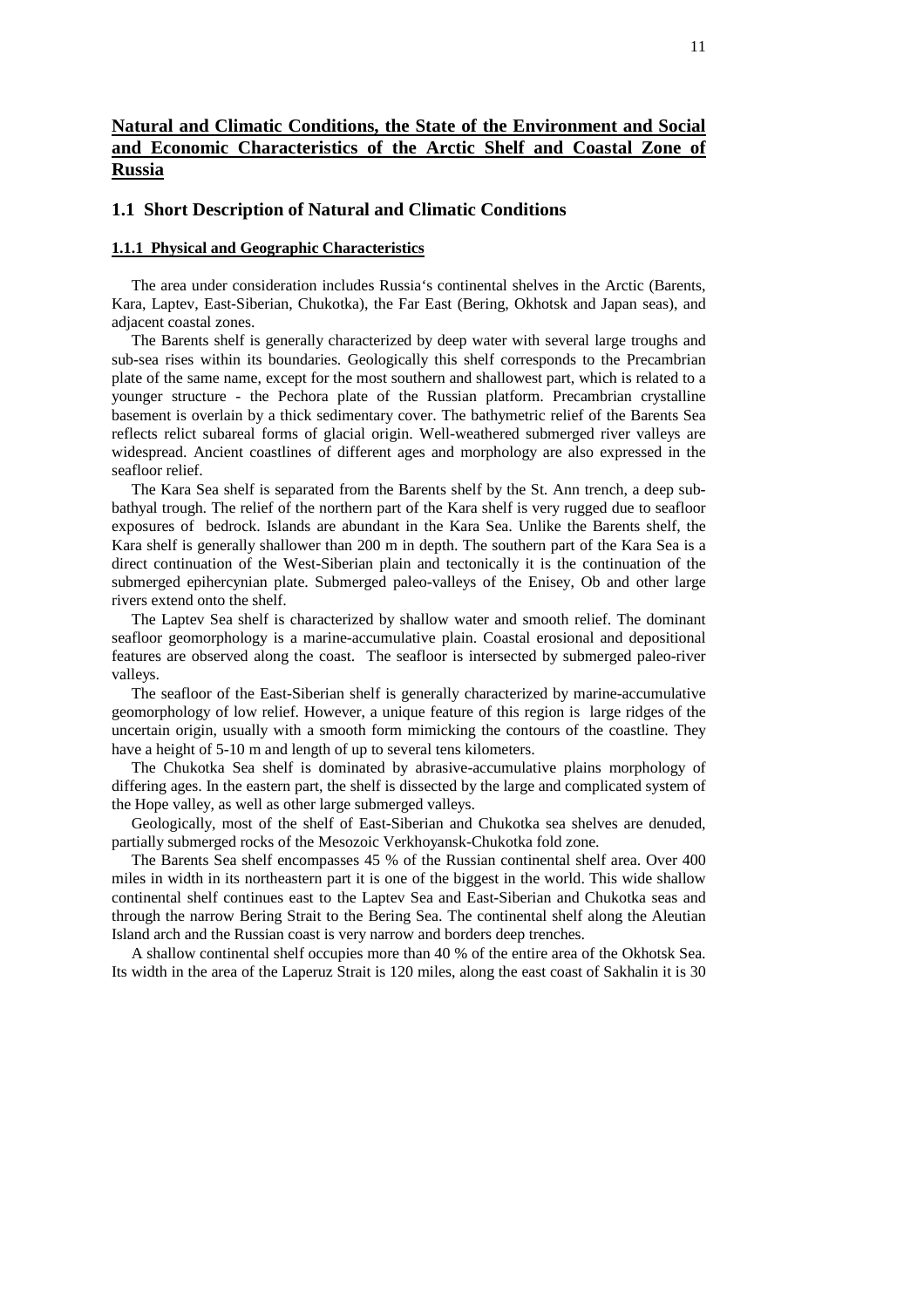to 40 miles, in the north it is 60-220 miles, in Shelikhov Bay - 90 miles and along the southern Kamchatka coast it is 30 miles wide.

The Japan Sea is deep and located in a continental to oceanic transition zone. The seafloor is divided into three parts: northern, central and southern. The northern part is represented by a wide trough that steps-down from north to south. The depression in the central part extends in a northeastern direction. In the southern part, between the underwater Yamato Height and Honsui Island there is a depression with depths to 3000 meters. The shelf has low sedimentation with erosional features in the eastern part of the Primorije area and Sakhalin Island. Terrigenous sand, gravel and silt predominate in the shallow part along the coast.

The Okhotsk and Bering seas are characterized by high seismic activity. The main seismic areas in the Bering Sea are adjacent to the Aleutian Island arc. In the Okhotsk Sea the biggest earthquakes are concentrated in the area of the Kuril Islands, some in the range of 9 points of magnitude. The weakest earthquakes are observed on Sakhalin Island (m 7-8) and in the northern coast (m 5-7).

In the Northern Arctic Ocean seismic areas are mainly located along the Gakkel ridge. In the Laptev Sea shelf, earthquakes with magnitudes to 7 have been observed. A relative increase of seismic activity has been observed in the coastal zone of the Chukotsk Sea (m 5-6).

## **1.1.2 Meteorological Conditions**

Characteristic climate features of the Russian northern seas are created mainly by a combination of high latitudes and impact of the cold Arctic basin on the one hand, and the Eurasia continent on the other hand, with the addition of specific atmospheric circulation patterns. High latitude means long, 40 to 100 day, polar nights and continuous freezing of the underlying surface. The irregular character of the climate on the Arctic shelf is especially clearly expressed in the cold period of the year. In the summer, large differences in the meteorological parameters are smoothed out and their distribution is of a circumpolar character. There are considerable regional differences as a result of the influence of the Atlantic and Pacific oceans.

**The Atlantic area** including the Barents and the main part of the Kara seas, is subjected to the continuous influence of warm currents that penetrate far to the northeast and to the strong influence (especially in the cold period of the year) of Atlantic cyclones. Maximum temperatures, winds, cloudiness, precipitation, and seasonal and yearly variation of meteorological parameters are observed here. Southwesterly winds prevail.

**The Siberian area** includes the eastern part of the Kara Sea and the Laptev and East-Siberian seas. In winter, this area is under the influence of the Siberian anticyclone and is characterized by very low negative temperatures over the sea, with an abrupt decrease over the continent. The area has winds of moderate speed, unstable in direction, but generally prevailing from the south in winter and the north in summer. Cloudiness is low and there is little precipitation. The variation of meteorological parameters is considerably less than in the western and eastern areas.

**The Pacific area** includes the western part of the Bering and Okhotsk seas and the northern part of the Japan Sea. The climate and thermal regime of the region in the winter has little differences from conditions in the Arctic seas because of its similar physicalgeographical features. The monsoon atmospheric circulation is regulated by interaction the main barometric pressure cells over the northern parts of the Pacific Ocean and Asian continent. Thermal contrasts between the Asian continent and adjacent parts of the Pacific lead to a rather large and steady disturbance and transfer of regional air masses. Freezing of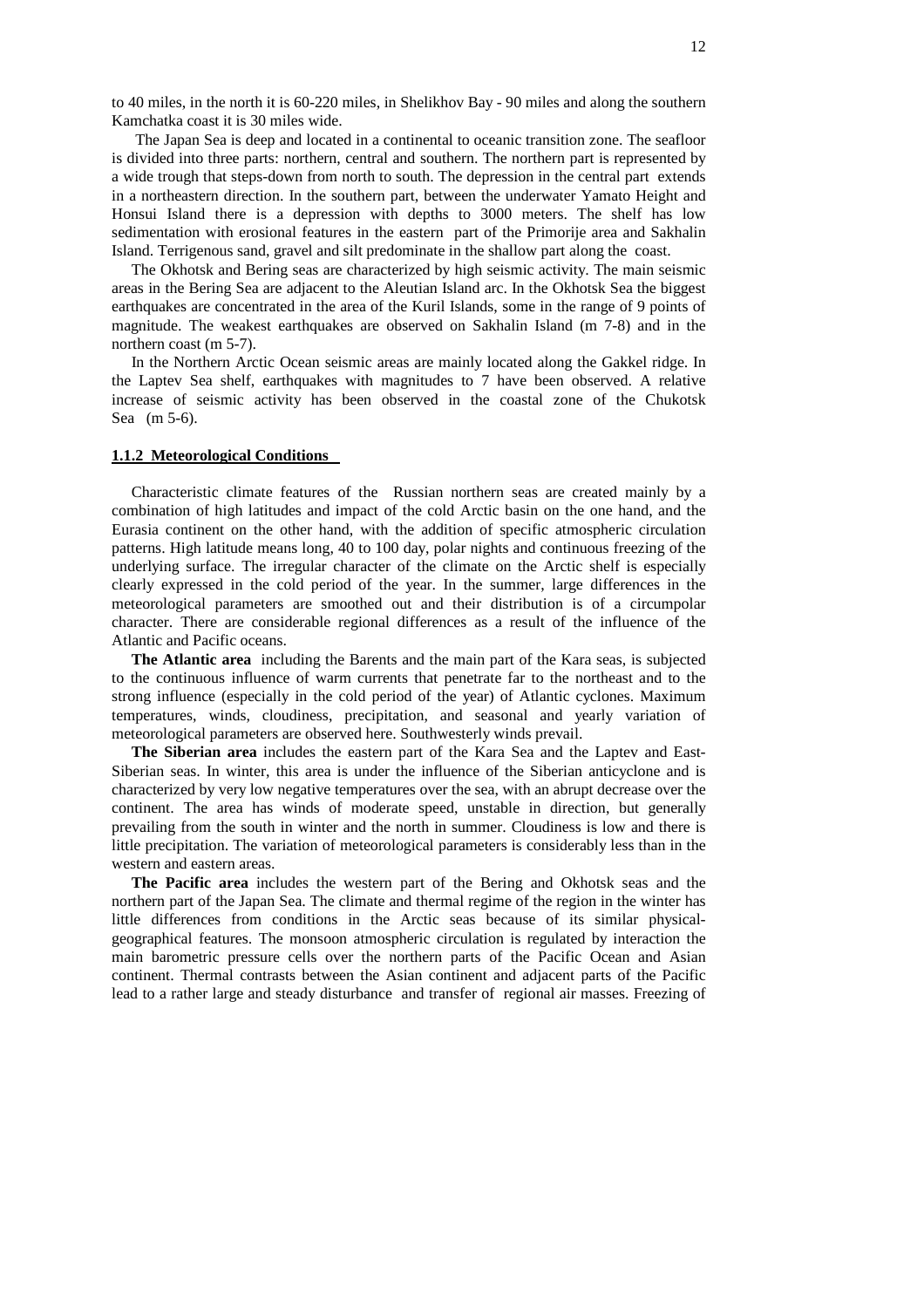water in the winter causes intense ice formation on most of marine areas. The formation of the ice regime and warming influence of Pacific water depends on the character of the water exchange and the structure of permanent currents in various regions.

#### **All areas are characterized by the following features:**

- high variation of the weather conditions caused by the cyclone activity in the Atlantic and Pacific ocean areas;
- low air temperatures and their high inter-seasonal and yearly variations in the Atlantic and Pacific ocean areas;
- limited visibility due to fog and precipitation, especially in the ice-free period;
- considerable number of days with strong storm winds of more than 15 m/s;
- favorable conditions for atmospheric and spray icing of the engineering facilities, especially in October-December.

Analysis of the baseline winter circulation characteristics observed over the water and coasts of the Russian seas has shown that airflow can result in transfer and accumulation of industrial pollutants in snow cover. The contribution of the meridian transport from the average remote and local sources of pollution into water bodies and coastal areas of the Arctic and Far-Eastern seas increases in the summer-autumn.

## **1.1.3 Hydrological Conditions**

Offshore hydrological conditions are defined by a vast specter of characteristics, among which the following are to be distinguished: currents parameters, sea waves, tides, temperature and salinity of water, and extreme changes of sea level due to different factors.

The coastal zone of the Arctic seas is generally characterized by a northeastward transportation water. The speed of average currents is about 20-60 cm/s, but the maximum values can exceed 100 cm/s. The biggest contribution is made by wind and tidal currents.

The average value of the tidal variation in the East-Siberian Sea is 0.2-0.3 m, in the Barents and Kara seas it is 0.5-0.7 m, and in the Far-Eastern seas it is about 0.5 m. In some places higher tides can be reached, for example on Bely Island it is more than 1.0 m, in Khatanga Bay to 1.5 m, and in the Ochotsk Sea up to 2.8 m. Storm waves are rather higher - in the Chukotka sea, 3.5 - 4.0 m, and in the Laptev Sea, up to 5 m. In the Kara and Barents seas storm waves are somewhat lower at about 2-3 m. In the Bering and Ochotsk seas they are 5-6 m, and during a typhoon can be up to 10 m in height. In the Japan Sea these values are 8-10 m for storm and 12 m for typhoon waves. In the Far-Eastern seas the tsunami waves are possible to a height of up to 10-30 m.

Wind waves are characteristic mainly for the ice-free period or when ice concentration is not very high. The most developed and highest wind waves are observed in the Barents Sea where the conditions for wave development are created by western winds. In general, wave height for water bodies of the Arctic and Far-Eeastern seas are 3-9 m and they are observed most frequently in September through November. The estimated wave heights possible once in 50 or 100 years can be to 14 m and higher. With a certain distribution of ice and wind in a pre-edge zone, an ice storm (high wind waves with rather thick ice) can happen.

Transportation of pollutants into the offshore marine areas by ocean currents is mainly associated with transportation by constant surface wind currents.

The role of tidal currents is limited by their participation, together with physical and chemical processes, in the formation of the short period (daily and mesoscale) variation of the pollutant concentration for specific local marine regions.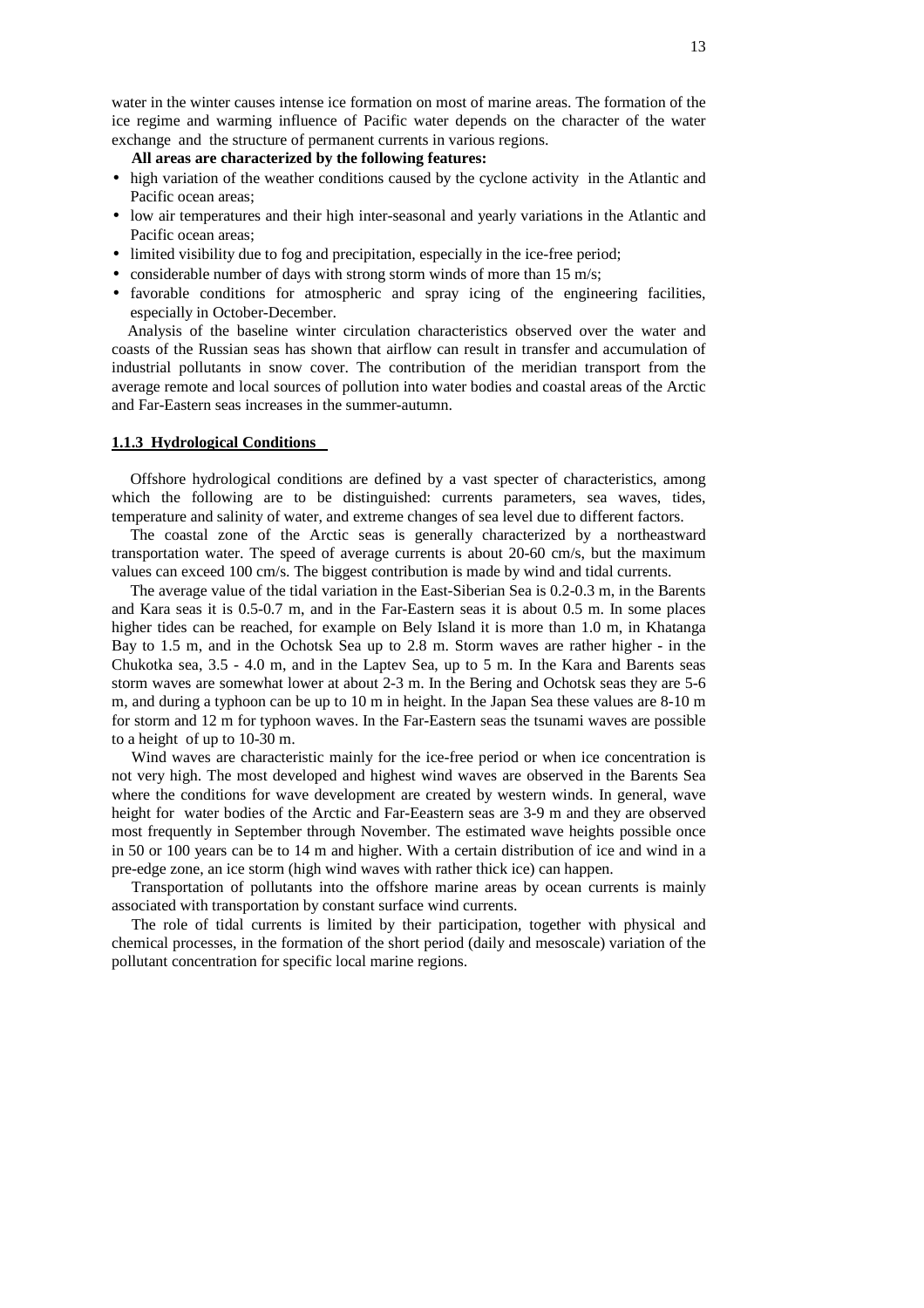Actual transportation of pollutants by so-called residual tidal flow, emerging due to the open orbits of differently directed phases of the tidal currents, can not be compared with the transportation by surface wind currents.

Average speeds of the wind currents for different seas fluctuate from 2 cm/s (the Laptev Sea) to 40-50 cm/s (the Chukotka Sea), but the maximum speed of the cumulative current (the sum of all types of currents) can be much higher.

The transportation of pollutants that have accumulated in winter snow and ice cover from one area of the water body to another, and their introduction into surface waters during the melting of drifting ice can be considered as an independent factor influencing the level of anthropogenic impact created in such areas.

Arctic and Far-Eastern seas (with the exception of southern parts of Ochotsk and Japan seas) are covered with ice most of the year. In the winter water masses in the shallow water areas from the surface to the seafloor have negative temperatures. Only in the troughs of the Kara Sea and in the deep water part of the Laptev Sea is the temperature positive approximately 1-1.5°C. Summer processes actively develop only in the comparatively narrow coastal zone free from ice for 2-3 months. Here, water is warmed to 8-12° C only in separate bays and in some limited areas of the coastal zone. In most of the Ochotsk and Bering seas water warms to the depth 30-75 meters.

Variation of the water temperature of surface layers in the Japan Sea is greatly dependent on the season. In the northern part, the water temperature changes from negative values in the winter time to an August temperature of  $18{\text -}20^{\circ}\text{C}$  in the west and  $10^{\circ}\text{C}$  -  $23^{\circ}\text{C}$  in the east, which is due to the warm Tsusim current.

Water masses have their own features in each sea. In the Arctic seas they are continuously filled with fresh river and melt water. Siberian rivers bring about 2340 km<sup>3</sup> of warm fresh water annually. The main mass of water and thermal run-off of the Siberian rivers enter the sea in spring and during the short Arctic summer.

## **The following are the main hydrological characteristics:**

- low water temperatures, first of all at the sea bed layer and rather high salinity, especially in the winter period;
- considerable tidal variation of the level and currents speed;
- storm tidal waves and tsunami waves which are especially dangerous for low coasts and coastal terraces;
- flooding phenomena in the bays with a considerable influence of the river run-off;
- probability for the development of the high waves, including the winter period. Some of the values of hydrological parameters are shown in **Table 1.1**

| Table 1.1                                                                        |  |
|----------------------------------------------------------------------------------|--|
| Hydrological Parameters and Phenomena for the Offshore Fields of the Arctic Area |  |

| Parameters and<br>phenomena                | The Shtokman<br>gas and<br>condensate field | <b>The Pechora Sea</b> | The<br><b>Baidaratskava</b><br>Bay | The north-<br>western coast of<br>Yamal | The Ob-Tazov<br>area |
|--------------------------------------------|---------------------------------------------|------------------------|------------------------------------|-----------------------------------------|----------------------|
| 1. Sea surface temperature, <sup>o</sup> C |                                             |                        |                                    |                                         |                      |
| Minimum                                    | $-1.7$                                      | $-1.8$                 | $-1.9$                             | $-1.9$                                  | $-1.8$               |
| Average                                    | 2.4                                         | 2.8                    | 0.9                                |                                         |                      |
| Maximum                                    | 8.2                                         | 10.9                   | 12.9                               | 8.0                                     | 16.5                 |
| 2. Salinity of the sea surface, ‰          |                                             |                        |                                    |                                         |                      |
| Minimum                                    | 34.68                                       | 12.67                  | 20.65                              | 0.19                                    |                      |
| Average                                    | 34.86                                       | 31.55                  | 31.80                              |                                         | $0 - 31$             |
| Maximum                                    | 35.03                                       | 33.46                  | 35.44                              | 30.56                                   |                      |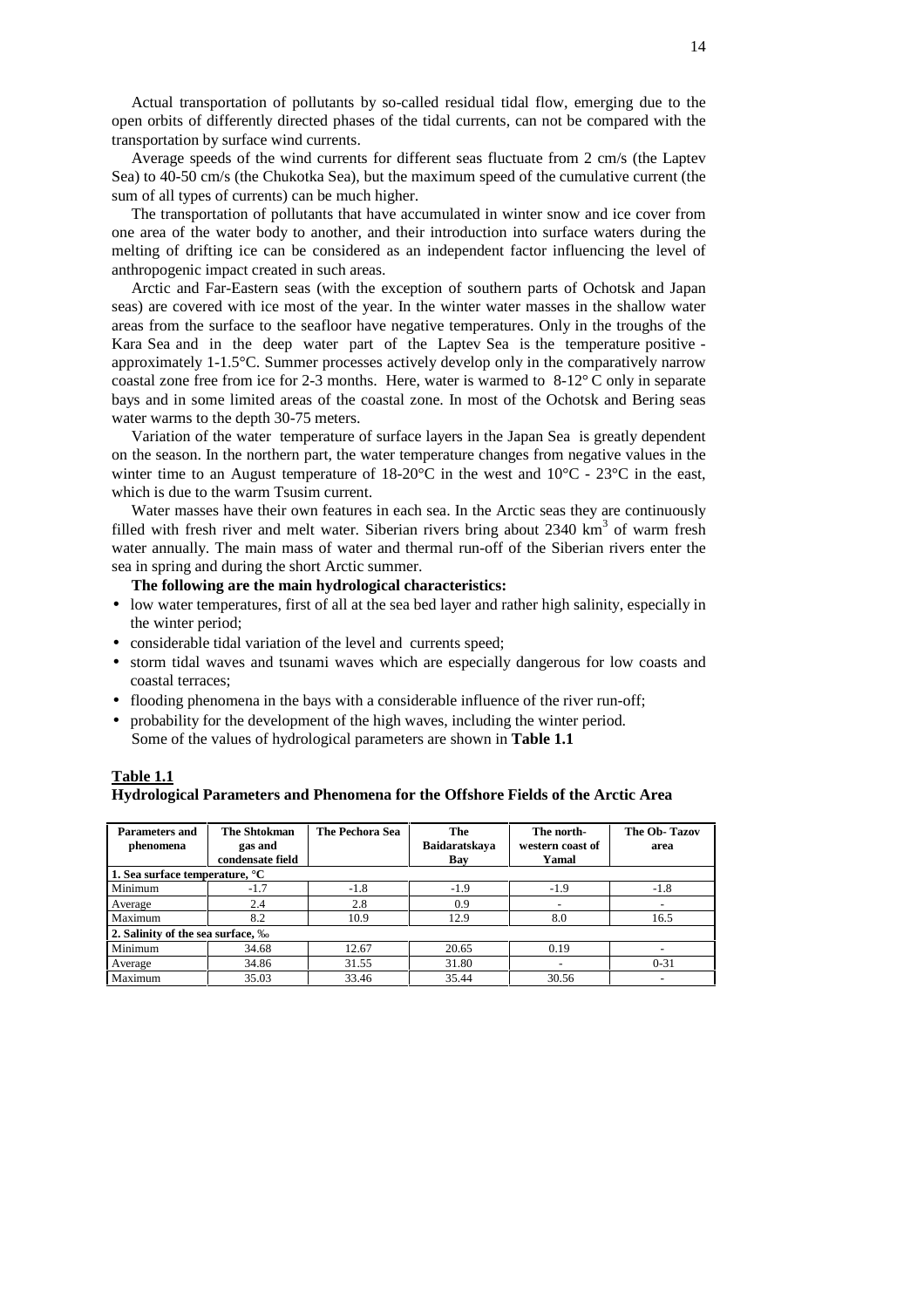| 3. Sea bed layer temperature, °C    |                                                  |              |                |                          |                   |
|-------------------------------------|--------------------------------------------------|--------------|----------------|--------------------------|-------------------|
| Minimum                             | $-1.7$                                           | $-1.7$       | $-1.9$         | $\sim$                   | 0.5               |
| Average                             |                                                  | $\Omega$     | $-0.5$         | $-0.6$                   |                   |
| Maximum                             | 0.8                                              | 4.0          | 12.2           |                          | 2.0               |
| 4. Salinity of the sea bed layer, ‰ |                                                  |              |                |                          |                   |
| Minimum                             | 34.8                                             | 28.0         | 23.0           | $\overline{\phantom{a}}$ | $\blacksquare$    |
| Average                             |                                                  |              |                |                          | $\blacksquare$    |
| Maximum                             | 35.1                                             | 34.5         | 35.5           |                          |                   |
|                                     | 5. Tides relating to the average sea level, cm   |              |                |                          |                   |
| Minimum                             | $-46$                                            | $-61$        | $-51$          |                          |                   |
| Average                             | $\theta$                                         | $\Omega$     | $\Omega$       |                          |                   |
| Maximum                             | 51                                               | 83           | 55             |                          |                   |
| amplitude,<br>Wave                  | 97                                               | 144          | 106            | 60-100                   | $5 - 200$         |
| cm                                  |                                                  |              |                |                          | (Kamenny cape 80) |
|                                     | 6. Extremely high sea level, cm (1 in 100 years) |              |                |                          |                   |
| Minimum                             | $-86$                                            | $-170$       | $-106$         |                          | Flood wave 100-   |
|                                     |                                                  |              |                |                          | 300cm             |
| Average                             | $\Omega$                                         | $\Omega$     | $\Omega$       | $\sim$                   |                   |
| Maximum                             | 107                                              | 222          | 167            |                          |                   |
| 7. Speed of current cm/s            |                                                  |              |                |                          |                   |
| Tidal                               | 38                                               | 38           | 40             | $20 - 30$                | $12 - 30$         |
| Summary                             | 146                                              | 123          | 84             | app.100                  | 80-148            |
| 8. Wave height,                     | 23.7                                             | $9.0 - 10.0$ | $\blacksquare$ | $5-7(1%)$                | $3-4(3%)$         |
| $m(0.1\%)$                          |                                                  |              |                |                          |                   |

#### **1.1.4 Hydrochemical Regime**

The natural conditions of Arctic and Far-Eastern seas are similar but each has specific features which are associated with their hydrologic and hydrochemical regimes, lateral and temporal variability of pollutant concentration fields, and levels of anthropogenic impacts on water and inland biological communities.

Warm and saline waters of the Atlantic are spread by surface currents into different parts of the Barents Sea and in the form of a deep (200-400 m.) layer they penetrate through the subsea trenches into the Kara, Laptev and Chukotka seas. Warm and saline Pacific Ocean waters are clearly observed in the Chukotka and partially in the East-Siberian seas. The influx of river water from the adjacent basins define many characteristics of the Arctic seas. They are, to some extent, fresher, relatively warm and occupy most of the Siberian Arctic seas.

**The Barents sea.** A good connection between the Barents Sea and the Atlantic and Northern Arctic oceans and relatively small and localized river run-off makes the chemical composition of the Barents Sea water extremely similar to that of oceanic water. General hydrochemical conditions of the Barents Sea are, to a large extent, defined by its edge location and features of hydrological processes, in particular, by good mixing of water layers. Content and distribution of gases dissolved in water and biogenic substances are closely linked with this mixing.

**The Kara sea.** Good connections with the ocean, formation and melting of ice, and large river run-off, influence the hydrochemical conditions, especially the content and distribution of oxygen and biogenic substances. In the beginning of summer and in autumn in the northern part of the Kara Sea, the upper water layer is generally over saturated in oxygen. Heating during summer is accompanied by a considerable decrease in oxygen. This is caused by the decrease in solubility of oxygen with the increase of water temperature and to oxygen consumption by aquatic organisms.

**The Laptev sea.** Large continental run-off and free connections with the northern Arctic Ocean influence hydrochemical conditions of the Laptev Sea. Salt compositions for the Laptev Sea show relatively low amounts of magnesium, sulfates, and chlorine and rather high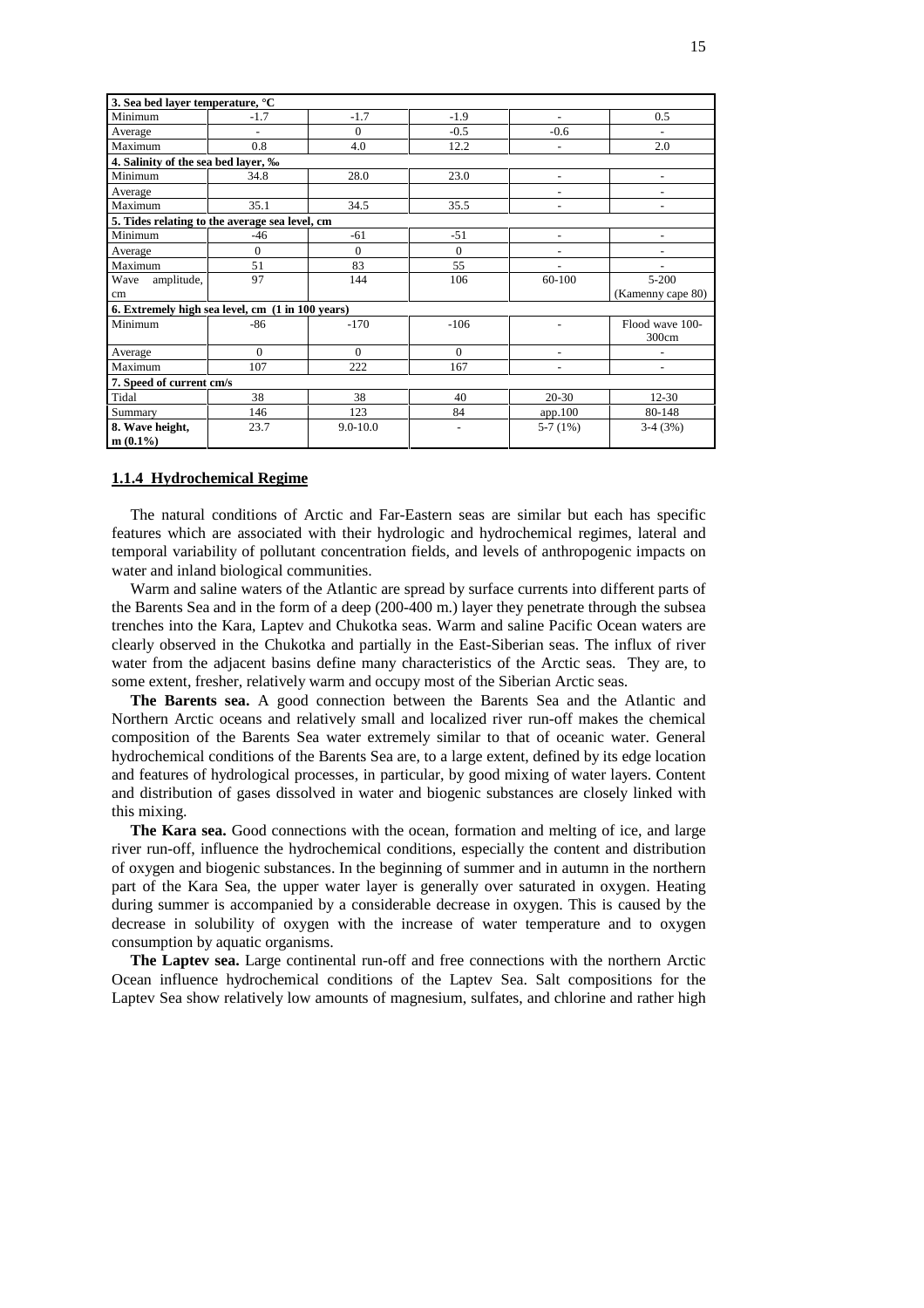amounts of dissolved sodium, potassium, calcium, and carbonic acid, in comparison to salt from oceanic water.

**The East-Siberian sea.** In autumn and winter, waters of the East-Siberian Sea are well aerated. Specific oxygen content does not change considerably within that time - 96 to 93 % saturation. Decrease oxygen content is due to consumption by oxidizing organic substances, which is most intensive at the seafloor resulting in an oxygen-minimum bottom layer.

**The Chukotka sea.** A good connection with the Central Arctic Basin, small river run-off, and influx of Pacific Ocean water define the hydrochemical regime of the Chukotka Sea, which is characterized by oceanic features - the influence of continental water is almost negligible.

**The Bering sea.** The Alaska Current transports water masses to this sea and in its western part it is connected with the Chukotka Sea. According to the vertical distribution of water temperatures, the following water masses are defined: (1) Bering Sea water forming an upper layer of 25-50 m thickness over the whole area. Its lower boundary is characterized by a sharp change in temperature in the summer; (2) a cold intermediary layer with a lower boundary at the depth of 150-200 m; (3) Pacific water with lower boundary at the depth of 650-1000 m; and (4) deep-water masses, which compose more than 70 % of the volume of sea water. The warm upper layer disappears in winter due to convection and homogenous layer extending from the surface to the lower limit of vertical circulation is formed. These water masses differ in salinity and hydrochemical parameters.

**The Okhotsk sea.** Water masses in the Okhotsk Sea are formed from a transformation of Pacific water flowing through Kurily Straits. Flows through Laperuse Strait also participate in water exchange - continental run-off and precipitation have a smaller influence. The main water masses - Okhotsk Sea and the dipper Pacific Oocean differ in salinity, hydrochemical, and biological parameters.

**The Japan sea.** Water mass in the Japan Sea are divided into two parts, deep and surficial, by their specific regime and physical properties. The surficial water mass may be subdivided into three types: The East Chinese, The Pacific and Northern Japan Sea. The Northern Japan Sea water mass is located in northern and western parts and is formed by partial mixing of the East Chinese and Pacific water. The deep Japan Sea water mass underlies Pacific water in the east and Northern Japan Sea water in the west. It is formed by interactions of upper layer water masses.

#### **1.1.5 Ice Conditions**

When the processes of ice formation and growth take place in the Arctic and Far East seas, there are approximately eight months (from October to May) in the annual cycle of ice formation conditions. In the winter all seas of the Siberian shelf are completely covered by ice of different thickness with a concentration of 90 - 100 %. In shallow coastal-water areas, fastice forms. Starting at the end of May and the beginning of June, ice cover begins melting and degrading under the influence of warming processes. Almost simultaneously with the onset of ice melting, its area begins reducing and the seas gradually become open.

At the end of August, stable ice formation starts in the northern part of the sea. In the first part of September young ice forms at the northern boundaries of the Kara and Laptev seas, and a little later in September it forms in the northern part of the Chukotka Sea.

Ice formation in the Far East seas starts by November. First ice in the Okhotsk Sea appears at the beginning of November in river mouths and the near-coastal zone in northwest and north. In the Japan sea, ice forms earlier in the northern Tartar Strait.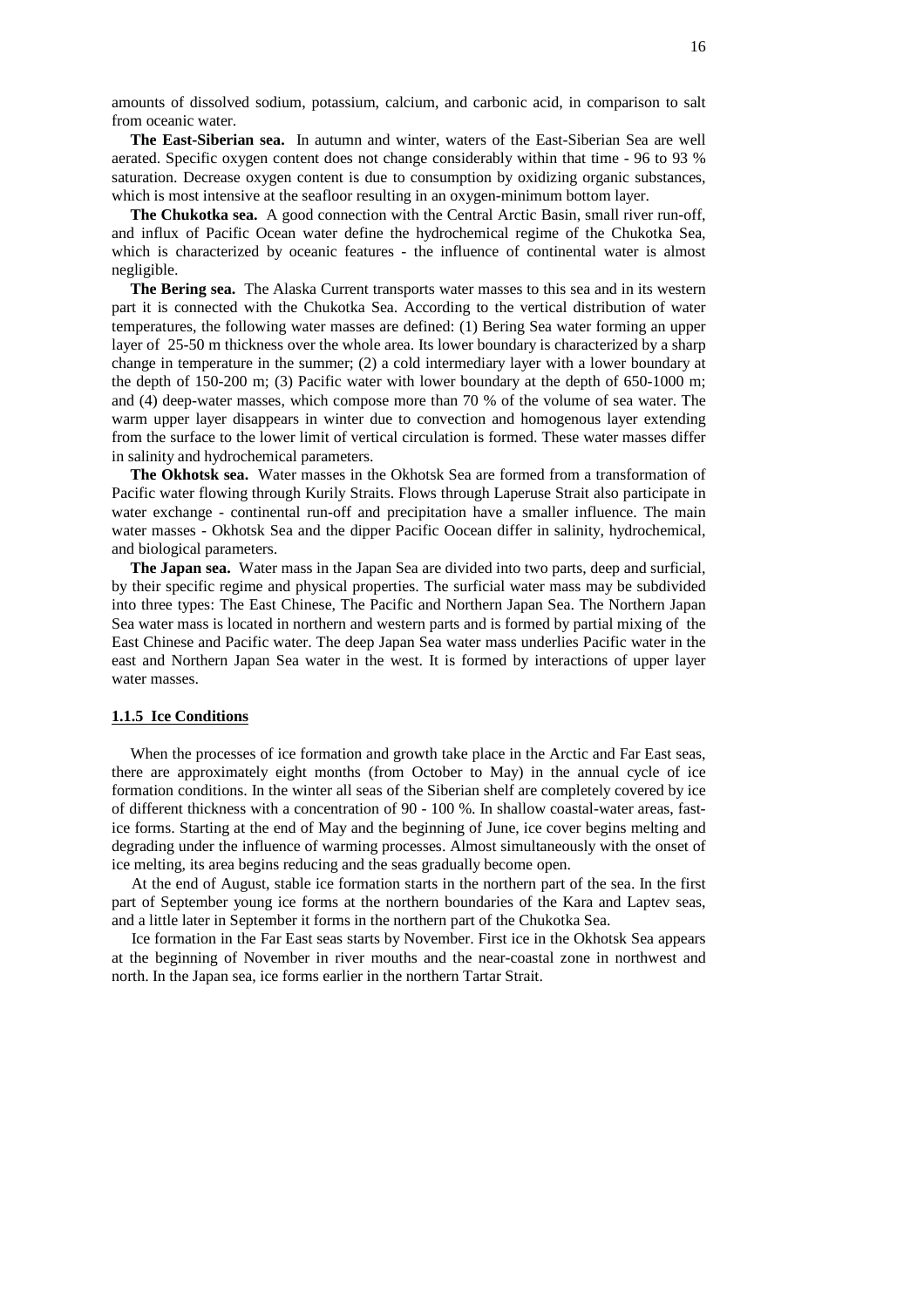Generally, the Laptev and East-Siberian seas are completely covered with ice for 35-40 days and the Kara and Chukotka seas for 80-85 days of the year. Perennial variations in the time of stable ice formation in the Arctic seas range from 30 to 90 days.

The maximum amount of ice in the Okhotsk Sea is observed generally in March when ice covers about 65 % of the sea in warm winters and almost the whole sea in extremely cold winters. Sea ice usually covers about 80-90 % of the Bering Sea, but it has never been observed to cover 100 %. Wide zones of fast ice form in Primorye, along the eastern coast of the Japan Sea, and fast ice sometimes forms in the northern part of the Tartar Strait near Sakhalin Island. Continuous but drifting ice cover is observed farther from shore.

After the stable ice formation has ceased, the growth of ice cover takes place. The rate of the ice growth in different areas of the Arctic seas varies. However, the temporal character of its growth in all seas is identical. From October to November the rate of ice growth increases. In November the rate of ice growth reaches a maximum (an average 12 cm within 10 days), and with the increase of thickness the process of ice growth slows down. By May, ice growth averages 2 cm within 10 days. By the time that ice growth ends, the greatest thickness of plain ice formed since the autumn are observed in the Laptev and East-Siberian seas where it is 190-220 cm - the minimum occurs in the southwestern part of the Kara sea where it attains a thickness of only 100-130 cm. It is a little thicker, up to 160 cm, in the southwestern part of the Chukotka Sea.

An important element of the ice conditions is fast ice, which starts forming in the Arctic seas when young ice thickness are 10-30 cm. Fast ice forms at different times - from the middle of September to the beginning of December. Seaward of the fast ice zone lies the area of drift ice. In the Kara and Laptev seas in the autumn-winter drifting is in northwestern directions and is accompanied by ice exportation into the Arctic Basin, facilitating the formation of polynias. In the East-Siberian sea the drift is directed to the west and westnorthwest, resulting in little or no exportation of ice into the Arctic Basin and impeding the formation of an air polynias. In the Chukotka Sea, during the entire cold period, the drift is directed towards the coast causing importation of ice from the Arctic Basin into the sea. Near the western coast of the Okhotsk Sea the drift is directed to the south and southeast and ice is transported to the Pacific Ocean through the Kurily Straits. The speed of drifting ice in most areas of the Arctic during the autumn-winter period is about 10-30 cm/s and can reach 100 cm/s and more.

In the Arctic seas, one-year ice prevails. Two-year ice (ice which did not melt in the preceding spring and summer) and perennial ice, which forms ridges of the oceanic pack ice, are more often observed in the East-Siberian Sea and in the northern Laptev and Kara seas.

Depending on the geographic position of continental shelf and coastal regions of the Arctic, ice melting starts at different times and covers the period from the end of May to the middle of June. With the onset of melting and under the influence of dynamic processes, the zones of open water start to form with only scattered or rare ice. Ice with concentrations of 70-100 % are localized in ice massifs. The most intensive opening of Arctic seas takes place during August and stops at the end of September. Generally, the southwestern part of the Kara Sea is 95 % ice free, the eastern part of the Laptev Sea, 80-85 % ice free and southwestern Chukotka Sea almost ice, before the beginning of new ice formation. The northeastern part of the Kara Sea and western parts of the Laptev and East-Siberian seas are 50 % free from ice and in the eastern part of the East-Siberian Sea is only 27 % ice free by the end of the period.

**Main characteristics of ice conditions of the offshore coastal areas important for engineering structures are:**

• presence of drifting ice cover during most of the year and considerable variation in time;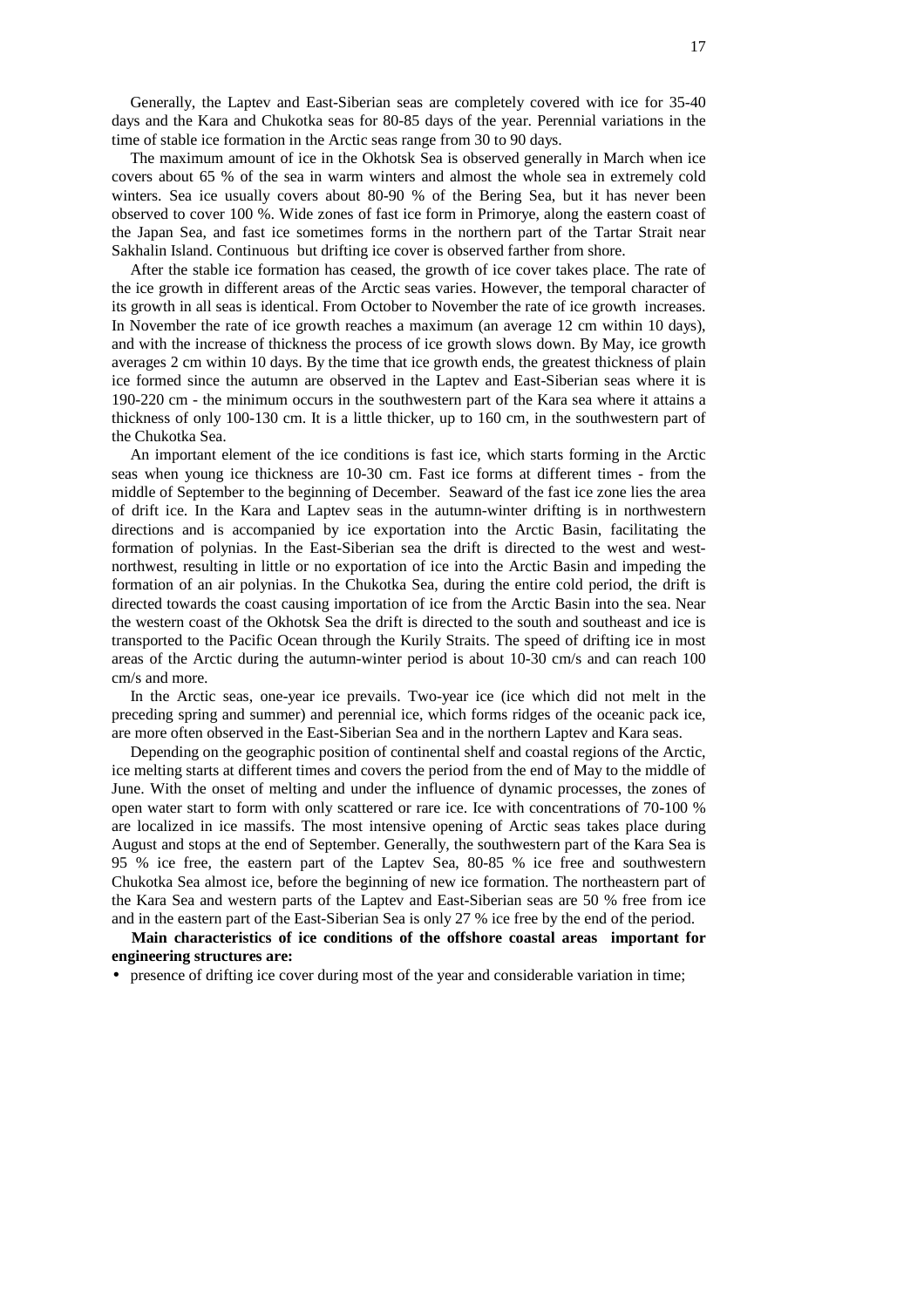- fast ice featuring ridges, hummocks, and tidal fractures forms mainly along the coast. In some areas fast ice may break off. Fast ice along the Urals coast of Baidaratskaya Bay can break off 3 - 4 times during the winter season;
- large ice formations: icebergs, ridges, hummocks, gigantic ice fields;
- ice piles on the coast, especially on the bars and beaches, which are most probable in the autumn and spring periods when there is no stable fast ice along the coast. Ice can be pushed a distance of tens to hundreds of meters from the waters edge;
- the possibility of intrusion of heavy ice from northern areas;
- seafloor exaration by ice formations. Ploughing of the seafloor by ice keels of drifting ridges is characteristic for all shallow water (less than 20 m) shelf areas. In Baidaratskaya Bay, the average ploughing depth is 0.8-1.0 m, sometimes reaching 2.2 m. Seafloor distortion by grounded massive hummocks is also possible.

**Table 1.2** shows the parameters of the ice conditions for the offshore fields of the Arctic seas.

## **Table 1.2.**

#### **Ice Parameters and Phenomena for the Offshore Fields of the Arctic seas**

| <b>Parameters</b>                       | <b>The Shtokman</b><br>gas and                         | <b>The Pechora Sea</b> | The<br>Baidaratskava | The North-<br>western coast of | <b>The Ob-Tazov</b><br>area |
|-----------------------------------------|--------------------------------------------------------|------------------------|----------------------|--------------------------------|-----------------------------|
|                                         | condensate field                                       |                        | <b>Bay</b>           | Yamal                          |                             |
| 1. Phases of the ice phenomena          |                                                        |                        |                      |                                |                             |
|                                         | 1.1 Beginning of the stable ice formation (day, month) | 25.X                   | 5.X                  | 28.IX                          | 28.IX                       |
| early                                   | XII                                                    |                        |                      |                                |                             |
| middle                                  | IV                                                     | 18.XI                  | 17.X                 | 7.X                            | 6.X                         |
| late                                    | $\mathbf{V}$                                           | 23.XII                 | 2.XI                 | 30.X                           | 23.X                        |
|                                         | 1.2 Stable fast ice formation (day, month)             |                        |                      |                                |                             |
| early                                   |                                                        | 23.XII                 | 7.X                  | 6.X                            | 10.X                        |
| middle                                  |                                                        | 22.II                  | 1.XI                 | 5.XI                           | 23.X                        |
| late                                    |                                                        | 11.X                   | 4.XII                | 30.XI                          | 20.XI                       |
|                                         | 1.3 Beginning of the fast ice breaking (day, month)    |                        |                      |                                |                             |
| early                                   | ÷.                                                     | 5.IV                   | 12.VI                | 21.VI                          | 30.V                        |
| middle                                  | $\overline{a}$                                         | 23.Y                   | $7. \sqrt{11}$       |                                | 18.VI                       |
| late                                    |                                                        | $7. \sqrt{11}$         | 21.VII               | 24.VII                         | $4. \sqrt{11}$              |
| 1.4 Entirely free from ice (day, month) |                                                        |                        |                      |                                |                             |
| early                                   | 25.III                                                 | 10.IV                  | 12.VI                | 29.VI                          | 13.VI                       |
| middle                                  | 29.Y                                                   | 19.VI                  | $4. \sqrt{III}$      | $5. VIII$                      | $3. \sqrt{11}$              |
| late                                    | $7. VII$                                               | 30.VII                 | 26.IX                | 5.IX                           | 25.VII                      |
| 1.5 Duration of the ice season, days    |                                                        |                        |                      |                                |                             |
| minimum                                 | $\overline{0}$                                         | 131                    | 239                  | $\Box$                         | $\overline{\phantom{a}}$    |
| average                                 | 45                                                     | 213                    | 300                  | 300                            | 270                         |
| maximum                                 | 186                                                    | 272                    | 365                  |                                | $\frac{1}{2}$               |
| 2. Fast Ice                             |                                                        |                        |                      |                                |                             |
| width, km                               | $\overline{\phantom{a}}$                               | $3 - 15$               | $5 - 20$             | 15                             | 20-70                       |
| average thickness,                      | $\overline{a}$                                         | 110                    | 140                  | 150                            | 150                         |
| cm                                      |                                                        |                        |                      |                                |                             |
| Hummockness                             | $\overline{\phantom{a}}$                               | $40 - 60$              | 60                   | 80                             | 20                          |
| (% )                                    |                                                        |                        |                      |                                |                             |
| 3. Drifting ice                         |                                                        |                        |                      |                                |                             |
| 3.1 Ice thickness, cm                   |                                                        |                        |                      |                                |                             |
| level ice                               | 150                                                    | 80/145                 | 100/                 | 90/                            | $70 - 120/$                 |
| (average/max.)                          |                                                        |                        |                      |                                |                             |
| 3.2 Thickness of                        |                                                        |                        |                      |                                |                             |
| snow on the ice,                        |                                                        | 40                     | 30                   | 40                             |                             |
| cm                                      |                                                        |                        |                      |                                |                             |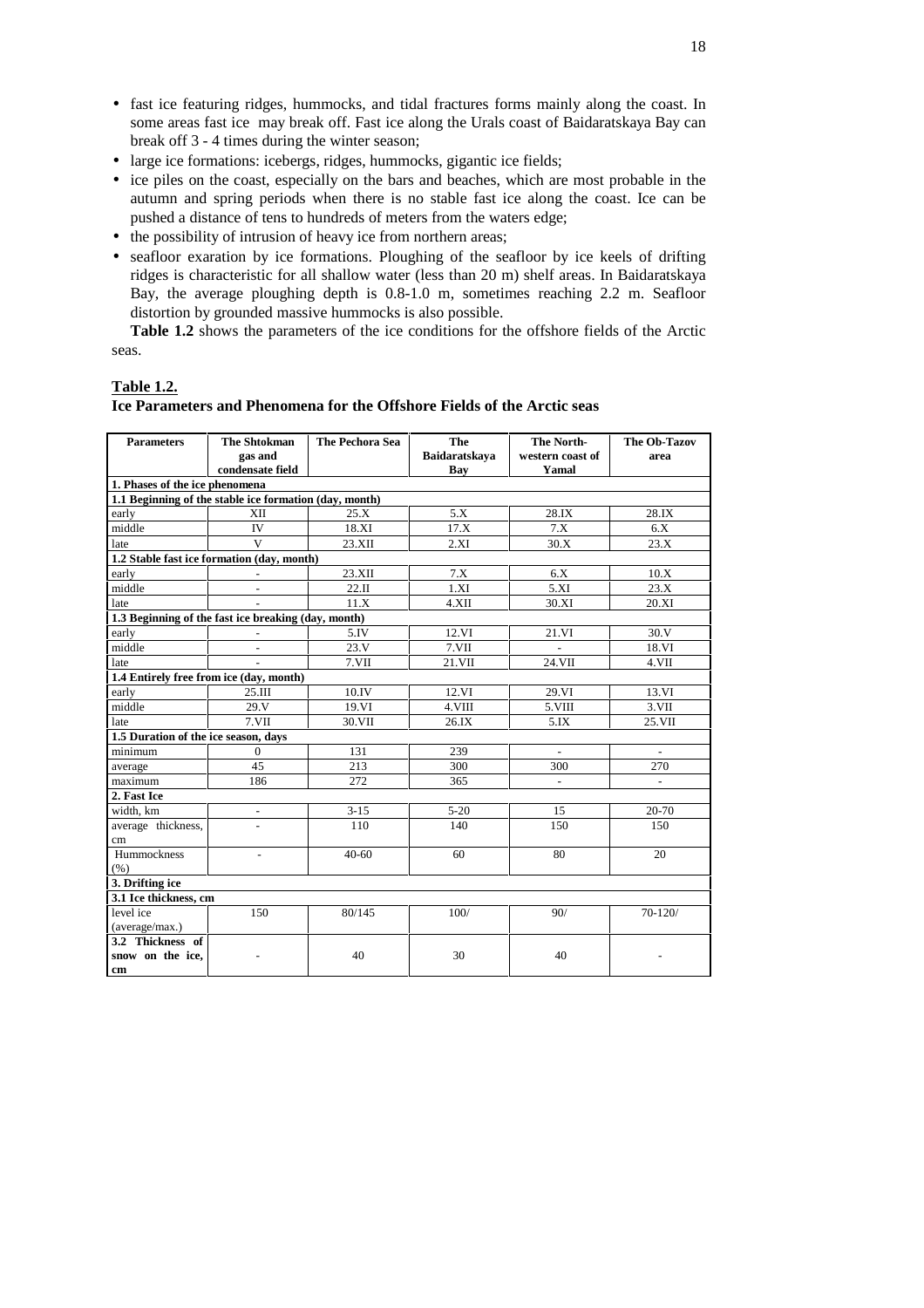| 3.3 Size of ice floe, km         |                |                          |                          |                          |                          |
|----------------------------------|----------------|--------------------------|--------------------------|--------------------------|--------------------------|
| average                          | 1.4            | 1.4                      | $0.5 - 2.0$              | 1.2                      | $0.5 - 2.0$              |
| max.                             |                | 17.5                     |                          |                          |                          |
| $1\%$                            | 10             | 15                       | $\frac{1}{2}$            |                          | $\bar{\phantom{a}}$      |
| 3.4 Ice                          | 70-80          | 100                      | 90-100                   | 90-100                   | 90-100                   |
| concentration %                  |                |                          |                          |                          |                          |
| 3.5 Ice                          | 60             | 60-90                    | 60                       | 60                       | 20                       |
| hummockness, %                   |                |                          |                          |                          |                          |
| 4. Ridges and hummocks           |                |                          |                          |                          |                          |
| 4.1 Ridges sails<br>height, m    | 3(1%)          | 1.4                      | 1.5                      | 1.3                      | $0.5 - 1.0$              |
| 4.2 Keel draught,                | 12(1%)         | 3.7/8.2                  | 7.0/18                   | $\overline{a}$           | $\overline{a}$           |
| $\mathbf{m}$                     |                |                          |                          |                          |                          |
| 4.3 Frequency of                 | $\overline{a}$ | $\overline{8}$           | $\overline{a}$           | $\overline{a}$           | $\overline{a}$           |
| ridges occur. Per                |                |                          |                          |                          |                          |
| 1 km of profile                  |                |                          |                          |                          |                          |
| Average<br>4.4                   |                | 2.9                      | $\overline{a}$           |                          |                          |
| thickness of the                 |                |                          |                          |                          |                          |
| consolidated part,               |                |                          |                          |                          |                          |
| $\mathbf{m}$                     |                |                          |                          |                          |                          |
| <b>Mass</b><br>4.5<br>of         |                | 47-130                   | 168(1%)                  |                          |                          |
| ridges $(\text{th. t})$          |                |                          |                          |                          |                          |
| 4.6 Sail height of               |                |                          | $3 - 7$                  | 5                        |                          |
| hummocks, m                      |                |                          |                          |                          |                          |
| 5. Icebergs<br>probability<br>of | $1 - 5$        | $\overline{0}$           | $\overline{0}$           | $\overline{0}$           | $\overline{0}$           |
| appearing. %                     |                |                          |                          |                          |                          |
| draught, m                       | 100-120        | $\overline{\phantom{a}}$ | $\overline{\phantom{a}}$ | $\overline{\phantom{a}}$ | $\overline{\phantom{a}}$ |
| mass, t                          | $10^5 - 10^6$  |                          | $\overline{a}$           |                          |                          |
| speed, m/s                       | $0.3 - 1.0$    |                          | $\overline{\phantom{a}}$ |                          | $\overline{\phantom{a}}$ |
| 6. Average speed                 |                | 5, NE                    | 5                        | 5, NNW                   | 10                       |
| and direction of                 |                |                          |                          |                          |                          |
| the general ice                  |                |                          |                          |                          |                          |
| drifting, cm/s                   |                |                          |                          |                          |                          |
| 7.<br><b>Total</b><br>drift      | 110(%)         | 30-142                   | 20-100                   | 100                      | $20 - 50$                |
| speed<br>of<br>ice,              |                |                          |                          |                          |                          |
| cm.sec                           |                |                          |                          |                          |                          |
| 8. Speed of the                  | $\overline{a}$ | $15-40$                  | $20 - 50$                | $\frac{1}{2}$            | $\overline{a}$           |
| tidal drift, cm/s                |                |                          |                          |                          |                          |
| 9. Ice salinity, ‰               | 6.0            | 3.5                      | $2 - 5$                  | $\overline{\phantom{a}}$ | $0 - 1$                  |
| 10.<br><b>Ultimate</b>           | $1.3 - 6.0$    | 1.7                      | $0.6 - 1.2$              |                          | 2.7                      |
| strength<br>of                   |                |                          |                          |                          |                          |
| compaction, MPa                  |                |                          |                          |                          |                          |
| 11.<br><b>Ultimate</b>           | 0.5            | 0.5                      | $\overline{a}$           |                          | 1.7                      |
| bending strength,<br>MPa         |                |                          |                          |                          |                          |
| 12. Phenomena connected with ice |                |                          |                          |                          |                          |
| seafloor exertion,               |                | $\overline{a}$           | $1.0 - 2.0$              | >0.5                     |                          |
| m                                |                |                          |                          |                          |                          |
|                                  |                |                          |                          |                          |                          |

## **1.1.6 Geocryological Conditions**

One of the main features of the Arctic region is permafrost, which is also present offshore on the shelf. Except in the Okhotsk Sea, the seafloor of the Arctic and Far-Eastern shelves contains permafrost sediments and exhibit negative temperatures. The coastal zone of the southeastern Barents Sea has thick permafrost sediments, which contain highly mineralized waters (cryopegs).The thickness of this layer is from several tens of meters (on the coast of the Pechora Sea) to several hundreds of meters (on the Asia coast). The further from the coastline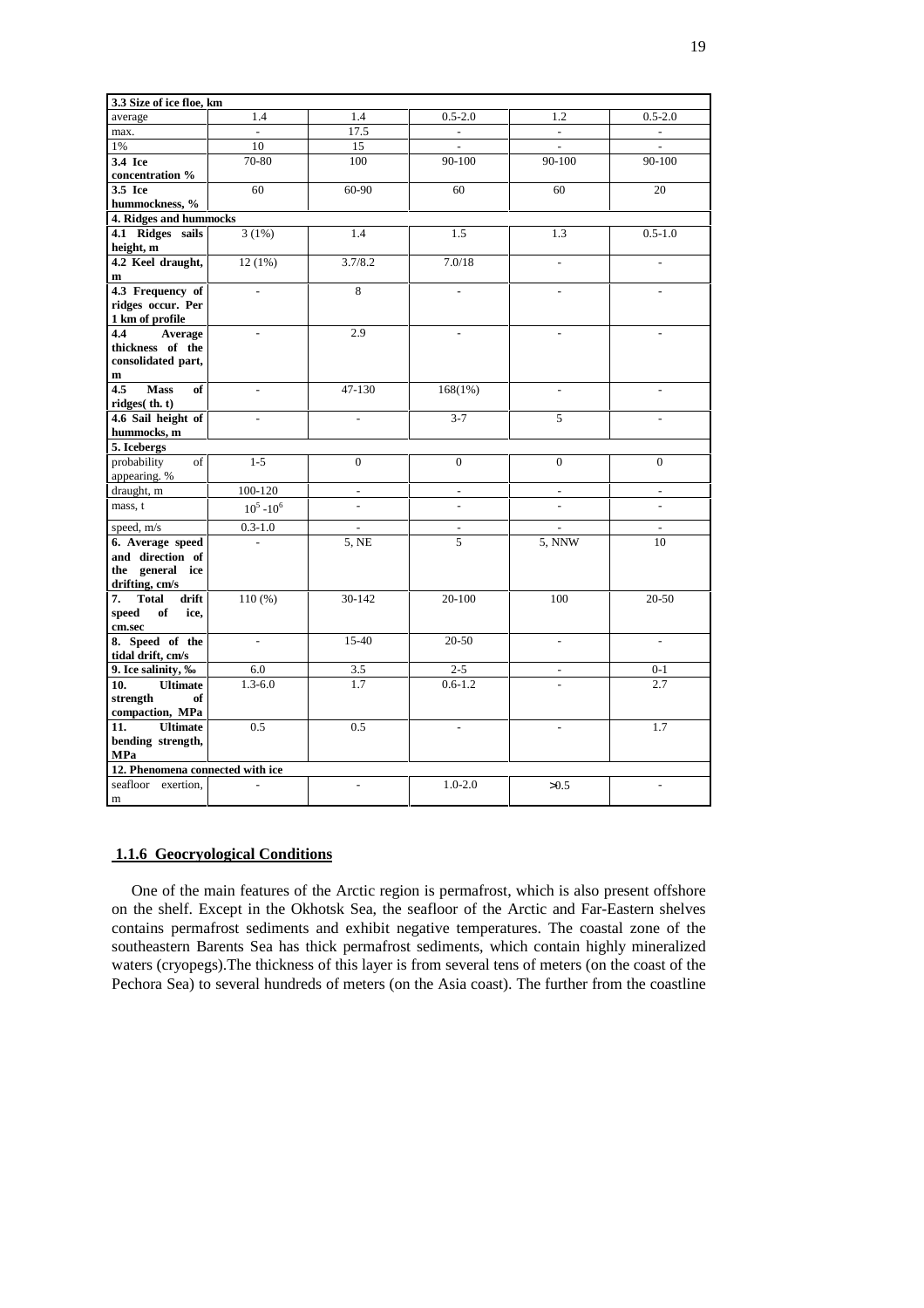the less the thickness of permafrost sediments, and in offshore shelf areas they are present as an inclusion in perennial-cooled Rocks. Regional characteristics are extremely variable.

The most studied are geocryological conditions of the Barents-Kara shelf. In the Barents Sea the frozen or cryolite zone is widespread throughout the northeastern and southeastern (the Pechora shallow water areas) parts. In the deep water areas, it is manifested as perennially cooled rocks with temperatures of 0 to - 1.8°C and thickness of more than 20 m. In the shallow water Pechora shelf, which is underlain by widespread perennially cooled rocks, permafrost sediments occurs as the island type, representing the relict continental cryolite zone. The depth of the top of permafrost rocks varies from 25 to 40 m, and its base from 50 to 100 m and more. For the Pechora Sea there is a tendency for the top of the permafrost to get shallower in decreasing water depth. The thickness of frozen rocks as determined by drilling is several tens meters but can exceed 100 m. An unstable thermal field is a characteristic of these frozen rocks - they constantly melt from the top and from the base. On the Varandey oil and gas structure in water depths of 15.5 m, frozen rocks occur 63 m below the seafloor. On the Prirazlomnoye structure in water depths of 21 m, the top of the frozen rock massif was penetrated at the depth 23.5 m below the seafloor. On the Pomorskaya oil and gas structure they were encountered 41 m below the seafloor in a water depth of 28 m. In the northern part of the Pechora Sea shelf, near the Kara Gates in water depths of 50-70 m, hillyshaped seafloor features are formed that exhibit a thick ice nuclei under the sediment. On the Kola-Kanin shelf permafrost sediments were degraded and now exhibit positive temperatures for both sediments and bottom seawater.

The Kara sea shelf is characterized by widespread perennially cooled sediments with a thickness of about 80 m and temperature of  $-1.6 - -1.8$ °C. Offshore in the Kara Sea, permafrost soils are preserved in cooled rocks at water depths of 100-115 m. Geocryological conditions are known in greater detail for the marine part of the Kharasavey gas and condensate. Here, in water depths of 12-15 m, more than one hundred geotechnical coreholes were drilled. The seafloor is an erosional submerged surface that is frozen to a depth of 100- 150 m along the coast in a band 0.5-1.0 km in width and a water depth of 2-4 m. In a zone 1 to 3 km from the coast, in water depths of 5-7 m, the seafloor is frozen to a depth of 30-40 m. And farther out, in band 8-12 m from shore, the seafloor is composed of cooled sediments among which occur large massifs of frozen rocks with an area to  $5\text{-}7 \text{ km}^2$  and thicknesses up to tens of meters. Frozen sediments are likely to occur at greater depths.

Frozen seafloor sediments are characterized by high salinity (to 0.6 ‰ and higher) which defines their high corrosion activity. Large quantities of ice facilitate the deformation of sediments during the transition into a different state (for example, during melting). The emission of gases (mainly methane) from the seafloor is linked to the melting of frozen rocks. In particular, gaseous sediments and gas were observed along an entire submerged zone in Baidaratskaya Bay. There is no assessment of baseline concentrations.

Stability of soils in the coastal zone mainly depends on the amount of ice they enclose melting results in subsidence of sediments and natural formation of thermokarst depressions. Instability can also arise from mass wasting of surficial permafrost sediment, especially where the formation ice occurs. The above-mentioned processes can be dangerous if the potential impacts are not thoroughly considered.

#### **1.1.7 Dynamics of the Coastline and Seafloor**

The entire extensive length of the coastline and seafloor is characterized by the impact of sea ice, currents, sea waves, thermal, and other factors. These all reflect the processes of reformation of the seafloor and changes of the coastline, especially its retreat. Taking into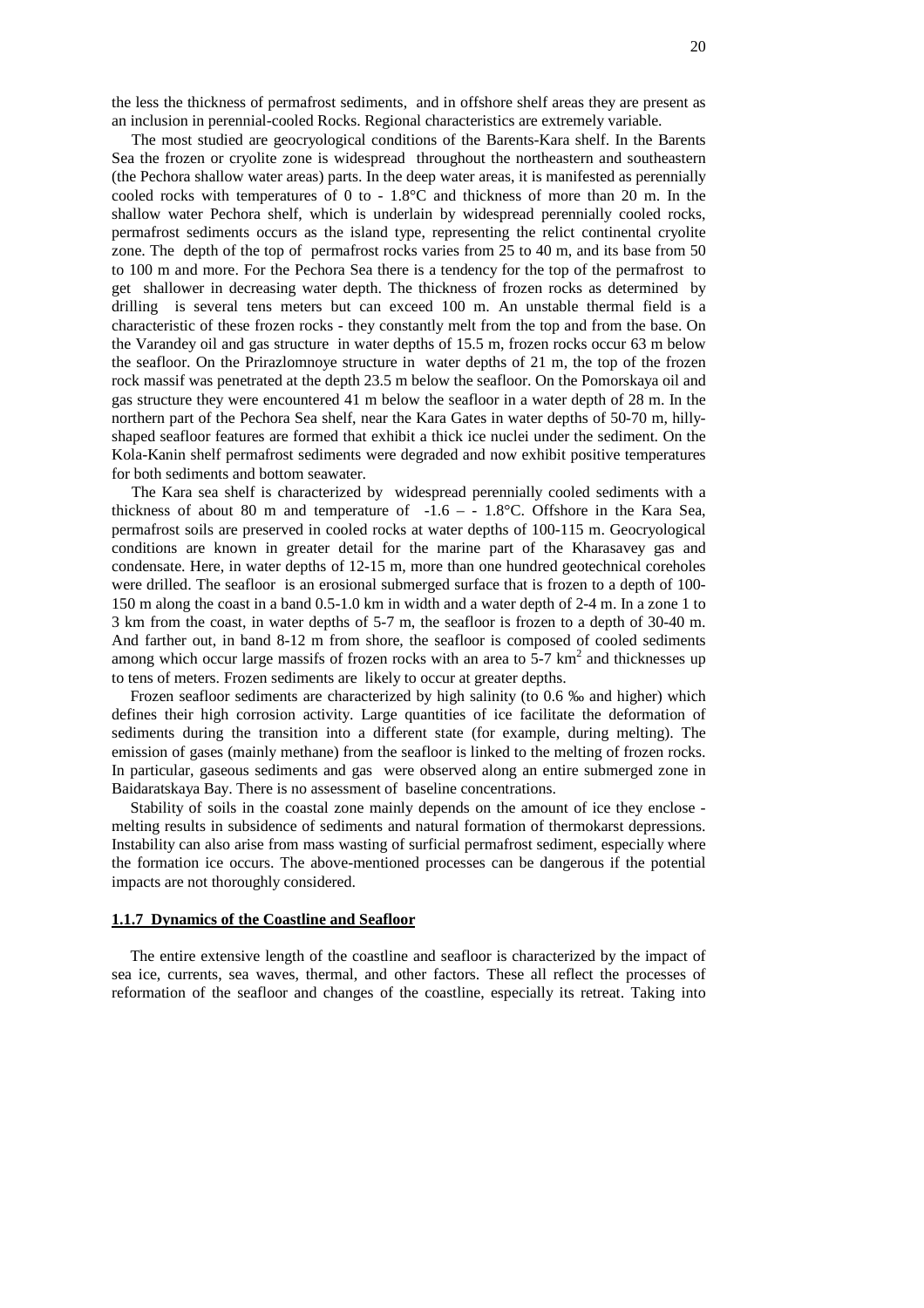account that loam, clay, sandy clay, and silt in the permafrost-state with high ice content are widespread in marine and coastal deposits, the effects of hydrodynamic, mechanical, and other impact can be rather strong. These impacts are of obvious seasonal character.

## **1.2 Base-line Levels of Environment Pollution**

#### **1.2.1 Petroleum Hydrocarbons**

The following can be identified as sources for pollution from petroleum hydrocarbons that have penetrated into the waters and landscape of the Russian Arctic:

- natural hydrocarbons manifestation in the oil and gas bearing areas in the offshore zone of the Arctic seas;
- transportation of hydrocarbons by river run-off into the sea;
- drilling and completion of exploratory and production wells;
- direct discharge of fluid industrial and household wastes and emissions into the atmosphere in settlements on the Arctic coast;
- operation of all types of vehicles (sea and river vessels, aviation, automobiles and pipeline transportation);
- oil and oil products spills;
- atmospheric transfer of fuel combustion residues, decomposition and evaporation of oil in industrially developed areas;
- melting of sea and river ice polluted by oil products.

Pollution by petroleum hydrocarbons as the result of non-permitted discharge of bilge water and accidents resulting in fuel spills during the operation of marine and river vessels along the Northern Sea Route is relatively small (50 to 200 t of oil products during entire navigation period for different years) and can not be compared with the scale of impact from river run-off and atmospheric precipitation.

The huge annual river run-off into the Russian Arctic seas amounting to  $2500 \text{ km}^3$ , suggests that river run-off is the main source of petroleum hydrocarbon pollution of Arctic seawaters.

These pollutants are mainly transported into the Arctic area in the atmosphere (from September - October to May-June) and accumulate in snow cover during the winter. They are released in melt water run-off from Arctic water sheds and enter the sea.

The average levels of oil product content in waters of the lower reaches and mouths of Arctic rivers are similar and vary from about 18.0 mmg/l for the Khatanga and Indigirka, to 25 mmg/l for the Pechora river.

Variation of petroleum hydrocarbon content levels in bottom deposits are similar both at the mouths of Arctic rivers and in the corresponding offshore areas. The Maximum content of petroleum hydrocarbons in sediment are found in river mouth areas of the Pechora sea (to 250  $\text{mmg/g}$  in dry soil), which is the result of the ongoing impact of oil producing installations located in its basin.

## **1.2.2 Polycyclic Aromatic Hydrocarbons (PAH)**

PAH concentrations in the surface seawaters are between 0.01-0.08 mmg/l with a rather homogenous lateral distribution reflecting its background nature.

Maximum values for total PAH content in the thin surface water layer are found in the Novozemelsk Strait and near the western coast of the Yamal Peninsula, where they amount to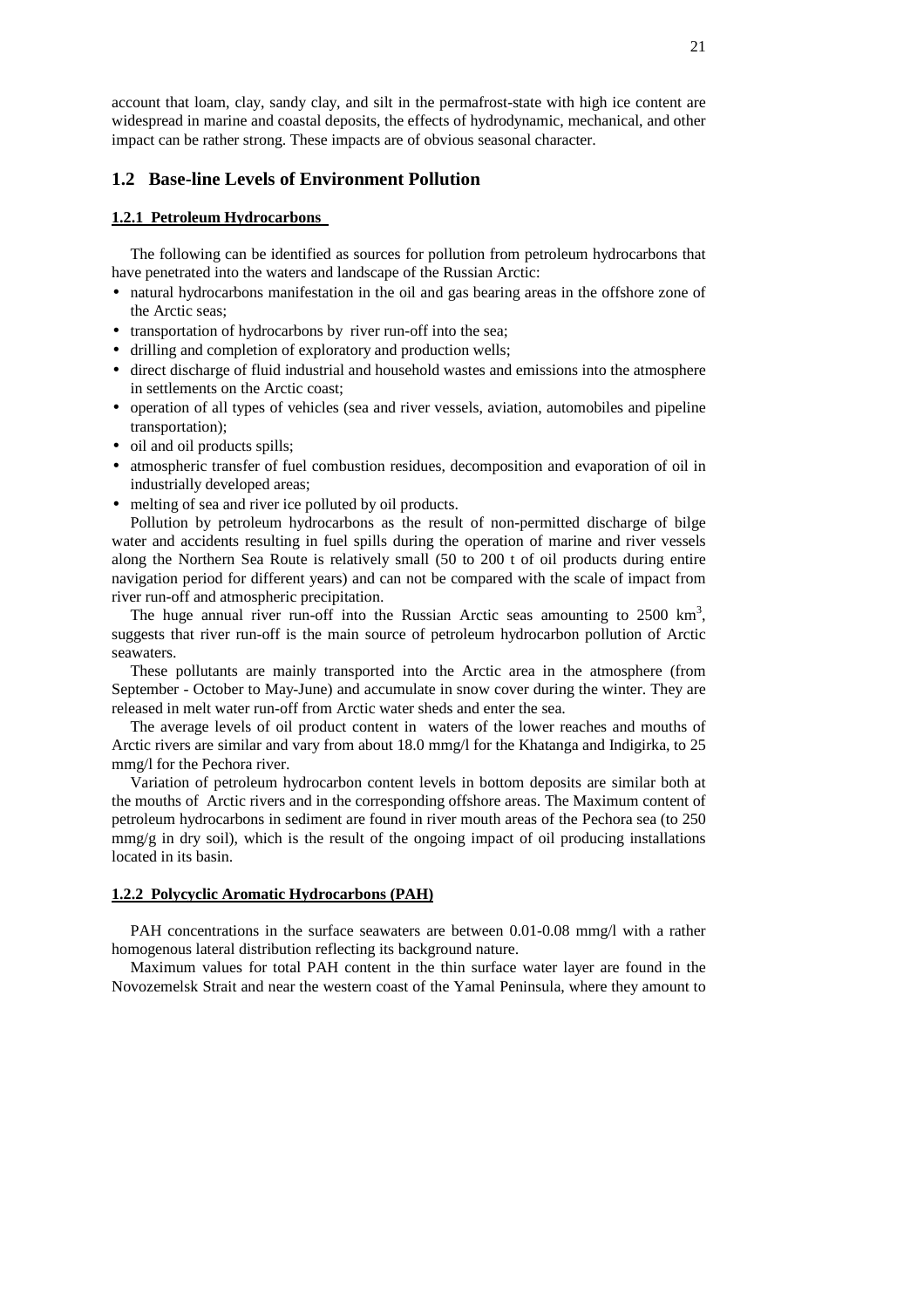18 mmg/l. Further from the coast the concentration drops off rapidly - in samples from a traverse of the Cape of Wish, they did not exceed 1.41 mmg/l.

The range of concentrations and absolute values of total PAH content in the snow cover on the seas is considerably higher than the analogous values for seawater (0.10-0.30 mmg/l). Maximum concentrations of PAH from snow are found in the near-coastal zone of the southwestern Kara sea (the southern part of the Baidaratskaya Bay and the western coast of the Yamal Peninsula have concentrations of 0.3 mmg/l of melted water).

PAH content levels in the Russian Arctic are characterized by considerable variation. The highest values are found in areas of the western sector of the Arctic. This is especially true for southwestern part of the Kara Sea, Pechora Sea (including the coast), and the Yamal Peninsula. The range of concentrations of the identified PAH compound group vary widely, from nano-grams to tens of nano-grams per gram of dry weight (all studied areas are characterized by background concentrations of PAH).

#### **1.2.3 Chlororganic Compounds (COC)**

One of the main characteristics of the distribution of chlororganic compounds (COC) in Arctic ecosystems is their transportation over great distances in gaseous and aerosol form within atmospheric air masses. COC transported by water and river run-off are of great importance for marine and estuary ecosystems.

**In surface seawaters of the Arctic** COC are distributed rather homogeneously with the compounds a-, g-HCCH, 4,4DDT and its metabolites, and polychlorbiphenyls accounting for the most common and analytically abundant.

**In the ice cover** of all Arctic seas the total content of pesticides of the HCCH group does not usually exceed 1.5 ng/l and the g-HCCH group amounts to 30-40 % of the total content. However, in some years considerable deviations from such ratio of isomers occur.

**In the snow cover** of the Arctic seas the average content of hexachlorcyclohexane (HCCH) in different years varies from 0.5 to 3.5 ng/l and their distribution is characterized by a greater ratio of g-HCCH, (up to 60 %) to the total isomer content. The frequency of HCCH occurring in the snow cover for all Arctic seas under study is close to 100 %, but with considerable differences in concentrations from separate samples and from each of the studied regions. In general, the content of the HCCH group pesticides in snow cover generally exceeds their content in ice cover and underlying waters. This is indirect evidence that these pollutants are brought into Arctic waters by atmospheric precipitation.

## **1.3 The State of the Geoenvironment**

The wide distribution of permafrost in the Arctic coastal and offshore zone presents a number of specific geoenvironmental conditions that must be considered for engineering purposes. These result from variety of cryogenic physical and geologic processes and from the lack fresh ground water in the fluid phase outside the cryolite zone (with the exception of a few local areas).

Cryogenic physical and geologic processes which influence or can influence commercial development of resources and the environment of cryozone include: thermokarst, thermoerosion, cryogenic swelling, cryogenic fracturing, solifluction, ice coating formation, and formation of new permafrost.

Occurrence of large inclusions of ice in shallow underground sediments has resulted in numerous accidents during industrial and development activities in the Arctic geologic environment.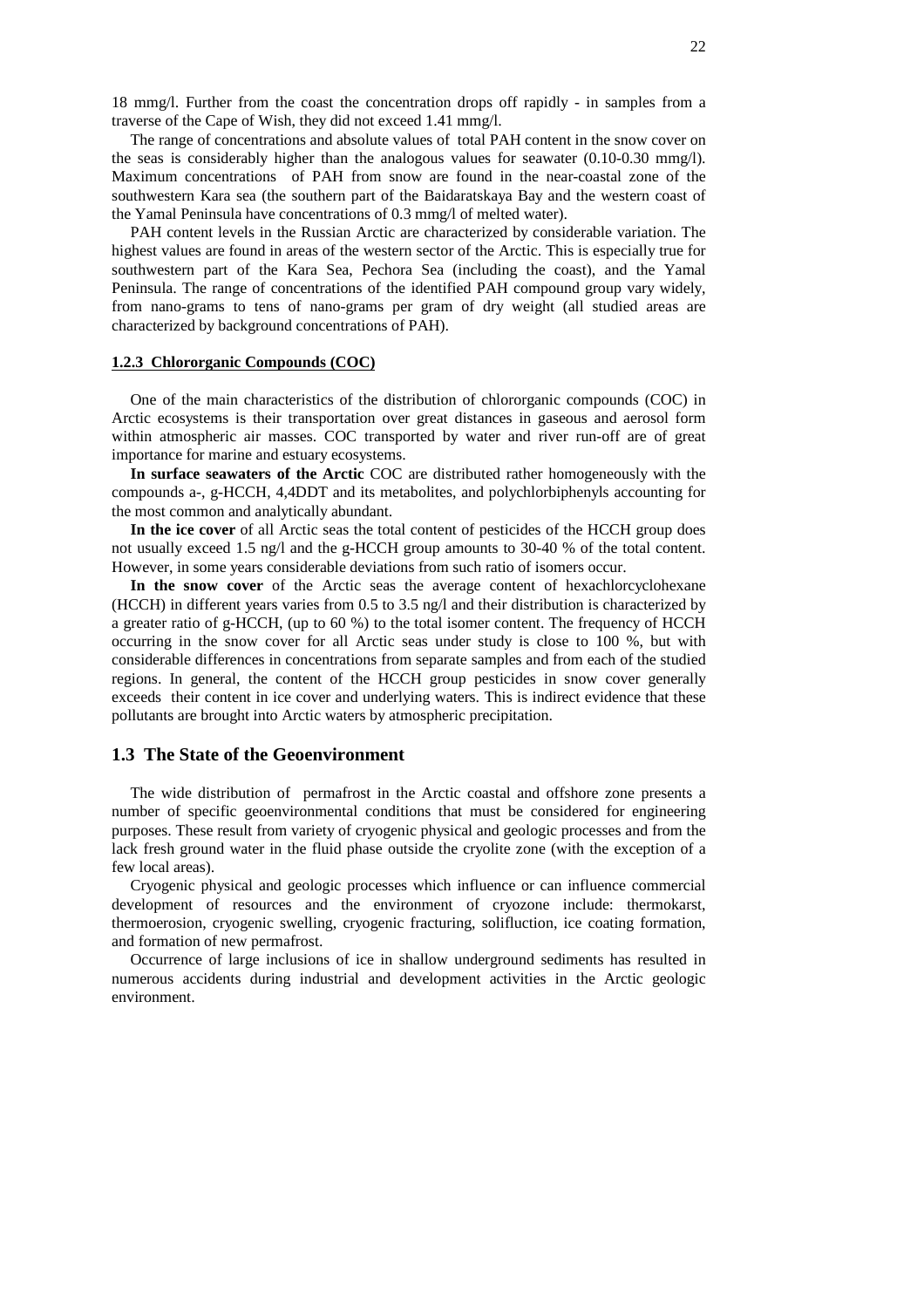In addition to ice formation, sagging, thixotropic, and easily washed out and icy soils, as well as modern exogenic geologic processes, all represent a considerable danger for the stability of the constructions.

## **1.4 The State of Specially Protected Natural Areas**

Natural preserves adjacent to the coastline of the seas of the Northern Arctic and Pacific Ocean, and preserves which include within their boundaries (and protected zone) the adjacent marine aquatory and islands, are considered below.

**The Barents sea part of the Kandalaksha preserve** is located in the Severmorsk and Pechenga areas of the Murmansk region. The area of the Barents Sea part of the natural preserve, including the coast of the Kola Peninsula and archipelago Seven Islands, Inovs islands, and Gavrilov islands occupies 16.3 th. ha of which the marine area constitutes 12.4 th. ha.

Natural flora of the preserve are represented by bush tundra (on the continent), raven tundra type communities (on islands), low land marshes, fragments of tundra meadows and areas of willow bushes, sea meadows, and secondary herbivorous ornithogenic vegetation in habitat areas of large birds colonies (on islands).

Deterioration of the food source resulting from commercial fishing for school-type fish in the Barents and Norwegian seas, as well as other types of commercial activity, has had a negative impact on sea colonial birds. Selectivity fishing has qualitatively changed the complexes of the school-type fish, which in a number of cases caused an ambiguous response of sea birds.

**The Belomor part of the Kandalaksha preserve** is located in the Kandalaksha and Tersk areas of the Murmansk region, and the Loukh area of the Karelia Republic. The preserve has an area 54.3 th.ha including the coast of the Kola Peninsula, the northern group of islands in Kandalaksha Bay, Velikiy Island, and 37.2 th. ha of the White sea.

Natural flora complexes of the preserve are represented by pine tree woods, fir tree forests, primary root-type birch trees, low land marshes, coastal meadows, and raven tundra on small islands.

Discharge of oil products from passing tankers causing mass death of birds and marine animals and algae, are periodically observed in coastal areas of the preserve. Kandalaksha Bay water is polluted by household sewage coming from the Niva River and oil products from the Severnaya Dvina River.

**The Gydan preserve** is located in the Tazov area of the Yamal-Nenets Autonomous District. The area of the preserve, including the northern parts of the Gydan, Yavai, Mamoth, Oleniy peninsulas and Shokalskiy, Oleniy, Rovnyi, Proclyatye, Pestsovye islands, is 878.2 th.ha.

Natural complexes are represented by Arctic tundra with moss-lichen tundra, marshes of different types, and areas covered with willow bushes.

The marine part of the preserve is being polluted by waste water from ships passing along Northern Sea Route.

**The Big Arctic Preserve** is located in the Dixon area of the Taimyr Autonomous District. The area of the preserve is 4169.2 th.ha and covers the coast of the Taimyr Peninsula, the Kara Sea islands, Middendorf Bay, and the Nordensheld archipelago as well as, 980.9 th.ha of the Kara Sea aquatory.

Natural complexes in the preserve are represented by polar desert types and Arctic tundra.

The aquatory of the preserve is being polluted by sewage water from ships passing along the Northern Sea Route.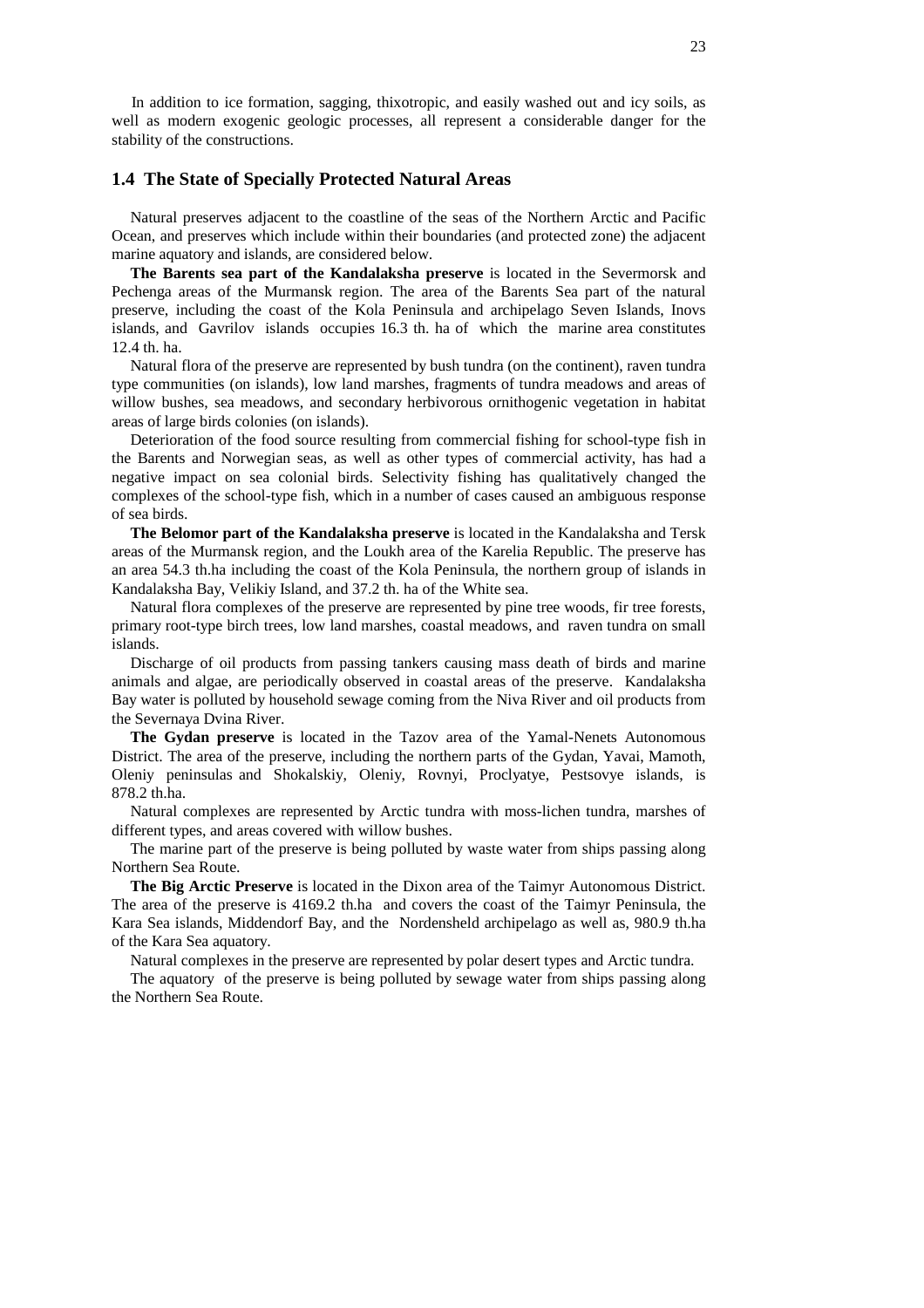**The Ust-Lensk preserve** is located in the Sakha Republic (Yakutia). The area of the preserve covers the western part of the Lena River delta, northern edge of the Verkhoyansk ridge, and the coast and bays of the Laptevs Sea for a total of 1433.2 th.ha, including 603.9 th.ha of the Laptev Sea.

Natural complexes of the preserve are represented by northern sub-arctic tundra, polygon hilly tundra-marshy complexes, and mountain tundra.

The marine area of the preserve is mainly polluted by oil products with sewage from seagoing ships passing along the Lena River and the Northern Sea Route.

**The Wrangel Island preserve** is located in the Chukotka Autonomous District, includes the Wrangel and Herald islands for a total area of 795.7 th.ha.

Natural complexes of the preserve are represented by Arctic tundra and mountainous Arctic deserts.

The environment within the boundaries of the preserve is in relatively favorable condition.

**The Koryak preserve** is located in the Penzhin and Olyutor areas of the Koryak Autonomous District. The area of the preserve encompasses the Parapol depression and adjacent ridges of the Penzhin and Koryak highland, the Goven Peninsula and Lavrov Bay. The preserve is 327.7 th.ha in area including 83.0 th.ha of the adjacent Bering Sea.

Natural complexes of the preserve are represented by sedge-cotton grass tundra, poplar woods and chosenia (along the river valley), sub-alpine creeping vegetation, and high mountain tundra.

**The Kronotsk Biosphere preserve** is located in the Elizarov area of the Kamchatka region on the eastern coast of the Kamchatka Peninsula. The area of the preserve is 1142.0 th,ha, including 166.5 th.ha of the near-coastal water the Pacific Ocean.

Natural complexes of the preserve are represented by the rare high herbivorous stone birch trees, mountain tundra, marshy tundra, hummock marshes, high herbivorous meadows, and woods in the river valleys (willows, poplars, alder trees, chosenia).

**The Komandor preserve** is located in the Aleut area of the Koryak Autonomous District. The area of the preserve covers Bering, Medny, Kamen, Toporkov and other islands and amounts to 3648.7 th.ha, with 3463.3 th.ha of the adjacent Bering Sea and the Pacific Ocean.

Natural complexes of the preserve are represented by the plain mixed herbage and bush tundra, large herbage sedge-cotton grass, gramineous herbage and other types of meadows.

Natural complexes of the preserve are subjected to the unfavorable impact of wild animal breeding farms, polar fox hunting, marine animals and sea colonial birds, their eggs hunting and fishing.

**The Magadan preserve (the Yamskoy area)** is located in the Olsk area of the Magadan region. The area amounts to 38.1 th.ha, including the Yamskie islands in the Okhotsk Sea, the coast of the Pyagin Peninsula and the lower flow of the Yama River.

Natural complexes of the preserve are represented by valley poplar and chosenia, bushes and sedge, sedge and peat moss formations.

On the Koni Island, sea-going ship have filled their tanks with fresh water, resulting in the extinction of the snow ram and brown bear. Colonial birds nesting on the rocks are frightened away in a radius of 35 km from the water supply source.

**The Djugdjur preserve** is located in the Ayano-May area of the Khabarovsk region. The area of the preserve is 860.0 th.ha including the Djugdjur ridge, the Lantar and Tangui rivers basins, and the Malmin islands, as well as 55.1 th.ha of the Okhotsk Sea.

Natural complexes of the preserve are represented by mountainous larches, pine tree woods, cedar and alder dwarf trees, mountain tundra and by poplar and chosenia woods in the river plains and on islands.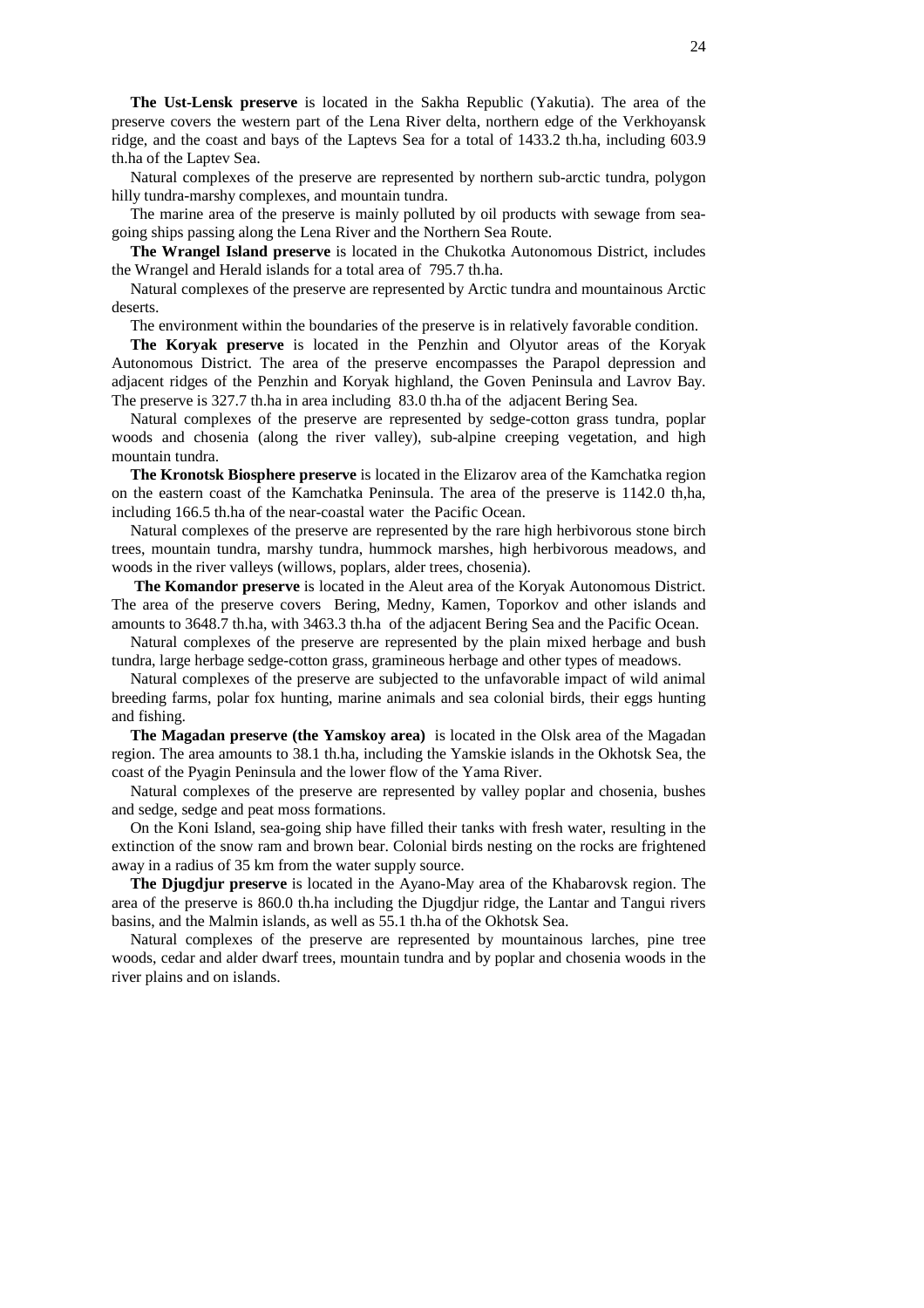The ecosystems of the preserve are subjected to intensive impact due to commercial fishing and crab fishing in the preserve area, residual pollution resulting from gold production in the past, consequences of the oil spill in the Ayan Bay, and from hunting and dear breeding.

**The Kuril preserve** is located in the South Kuril area of the Sakhalin region. The area of the preserve is 65.4 th.ha including the islands of Kunashir, Demin, and Oskolki.

Natural complexes are represented by polypody - fir tree woods and polypody forests, birch trees and bushes of cedar dwarf trees.

The preserve ecosystems have had negative impacts from fishing, household and agricultural water pollution, and drainage of the territories adjacent to the preserve boundaries.

**The Poronai preserve** is located in the Poronai area of the Sakhalin region, on the Okhotsk Sea coast. The preserve area is 56.7 th.ha.

Natural complexes of the preserve are fir trees and pine trees woods, larches, tundra-like marshy vegetation, and meadows on the sea coast.

Unfavorable impact on natural complexes of the preserve have been wood cutting at the sources of rivers and streams flowing across the preserve, settlement Vladimirskiy, the shooting and physical degradation of terrain by the military border guard unit along boundaries areas of the preserve, and hunting.

## **1.5 The State of Water Bioresources**

#### **1.5.1 Fish Resources**

Offshore fishing in the Arctic seas is conducted mainly in the Barents Sea. Fishing of migratory fish (salmon) and semi-migratory types (sig family) takes place along the nearcoastal and river parts of all Arctic seas.

Cod is the basis of Russian commercial fishing in the Barents Sea, the annual quota for cod fishing, based on estimated cod resources, can amount to 200 - 300 th.t in the Russian zone.

The good catch of haddock in recent years (approximately 15 th.t) can be explained by fishing high-harvest generation of haddock, the annual catch can be 651 th.t in the Russian zone. However, a reduction of the breeding resources from 407 to 320 th.t is expected.

Commercial resources of bass have been down due to the poor reproduction of these fish in 1986 - 1990. There has been no commercial fishing of bass recently. The catch of bass by all countries in the Barents Sea cannot be more than 7 th.t. (not more than 2 th.t for Russia).

The biggest concentrations of flatfish were observed in the Murmansk shallow water areas and in the eastern coastal (Kanin) area of the Barents Sea. The flatfish catch based on the estimated resources and fishing conditions can amount to approximately 4 th.t.

Due to the reduction of the black halibut resources its commercial fishing in the Russian zone is banned. The annual catch by all countries in the Barents Sea amounting to 14 th.t is estimated to be an extreme load on the resources of this species.

Fishing for deepwater-type of fish, such as Anarhichas, cannot be more than 12 th.t a year.

Depression in the resources of capelin led to the ban on their fishing since 1994, their breeding resources have recently increased and are estimated now at 250 th.t.

Annual catch of pollack can be 50 th.t.

Resources of putassu can sustain an annual catch of not more than 100 th.t.

Herring resources in the Barents Sea have recently grown and a possible quota for Russia can now be more than 200 th.t a year. The Russian commercial herring fishing season is mainly in February-April and September-October as it is in the Norwegian zone. Changes in the coastal infrastructure have led to the reduction in the catch of the Cheshsko-Pechera herring.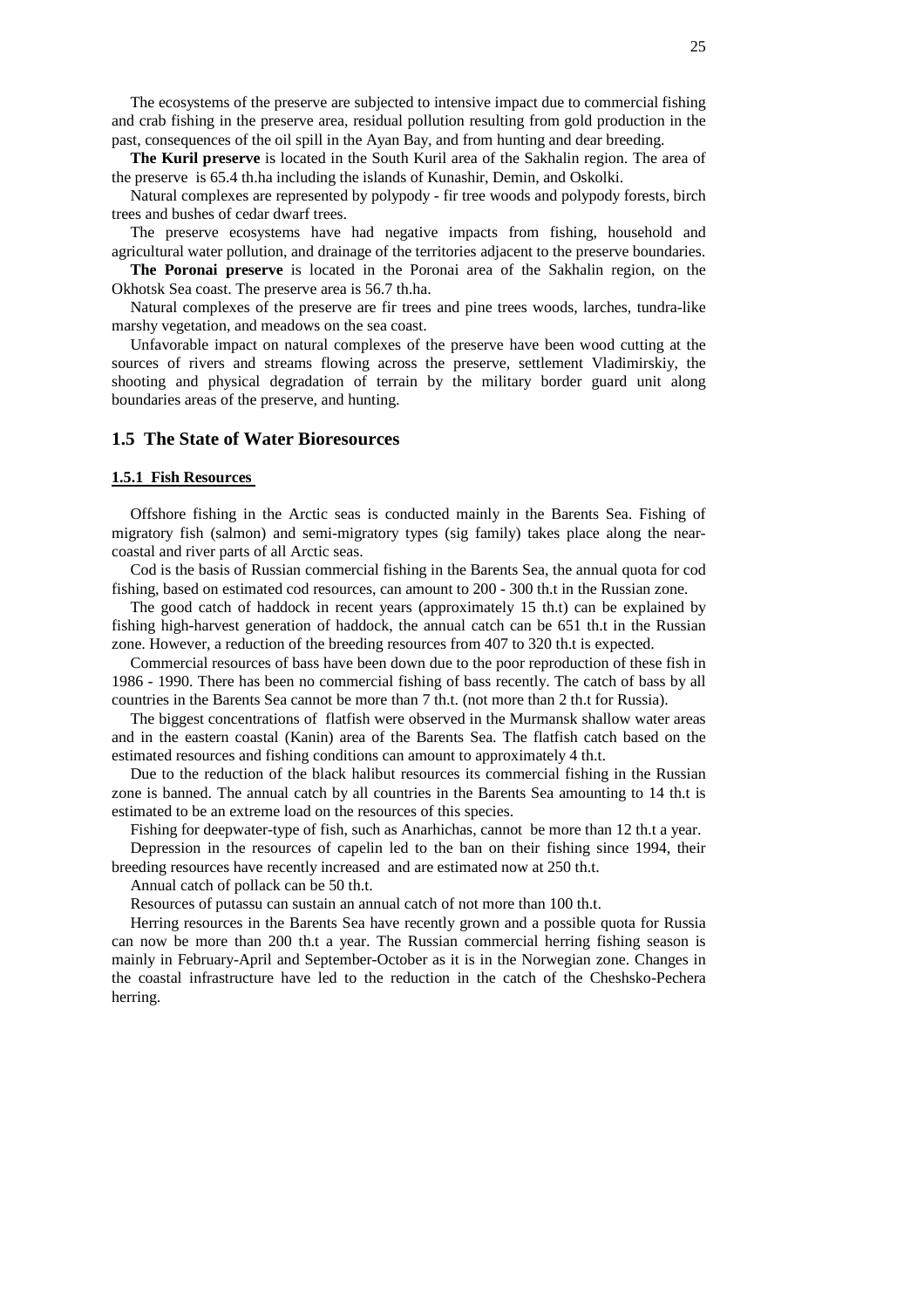The state of the commercial resources of navaga (a small fish of the cod family) remains stable.

The state of resources of salmon is estimated to be critical. Salmon fishing is conducted during its breeding period and migration into the rivers of Karelia, Murmansk and Arkhangelsk regions. Due to the dramatic decrease in the amount of salmon during the last 10 years, commercial fishing in Karelia had been banned since 1994.

Fish resources of the sig family, both semi-migratory and river-mouth populations are reduced or in a state of depression. The reasons for reduction of fish of the sig family are anthropogenic in nature. Commercial fishing of sig is conducted in the Kandalaksha Bay of the White Sea. The state of sig resources has been greatly impacted by oil pollution of the Pechora River. As the result of accidents during oil and gas production, breeding areas of fish of the sig family were destroyed.

Commercial fishing in the Kara and eastern Arctic seas is not viable. The largest amount of bioresources (mainly semi-migratory fish of the sig family: muksun, pelyad, sig, ryapushka, and omul) are produced in the pre-mouth zones of the Ob and Enisey rivers. Along other areas of the coast, fish resources are small (Yakutia, Chukotka) and fishing is only for subsistence needs of the local population.

Sturgeon resources during the last 10 years have been decreasing and are now in a critical state. The reasons for the reduction of Siberian sturgeon resources are: irrational commercial fishing, reduction in natural production as the result of hydro-construction (dams of the Novosibirsk and Bukhtarmin hydroelectric stations cut off 40 % of the spawning habitats of sturgeon in the Ob River basin), and oil pollution in the lower flow of the Ob River.

Far-eastern seas are highly productive water basins of the world ocean as supported by results of investigation of plankton, bentos, fish, sea mammals and birds, as well as efficient production **(tables 1.3 - 1.5)**.

## **Table 1.3**

## **Biomass and annual production of the main groups of sea organisms (in raw mass of substance) in Okhotsk Sea**

| <b>Groups of organisms</b>             | Biomass, $10^6$ tons | Production, 10 <sup>6</sup> tons |
|----------------------------------------|----------------------|----------------------------------|
| Fitoplankton                           | 256                  | 42300                            |
| <b>Fitobentos</b>                      | 20                   | 80                               |
| Zooplankton                            | 205.3                | 2066                             |
| <b>Zoobentos</b>                       | 250.4                | 625                              |
| Invertebrate productive                | 1.5                  | 0.5                              |
| Fish                                   | $20 - 22$            | $10 - 11$                        |
| Mammals                                | 0.17                 | 0.03                             |
| <b>Birds</b>                           | 0.006                | 0.002                            |
| Current production                     | $1.5 - 1.6$          |                                  |
| Maximal production (middle of $70th$ ) | $2.5 - 2.7$          |                                  |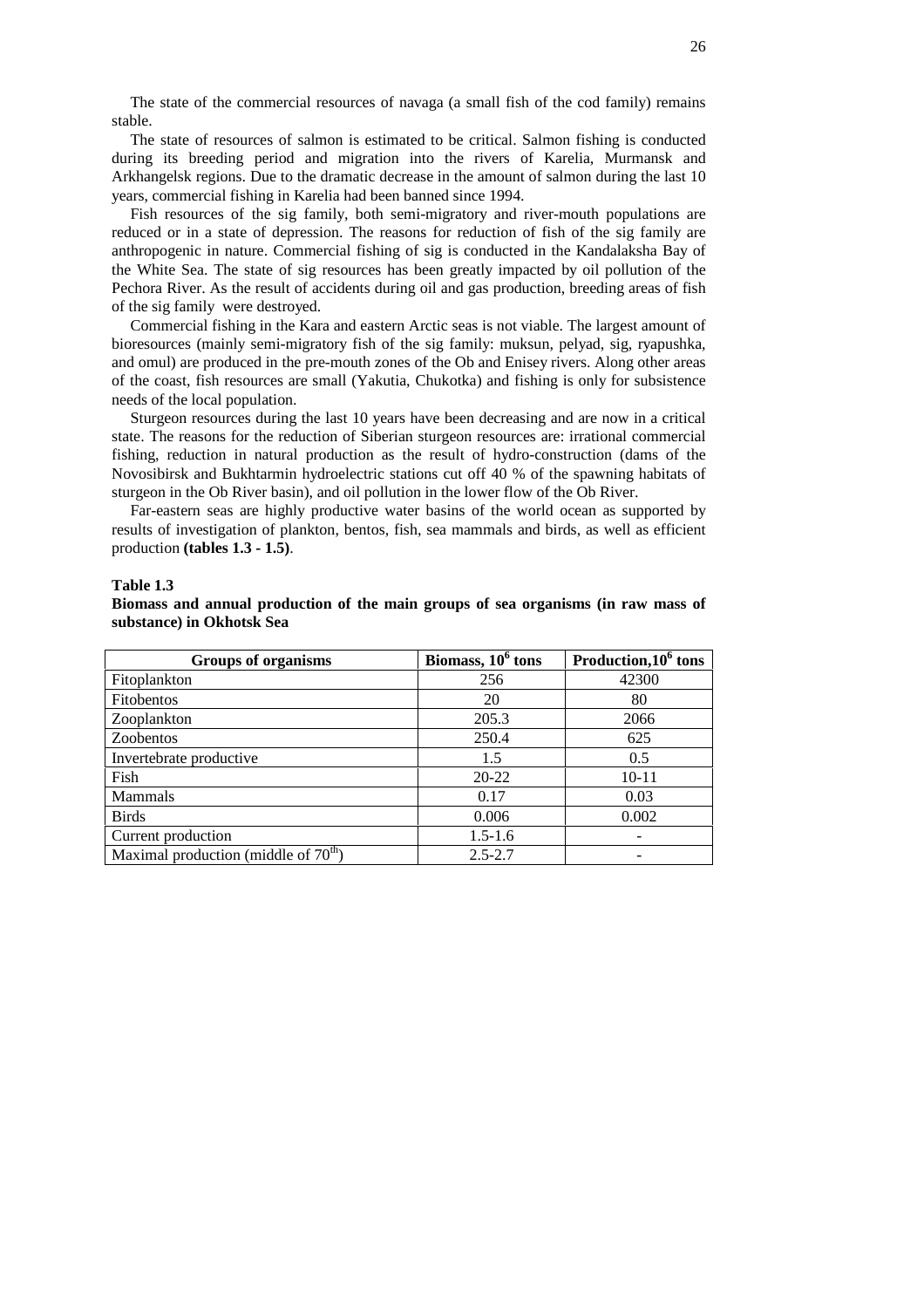#### **Table 1.4**

**Biomass and annual production of the main groups of sea organisms (in raw mass of substance) in Japan Sea**

| <b>Groups of organisms</b>    | Biomass, $10^6$ tons | Production, 10 <sup>6</sup> tons |
|-------------------------------|----------------------|----------------------------------|
| Fitoplankton                  | 25.8                 | 6000                             |
| <b>Fitobentos</b>             |                      |                                  |
| Zooplankton                   | 57                   | 590                              |
| Zoobentos                     | 14                   | 42                               |
| Invertebrate productive       | 0.06                 | 0.02                             |
| Fish                          | 11.0                 | 5.0                              |
| Mammals                       |                      |                                  |
| <b>Birds</b>                  |                      |                                  |
| Current production            | $0.6 - 0.7$          |                                  |
| Specific production, t/km sq. | $1.9 - 2.1$          |                                  |

#### **Table 1.5**

**Biomass and annual production of the main groups of sea organisms (in raw mass of substance) in Bering Sea**

| <b>Groups of organisms</b>    | Biomass, $106$ tons | Production, 10 <sup>6</sup> tons |
|-------------------------------|---------------------|----------------------------------|
| Fitoplankton                  | 124.5               | 20900                            |
| <b>Fitobentos</b>             |                     |                                  |
| Zooplankton                   | 260                 | 1043                             |
| Zoobentos                     | 80                  | 194                              |
| Invertebrate productive       | 1.0                 | 1.67                             |
| Fish                          | 38.7                | 19.3                             |
| <b>Mammals</b>                | 0.3                 | 0.06                             |
| <b>Birds</b>                  |                     | ۰                                |
| Current production            | $0.9 - 1.1$         |                                  |
| Specific production, t/km sq. | $1.2 - 1.7$         |                                  |

The main commercial fish in the Okhotsk Sea - herring, cod, plaice and salmon - have been under considerable production pressure during the last several decades. They provide and will provide the main part of the catch. However, the amount of the main types of fish in Okhotsk Sea is not fully understood and therefore, for many fish only an approximate estimation is possible.

Species which have or may have industrial value in the Japan Sea, include more than 40 kinds of fish, up to 40 kinds of sea mammals, about 15 types of invertebrates, and 4-6 kinds of sea plants. The variety of fish include salmon, herring, cod, plaice, mackerel, haddock, black halibut, pollak and others. Invertebrates include squid, crustaceans, and algae-laminariya. The total fish catch in the Japan Sea exceeds 1 million tons, including more than 0,6 million tons of the dominate pelagic species.

The Bering Sea provides the main part of the world's catch of mintai, cod, sea halibut, pacific herring, and halibut. Huge spawning places of halibut and mintai are located on this shelf. Very valuable products of the catch in the Bering Sea are also coal fish, shrimps, molluscs and crawfish. The total annual catch is about 1 million tons of fish.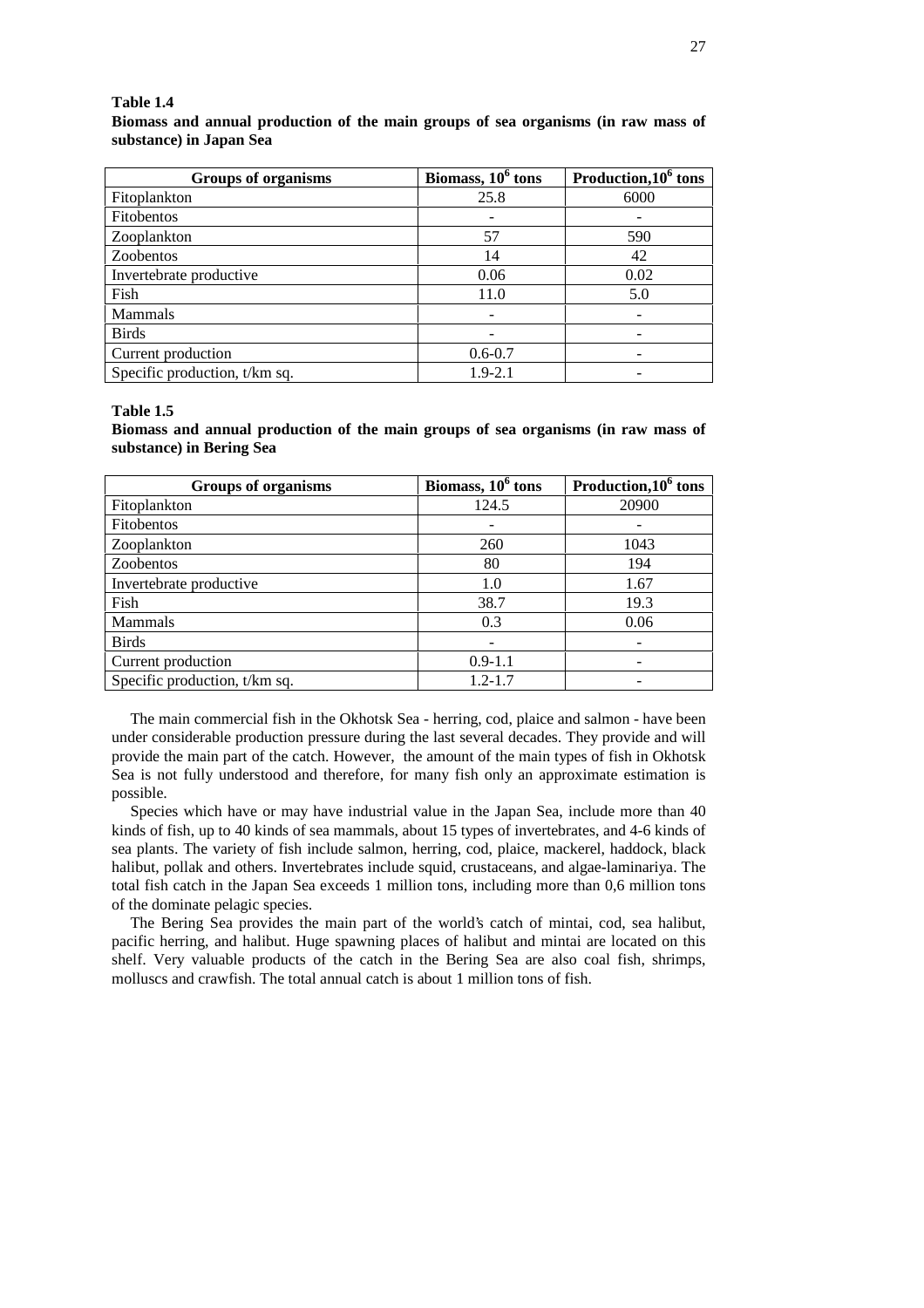#### **1.5.2 Sea Animals**

Populations of sea mammals in the Barents and White seas have recently stabilized.

The White Sea population of the Greenland seal is 400 th. heads, nerpa in the southeastern part of the Barents Sea is 200 th. Heads, and belukha (white whale) in the Barents and Kara seas are about 20 th. heads. Sea hare resources are small.

There has been an intensive catch of sea mammals in Okhotsk sea in an amount and structure of the seal populations. Restrictive and limiting measures were adopted in 1969 resulting an increase of total seal population to about 1.2 thousand heads.

Whales inhabit the Far-eastern seas. But more than a century whale hunting led to their near extinction in the Northern Hemisphere. As a result, several types of whales are included into the Red Book of Russia (endangered species list).

#### **1.5.3 Crustacean and Molluscs**

Reserves of northern shrimps have been reduced due to their consumption by cod. Catch of shrimp can be several thousands tons in the Russian zone and in the open part of the Barents Sea. The Kamchatka crab adopted to Barents Sea conditions has spread to the Trough of the White Sea and Kolguev Island, but it is most common along the Norwegian coasts. Commercial fishing of the sea comb in the White Sea trough and in Svyatonoss Bay in the amount of 9 th.t is possible.

The catch of invertebrates in the Russian part of the Okhotsk Sea in the 1980-s was about 42 th. tons.

Crustacean are represented by several types: shrimps, bivalve and cephalopoda molluscs, holoturia and their resources are abundant.

## **1.5.4 Algae**

Production of anfelcia (1 type) and fukoid (2 types) is based on the storm ejections. The resources of laminaria in the Solovki Archipelago and Zhizhgin Island provide for an annual production during the last 10 years of 137.8 t of dry mixture. In Karelia, the annual production of anfelcia, fukoids and laminaria is not big (several tens of tons). Production of algae has recently decreased considerably due to economic reasons. Algae resources are estimated as good. It is possible to produce brown algae in the White Sea (more than 14 th.t of Laminaria including 6 th.t in Lembov Bay, and approximately 2 th.t of fucuses), as well as red algae (several hundreds tons of anfelcia).

Biomass of algae in the Okhotsk Sea is about 20 million tons. The Japan Sea contains prevalent amounts of Japanese laminaria growing on stony rocks in the coastal zone.

## **1.6 Social - Economic Aspects of the Assessment of Coastal Areas**

#### **1.6.1 Social Characteristics**

The population of Arctic Russia consists of indigenous people of the North, populations of well-established (for centuries) ethnic Russians (such as in Mesen, Ust-Russkiy and othersareas), Yakutian populations from northern East Siberia, and Russian, Ukrainian, and Belorussian migrants from the last century. The indigenous population is 200.000, consisting of 30 «peoples» in 27 Subjects of the Russian Federation. Eleven indigenous groups live in the Arctic region (Saami, Entsi, Nentsy, Khanty, Nganasany, Dolgany, Evenki, Chukchi,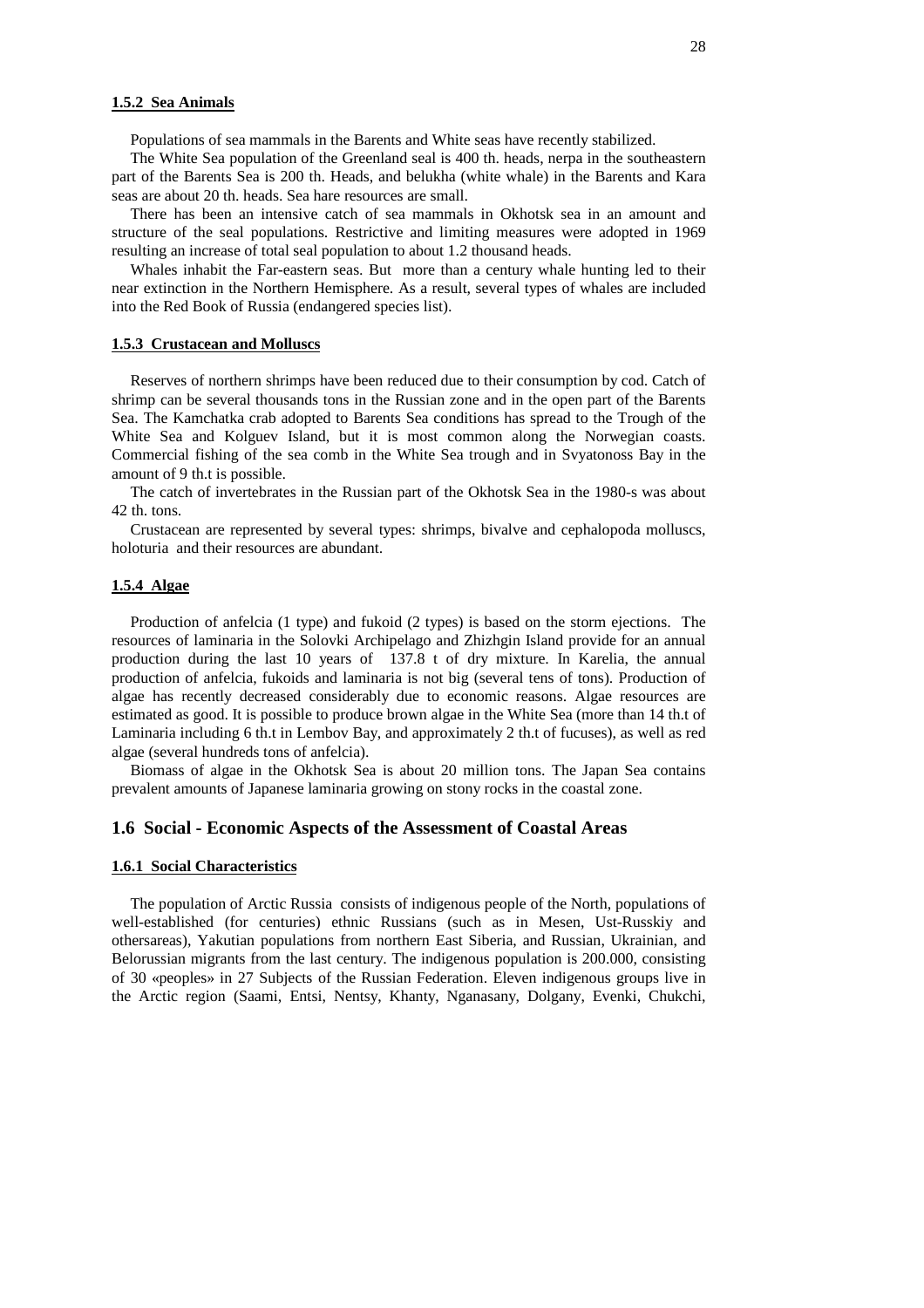Eskimosy, Yukagiry), and 5 adjacent to the Arctic region (Selkupy, Chuvantsy, Mansi, Kety and Koryaki).

The total Arctic coastal population as of January 1, 1996 was 1669700 people of which the indigenous population accounts for 3.4 %. Migrants are concentrated in towns and settlements. Bad economic times and harsh living conditions have resulted in a reduction in population due to migration and mortality.

Development of mineral resource fields, construction of transportation networks and other industrial development activities, has damaged pasturing and hunting areas and breeding habitats in river valleys, undermining the material basis for the existence of indigenous populations. These impacts considerably the traditional lifestyles in settlements of indigenous people.

Existing Russian Legislation includes a certain legal basis for the ownership, use, and disposal of land and other mineral resources by indigenous people of the north, as well as the basis for the nature use. The most important rights of the population of the Russian Arctic region are defined in Constitution of the Russian Federation in Articles 69 and 72, constitutional norms on the Autonomous Districts as Subjects of the Russian Federation (Article 65), and on the basis of the use of land resources for the livelihood of the people living on the territory (Article 9). Some issues of ownership, use, and the right to dispose of land and other natural resources by the indigenous people of the North are contained in the Federal Laws «About the Environment Protection», «About Specially Protected Natural Areas», «About the Basis of the State Regulation of the Social-Economic Development of the Russian Federation Northern areas», as well as in the Russian Federation Presidential decree of 22.04.92 «On the Urgent Measures for the Protection of the Areas of Settlements and Economic Activity of the Indigenous People of the Northern areas», and others. The Russian Federation subjects also have legislative measures directed toward the solution of land (territorial) problems of indigenous people of the Northern areas. However, the existing legislative and normative documents are not enough to resolve the above-mentioned issues and the control over the implementation of the existing documents is not efficient.

Recently a number of sub-law acts, Russian Federation Presidential decrees, and Government resolutions directed toward the regulation of the social-economic situation in the Arctic and Northern areas, have been developed. These include the Federal laws «On the State Guarantees and Compensations for the people working and living in the far north regions and areas with the same status», and «On the Distribution of the Housing Subsidies between the Regions of the Far North Areas and the Areas with the Same Status», and the Presidential decree «On Additional Measures of the State Support for the People leaving the Far North Areas and Areas with the same Status», and others.

## **1.6.2 The Economic Aspects**

Russian Arctic and northern regions with marine economic zones and an adjacent continental shelf constitutes more than 30 % of the Russian Federation territory. This region has predicted hydrocarbon resources of more than 200 billion tons of oil equivalent, of which according a 1993 evaluation, 100 billion t are in the Barents and Kara seas. It provides 80 % of Russia`s seafood products and 90 % of marine transport infrastructure. The Russian Arctic and Northern areas are the biggest suppliers of nickel, gold, copper, tungsten, diamonds, rare metals and semi-precious stone raw materials.

Even with an extremely low population density compared with the rest of Russia (1-5 people/km<sup>2</sup> as compared with 9 people/km<sup>2</sup>), a greater anthropogenic load is put on the Russian Arctic and Sub-Arctic areas than for similar regions outside the country. And, though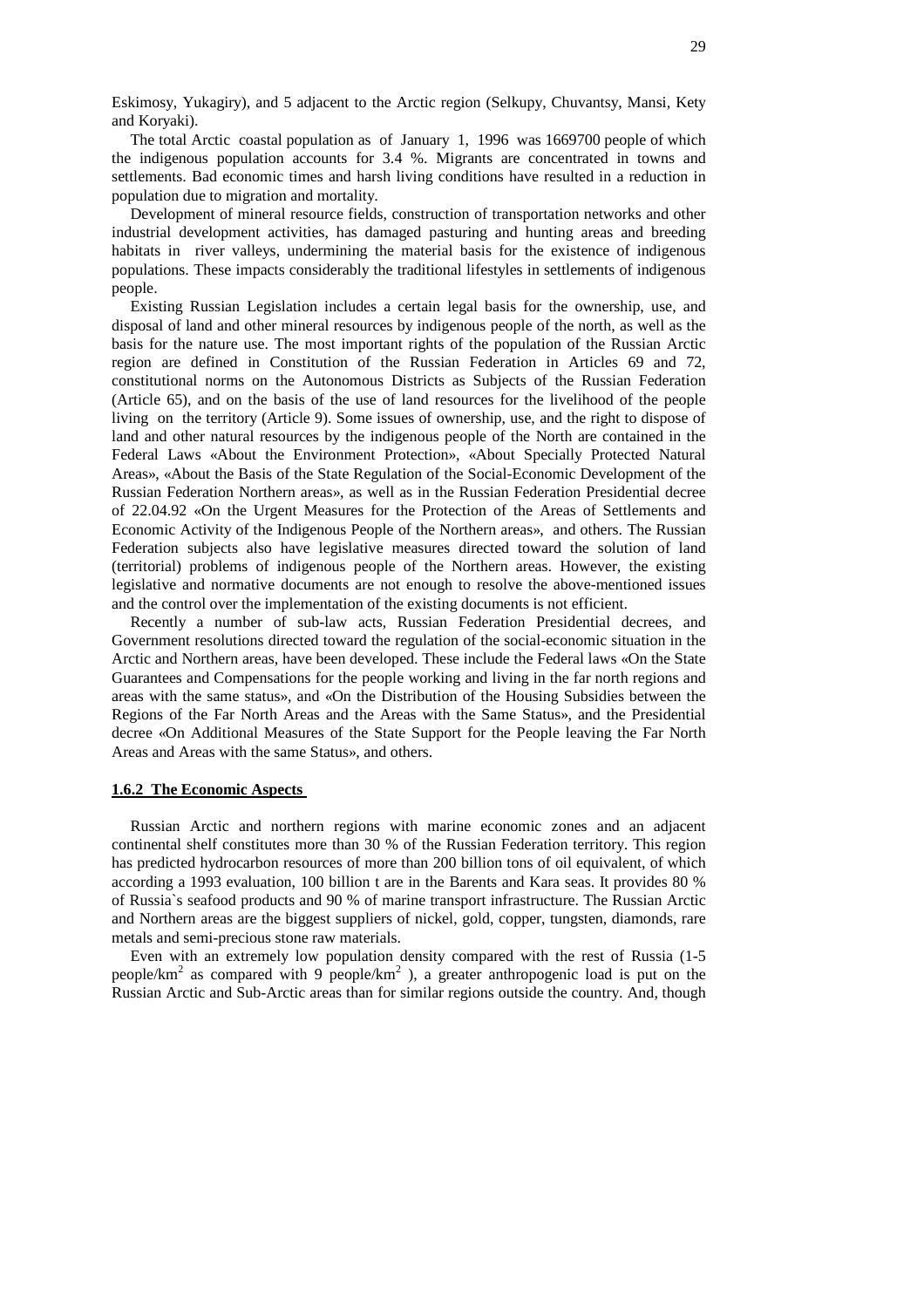there is no great size difference, the population living in the Russian Arctic and adjacent areas is four times bigger than in similar regions outside the country. According to different estimates, overpopulation is 20-40 %. A specific settlement structure has developed in the Arctic and adjacent areas - indigenous and old comers are distributed rather evenly throughout the entire area, while the so-called migrants constituting the main part of the population, are concentrated in local industrial regions.

## **1.6.3 Transport Systems**

The transportation system of the Arctic consists of water, air, railway, and highway transport, and systems of oil and gas pipelines. Marine and air transportation is the most important for the near-coastal and coastal areas (Far North areas).

The Northern Sea Route is the main transportation route in the North of Russia. Its role in the economy of the country has been vital in the development and use of the natural resources of the Far North, without which the Russian economy can not function. The Northern Sea Route is also used as a main route connecting the northern and eastern areas of the country.

The Arctic sea transportation system in combination with other types of transportation systems not only connect areas of the Far North with industrial centers in the rest of the country, but also supply the population of the adjacent economic areas with provisions.

The tariff system for freight shipping along the coast was based on the economic relations between state-run companies in the centralized system of Arctic area supply, and the necessity to pay for transportation services. In the new economic conditions, tariffs and their system of structure do not reflect the actual costs of shipping in the Arctic area and do not facilitate efficient transportation services.

The material and technical base of the Arctic shipping system consists of the cargo and ice breaker fleet, reloading terminals, service facilities for the fleet and coastal installations, means of ensuring shipping operations, and system of control and management of Arctic sea operations. This complex includes departments and facilities belonging to different agencies and Russian Federation subjects, which makes management and administration of the shipping process more difficult.

#### **1.6.4 Areas of Negative Impact**

Recent studies conducted in the Arctic have identified areas with a high probability of change and damages to the environment due to pollution of the land, river, and offshore ecosystems with heavy metals, petroleum products, organic compounds of different origin, compounds of nitrogen, sulfur, and others, in addition to mechanical damage to soils and over-pasturing by deer. Crisis situation areas include the Kola, Severodvinsk, Norilsk and Sredne-Ob impact regions and critical areas have been identified as the Timan-Pechora, Novaya Zemlya, Vorkuta, Pur-Nadym regions. Dangerous situation areas exist in Yano-Indigirka (the area of the Deputatskiy settlement) and Valkumey region, which is in a development stage. The situation in the Bilibin impact region can be characterized as conditionally potentially dangerous, but if an accident of any scale happens at the nuclear power station it can become catastrophic (the same refers to the nuclear power station in the Kola region).

**Table 1.6** gives a list of these areas with the main reasons for the environment damage. A lot of these areas include the estates of the indigenous people of the North.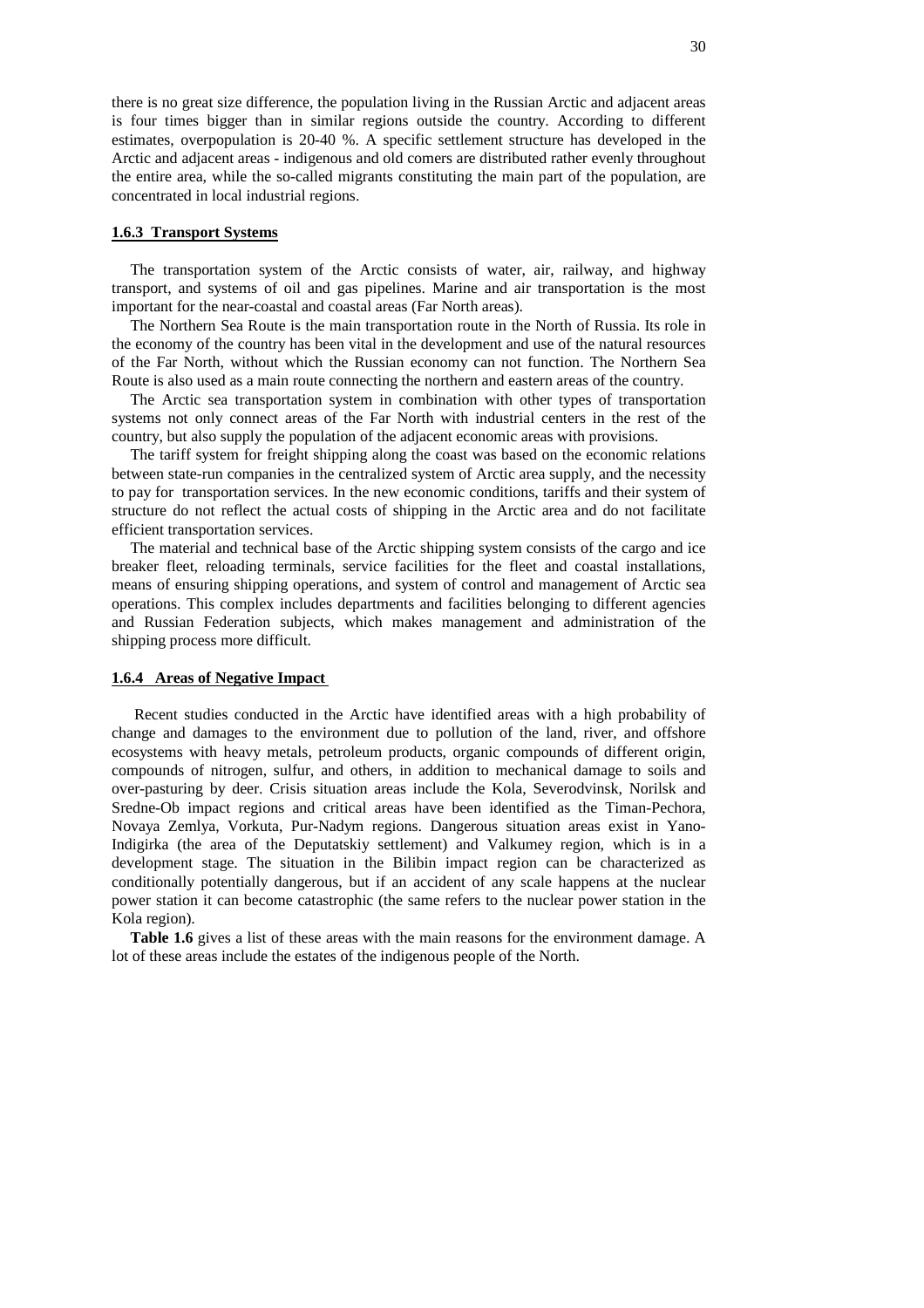| Table1.6                                      |  |  |
|-----------------------------------------------|--|--|
| The Impact Regions of the Russian Arctic Area |  |  |

| No.            | <b>Impact region</b>  | <b>Sources of pollution</b>                                 | <b>Pollutants</b>                                         | <b>Situation</b>             |
|----------------|-----------------------|-------------------------------------------------------------|-----------------------------------------------------------|------------------------------|
| 1              | Kola                  | Metallurgy,<br>mining                                       | Oxides of sulfur, nitrogen,                               | Crisis                       |
|                |                       | industry, Nuclear power                                     | benzopiren,<br>nickel.                                    |                              |
|                |                       | station,<br>thermal<br>power<br>station,<br>transportation, | mercury, carbon fluoride,<br>aluminium,<br>strontium,     |                              |
|                |                       | production<br>and<br>HC                                     | radio nuclides, dust, oil                                 |                              |
|                |                       | transportation                                              | products, methane                                         |                              |
| $\mathfrak{2}$ | Severodvinsk          | Pulp and paper production,                                  | Benzopiren,<br>PAHC.                                      | Crisis                       |
|                |                       | military facilities                                         | mercury and etc., heavy                                   |                              |
|                |                       | (Northern Navy), thermal                                    | metals, oxides of sulfur and                              |                              |
|                |                       | electric station                                            | nitrogen, carbon sulfide,                                 |                              |
|                |                       |                                                             | formaldehyde                                              |                              |
| 3              | Timan - Pechora       | Oil and gas production                                      | Oil products oxides of                                    | Critical                     |
|                |                       |                                                             | carbon, sulfur and nitrogen,<br>strontium<br>and<br>radio |                              |
|                |                       |                                                             | nuclides                                                  |                              |
| 4              | Novaya Zemlya (inland | Military facilities (sunk                                   | nuclides,<br>Radio<br>heavy                               | Critical (potential crisis)  |
|                | and offshore)         | nuclear installations and                                   | metals                                                    |                              |
|                |                       | nuclear waste)                                              |                                                           |                              |
| 5              | Vorkuta               | mining industry, cement                                     | Dust, oxides of sulfur and                                | Critical                     |
|                |                       | production, thermal power                                   | nitrogen, heavy metals,                                   |                              |
|                |                       | station                                                     | <b>PAHC</b>                                               |                              |
| 6              | Pur-Nadym             | Oil and gas production                                      | Oil products, oxides of<br>carbon, sulfur, nitrogen,      | Critical                     |
|                |                       |                                                             | strontium<br>and<br>radio                                 |                              |
|                |                       |                                                             | nuclides                                                  |                              |
| 7              | Sredne-Ob             | Oil and gas production                                      | Oil products, oxides of                                   | Crisis                       |
|                |                       |                                                             | carbon, sulfur and nitrogen,                              |                              |
|                |                       |                                                             | strontium<br>radio<br>and                                 |                              |
|                | Norilsk               |                                                             | nuclides<br>Dioxides of sulfur and                        | Crisis                       |
| 8              |                       | Mining and metallurgical                                    | nitrogen,<br>formaldehyde,                                |                              |
|                |                       |                                                             | copper, nickel                                            |                              |
| 9              | Yano-Indigirka        | Mining industry                                             | Dust, heavy metals (tin, Dangerous                        |                              |
|                |                       |                                                             | lead.<br>strontium,<br>$etc.$ ).                          |                              |
|                |                       |                                                             | $\sigma$ f<br>oxides<br>sulfur<br>and                     |                              |
|                |                       |                                                             | nitrogen                                                  |                              |
| 10             | Valkumey              | Mining industry, thermal                                    | Dust, heavy metals (tin,                                  | Dangerous                    |
|                |                       | power station                                               | lead.<br>strontium,<br>$etc.$ ).<br>oxides of<br>sulfur   |                              |
|                |                       |                                                             | and<br>nitrogen                                           |                              |
| 11             | Bilibin               | Nuclear power station                                       | Radio nuclides                                            | Potentially dangerous, to    |
|                |                       |                                                             |                                                           | catastrophic (in case of the |
|                |                       |                                                             |                                                           | accident at the nuclear      |
|                |                       |                                                             |                                                           | power station)               |

## **1.7 Hydrocarbons Resources of the Russian Continental Shelf**

The peripheral marine area of Russia equals 6.2 mln.  $km^2$ , of which the shelf (200-300 m water depth) accounts for 4.2 mln.km<sup>2</sup>.

Ninety percent of the offshore  $(3.9 \text{ mln}.\text{km}^2)$  is prospective for oil and gas, about  $2/3$  of that for onshore. Two million square kilometers of thisis in the Western Arctic (the Barents and Kara seas), 1 mln. km 2 is in the Eastern Arctic (Laptevs, East-Siberian and Chukotka seas), 800000 km<sup>2</sup> are in the Far-East seas (Bering, Okhotsk, and Japan), and the remainder in the southern seas (Caspian, Azov-Black seas, and a small area in the Baltic Sea near Kaliningrad). Total estimates of offshore oil equalent resources as of 1993 is 133 bln.t. BTU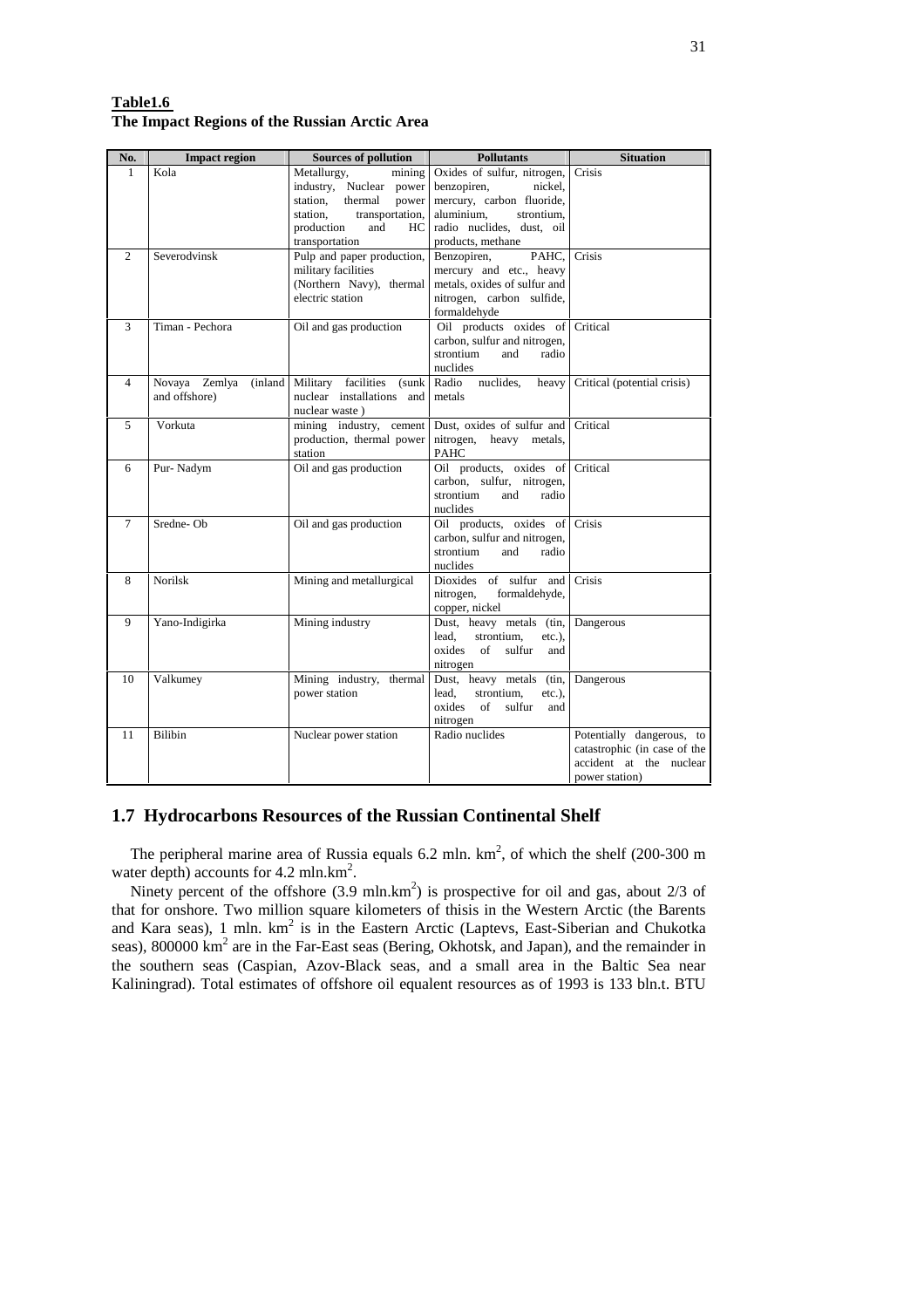(British Thermal Units) (BTU estimated in oil equivalents), of which the recoverable resource equals 100 bln t. Seventy percent of these recoverable resources are in the Western Arctic (Barents and the Kara seas), and 10 % in total recoverable reserves (half in Sakhalin Island) in the Far East seas. The most plentiful resource is gas, estimated at 85 trln.m<sup>3</sup> (free and dissolved), whereas oil and condensate reserves are only 15.5 bln.t. Oil reserve estimates by region are: Barents and Pechora (3.8 bln.t.), Kara (4.7 bln.t.), Far Eastern Siberian (2.1 bln.t.), and Okhotsk (2.1 bln.t.).

Analysis of available information has shown that in some offshore areas the estimate of hydrocarbon resource potential can be increased considerably. This is especially true for the East-Siberian and Chukotka seas, where the predicted increase of oil resources can be as much as 2-3 times.

The degree of exploration of the initial recoverable hydrocarbon reserves for the Barents and Pechora seas amounts to only 10.5 % of the predicted total, including 11.9 % of free gas, and 0.4 % of oil. This index is considerably higher for the northeastern shelf of the Sakhalin where 76.7 % of the estimated reserves for oil and 28.3 % for free gas, and 57.6 % for condensate have been explored.

The main super giant fields in the Russian offshore are: the Southern Barents Sea (Shtokman gas condensate field with 3 trln.m<sup>3</sup> gas in the Jurassic reservoirs), Southern Kara Sea (Leningrad and Rusakov gas condensate fields with 4-6 trln.m<sup>3</sup> each in Cretaceous reservoirs), Pechora Sea industrial area (large Prirazlomnoye oil, gas and condensate field in Carbonates of Permian-Carboniferous), and Sakhalin (oil, gas, and condensate fields northeast offshore, Piltun-Astakhskoye, Arkutun-Dagin, Odopta and others).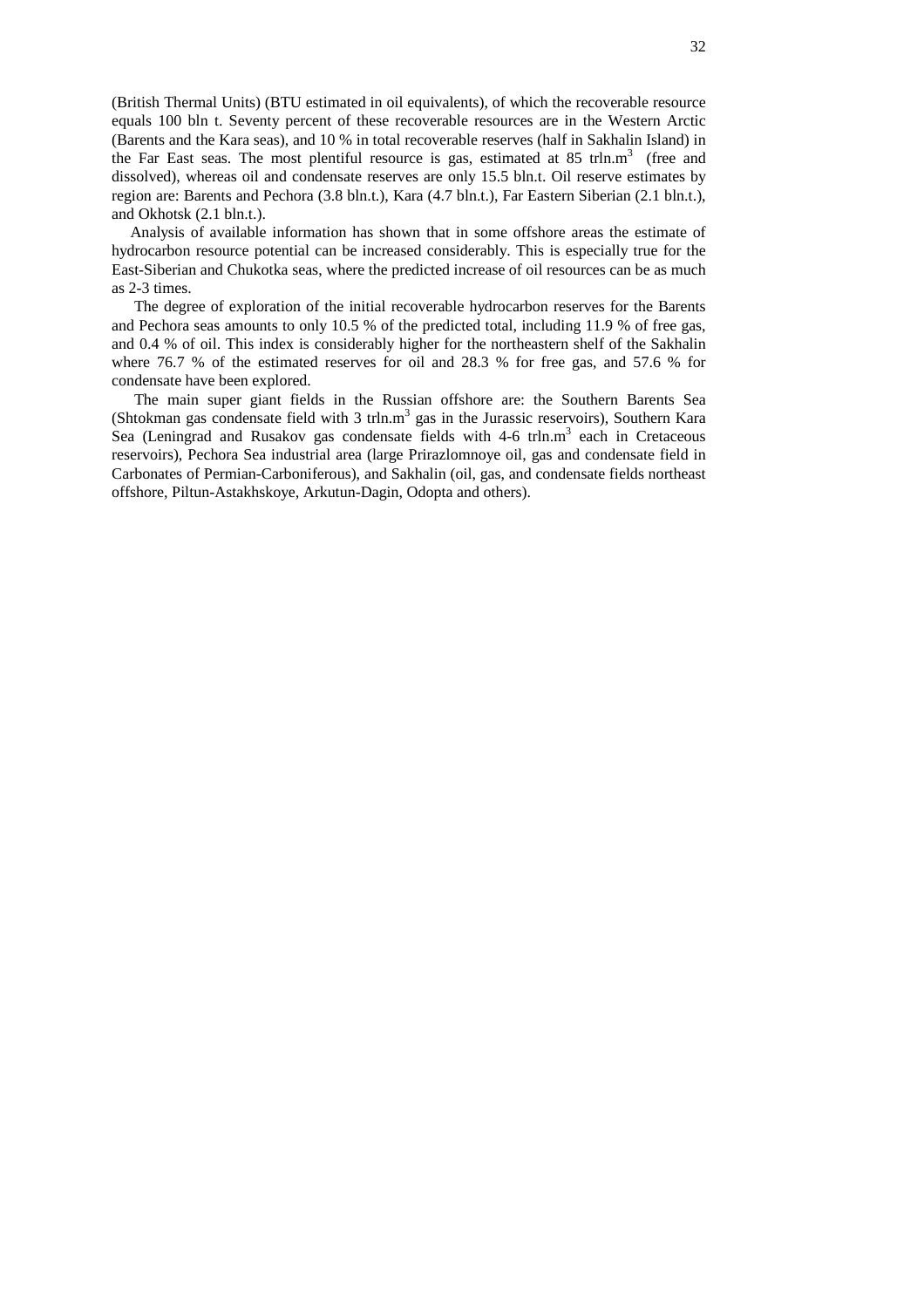## **Chapter 2**

## **The Status of the Legislative, Normative, Legal, Regulatory - Technical Base for the Control of Interior-, Water- and Land Use, Industrial, Environmental Safety and Labor Protection**

## **2.1 Legal Regulations of Interior Use**

## **2.1.1 General Statements**

In the Russian Federation land use is regulated by the Russian Federation Law «On Interior» (1992, 1995), Statute on Licensing Procedure for Interior Use (1992), Federal Law «On Agreements on Production Sharing» (1995), Federal Law «On Continental Shelf» (1995), Water Code of the Russian Federation (1995).

Land use within domestic sea waters, territorial ocean and continental shelf is also regulated by the legislative acts listed above.

The Russian Federation Law «On Interior» defines the subject of regulation in its general sense as «relations arising in connection with geological study, use and protection of the interior of the Russian Federation territory, its continental shelf, as well as in connection with utilization of wastes produced by mining industry and the related processing manufactures...».

The right of ownership of interior and extracted useful minerals includes:

- right of ownership of the interior;
- right of ownership of useful minerals and other useful properties of the interior;
- right of ownership of property and geological information gained in the course of interior use.

In Russia the right of ownership of the interior is characterized by the following:

- State ownership of the interior is declared in the Russian Federation Law «On Interior»;
- the Federate Treaty, the Constitution of the Russian Federation and the Russian Federation Law «On Interior» say that the interior resources of the territorial ocean as a part of the State territory are under the joint possession of the Russian Federation and its Administrative Regions, whereas the interior resources of the marine economic exclusive zone and continental shelf are at the disposal of the State Authorities of the Russian Federation.

## **2.1.2 State Regulation of Interior Use**

In accordance with the Russian Federation Laws «On Interior» and «On Continental Shelf» the goals of the state regulation of interior use are as follows:

- providing geological study of the Russian Federation territory, its continental shelf...;
- providing development of mineral resources base and preparation of a reserve of interior allotments...;
- defining the amounts of basic useful minerals to be extracted for a current period and perspective for the Russian Federation as a whole and particular regions;
- establishing quotas of extracted mineral resources to be delivered;
- introducing payments for the use of interior and regulated prices for particular types of mineral resources;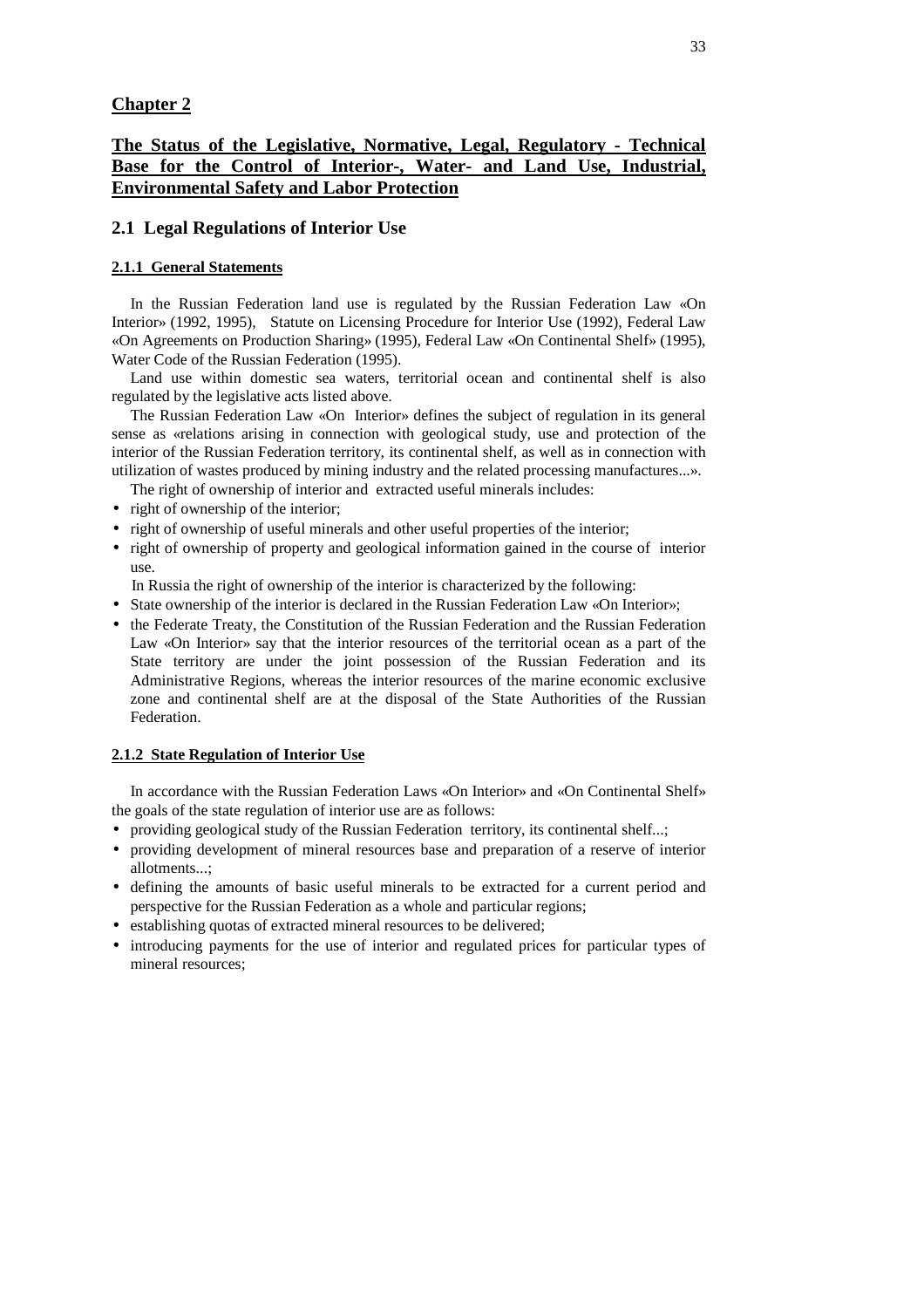• establishing the standards (norms, rules) in the field of geological study, use and protection of interior, safe conditions of work connected with interior use, as well as rational use and protection of interior resources.

In respect to continental shelf, in accordance with the International Right and Domestic Laws, the Russian Federation implements:

- sovereign rights for the purpose to explore the continental shelf and to develop its mineral resources. These rights are exclusive, meaning that if the Russian Federation does not explore the continental shelf or develop its mineral resources, no one can do it without Russian Federation consent;
- exclusive right to allow and regulate drilling activities for any purpose;
- exclusive right to construct, as well as to allow and regulate the construction, exploitation and use of artificial islands, plants and constructions; the Russian Federation implements jurisdiction over such artificial islands, plants and constructions, including safety, customs, fiscal, sanitary and immigration laws and rules;
- jurisdiction in respect to:
- marine scientific research;
	- protection and preservation of marine environment in connection with exploration and development of mineral resources and disposal of wastes and other materials;
- laying and exploitation of submarine cables and pipelines.

The right of the Russian Federation to continental shelf does not include the legal status of the waters on the shelf and the air space above these waters.

The competence of the Federal Authorities regarding interior use on the continental shelf involves:

- development and improvement of the Russian Federation legislative base regarding the continental shelf and all related activities;
- coordination of the federal agencies activities with respect to the continental shelf as well as economic activity, protection of rights and interests of the Russian Federation and mineral resources protection;
- defining the strategy of study, reconnaissance, exploration and development of mineral recourses based on federal strategy, programs and plans taking into account the conclusions of the state environmental expertise, as well as the special economic interests of small native nations and ethnic communities of the North and Far East of the Russian Federation and population permanently living on the territories adjacent to the Russian Federation waters. The Federal programs and plans for exploration and development shall be compiled with the appropriate agencies of Executive Authorities of the Administrative Regions of the Russian Federation, provided if these programs and plans stipulate the use of coastal infrastructure;
- establishing a procedure of mineral resources use, including the licensing procedure, and developing appropriate standards (norms and rules);
- establishing a procedure of competitions (auctions) to obtain the right of using allotments of continental shelf and determining winners;
- control over rational use of mineral resources, their defense and protection;
- state mining supervision;
- registration of activities on study, exploration and development of mineral resources; preparation of a federal balance of mineral reserves, federal account of continental shelf allotments used for study, exploration and development of mineral resources;
- concluding agreements on production sharing;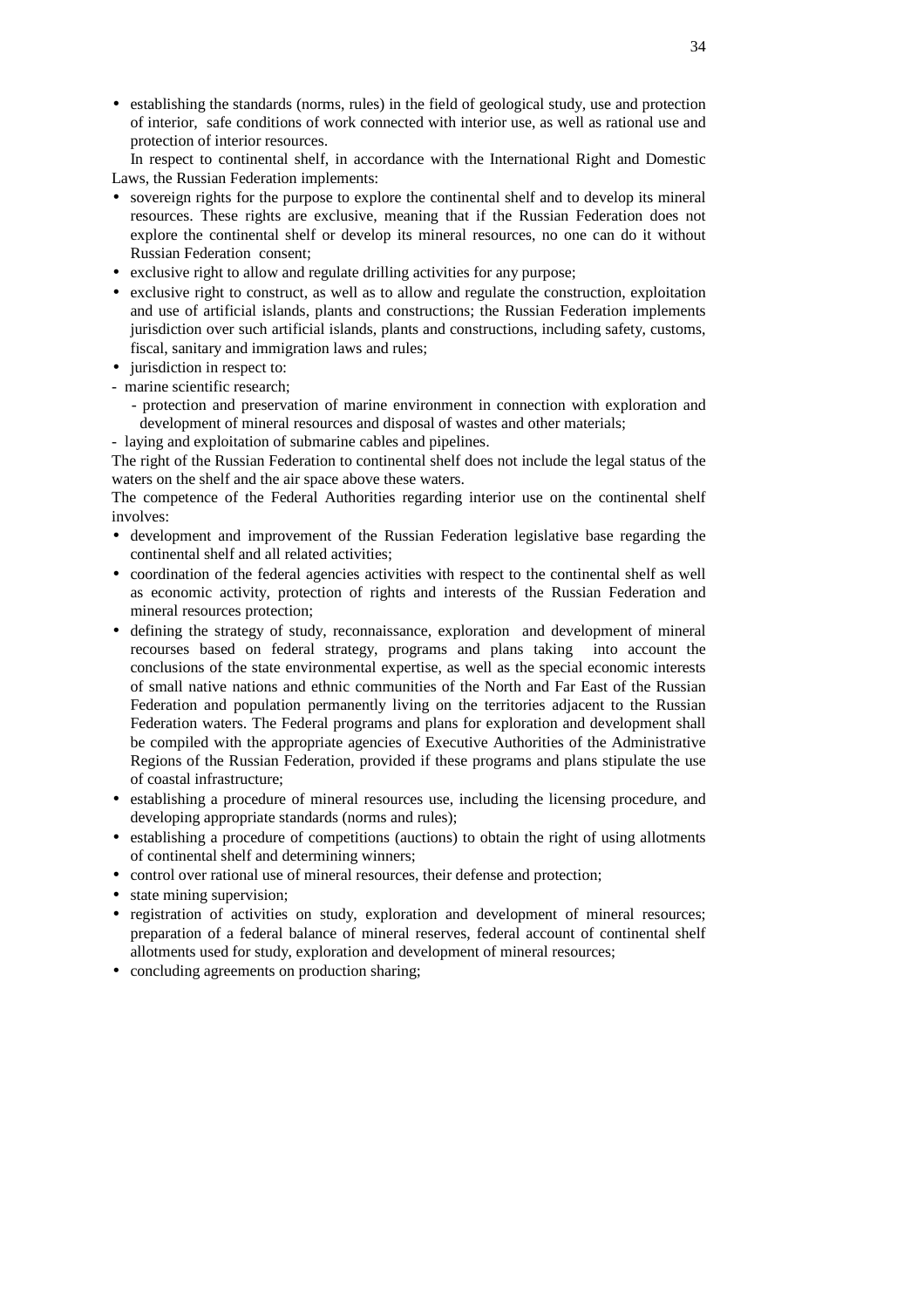- introducing restrictions and special terms for the use of sea bottom and its interior in particular areas of continental shelf in connection with the prospects of mineral resources development, as well as in the areas of spawning of living resources;
- regulation and performance of resources and marine scientific research;
- announcing particular areas of continental shelf as closed for carrying out marine scientific research, due to introduction (or planning to introduce), in the above-indicated areas, of works on exploration and development of mineral resources, with indication of coordinates of closed areas in «Notices to Mariners»;
- establishment of a paying system, determination of amounts, terms and procedure of paying for the use of allotments on continental shelf for the purpose of prospecting, exploration and development of mineral resources;
- regulating construction, exploitation and use of artificial islands, plants and constructions for the purpose of study, prospecting, exploration and development of mineral resources, for other purposes, as well as for carrying out resources and marine scientific research;
- regulating and determining terms for laying of submarine cables and pipelines used for exploration and development of mineral resources or for exploitation of artificial islands, plants and constructions, as well as those to be lain to the territory of the Russian Federation;
- regulating drilling operations on continental shelf for any purpose;
- performance of State environmental expertise, State environmental control, State monitoring of continental shelf state;
- keeping a Russian State Fund of continental shelf mineral resources data;
- establishing a regime for the handling of environmental emergency situations and environmental disasters; providing urgent actions on liquidation of accidental consequences that lead to pollution by oil and substances other than oil;
- establishing environmental norms (standards) for a concentration of pollutants in wastes and other materials intended for disposal on continental shelf, lists of hazardous substances, wastes and other materials banned for disposal on continental shelf; regulating and controlling disposal of wastes and other materials;
- settling disputes concerning activities on the continental shelf;
- conclusion and implementation of international agreements of the Russian Federation on continental shelf and activities on it.

In the interest of safety and development of national industry and energy production of the Russian Federation, on the basis of representation of interested federal executive authorities, restrictions can be introduced for participation of foreign users in competitions (auctions) for prospecting, exploration and development of mineral resources in particular allotments, as well as organizing competitions (auctions) with participation of Russian users only.

The users of allotments on continental shelf are obliged to:

- implement technological, hydrotechnical, sanitary and other measures, as well as acceptable international norms and standards, laws and rules of the Russian Federation on protection of marine environment, mineral and living resources;
- keep regular contacts with the Russian Federation Coastal Services and transmit, if appropriate equipment is available, within basic international synoptic terms the operative meteorological and hydrological data to a nearest Hydrometeorological Center of the Russian Federation in accordance with the standard procedures of the World Meteorological Organization.

When working on continental shelf, foreign users are charged, in accordance with the Russian Federation Law «On Continental Shelf», with some additional requirements in particular they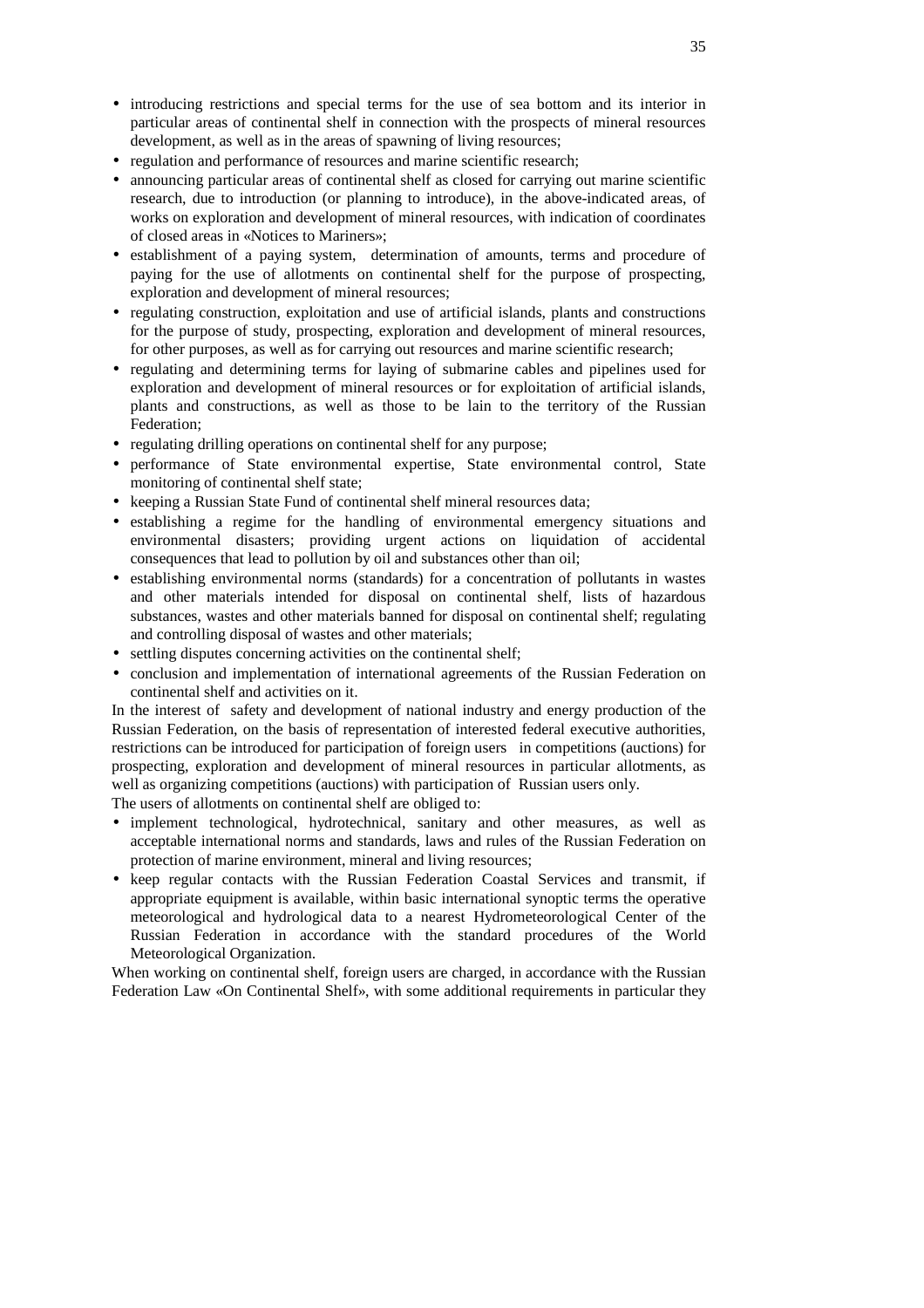are obliged to provide free pass for officials from the guarding authorities to the place of works and use means of communications, as well as covering expenses for accommodation and full maintenance of officials from the guarding authorities equally with the own steering staff.

## **2.1.3 Licensing of Interior Use**

By the definition, given in the Law «On Interior» - «a license is a document that certifies the right of its owner to use of an interior allotment of a certain size in accordance with an indicated purpose for an established period with keeping to the stipulated terms».

The system of licensing the interior use is in the sphere of administrative right, therefore the basic component of the license - «stipulated terms» of the interior use - are formed on the basis of the administrative right. However, the practice has shown that to define the terms of interior use in one-sided permitting manner is impossible, especially at large objects needing high investments, and this is moreover so on the conditions of risk. In this case, the negotiations with a future interior user and account of his interests are required. The more and more growing use of contraction relations on the basis of the civil right is practiced in the interior use and licensing system. The example of this are «licensing agreements» that are prepared with the participation of a future owner of a license. With introduction into action of the Civil Code of the Russian Federation in 1995 the civil relations have got a strong legal basis and further development, including in the interior use.

The Federal Law «On Agreements on Production Sharing» has passed in certain cases the relations of interior use from the administrative-legal sphere into civil-legal one with the civil agreement as the basis of mutual relations between the State, being the owner of interior, and the user of interior. Conclusion and implementation of the civil agreement are regulated by the Civil Code of the Russian Federation. At the same time the Law has preserved the interior use on the conditions of agreements on production sharing within the frames of the existing licensing system.

At the present time the terms of interior use, being the basic component of the license, can be permitting, permitting-contractual and contractual. Permitting terms of interior use are established by the State authorities on the basis of the administrative right in accordance with the laws on interior and compiled in the form of a document «Terms of the Interior Use».

Permitting-contractual terms contain partly permitting conditions and partly contractual ones to be established on the basis of agreement between competent State Agencies and interior users, taking into account the norms of the Civil Code of the Russian Federation. Permitting terms are admitted to be the conditions of a competition for the right of using the interior. Permitting-contractual terms are compiled in the form of a document titled as «License Agreement».

Contractual terms of interior use are formed on the basis of agreements between competent State authorities and an interior user (investor), concluded in accordance with the Federal Law «On Agreements on Production Sharing».

The process of licensing in its general form consists of the following steps:

- approval of a list of objects that can be the subject of licensing;
- establishment of a competition commission and working out of competition conditions for particular mineral resources or groups of mineral resources similar by their geological and economic characteristics;
- publication of conditions and dates of competitions in central and local press;
- representation of geologic-geophysical information on mineral resources for potential interior users and reception of applications for competition participation;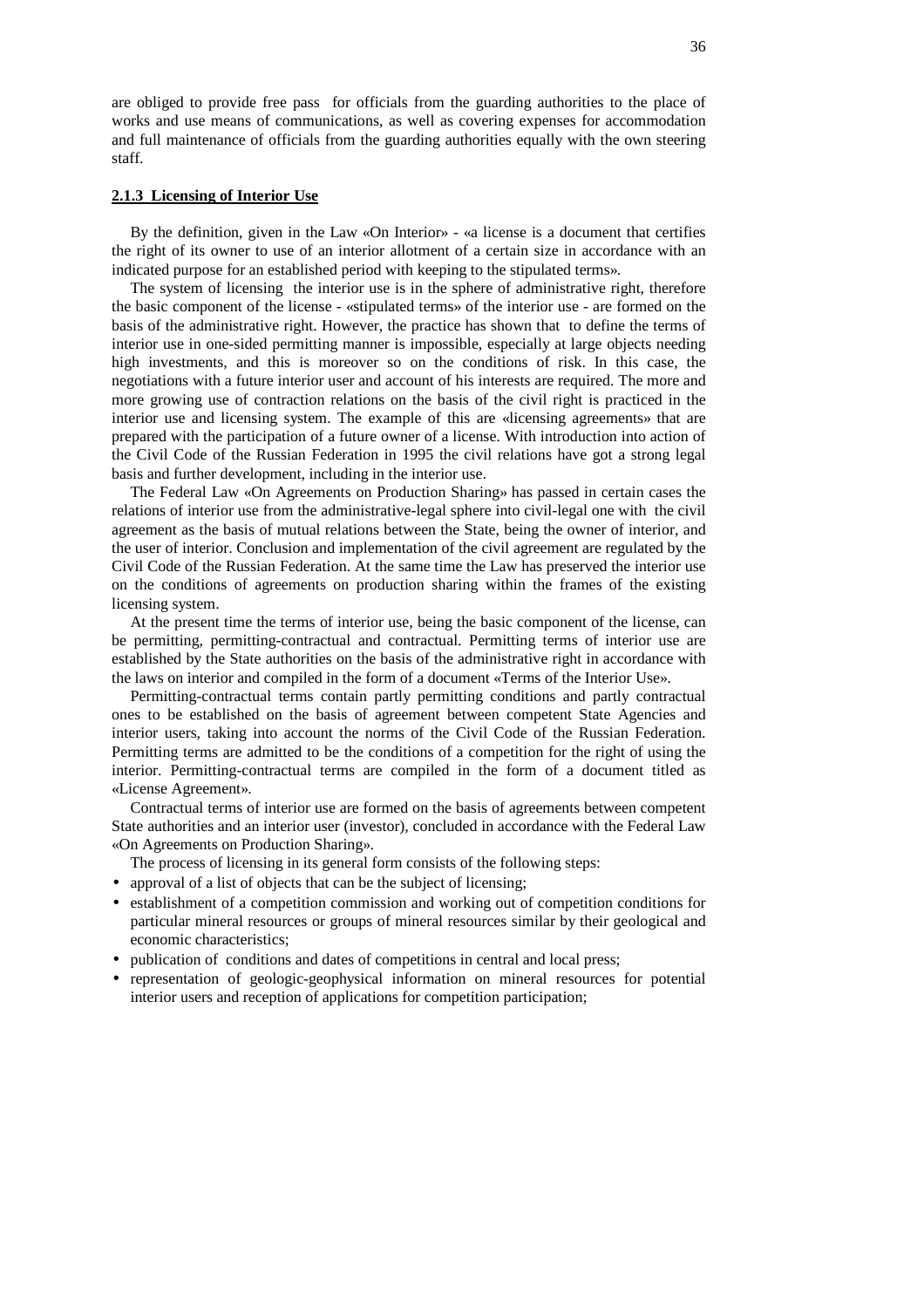- preparation of feasibility study reports on planned geological explorations or development of useful minerals by participants of a competition;
- performance of a competition and determination of winners, approval of results;
- preparation of licensing terms and giving a license to a competition winner, registration of a license.

The interior is given for use for a certain period or for unlimited time. The Law on interior states that periods of interior use for development of useful minerals are determined after the feasibility study has provided information to determine rational use and protection of the interior. For geological study of the interior a period of to 5 years is given, for development of useful minerals - 20 years, for combined types of use - up to 25 years. The period of interior use starts from the day when the right of use is given.

The licensing procedure for interior use is implemented through the State licensing system which presents a combination of organizational structures (informational, scientific-analytical, economic, legal) and an unified form of preparing and drawing up documentation.

Owners of licenses are obliged to conclude agreements with specialized anti-accidental services for cases of failures and emergency situations.

Generally, all requirements established by the Law of the Interior are subdivided into three groups defining:

- procedure of interior use;
- safety of mining activities;
- protection of the environment.
	- The user of interior is obliged to provide:
- following legislative requirements, and standards (norms, rules), approved in the established manner, on technology of activities connected with interior use and primary processing of raw mineral resources;
- following to the requirements of technical projects, plans and schemes of mining activities; not allow losses exceeding permitted norms and selective development of useful minerals;
- keeping of geologic and other information in the course of all types of interior use and its preservation;
- presentation of geologic information to a Territorial Agency of the Ministry of Natural Resources of the Russian Federation;
- presentation of reliable data on explored, extracted and left in the interior mineral reserves, components contained in them, on interior use for purposes not connected with development of useful minerals, to a Territorial Agency of the Ministry of Natural Resources of the Russian Federation, to Agencies on Statistics;
- safety of activities connected with interior use;
- observance of standards (norms and rules), approved in an established manner, regulating conditions of protection of the interior, atmospheric air, lands, water, as well as buildings and constructions against an adverse influence of activities connected with interior use;
- restoration of natural environment, deteriorated due to interior use, to a state suitable for further usage;
- preservation of exploratory wells, decommissioning, in an established manner;
- implementation of terms, established by a license, timely and proper payment for interior use.

Interior users can be required to have a special qualification and experience confirmed by a certificate allowing to carry out an appropriate type of work in the sphere of interior use.

The right to interior use stops by: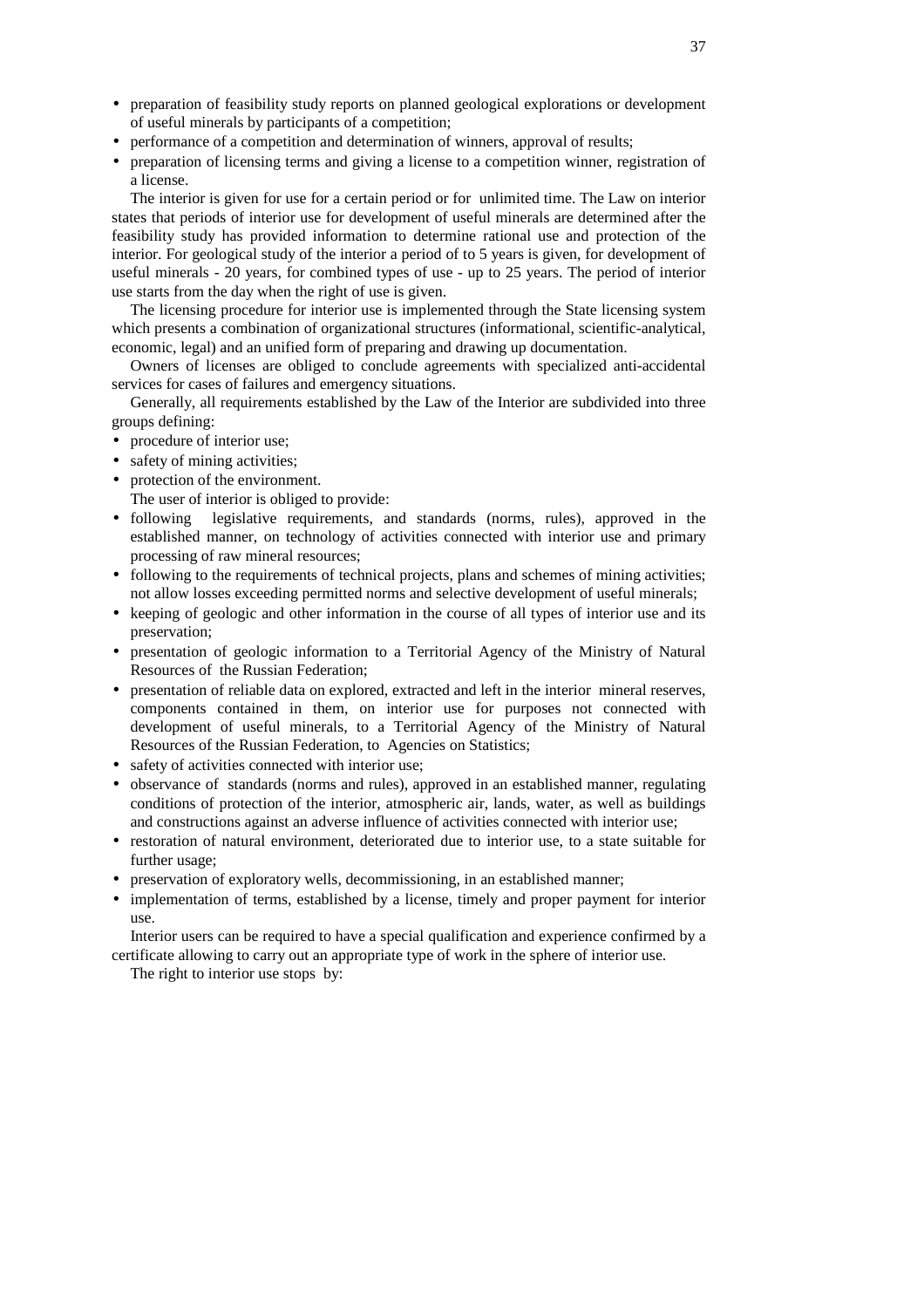- formal circumstances with expiration of a license if no appropriate extension has been filed;
- subjective circumstances with refusal of a license owner from the right to interior use; in this case the interior user is not obliged to motivate his refusal;
- objective circumstances when a stipulated condition exists prohibiting further development, as well as in case of a violation of the Law.

Additionally, the Ministry of Natural Resources of the Russian Federation and its Territorial Agencies can ahead of time cease, suspend or restrict the action of the right to interior use in cases of:

- a direct threat to life or health of people working or living in the zone of influence;
- breach of the existing terms of a license;
- systematic violation by the user of the established rules of interior use;
- emergency situations:
- when the user did not start full scale operations within a license-stipulated time:
- liquidation of an enterprise or other organization which was given the interior for use;
- initiative of a license owner.

In case of cessation, suspension, restriction of the right to interior use, the interior user can appeal this decision in an administrative or civil procedure.

The organizational procedures of the State licensing system is provided by the MNR of Russia and its territorial agencies through the state management system of mineral resources use.

Decisions on approval of the results of competitions (auctions) and on giving of licenses are taken jointly by an agency of executive authorities of the Russian Federation administrative region and the MNR of Russia or its territorial agency taking into account the agreements made with interested State management and control authorities.

A special procedure for summarizing competition (auction) results and making decisions on granting licenses is established for the use of mineral resources on the continental shelf of the Russian Federation. In this case a license is granted by MNR of Russia (Federal Interior Fund Department) in accordance with the Resolution of the Russian Federation. The resolution is prepared taking into account the opinions of the Russian Federation Administrative Regions, the territories of which will be used for all activities on the shelf.

During almost six-year operation of the State licensing system serving as the basis for the relations of interior use, according to the estimates made for 01.1997, 26620 licenses have been granted for the interior use for the purpose of development of useful minerals, including ground water, geological study of the interior, construction of underground constructions of different types. Among this total amount of licenses, 2230 were granted for oil and gas production, 5370 - for production of gold and other precious metals. The licenses were granted to 5600 enterprises (juridical bodies), including to 206 enterprises with the participation of foreign capital, and 7 foreign juridical bodies.

Since 1996 the licenses for useful minerals development have been granted only on the competition basis. By the present time (by the beginning of 1998) there were conducted 318 competitions, with the participation of 225 foreign companies. As a result, the licensing covered 90 % of balance oil reserves, 80 % of natural gas, 80 % of gold. However, Russia still has a considerable fund of poorly explored, but rather perspective areas of the interior, containing oil, gas, ore and other useful minerals. The subjects of competitions of the recent time more and more often become to be just the above-mentioned poorly explored, but rather perspective areas, the right to the use of which is given on the terms of combined licenses (prospecting, exploration, development). An increased risk of investing such areas is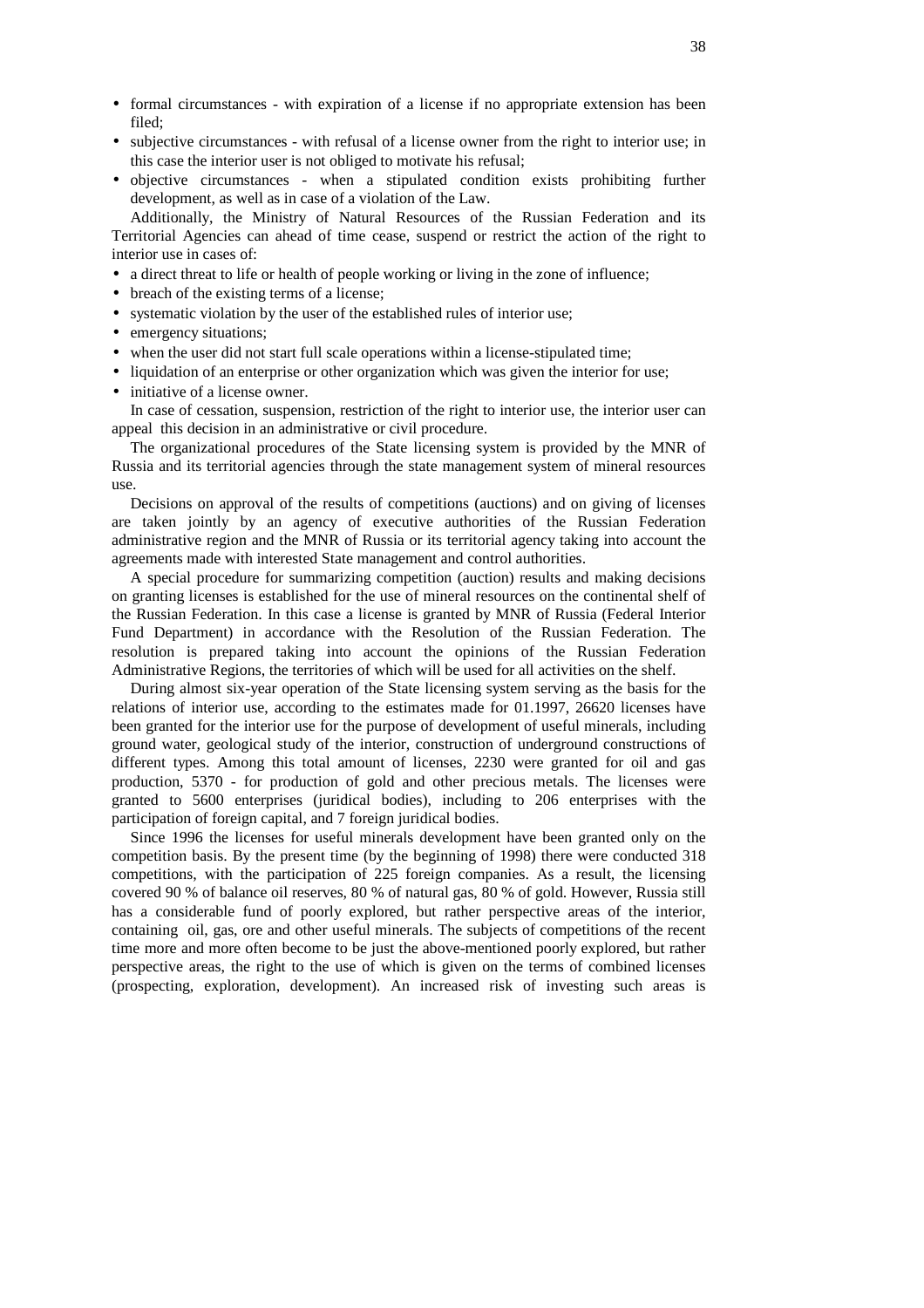compensated by decreased payments for the right of development and other concessions from the side of the State. However, in the situation when the State funds are absent and, hence, the geology-exploratory activities in new areas are sharply reduced, the above-mentioned approach, though leads to certain economic losses, is, nevertheless, the only way in the situation formed. By the estimate for 01 January 1997, 186 or 8 % among 2127 licenses for oil and gas are combined ones.

A certain interest has arisen for licenses to conduct geological study of the interior, which are usually granted without a competition for a period of 5 years or in some cases longer. Licenses of this type amount to a quarter of the total issued for oil and gas. In case when the owners of such licenses have identified mineral resources, they are compensated for their investment (this is stipulated by the terms of the competition) and are given a priority among other equal competitors.

Not many areas of the continental shelf have been licensed in the Russian Federation (e.g. Shtokmanskoye, Prirazlomnoye Fields and a few small areas).

Of a basic importance in the nearest time will be the improvement of the system of competitions and auctions. At the present time, under final preparation is the Statute on competitions (auctions) for the right of interior use, which will be submitted for approval to the Government of the Russian Federation.

One should expect in the nearest future a more wider use of the auction approach to the selection of winners, and no feasibility study of proposed activities will be required in this case, which considerably increases single payments for interior use («signature bonuses»).

An intensive work is being done on the preparation of amendments to the Federal Legislation, concerning the spreading of turnover norms, established by the Civil Code of the Russian Federation, on the right of interior use, i.e. the license. In particular, it is planned to liberalize the ceding of the interior use right (license), mortgage of this right (license).

It should be noted that areas of the interior, that are granted for use for development of useful minerals in accordance with the license, are given a status of mining allotment. Preliminary boundaries of the mining allotment are determined and a license is granted for interior use. After a technical project is developed and a positive resolution of the State expertise is obtained, the project is agreed upon with the authorities of the Gosgortechnadzor (State Commission on Mining Technical Control) and Goscomecologia (State Committee on Environment), the documents determining precise boundaries of the mining allotment are included in the license as its integral component. The interior user, who has obtained a mining allotment, has an exclusive right to use within its boundaries in accordance with a granted license. Any activity, connected with interior use within the mining allotment, may be carried out only with the consent of the interior user whom it is granted to.

There is also a concept of geological allotment which concerns only the licenses for geological study with minimal impact to notable disturbance of the interior integrity. Unlike the mining allotment, the geological allotment may be used for carrying out activities on geological study of the interior by several licenses, both similar and different by purpose. In this case, the relations between owners of licenses, implementing their activities within the same geological allotment, are determined in the license. Besides, the mining permit shall be limited by depth, whereas the depth of the geological studies is not limited.

#### **2.1.4 Agreement on Production Sharing**

The Agreement on Production Sharing (PSA) is a document in accordance with which the Russian Federation concedes to a representative of enterprising activity (referred hereinafter as investor) on the retribution basis and for a certain period the exclusive rights to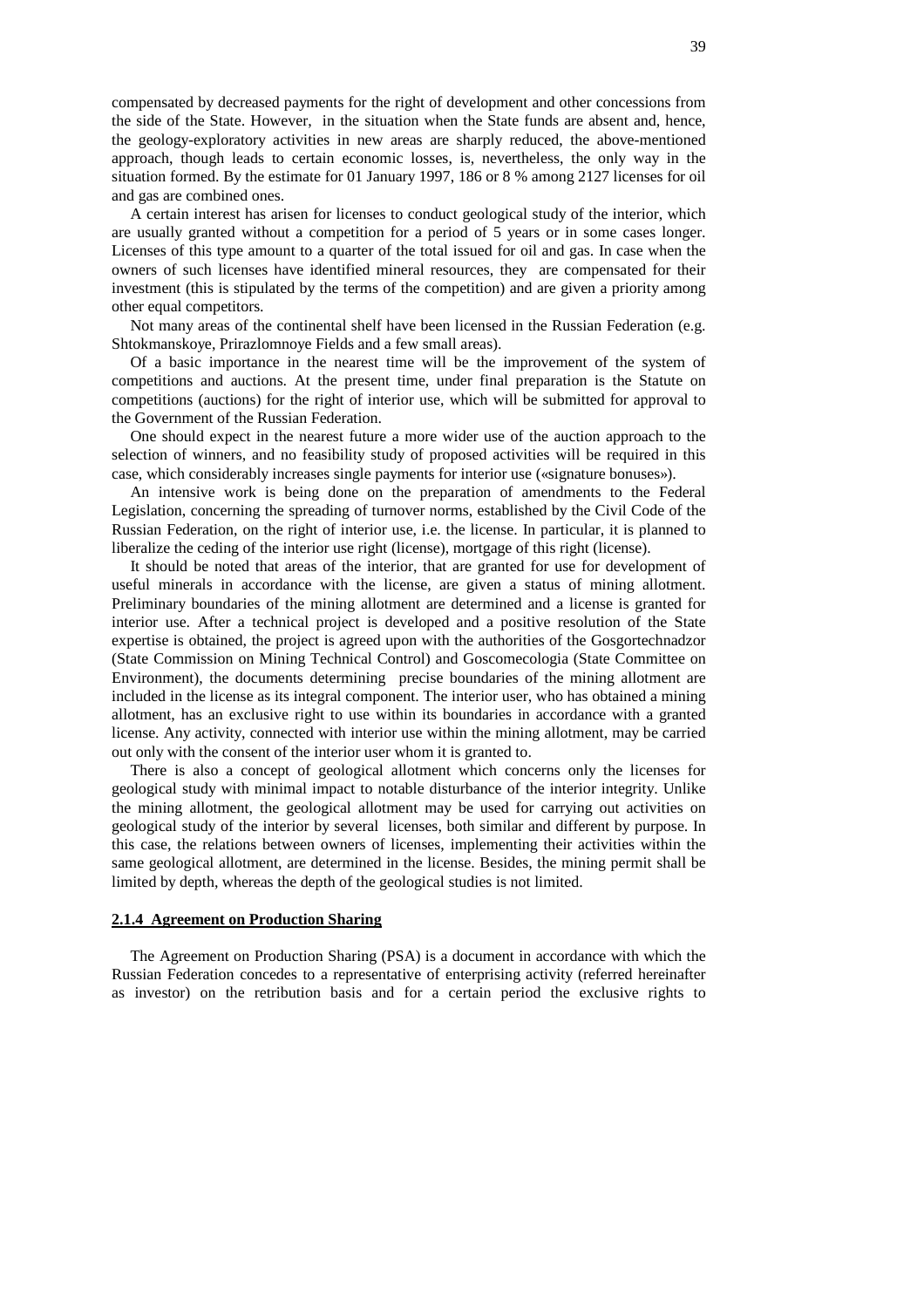prospecting, exploration, development of raw mineral resources in an area of the interior, indicated in the Agreement, and to the related activities, whereas the investor pledges himself to implement the above-mentioned activities at his own expense and risk. The PSA defines all necessary terms connected with the interior use, including the terms and procedure of production sharing between the sides of the PSA in accordance with the statements of the Federal Law «On Agreements on Production Sharing».

The issues regulated by the Law include the relations arising in the course of prospecting, exploration and development of mineral resources, sharing of production, as well as its transportation, treatment, storage, processing, usage, realization or disposal of the production in another way.

Lists of interior allotments, for which PSA can be granted to an investor, are established by Federal Laws.

The PSA connected with the use of allotments on continental shelf, the exclusive economic zone (EEZ) and in areas referred to special State strategic interests, equally as the agreements concluded without conducting a competition or auction, are approved by the Federal Law.

Development of terms for interior use and preparation of projects of an agreement for each are implemented by a commission established by the Russian Federation with the consent of the executive authorities of an appropriate Russian Federation administrative region.

The agreement is concluded by the State with the winner of competition or auction not later than one year after the day of the competition except the cases stipulated by the Law.

The project of agreement shall envisage the requirements of rational use and protection of the interior, defined by the Law of the Russian Federation on Interior. If a granted allotment lies on continental shelf and/or within the EEZ, the agreement on PSA is signed by the Russian Federation Government (appointed agency - the Ministry of Fuel and Energy of the Russian Federation) with the consent of executive authorities of an Russian Federation administrative region.

The activities stipulated by the PSA shall be implemented following the requirements of the Legislation of the Russian Federation, as well as the standards (rules, norms), approved in the established order, on safety of work, protection of the interior, environment and health of people. Herein, the sides can agree upon the application of international standards used on safety of activities on prospecting and development of mineral resources, provided if the above-mentioned standards are preliminarily approved by appropriate state authorities of the Russian Federation.

# **2.2 Legal Regulation of Water Use**

The Water Code of the Russian Federation (1995) defines the relations regulated by the Water Legislation of the Russian Federation as the relations concerning lands, forest, interior, vegetation and animal worlds, atmospheric air, that arise while use and protection of water objects, regulated to the extent that is enough for rational use and protection of water. The subject of water relations is a water objects or a part of it. Depending on physic-geographic, hydrological regime and other characteristics, water objects are subdivided into the following types: surface water, domestic sea waters, territorial ocean of the Russian Federation, underground water.

According to the Water Code of the Russian Federation, the general requirements to protection of water objects are: preservation of water objects, prevention of pollution and depletion of them, and liquidation of consequences from the above phenomena. While using water resources, citizens and juridical bodies are obliged to implement industrialtechnological, land-reclamative, agrotechnical, hydrotechnical, sanitary and other measures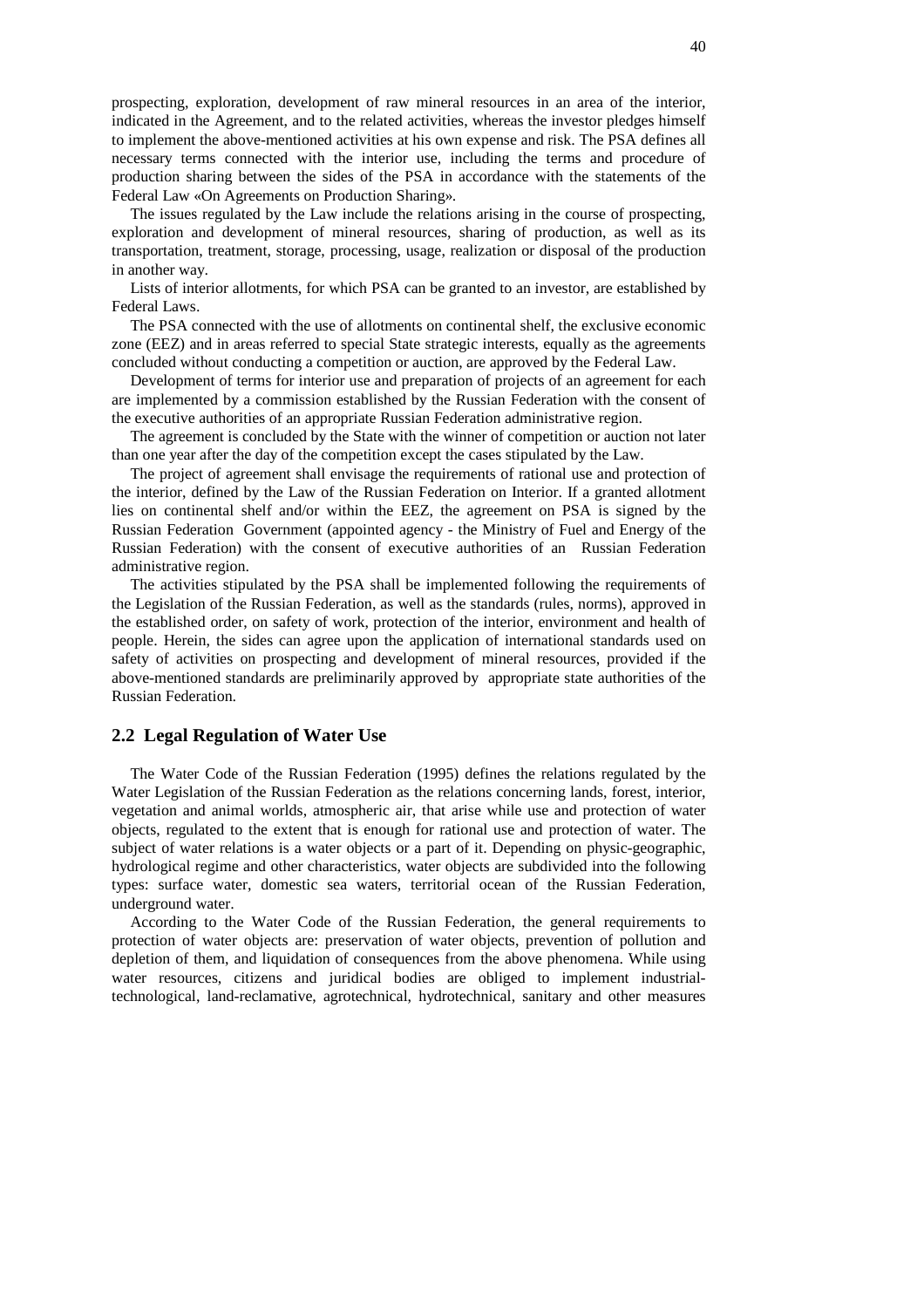that would provide protection of water objects. Extraction of useful minerals from the bottom of water objects or siting of constructions with a bearing basement on a bottom must be performed by the techniques which would not exert an adverse influence upon surface water, bottom, shores of water objects, and upon aquatic bio-resources.

The Water Code of the Russian Federation defines the specific features of protection of ground water objects. Citizens and juridical bodies, whose activity exerts or can exert an adverse influence on the state of ground water resources, are obliged to take measures that would prevent contamination, choking up and depletion of water and an impact on the resources. Installation and operation of wells and the utilization of worked-out mineral deposits for disposal of waste and drainage water are permitted with observance of the requirements stipulated by the Russian Federation Water Code and the Law of the Russian Federation on Interior. Self-flowing and exploratory wells and those that are decommissioned are to be equipped with regulating devices, conserved or liquidated in the established manner. In cases where an aquifers are penetrated measures shall be taken, in the established manner, to protect the ground water resources and the information shall be provided to local authorities, specially authorized State Organs in the field of environmental protection, a State Organ on management of use and protection of the interior, and to a specially authorized State Organ on management of use and protection of water resources fund.

While geological study of the interior, exploration and development of useful minerals, construction and exploitation of underground structures which not connected with extraction of useful minerals, the interior users are obliged to avoid pollution and depletion of water objects.

An administrative and juridical liability is stipulated for violation of the water legislation. Citizens and juridical bodies who have caused a damage to water objects, shall indemnify it at their own free will or by judgment of court or arbitrage court in accordance with methodical procedures for evaluation of the damage brought to water objects or if such procedures are not available, by factual expenses for restoration of water objects taking into account the sustained losses, including financial loses.

The State represented by organs of MNR of Russia implements the control over use and protection of water objects. According to the Statute on State control over use and protection of water objects, these organs:

1) implement the State control over:

- following the requirements of the Russian Federation Water Legislation, standards, regulations, rules and other regulatory acts having a compulsory force for all water users while carrying out all types of work connected with use and protection of water objects, including domestic sea water and territorial ocean of the Russian Federation;
- following the legally-established procedure of granting licenses for use of water objects and concluding agreements on use of water objects, in-time and proper registration of licenses and contracts on use of water objects;
- following the legally-established procedure of State monitoring of water objects, State Water Cadastre and the State balance of surface and ground water in respect of use and protection of water objects;
- following standards and requirements contamination of water bodies by discharged waste water and wastes from treatment systems, facilities, and other sources;

2) jointly with the Goscomecologia implement the unified scientific-technical policy in formation of a regulatory-methodical base of the State control over use and protection of water objects; observance of the requirements of environmental protection in the use of water objects, and the requirements established by the Law for monitoring of water pollution sources;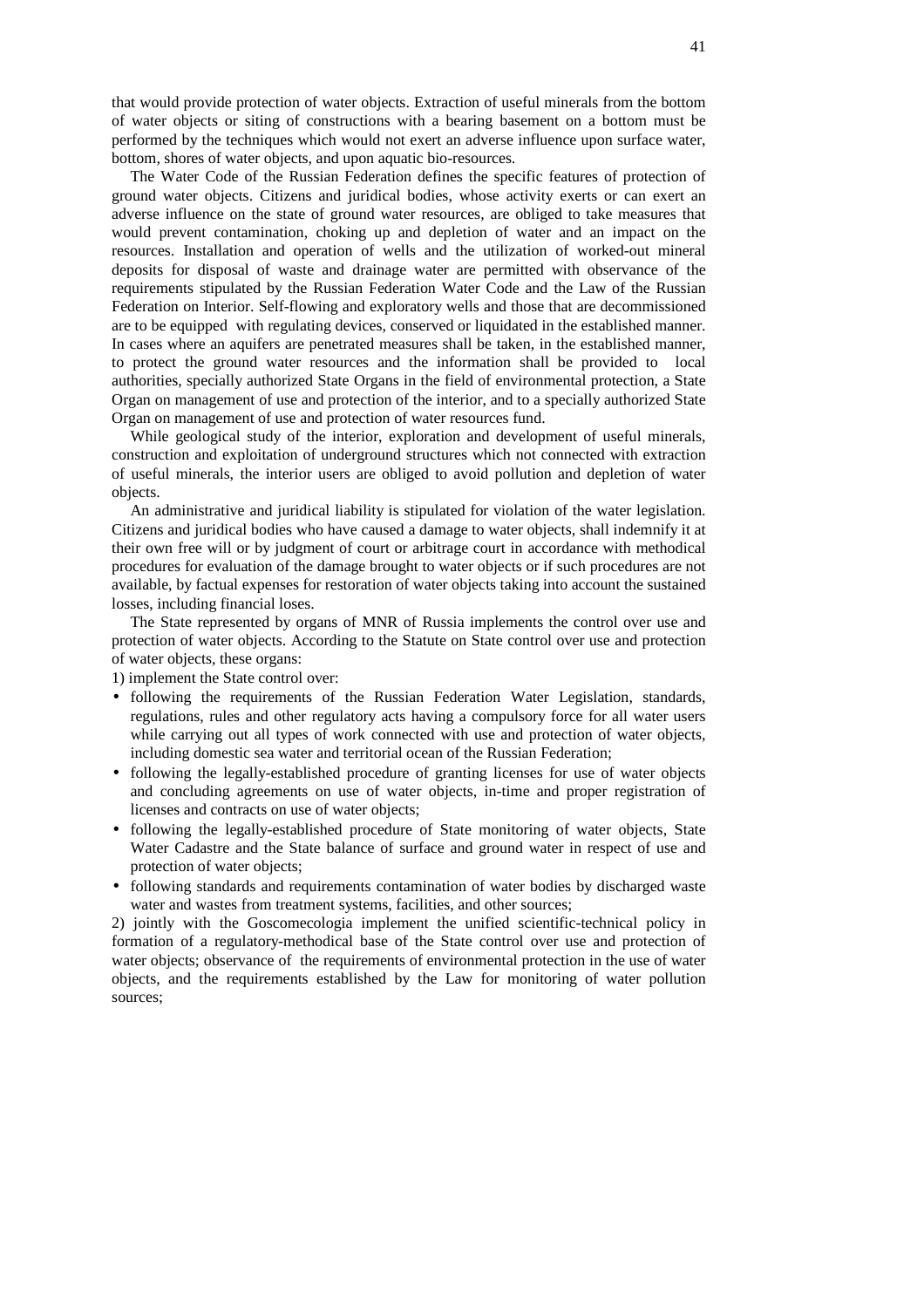3) jointly with the Gosgortechnadzor implement supervision over following the legallyestablished procedure of use of water objects and their bottom for extraction of useful minerals, performance of drilling operations, construction of underground structures, laying of pipelines, explosion- and other works.

# **2.3 Legal Base of Land Use**

Land Code of the RSFSR (1991) with amendments and additions regulates the relations on use of land allotments for prospecting activities. The Code defines, in particular, the rights of enterprises, institutions and organizations to carry out prospecting activities. In particular, the basic obligation of enterprises is to restore land allotments at their own expense to the state suitable for purposeful usage.

Lands, occupied by water bodies as lands of the water fund, can be used for:

- construction and operation of installations;
- water-management purposes;
- agricultural purposes;
- environment-protection purposes;
- industrial and other State and public needs.

The State control over use and protection of lands is implemented by the appropriate State executive authorities.

The goals of the State control over use and protection of lands include: observance, by all State and public agencies, enterprises, institutions and organizations, as well as by citizens, of the requirements of the Land Legislation for the purpose of effective use and protection of lands.

The analysis of the Russian Federation Land Code has revealed the following: No norms that would regulate the relations on environmental safety of work while development of useful minerals are available in the Code. This is explained by that relations on development of useful minerals on continental shelf and issues on environmental safety of work on continental shelf have been regulated in a special regulatory-legal Act - the Law of the Russian Federation «On Continental Shelf of Russian Federation», whereas the Land Code of the Russian Federation includes only a claim that the Land Law can regulate this group of public relations. Thus, the relations on environmental safety of work while development of useful minerals on continental shelf are regulated also by the norms of the Land Law. However, the priority in legal regulation of relations on environmental safety of development of useful minerals on continental shelf belongs, nevertheless, to special laws.

# **2.4 Legal Base for Providing Industrial Safety**

The basic legislative Act regulating the problems of industrial safety in the Russian Federation is the Federal Law «On Industrial Safety of Hazardous Industrial Objects» (1997).

This Law directly concerns the activities on oil and gas development on continental shelf, as all constructions connected with the entire vital cycle of these activities represent, to their considerable extent, hazardous industrial objects. The Law defines the basic legal norms of industrial safety, including in particular:

### **1) licensing types of activities in the sphere of industrial safety;**

Activity on designing, construction, exploitation, extension, reconstruction, technical reequipping, conservation and liquidation of a hazardous production object; on manufacturing, assembling, adjusting, maintenance and repairs of technical facilities used at a hazardous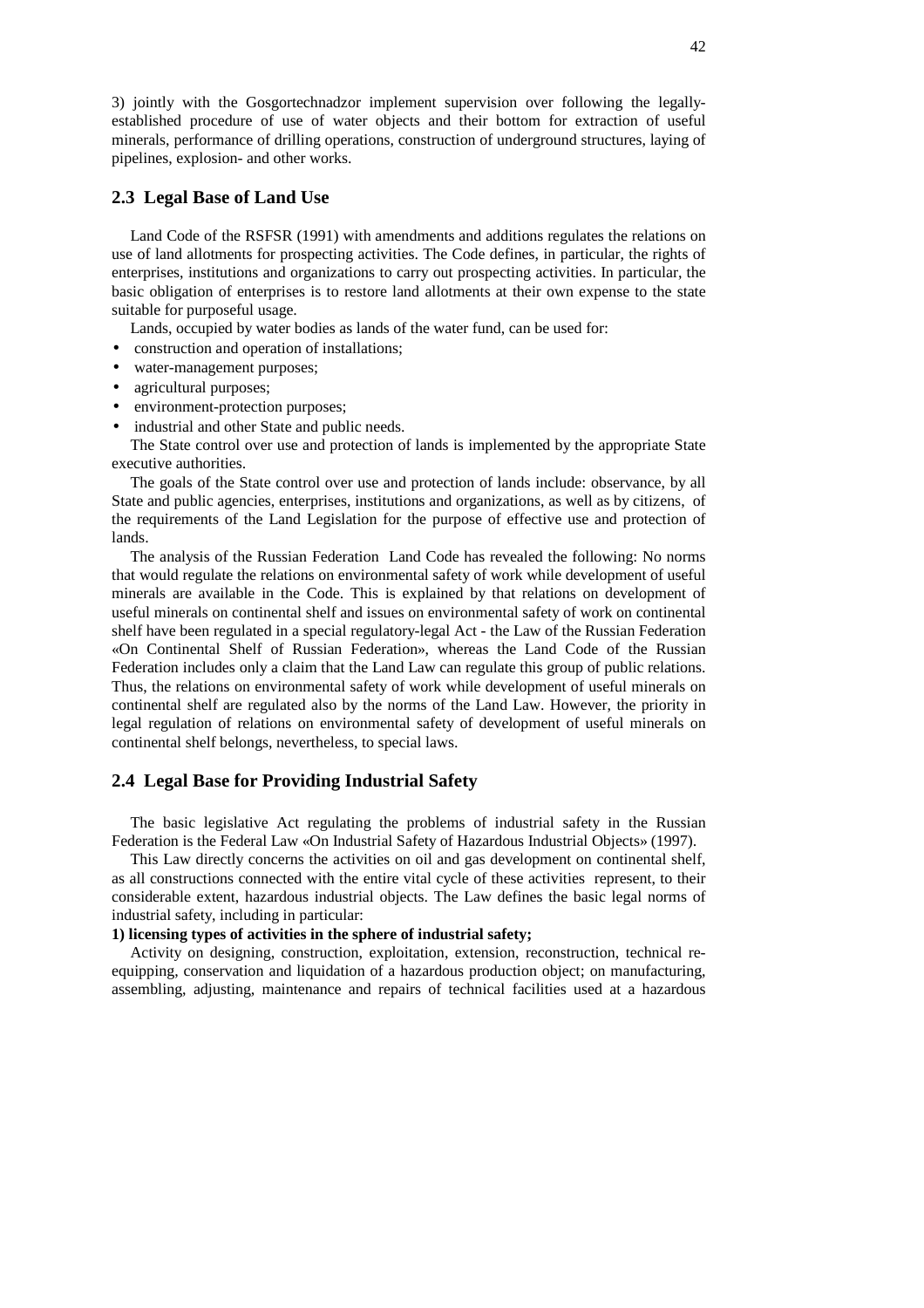production object; conducting an review of industrial safety; training of personnel working at a hazardous production object in non-educational institutions can be implemented on the basis of an appropriate license granted by the Gosgortechnadzor or its territorial subdivision.

When considering the question on granting a license for the operation of a hazardous production object, the applicant represents to the Gosgortechnadzor together with the documents, defined by the Laws and other legal Acts of the Russian Federation, also the following documents:

- document on formal approval of hazardous production object for exploitation or positive decision of the expertise of industrial safety;
- declaration of industrial safety of hazardous production object.

The license for the operation of a hazardous production installation is added with a notice saying that the applicant must have, by the start of exploitation and during the entire period of exploitation of hazardous production object, an insurance agreement for the risk of amenability for sustained damage during operations.

# **2) requirements of industrial safety to designing, construction and formal acceptance to exploitation of hazardous production object;**

One of mandatory conditions for taking a decision on start of construction, expansion, reconstruction, technical re-equipping, conservation and liquidation of a hazardous production object is the availability of positive solution of expertise of industrial safety of project documentation, approved by the Gosgortechnadzor.

Deviations from project documentation in the course of construction, expansion, reconstruction, technical re-equipping, conservation and liquidation of hazardous production object are not permitted. Changes, introduced into project documentation, shall be subjected to expertise of industrial safety and agreed upon with the Gosgortechnadzor.

In the course of construction, expansion, reconstruction, technical re-equipping, conservation and liquidation of a hazardous production object, the developer of project documentation must do an author's supervision according to established procedures.

In the course of formal acceptance for the operation the operator must document readiness for the containment and elimination of accidents.

## **3) production control over observance of requirements of industrial safety;**

An organization exploiting a hazardous production object is liable to organize and implement production control over observance of requirements of industrial safety in accordance with the requirements established by the Government of the Russian Federation. Information on organization of production control over the observance of requirements of industrial safety, and on people authorized to implement this control, shall be represented to the Gosgortechnadzor.

## **4) expertise of industrial safety;**

The following is to be subjected to review:

- project documentation on construction, expansion, reconstruction, technical re-equipping, conservation and liquidation of a hazardous production object;
- technical facilities to be used at a hazardous production object;
- buildings and constructions at a hazardous production object;
- declaration of industrial safety and other documents connected with exploitation of a hazardous production object.

The industrial safety expertise is fulfilled by organizations that have a license for carrying out the above-mentioned expertise at the expense of the organization that is proposed to exploit or already exploits a hazardous production object. The result of the expertise of industrial safety is a solution. Having represented to the Gosgortechnadzor, it is considered and approved in the established manner. The procedure of expertise of industrial safety and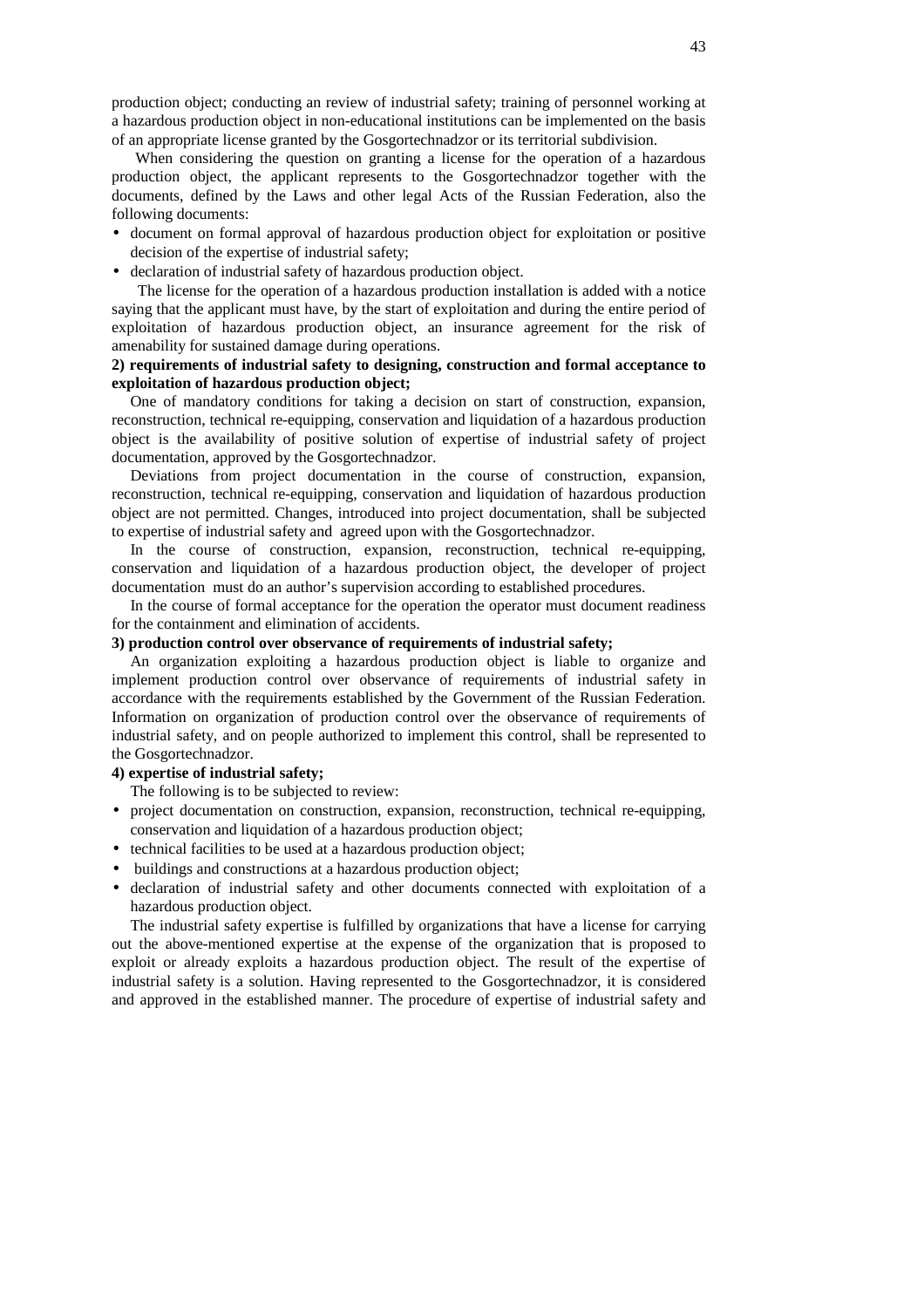requirements to preparation of a solution of expertise of industrial safety are established by the Gosgortechnadzor. The expertise of industrial safety can be carried out simultaneously with other kinds of expertise in the established form.

# **5) federal supervision of industrial safety.**

Federal supervision of industrial safety is organized and implemented in accordance with the Law of the Russian Federation and for the purpose of checking how organizations, exploiting hazardous production objects, implement the requirements of industrial safety, and is fulfilled on the principles of sovereignty and independence from organizations under supervision.

Federal supervision of industrial safety is implemented by the Gosgortechnadzor, its territorial subdivisions and other federal agencies of executive authorities in accordance with the Law of the Russian Federation.

It should be noted that, in total, the Federal Law «On industrial safety of hazardous production objects» creates the legislative base for regulation of problems of industrial safety at the objects of oil and gas development. However, preparation of a number of regulatorylegal acts which shall take into account the specific features of designing, putting into operation, exploitation, conservation and liquidation of oil- and gas-producing objects on continental shelf, and coordinate the activities of authorities of federal and regional levels, controlling and supervising agencies, on different aspects of industrial safety of objects.

# **2.5 Legislative, Normative-Legal Base of Environmental Protection and Provision of Environmental Safety**

#### **2.5.1 Environmental Legislation**

The basic document of the environmental legislation is the Law of the Russian Federation «On Environment Protection» with amendments (1993).

When implementing economic activity exerting an adverse influence upon the environmental state, local authorities, other State agencies, enterprises, institutions, organizations, as well as citizens of the Russian Federation, foreign juridical bodies and citizens, persons without citizenship are obliged to follow the principles of environmental protection, in particular:

- rational use of natural resources taking into account the laws of nature, potential capacity of the environment, necessity to renew natural resources and not allowing irreversible consequences for the environment and health of people;
- following the requirements of the environmental legislation; inevitability of coming the amenability for violation of these requirements;
- dissemination of information to public organizations and population in solution of environmental problems;
- international cooperation in protection of the environment.

Environmental objects to be protected include interior, land, ground water and others. Therefore continental shelf including mineral and living resources is the object of the environment protection. Respectively relations arising with development of useful minerals on continental shelf, are regulated besides the Russian Federation Law «On Continental Shelf of the Russian Federation» also by the norms of the environmental legislation.

Location, designing, construction, reconstruction, putting into exploitation of enterprises, buildings and other objects imposes certain environmental requirements:

• to follow the requirements of environmental safety and protection of people's health;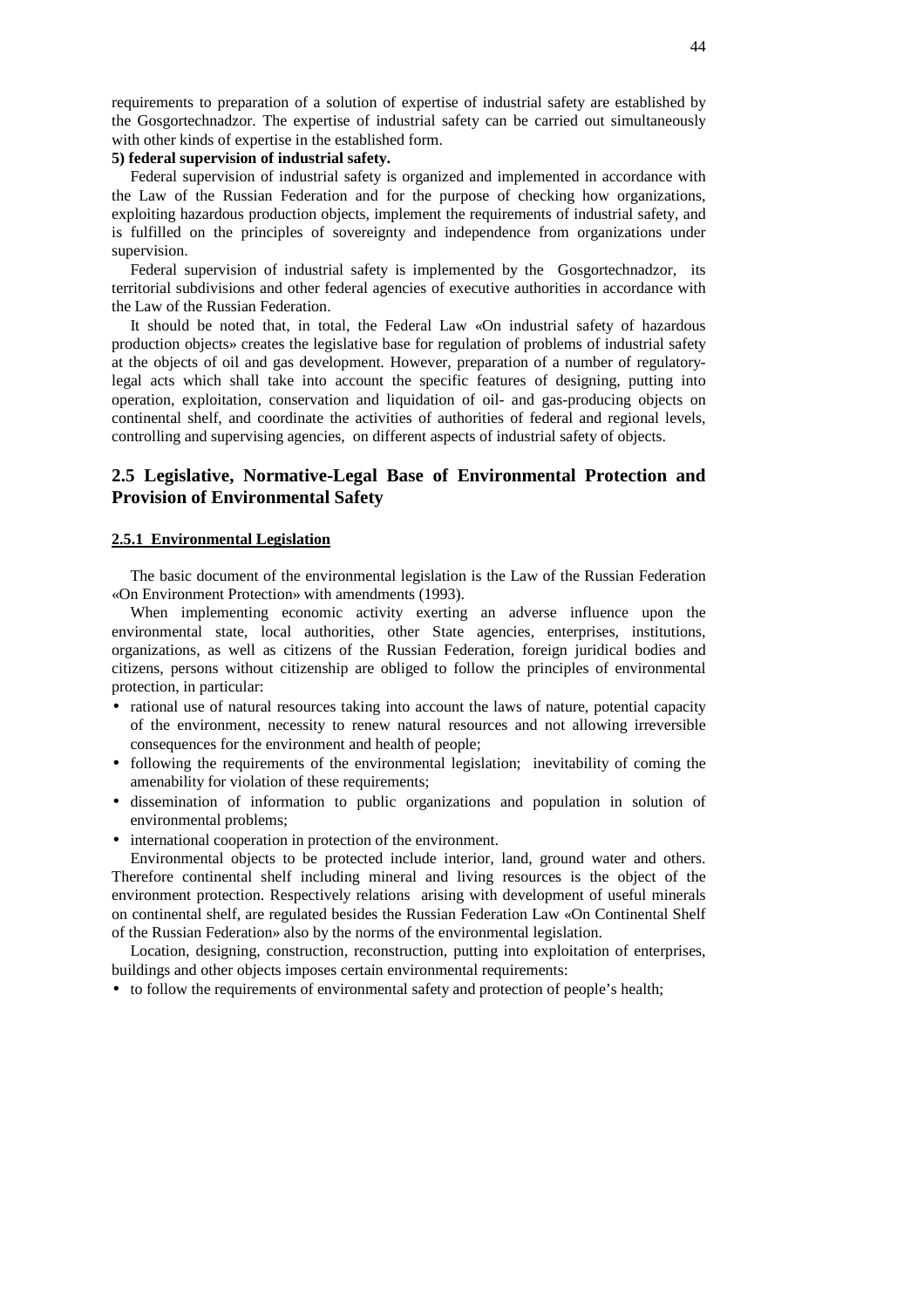- to envisage the actions on protection of the environment, rational use and renewal and/or remedial of natural resources;
- to keep account of the local and remote environmental, economic, demographic, moral consequences from activities of the above-named objects with priority to be given to protection of health and welfare of population;
- to have a positive solution of specially authorized State organs of the Russian Federation of environmental protection, sanitary-epidemiological service and a solution of local authorities; when necessary while erection of objects interrelated with environmental interests of population, the decision is taken by results of discussion or referendum;
- to implement the best available and appropriate technology to restrict the maximum permissible loads upon the environment; to implement reliable and effective measures of warning, elimination of pollution of the environment by hazardous wastes, their remedial and utilization, introduction of resources-saving, low-waste and wasteless technologies of production.

The violation of the above-listed requirements shall lead to the suspending of activities on location, designing, construction, reconstruction of environmentally hazardous objects in accordance with directions of specially authorized State organs of the Russian Federation in of environmental protection, sanitary-epidemiological supervision. Projects, that do not satisfy environmental requirements, are not to be approved, and operations on the implementation of these projects are not financed by appropriate bank departments.

In order to follow the requirements of the environmental legislation and standards on quality of the environment, the Law provides for environmental control. Its goals are to observe the state of the environment and its changes under impact of anthropogenic and other activities; to check plans and measures on environmental protection, rational use of natural resources and, hence, observance of the requirements of the legislation. The system of environmental control consists of a State Service of observation of the environment and state operational and public control.

The State Service of observation over the environment is implemented by specially authorized State organs of the Russian Federation in the field of environmental protection with participation of ministries and agencies with using the system of observations at water objects and others. Its goals are:

- observation over physical, chemical, biological processes occurring in the environment;
- observation over pollution of atmospheric air, water objects, consequences of its impact upon vegetation and animal world;
- provision of interested organizations and population with current and emergency information on changes in the environment, warning and prediction of its state.

The State environmental control in the Russian Federation is implemented by the Federal Assembly of the Russian Federation, representative authorized organs of the Russian Federation Republics, the Government of the Russian Federation, the Governments of the Russian Federation Republics, appropriate local authorities, as well as specially authorized State Institutions of the Russian Federation and its Republics in the field of environmental protection, sanitary-epidemiological supervision.

For infringements of the environmental Law, illegal actions breaking the environmental legislation and bringing a damage to the environment and human health, officials and citizens shall bear disciplinary, administrative or juridical, civil-legal, material amenability; enterprises, institutions, organizations-administrative and civil-legal amenability in accordance with the Law of the Russian Federation «On Environment Protection», other Legislative Acts of the Russian Federation and Subjects of the Russian Federation.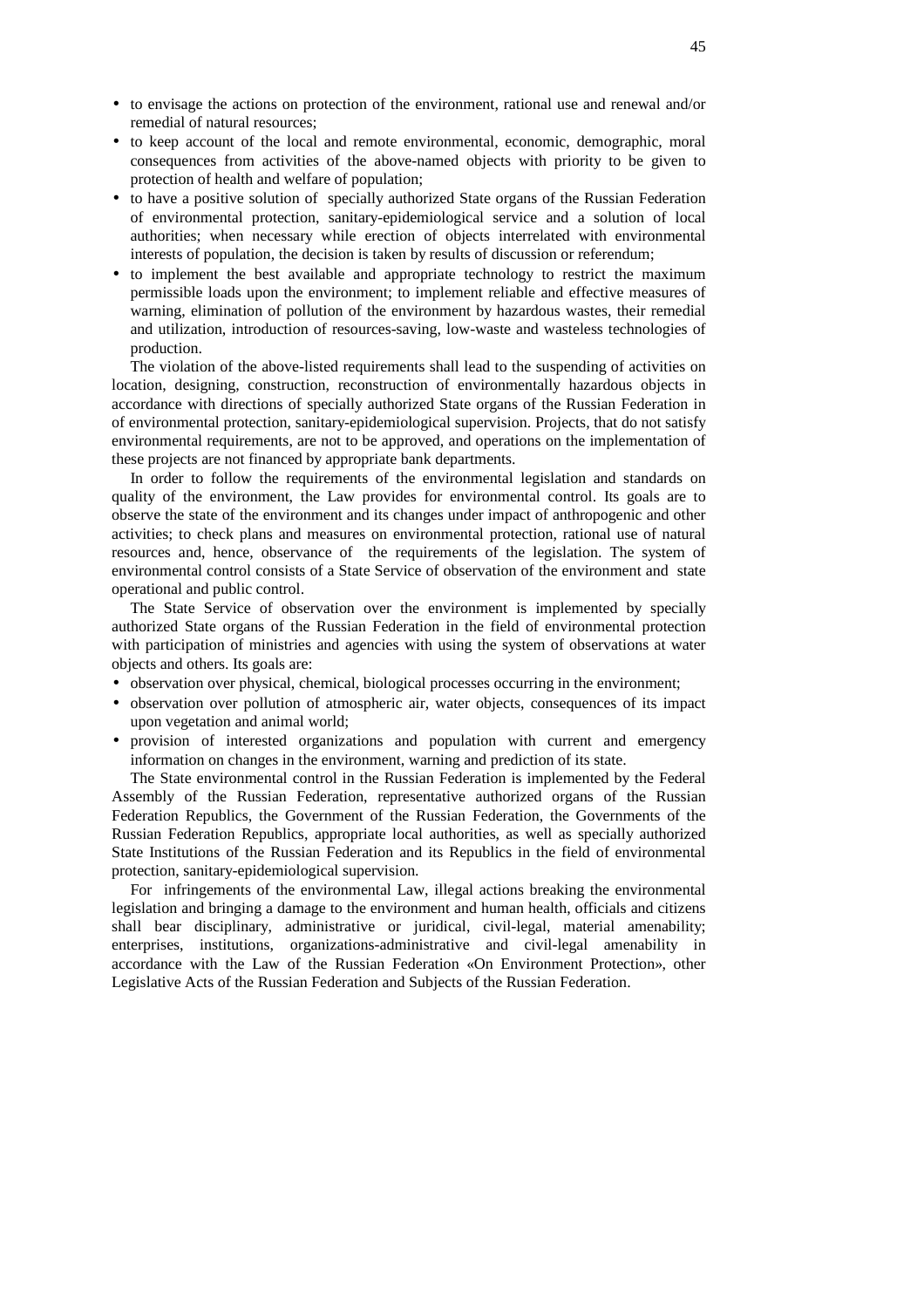Officials and citizens, enterprises, institutions, organizations, guilty in committing infringements of the environmental Law, namely:

- non-observance of standards, norms and other regulations of the environmental quality;
- breaking of environmental requirements in planning, feasibility study, designing, location, construction, reconstruction, putting into operation, exploitation of enterprises, installations, technological lines and others;
- pollution of the environment;
- non-fulfillment of obligatory measures on restoration of the deteriorated environment and reproduction of natural resources;
- contempt of directions of authorized organs implementing the State environmental control and others,

are subjected to a fine imposed in the administrative manner. Concrete size of a fine is defined by an authority, imposing the fine, depending on character and type of a committed infringement, a degree of guilt for committed infringement and damage caused.

The Law of the Russian Federation «On Environment Protection» defines obligations on compensation of a damage caused by an environmental infringement, i.e. concretizes the statutes of the Civil Code of the Russian Federation as applied to the Law on the environment and taking into account the specificity of public relations regulated by this Law.

Additionally, the relations, connected with environmental safety in development of useful minerals on continental shelf, are regulated also by other regulatory-legal Acts, which are described below and in Chapter 4 of the given Feasibility Study.

# **2.5.2 Regulation of Relations on Environmental Safety of Activities on Oil and Gas Development on Continental Shelf. Control and Supervision Over Implementation of Requirements**

For implementation of the requirements of the Russian Federation Laws on environmental safety of activities on useful minerals development, it is necessary, in the first turn, to carry out environmental expertise. The Law of the Russian Federation «On Environmental Expertise» from November 23, 1995 gives a definition of the environmental expertise. Namely, the environmental expertise is ascertainment of compliance of planned activities with environmental requirements, and determination of permissibility to implement an object of environmental expertise for the purpose to prevent possible adverse influences of these activities on the environment and the related social, economic and other consequences.

According to the Russian Federation Law «On Continental Shelf of the Russian Federation», the State environmental expertise on continental shelf is the obligatory measure on protection of mineral and living resources, as carried out by a specially authorized federal organ in the manner stipulated by the Legislation of the Russian Federation.

Additionally, the State environmental expertise is compulsory for all types activity on continental shelf (and it underlined in the Law), not depending on their cost estimation. All types of activity, including the development of useful minerals, can be fulfilled only when a positive solution of the State environmental expertise is available. The subjects of the State environmental expertise must be drafts of federal programs and plans, pre-planned, preprojected and projected documentation concerning regional geological study of continental shelf, prospecting, exploration and development of mineral resources.

The given Law defines authorized organs on protecting continental shelf, its mineral and living resources. Namely, the following organs implement within their competence the protection for the purpose of preservation of the resources, their protection and optimal use, defense economic and other lawful interests of the Russian Federation: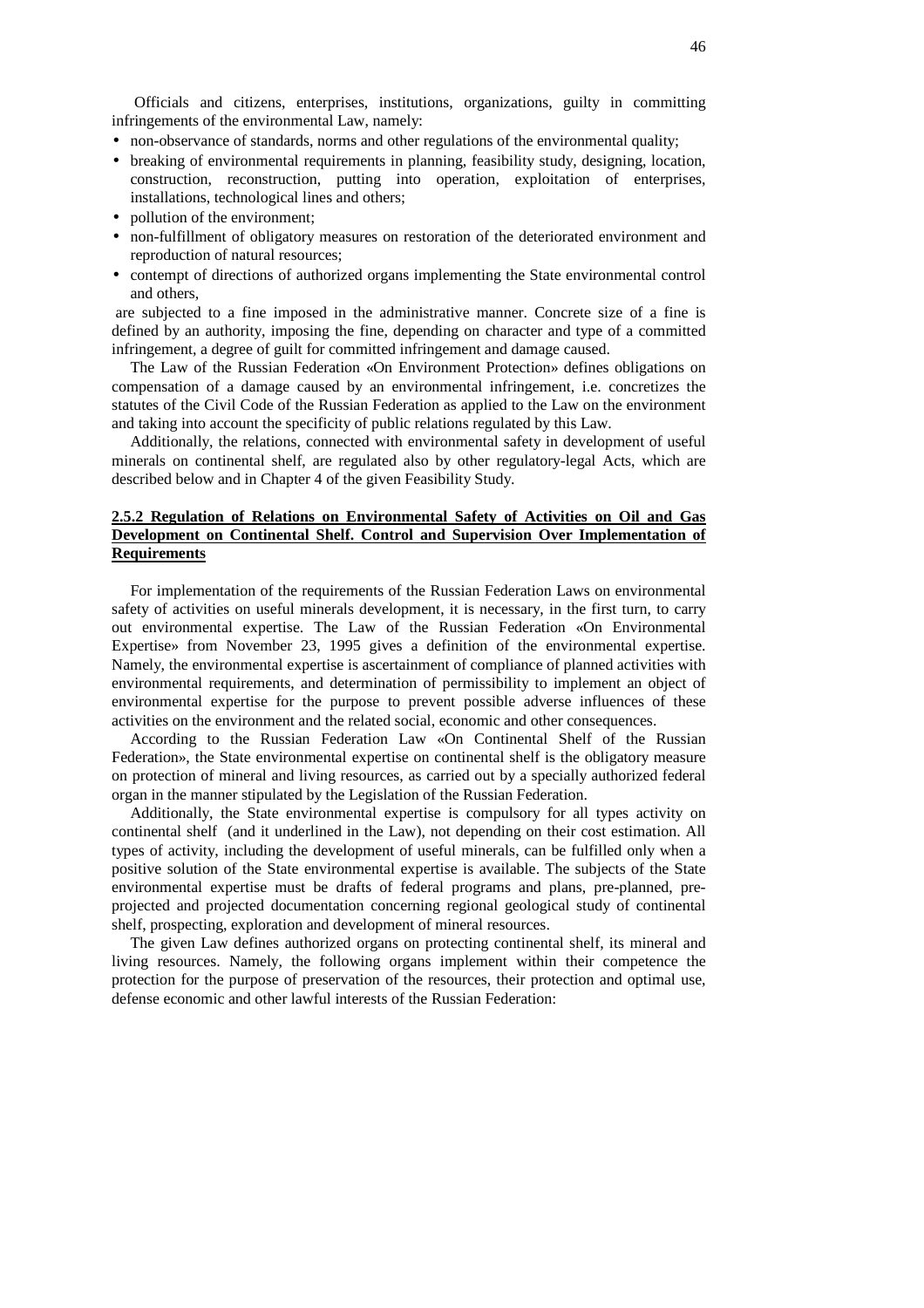- boarder guard;
- MNR of Russia;
- Gosgortechnadzor of Russia;
- Federal Service on Fisheries:
- Goscomecologia of Russia.

The Russian Federation Law «On Continental Shelf of the Russian Federation» stipulates the responsibilities of the officials for the agencies listed above. In addition, the duties of officials of these agencies are defined in appropriate Statutes.

Currently international cooperation on questions of environmental protection and protection of marine ecosystems has become more common.

Activities for use of natural resources, environmental protection of inner marine waters and territorial seas is regulated by the Federal Law «About inner marine waters and territorial seas and adjacent zones of the Russian Federation» (No.155-FZ dated 07.31.1998).

The Law defines the main principles of economic relations during use the natural resources of inner and territorial seas, including:

- payments for use;
- responsibility for violation of economical activity conditions;
- compensation for damage to inner marine water and territorial seas, their natural resources, environment, historical and cultural monuments;
- financial provision of activities connected with natural resources restoration and protection of inner marine waters and territorial seas environment, historical and cultural monuments (Article 21).

Procedure and forms of implementing rights of authorities of the Subjects of the Russian Federation, territory of which is adjacent to inner marine waters and territorial seas, as established by the legislation of the Russian Federation, concerning investigation, exploration, operation and protection of aquatic bioresources and other natural resources of inner marine water and territorial seas, environmental protection and provision of environment safety, activities on specially protected natural areas, protection historical and cultural monuments are defined according to agreement between Federal authorities and corresponding authorities of the Subject of the Russian Federation (Article 20).

Preservation of marine environment of inner marine waters and territorial seas in state corresponding to environmental requirements is provided establishing and implementing of norms of maximum permissible concentration of hazardous substances and normative for maximum permissible adverse impacts on marine environment and natural resources of inner marine waters and territorial seas as well as other requirements and measures established by the legislation of the Russian Federation for environment protection and Water Legislation of the Russian Federation.

The procedure of developing and approving of norms for maximum permissible concentration of dangerous substances and norms for maximum permissible dangerous impacts to marine environment and natural resources of inner marine waters and territorial seas is established by the Government of the Russian Federation (Article 33).

The Law prohibits disposal of wastes and other materials and discharge of dangerous substances into inner marine waters and territorial seas (Article 37).

However, removal of wastes and other materials which are a result of normal operation of artificial islands, units and installations and are not exceeding maximum permissible concentration of dangerous substances and norms of maximum permissible dangerous impacts on marine environment and natural resources, is not considered as disposal. At the same time, the discharge of dangerous substances which is being done during exploration, operation and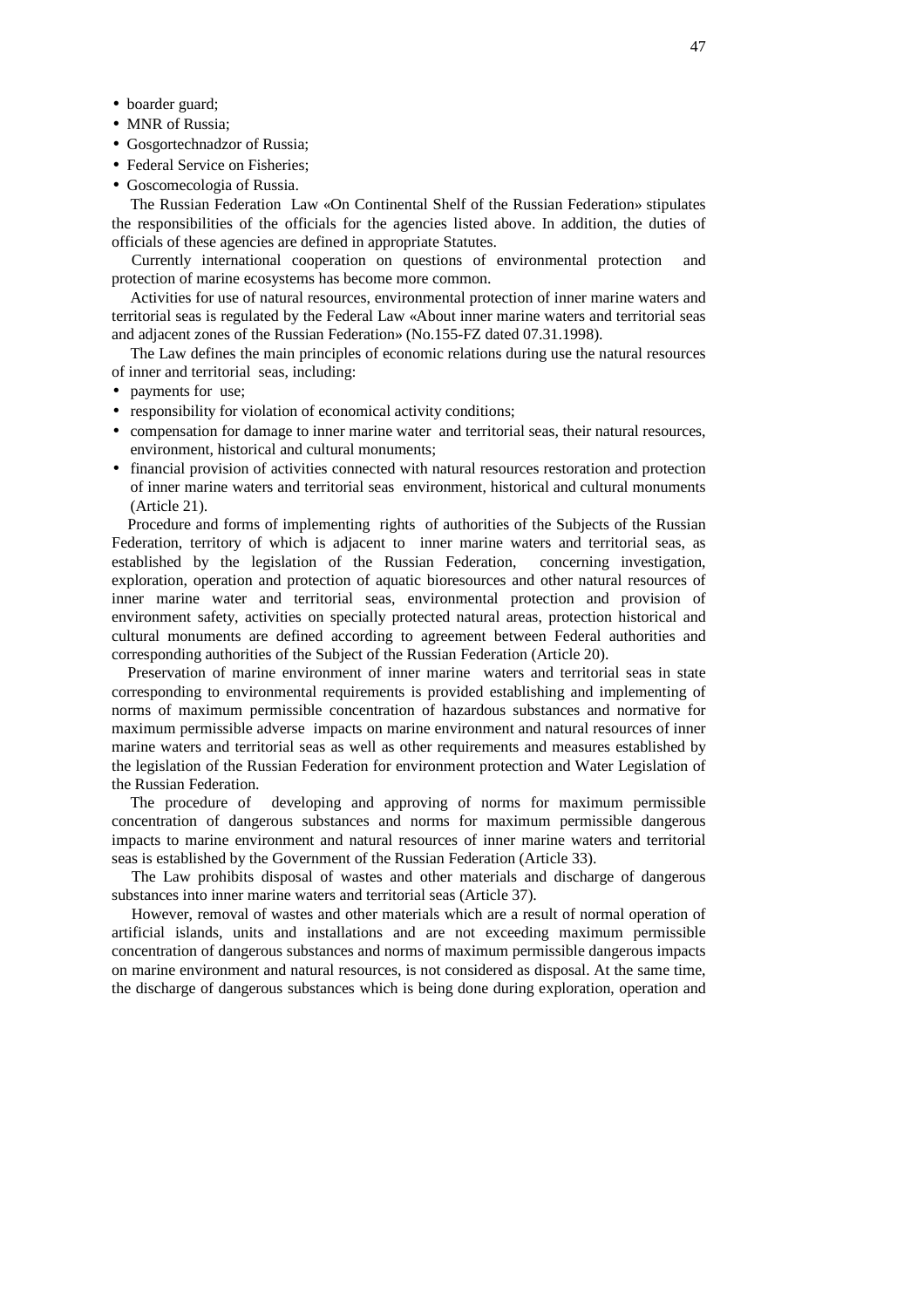processes connected with treatment of mineral resources in the sea, is not considered as discharge of dangerous substances as well.

Activities connected with wastes handling are regulated mainly by federal law «On wastes of production and consumption» (No. 89 F3 06.24.1998).

The Law defines the necessity of licensing of activities related to dangerous wastes handling (drilling wastes and oil and gas production wastes in its considerable part are considered as dangerous wastes (Article 9).

Dangerous wastes, depending of their danger for the environment and the human health, are subdivided into classes of danger using criteria established by specially appointed Federal organs of the executive authority in respect of wastes handling in the frame of their competence (Article 14).

Establishing and implementing the state control and supervision for activities in respect of wastes handling on the federal level and on the level of the Subjects of the Russian Federation has to be arranged. The Federal authorities rights include establishing state standards, rules, norms and requirements to safe wastes handling and establishing the state registration and reporting in respect of wastes handling.

The law prescribes the preparation of the passport for dangerous wastes. The passport has to be prepared on the base of data about content and features of dangerous wastes, estimation of their danger. Passportization procedure of wastes is defined by the Government of the Russian Federation (Article 14).

International cooperation is being widely developed now in problems of the environment protection including protection of marine ecosystems against pollution. It includes:

- assistance in cooperation of countries in study and use of marine ecosystems;
- control of international organs and countries over implementation and observance of commitments on protection of marine ecosystems against pollution;
- obligatory use by countries of international standards in protection of marine ecosystems against contamination;
- obligatory consultations in case of a pollution threat to marine ecosystems of coastal countries;
- possibility to help in case of pollution of marine ecosystems in coastal countries.

The environmental safety principle is reflected in the responsibility of countries to carry out any activity in such a way as to avoid hazardous pollution of ecosystems, not to bring a damage to territory of other countries.

The environmental safety in the course of any activity of countries in the world ocean is defined in a number of international agreements in particular, the UN Convention on the Law of the Sea which is in some way «all-inclusive constitution for the ocean».

For the purpose of resource management the Convention stipulates the rights of coastal countries to carry out exploration, development and preservation of natural resources, both living and non-living in the marine environment including the seabed and interior.

The Convention provides a coastal nation with especially severe climatic conditions the right to make and enforce laws and rules in its EEZ on the prevention, reduction and control of marine pollution.

Environmental safety standards contained in a number of multi-lateral agreements reflect the influence of the Convention on modern International law.

A more detailed discussion of normative regulation of environmental safety in oil and gas production on the shelf, including environment impact assessment (EIA) is given in Chapter 4 of this Feasibility Study.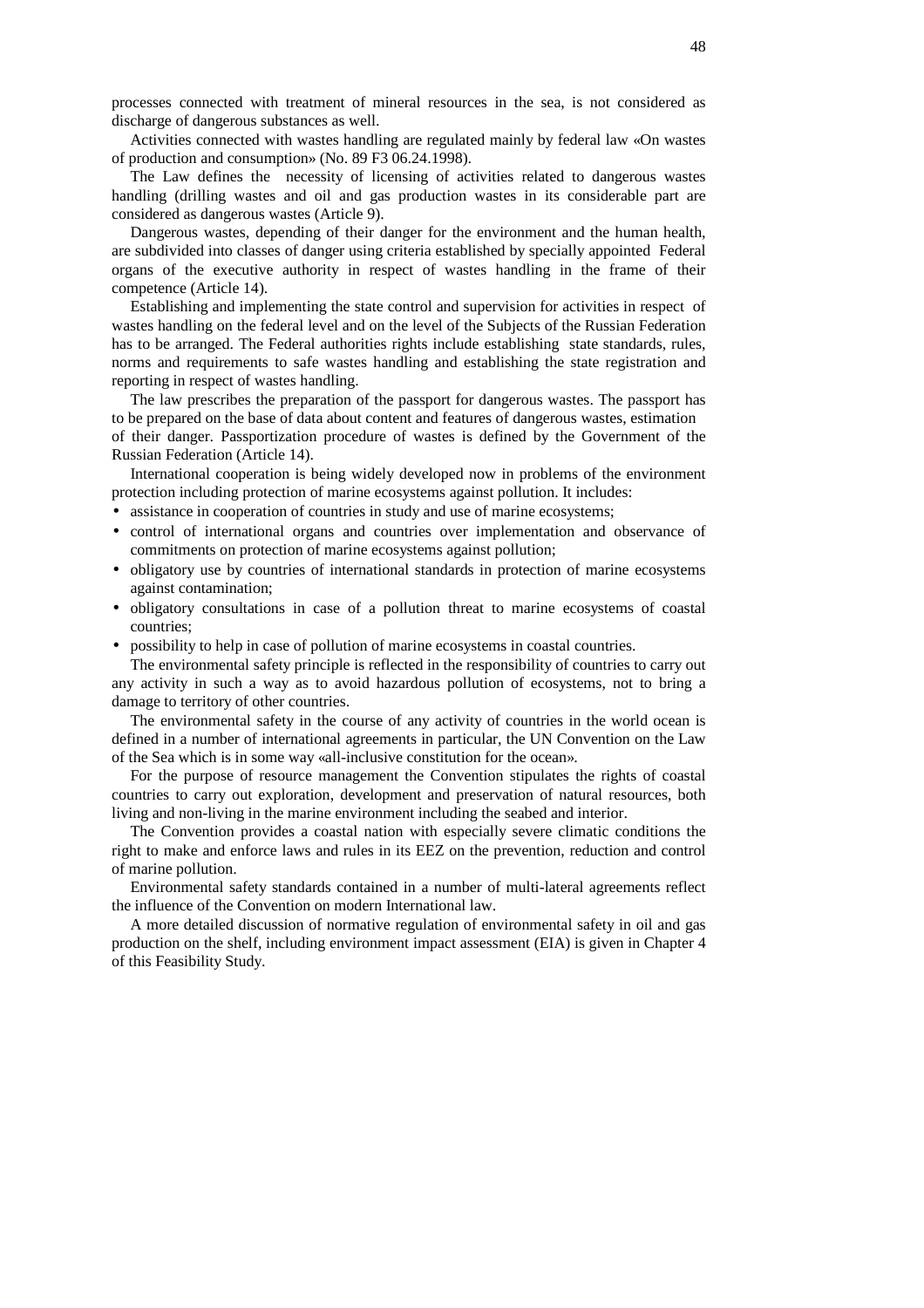#### **2.5.3 Licensing of Environment-Protection Activity**

The licensing of environment-protection activity is being implemented in accordance with the Procedure of granting (abolishing) licenses and permits for particular types of activity developed according to the Decree of the Government of the Russian Federation and the Statute on licensing of particular types of activity in the environment protection approved by the Government of the Russian Federation.

The following types of activity are to be licensed:

- utilization, storage, transportation (including trans-boundary), storage, disposal, annihilation of industrial and other wastes, materials and substances, except radioactive ones;
- environmental passportization;
- environmental certification;
- environmental audit:
- activities connected with works (services) of environment-preserve purpose;
- emissions, discharges of pollutants into the environment, as well as hazardous physical influence on the environment, and others.

The basic condition for obtaining a license and permit is the compliance of conditions of the activity with the requirements of the Legislation of the Russian Federation.

Consideration and approval of a decision on granting (abolition) of licenses and permissions are fulfilled by the Commission on Licensing of the Goscomecologia of Russia or its territorial organs (referred hereinafter as licensing organs). The Commission on Licensing is established by decree of a licensing organ. When necessary, the licensing organ develops and approves documents specifying and formalizing particular elements of the licensing procedure for particular types of activity in the environment protection. The applicant is granted an individual license for carrying out each of the above-mentioned types of activity. It is prohibited to pass licenses from one enterprise or physical person to another. The applicant who is refused a license, can again apply, after elimination of reasons of the refusal. Reconsideration of the application is implemented in accordance with the rules established for obtaining licenses and permissions. If a licensed activity is to be carried out at several separated installations, the licensee is given, certified and registered copies of the license with indication of each object location. Documents and materials represented for preparation of a license and registered by the licensing organ (except originals) are not returned to the licensee, whatever decision is made. The license issued by Goscomecologiya of Russia is registered in its territorial organs, on whose territories the licensed activities are planned.

# **2.5.4 Public Participation in Taking Decisions on Construction of Objects of Oil and Gas Development**

Public participation in consideration and decision-making on construction or reconstruction of an installation with a possible environmental impact is a necessary and important component of the citizens right to influence appropriate life habitat.

The Law «On Environment Protection» states that enterprises, constructions and other installations are to be sited observing the requirements of the environment protection, rational use and renewal of natural resources, considering current and remote environmental... consequences from the activity with a priority to be given to health and welfare of people. When necessary, siting of objects that influence environmental interests of population the decision is made by the results of discussion or referendum.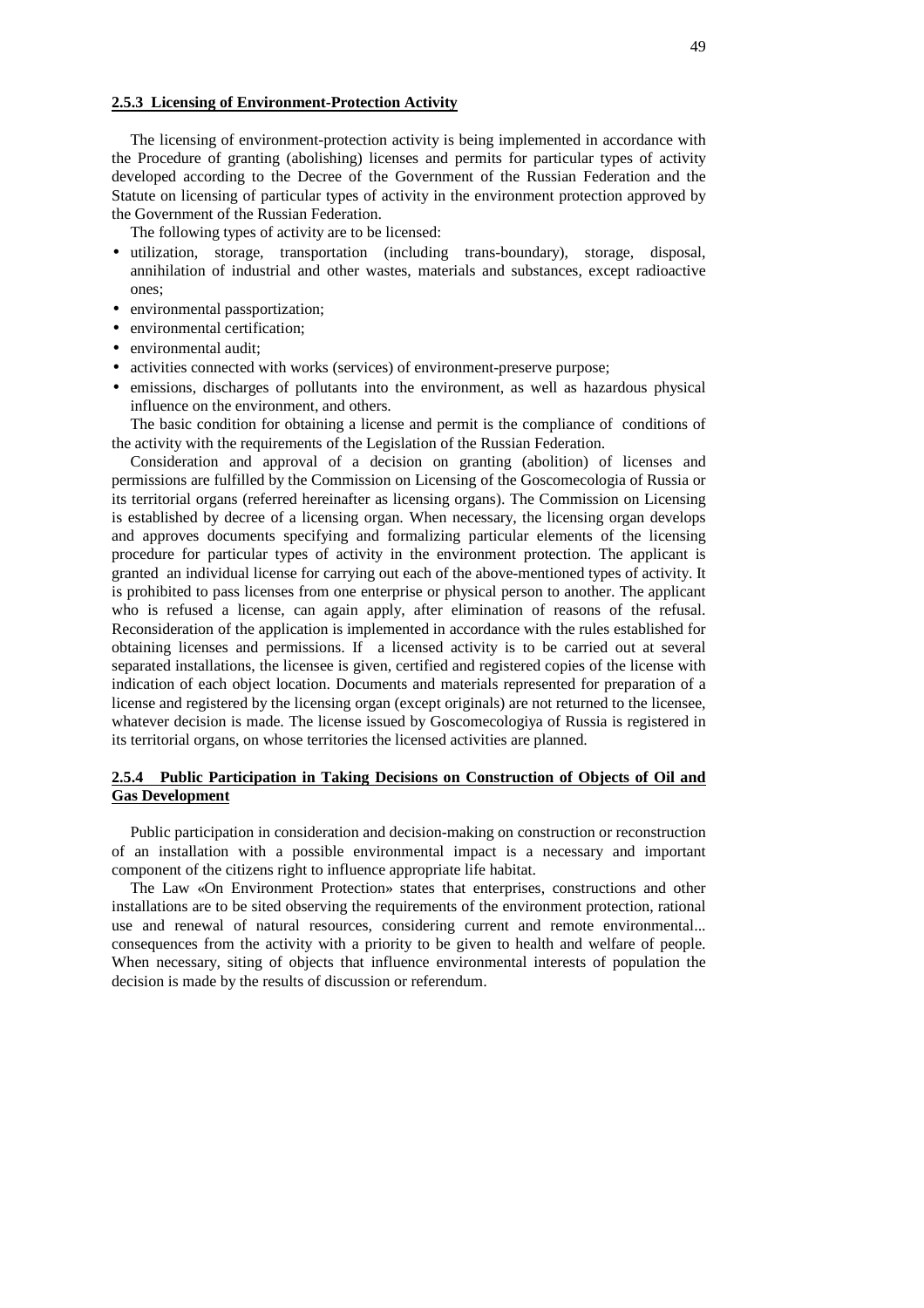According to the given Law, installations are put into exploitation by acts of accepting commissions, hereby the chairman and members of accepting commissions bear personal responsibility for infringement of the procedure of accepting objects in accordance with the administrative and juridical legislation. It is prohibited to construct and reconstruct objects before designs and land allotments are approved; it is not permitted to introduce changes into approved design or cost estimates to the detriment of the requirements of environmental safety.

The State guarantees to environmental and other public associations the possibility to implement the rights granted to them in the environment protection in accordance with the legislation of the Russian Federation and Subjects of the Russian Federation. Executive and administrative agencies, specially authorized State agencies in the environment protection, their officials are obliged to render all possible assistance to public associations and citizens in implementation of their environmental rights and duties, take necessary measures on implementation of their proposals and demands in organization of environment-protection activity.

Persons who obstruct public associations and citizens to exercise their environmental rights and duties connected with the Constitution of the Russian Federation and the requirements of law are imposed to disciplinary, administrative and civil responsibility in accordance with the Legislation of the Russian Federation and its Subjects.

An environment impact statement required by construction norms and rules is the subject of public discussion with the purpose to reveal and register all possible environmental and related consequences from carrying out a planned activity.

The Law stipulates rights for citizens and public organizations allowing them to participate in discussions of projects affecting the environment. Citizens can participate in sessions, mass-meetings, pickets, mass-processions and demonstrations, petitions, referendums, devoted to location, designing, reconstruction of enterprises, in discussions of plans and programs. An important power is the right to require from appropriate authorities timely, complete and reliable information on the environmental situation and measures on its protection. Citizens can demand in administrative or legal form to revoke decisions on siting, planning, construction, reconstruction of environmentally hazardous installations, to raise questions on imposing penalties on guilty juridical and physical persons and to bring action of compensation for damage made by environmental infringements to health and property of citizens.

Additionally, public environmental associations are entitled to recommend their representatives for participation in the State environmental expertise on issues of siting and designing of installations, carry out public environmental expertise, demand of appointment of a State environmental expertise, to publish their environmental concept in mass-media.

## **2.6 Legislative Support of Labor Protection**

The Legislation of the Russian Federation on labor protection consists of appropriate regulations of the Constitution of the Russian Federation, Foundations of the Russian Federation Legislation in the labor protection, issued in accordance with the legal and other normative Acts of the Russian Federation and its Republics. Here, under «labor protection» one means a system of safety provision for life and health of workers in the course of activity, including legal, social-economic, organizational-technical, sanitary-hygienic, curativeprophylactic, rehabilitative and other measures.

The Foundations of the Russian Federation Legislation on labor protection (1993) establishes guarantees for workers specifically regulating the relationship between employers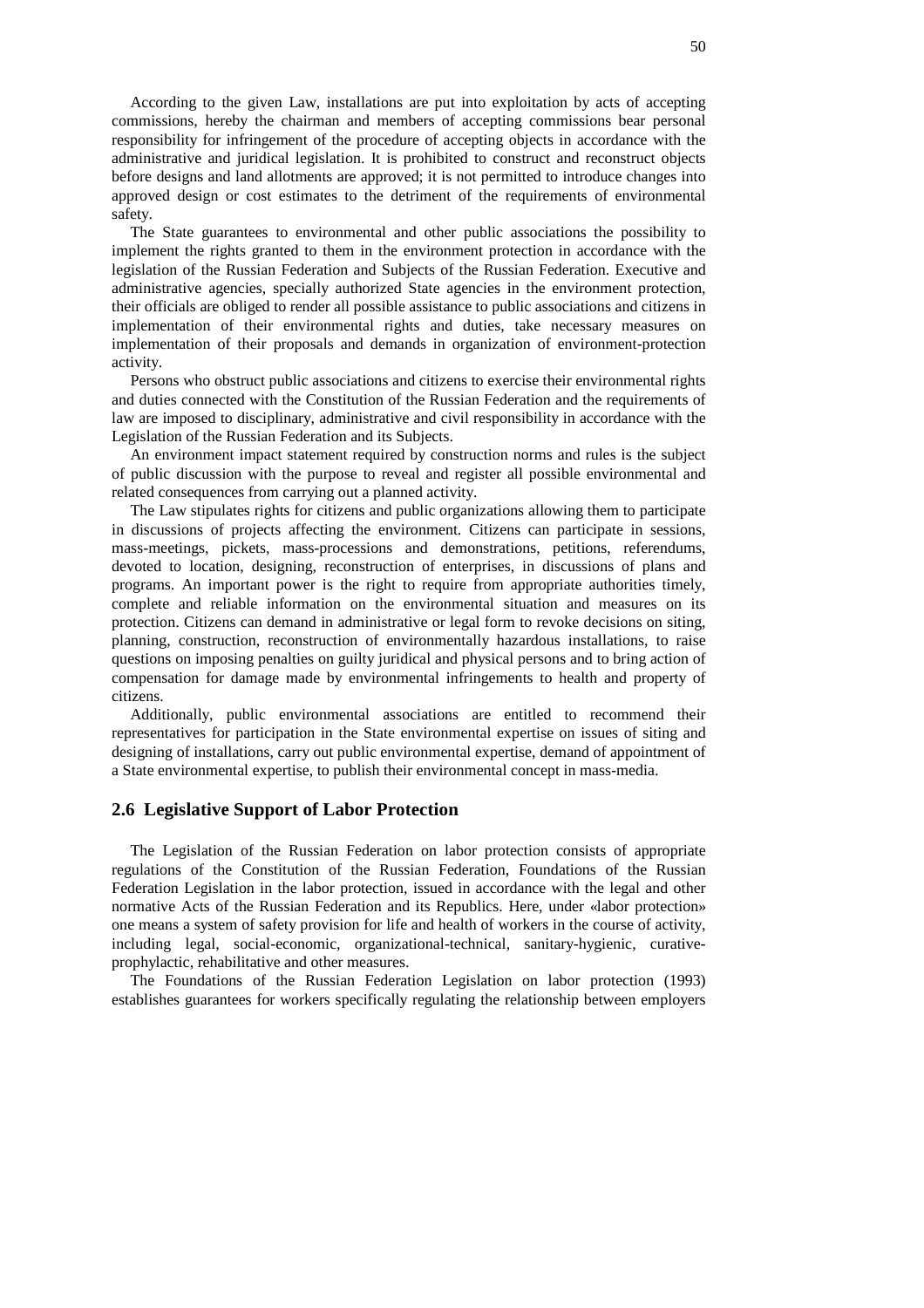and employees at enterprises, institutions and organizations of all forms of ownership. The purpose of the regulations are to create satisfactory working conditions and protect the life and health of employees.

The management of labor protection is carried out by a State Organ, the functions and powers of which are determined by the President of the Russian Federation or on his behalf by the Government of the Russian Federation. Presently, such organ is represented by the Ministry of Labor and Social Policy of the Russian Federation (Mintrud of Russia).

Regulations and rules on labor protection, approved by Mintrud of Russian are applicable to all enterprises and ministries of the Russian Federation independently of ownership forms and kinds of economic activity.

Ministries and agencies of the Russian Federation, as well as concerns, associations and other groups of enterprises are obliged to establish services of labor protection or employ labor protection specialists on a contract basis. Structures and number of workers for such services at enterprises are determined by the employer taking into account the recommendations Mintrud of Russia.

For the purpose of organizing cooperation on labor protection between employers and employees and/or their representatives, an enterprise with a staff of more than 10 persons establishes a joint committee (commission) on labor protection, which includes, on the parity basis, representatives of employers, trade unions and other representative organs authorized by workers. The responsibility for conditions and protection of labor at an enterprise is lain on the employer.

Public control over the observance of lawful rights and interests of workers is fulfilled by trade union within their appropriate organs, and by other representative organs, authorized by workers, which can establish their own inspection bodies.

The Decree of the President of the Russian Federation has approved the Statute on federal labor inspection under the Mintrud of Russia (Rostrudinspekcia).

The basic tasks of the Rostrudinspekzia and its State labor inspections are the following:

- state supervision and control over following the Russian Federation legislation on labor and protection of labor, as well as the related legislative and normative legal Acts on compensation of the damage to workers health, social insurance...;
- protection of labor rights and achievement of safe labor conditions for workers, as well as protection against illegal actions by employers, officials and other managing persons of enterprises;
- development of proposals to improve the laws and normative legal acts on labor protection...;
- training for employers and employees to become proficient in the legislation and acting regulations of labor protection... The Rostrudinspekcia gives resolutions on drafts of construction norms and rules (SNiP) and other regulatory documents concerning their compliance with the requirements of norms and rules on labor protection;
- participation in development of standards on labor protection;
- control over observance of the established procedure of investigation and account of production accidents.

The more detailed description of normative support of labor protection during oil and gas development on the Arctic shelf is given in Chapter 5 of this Feasibility Study.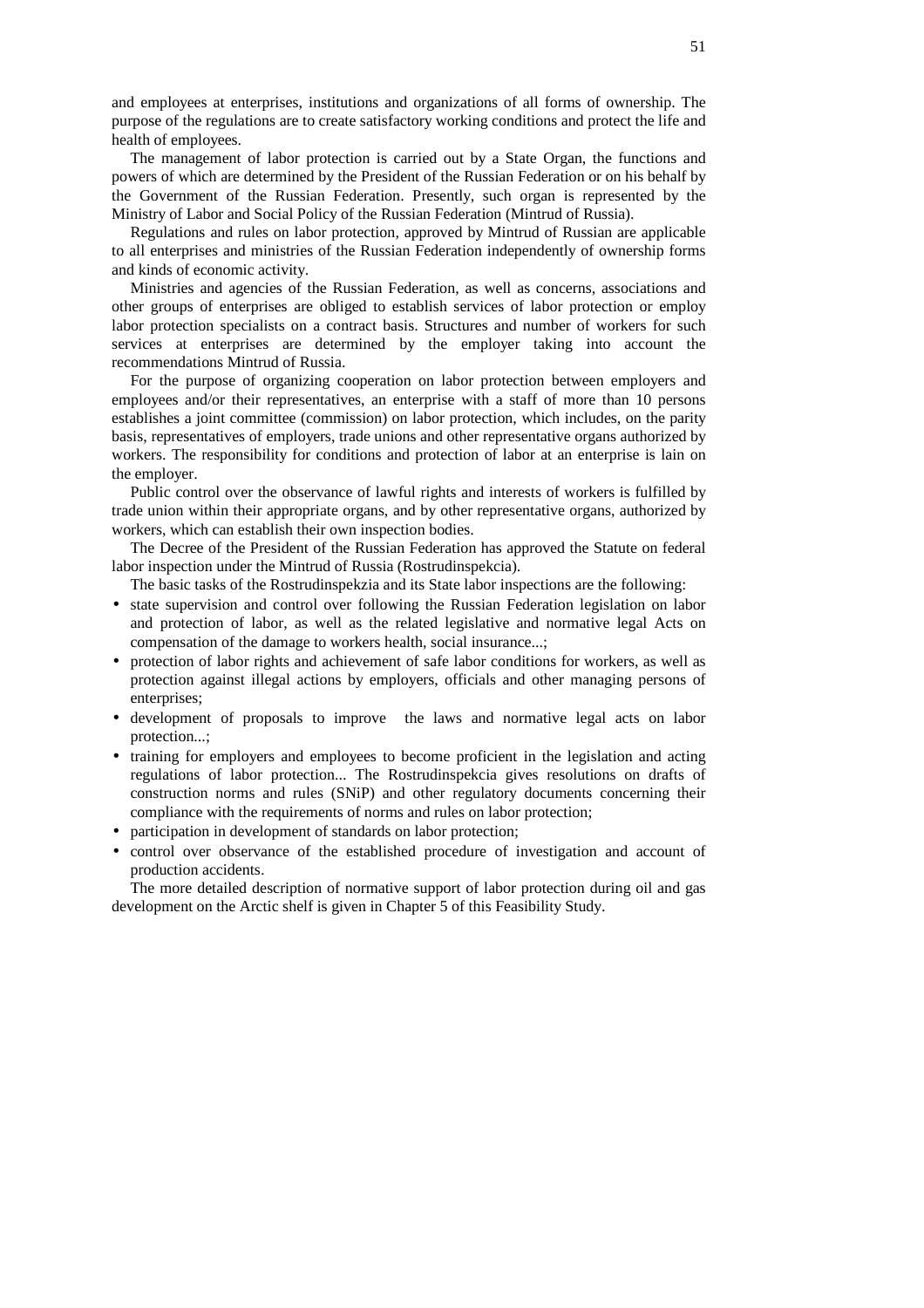# **2.7 Normative Support of Industrial, Environmental Safety and Labor Protection**

## **2.7.1 General Statements**

The implementation of a safety concept in oil and gas production on the shelf implies the use of a system of normative-technical documents, which satisfy the structure of federal executive agencies, their controlling and supervising functions, the sharing of responsibilities between the Federal Center and Subjects of the Russian Federation as well as satisfy the requirements of a system approach to account for international experience of normative-legal regulation of offshore safety problems.

Many Federal organs of Federal authority, in the frame their competence, are accepted the normative documents regulating problems of industrial, environmental safety and labor protection. For instance, Gosstroy of Russia is accepted construction norms and rules (SNiP), a number of rules for design and other normative documents. Gosgortechnadzor of Russia is accepted rules, requirements and instructions, Gosstandard of Russia - state standards, Gosepidnadzor (Federal Service on Sanitary and Epidemiological Supervision) - sanitary rules and norms (SanPiN), gygyenical normative and other. Normative documents approved by federal organs which provide control and supervision in corresponding fields of activities are obligatory.

### **2.7.2 State Standards**

In accordance with the Russian Federation Law «On Standardization», the State standards are accepted by the Gosstandard of Russia, whereas in the construction industry and the industry of construction materials - Minstroy of Russia.

Requirements, defined by State standards for providing production safety, works and services for the environment, life, health and property, for providing technical and informational compatibility, exchangeability of products, unity of methods, control over them and unity of marking, as well as other requirements, established by the Law of the Russian Federation, are obligatory to all State executive authorities, subjects of economic activity.

This Feasibility Study considers only the State standards that are applied to the given Project, namely, the standards concerning the problem of normative support of work safety, i.e. on environmental protection and safety in emergency situations.

#### **2.7.3 Branch Standards, Agencies Norms, Guidelines, Regimens**

At the present time, the problematic sphere of designing and construction of oil and gas production installations on the continental shelf of Russia includes about a thousand of normative-technical documents, many of which are adopted from the branches of production, transportation and storage of oil and gas as well as regulatory documents of the former USSR - Ministries of Energy, Transport Building, Water Management, Navy and others.

A part of normative-technical documents regulate procedures of engineering investigations: geodetic, hydrographic and other activities for installations of hydrotechnical construction, constructions of marine transport, equipping of marine oil and gas fields.

There are normative-technical documents regulating geophysical and geotechnological investigations geological formations and wells for oil and gas, determination of resources characteristics and others.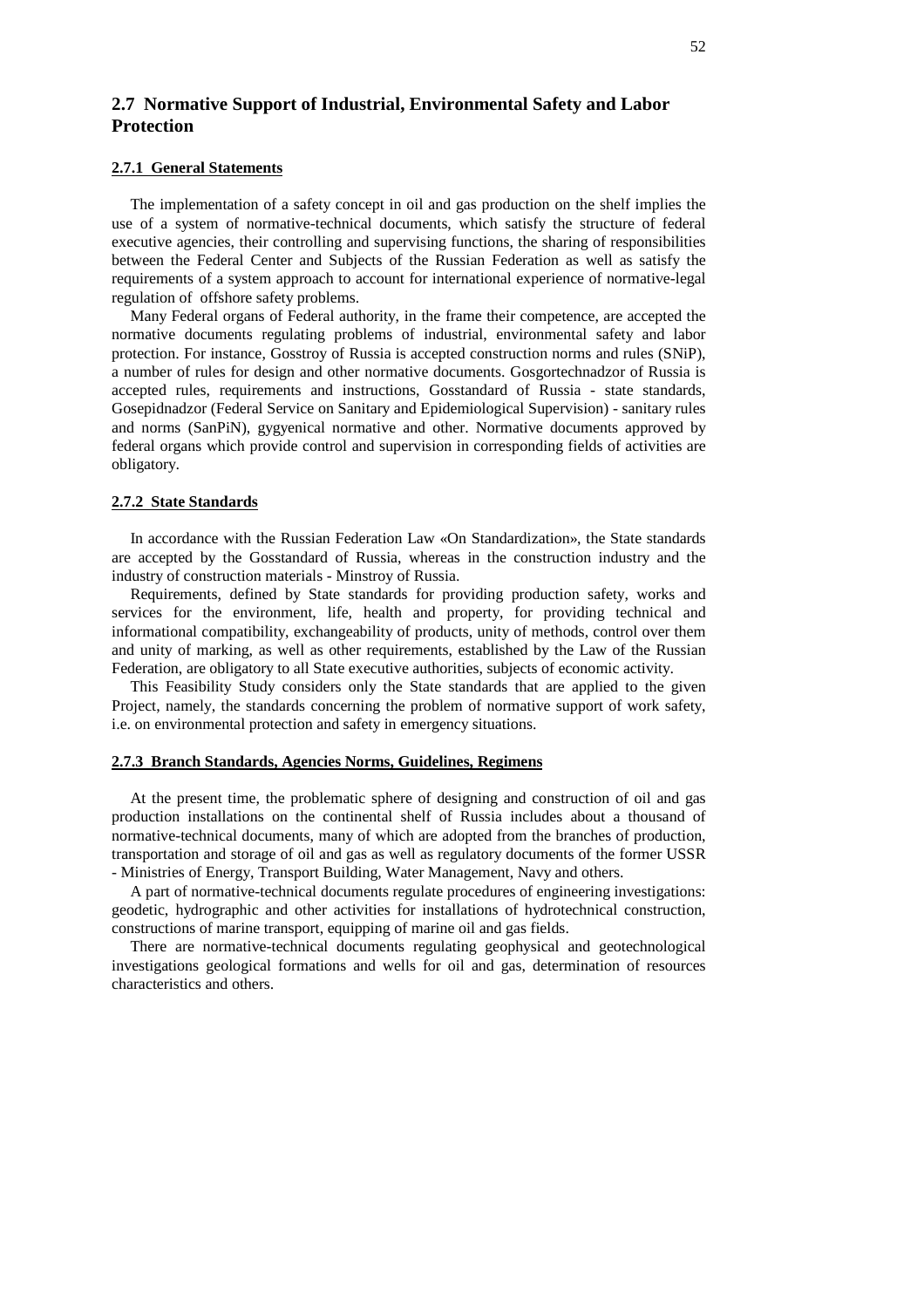A considerable number of documents are devoted to normative regulation of the procedures for development, carrying out scientific research and experimental-design works, designs on construction, preparation and agreements of designing and technological documentation on development of deposits, their equipping, construction productive and other hydrotechnical objects.

The system of regulatory documents in designing norms, calculations and design rules, standards on fire safety, calculation of basements and foundations of hydrotechnical structures, reliability of constructions, engineering equipping of buildings and units, design of production objects, systems of collection and initial treatment of oil and gas contains over 250 documents. There are more than 70 documents on general positions and requirements to designing and construction of offshore stationary platforms and artificial island constructions and underwater oil and gas pipelines.

There are documents concerning production, acceptance of constructions with the requirements to bearing and fencing structures, protective coverings, performance of diving and underwater works, etc.

In the sphere of environmental protection, there are a few tens of departmental normative documents regulating particular technological processes in offshore oil and gas production in respect of their impact on the environment.

The analysis of the available normative-technical documents and experience of working out of investment projects on development of oil and gas fields on the shelf of the Barents and Okhotsk Seas of Russia show that the particular normative documents of the level of State departmental standards have considerable gaps in thematic spheres, unconformity with requirements of the modern normative-legal base, and lags behind the advanced scientifictechnological level of normative-technical provision of work safety for marine oil and gas production accumulated in such countries as the USA and Norway.

Requirements to operational safety in exploration and development of oil and gas fields on the continental shelf of the former USSR, produced in 1980s, were based on the experience of oil and gas production in the Caspian Sea. These requirements concerned only one- and twostaged platforms, installed in water of unfreezing seas, and having a limited number of wells drilled from them and excluding safe storage of produced oil and others. The application of these documents to the Arctic continental shelf can be connected with considerable environmental consequences of regional or even global scale. This was justly informed, for example, in the Resolution of the Board of the USSR Minneftegasprom in 1990. Even relatively new regulations, such as «Rules of operational safety in oil and gas industry», approved by the Gosgortechnadzor of Russia in 1994, actually do not cover problems of industrial and environmental safety of works on exploration, development, equipping of wells on the sea shelf.

In accordance with the State Standard System of Russia standards of industrial branches are accepted by a State managing authority within its competence as applied to products, activities and services of branch importance. Under branch here one should understand a combination of subjects of economic activity, not depending on their branch affiliation and forms of ownership, developing and/or producing products (performing works or rendering services) of certain types, which have similar consuming or functional importance.

The standards of branches must not break obligatory requirements of the State standards, as well as rules and norms of safety, established by State supervising organs within their competence.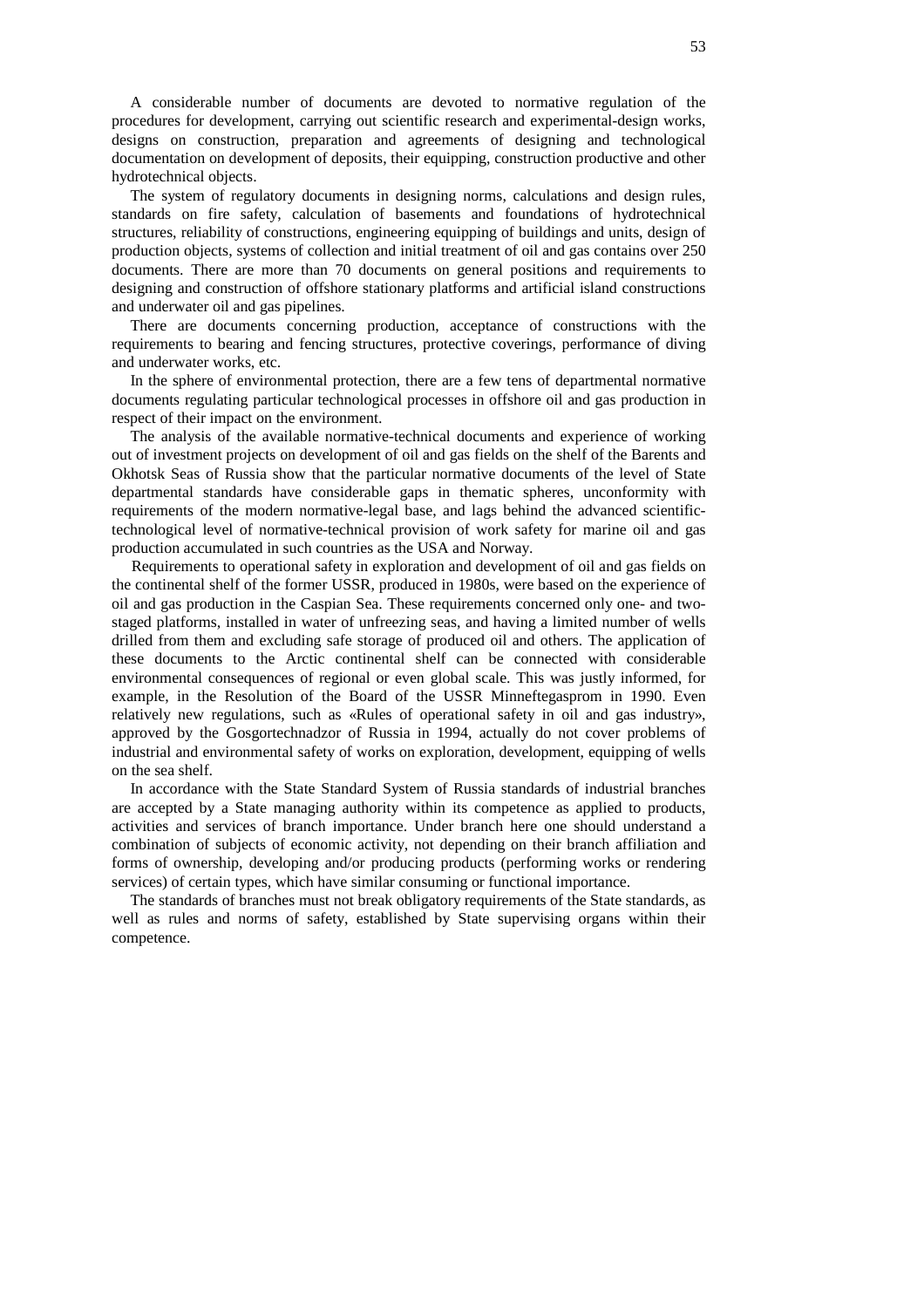#### **2.7.4 International Standards**

International standards, approved by the International Standardization Organization (ISO) and International Electrotechnical Commission (IEC), regional standards, national standards of other countries are applied on the basis of international agreements (treaties) on cooperation or with permission of appropriate regional organizations and national authorities on standardization, provided that the requirements of these standards satisfy the demands of national economy.

In accordance with the statements of the State System of Standardization (GSS) of the Russian Federation, international and regional standards (on term if the Russian Federation will join them), as well as national standards of other countries (if appropriate agreements with these countries are available) are applied on the territory of the Russian Federation as State standards.

If an international, regional or national standard of other country, that is accepted to be used, contains references to standards not applied in the Russian Federation and where no State standards are available, it is necessary, before its application, to solve the problem on usage of these standards.

International, regional standards, national standards of other countries can be used as standards of branches, standards of enterprises before they will be approved as state standards.

The International Standardization Organization (ISO) has a number of Technical Committees (TC), the scope of activities of which corresponds to the problems considered in the given Project, including ISO/TC 8 «Shipbuilding and Offshore Constructions», ISO/TC 67 «Materials and Equipment, Offshore Platforms for Oil and Gas Industry», ISO/TC 21 «Tools of Fire-Protection and Fire-Fighting», ISO/TC 146 «Air Quality», ISO/TC 147 «Water Quality», ISO/TC 190 «Soil Quality», ISO/TC 207 «Environment Management» and others.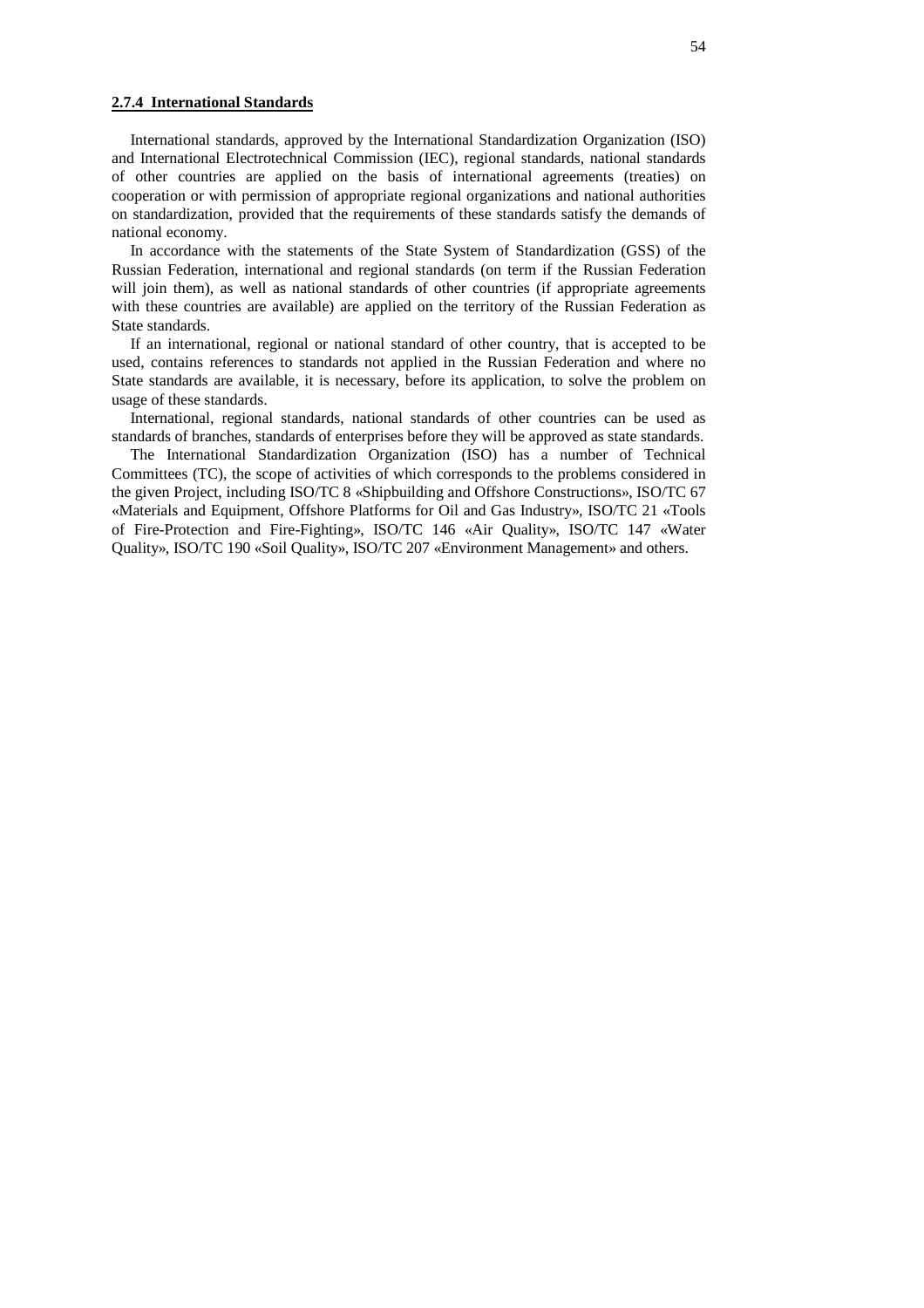# **Chapter 3**

# **Description of the Functioning Monitoring and Control Systems**

# **3.1 Aims and Purposes of Geoenvironmental Monitoring**

In accordance with the Resolution of the Government of the Russian Federation No.1229 «On Establishment of an Unified State Environmental Monitoring System (USEMS)», environmental monitoring implies: specialized observations over natural media, natural resources, vegetation and animal world, sources of anthropogenic impact; assessment of the state of the above-listed observation objects and prediction of their changes.

The purpose of the environmental monitoring is to provide appropriate information for management of the environment protection and preservation of favorable habitat for human life. The basic aim of the environmental monitoring is to reveal in proper time and reliably the zones of possible environmental risk and inform about it the interested consumers in order they could work out sustained and urgent actions on provision of environmental safety in Russia.

## **3.2 Analysis of the Existing Environmental Monitoring Systems**

## **3.2.1 The Unified State Environmental Monitoring System (USEMS)**

The following objects of environmental monitoring are defined as basic in the USEMS:

- natural environments and resources (atmospheric air, surface waters, sea waters, lands and soil cover, geoenvironment and mineral resources, vegetation and animal world);
- anthropogenic impacts and their sources (those which are connected: with supply into the environment toxic and environmentally hazardous substances causing deterioration of natural media; natural complexes and their components; extraction or change of natural resources);
- environmental systems, natural and engineering complexes;
- effects of habitat's factors on people health. The basic purpose of the USEMS is to:
- assess and predict the natural environment state, levels of anthropogenic impact, characteristics of biosphere, functional integrity of environmental systems to be used for substantiation of correcting actions and means that would provide stable economic development, preservation favorable habitat for human life and environmental safety in the country;
- supply necessary information for federal authorities and other interested consumers in the field of environmental protection (EP) and rational use of natural resources;
- obtain reliable and comparable information on the state of the natural environment, biota and environmental systems, sources of anthropogenic impact, habitat's factors affecting people's health.

The USEMS operates on the basis of an unified organizational, methodological, metrological and informational approach in accordance with the territorial-departmental principle providing for the as much as possible use of abilities of existing federal and departmental monitoring systems.

The USEMS includes the basic functional, specialized and providing monitoring subsystems **(Fig. 3.1).**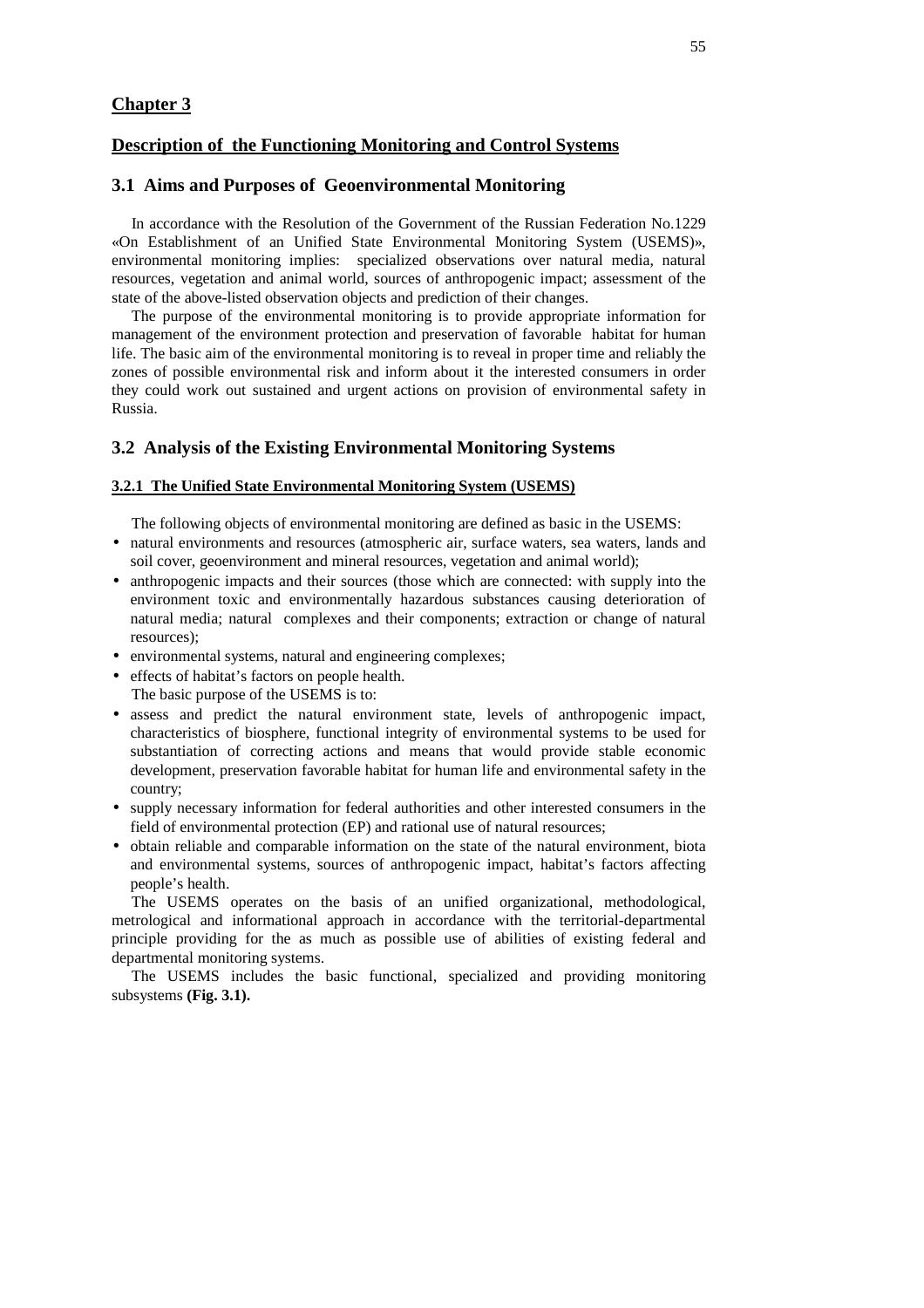

The territorial systems of environmental monitoring (TSEM) are established in the Russian Federation Subjects. They are the basic system-forming elements of the USEMS. Like the latter, the territorial subsystems are organized on the basis of basic functional and special subsystems with participation of the appropriate-level systems of provision.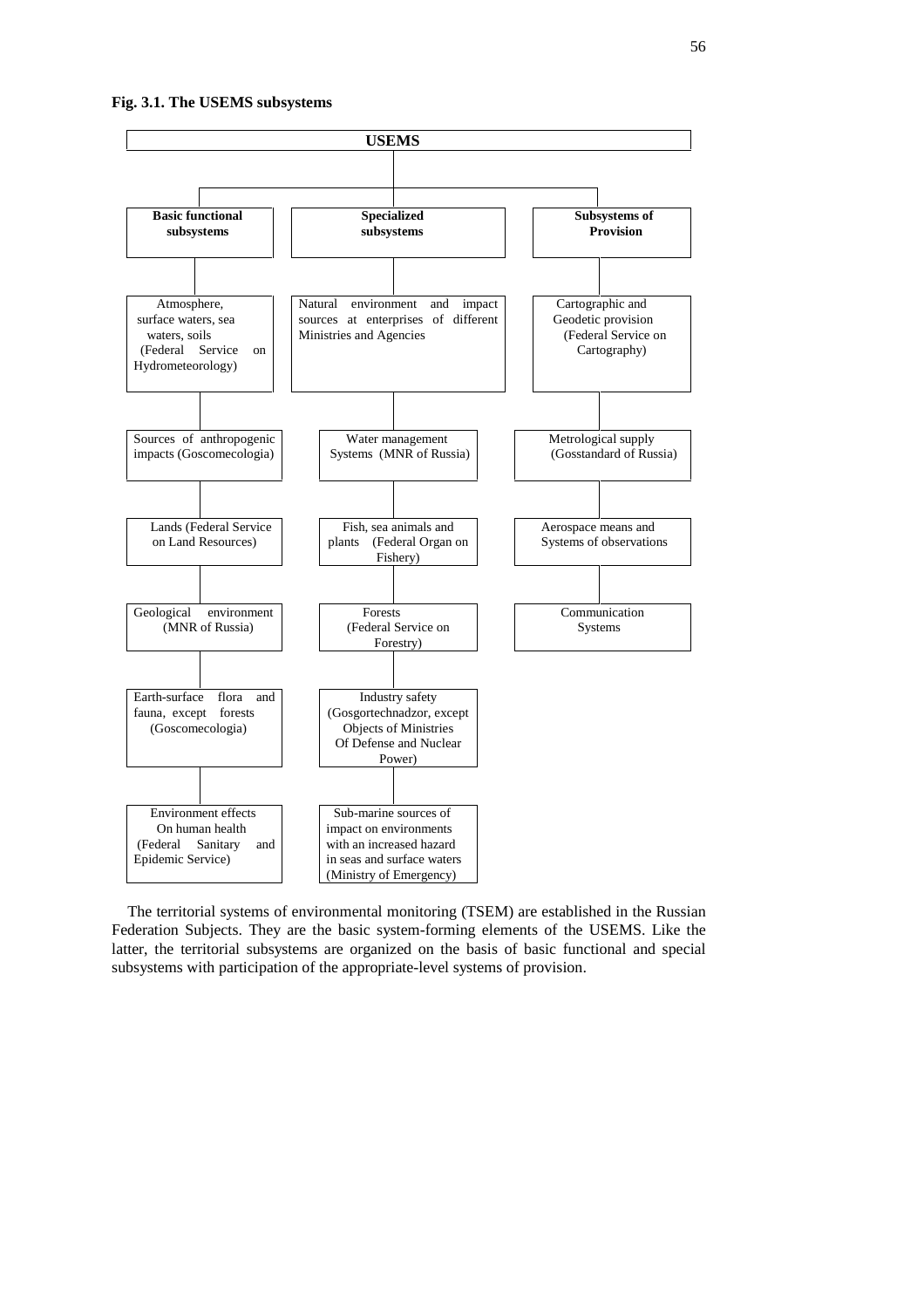Besides the above-mentioned subsystems, the territorial level includes also local environmental monitoring systems, established by enterprises and organizations that conduct economic activities on a given territory of.

The TSEMs are organized in the Russian Federation Subjects by unified methodological principles with the aim that the exchange information between them would be comparable. They include both a basic monitoring network of a federal level and an appropriate network for observing the objects interesting directly for a given Russian Federation Subject.

The TSEM shall solve the tasks of the USEMS on the territory of a certain Russian Federation subject taking into account:

- monitoring of objects through controlling parameters that are of a federal importance as well specific for a given territory;
- preparation of generalized data for informational systems of an upper hierarchical level.

Data from all the TSEM sections are collected in specialized centers of the basic functional and specialized subsystems. After being analyzed and generalized these data are transferred to appropriate federal (regional) centers of the mentioned subsystems.

To assess an anthropogenic impact from objects of economic activities, monitoring systems are established for controlling environment-affecting sources and the zones of their direct influence (impact monitoring). These systems operate within the appropriate functional and special USEMS subsystems.

The decisions obliging enterprises to arrange the mentioned monitoring systems are made by the authorities which issue licenses for certain types of natural resources use with the concordance with Goscomecologia and Federal Service on Hydrometeorology. The establishment of such impact-monitoring systems is financed from the budget of a Russian Federation Subject. The regulations of their operation are to be approved by the USEMS steering authorities.

Regional tasks of environmental monitoring can be solved by the USEMS of regional level.

The USEMS of federal level implements the following basic functions:

- generalization of data obtained at territorial or regional level;
- provision of data of a required quality at all levels of the USEMS;
- data provision of federal authorities for management of environment protection and safety;
- informing population and public of Russia about basic environmental characteristics on the territory of the country and large-scale trends in their change;
- providing proper operation of environmental monitoring subsystems having a federal importance, as well as of special monitoring systems that do not have territorial and regional levels;
- providing the Russian Federation participation in international including global systems of environmental monitoring.

To control the reliability and comparability of data within the USEMS a data-quality provision system is established the operation of which is implemented via federal centers coordinating the activity of appropriate basic functional and special USEMS-subsystems.

The USEMS takes part in international projects and programs on environmental monitoring, implements informational interaction with these systems, carries out works on concordance of methodology and metrological provision of monitoring.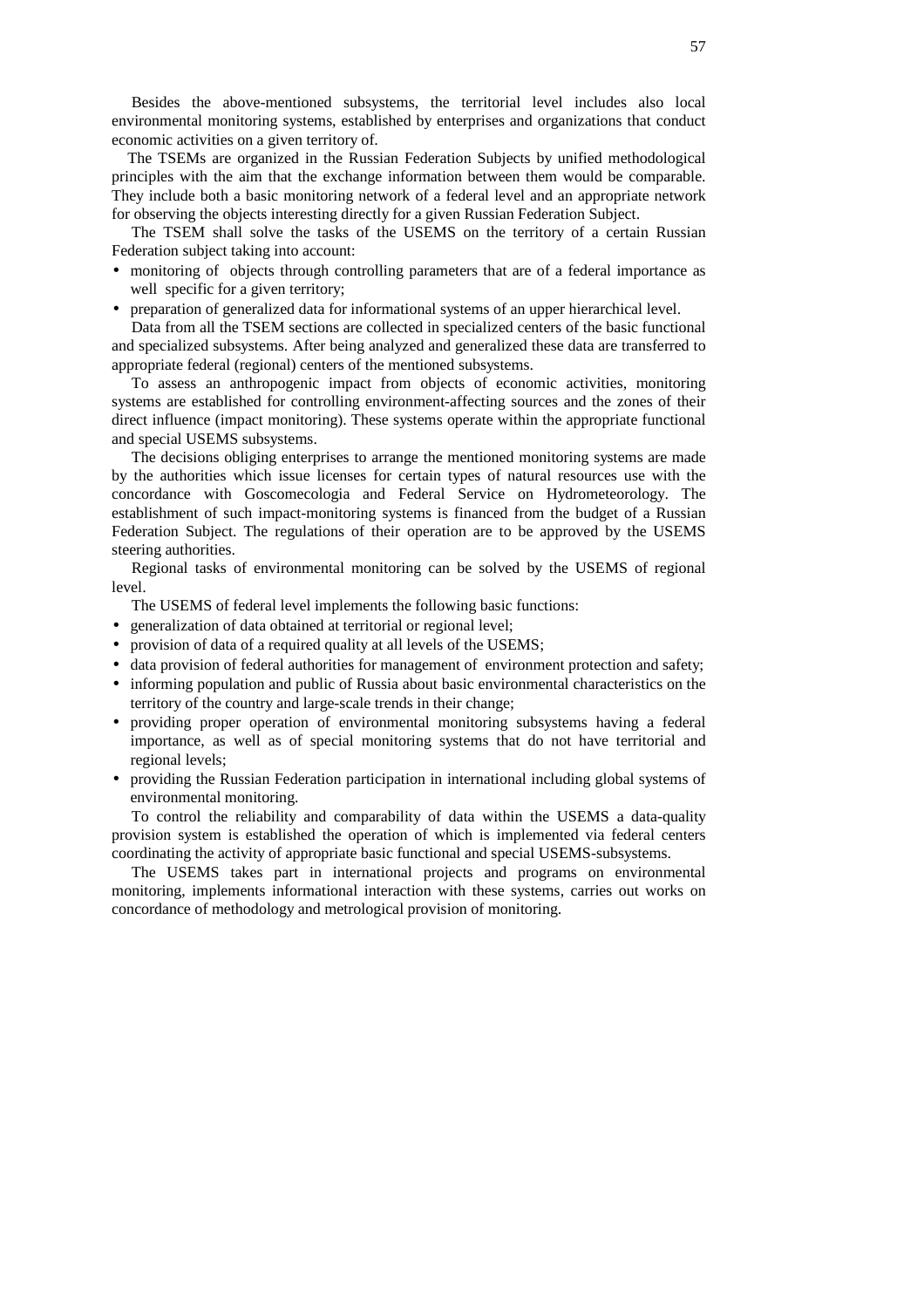#### **3.2.2 Departmental Monitoring Systems**

The general critical situation in science and branches of marine economy has led to a sharp decrease of field investigations, disorganization of formed informational fluxes and systems. All this is aggravated by commercialization of environmental data, which has already caused a disturbance in the information exchange and considerably narrowed the sphere of research activities. The efforts of data holders to preserve the monopoly on their archives and data bases with the hope to get profit from the use of them in future lead, finally, to this information becoming out of date and growth of expenses for its processing and storing.

In the recent years some ministries and agencies, the interests of which are closely connected with activities on the Arctic continental shelf, basing on the historically formed system of environmental data collection and adequately estimating the existing situation in Russia and its prospects for future, have forced the establishment of departmental specialized environmental monitoring services, using their own divisions. This has been done already before the Russian Federation Government Decree No.1229 «On Establishment of an Unified State Environmental Monitoring System (USEMS)». The specificity of economic or other activity has become the basis for the differentiation of these surveys. In the Arctic Region most developed presently are the departmental monitoring systems in the Barents Sea.

The monitoring systems of Federal Service on Hydrometeorology, Federal Service on Fishery, Military Marine Fleet (MMF), Norwegian SEAWATCH System and the System of the Russian Academy of Sciences are suggested to consider as examples of regional departmental surveys of environmental monitoring in the Barents Sea.

#### **3.2.2.1 The System of the Federal Service on Hydrometeorology**

At the present time the climatic and geochemical monitoring of the Barents Sea aquatory and its coasts is being implemented by the Murmansk Territorial Department of the Russian Federal Service on Hydrometeorology and Environmental Monitoring (Murmanskhydromet). The south-western aquatory of the Barents Sea (the Pechora Sea) is monitored by the North Territorial Department (Sevhydromet), the areas of the Novaya Zemlya Archipelago - by the Amderminsky Territorial Department. It should be noted that the Federal Service on Hydrometeorology Observation System does not cover the entire combination of marine natural processes. Its basic aim is to obtain necessary data on current hydrometeorological situation in the Barents Sea, short- and long-term hydrometeorological forecasting, control over the aquatory contamination. The coastal and on-islands stations are carrying out, within synoptic terms and by strictly regulated standard methodical procedures, daily meteorological observations over atmospheric pressure, wind, temperature and humidity of air, gas components content, precipitation, cloudiness, atmospheric phenomena and snow cover. The hydrological observations include measurements of sea water level, temperature and salt content of water, characteristics of brazed ice, and visual observations of the sea surface state.

The measurements are performed within a network the rigidly fixed standard hydrological cross-sections, including the sea stations of the All-State Environmental Observation and Control System (ASOCS) of Federal Service on Hydrometeorology. The given System of stations has been formed historically since the early 1920`s to the beginning of 1960`s. Initially it has been oriented only to study the hydrological regime and, in particular, spatial and temporal variability of hydrophysical fields. Temperature, salt content, limpidity, pH, oxygen, silicon, nitrogen, phosphorus and other parameters have been measured at the stations 3-4 times per year in an iceless period at standard levels from the sea surface to the bottom.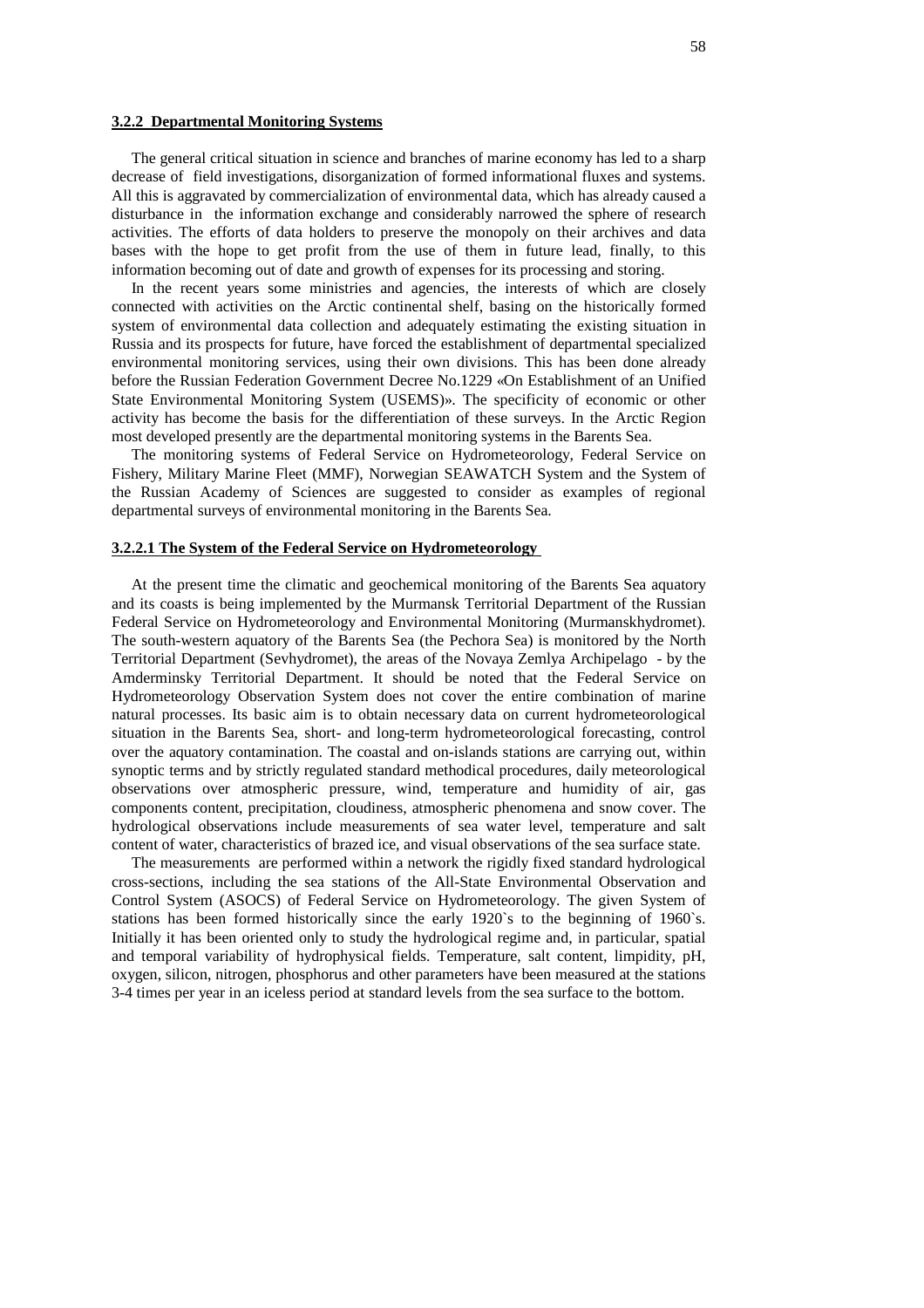In mid 1980`s the implementation of the interdepartmental Project «Barents» has changed the regional measuring network. The Project included a number of large oceanographic experiments covering actually the entire aquatory of the Barents Sea (for example, «BAREX - 84», «BAREX-86» and others). This made possible not only to obtain the scientific data, but also to work out a new observation system serving as the basis of climatic and hydrochemical monitoring. A distinctive feature of the new observation system over the hydrological regime in the Barents Sea lies in that it provides for periodic performance of complex oceanographic surveys. The oceanographic surveys are being carried out within a general network of 285 stations **(Fig. 3.2a)**. The network has been constructed on the basis of the network of ancient and standard cross-sections added then by stations in the regions where observations are poor (e.g. the Barents Sea northern part, Central Depression area and others). The additional stations were installed taking into account the preliminary investigations of spatial statistic characteristics of fields of water temperature in different areas of the Sea, basic physicogeographical features (bottom relief, quasi-constant streams, etc.), and with the use of a special algorithm of objective analysis. The latter enables an estimation of errors in field restoration depending on location of observation points. The distance between stations in the general network is 60-65 miles in the northern part (decreasing to 40-45 miles in some areas with a more complicated structure of oceanographic fields), in the southern part – 30-35 miles. The shorter distances between stations (10-20 miles) remained on the long-term and standard cross-sections.

**Fig.3.2 The observation network of Federal Service on Hydrometeorology in the Barents Sea**



(a) grid of stations (b) air-tacks of an aircraft-laboratory IL-14

Stations: 1 – standard cross-sections; 2 – ancient cross-sections; 3 – additional Networks; 4 – ASOCS; 5 – bench-mark; 6 – areas of polygon (stationary) observations.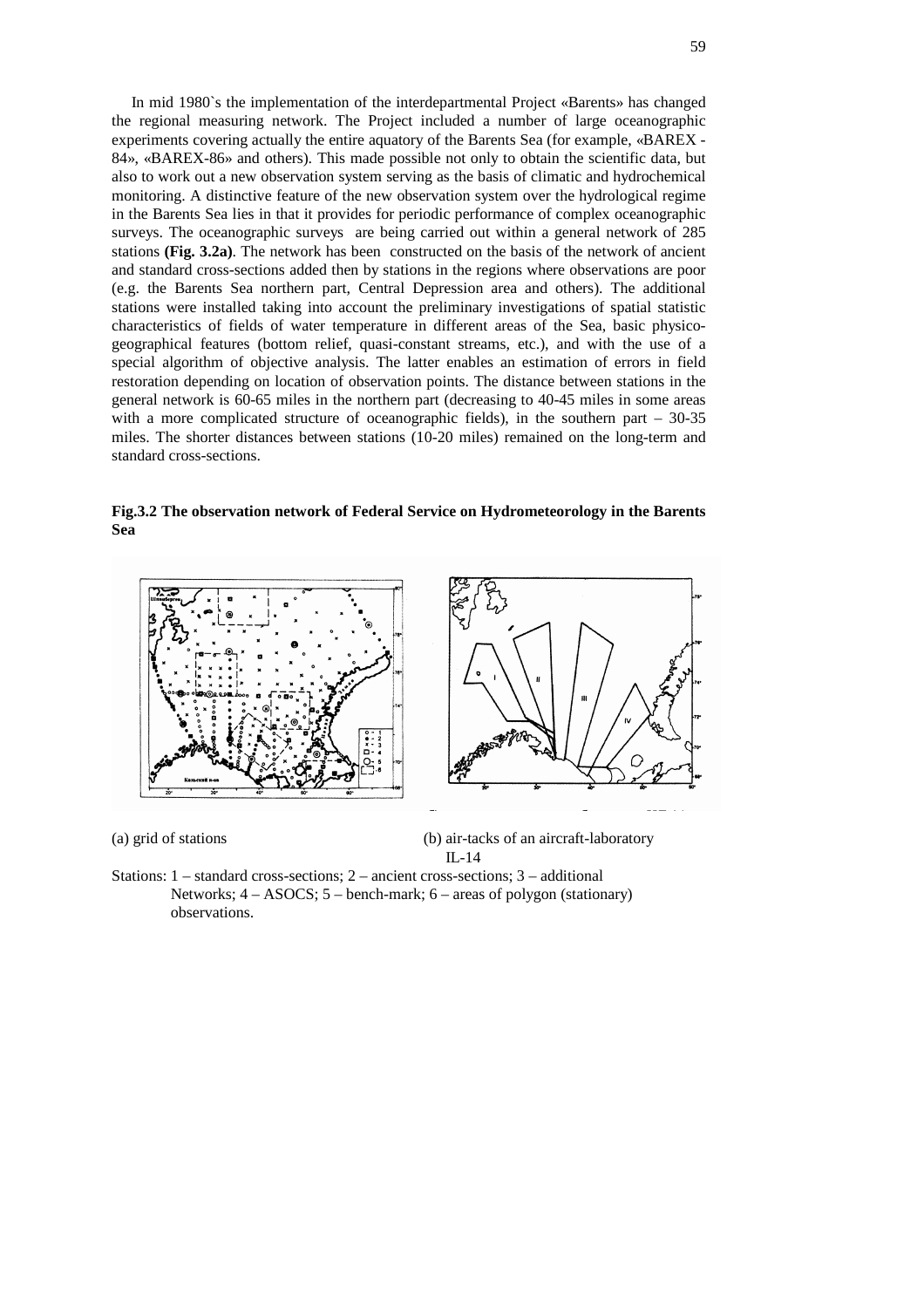**Fig.3.3 The observation network of Federal Service on Fishery**



acoustic surveying IL-18 DORR

(a) grid of stations for trawl- (b) air-tacks of an aircraft-laboratory

**Fig.3.4 Buoys' location of the Project SEAWATCH**



The main methodical requirement to large-scaled oceanographic surveying are the shortened terms of their implementation in order the temporary variability of hydrophysical fields would not bring a notable misrepresentation of their spatial distribution. By the available estimates, the accepted duration of a single surveying of the entire Barents Sea is about 20 days.

By the end of 1980's the program of large-scaled annual oceanographic surveys of the Barents Sea has begun to be added with polygon works. The latter was caused, from the one hand, by a new understanding of the importance of the polar and near-edge frontal zones in the formation of the Barents Sea hydrological regime, and from the other hand, by the fact that large-scaled survey by a rather rarefied network of hydrological stations could not provide necessary information on occurring processes.

The use of remote sounding (RS) for regional climatic monitoring of the Barents Sea has also a long history. Since 1970's the air-thermal survey has been performed by the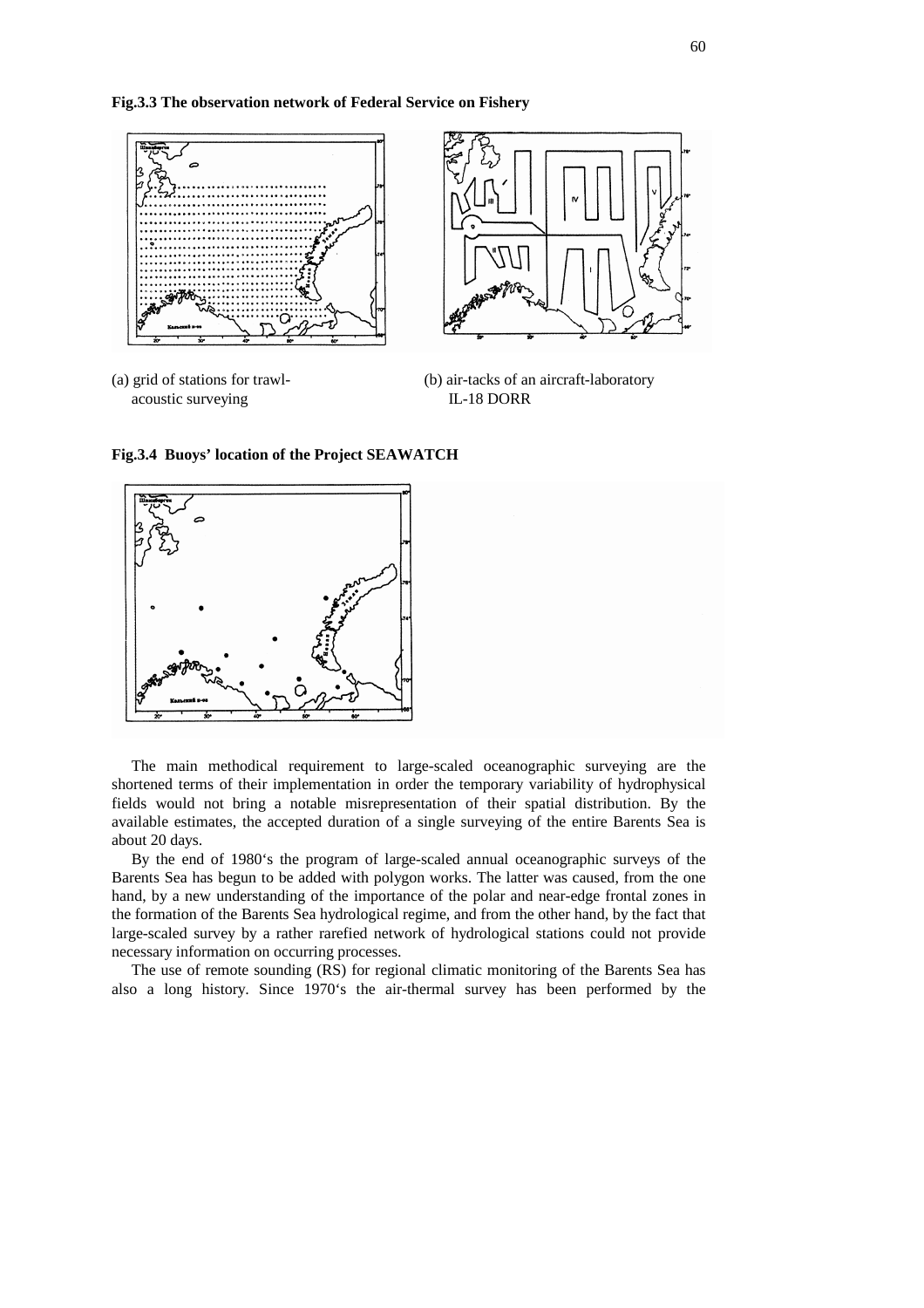Murmanskhydromet on the aircraft IL-14. A scheme of standard tacks was compiled for these purposes **(Fig. 3.2 b)**. It was oriented, first of all, to monitoring of ice-edge position and largescaled background measurements of the water temperature field in the surface layer.

With introduction into operation of an aircraft-laboratory (AL) IL-18 DORR in 1986, the Department «Sevrybpromrazvedka» of Ministry of Fishery of the USSR has worked out and tested a new grid of air-tacks of climatic monitoring in the Barents Sea **(Fig. 3.3 b)**. The considerable disadvantage of it was, in spite of its higher detality against the grid of Murmanskhydromet and possibility of regular air-survey of the entire Barents Sea area, in the following: it did not take into account the regional features of hydrological regime and specific functioning of an ecosystem (e.g., the basic fishery areas are poorly studied). Therefore, aircraft flights by a tack grid were abandoned with transition to operative planning of routes.

The «BAREX-87» Program included the complex survey of the southern part of the Barents Sea along the grid of standard cross-sections, as well as the western, eastern and northern polygons.

This made possible to verify the use of remote sounding in the course of complex oceanographic surveys of the Barents Sea area from ships, aircraft's and Artificial Earth Satellites (AES), elaborate a method of complex experiments and interaction of participants in implementation of three-level research scheme «AES-aircraft-ship», and obtain information on a structure of hydrophysical fields and oceanic processes.

In the end of 1991 the system of climatic and hydrochemical monitoring in the Barents Sea began suffering a considerable crisis. In the first turn, this crisis was connected with the deterioration in the total economic situation of the country and insufficient financing from the state budget. From year to year Murmanskhydromet began decreasing its own program of field works. In 1991 the regular air-thermal survey was fully stopped. In 1994 the regular implementation of the major standard hydrological cross-sections was suspended. At the time being, purely provided is the operative forecasting of meteorological conditions in the Barents Sea. The basic data, here, are the co-performed measurements from non-specialized ships navigating in the Sea. The information from AESs is received regularly.

### **3.2.2.2 The System of the Federal Service on Fishery**

The departmental environmental monitoring of fishing industry in the seas adjacent to Russia is performed by territorial research fishery institutes and the Center of branch monitoring system for fishery and sea biological resources. It includes the direct satellite monitoring of fishery areas in the north-eastern Atlantic, Barents, Baltic, Black and Caspian Seas.

The monitoring is implemented by six specialized research ships (SRS), SL AN-ZOD (earlier IL-18 DORR) and stations receiving data from AES INMARSAT-C/GPS and NOAA.

The basic aim of the monitoring is to collect necessary data on the state of fish populations of sea hydrobionts, predict and scientifically support fishery quotes, control of fishing (continuous observation of ship location in fishery areas, account of daily and single fish catch by each ship, information support of fishery guard vessels).

The data from AES and operative ship information from fishery areas are continuously transmitted to the Data Processing Center. Besides, a complex trawl-acoustic surveys of the Barents Sea area is being performed twice a year (before 1996 with the participation of foreign research ships from the organizations-members of ICES). The survey is implemented by a beforehand agreed-upon regular grid of stations, which can from year to year be partly transformed depending on a particular state of fishery objects **(Fig. 3.3)**.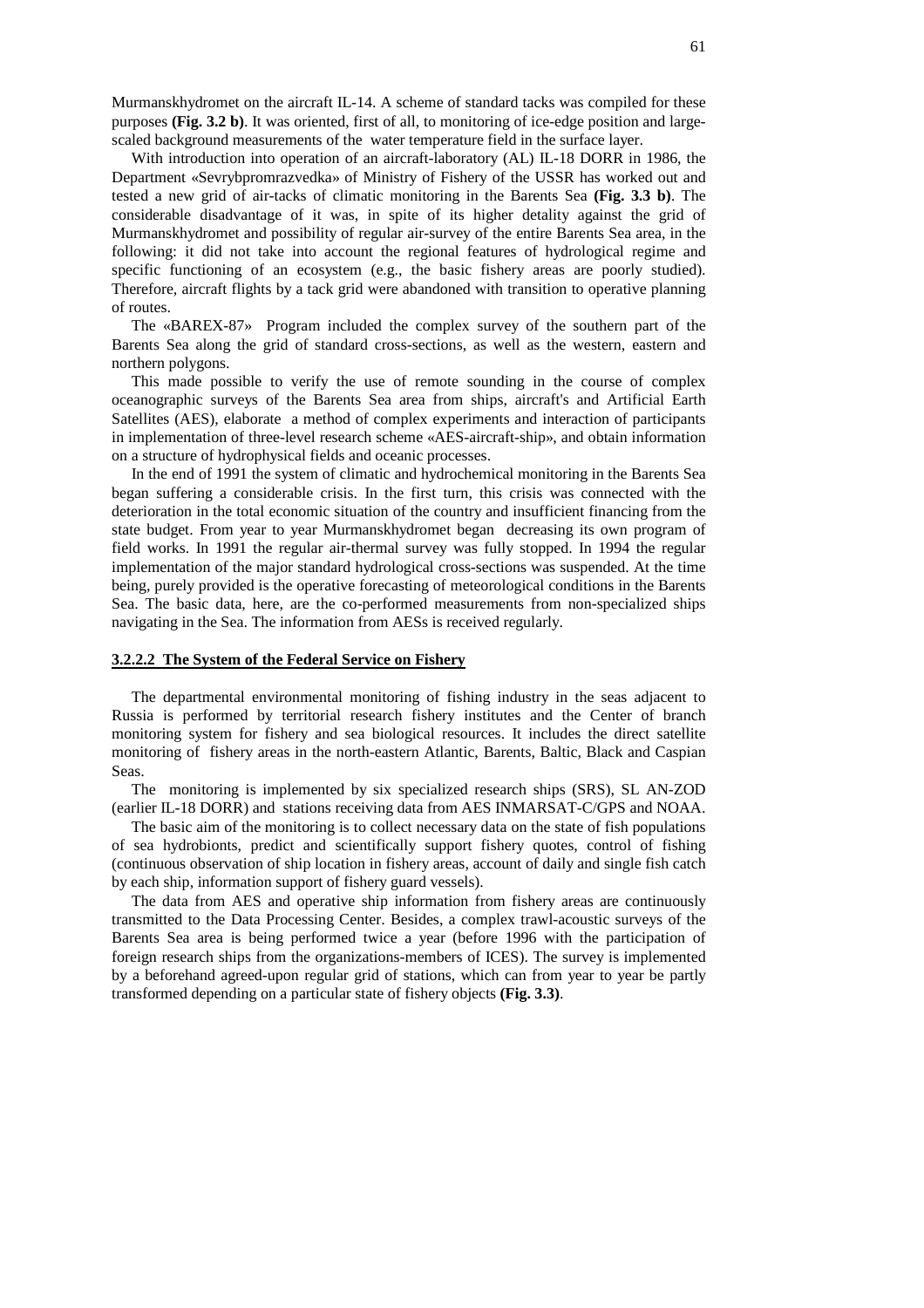The SL IL-18 DORR flights before 1992 were regular and had, depending on particular purposes, an average periodicity of 4 times per month. Later, the flights were sharply reduced. At the time being, SL AN-ZOD is used only episodically (2-3 times per year) for special operations, namely for survey of sea animals stocks, complex trawl-acoustic explorations, etc. Nevertheless, in spite of a decrease of measurements, the regional environmental monitoring system of the Federal Service on Fishery stays in the Barents Sea the only steadily functioning system able in full measure to solve the tasks entrusted.

#### **3.2.2.3 The System of the MMF North Navy of Russia**

The special monitoring of the Barents Sea for the MMF interests is implemented by the MMF Hydrographic Service of the North Navy. The MMF ships regularly collect necessary data on the environmental state over the entire Barents Sea aquatory and carry out specialized polygon works. Partly aircraft's and AESs are used for obtaining information. The data are transferred to the Hydrometeorological Center (HMC) of the North Navy. Also the Center receives information from Murmanskhydromet, Polar Institute of Fishing and Oceanography (PINRO) and others. The HMC implements a daily complex analysis of the current environmental state with the aim to provide solving the Navy tasks.

# **3.2.2.4 The SEAWATCH System**

The implementation of the Project SEAWATCH has been started in the Barents Sea in 1993 by Norway (Oceanor Company, Trondheim) and Russia (MMBI KNC RAN, AMIGE, Murmansk City). The climatic and geochemical monitoring is performed with the aid of a system of automated buoy stations (ABS).

The SEAWATCH System consists of ABS Tobis with transducers, a data transfer system (transferring data in real time), and a data processing, representation and distribution system.

The buoys are supposed to be located as shown in **Fig. 3.4**. It is considered that this will make possible to:

- obtain information on state and changes in the marine environment including its contamination;
- obtain data on deviations of selected environmental parameters from standards;
- obtain environmental information which would serve as the basis for taking decisions in emergency situations (ES) with possible adverse economic or environmental consequences;
- create objective preconditions for working out a strategy to struggle with pollution; for working out methodical procedures for purification of industrial waste water and documentation of the results obtained;
- prevent accidents on sea, decreasing, thus, the risk of pollution of the marine environment through improving the quality of hydrometeorological forecasting for sea operations;
- obtain new knowledge on an anthropogenic impact on the environment, necessary in designing sea structures.

The SEAWATCH Project will be implemented in two phases:  $I$  – implementation;  $II$  – exploitation. Phase I includes:

- demonstrating to potential users the abilities of up-to date methods for environmental study, prediction and information transfer system;
- obtaining data for verifying places for buoy location;
- creating a necessary modern infrastructure for buoy-system management;
- adjusting the information and prediction system to regional consumers.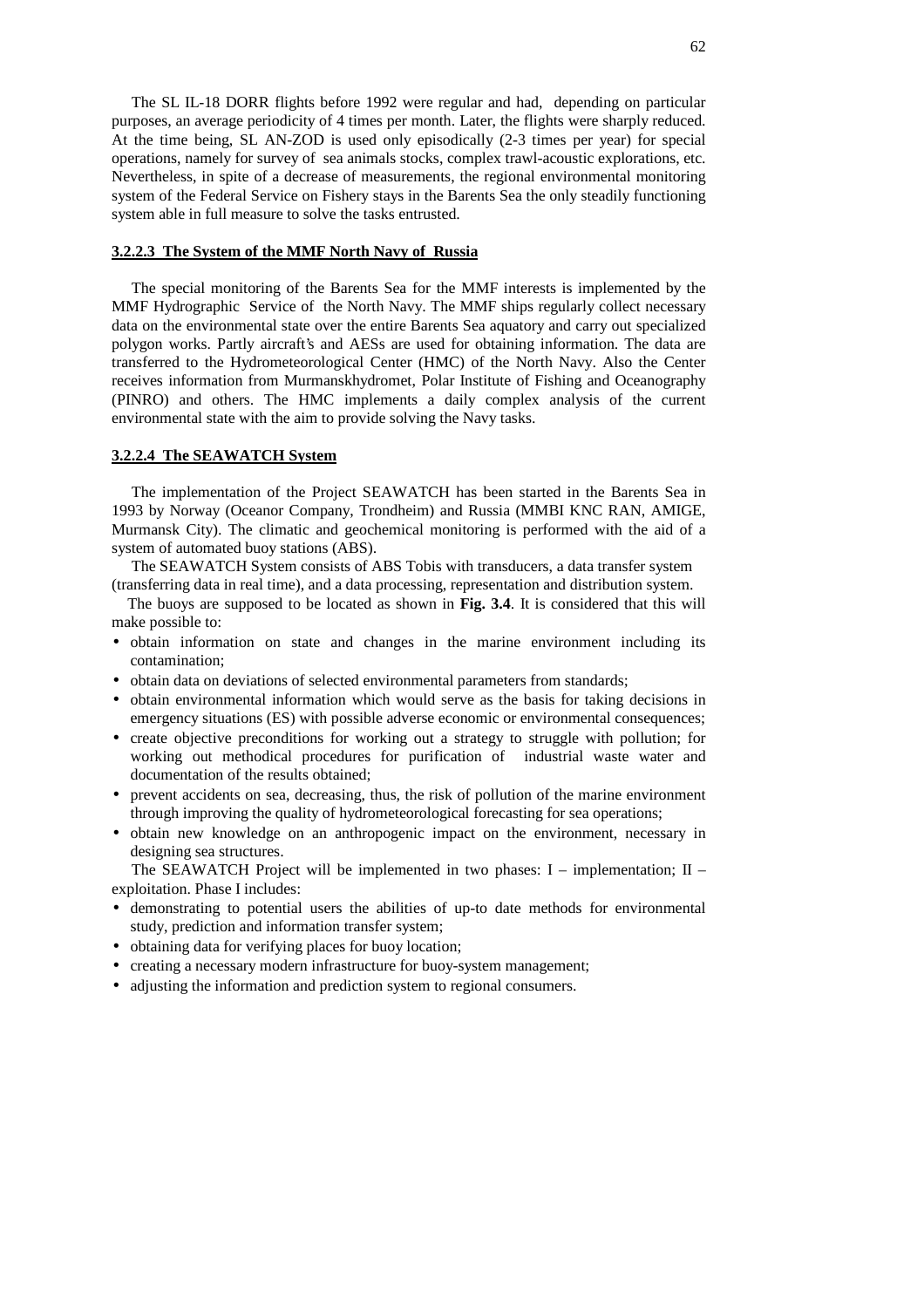In 1994 two buoys were installed to perform measurements in the Barents Sea: the first – in the area of the Shtockmanovskoye Gas-Condensate Field; the second – in the area of Kanin Nos Cape.

### **3.2.2.5 The System of the Russian Academy of Sciences**

The environmental monitoring of the Russian Sector on the Arctic shelf is being implemented, mainly, by the Murmansk Marine Biological Institute of the Kola Research Centre (MMBI KNC RAN, Murmansk) in accordance with the programs of the Russian Academy of Sciences (State Scientific-Technical Program «World Ocean», Projects: «Barents Sea», «Arctic Ecosystems», «Dynamics of Ecosystems» and others).

The regular observations of the marine environmental state and biota, started on the Kola Meridian in the beginning of this century, cover presently the entire Western Arctic. A large data bank has been established on hydrological regime, composition, seasonal dynamics, quantity and distribution of bacteria-, phito- and zoo-plankton, bentos, ichtio-fauna, marine birds and mammals. Annual surveying, accompanied by operative data processing, provide monitoring of the sea water characteristics, sea biota state, and environmental prediction.

The basis of the MMBI expedition plans of the recent years and for the nearest future (1998-2000) is the environmental monitoring of the seas and archipelagos in the Western Arctic for the purposes of:

- to study scales and mechanisms of a response of marine ecosystems to global climatic changes (trends, adaptation, stability);
- to observe dynamics of anthropogenic pollution of the Arctic marine environment and biota; analyze cumulative effects (external advection of pollutants, local damping of chemical and radioactive wastes, oil and gas production on shelf, etc.);
- integrated account of traditional and non-traditional biological resources; define a strategy of their rational use, not damaging the ecosystem structures of sea basins (faunistics, systematization, functioning);
- to assess the current status of biosphere and work out recommendations on creation and keeping of specially reserved zones on the seas, coasts, islands and archipelagos of the Arctic.

Since 1985 the MMBI has carried out the integrated expedition investigations in the perspective oil- and gas-bearing areas on the shelf of the Barents, Pechora and Kara Seas, and in the Ob-Tazov Basin.

### **3.2.3 Production-Environmental Monitoring (PEM)**

In the recent years the Ministry of Fuel and Energy of the Russian Federation has started to establish an automated PEM system for the Fuel and Energy Complex (FEC) of Russia. The term «production-environmental monitoring» means that the Ministry production sources and objects affecting the environment are to be under control for the purpose of their safe operation.

The PEM of the FEC is oriented to provide all the management levels with necessary environmental information for making appropriate economic and organizational decisions on the observance of the environment legislation, acting norms, rules and requirements in the environment protection.

The basic principle of the FEC PEM arrangement is integrity which is provided through:

• general conceptual approach to establishment and exploitation of the system in all sectors and at all objects of the FEC;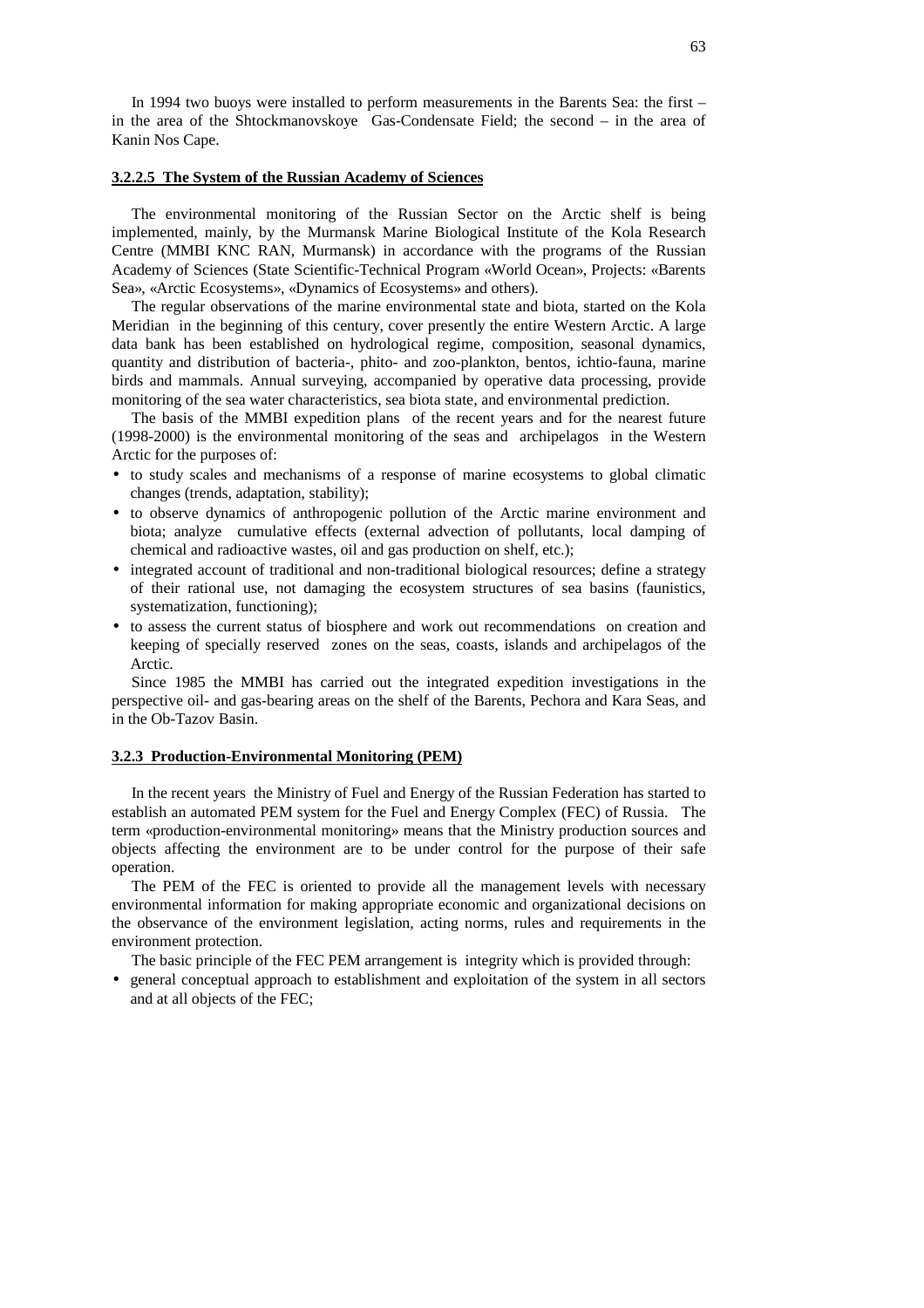- integrity of tasks to be solved and functions to be implemented;
- unified technical base and unified technical principles of data obtaining, collection, transfer, processing, storage and distribution.

At the same time, the system integrity implies the account of branch and regional specific features, specificity of large companies and particular enterprises.

The RAO «GASPROM» is one of the first companies in Russia which has developed and put in practice the PEM system, having made it the basis for the environmentization of its activity.

The PEM of the gas industry includes a complex of engineering means and methods, regulatory documents and an organizational structure, providing measurements and control of waste emissions and discharges from the technological objects of the gas industry, as well as from the objects of the social-municipal and production infrastructure both during construction and exploitation periods.

The PEM system consists of:

- a data collection network including on-surface (stationary posts, mobile and stationary laboratories) and aerospace facilities;
- data collection centers at the level of objects (DCC):
- centers of data collection and analysis, planning of environment-protective activities at the level of enterprises (CCPE);
- centers of data collection and analysis, planning of environment-protective activities of the RAO «GASPROM» (CCP);
- systems of information collection and transfer from the data collection network to the RAO «GASPROM», as well as to regional and federal centers of the USEMS;
- regional information-analytical centers (RIAC) which carry out methodicallyorganizational activities in their regions, organize obtaining and processing of data from the federal information centers, preparation (jointly with branch organizations) of measures on mitigation of possible emissions and discharges.

The structure and ramification of the PEM network are different for different enterprises depending on composition and quantity of objects at an enterprise, natural features of the territory and the related necessity to implement one or another type of environmental monitoring, and other factors.

At the present time, there are developed the regulations controlling industrial emissions and atmospheric air quality, rules to control surface and waste waters. The technical requirements are defined to: a typical automated station for atmosphere pollution control; an universal mobile environmental control laboratory; an automated gas emission control system; a system controlling explosion-hazardous and toxic gases; a typical automated surface and waste water control station; the central analytical laboratory.

The PEM System in gas industry is a part of the USEMS regional environmental monitoring. There are worked out principles of informational interaction and separation of functions between PEM and USEMS.

It should be noted that PEM does not replace the environmental monitoring. Moreover, at the present moment the FEC PEM System by no means does not include (and does not have appropriate subsystems for this purpose) the control of processes of marine hydrocarbon deposit production and development.

# **3.2.4 International Aspects of Monitoring**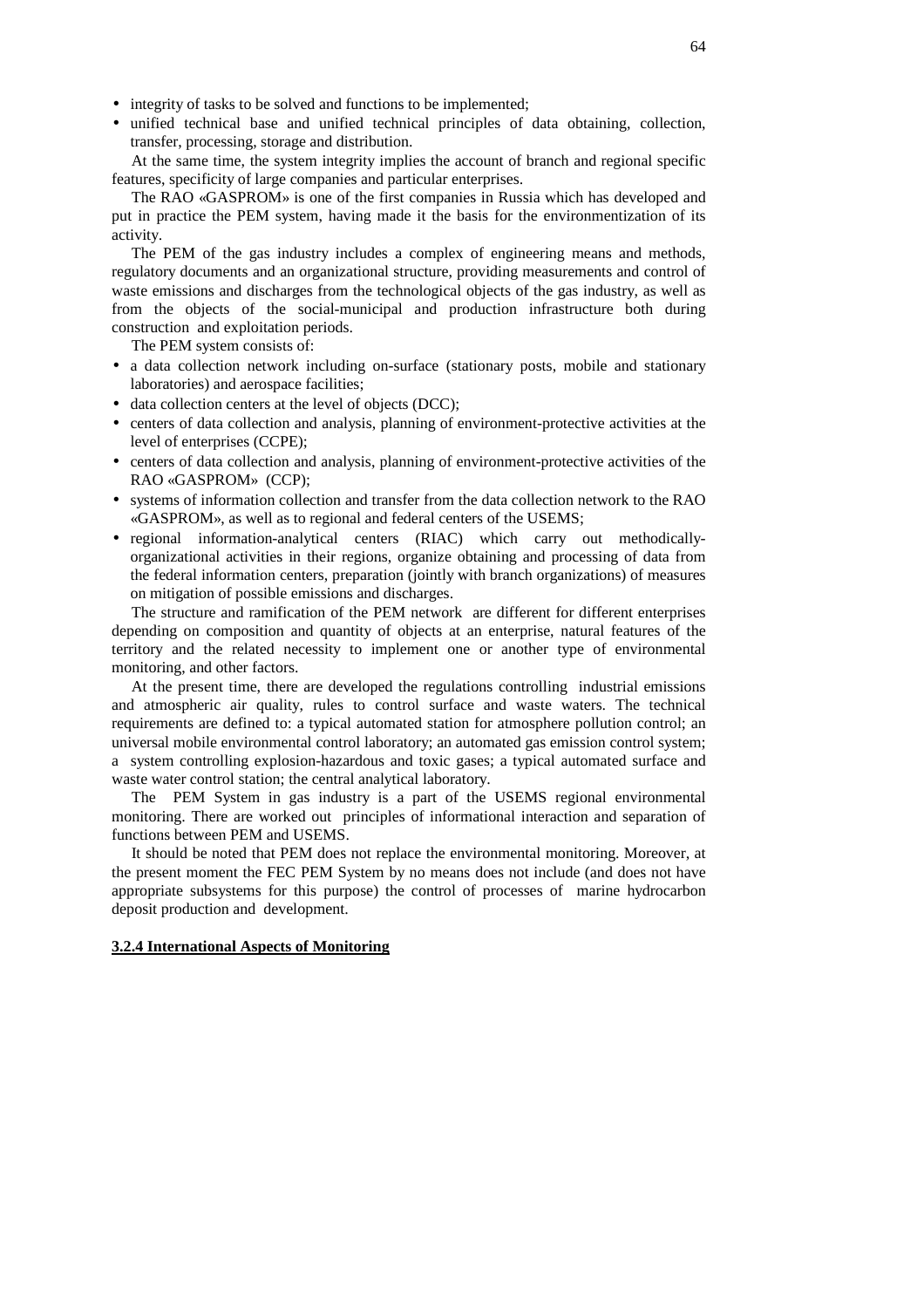The fact that the state boundaries do not coincide with the boundaries of natural zones makes the problems of protection of the environment and natural resources to be of a wide international character. The foreign policy of Russia in this sphere is directed to creation of favorable conditions for development, guarantee of environmental interests of this country, and corresponds to the statements of the Russian Federation Foreign-Policy Doctrine.

The top-priority is defined in the Doctrine for the following international actions on environmentally sustainable development:

- working out the measures on prevention of a hazardous impact of global and transboundary environmental processes;
- active participation of Russia in the elaboration of measures on mitigation of an anthropogenic impact on the biosphere;
- provision of environmental interests of Russia in the external economic activities;
- active participation in international research programs on sustainable development.

The International Convention on Environment Impact Assessment (EIA) in a transboundary context (1991) can be considered the most important document which regulates the international aspects of environmental protection in hydrocarbons production on the continental shelf and laying of oil and gas pipelines.

According to the Convention, the Parties, on individual or collective basis, implement all the required and effective actions on prevention of a trans-boundary impact from the planned activities, as well as on its mitigation and control.

Two - and multi-lateral and other agreements can include:

- development and/or improvement of methods and programs on environmental data collection, analysis, storage and distribution;
- definition of threshold levels and critical loads of trans-boundary impacts;
- development, improvement and/or concordance and joint implementation of EIA and monitoring.

It is obvious that activities including designing, construction, exploitation and liquidation of sea objects on the Russian Arctic shelf fall under the action and must be regulated by the above Convention.

The main objects of monitoring are the pollution levels in different Arctic natural environments by hydrocarbons, heavy metals and radio-nuclides.

# **3.3 Recommendations on Development of the Environmental Monitoring Structure**

The establishment of the complex environmental monitoring structure was based on the analysis of matter of modern bottom sediments, suspended substances, chemical elements and compounds that belong to I and II Class of toxicity, biogenic elements, organic matter, molluscs tissue, as well as physiological state of plankton community in interrelation with specific features of hydrological and hydrochemical structures of aquatic media in coastal and sea ecosystems.

The observation results are expressed in quantitative and qualitative values characterizing the changes in the state of on-coast and in-sea located pollution sources (CSLPS). These values can be absolute or relative ones and reduced to a certain date or period.

To summarize the informational function of the CSLPS monitoring, the following types of works are recommended to do:

• preparing monitoring projects, designing, establishment and exploitation of an observation network;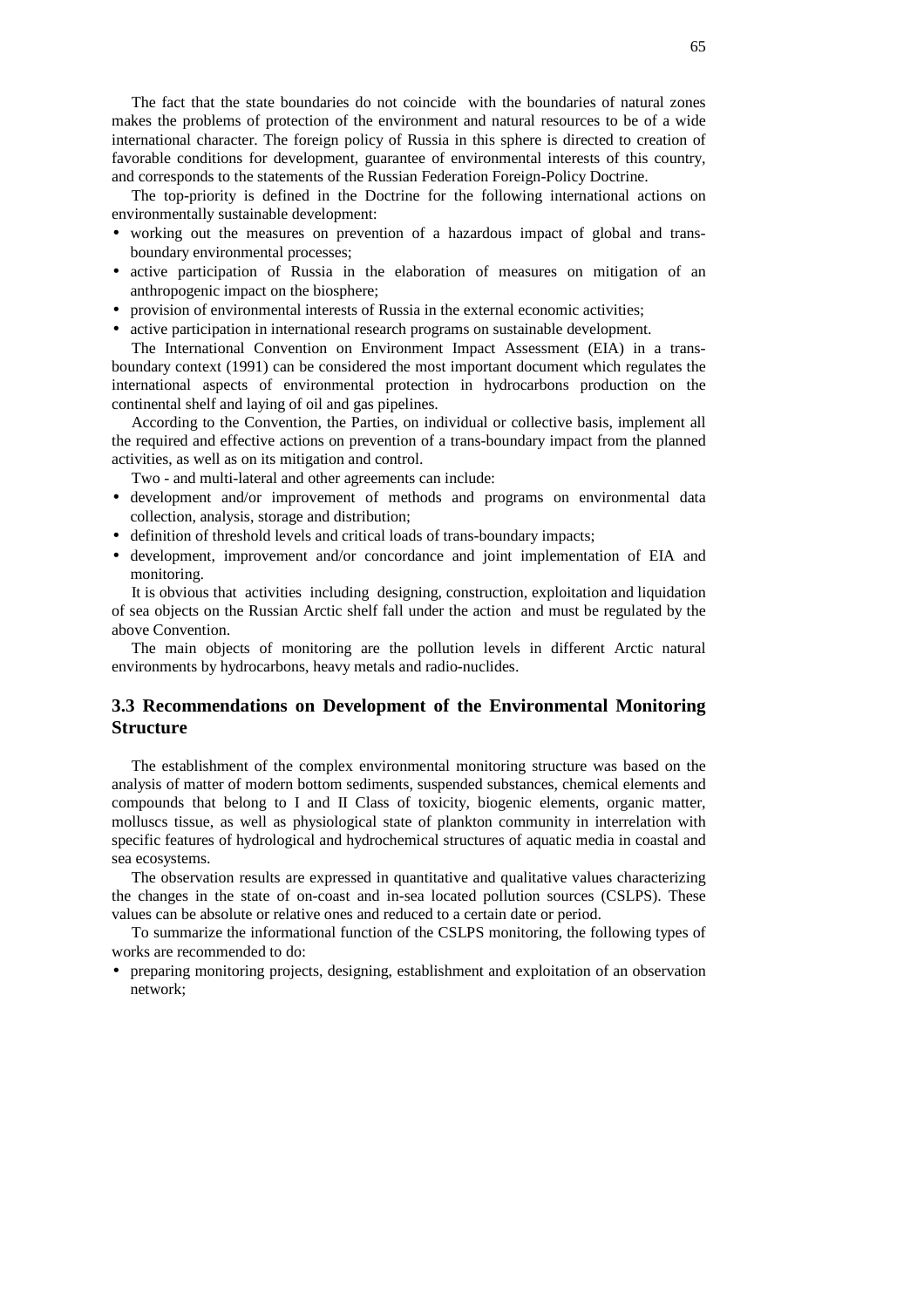- carrying out observations of the CSLPS characteristics;
- assessing, controlling and predicting the CSLPS state by quantitative and qualitative values;
- creation and maintenance of a data bank by the CSLPS monitoring results;
- creation and maintenance of constantly functioning models of natural and naturalanthropogenic objects located in administrative-territorial divisions;
- control over CSLPS monitoring and information transfer to an environmental monitoring authorized organ and international advisory organizations;
- registration and assessment of existing and liquidated CSLPSs; registration of newly introduced enterprises and other anthropogenic objects that are potentially able to lead to formation of pollutant sources;
- working out recommendations and conclusions on CSLPS localization and environmental protection within CSLPS;
- generalizing research results for natural and natural-anthropogenic objects within administrative-territorial divisions, transferring and exchanging the generalized information at the state level;
- developing a conceptual scientific system, observation tools, chemical-analytical base, technique and technology of investigations;
- preparation and provision of urgent information on CSLPS and emergency situations to official authorities and higher-rank organizations;
- preparation of information bulletins on the CSLPS state and provision of current information by requests of organizations, local authorities and citizens, as well as implementation of works by application and request;
- compiling and keeping maps of the CSLPS state on the basis of the worked out geoinformation system (GIS);
- compiling and keeping annual and multi-year overviews on the CSLPS regime;
- expertise and concordance of projects on observation networks within CSLPS.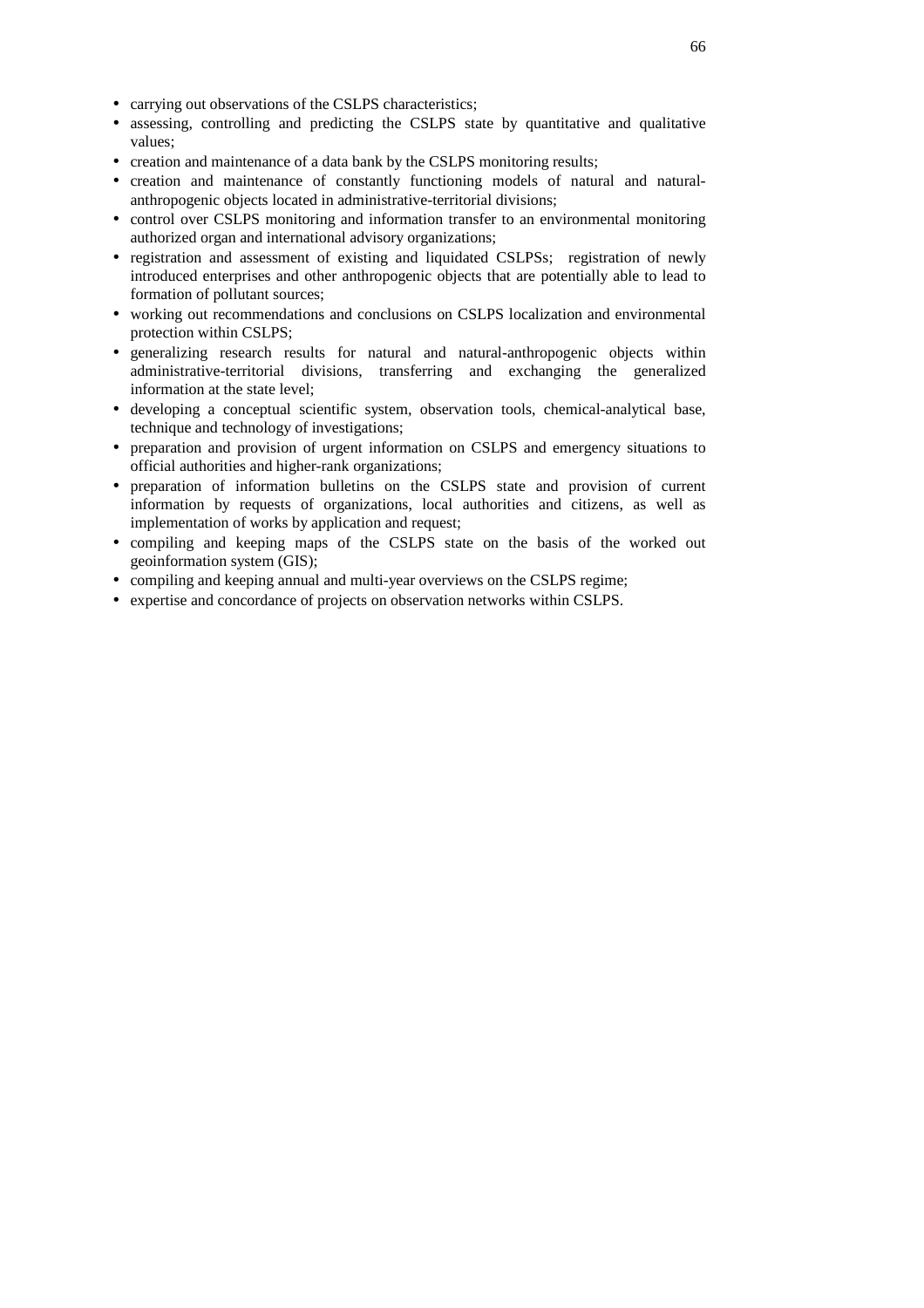# **Chapter 4**

# **Regulation of Industrial and Environmental Safety During Exploration, Development, Operation, Conservation and Liquidation of Hydrocarbons Fields on the Continental Shelf**

# **4.1 Normative Regulation of Submitting and Agreeing on the Investments Justification**

In this Feasibility Study the process of development, submitting and agreeing on the (projects) investments substantiation is being considered with taking into account the following characteristics:

- availability of the renewed normative requirements for the design stage of the investment projects in the Russian Federation;
- ensuring the use of Russian requirements for the development of the oil and gas fields;
- the fields are located offshore of Arctic seas and are to be developed on the Production Sharing Agreements with foreign contractors and suppliers of the equipment.

### **4.1.1 Pre-Investment Stage, Development of the Investments Justification**

Regulation of the design stage of the investment activity in the Russian Federation has been considerably transformed since 1995 and it should be regulated by the following documents:

- System of normative documents in construction. Main Provisions. Construction norms and rules (SNiP 10-01-94);
- Order of development, agreement, confirmation and the composition of the investments justification in construction of enterprises, buildings and structures (Code of Rules - SP 11- 101-95);
- Instruction and order of the development, agreement, confirmation and composition of the project documentation in construction of enterprises, buildings and premises (SNiP 11-01- 95).

Regulation of the investment process has been considerably simplified by introduction of the above-mentioned documents and had been brought closer to the world practice and conditions of the market economy. The following main stages of the pre-design and design works have been defined at present:

- Application (declaration) on intentions;
- substantiation of investments and business plan on its basis;
- feasibility study (Project);
- working Design (documentation).

### **4.1.2 Investment Process in Oil and Gas Industry**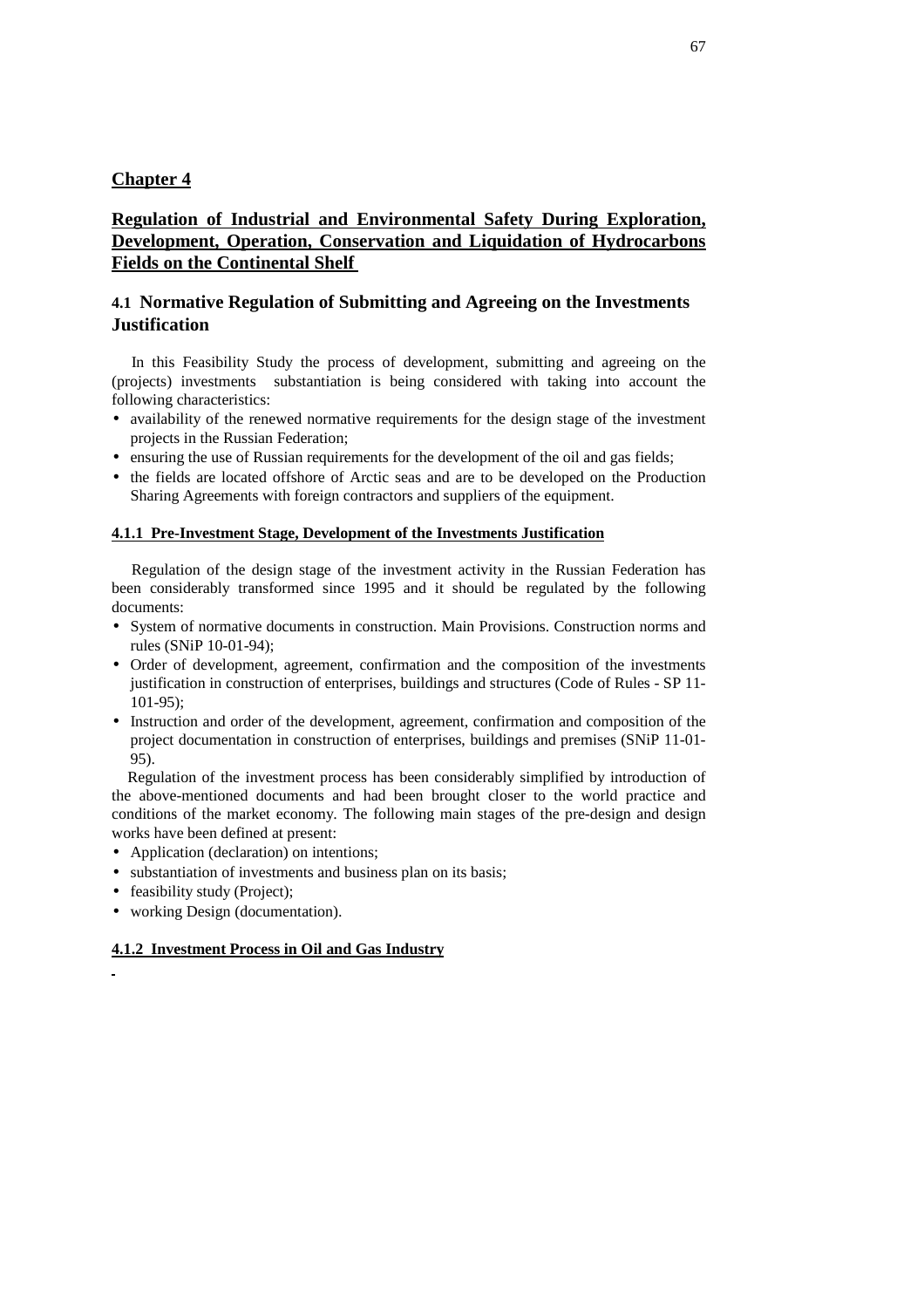Investment projects in oil and gas production should follow the legislative and normative requirements of the specific nature:

- legislative requirements defined by the Federal Law **«**On Interior»;
- the issues of interior use are regulated by the «Instruction on the Order of mining allotments for the development of oil and gas fields» (Gosgortechnadzor of Russia);
- technical and technological issues of the fields development are regulated by «Regulations for drawing up technological documents for the development of oil and gas-oil fields» (RD 153-39-007-96).

Moreover, there is a vast amount of the industrial normative and technical documents of the former USSR, defining individual requirements for the development of oil and gas fields and the applicability of these documents must be considered both from the point of view of legal necessity for Investor and its contractors and from the point of view of technical and economic expediency.

Russian legislation and normative acts define that reserves of mineral resources of the explored fields should be submitted to the State expertise evaluation in order to create the conditions for the rational use of subsoil resources, for defining the amount of payment for the use of subsoil resources and for defining the boundaries of subsoil resources areas for which the right to use is awarded.

State expertise evaluation can be conducted at any stage of the geologic study of the field, provided that geologic data can yield the objective evaluation of the amount and quality of the mineral reserves, their national economic value, mining and technical, hydrogeologic, environmental and other conditions for their extraction.

The Ministry of Natural Resources of the Russian Federation and its territorial subdivisions by the resolution of the Russian Federation Government as of 02.28.96 No. 210 «On the Bodies Carrying out the State Expertise Evaluation of the Mineral Resources and Geologic, Economic, Environmental Information on the Areas of Subsoil Resources for which the right to use is awarded», are specially authorized Russian Federation State agencies conducting the State expertise evaluation of the reserves of mineral resources and geologic, economic information on the areas of interior resources for which the right to use is awarded.

The State expertise of the environmental information on the site of interior for which the right to use is awarded is ensured by the Goscomecologya of Russia and its territorial branches, authorized to conduct the State environmental expertise.

The State geologic control over the geologic study, rational use and protection of interior resources throughout the entire territory of the Russian Federation and on its continental shelf shall be carried out by the Department of the State Geologic Control of the MNR of Russia on the basis of the «Statement on the Organs of the State Geological Control of the Russian Federation» approved by the Russian Federation Government Decree as of 11.20.95, No. 1124.

The unified order of allocation of mining plots and the definition of their boundaries in awarding licenses for the right .to use interior resources for the development of fields of oil, gas and condense and for the construction and operation of the underground gas storage's and products of hydrocarbons refining has been defined by the «Instruction on the Order of mining allotments for the development of oil and gas fields» (Gosgortechnadzor of Russia No. 35 as of 09.11.96) and agreed on by Roskomnedra (No.VS-31/1831 as of 08.07.96) and Mintopenergo of Russia (No. VG-3163 as of 05.28.95).

### **4.1.3 Oil and Gas Fields Development on the Continental Shelf**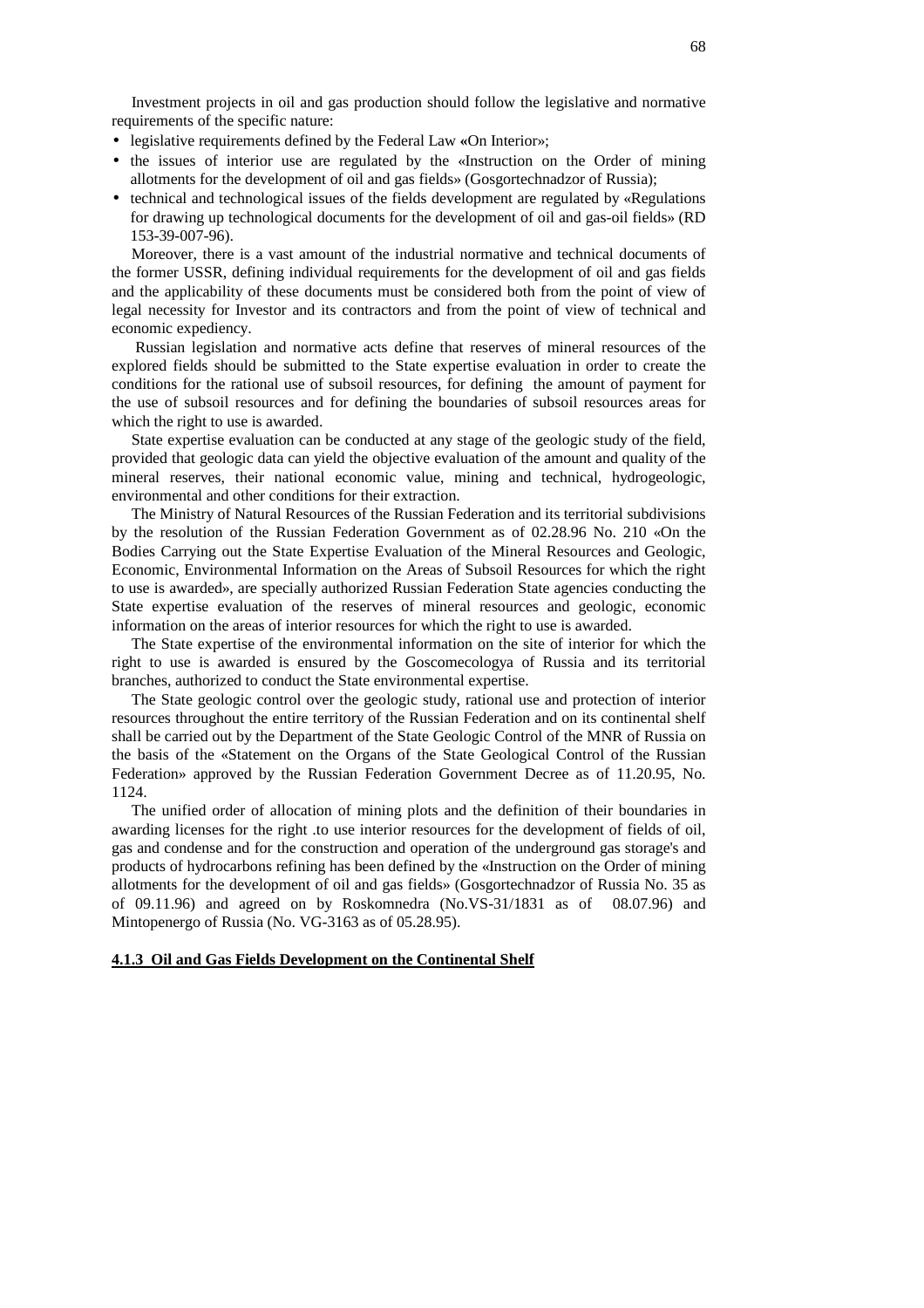The issues of location and operation of objects and facilities within the aquatory of the inner sea shall be governed by the «Water Code» (Articles 105 - 106), where the list of the State authorities which have to agree on the issues of the object location is provided The regulation of the activity on the continental shelf is considered in a more detailed way in the Law «On Continental Shelf», Chapter II, and this Law establishes special controlling measures from the side of the State in conducting drilling operations.

At present two documents are still in action (they have not been canceled) on the protection of the sea waters in the economic zone of the former USSR:

• Instruction on the Protection of the Sea Economic Zone of the USSR

- (Minvodkhoz, USSR , 33.5.3.08-87);
- Methodology of the Calculation of Losses Incurred by the Pollution of the Marine Environment in the Economic Zone of the USSR (USSR Minvodkhoz of the USSR, Minrybkhoz of the USSR, Minfin of the USSR, 1987).

Though the order of the implementation of their provisions requires additional study in connection with the legal problems of the definition of the legal legacy of the managerial organs of the former USSR and the Russian Federation.

#### **4.1.4 Investment Process in the Production Sharing Agreement (PSA)**

Regulation of the investment project carried out in accordance with the Federal Law On PSA can have some individual characteristics and differ from the widely accepted order. One of the most important issues which requires conceptual and legal interpretation is the issue of referring the Agreement itself to a certain phase (stage) of the investment process.

Though the application of the Investor to participate in the tender for the right to use interior resources is analogous to the Declaration on Intentions and the conclusion of the Agreement directly follows the tender, the requirements to the content of the Agreement and obvious interests of the Parties under Agreement lead to the assumption of the existence of some intermediary preparation stage (not longer than 1 year in duration - Article 6, Item 1), in the process of which technical and economic information, sufficient for the justification of the positions of the Parties on terms and conditions of the production sharing should be developed.

Only Investment Justification by its nature and content, can be such a document, but here the question arises whether the requirements of the documents to Investment Justification should be applied to the materials of the preparation stage and, in particular, whether Investor should register them as Investment Justification and should submit them to the State expertise prior to the Agreement conclusion.

Though the legislative and normative documents do not contain directives in this relation, preparation and conclusion of the Agreement could be considered as a content equivalent of Investment Substantiation in its content and formal features (in particular, obligatory issue of the license for the right to use interior resources (see Article 2, Item 2) and conducting the State expertise of the Agreement terms and conditions) (see the Law «On Environmental Expertise», Article 11, Item 7, paragraph 6 and etc.).

Investor as a Party under the PSA, while considering the status of the technological design documents (see further subsection 4.1.3 and section 4.2), should bear in mind the following possible dilemma: after the preparation of the technological scheme of the field development, when Investor will have the information on defined mining plot, will such defining of the mining plot area lead to the re-consideration of the PSA or will it be enough to introduce amendments only into the License for the right to use interior resources. Though the Law on PSA envisages some certain mechanisms for the current resolution of the arising questions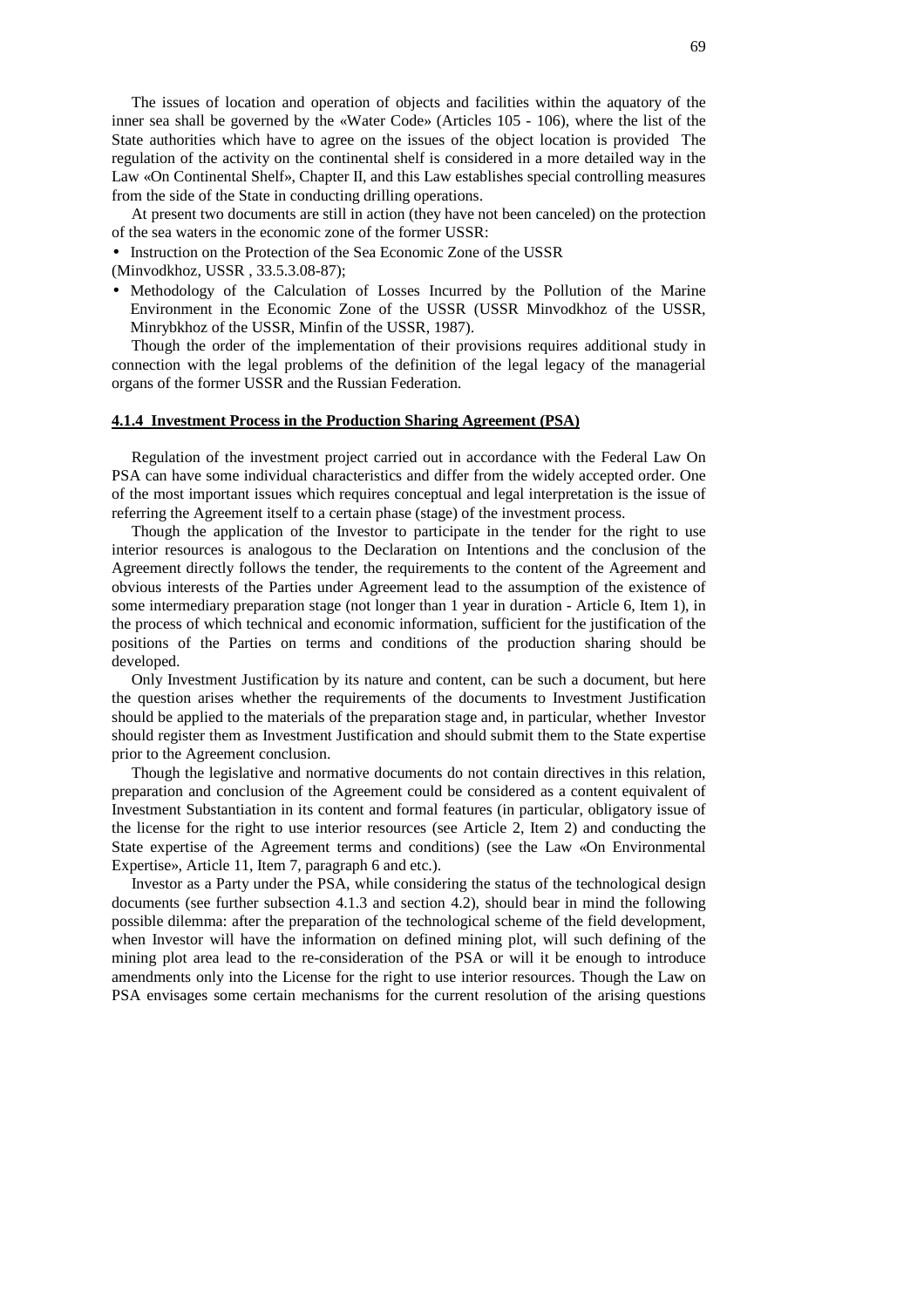through the Programs, Projects and Plans of the work implementation (Article 7, Item 1) and settlement of issues through the Steering Committee (Article 7, Item 7), the lack of sufficient experience in practical implementation does not allow to evaluate their efficiency and possible impact on the progress of the Agreement implementation.

# **4.2 Analysis of the Process of Implementation of the Pre-Design Stage of the Investment Project**

The acting documents envisage the following main stages of the implementation of the investment programs in oil and gas industry:

- prospecting and exploration of fields;
- field development;
- field completion;
- field exploitation;
- conservation and/or liquidation of installations.

# **4.2.1 Prospecting and Exploration of Oil and Gas Fields**

The readiness of the explored oil and gas fields for commercial development is defined by the extent of conducted geologic and field studies. The explored field or part of the oil and gas field is considered to be prepared for commercial development, according to the existing normative documents, when the following main conditions have been observed:

- production testing of exploration wells and, if necessary, production testing of geological formations or test commercial development of the representative parts of the field have been done;
- balance and recoverable reserves of oil, gas, condense and components contained in them and having commercial value have to be approved by the State Commission on the mineral reserves of the Russian Federation (Russian abbreviation - GKZ of the Russian Federation) and perspective oil, gas and condense reserves should have been estimated (designing and putting into production fields, with recoverable oil reserves up to 3 mln.t and gas up to 3 bln. m<sup>3</sup> should be carried out on the basis of the reserves approved by the Central Commission on Oil and Gas Reserves (Russian abbreviation CKZ - oil Mintopenergo of Russia);
- approved balance reserves of oil, gas and condense and the reserves of the components contained in them, used to draw up design documentation for commercial development, should amount to not less than 80 % of the  $C_1$  and 20 % of the  $C_2$  category. The possibility for the commercial development of the explored fields (formations) or parts of the oil and gas fields with  $C_2$  category reserves more than 20 % is approved as an exception by GKZ of the Russian Federation during the approval of the reserves on the basis of the expertise of the estimation data;
- composition and properties of oil, gas and condense, content of components of commercial value in them, characteristics of the field development, flow rates of oil, gas and condense, hydrogeologic, geocriologic and other natural conditions should have been studied to a degree providing initial data for drawing up technological design documents for the field development.

While evaluating the applicability of the above-mentioned requirements, the specific features of the hydrocarbons fields development on the continental shelf should be taken into account. In particular, due to the specific characteristics of the marine oil and gas production,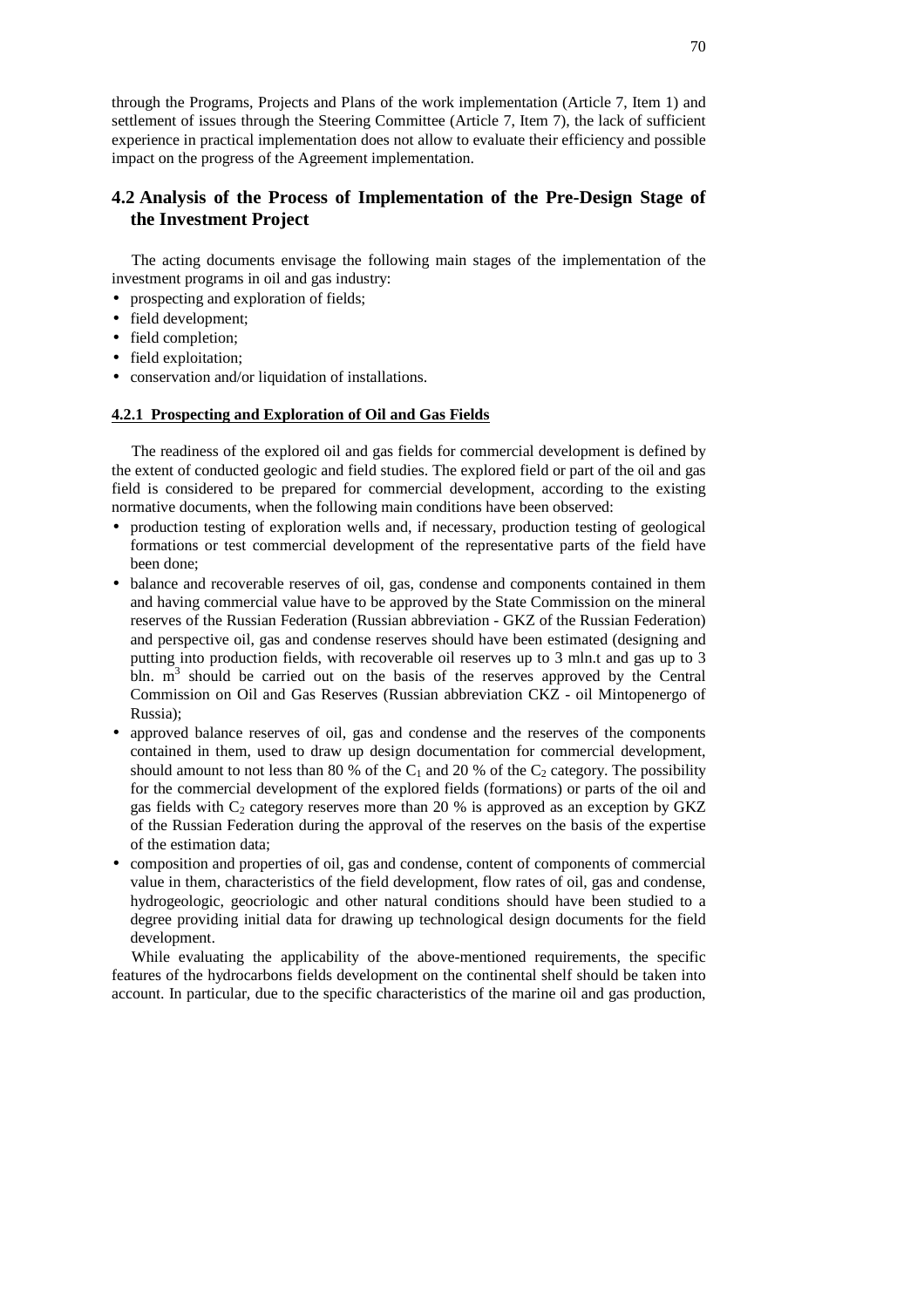the requirement on conducting production testing is hardly applicable due to purely technical reasons.

### **4.2.2 Design Technological Documentation for the Development of Oil and Gas Fields**

As has been mentioned before, oil, gas, gas-oil and gas-condense fields shall be put into commercial development on the basis of technological design documentation. Drawing up, consideration and confirmation of technological design documentation for the development shall be done in compliance with the existing «Provision on the Order of Drawing up, Consideration and Confirmation of Technological Design Documentation for the Development of Oil and Oil Gas Fields» (Minnefteprom of the USSR). The structure and composition of the technological design documentation for the field development shall be defined by the «Regulation of Drawing up Technological Design Documentation for the Development of the Oil and Gas-Oil Fields», confirmed by the Mintopenergo of Russia and agreed on by the Gosgortechnadzor of Russia. Technological design documentation for hydrocarbons fields development are made up, as a rule, by specialized organizations possessing the licenses for the right to do engineering design and shall be considered in the established order by Central Commissions for Development of the Mintopenergo of Russia or RAO «GAZPROM» and territorial Commissions, set up in agreement with the Mintopenergo of Russia.

Technological design documentation are the main documents on the basis of which oil and gas producing enterprises carry out commercial development of oil and gas fields and conduct test commercial operations on testing new technologies. They are the basis for developing design documentation for drilling and field completion, investment justification and feasibility studies, projects for forecast of oil, gas and condense production, reconstruction of the fields development, schemes of development and location of the objects of oil and gas production industry in a region, development of annual and perspective forecast of oil and gas extraction, amount of drilling operations and water injection into the formation, capital investments, geologic and technical activities used on a field.

Engineering design of the development as well as exploration of fields is done by stages. Technological design documents are the following:

- designs for production testing;
- technological plans for commercial production testing;
- technological plans for development;
- designs of development;
- improved designs for development (further development);
- analyses of development.

The following additional technological documentation may be prepared should new geologic data considerably changing the earlier assessments of fields reserves and economic factors of the development, or should of new efficient technology be introduced:

- amendments to the designs of production testing and to the technological schemes of the test commercial development;
- amendments to the technological schemes of development.

Firming up and re-consideration of individual design solutions and parameters of the development, which do not change the approved principal provisions of technological design documents can be done in the following: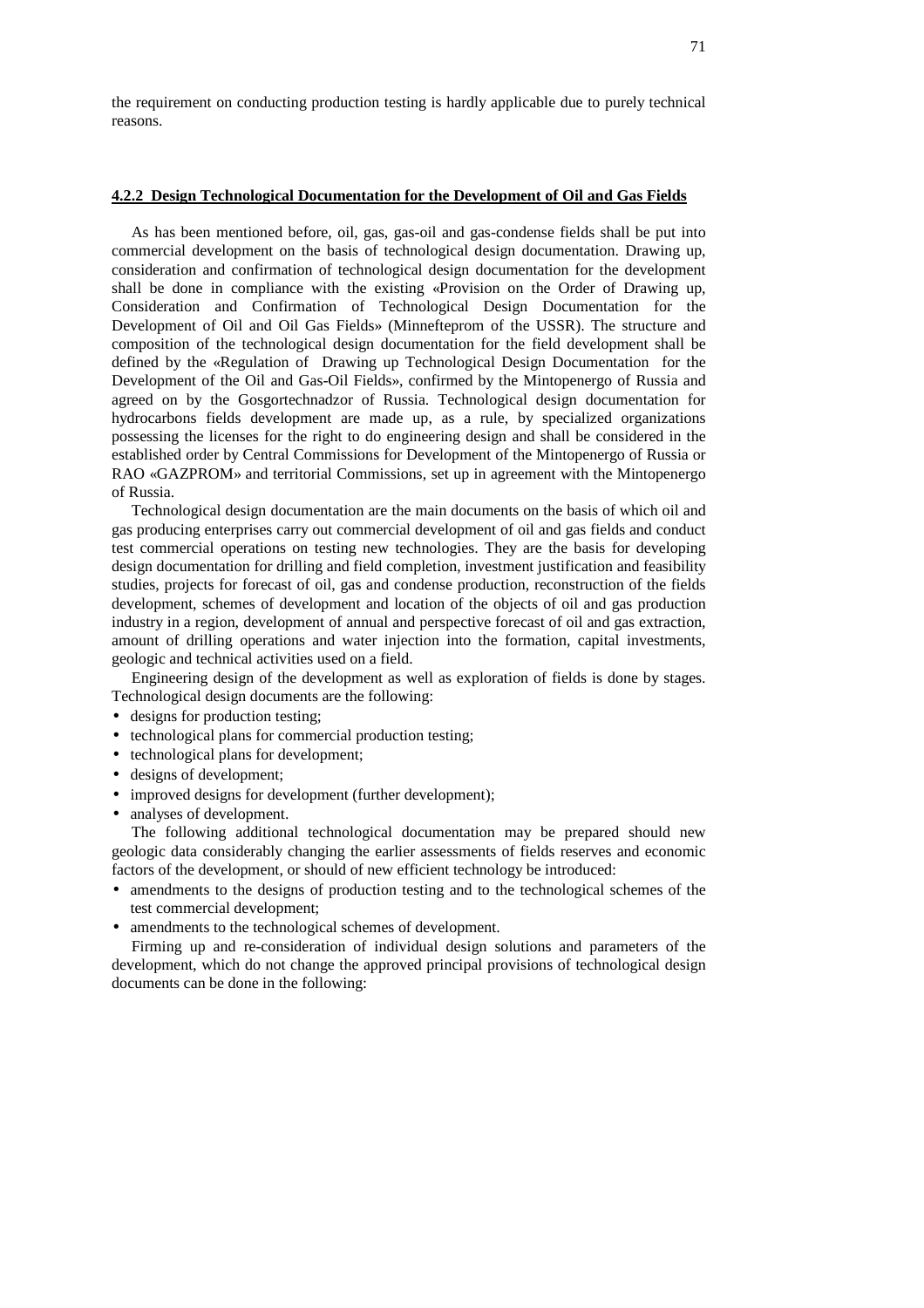- in amendments to the technological plans;
- in the process of the author's supervision over the fulfillment of technological plans.

Drawing up technological design documents for the field development shall be done in compliance with the Technical Terms of Reference submitted by Investor. Together with the Technical Terms of Reference for the technological scheme or the project for the development, Investor shall submit to the Contractor the estimates of the reserves of oil, gas, condense and associated components, if they have commercial value, approved by the State Commission on the Reserves of the MNR of Russia, protocols of its consideration in the GKZ of the Russian Federation and other materials.

Technical Terms of Reference shall be agreed on by the Gosgortechnadzor of Russia and shall be approved by interior user.

The following requirements and recommendations shall be used during the drawing up of plans and designs for the oil and gas fields development:

- ensuring the possible complete extraction of oil, gas, condense and associated components from the formation while observing the requirements for the protection of the interior resources and environment, rules of conducting mining operations;
- the exploration data, reserves estimates, results of laboratory studies of the processes of impact, production testing of the exploration wells or the areas to be first developed, requirements of Technical Terms of Reference normative basis are the initial primary information for working out technological plans for the fields development. Technological scheme should be done with taking into account the detailed studies, ensuring the firming up of the geologic structure and details of the structural plan, reservoirs boundaries, location of the contours of gas and oil bearing areas in the productive horizons with complicated structure in order to substantiate well location. While working out the development projects, field geologic data, generated in the process of implementation of the confirmed technological plans, the results of special studies, information from the author supervision and development analysis are used additionally;
- technological plans of the development shall be worked out for initial balance reserves of oil, gas and condense of the  $A+B+C_1$  and  $C_2$  categories, as a rule, approved by the GKZ or considered CKZ Mintopenergo of Russia. Projects and firmed up projects of the development shall be developed for the residual balance reserves of hydrocarbons as of the date of the design documentation development;
- in the technological schemes of the development of formations, which considerable part of reserves refers to the  $C_2$  category, project decisions should be made with taking into account the necessity for further exploration and prospects of the entire field development. Technological parameters of development (amount of oil and gas production, of water injection, number of production and injection wells) of the category  $C_2$  reserves shall be forecasted separately and they are used for designing the field development, infrastructure development and perspective planning of the production of oil and gas and for defining the amount of drilling operations;
- all design documents shall include the alternative calculations of the technological parameters of development varying in the selection of the production objects, methods and agents for formation treatment, systems of location and density of the wells networks, conditions and methods of well operation, production profiles and duration of the stable production. In the technological schemes there should be not less than three estimated alternatives and in the projects and firmed up projects - not less than two, one of which is proposed as the base one. This base variant, as a rule, is a confirmed variant of the development by the last design document with taking into account the change in the amount of oil and gas reserves;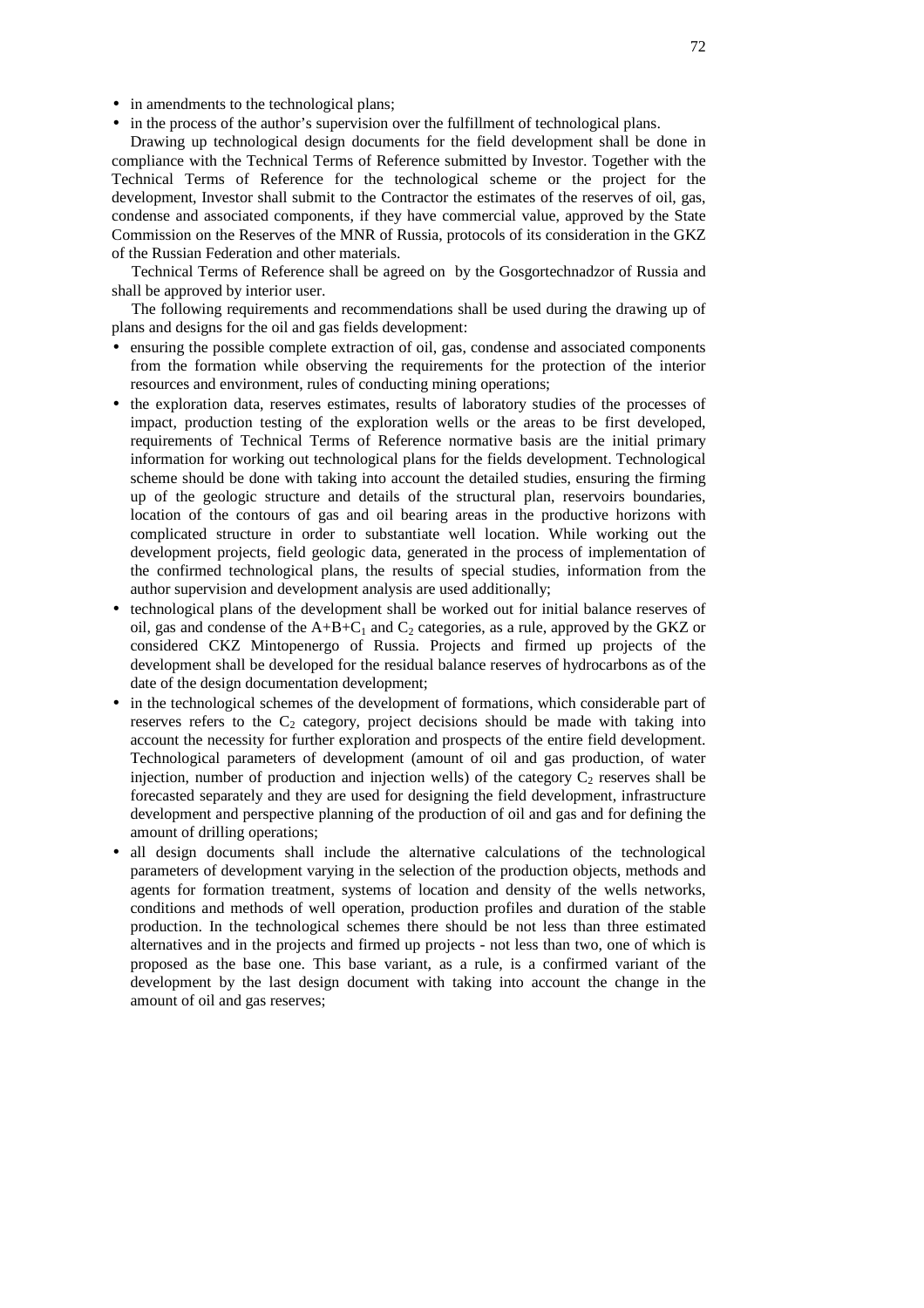- within a month after the confirmation of the project documentation at the CKZ Mintopenergo of Russia, the designing institution shall be given necessary initial data on the maximum levels of extraction of oil, gas, condense and fluid, injection of agents and other information for designing field development. The designing institution, if necessary, will define the number and location of the sites of field development for which it shall make additional calculations of technological parameters after conducting well-head clustering;
- justification of the projects of the forecast of oil and gas production and the amount of drilling operations shall be done in accordance with the existing methodological instructions to the variant recommended for the confirmation in the Central Commission on the Reserves separately for the  $A+B+C_1$  and  $C_2$  categories for each production object and for the entire field;
- if in the process of implementation of the confirmed documents the assumptions on the geologic structure, the rate of drilling or implementation of the development system and other conditions are changed dramatically, the amendment to the design document shall be made. In this amendment technological parameters shall be firmed up with taking into account the changes in the conditions of the development. Amendments are integral part of the confirmed technological schemes and designs of the development. Consideration and confirmation of the amendments shall be done in the established order;
- if the boundaries of the pools are extended, the accrual oil bearing area shall be developed under the earlier approved design system of development and with the earlier approved well pattern. Wells located on this area shall be additional wells of the main well fund.

#### **4.2.3 Pre-Design Documentation for the Installations on Oil and Gas Fields**

Practice and methodological principles established in SP 11-101-95, SNiP 11-01-95, a number of state branch norms for working out documentation in the investment activity for the construction of the objects of the oil and gas fields development define the composition of the necessary documentation at all stages of the life cycle of the investment project and the order of their preparation, agreement and approval.

The development of the investment project - from the initial idea to putting the object into production - is in the form of a cycle, consisting of two separate phases: pre-investment phase and investment phase. Each of these phases, in its turn, is subdivided by stages, which include pre-design activity, engineering design and construction documents. There is a list of documentation which is to be composed at each stage of the project and there is interconnection between all stages and phases of the investment project.

The Pre-investment phase embraces the period from the birth of the idea of the project, study and analysis of the financial, economic and legal conditions of the investment, working out the investment substantiation, agreement on the results of the substantiation for the investment opportunities, if necessary with local, regional and Federal authorities, receiving the act on the selection of the site prior to working out terms and conditions of conducting tenders for the contractors and tender documentation.

Composition of the pre-investment phase:

- Explanatory Note
- Application (Declaration) on Intentions.
- Substantiation of the Investments.
- Tender Documentation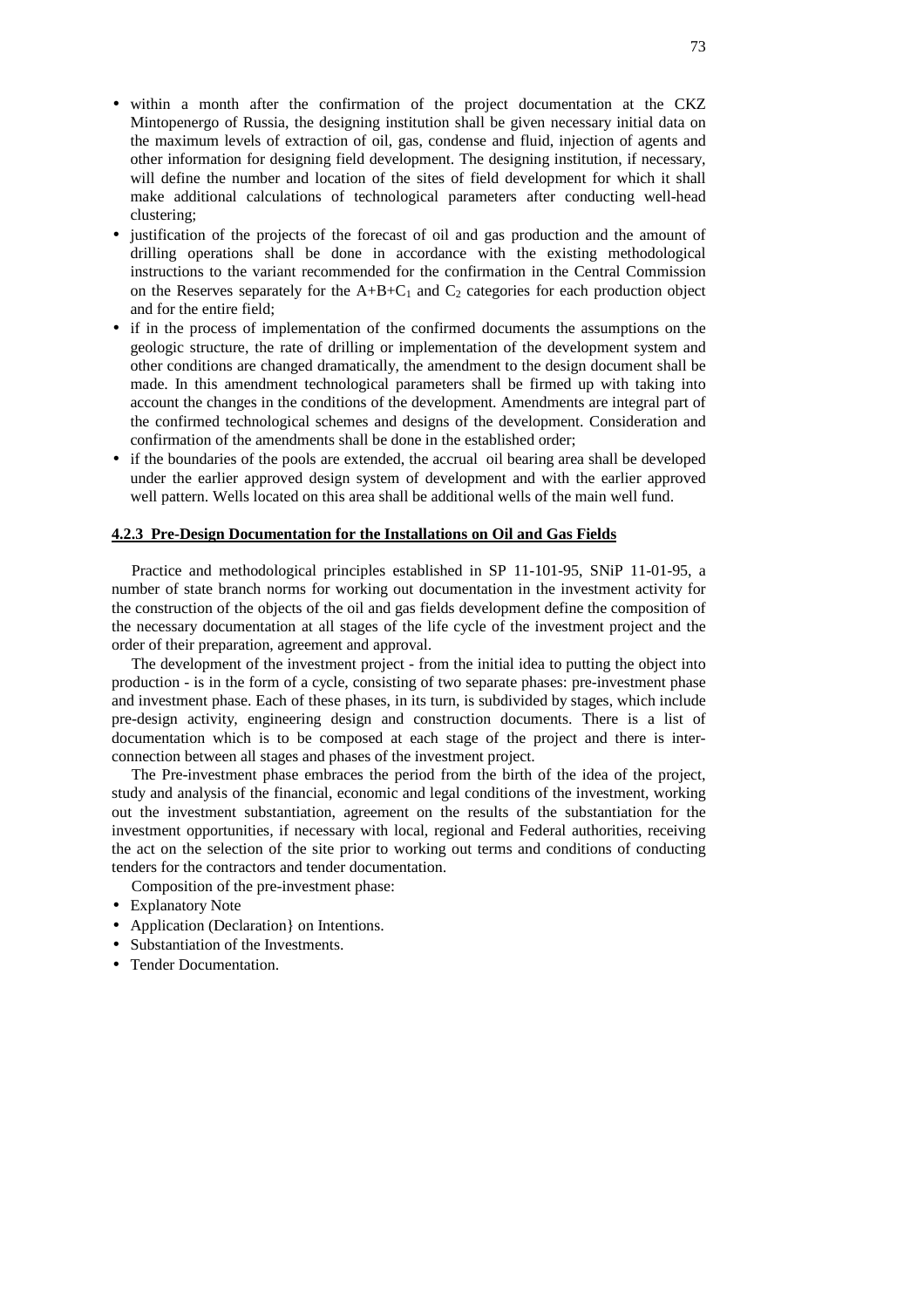The investment phase covers the period from the stage of preparation of the necessary technical and commercial proposal for project implementation, conducting contractor's tenders for designing, design of the object, contractors' tender for the construction and assembling works, purchase of the equipment and materials, construction prior to putting objects into operation.

Composition of the investment phase:

- Tender Documentation.
- Technical and Economic Substantiation (Project).
- Working Documentation.
- Production and Operation Documentation.

#### **4.2.3.1 The Pre-Investment Phase**

The documents, allowing to study the possibility and necessity of the investment project, permitting documents for administrative authorities, substantiation of the investments for financing institutions shall be prepared at the pre-investment phase.

Agreement and approval of the results of substantiation of the investment opportunities with local administration and supervision organs are conducted, the site of the construction shall be selected and the conditions of the sites and routes of the construction shall be studied at this stage. Moreover, the terms and conditions of conducting contractors' tenders for the design works shall be developed at the pre-investment phase.

**Explanatory Note** is a document from which the investment project starts (the name of the document can be different). This document defines the aim of the investment, designation and capacity of the object of construction, types of products, the sites of the object location with taking into account the requirements and conditions of Customer (Investor). The Explanatory Note shall contain the reference to the potential investor which will support further study of the possibility of the project implementation, will finance further stages of the project implementation. Possible position of the government agencies, which will either support the project or will not at least be against its implementation, should be taken into account.

**Declaration on Intentions.** In the investment process the design preparation of construction under the existing Russian legislation consists of three stages. In the first stage, while defining the aim of the investment and with taking into account the decisions made, Customer shall submit in the established order the Declaration on Intentions. Declaration on Intentions is a mandatory document and shall be submitted to the local executive authorities for getting preliminary agreement on the site of the object location and for further decision making by Customer on working out Investment Substantiation.

As participants of the project on this stage Designing institution Contractor and Organs of local management must be mentioned.

Declaration on Intentions in addition to the information about Investor (Customer) and location of the object shall also contain the following:

- characteristics of the object;
- justification of social and economic necessity of the designed construction;
- need in resources during the construction and operation land, mineral, water, biological, labor, energy;
- list of main structures and their parameters;
- transport provision;
- possible economic consequences of the field development;
- sources of financing;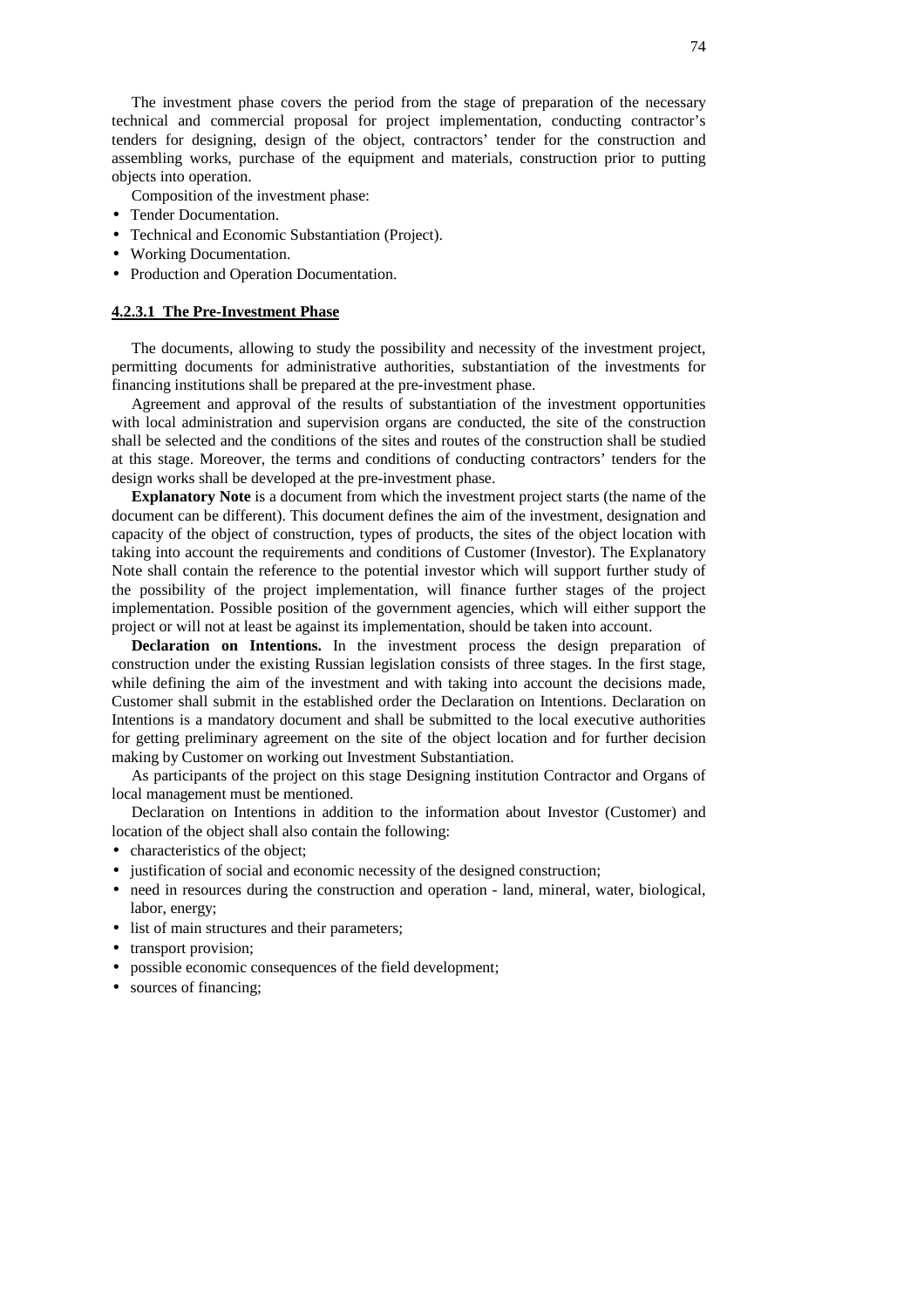schedule of planned construction.

**Investment Justification.** If the Declaration on Intentions has got a positive solution, Customer shall start the next stage of the investment project - working out the Justification of the Investments in construction. Working out the Substantiation of the investments in construction shall be carried out on the basis of the received information, requirements of the State authorities and interested organizations in the scope which is sufficient for Investor

(Customer) to make a decision on the expediency of further investment, to receive a preliminary agreement on the location of the object from the relevant executive authority (Act on the Site Selection) and on the development of design documentation.

The main document regulating relations of Investor and involved organizations (legal and physical entities) is Terms of Reference for the development of the Justification of the Investments where initial data and Investor requirements are included:

- object location;
- nomenclature of the production (the scope of provided services);
- requirements to the technology, products manufacturing and to the main equipment;
- requirements to the architectural-planning, construction and engineering decisions;
- requirements to the environment protection:
- specific conditions of the construction;
- main technical and economic characteristics and parameters of the object. The following shall be enclosed into Terms of Reference:
- materials received from the executive authorities including decisions by the results of consideration of the Declaration on Intentions;
- preliminary conditions for possible attachment of the enterprise to the sources of supply, engineering networks and communications;
- cartography materials, situation plan and etc.;
- requirements for sanitary-epidemiological and environmental conditions;
- established technical characteristics of the production, information on the price;
- requirements on the creation (use, application) of technological processes and equipment;
- other materials.
- Within the Justification of the Investments the following sections are usually developed:
- initial data and conditions;
- market and competitiveness of the enterprise;
- main technological decisions;
- providing resources for the enterprise;
- site of the location of the object;
- main construction decisions;
- assessment of impact of the object on the environment (EIA};
- safety declaration;
- structure of the company, personnel;
- schedule of the investment project implementation;
- efficiency of investments;
- conclusions and proposals.

Justification of the Investments shall be submitted to the State expertise including environmental one, in the established order and then it shall be approved by Customer. The materials of the Justification of the Investments shall be directed to the relevant authority for the registration of the Act of the Land Plot Selection (site, route) for construction, enclosing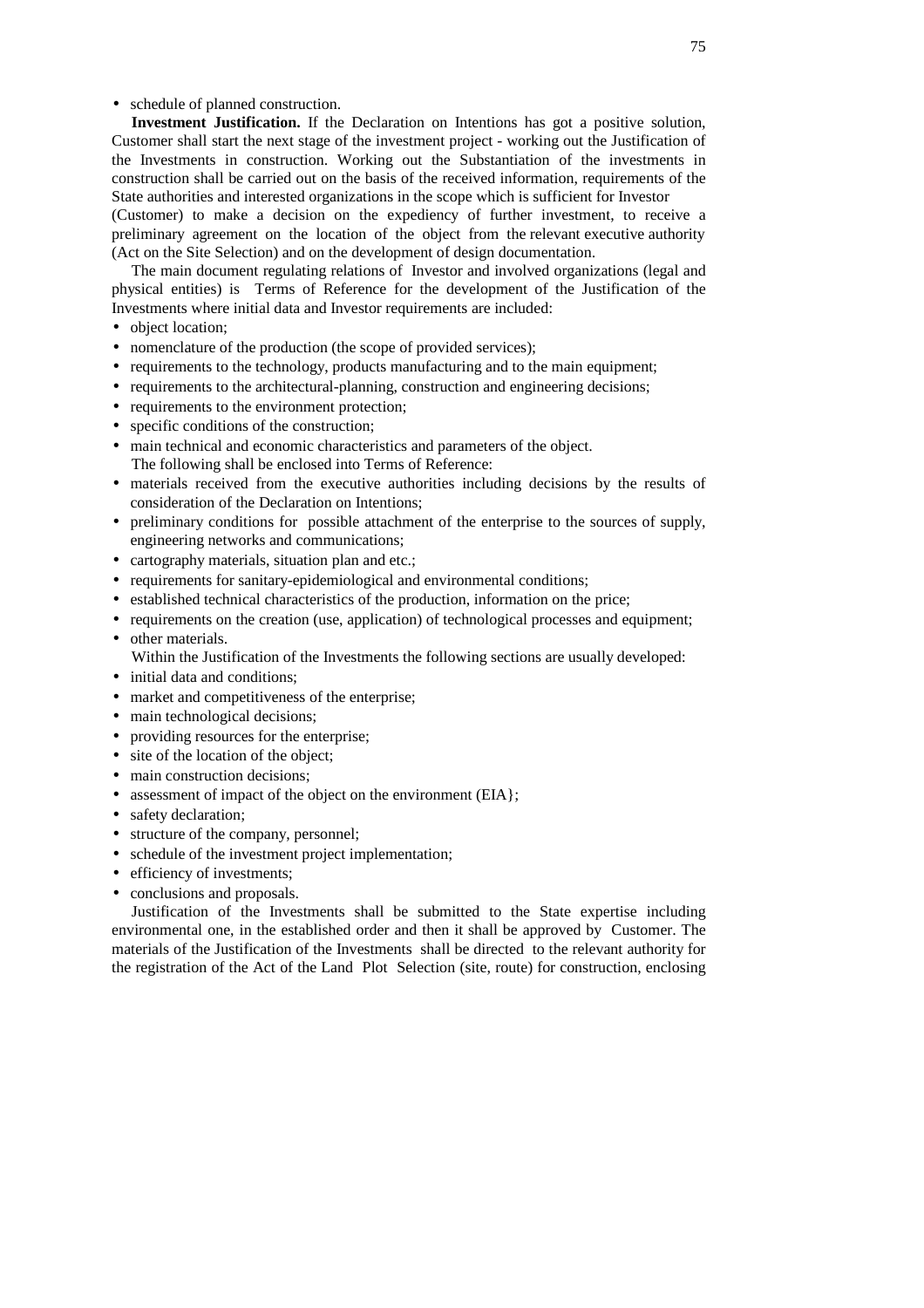necessary agreements and decision on the confirmation of the preliminary agreement on the object location.

**Business Plan** shall be developed on the Customer's decision in the process and/or after the confirmation of the Substantiation of the investments. Business Plan shall be based on the general concept of the company development and the economic and financial aspects of the strategy shall be developed in details on the data of the Substantiation of the Investments and it shall provide technical and economic justification for the concrete measures.

The procedure of the agreement on Business Plan, using the State financial support, possesses specific nature related to its consideration in the State agencies, in some cases in the Federal Department on Bankruptcy attached to the Russian State Committee on Property (the issues on the solvency restoration) and in the State Committee on Property of the Russian Federation (the issues of management of the State share of property) and the preparation of the Contract (Agreement) on this basis for providing the State financial support to the company (including on the results of the allocation of the centralized investment resources on the tender basis).

#### **4.2.3.2 The Investment Phase**

The investment phase shall include the stages of design, construction, putting the object into operation and it should contain a lot of documentation.

The selection of designers, builders and suppliers of equipment and materials shall be done on the tender basis.

**Tender Documentation** is a system of documents regulating on behalf of the State the process of preparation, organization and conducting tenders and during the tender the normative legal base and the experience of conducting tenders with the participation of local and foreign entrepreneurs should be taken into account.

The following can be the subject of the tender:

- construction, reconstruction, capital repair of enterprises, buildings and structures, including on the turn-key conditions.
- implementation of designing, prospecting, construction, assembling and other types of works covering full technological cycles, including the above-mentioned works:
- delivery of the complete technological equipment including on the turn-key conditions;
- project management, consulting, technical supervision.

Composition and content of the tender documentation depend on the scope of the investment project, the object of engineering design, subject of the tender, availability of the outcoming permitting documentation, which is necessary for the fulfillment of the corresponding stage of the engineering design works, availability of the outcoming documents relating to the subject of the tender and the information on technological, technical, commercial, organizational and another parameters of the object of design

Tender documentation in accordance with the Provision on the Competitive Tenders in the Russian Federation consists of the following sections:

- general information on the subject of design and the subject of tender;
- terms and conditions of the tender and the order of its conducting;
- instruction for a contender:
- the form of the documents included into the offer:
- general and special conditions and terms of the Agreement (Contract);
- technical part.

**Feasibility Study (Project) - the 1 st stage of design.**

**Deleted:** ¶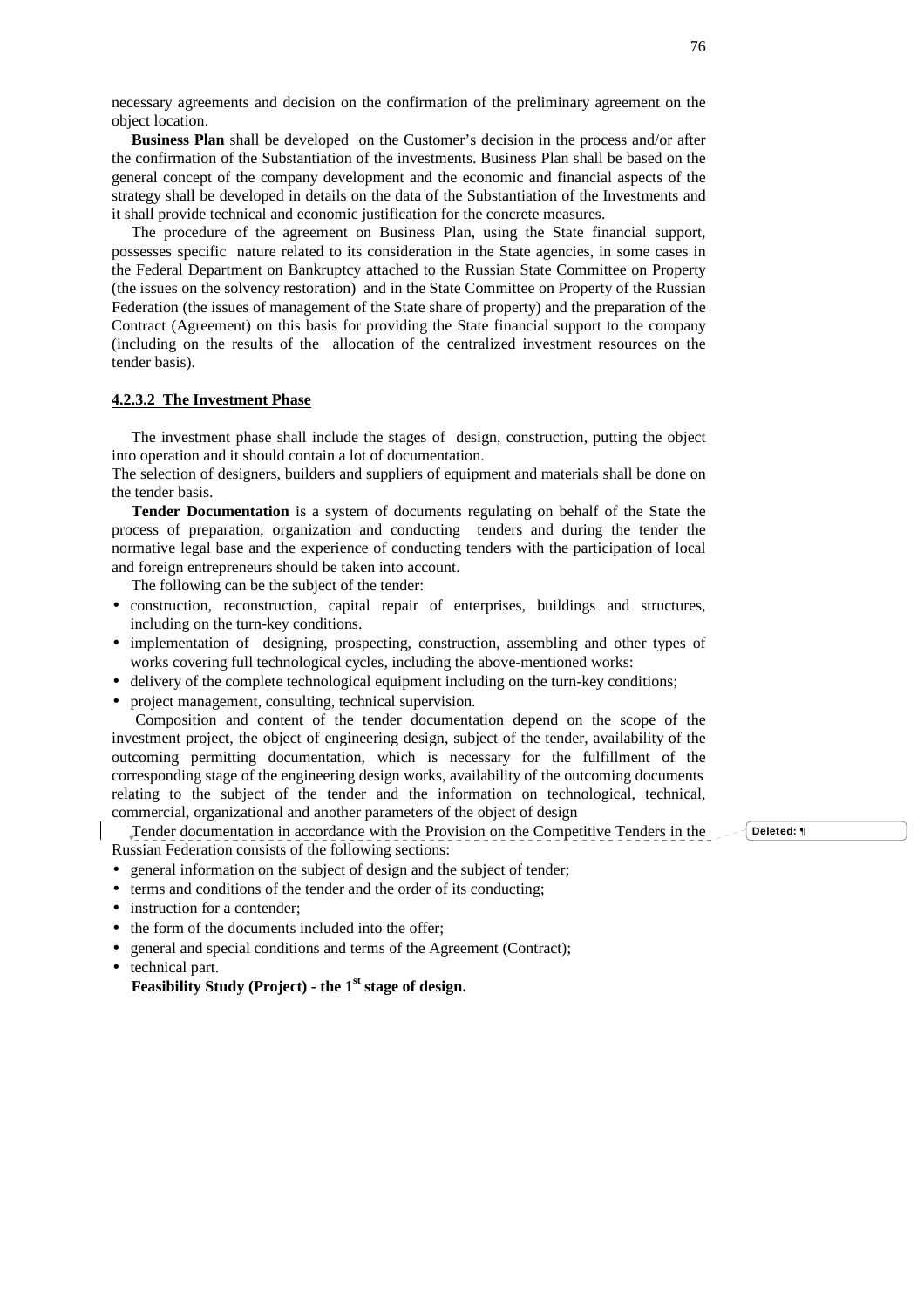SNiP 11-01-95 defines the technical and economic substantiation for the construction (Feasibility Study for the construction) as the main design document for the construction of objects (in this case - for the equipping). The decision on the Feasibility Study for the construction shall be made by the Customer after conducting the State expertise of the Justification of the Investments, agreement on the planned decisions on the object construction and terms and conditions of the preliminary agreement on its location.

The main document defining the relations between Customer (Investor) and Designer (Contractor) regulating legal financial relations, obligations and responsibilities of the parties is the Agreement (Contract) on the Feasibility Study for the construction.

The Assignment for the engineering design including technical and economic, social, environmental and other requirements which, by the view of Customer, should be taken into account in the Feasibility Study, shall be enclosed into the Contract. The Assignment can also describe the composition of the Feasibility Study and main content of its chapters. If the Contract does not include special requirements on the composition of the design documentation given to Customer, the documents should be provided in the amount defined by SNiP 11-01-95.

Taking into account that the supervising authorities require the following to all standards, norms and rules existing at the date of submitting Feasibility Study (project) for consideration, agreement and confirmation, Customer and Contractor, dealing with an object or structure which is new, very complicated or especially important and for which the existing normative and technical basis has been incomplete, contradicting or outdated, have the following principal opportunities:

- to conduct the designing in accordance with standards, norms and rules which are known to them, proposing technical and technological decisions based on the best world and recommended practice, their own experience and etc., leaving any unsettled issues and disparity for further consideration in the Feasibility Study (Project) by a supervising and regulating bodies;
- to initiate the development of Temporary requirements and conditions, agreed and/or approved by relevant supervising and regulating bodies so as further consideration of the Feasibility Study (Project) to be fulfilled on their basis.

Taking into account the existing Russian normative and technical basis for designing of the marine and coastal facilities for the development of offshore oil and gas fields, participation of foreign Contractors and the experience from a number of the similar projects, the following documents should be developed as a minimum:

- on safety provision during designing, construction and exploitation of the oil and gas producing platform on the sea (it should be approved by Gosgortechnadzor of Russia)
- on ensuring fire and explosion safety for the sea oil and gas producing platform (it should be approved by the State Anti-fire Service of the Ministry of Internal Affairs of the Russian Federation);
- on classification requirements for the marine oil and gas producing platform (it should be approved by the Marine Register of Russia);
- on designing and construction of the marine underwater pipelines and offshore and coastal facilities for the pipelines to land onshore (it should be approved by Gosgortechnadzor of Russia);
- on ensuring prevention, limitation and liquidation of oil spills and pollution of the coastal lines (it should be approved by the Ministry on Emergency Situations of the Russian, Federation Goskomecologia of Russia and Gosmorspassluzhba of Russia).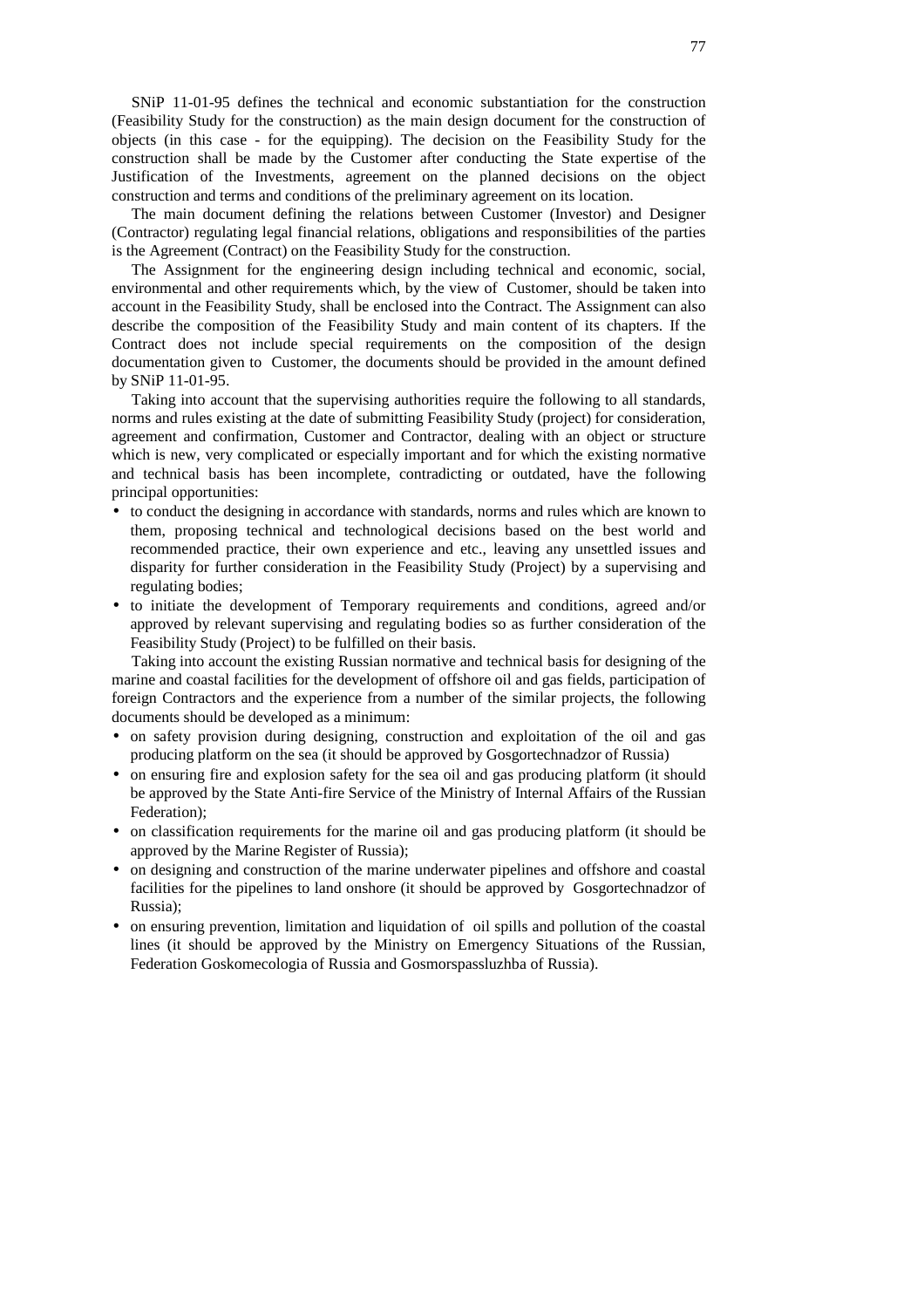It should be noted that the above-mentioned SNiP 11-01-95 does not cover the following issues which can arise at the stage of the Feasibility Study expertise, especially during the implementation of the project under the PSA terms and conditions:

- 1. The chapter «Efficiency of Investments» shall be prepared in accordance with the «Methodological Recommendations on the Evaluation of the Investment Projects Efficiency and Selection for Financing», approved by the Ministry of Construction of the Russian Federation, Ministry of Economy of the Russian Federation and State Committee on Industry of the Russian federation 03.31.94, No. 7-12-47 and it should, in addition, reflect the state and the ways to reimburse the costs of the Federal Budget and budgets of other levels.
- 2. Engineering and technical measures on the civil defense and measures on the prevention of emergent situations should be designed in a complex way supplementing each other. This section should include measures and technical solutions directed towards prevention or maximum possible reduction of the intensity of the negative impact due to the processes arising during emergent situations, including operational and technological failures and they should ensure the protection of the production facilities and personnel as well as adjacent area and population. At the same time the evaluation of the probability of emergent situations occurrence (technological accidents) and the solutions on their prevention should be considered in the section «Technological Decisions».
- 3. The Environmental Impact Assessment which has to be developed in the section «Environment Protection» for the particular object should contain in full volume the description of the probable negative consequences for the environment and all data allowing to assess how and to which extent all sanitary rules are being followed, whether the permissible norms are exceeded in respect of radiation, chemical and other types of impact on the environment and population and what compensation for damage is envisaged. At the same time the methodology for EIA in Russia is not fully developed (and requires special consideration).

Feasibility Study for the construction of objects, independent on the sources of financing, form of ownership and property, should be submitted to the State expertise in accordance with the established order. Approval of the Feasibility Study shall be organized or conducted by Customer in accordance with the existing order, taking into account the sources of financing for the object construction.

# **Working Documentation - the 2 nd Stage of the Design.**

The following documents can be used as the basis for the development of the working documentation:

- 1. Feasibility Study (Project) developed and confirmed in the established order.
- 2. The decision made by Customer by the information of the Substantiation of Investments on the development of the working design (working documentation is a part of the working design).

The working documentation shall be prepared on the basis of the approved Feasibility Study (Project) (two stage design - Feasibility Study (Project) and working documentation ).

The Working Design can be developed for technically simple and small objects on the basis of the approved substantiation of the investments ( the part to be approved and working documentation ), i.e. one stage design. General technical requirements to the development and composition of the working documentation shall be defined by a complex of normative organizational and methodological documents - standards of the System of Project Documentation for the Construction (SPDC) which establish rules of working documentation preparation within the project documentation.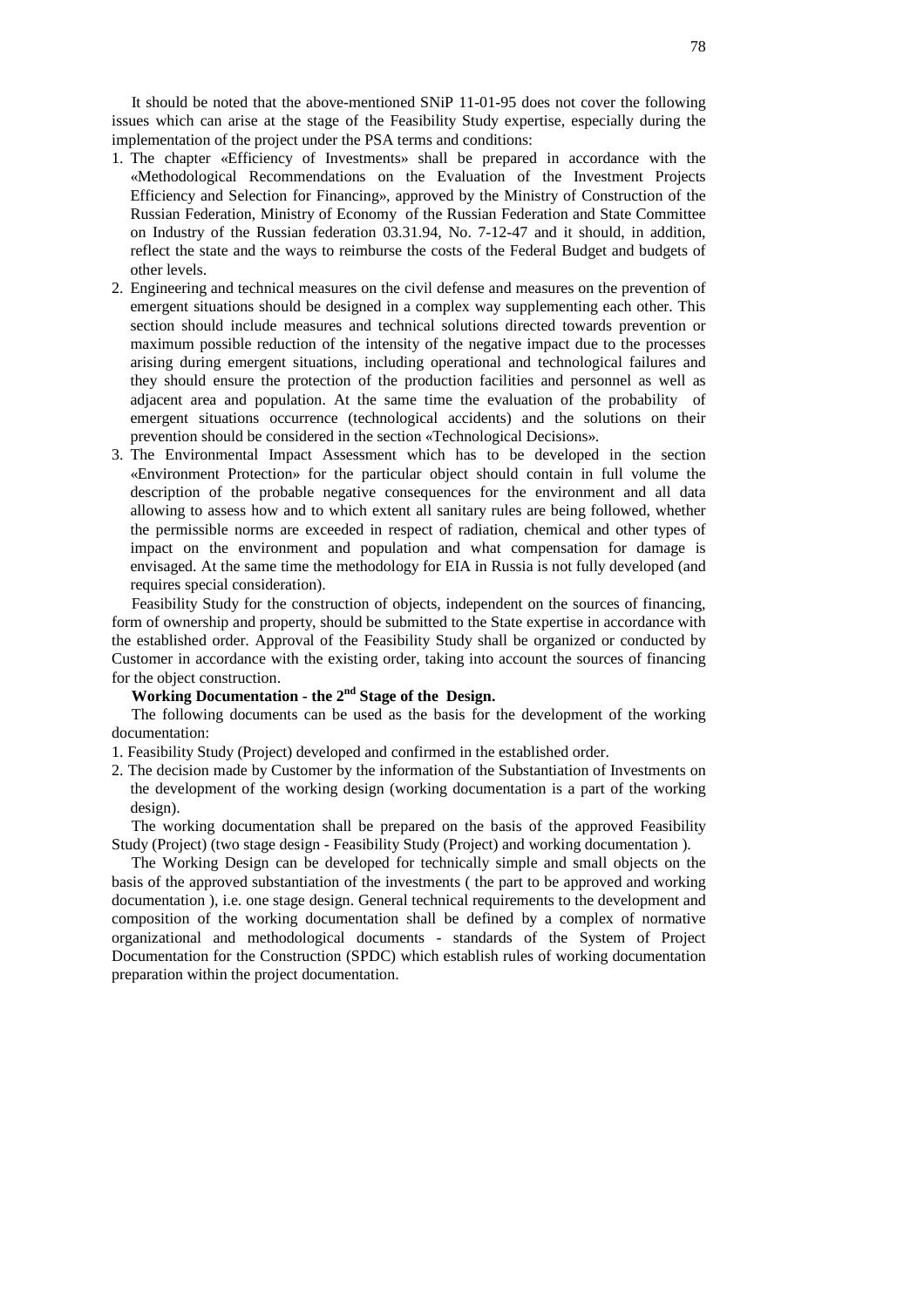Moreover the working documentation for the construction of the objects of oil and gas industry can include the following:

- working Documentation by GOST 21.501 for the construction products (it should be done in cases specially set forth in the Assignment for the development of the Working Documentation);
- specifications of the equipment, products and materials by the main sets of the working drawing by GOST 21.110;
- lists and Joint Lists of the scope of the construction and assembling works by GOST 21.101 (it should be done in cases specifically set forth in the Assignment for the Development of the Working Documentation);
- budget documentation (object and local budgets) shall be done during the one stage design, and during the design of the Working Documentation in cases specifically set forth in the Assignment for the Development of the Working Documentation;
- design documentation for the manufacture of the non-standard equipment, constructions, units and details (in cases specifically set forth in the Assignment for the Development of the Working Documentation);

• special chapters defined by the Contract.

Control over the quality of the Working Documentation (conducting control over the observation of the norms) shall be done in accordance with GOST 21.002-81.

- Control over the observation of the norms shall be carried out for the following:
- project budget Documentation;
- amendments introduced in the project budget documentation developed earlier and given to Customer.

Control over the norms observation is the final stage of the development of Design Documentation at all stages of its development.

### **4.2.3.3 Production Documentation**

According to SNiP 3.01.01-85 the organization of the construction should create necessary conditions for the use of the project capacities. All construction and assembling works shall be fulfilled with the observation of SNiPs, standards and other normative documents, including the labor safety, fire and explosion safety, environment protection and prevention of emergent situations.

The construction of the facilities should be done according to the working drawings permitted for the execution of the works. The permit shall be given in a form of a corresponding stamp of the technical supervision of Customer (Investor) on the working drawings. Any deviation from the working drawings during the execution of the construction and assembling works shall be agreed with the engineering design organization which developed the working drawings.

The form and the content of the production and executive documentation during the preparation of the construction and fulfillment of the construction-assembling works shall be defined by the general contractor company in accordance with SNiP 3.01.04-87.

# **4.3 Analysis of Management of the Feasibility Study (Project) Development and Accounting for the Requirements of the Industrial, Sanitary - Epidemiological and Environmental Safety**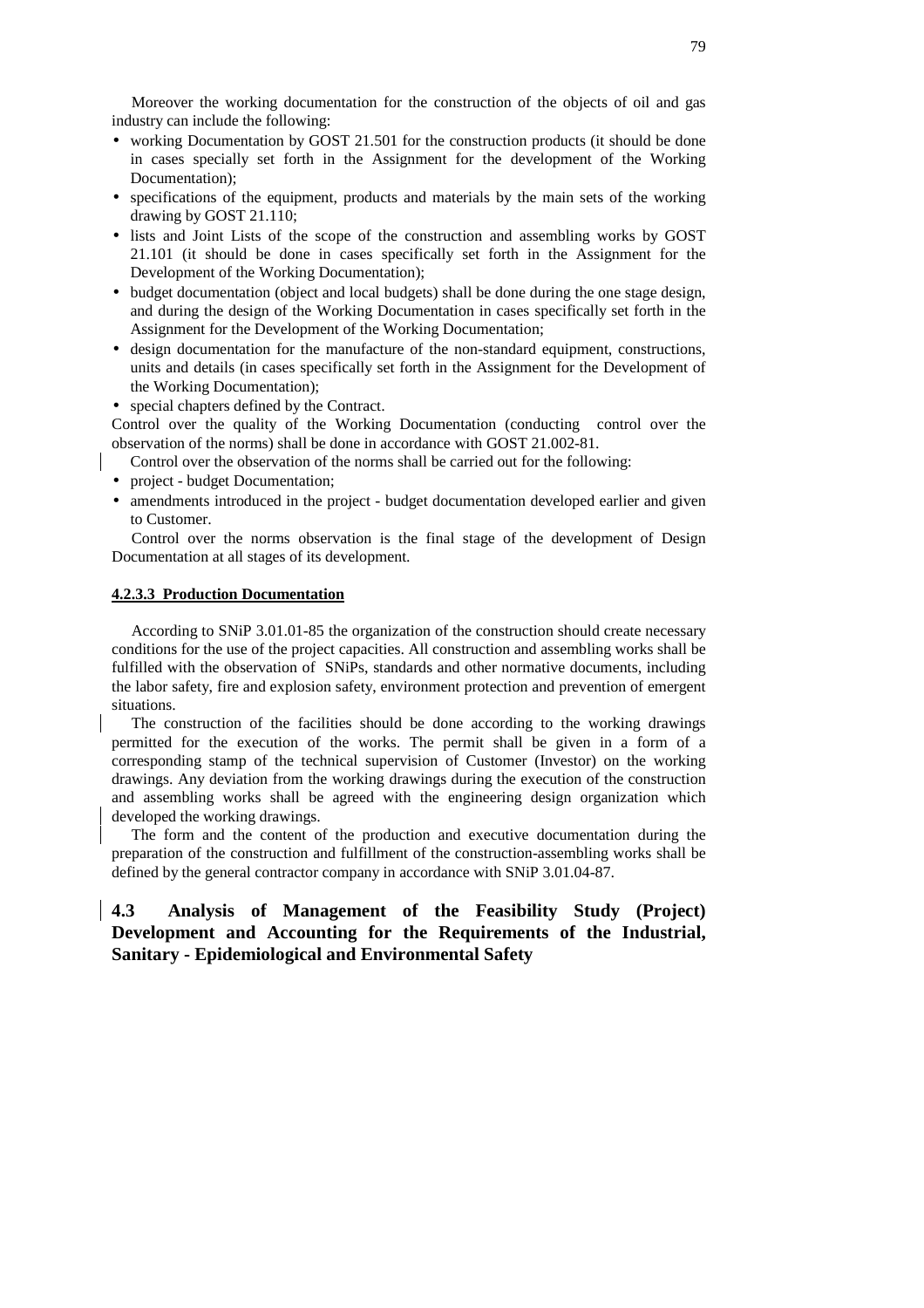#### **4.3.1 Feasibility Study (Project) Structure**

General principles of the development of the project documentation governed by the documents describe only the composition and content of the Feasibility Study (Project) as a final document; the content of the chapters is defined in rather general form (for some important chapters - as a reference to some other normative documents) and they do not establish any special requirements to the order and consequence of the documentation development.

Investor, inviting foreign contractors, should take into account natural conservatism which makes it more difficult to prepare the project documents in the Russian «format», as the structure (composition and content of the chapters) of the Feasibility Study (Project) in a number of items differ considerably from the practice accepted in large foreign oil, gas and design companies.

Within the Feasibility Study (Project) the so-called «engineering block», consisting of the following parts, is defined:

- general plan and transportation provision;
- technological solutions;

 $\mathbf{v}$ 

- architectural and construction solutions;
- engineering equipment, networks and systems. A number of chapters form the «safety block»:
- organization of conditions of work of the employees;
- environment protection;
- engineering and technical events of civil defense. Events for preventing emergency situations.

The balanced project as a whole is provided by joint consideration of conclusions within the economic block, including the following chapters:

- budget documentation;
- efficiency of investments.

In conditions of a complete and non-contradicting regulating information the development of the project could have been represented by the following simplified scheme:



**Deleted:** ¶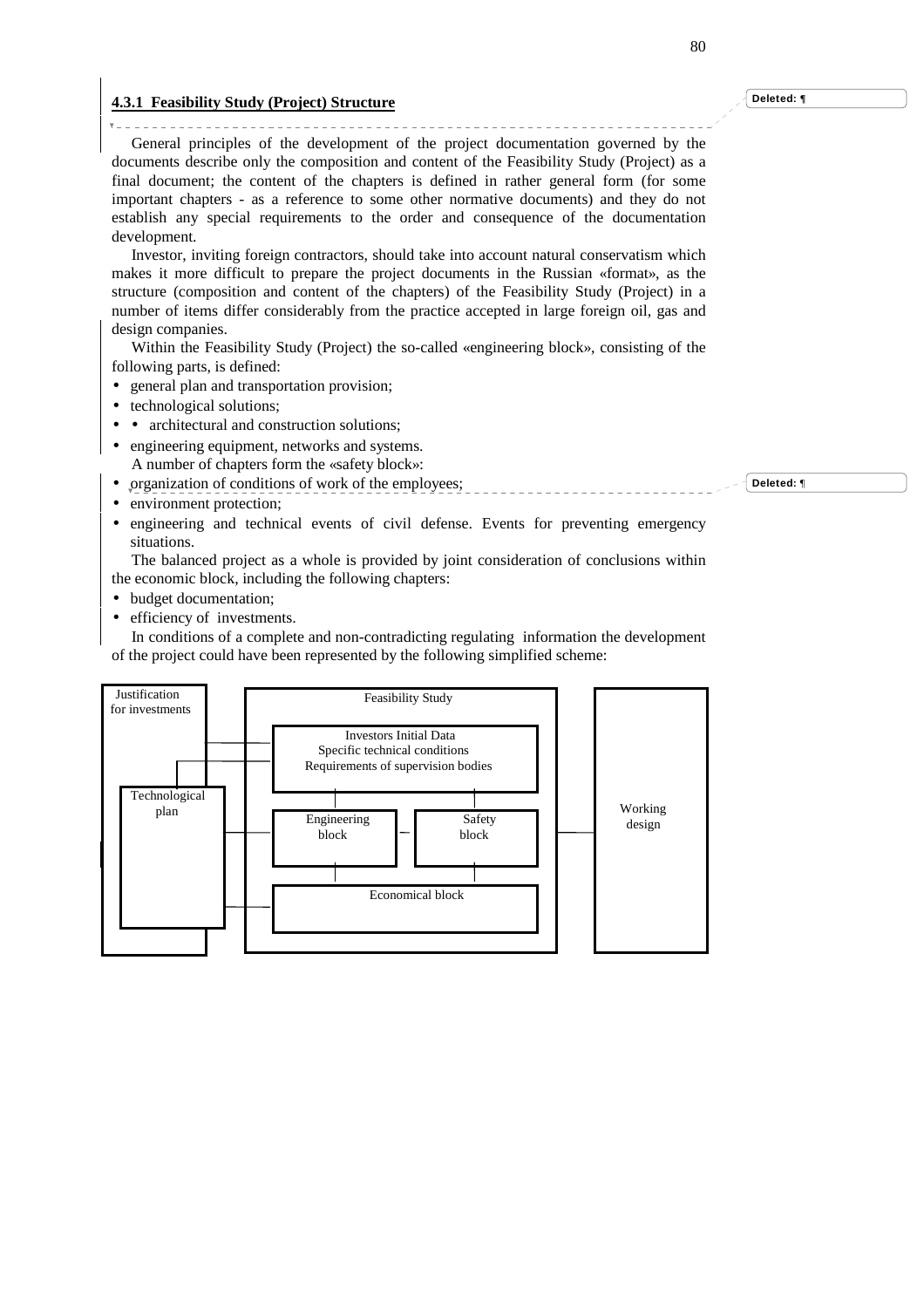However, in practice such logical ideal process (initial data - engineering solutions - safety systems - economic evaluation) can be applied only for relatively simple projects, consisting of separate objects and implemented in well known external conditions.

The following should be taken into account in the real process:

- normative and technical basis is not complete, contradicting and it is not harmonized with international and foreign standards and in a number of issues its applicability to the conditions of the project is dubious or arguable;
- external conditions are not precisely defined and they should be further studied simultaneously with the project development;
- intermediary agreements with controlling and supervision agencies are required;
- blocks of project are of complicated inner structure and the connections between them is not only direct, but also reverse.

The experience of implementation of large oil and gas projects with joint participation in the development of both Russian and foreign contractors has shown a tremendous importance of the management in designing. It is especially true for the development of the chapters relating to the industrial, sanitary-epidemiological and environmental safety, which, due to some natural reasons, are given the greatest attention during consideration and agreement of the project with controlling and supervision authorities.

### **4.3.2 The Structure of the Normative Documents**

The system of project management should take into account the following:

- composition and structure of Russian normative requirements;
- specific structure of the Russian project;
- requirements for the non-contradictory of the materials of the project. Russian normative requirements can be classified in the following way:
- **directives**, requiring to include (or ban) into the project some certain measures, equipment and etc. (they are checked directly by the project documentation);
- **normative requirements**, defining some boundary conditions, the observation of which should be ensured by the applied measures (the designer should prove their provision);
- **procedure requirements**, describing some procedures the fulfillment of which should be proved by the documents;

Due to some historical reasons different systems of requirements to the safety have been formed in different regulating agencies in Russia:

- **industrial and mining safety** (Gosgortekhnadzor of Russia) mainly directives;
- **fire safety** (State Service of the Anti-fire Supervision of the Ministry of Internal
- Affairs) a combination of directives and normative requirements;
- **personnel safety** (sanitary and epidemiological well-being, Gossanepidnadzor of Russia) a combination of normative (Sanitary Rules and Standards - SanPIN, maximum permissible concentrations and etc.) and procedure requirements (establishing of the sanitary protection zones);
- **environmental safety** (Goscomecologiya of Russia) mainly procedure requirements (the assessment of the impact on the environment, substantiation of the maximum permissible discharges, agreement on the terms and conditions of nature resources use and etc.);
- **safety for the population and the territories** (Ministry on Emergency Situations) mainly procedure requirements (declaration of safety, plans for the emergency response and rescue and etc.).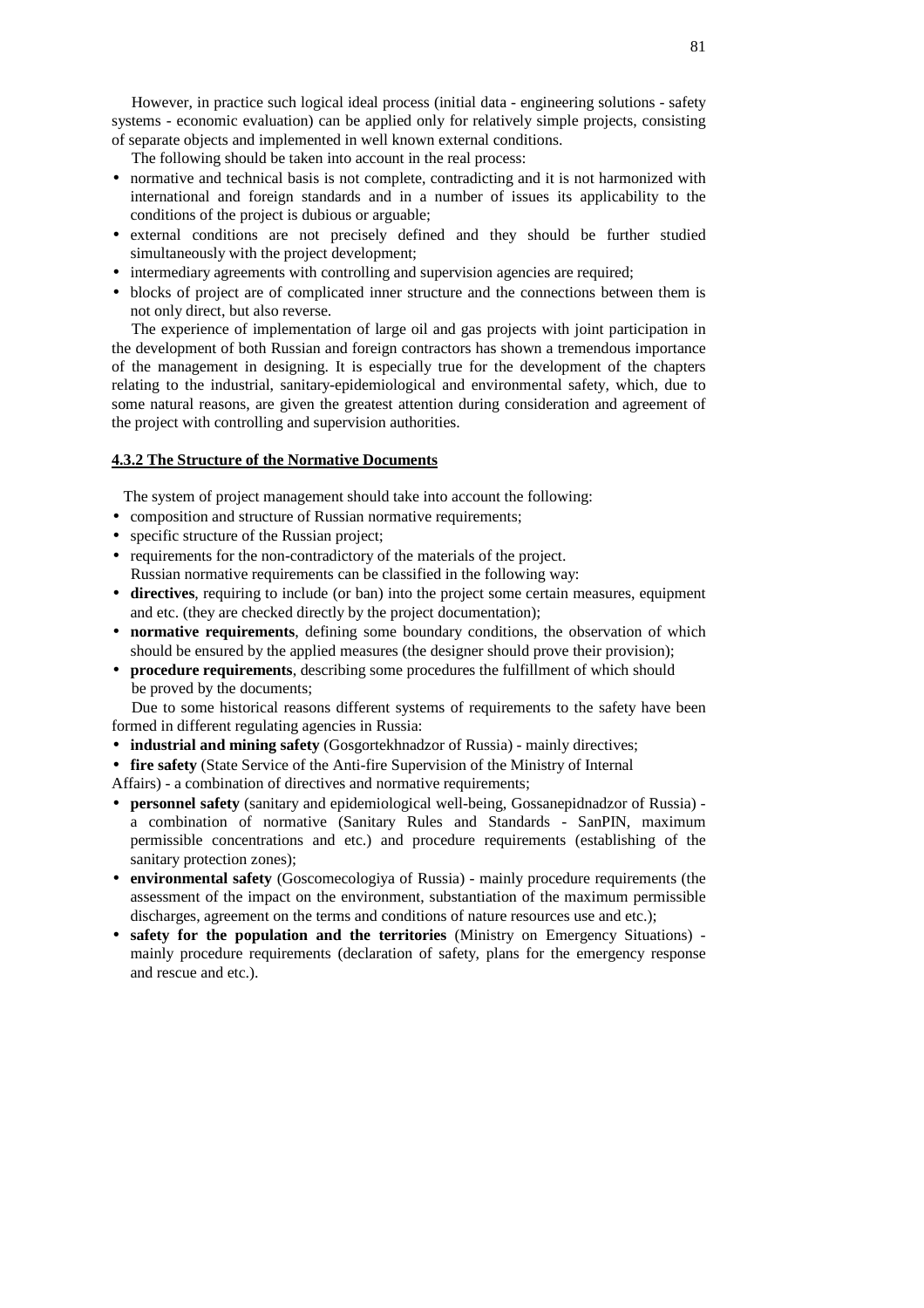The fact that the concept of the non-zero risk has not been reflected in the general normative documents and correspondingly it has not been reflected in the Russian format of the Feasibility Study (Project) is to some extent impeding the achievement of the inner correspondence of the project materials. In particular, there are no direct requirements for the risk assessment and analysis as a potential possibility for the violation of the norms of safety, requiring special project consideration of the emergency regimes and situations. It is not by chance that chapters of the safety block in all documents, without any exception, contain only reference norms.

#### **4.3.3 Management in Designing**

The inner correspondence of the project assumes that the transition from the engineering planning decisions to the evaluation and safety measures should be carried out both for the normal functioning of the facilities (checking the fulfillment of the execution of normative requirements) and for the emergency situations, where engineering systems of protection and safety will be used (with a certain degree of reliability). Due to this fact the links between the engineering block and the safety block become more complicated as is shown in the following scheme:



As is seen from the scheme, the block of risk assessment and analysis plays two important functions:

- provides links between the blocks (inner correspondence);
- provides accounting and agreement of the conditions of the project implementation (external correspondence);

and it holds a central place in the project management.

Though due to the intermediary nature, the results of the block of the risk analysis can not be reflected in the final project document, Investor should define the organizational forms for its implementation. There are, in general, the following possibilities to fulfill it:

- independent execution of the analysis functions and achieving agreements by Investor;
- instructing its main technical Contractor to fulfill these functions;
- instructing the main Contractor to fulfill functions on the evaluation of social and environmental impact of the project;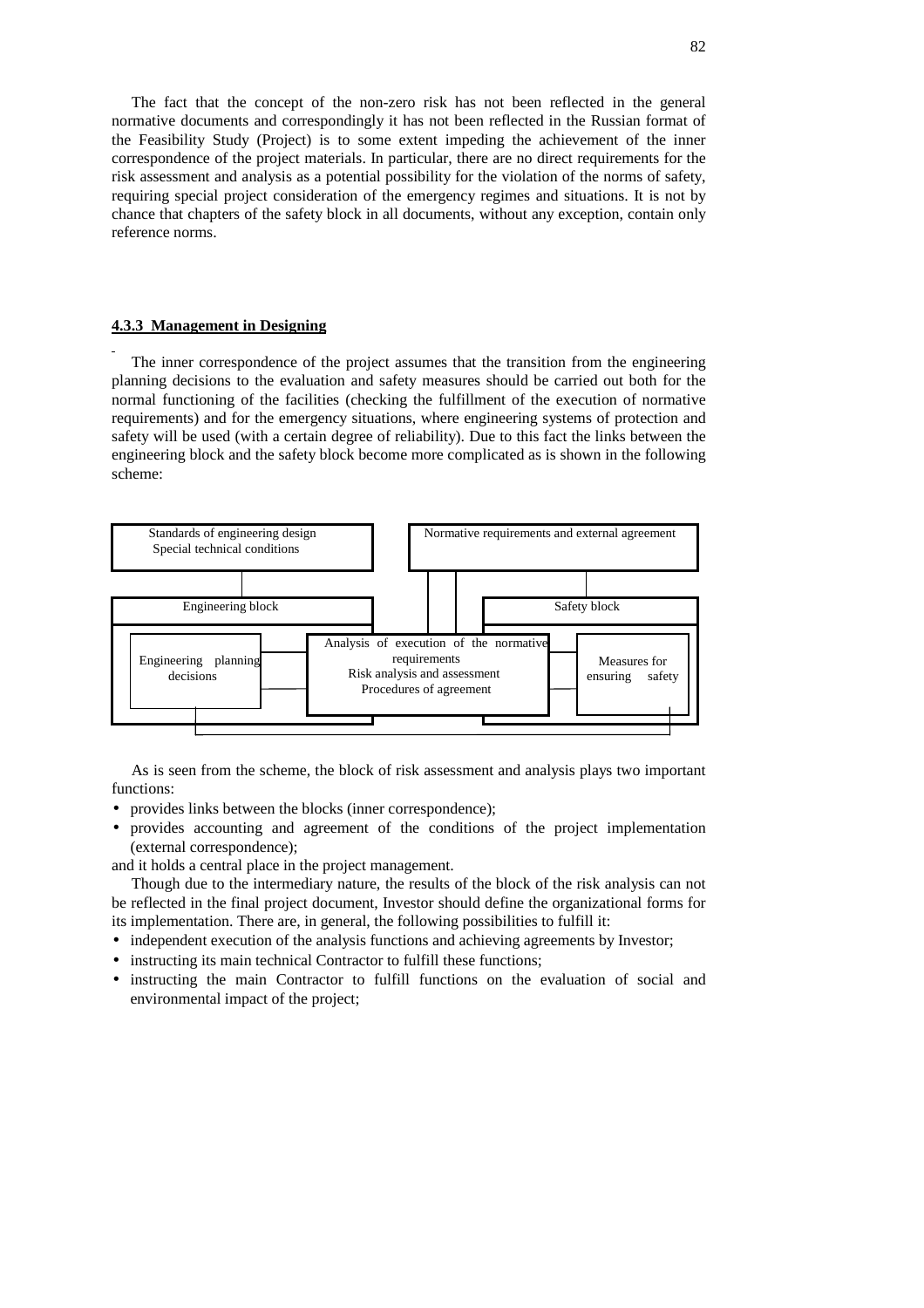• instructing a specially appointed consulting company or a group of qualified consultants working for the Investor to fulfill these tasks.

Due to the inter-disciplinary nature of the tasks the first and the third alternatives are more preferable.

# **4.3.4 Assessment of Impact on the Environment**

The block of assessment and analysis in relation to the environmental safety is known as Environment Impact Assessment (EIA). The Federal Law «On Environment Protection» does not contain any reference to EIA, but in Article 41, Item 1 it says that «During the location of the enterprises, structures and other facilities it should be ensured that the requirements for the environment protection, rational use and replenishment of natural resources, account for nearest and future environmental, economic demographic, moral consequences of the activity of the above-mentioned objects should be fulfilled, while giving the priority to the protection of the health of the people and the welfare of the population». Later the MNR of Russia adopted the Provision on the Environment Impact Assessment in the Russian Federation referring to Article 41 of the Federal Law and Convention on the assessment of **i**mpact on the environment in the Transboundary context**.** Provision defines the EIA as «The Procedure of Accounting the Environmental Requirements of the Legislation during the Preparation and Decision Making on the Social and Economic Development of the Society». Direct legislative reference to the Assessment of impact on the environment has been for the first time introduced into the Federal Law On the Environmental expertise, where conducting the State environmental expertise is facilitated by the presence of the «documentation ... containing the materials of the assessment of impact on the environment...» (Article 14, Item 1, paragraph 2) in the submitted materials.

At the present time there is no officially approved methodology for conducting of EIA in the Russian Federation. Therefore, it is necessary to be guided by practice of submitting and consideration by State Expertise the EIA in the similar projects content, which have been implemented earlier.

Investor and Contractors should resolve the following main tasks:

- to define primary physical and chemical impacts (volumes and intensity of the emissions and discharges of the pollutants and the level of physical impacts);
- to define the scope and to fulfill engineering ecological studies to collect the data on the base-line state of the environment and to evaluate sufficiency of the engineering and geologic data;
- to define the ways of spreading, physical and chemical transformations of the pollutants;
- to define and to assess impact on the ecosystems in the zone of the project influence;
- to develop and to agree on with the external organizations recommendations for preventive, protective and compensation measures;
- to develop and to agree on within the frames of the project the proposals on organization of physical and environmental monitoring with external organizations. The process of agreeing is defined in the following ways:
- conducting public hearings;
- agreeing on the terms and conditions of nature use:
- agreeing on the designed measures and monitoring with the external organizations.

At the same time the scheme accounts for practical recommendations to Investor on the project management, received by the results of the impact on the EIA procedures conducted earlier: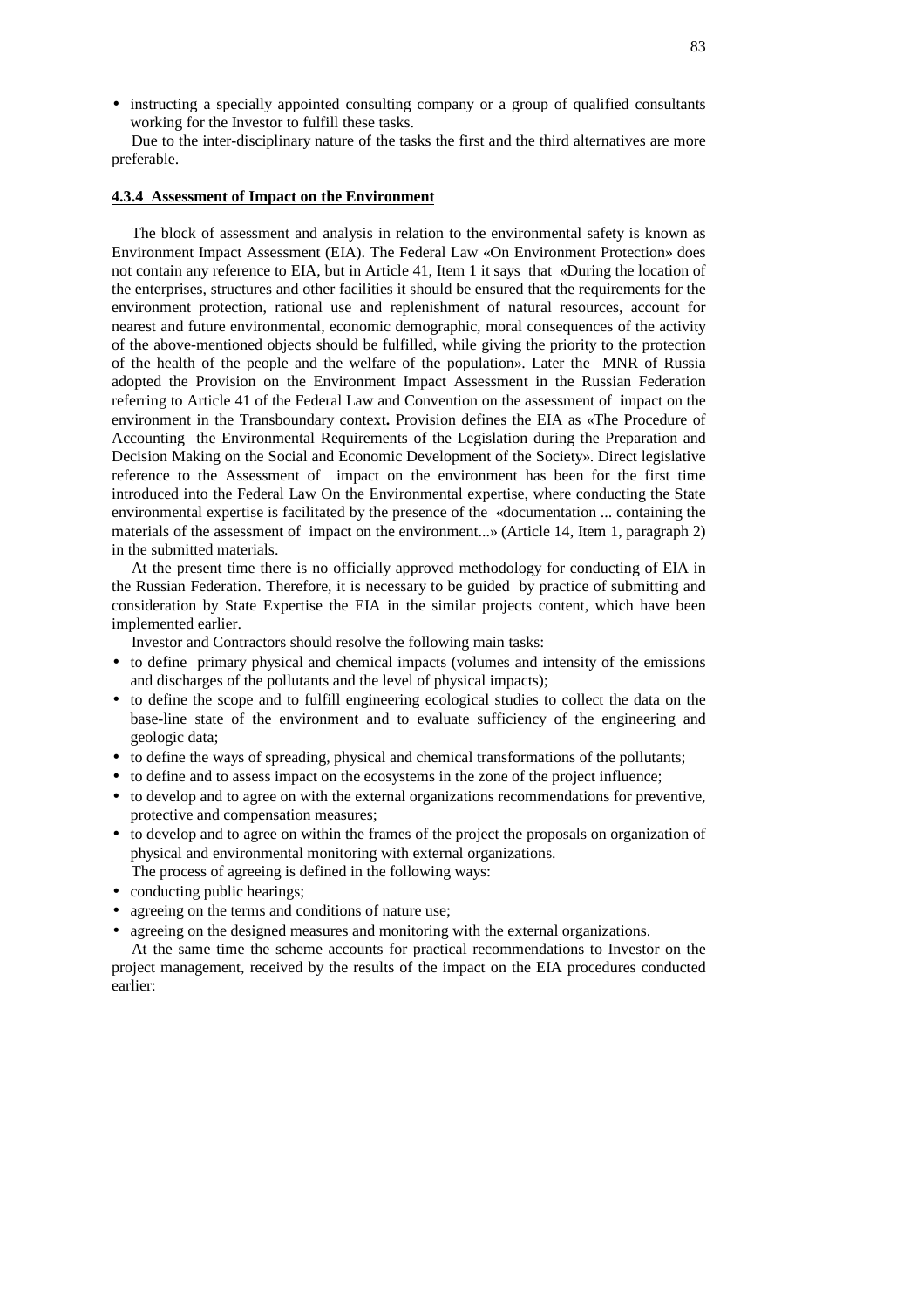- inclusion a special block of Risk Analysis into the project;
- maximum combination of engineering-geologic and engineering-environmental studies;
- strictly selective (on the results of the analysis of the spread of impact) definition of the ecosystems in relation to which the impact analysis is being conducted;
- planning protective measures both directly on the objects and in the location of the ecosystems;
- evaluation of the sufficiency of physical monitoring of the environment due to the difference in the tasks of the engineering block and safety block;
- correction of the tasks of engineering and environmental monitoring by the results of the assessment of impact;
- conducting external consideration and agreements in timely manner.

# **4.4 Ensuring Environmental Safety during Construction, Exploitation and Liquidation of the Oil and Gas Production Objects.**

As there is a lack of the experience in Russia in construction, exploitation and liquidation of marine oil and gas installations on the shelf of Arctic seas, the experience of the normative legal substantiation of the measures for ensuring environmental safety which is given below, is used as a basis in the Feasibility Study for the Prirazlomnoye oil field in the Pechora sea.

The development of the Prirazlomnoye field within the frames of this document can be considered as a model project.

# **4.4.1 Construction of the Ice Resistant Platforms (IRP) and Underwater Pipelines**

Manufacturing and assembling of the ice resistant stationary platform and underwater pipelines is fulfilled in such way as to ensure their constructive completeness with the aim of ensuring safe drilling, operation and repair works with taking into account concrete conditions of the environment in the area of the fields.

In compliance with the existing normative legislative documents it is necessary to make alternative calculations for the definition of the types and amount of loads and their specific combinations to which the platform will be subjected in the process of construction and operation. These calculations should guarantee that the recommended alternatives of the basement structures will be able to withstand all types and amount of loads expected during their life time.

Detailed engineering-geological studies define the zones of the possible dredging of the sea bed along the route of the underwater pipelines by drifting ice, potential threat for the marine platform and pipelines, created by the dissolution of the sea bed deposits or loose sea bed sediments, soil subsidence, erosion of the deposits caused by sea waves and currents and human made objects.

Potential threat to the ice resistant platforms and pipelines caused by the dissolution of the sea bed deposits or loose sea bed deposits, soil subsidence is minimized or eliminated by proper location of a platform and pipelines outside the areas apt to the anomaly behavior or by the use of the corresponding technical solutions.

Strengthened constructions of the platforms and pipelines able to withstand the wash out and lateral loads are used in order to minimize the danger related to the deposits erosion and plowing by ice.

The man made objects (i.e. underwater well-head equipment, pipelines, cables, sunk ships, military property and etc.) are circumvent or withdrawn.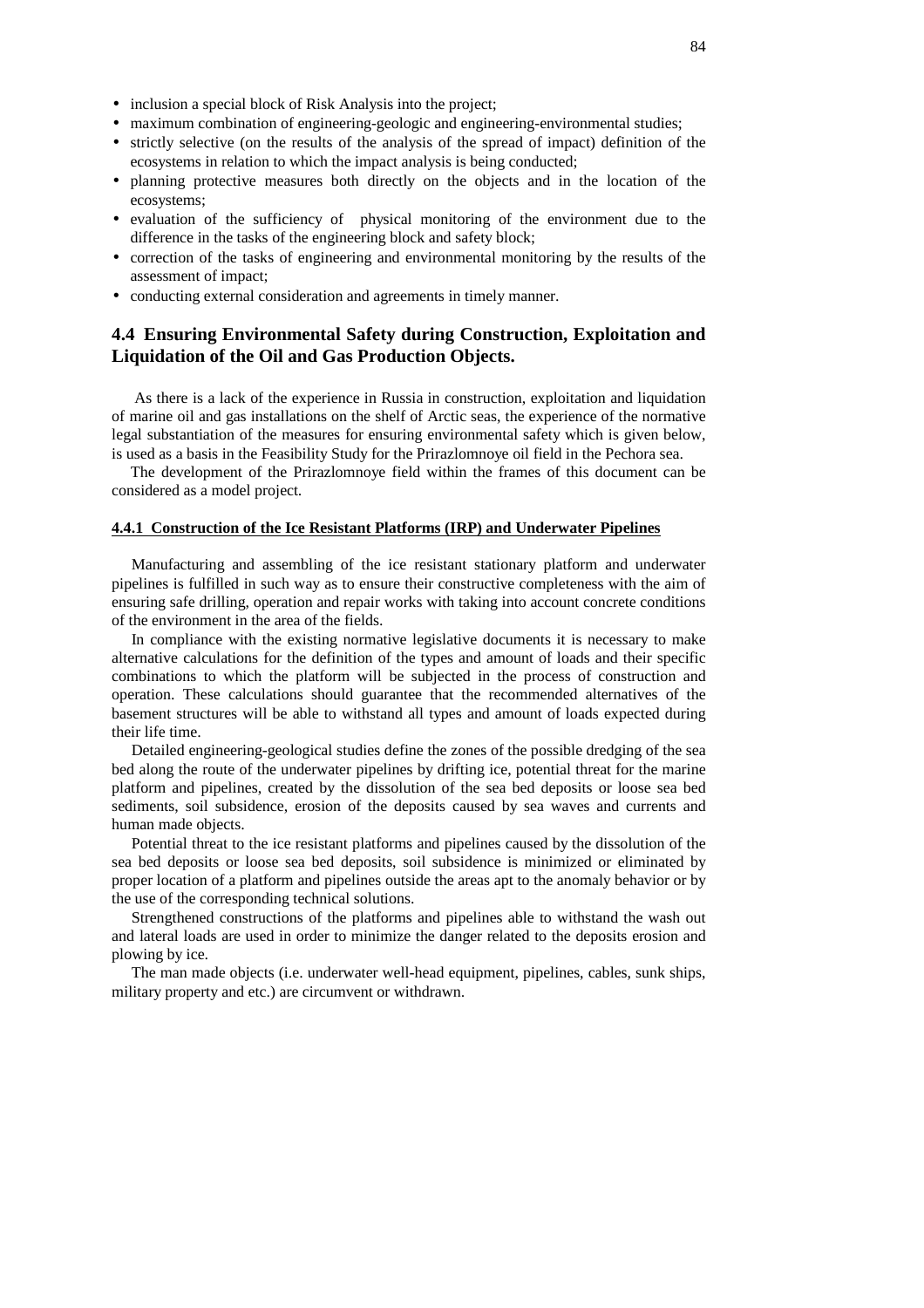The pipelines are calculated to withstand the blows of the trail boards which can be used by the fishing boats on the proposed route of the pipelines during their entire life time.

Assembling of the IRP and pipelines shall be done in the ice free period. The selection of this period allows to reduce considerably or to avoid the impact of the wind waves, sea ice or icing of the structure. If the weather conditions are unfavorable or there is a strong sea waves and icing, the operations on the construction of the platform and pipelines are temporary suspended till more favorable conditions are established.

The preference is given to the method of the fast discharge of the big amount of raw materials and not to the method of the continuous discharge among the alternative methods of the ice resistant platform and pipelines construction connected with excavation, shifting and discharge of the sea bed deposits. The pipeline routes are laid outside the habitat and breeding areas of valuable commercially fish and other preserved types in compliance with the recommendations of the fish protection agencies.

The schedule of shipping to the construction objects, routes and height of aircraft flights shall be organized in such way as to minimize the contradictions between the fishery and impact on the biologically vulnerable types in the periods of nesting, breeding and migration.

The ships and barges shall be supplied with separation and cleansing installations in accordance with the existing Russian standards, in order to prevent marine environment pollution in the period of construction of the marine hydrotechnical structures. To prevent small operational spills, borders, drains and saucers shall be installed as well as drainage system tanks, equipped with level regulators preventing overflows and leakage of the polluting fluids. Ventilation and cooling systems shall be designed in such way as to prevent discharge of liquid hydrocarbons together with gas into the sea. Construction equipment shall be supplied with mufflers to reduce the noise of the engines.

#### **4.4.2 Measures on the Environmental Safety in the Period of the Operation of the Field Facilities**

Normative documents on the operational safety on the oil and gas fields define that the most efficient measures for the environment protection are well organized processes of operation and technical maintenance. Norms and standards for operation and maintenance shall be set up for each object. They ensure the efficiency of methods and measures for minimizing the impact on the environment.

Operation and service personnel shall be trained in the training centers for personnel and shall get a detailed instruction on the environmental safety during the fulfillment of their duties. The programs for checking the devices controlling the quality of the environment shall be made for all objects of the project.

During the operation of the IRP, general measures for preventing or minimizing the pollution of the environment by introducing norms and standards relating to the order of storage and accounting for the hazardous materials, using constructive and technological solutions for the marine environment protection shall be fulfilled. Sewage installation in compliance with the norms and rules, preventing the pollution of the water bodies shall be used for cleansing the sewage waters. It is not allowed to dump hard waste from the platforms and supply ships onto the ice.

#### **4.4.3 Measures for Preventing the Pollution of the Environment by the Drilling Waste**

The activities preventing pollution of the environment in the process of well drilling are based on the requirements of the normative documents banning the discharge of the waste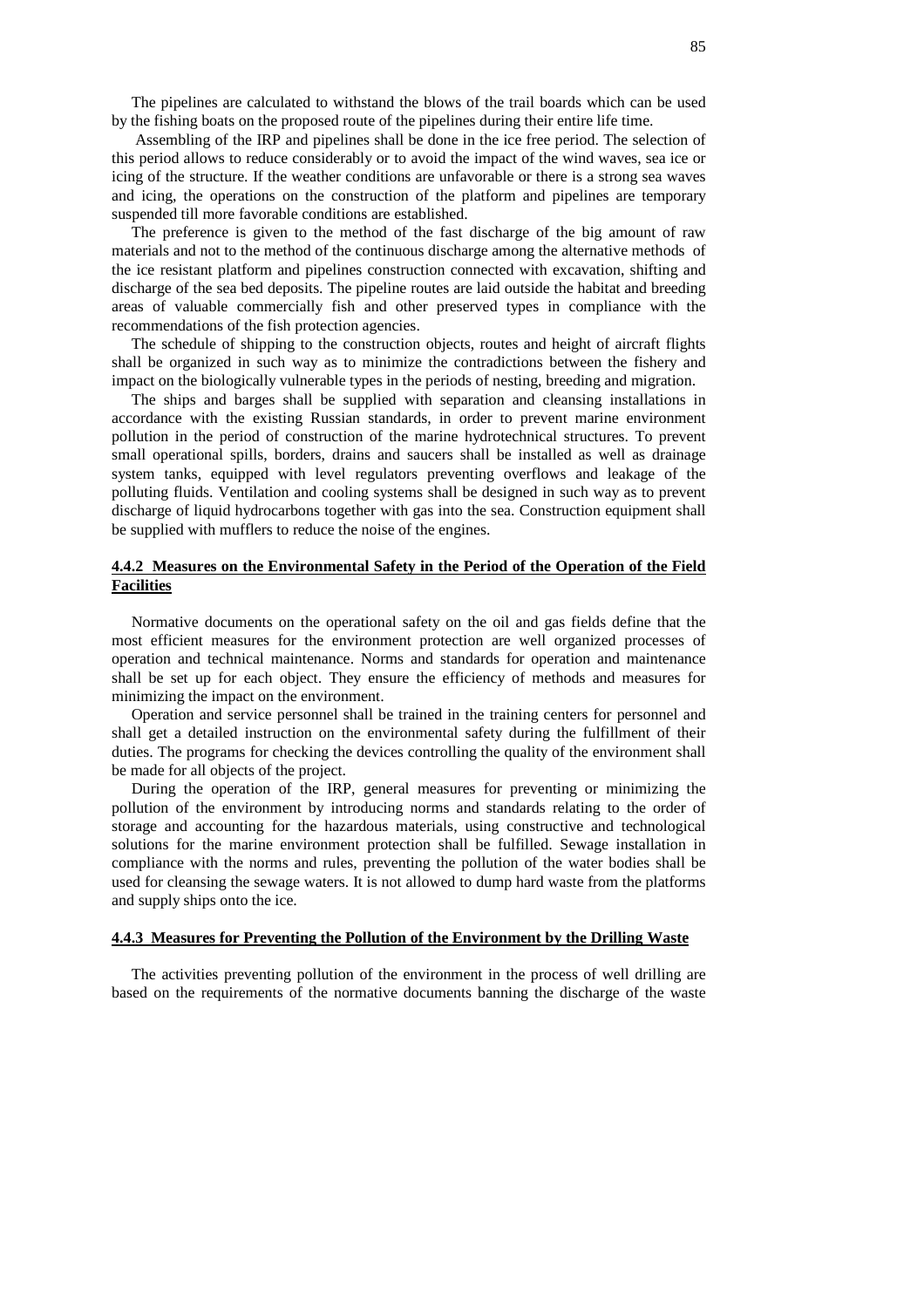formed during the wells construction into the sea. Due to this reason the drilling system of the ice resistant platforms shall be equipped with the following:

- technical means for collecting, utilization or transportation of the drilling cuttings;
- hermetically sealed system of collection, storage and delivery of powder chemical agents and heavy loader;
- closed circulation system of the drilling mud with the pipeline to transport the exceeding amount of fluid from the ice resistant platform;
- system of collection, cleansing, circulating and reuse of the drilling sewage waters.

In order to prevent oil and gas shows, emissions, and open blows during the wells drilling the following shall be envisaged:

- selection of well design shall be done in accordance with the requirements of the «Methodological Directives for the Selection of the Design of Oil and Gas Wells on the Exploration and Production Areas»;
- wells drilling, assemblage and operation of the anti-blow-out equipment shall be conducted in accordance with the requirements of the «Unified Technical Rules of Conducting Works during the Wells Drilling»;
- equipping wells with anti-blow-out equipment mounted on the casing head wiring the technical casing and conductor;
- conducting testing of the sealing of the conductor and intermediary casings and their sealing prior to the penetration of the productive formations in accordance with the «Temporary Instruction for Well Testing for Sealing».

### **4.4.4 Measures for Preventing the Environment Pollution during Oil Production, Collection and Processing on the Ice Resistant Platform**

The oil wells shall be equipped with a complex of the well equipment for operational safety, simultaneous drilling and maintenance:

- for the automatic shutting-in the well;
- for well study with depth gauges;
- for underground repair works without pulling out the tubing;
- for pulling out the well equipment without preliminary killing of the well and etc. The operational complex of the block modules includes the following equipment:
- for collection, cleansing and utilization of the products of well operation and testing;
- for collection, discharge measurement and separation of the products of the producing wells;
- for deemulsification and cleansing oil from hydrogen sulfide and bringing it to the commercial condition;
- for the cleansing the formation water from mechanical impurities and oil;
- for de-aeration, cleansing from mechanical impurities and microbiological treatment of the sea water;
- for injection of water into the productive horizons for formation pressure maintenance;
- for operative metering and account of the produced oil.

Oil field technological equipment installed on the ice resistant platform forms a technological systems of continuous action, equipped by a complex of a anti-accident automatic equipment to reduce the environment pollution by oil and other components. During the assemblage the equipment is installed in such a way as to collect the possible spills of the well products which are sources of pollution, into special tanks.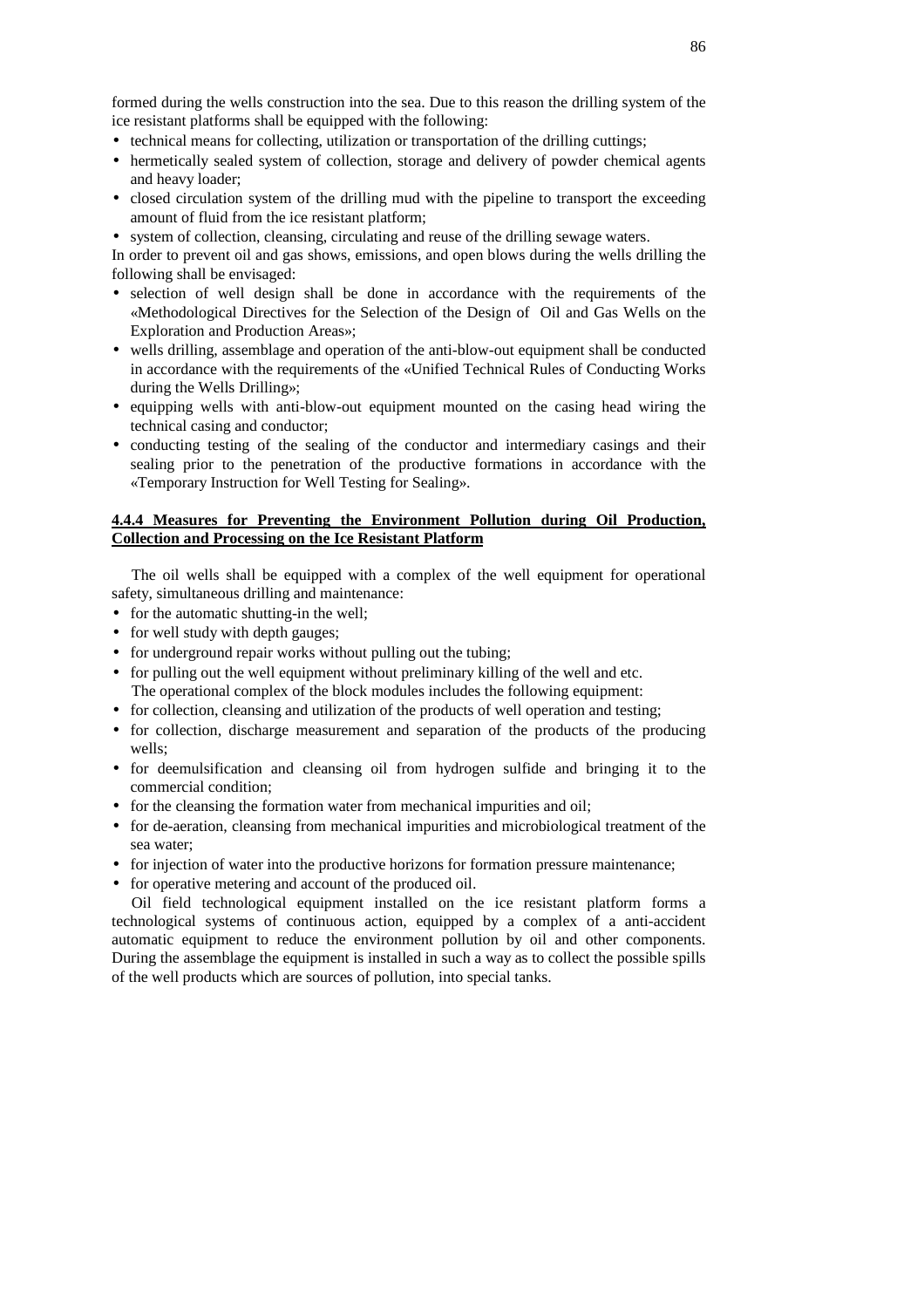The environment pollution is caused during the damage of the tanks of the separators and pipelines leading to the loss of sealing and during the failures of the anti-accident automatic units or shutoff valves operated by these units. Each element of the system should be equipped with shutoff unit with automatic or manual drive, which will stop the influx of products into the damaged part of the system in order to limit the consequences of the equipment failures.

# **4.4.5 Environmental Safety during the Conservation and Liquidation of the Fields Facilities**

Conservation and liquidation of the field facilities on the completion of the field development should be done by a separate project. At present, there are no normative requirements in Russia for the decommissioning of the marine oil and gas field installations, except for the rules of conservation and liquidation of the prospecting and exploration wells.

In accordance with the above-mentioned rules, the wells should be left in the stable and safe state. It means that the wells should be plugged by cement. The productive zones shall be isolated to avoid the migration of the fluids in both directions; the open part of the hole shall be isolated from the cased; all annular and production casing shall be plugged by the cement solution and then the casings and the production casing shall be cut off at the sea bed level.

#### **4.4.6 Organization of the Operational-Environmental Control**

In accordance with the Russian legislation all users of the sites of the continental shelf should carry out the works on hydrometeorological and environmental monitoring and to submit the data received in the result of these works to the relevant Russian organizations. In accordance with the concept of the Unified State System of the Environmental Monitoring of Russia developed by the MNR of Russia in 1992, it is necessary to envisage the coordination and competitiveness of the information flows in the system on the basis of the unified coordinate - time system, use of the unified system of classification, coding, formats and data structure. The system of the environmental monitoring of a marine field, in this sense, should be as a reference point in the collection and processing of the environmental information at the local level, fulfilling double functions.

The main tasks of the program of the operational and environmental control at all stages of drawing up the project for the development of the Arctic oil and gas resources are the following:

- generating the information necessary for the assessment of the impact on the marine environment and its biota at all stages of the project development;
- collection of the information for general characteristics of hydrometeorological and environmental conditions in areas of the fields location.
- long term control over the environmental situation on the aquatories of marine oil and gas fields and definition of the environmental effects which have not been forecast earlier.

During the implementation of the program of operational and environmental control standard equipment traditionally used in the international practice for environmental studies should be applied. Highly skilled specialists, laboratories and companies with corresponding licenses for conducting environmental monitoring should be used.

Methodology of sampling, field measurements, laboratory analyses and information processing should correspond the requirements of the Russian normative documents and generally accepted world practice.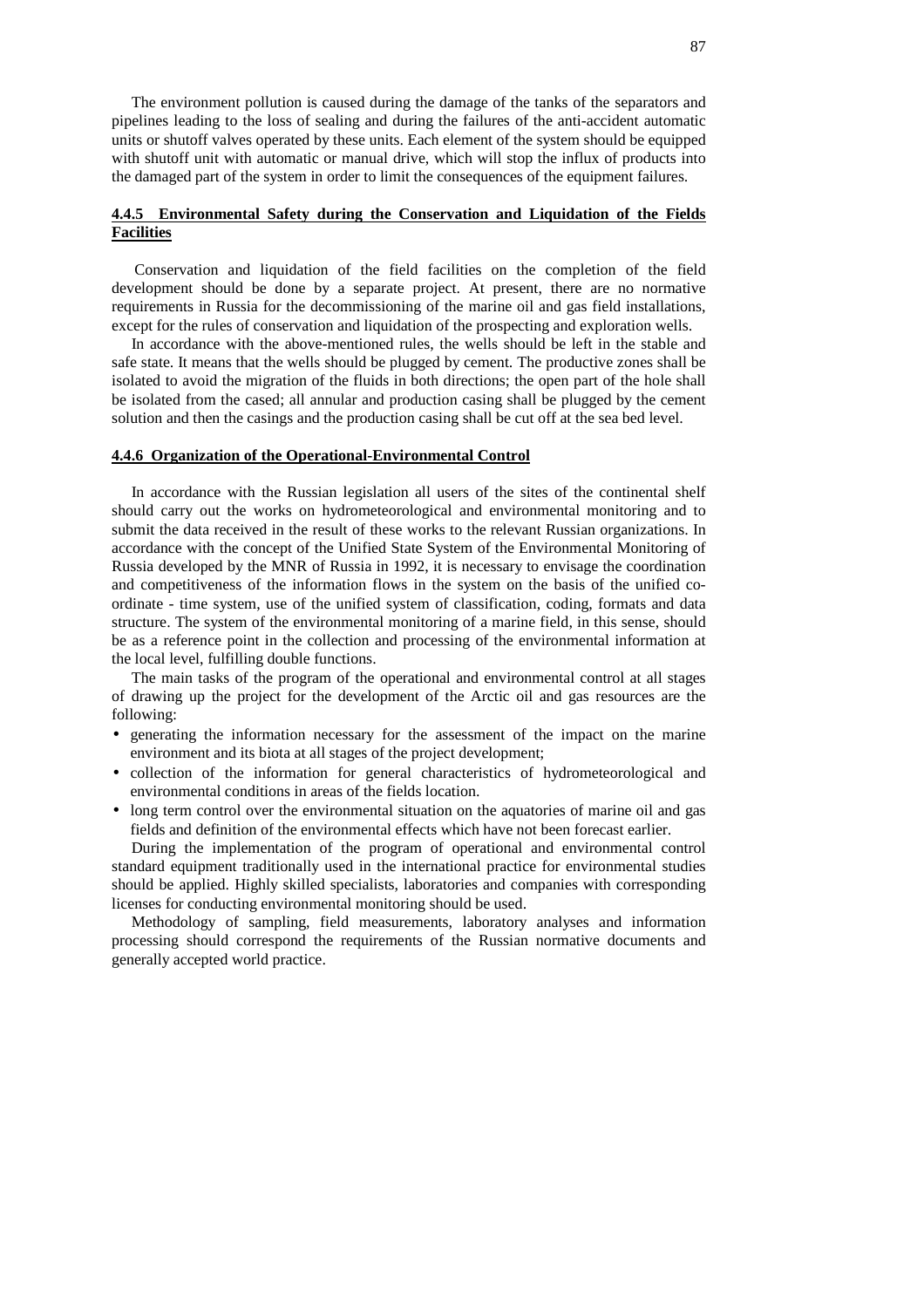It is absolutely clear that natural conditions of functioning and technical opportunities of the location of the elements of the operational environmental control in the Arctic aquatories define the necessity to fulfill the following requirements:

- metering units should function reliably under low temperatures;
- infrastructure of the metering network should not require additional facilities for its installations;
- information network should provide collection and concentration of the data from the metering devices in a unified computer center by international standards;
- data processing system should minimize the requirements to the metering system;
- system of data presentation should provide the possibility of multy-profile assessment of the state of the environment to the field management.

# **4.5 System of Ensuring Industrial and Environmental Safety**

As it is shown by the world experience in design and development of the marine oil and gas fields and practical work of RAO «GAZPROM» on the onshore fields, environmental safety on the oil and gas field facilities is achieved by using the system of management of the environment protection. It is necessary to develop the analogous system for the development of the fields on the Arctic continental shelf.

The system should act at all stages of the project implementation, ensuring the guarantees for inclusion into the project all assigned nature protection measures and their observation at the stages of construction, operation and abandonment. During the entire life of the project strict official control over the state of the environment should be envisaged.

The main functions of the system of management of the environment protection for different stages of project implementation are the following:

**- At the design stage** - organization of studies for the assessment of the base-line state of the environment; if there is lack of information additional studies should be conducted with the aim to generate a complete evaluation of the environment prior to the completion of the design; the expertise of the project in general and the part of the system of management of the environment protection should be conducted with the aim to evaluate the correspondence of the project solutions to the legislative and normative requirements for environmental protection; working out methodological provisions for all work groups in the project;

- **At the construction stage** - to define the organizations-performing the work, boundaries of the construction sites; receiving permits-licenses for discharges of gaseous and fluid waste and for dumping solid waste and the definition of the requirements relating to the dumping place; conducting unified policy on the environment protection by all subcontractors; organizing regular control over the observation of the measures for environment protection;

- **At the stage of prospecting, exploration and production drilling** - to ensure reliable work of the drainage systems, removal of the drilling waste, emissions from flaring and other sources into the atmosphere, correct use and utilization of the drilling mud and cuttings; sealing of wells and utilization of fluids during well completion and operation; development of measures for the liquidation of the fluid spills during oil and gas shows and well operation; organization of the system of observation and control over the drilling activity;

- **At the stage of oil and gas production, transportation, processing** - to ensure reliable system of utilization of the formation water, drainage and utilization of different types of sewage; development of measures for the safe utilization of waste including chemical, solid and household waste; measures for the use of production and drilling agents including storage,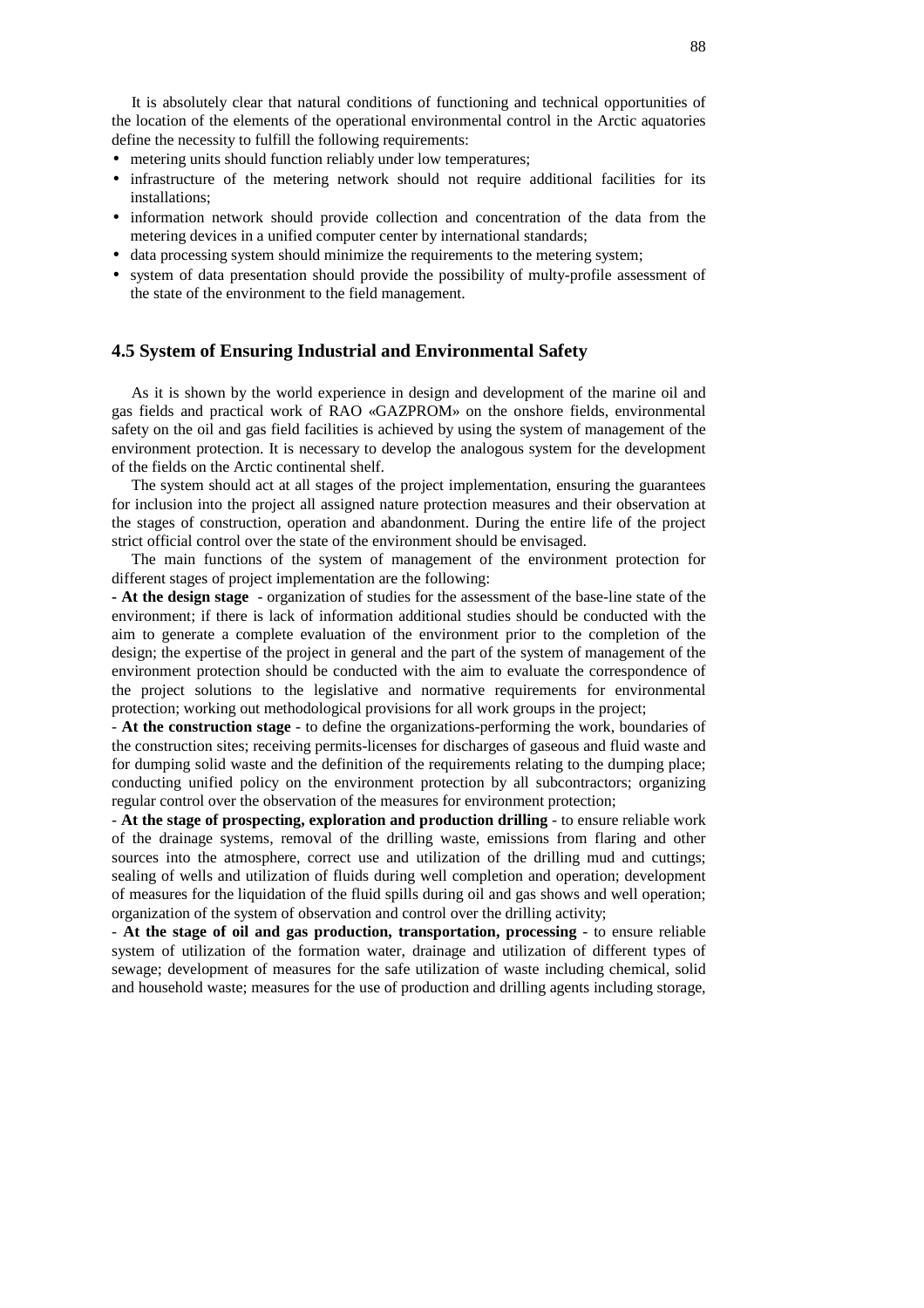utilization and etc.; development of the environmentally safe measures for technical maintenance of the underwater pipelines, as for example inner cleaning by pigs and pressure testing while connecting and disconnecting the hoses; obtaining permits necessary to fulfill the works;

- **At the stage of the field liquidation** - to ensure alternatives and selection of the environmentally acceptable alternative of the decommissioning of the field facilities, observation of normative requirements during the liquidation works.

The practice of operation of the oil and gas fields and the accidents on marine fields have shown the necessity of the development of not only nature protecting measures but plans for the emergency response, if the situations threatening human life, environment or material values emerge. The issues above mentioned will be considered in chapter 6.

# **Chapter 5**

### **Safety and Protection of Personnel Labor**

# **5.1 Normative and Legal Security of Labor Protection and Safety Measures**

The security of safe and sound working conditions for industrial facilities and activities and the guarantee of the protection of labor and health rights of working people are provided by the Labor Code of the Russian Federation (1992) and the Legislative Fundamentals of the Russian Federation on labor protection (1993).

According to the distribution of the competence between State management agencies governed by the Statute on Ministries, the Ministry of Fuel and Energy of the Russian Federation (Mintopenergo) is responsible for labor protection in the oil and gas industry.

These responsibilities include the following:

- ensuring safe working conditions for the operation of oil and gas facilities;
- labor protection in this branch of industry, prevention of occupational diseases, industrial injuries and accidents;
- development and approval of norms and rules, and control over their observance.

The direct responsibility for providing safe conditions in oil and gas activities lies on leaders and management of the industrial enterprises.

Employers, officials and other company personnel bear administrative, disciplinary, juridical and other responsibility as established by acting Legislation of the Russian Federation.

According to the Legislation of the Russian Federation all persons performing operations under agreements for individual contractors (contracts) are subjected to mandatory social insurance. The Federal Law «On obligatory social insurance against accidents on production and professional diseases» dated July 24, 1998, No. 125-FZ puts the responsibility for this type of insurance on the employer.

General principles are:

- introduction of the terms «professional risk» and «a class of professional risk» which will be defined in future sub-law acts for branches (sub-branches) of industry;
- compensation through mandatory social insurance does not deprive and does not limit the rights of the insured person on compensation for damage in general civil-legislative manner;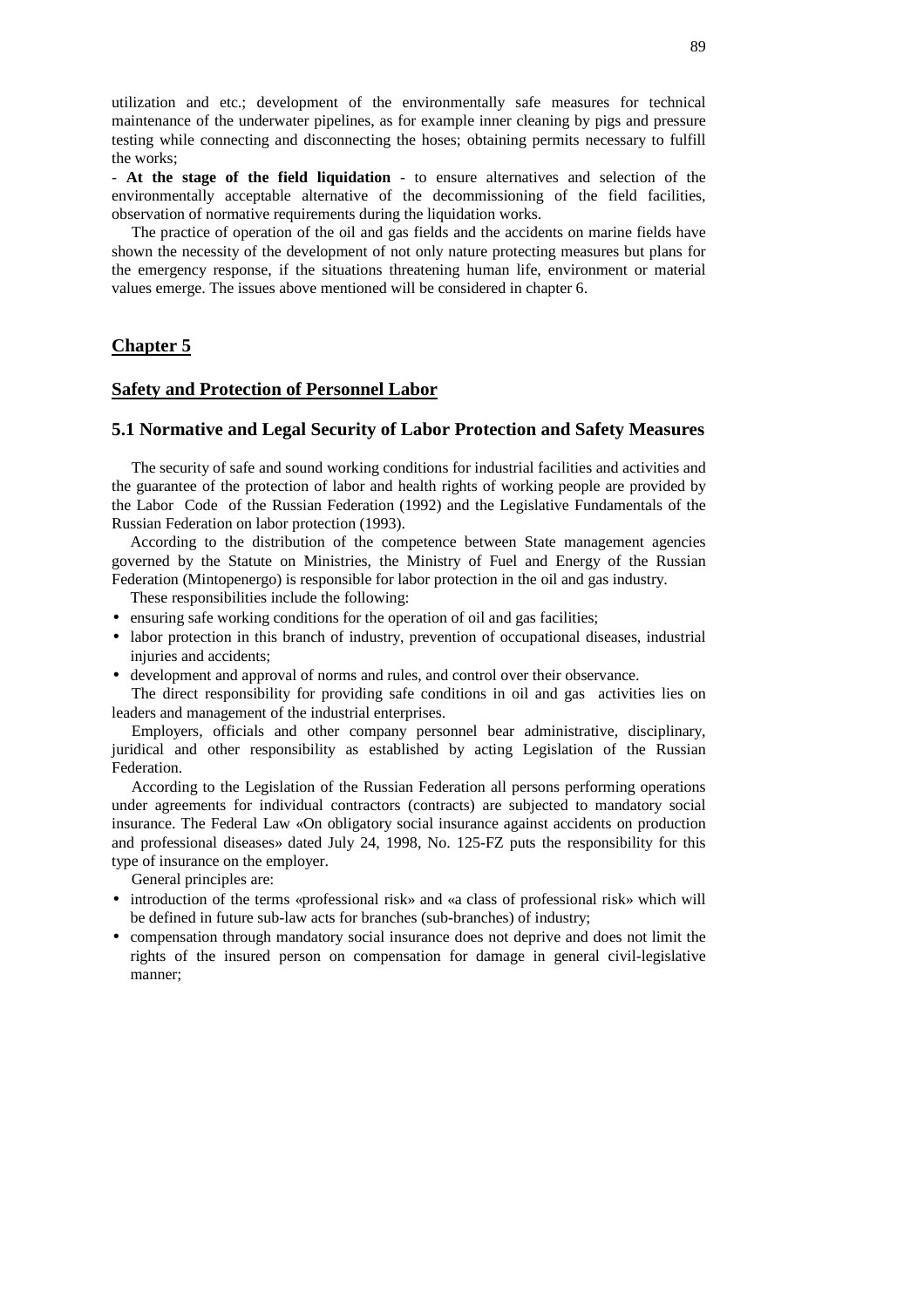- compensation of salary loss and expenses connected with illness and loss of working ability;
- insurance reimbursement in case of the death of an insured person as fixed lump sum (60) times of minimal monthly labor payment) and monthly payments to dependents at time of death that is based on the insured persons salary.

It should be noted that the introduction of this Law into force is the result of adoption of the Federal Law on insurance tariffs in mandatory social insurance that must be established taking into consideration classes of professional risk.

#### **5.2 Requirements of Personnel Training and Testing**

The Ministry of Labor of the Russian Federation approved the «Typical Statement on Procedure of Training and Examination of Officials and Specialists of Enterprises, Institutions and Organizations in Labor Protection» on October 12,1994, which stipulates mandatory training and examination of all industrial workers, including management, in the labor protection. Training and examination on labor protection knowledge is implemented in accordance with The State Standard 12.0.004 - 90.

«The Rules of Safety in Oil and Gas Industry», agreed upon by Mintopenergo and approved by Gosgortechnadzor in 1992, stipulate the following:

- to allow only those persons who have higher or secondary technical education in appropriate specialties and have been certified with the appropriate documentation in operations on drilling, development and repairs of wells, geophysical investigations in wells, and on production and initial treatment of oil and gas;
- to allow persons, only after appropriate training and examination, to perform independent work on maintenance of equipment, well installation, geophysical investigations, development and treatment of oil and gas, or to carry out production operations.

The general rule is that professional preparation of personnel shall be implemented in specialized training institutions that are licensed by Gosgortechnadzor.

The procedure of training and training programs for professions that require increased safety, instruction, examinations, and certification of personnel for independent work are regulated by statements worked out by the appropriate federal authorities according to agreements with the Gosgortechnadzor for this branch of industry.

The organization of timely and quality training and examination on labor protection for an enterprise, is generally the responsibility of its director, and for its divisions (workshop, sector, department, laboratory, etc.), it is the responsibility of division chiefs. Control over timely implementation of training and examination of personnel is the responsibility of a Labor Protection Service established at an enterprise.

However, the general statements above have not been developed for workers and engineering employees engaged in works connected with preparation and development of offshore oil and gas deposits.

### **5.3 Factors Affecting Personnel in the Zone of Operations**

The following industrial and natural factors will affect employees working on the Arctic shelf:

- acoustic noise, general and local vibration, ultra sound;
- electrical and electromagnetic fields, X-rays, radioactivity;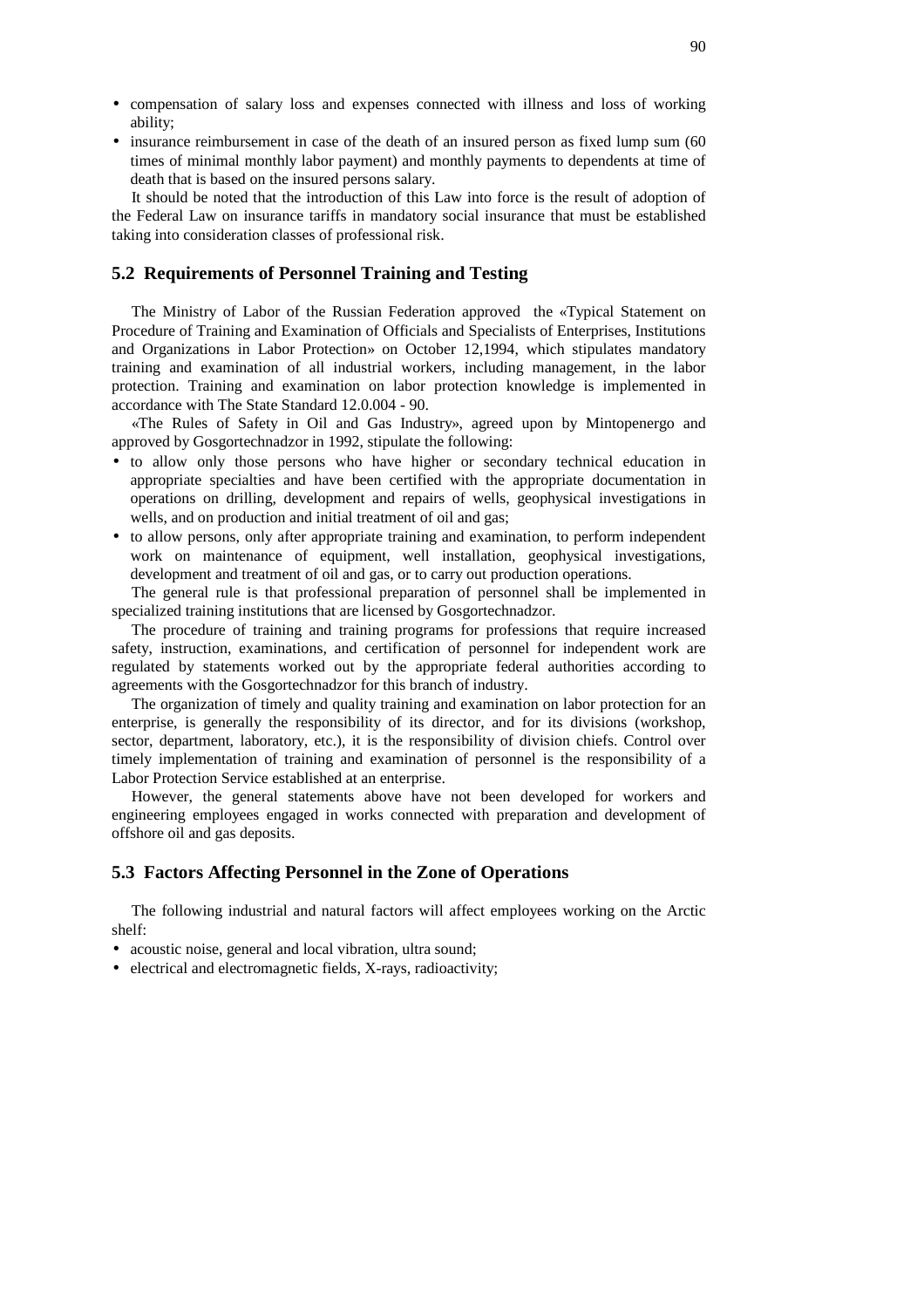- vaporous pollution from hydrocarbons, sulfur compounds, and aerosols from electrical welding;
- low air temperature, increased humidity, high wind velocity, low atmospheric oxygen, lack of ultra-violet radiation, sharp changes in atmospheric pressure, long polar nights and days, and frequent magnetic storms;
- heavily busy working schedule, long continuous working periods, rough sea conditions and support vessel or platform oscillations, work under life-threatening conditions, work in strained conditions within small operational areas.

While transporting workers from a vessel to a platform and back the human organism may be affected by a pitching with a 2-4 m displacement of deck bottom. Air transport via helicopter can also cause physical and physiological stress.

In addition to the general working conditions, such as shift lengths, the safety of personnel employed in the development of oil and gas deposits on the Arctic shelf of Russia also depends on the type of work and the type of facility (e.g. on a stationary platform, on an offshore drilling rig, at laying pipelines, on vessels, etc.).

At the present time, there are no special requirements for working conditions on oil and gas production facilities in the offshore Russian Arctic. For preliminary estimation of working conditions on marine stationary platforms (MSP), data from onshore oil and gas operations, as well as general statements of hygienic classification of work, are used. According to which, conditions of work on marine installations may be considered as medium difficult and difficult (when two or more hazardous or dangerous factors of work are present, conditions of work must be classified as the most difficult).

In principle, the existing legislative and normative base has working condition requirements for all basic production-related factors. However, it requires a correction for marine operations taking into consideration complex influence of working conditions, operational factors, and natural-climatic features of Arctic region.

The standard values of natural-climatic parameters for the northern latitudes that are used in calculations, are presented in Standard 2.01.01-82 «Building Climatology and Geophysics». Development of a special normative document may be recommended.

# **5.4 Sanitary-Hygienic Conditions and Regimes of Work and Rest of Personnel, and Medical-Rehabilitative Measures**

Analysis of the existing legislative and normative documentation shows that requirements for sanitary-hygienic conditions need improvement with regard to specific features of work on the Arctic shelf.

Analysis of personnel sanitary-hygienic working conditions in the Arctic show that one of the main natural-climatic conditions for protection of human health is adequate nutrition and safe water supply. Though no normative-legal documentation on measures for the protection of personnel health working in the Arctic zone of Russia is available, the analysis and generalization of collected information permits definition of requirements for special normative and legal documents.

The basic physiology and hygienic requirements for nourishment and water supply of people working in the Arctic offshore zone are as follows:

- correspondence of quantitative and qualitative content of a daily food ration to energy expenditure of personnel in marine oil and gas activities;
- compliance of daily diets to predetermined norm of nutritional need for different categories and professions of personnel taking into account special Arctic and marine conditions;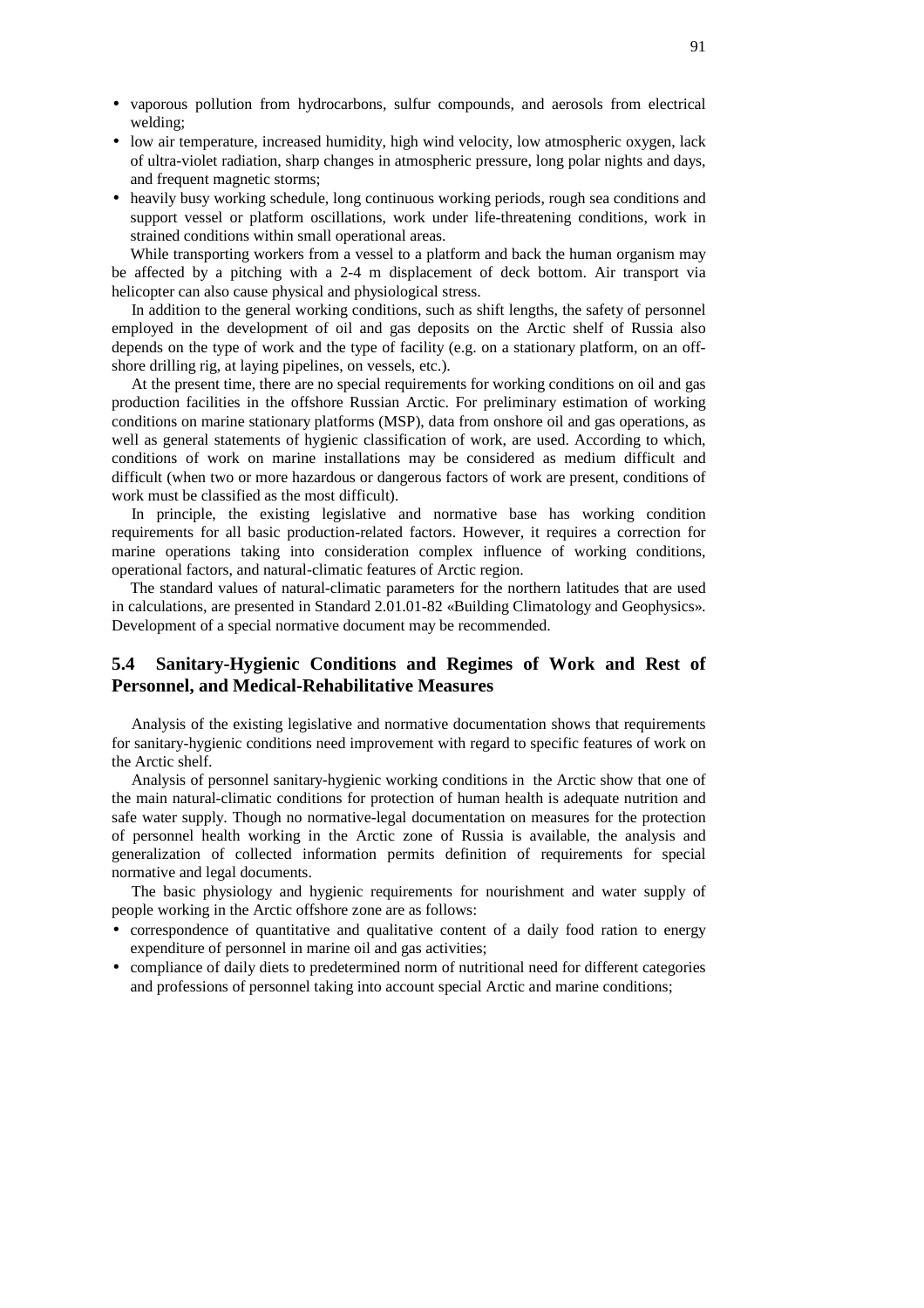- contents of food and finished dishes must be sorted to account for the influence of difficult climatic, living, and working conditions;
- finished food must have good flavor, quality, variety, be safe in a sanitary-epidemiological respect, and must be balanced in quantity and quality;
- diet must be specially developed for protection of human health while working in exploration and development of oil and gas fields the Arctic zone;
- feeding regime must provide the proper number of meals during a day, as well as the daily food ration in meals during a day, taking into consideration shifting work schedules;
- regular supply of all necessary micro-nutrients vitamins and mineral substances, in order to replenish any deficit of nutrients, and to help increase resistance to illness and adapt to unfavorable living conditions;
- timely, valuable and safe provision of water satisfying sanitary standards, soft drinks, and especially drinks rich in vitamins, micro-elements and biologically active substances;
- strict sanitary-hygienic control over feeding products, preparation of food, water supply, places of consuming and preparing food.

Analysis of statistical data on changes in employees functional physiological state in Arctic conditions (cardio-vascular system, vegetative nervous system, thermo-regulative system, etc.) shows it is necessary to conduct a series of medical-rehabilitative measures. These measures shall be implemented in rehabilitation-recreating centers arranged in different areas of the Arctic zone.

The goals of the above-mentioned centers are:

- pre- and after-shift-work examination of personnel coming from different regions;
- determination of ability to work and medical certification to work;
- development of recommendations on staffing of teams and recreation of personnel.

The provision of medical-sanitary service for personnel working on oil and gas installations in the Arctic zone can be arranged by the specialized services of the Minzdrav which has a network of medical-sanitary posts, including areas of development and transportation of oil and gas in the northern regions.

# **5.5 Systems of Personnel Life Provision in Emergent Situations**

The following requirements for personnel safety should be met when designing and constructing living, service, public, and sanitary buildings:

# **1. Organization and equipping of working place:**

- equipping of working places with indicators and warnings of dangerous production factors (detectors for gas, smoke, noxious fumes, fire and etc.), and with systems of emergency notification, communication, etc.;
- availability and accessibility of means of individual protection and rescue;
- mandatory provision of two equal evacuation exits from each floor of technological rooms and each living floor (one exit is permitted for rooms where presence of people is short term and irregular);
- organization of evacuation exits from floors of technological rooms and upper level working decks to outside or interior closed stairwells with natural illumination.

# **2. Location of a living block:**

- proper orientation of a platform considering prevailing currents and wind directions;
- living, service, public and sanitary buildings should be placed on a separate block of the foundation with observance of a safe distance (eg. not less than 50 m) from drilling and development works;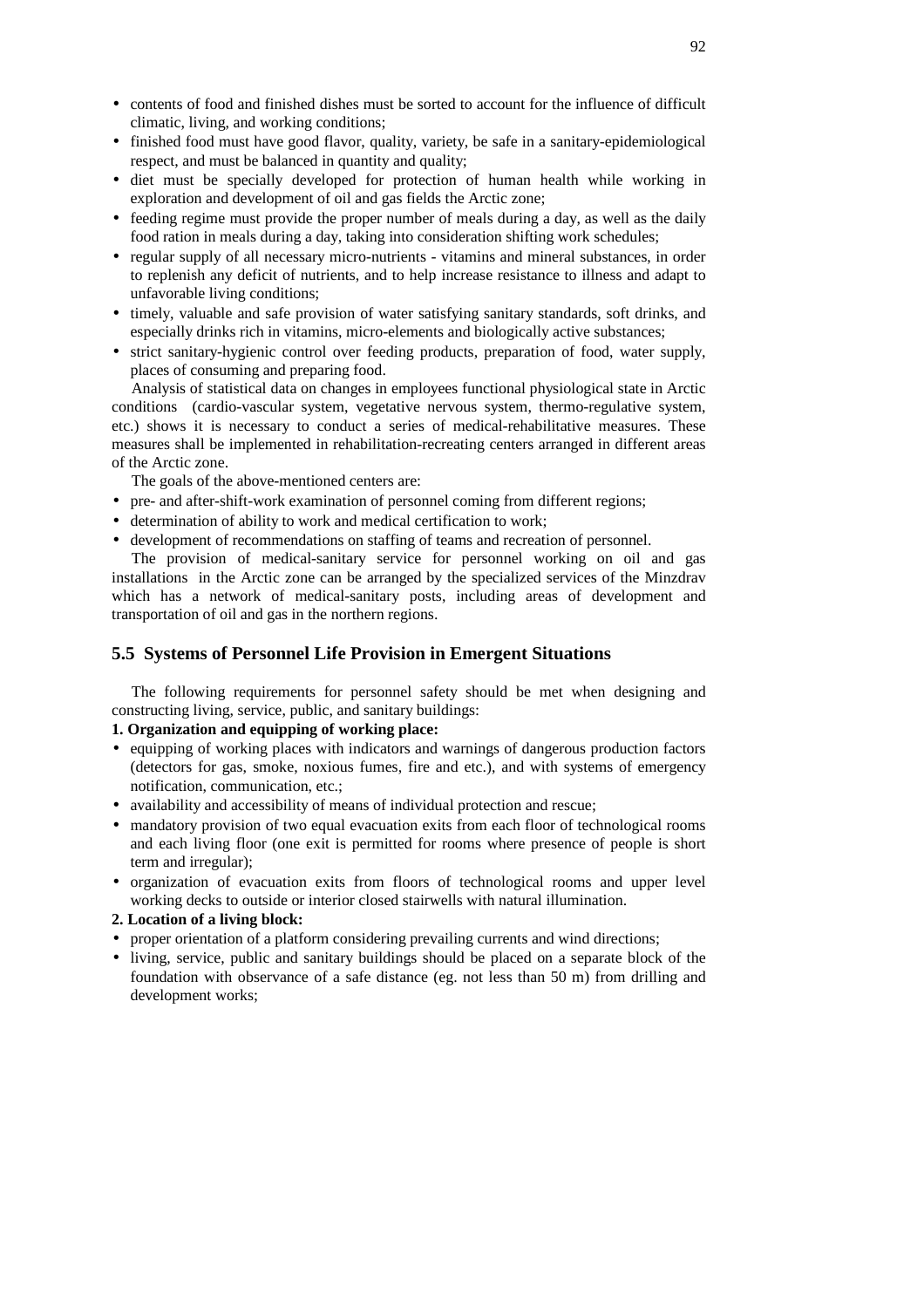- defense of living buildings against damage from possible falling drilling and/or torch masts;
- explosion and fire danger areas must be separated from technological rooms and open decks;
- water-curtain supply on the side of a living block which faces industrial-technological buildings, drilling and exploitation wells;
- protection of living and public buildings by exterior anti-fire walls and covers with a fireproof limit of not shorter than an hour;
- installation of blind windows and port-holes in walls of controlling posts, living and public buildings that face a drilling rig and open drilling equipment (a well), as well as equipping of such windows and port-holes with inside shields made of steel or equivalent material.
- **3. Provision of personnel evacuation should correspond to the following requirements:**
- development of rules, in a set of operational documentation, for behavior and safety provision for personnel during evacuation in cases when continued occupation of a platform is life threatening due to uncontrolled fire, or oil or gas emissions, when it is impossible to eliminate them by the available means; due to a risk of heel, strong storms, etc.  $\cdot$
- provision of total (emergency) evacuation in such a way that calculated time of evacuation would be shorter or equal to time necessary for evacuation. For example, reaching of embarkation places or temporary shelters should take a few minutes from any most remote point; total time for moving to a shelter and/or embarkation into rescue vessels launching on water in calm conditions must not exceed 10 minutes. However, this time will vary according to ice and climatic conditions, type of facility, and mode of evacuation; eg. marine vessel or helicopter;
- emergency evacuation routes, temporary shelters, and places with collective life-saving means must be located so that buildings and multi-stage constructions could protect personnel from direct heat radiation in case of fire at the well head of production wells;
- marine stationary platforms must have mooring-landing facilities located to account for the possibility of personnel embarkation in vessels with the wind and seas coming from any direction;
- platform design must not have cantilever grounds and other constructions exceeding, by dimensions, mooring and mooring-embarking facilities (except landing grounds of helicopters, if in this case no obstacles will be created for mooring);
- if there are reasons to believe that, due to possible conditions of an emergency situation and unfavorable weather, that the calculated time of platform evacuation cannot be provided, the platform must be equipped with a temporary shelter able properly to protect personnel;
- teaching and training of personnel in evacuation actions with examination and drills of respective knowledge and experience.

# **4. Evacuation routes and exits, and passages to collective life-rescue means during crew evacuation must satisfy the following requirements:**

- safe arrangement of exits (requirements for dimensions and installation of openings, passages, turns, staircases and flights of stairs and overpasses, selection of materials for floor covering, emergency lighting, marking and etc.);
- arrangement of pipelines at floor level where they cross evacuation corridors, with the installation of foot bridges above them, and avoiding flanges, welded and other conjunctions of pipes and cables in a corridor crossing areas;
- correspondence of passages to landing (boat) grounds to «The Rules of Classification and Construction of Sea Ships of the Register»;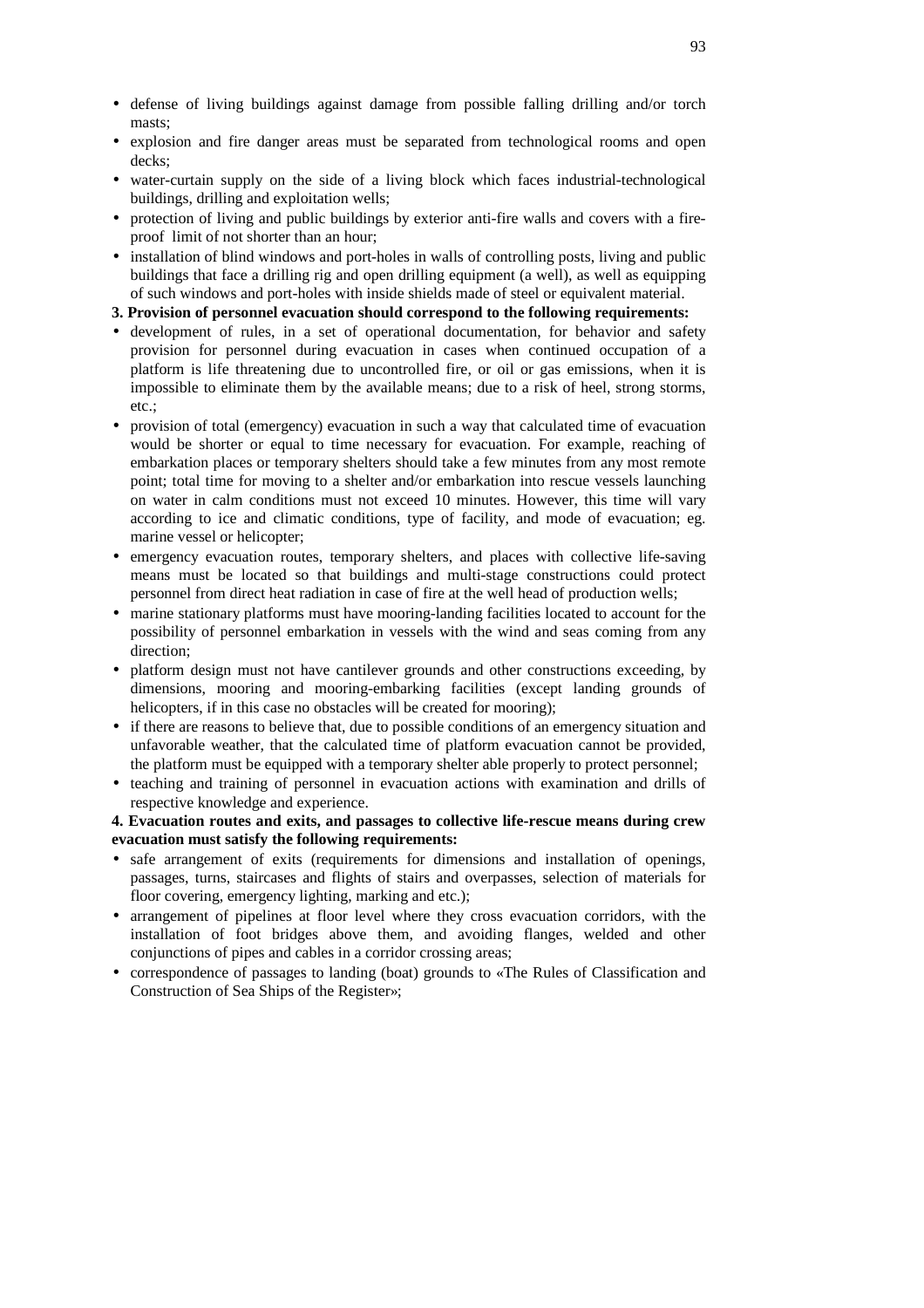- provision of safe grounds for embarkation to collective rescue means in conditions of open flowing of wells and accidental break of pipelines;
- installation of mooring and mooring-landing facilities (grounds) with account of provision of mooring anti-fire and other vessels from several sides and other measures of safety provision.

# **5.6 Proposals on Improvement of Regulatory-Legal Base for Provision of Working Conditions and Human Health Protection in Operations on the Arctic Shelf**

Analysis of materials related to problems of safety protection of personnel in the process of this feasibility study leads to the following recommendations:

1. To develop in the frame of the System of safety standards «General requirements to safety and labor protection in operations on the continental shelf» and accept them as a respective State standard.

- 2. To revise existing legislative and normative documents on labor protection and provide:
- necessary jurisdictional status and time of applicability according to existing legislation for documents which are recognized as suitable for the purposes and tasks of labor protection and corresponding to requirements of GOST «General requirements to safety and labor protection in operations on the continental shelf»;
- preparation and implementation of a Program for development of new, or changes and additions to current documents taking into consideration «General requirements to safety and labor protection in operations on the continental shelf»;
- preparation and implementation, as a periodically renewable normative document «A register of obligatory legislative and normative acts and recommended for usage documents in labor protection for personnel occupied in marine operations connected with oil and gas fields exploration and development».

3. To foresee, in the frame of the Program, development and correction of the following documents:

- «Sanitary rules and norms for works on stationary constructions on oil and gas development on the Arctic shelf»;
- addition of «Sanitary rules for floating drilling units» No. 4056-85 of sections reflecting specific features of work on the Arctic shelf;
- addition of Hygienic Labor Classification (by harmfulness and hazard of production-related factors, difficulty and tension of working process) No. 4137 from August 12, 1986 of articles taking into account the specific features of marine work and a work on the continental shelf;
- sanitary-hygienic requirements for organization of expeditionary-shift method of work in exploration and development of marine oil and gas deposits on the continental shelf;
- addition to the Statement «On the Ministry of Health Department on Medical-Sanitary Provision of Workers at Oil and Gas Complex» of articles on provisions of works on the marine oil and gas operations;
- rules of arrangement for systems of life-support and evacuation of personnel from marine stationary and floating installations connected with development marine oil and gas fields on the Arctic shelf in conditions of threat and occasions of emergency situations;
- a Statement on the State expertise, certification and procedures of the state supervision for labor protection and rest of personnel on marine units of oil and gas complex.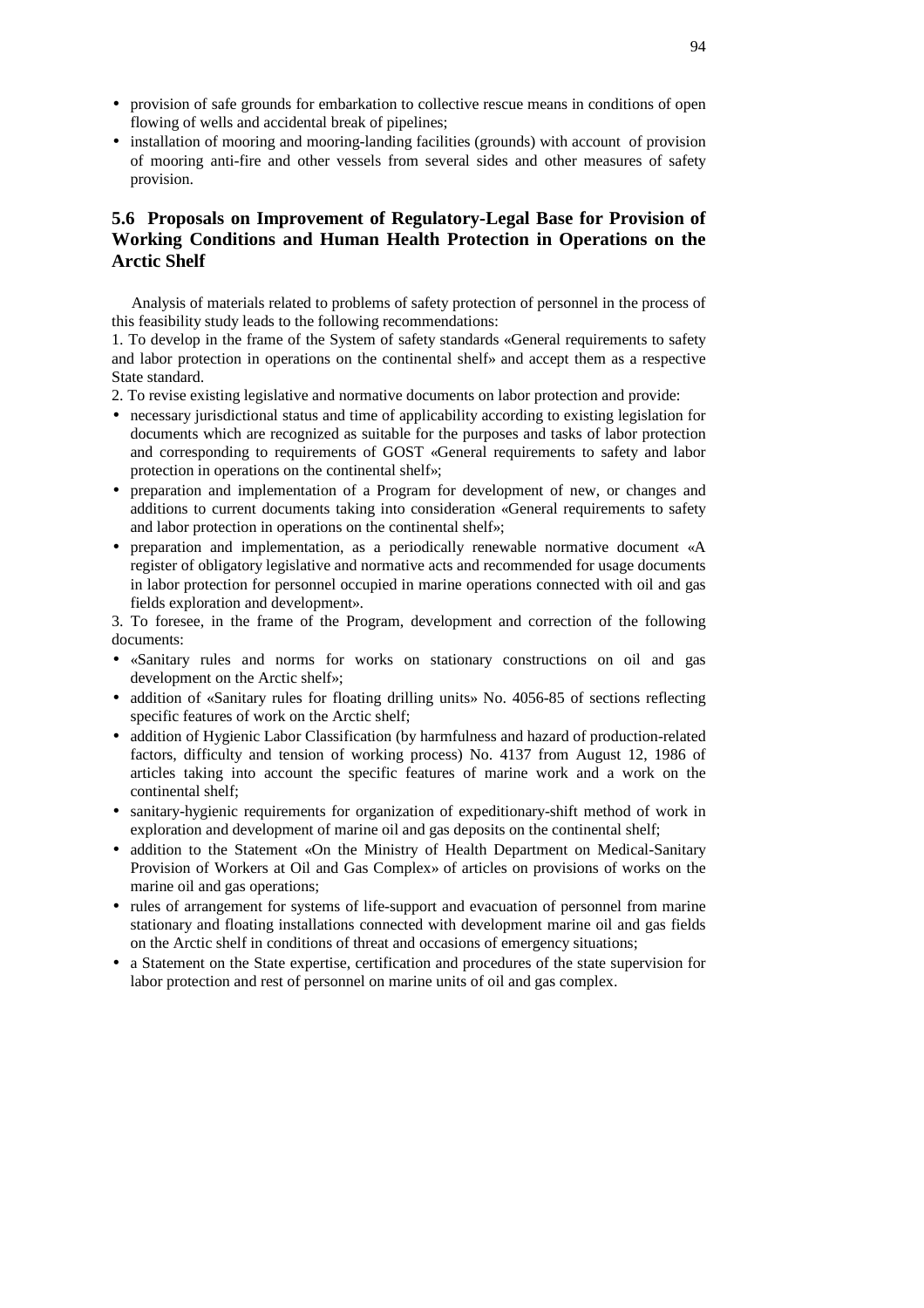4. To develop and introduce into action «Typical Statute of enterprises and organizations carrying out exploration and development of marine oil and gas fields» where the following issues must described:

- duties of operators in development operations of marine oil and gas installations, in a set of operational documentation that is presented in a process of submission and acceptance, by devising Statutes for these units based on the «Typical Statute...»;
- mandatory requirements of the Statute for all personnel temporary or permanently present on marine installations connected with exploration and development of oil and gas fields independent of their belonging to enterprises, organizations and departments.

5. Mandatory requirements and programs on training and testing of personnel occupying marine installations and units for exploration and development oil and gas fields.

6. To provide, taking into consideration mandatory requirements of labor protection, normative documents defining demands to designing and exploitation of marine installations and units for exploration and development of oil and gas fields.

# **Chapter 6**

# **Emergency Situations, Preventive Measures and Response**

# **6.1 General Provisions**

Marine oil and gas production and associated operations are one of the most dangerous kinds of industrial activities because they are carried out in complicated and not fully investigated natural conditions, deal with great volumes of dangerous substances and materials, and are implemented using new and quite complicated technologies. A characteristic of marine oil and gas production hazards is the possibility of so-called emergency situations (ES), i.e. unpredicted events and uncontrolled processes with a threat of serious damage to health, life and welfare of people and the natural environment.

### **Possible emergency situations in marine oil and gas production may be subdivided in the following way:**

#### **1. According to sources (reasons) of their occurrence:**

- extreme natural or physical phenomena (earthquakes, anomalous formation pressure, emissions of oil and gas, loss of foundation stability, extreme storms, ice loads);
- uncontrolled fire, explosion, and emissions of dangerous and toxic substances (formation of explosive mixtures, leakage of toxic compounds);
- failure and damage of technical equipment (collisions of vessels with structures and other vessels, grounding of vessels, accidents with helicopters, accidents during loading unloading operations, falling items, etc.);
- human error (wrong actions, inaction, navigation error, management of technological processes, etc.).
- **2. According to main dangerous factors**:
- emission or leakage of great amounts of dangerous substances beyond protective barriers (clouds of toxic gases, oil spills, etc.);
- dangerous factors of fires (clouds of toxic gases, oil spills, etc.) and explosions (impact wave, splinters, etc.);
- mechanical damages and failure.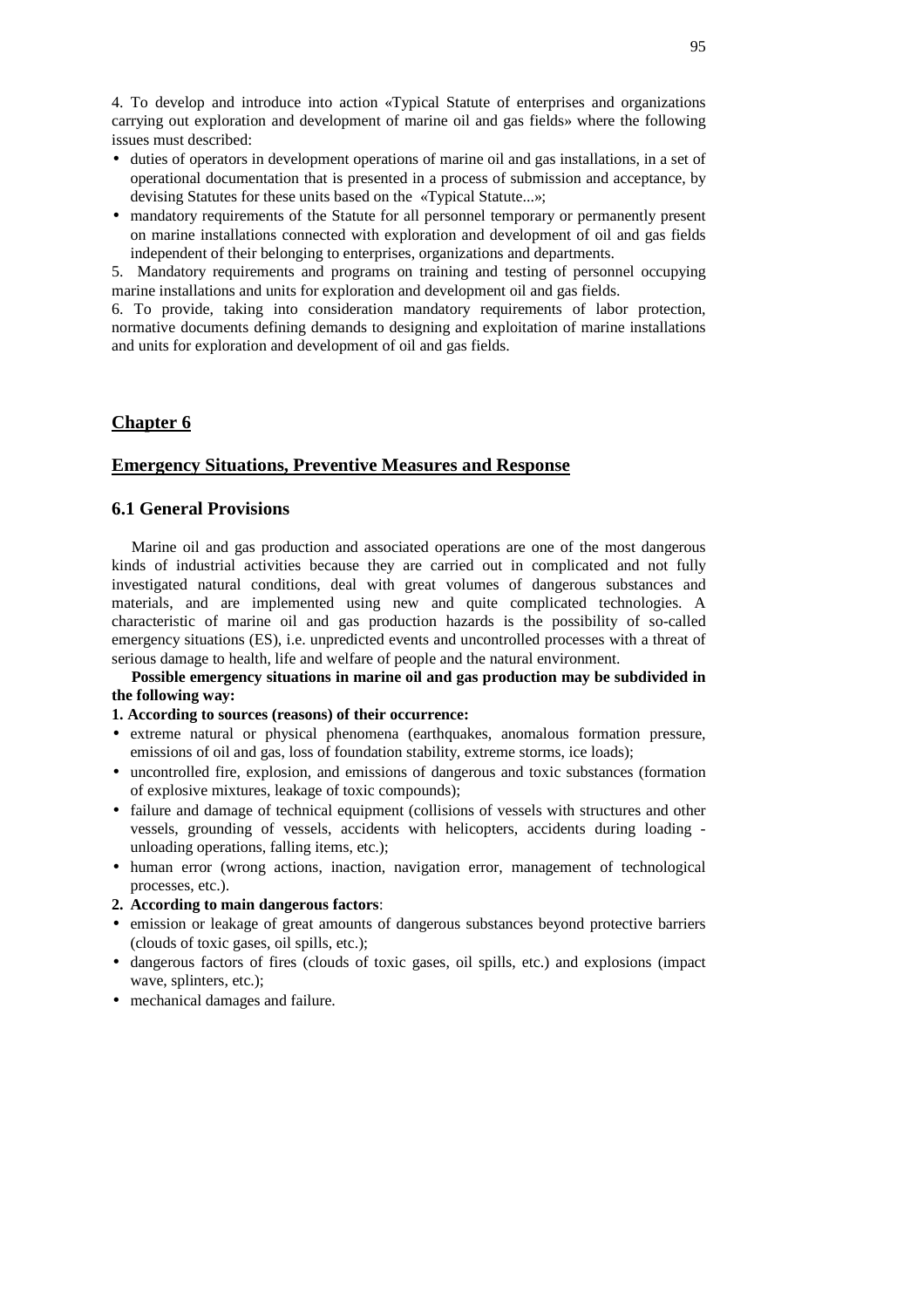#### **3. According to main effects:**

- safety of personnel;
- environment contamination;
- property damage.

Though the occurrence of each ES (beginning, development, and results) is a complicated combination and sequence of causes and effects, the above mentioned subdivision may serve as a starting point to develop a regime of safety, regulation, planning, implementation and control of measures directed on ES prevention, limitation and elimination of their consequences.

Marine oil and gas installations are considered as dangerous industrial objects and therefore the Federal Law «On Industrial Safety of Dangerous Production Objects», governs marine oil and gas installations and, as was mentioned in Chapter 2, prescribe and regulate safety procedures and provisions in the following phases:

- licensing of the activity concerning designing, construction, exploitation and conservation (liquidation) of oil and gas extraction installations and manifolds;
- licensing and certification of technical equipment used on dangerous industrial objects;
- requirements for designing, construction, approval and operation of industrial activities;
- plan of preparedness for actions on localization and elimination accident resulting from an oil and gas production installation or manifold;
- industrial control on following requirements and industrial safety expertise.

Analysis of the existing system and development of proposals for prevention and liquidation of ES must be carried out within cycles of management (prediction, planning, management, control, estimation of results) and according to operational cycles of the project (geological investigation, pre-design investigations, exploration of the field, design and investigation, development and drilling, exploitation, treatment and transportation of products, conservation and liquidation of installation). These steps are implemented by regulatory bodies and operators, within their respective organizations and in interaction with each other.

Normative and legal problems of preventing and liquidation of ES are considered in a number of legislative and regulatory documents:

- the Law «On Interior» prescribes the interior user the duty «to take special measures on prediction and prevention of unexpected gas emissions...»;
- the Law «On Continental Shelf» demands submittal of «data on prevention and liquidation of ES» and contains a special Article 39 - «Marine accidents»;
- «Water Code» prescribes to water-users «timely implement measures on prevention and liquidation of accidents and other emergency situations...»;
- the Law «On Agreements about Production Sharing» puts on investor «insurance of responsibility to reimburse the damage in case of accidents...»;
- the Law «On Industrial Safety of Dangerous Production Objects» introduces the term and procedures to develop «Declaration of Safety for Dangerous Industrial Enterprise» which according to normative acts must include:
	- identification of especially dangerous production facilities;
	- risk and dangers assessment;
	- safety assessment of industrial object;

- provision of object preparedness for localization and liquidation of emergency situations; - insurance data.

Normative documents regulating composition and content of design documentation (SP-11-101-95 and SNiP 11-01-95) requires the inclusion in the «Declaration of Intents» data about «possibilities of accidents (probability, scale, duration of impact», in «Investment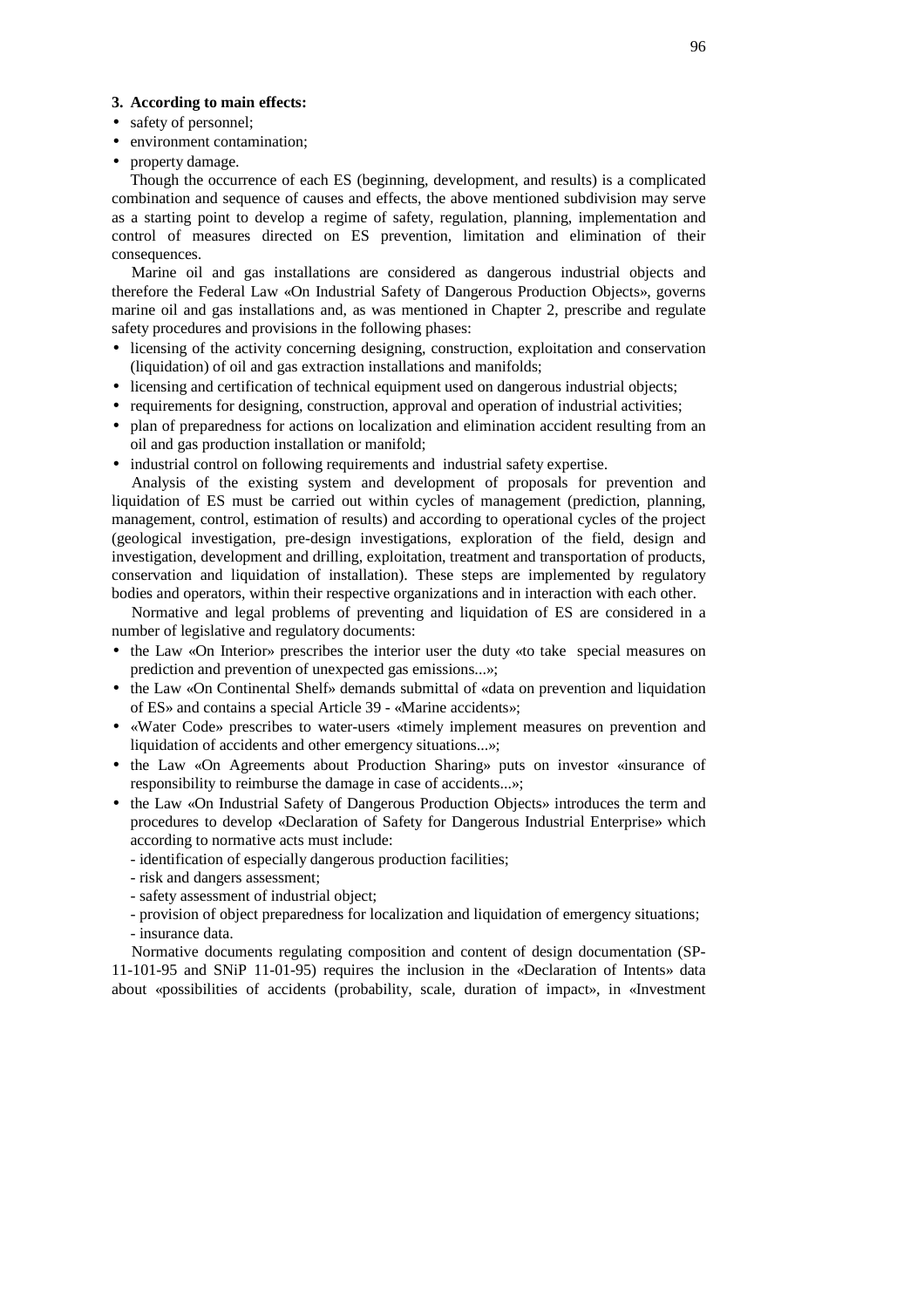Justification» data about «risk degree and probability of accidents occurrence», as well as, in the Feasibility Study for the Project:

- subsection «Safety assessment» in «General Explanatory Note»;
- subsection «Estimation of accidents possibility and measures on their prevention» in the section «Technological solutions»;
- section «Engineering-technical measures of civil defense. Measures on emergency situations prevention».

Below, sections 6.2 and 6.3 consider two main aspects of safety provision in emergency situations. Each of them is a specific field of normative-technical regulation:

• fire and explosion safety of habitable marine structures for hydrocarbon fields development;

• measures on liquidation of emergency oil spills.

# **6.2 Provision of Fire and Explosion Safety of Marine Installations**

# **6.2.1 Fire and Explosion Safety Regulation**

Fire and explosion are the most dangerous of ES for marine oil and gas installations. Until now Fire Prevention was covered by the normative documents:

• «Rules of Fire Safety on Objects of Oil Industry on Continental Shelf» (RFSMO-88);

• «Guidelines on Vitality of Marine Stationary Platforms and Floating Drilling Rigs» (DD-39-470803-5-89).

These documents were developed for the Caspian Sea and when applied to the Arctic must be estimated individually. In lieu of specific normative documents dealing with design of ice resistant stationary structures for the Arctic continental shelf, requirements of the following documents were taken as a basis:

- GOST 12.1.004-91 «Fire safety. General requirements»:
- GOST 12.1.010-76 «Explosion safety. General requirements»;
- SNiP 2.01.02-85 «Anti-fire norms»;
- Rules of classification and building of sea vessels.

Requirements of normative documents of the Ministry of Construction of Russia (Minstroy) for designing, including design of engineering systems, must be kept in mind, as well as Statements of Rules for electric equipment assemblage, documents of State Anti-fire Service, GOST`s, etc.

The premises of marine structures with respect to fire and explosion danger are subdivided by categories A,B,C and D, according to ONTP 24-86/MVD of the USSR «All-Union norms of technological design. Definitions of categories of premises and buildings by fire-explosive and fire danger», depending on the fire-explosion properties of substances and materials stored in rooms and considering specific features of technological processes of production.

Classification of explosion and fire danger zones inside premises and outer equipment to choose fire safe electrical equipment is cariied out according to Rules for electrical equipment assemblage (REEA-86) Mintopenergo.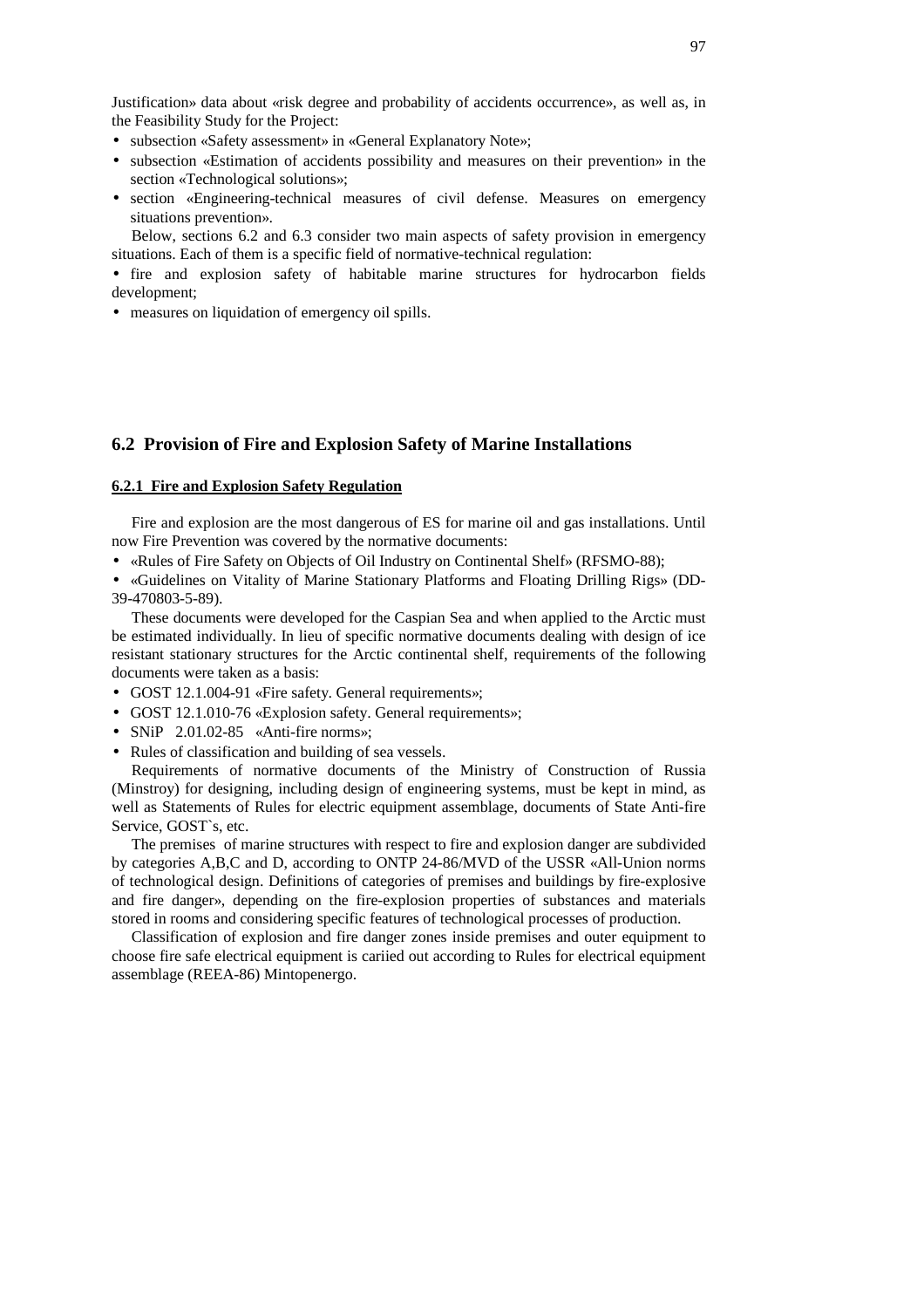#### **6.2.2 Provision of Fire and Explosion Safety**

The concept of fire and explosion safety in respect to oil and gas production facilities on the continental shelf must include international experience in design of such objects, the experience of former USSR, and the experience in floating drilling rig design reflected in requirements of Maritime Register.

These recommendations are valid for the Feasibility Study stage (Project) and may be used in the development of respective working designs with mandatory additions, solidification, and specification of demands reflecting main features of purpose, design and exploitation of installations.

**A concept of fire protection for marine oil and gas production enterprise must be developed considering the following main requirements and conditions:**

### **1. Requirements to the location of production platforms and infrastructure facilities within the offshore leasing zone including:**

- preparation of a list of permanent and temporary structures, boundaries of construction zone (within licensed zone) and protective zones (zones of safety) for separate objects;
- location of objects offshore, distance between platforms, and between other marine and onshore structures with consideration of technological, anti-fire and other requirements including navigation and maneuvering of vessels (especially rescue and anti-fire);
- defining the regime of access and other kinds of economic activities and navigation within defined zones;
- agreements with interested organizations in respect of defined zones, delineation of these zones on navigation maps, and including in «Notices to Mariners»;
- provision of proper marking and lighting of facilities;
- defining of proper orientation of platforms with oil and gas (gas-condense) wells keeping in mind safety of living quarters and prevailing sea streams and winds;
- location and disposition of oil and gas production units considering free access of fire vessels from all sides to marine stationary (including island type) platform;
- disposition of rescue vessels considering the distance of drilling and production units from fleet bases and/or routs of duty navigation.

# **2. A choice of architectural and lay-out solutions for marine oil and gas production structures should considers:**

• delineation of functional zones with definition of minimal safe distances preventing escalation of emergent situations;

Note: the following delineation of zones is recommended:

- drilling and exploitation of oil and gas wells;
- general buildings, structures and installations;
- parks of production reservoirs;
- by-work production buildings and structures;
- living and administrative quarters;
- development of three-dimensional solutions considering safety of functional zones;
- architectural and lay-out solutions concerning location and grouping of wells on marine stationary platform in rows and groups must consider safety problems:
- simultaneous processes of development (drilling, production);
- type of extracted resource (oil, oil with high content of gas, gas condensate, natural gas);
- provision of access during exploitation, maintenance and repair;
- limitations on maximal number of wells, formation and head pressures and planned discharge;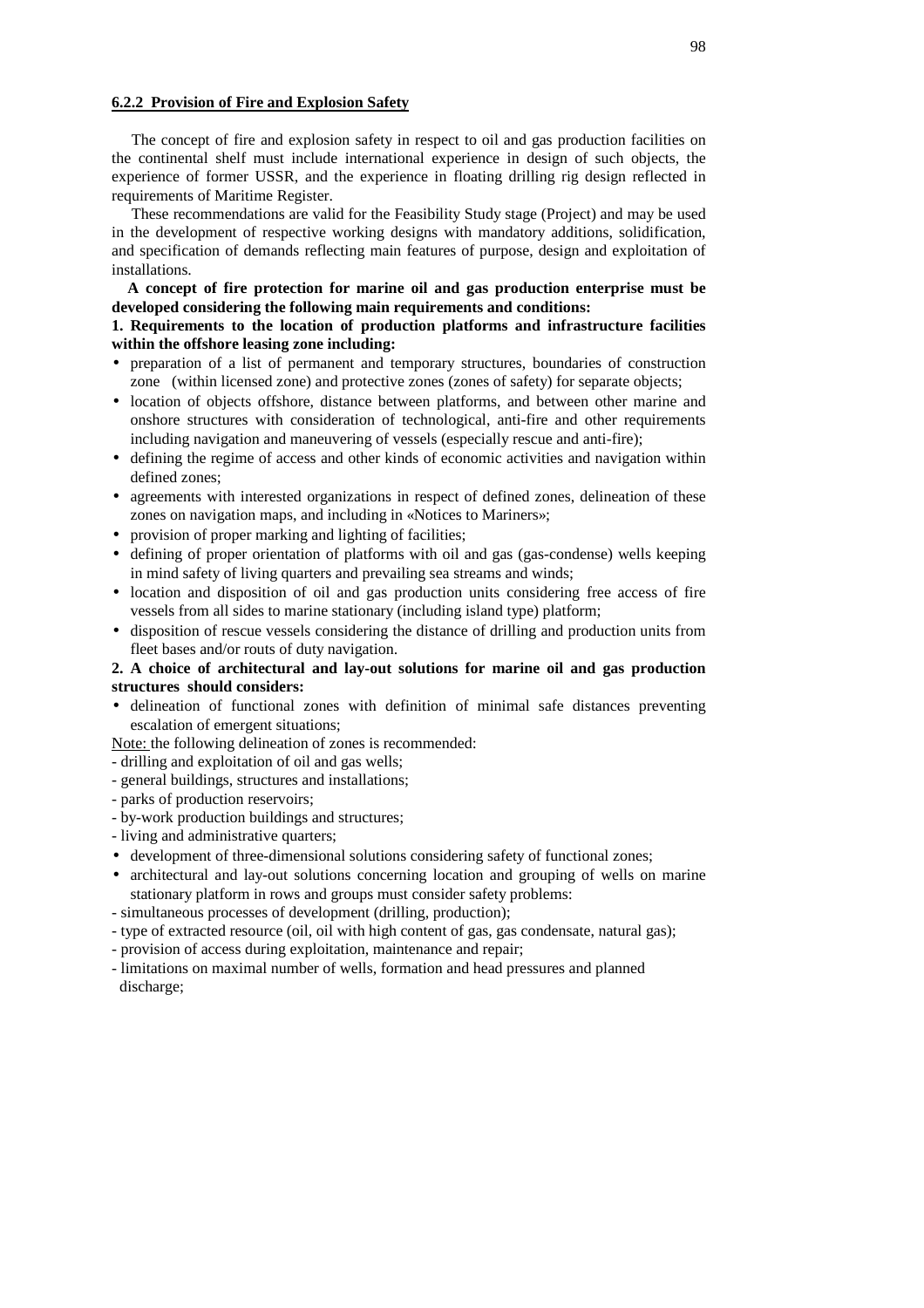- requirements for well head locations in respect to outer boundaries of functional zone, pipelines and posts;
- conditions of well locations during the use of several drilling rigs and when one unit serves several rows of wells;
- requirements for connections of sealing pipes from mud pumps and/or grouting units to well head water separating casings, and foundations for anti-fire units;
- mandatory usage of valves inside wells and group switch-off for wells in emergency situations;
- take-outs and fixings for pipes from preventer units manifold;
	- control panels and control posts location, arrangement of remote controlled and automatic systems;
	- separation of wells zone by anti-fire zones and rules of anti-fire zones as well as protecting barriers and drilling rigs paneling construction;
	- arrangement of under-deck space without tanks and equipment containing flammable liquids and gases.
- **3. A choice of three-dimensional and constructive solutions includes:**
- definition of fire resistance of main and barrier structures (as a rule not lower than respective structures of 1 and 2 groups fire resistance);
- inflammable materials may be used only for paneling of living quarters and administrative premises excluding passages, halls and stairways;
- sectioning of top structures by constructing anti-fire walls and covers with the limit of fire resistance not less than 1 hour (type A-60) with separation of some blocks and rooms; Note: the list of sectioned premises may include but not be limited to:
	- **-** rooms and areas (decks) with technological equipment intended for initial treatment, measurement and transportation of well products;
	- **-** rooms of power plant including diesel electric plant, transformers, control panel, reservoirs for fuel and oil;
- rooms of control and management for processes of well drilling and production of oil and gas;
- rooms containing equipment for geophysical well logging, control panel of blow-out preventers, gas analyzers, equipment of fire alarms, etc.;
- rooms of helicopter control, navigation, radio stations and other means of communication and management;
- boiler room;
- laboratory, workshops (plumbers, carpentry, device repair, communication units repair, etc.);
- store rooms for materials, balloons and equipment;
- conditions of location on decks of upper stage and above them equipment, devices and tanks;
- installation of constructive elements limiting oil spills to the living quarters.

# **4. Technological systems of marine structures must take into account the following requirements:**

- equipping of technological rooms and sites must include barriers and thresholds to prevent spreading of liquids outside rooms or sections of the deck;
- separation of rooms from technological sites containing gas-separators, reservoirs with easily inflammable and inflammable liquids and other similar equipment;
- construction of windows, scuttles and hatches in anti-fire barriers with required limits of fire resistance;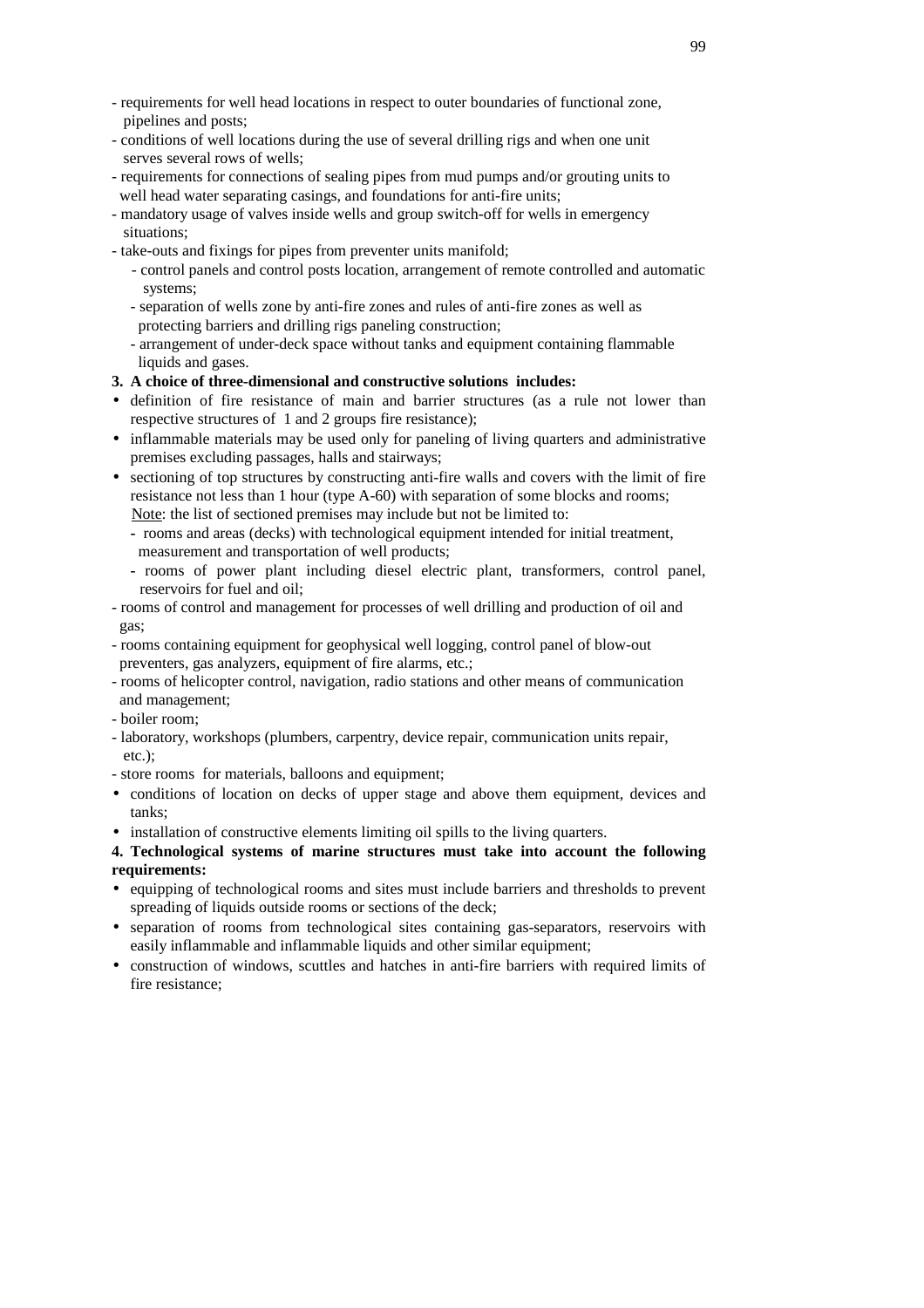- limitation of fuel reservoirs for engines located in fire and explosion danger zones;
- equipping engines exhaust pipes by spark preventers and heat insulation, elimination of contact of exhaust gases with sources of gas emissions as well as vapor of oil and oil products;
- construction of hermetic passages of pipelines through walls.
- **5. Constructive features of reservoirs and pipelines must satisfy the following conditions:**
- storage of fuel, oil and methanol must provide necessary autonomy of operations and life support of the unit;
- location of methanol reservoirs must correspond to sanitary norms;
- construction of protective screens for reservoirs and heat insulation of heated equipment and pipelines;
- equipping reservoirs for oil and other easily inflammable and inflammable liquids by breathing, preventive and lock devices, sampling and measuring devices, pumps and drives in anti-fire and anti-explosive variants;
- construction of reserve stations of reception and pipelines for supply of fuel and methanol from vessels;
- elimination of fuel and methanol pipes location through dangerous premises and near-by, underneath and above living quarters;
- exploitation posts of underwater pipelines on many-level platforms must be located only near wells and outside permanent moorage zone for vessels;
- protection of exploitation posts of manifolds and pipelines against destructive action ice fields movement;
- constructing of reverse valves before equipment for measuring and separation of well products and on well's pipelines before collector or manifold;
- construction of cut-off valves on pipelines leading to exploitation block.
- **5. Heat producing equipment must satisfy the following conditions:**
- location of units with flame furnaces (boilers, heaters, etc.) on separate platforms not containing oil and gas wells and other equipment with oil and gas;
- usage of flame furnaces only in boilers for hot water and steam for domestic and technological purposes as well as in units for thermal treatment of sludge;
- specific requirements to boiler rooms on platforms.
- Note: these specific requirements are:
	- maximal distance from production wells with minimal distance 15m;
	- screening of boiler room from premises of A and B categories impermeable to gases with fire resistance not less than 1 hour;
	- existence of separate exit from boiler room in direction opposite to rooms and decks with explosion dangerous zones;
	- absence above boiler room premises of A and B categories with permanent presence of people;
	- equipping boiler room with explosion valves;
	- presence spark-preventers in chimneys;
	- construction of natural ventilation in boiler room and emergency draw-out ventilation with mechanical starter blocked with gas analyzer;
	- provision of triple air exchange during 1 hour in normal conditions not including amount of air used by boiler furnaces;
	- equipping boilers by automatic devices stopping fuel supply in emergency regimens;
	- equipping boilers by systems of steam or inert gas supply to furnaces in emergency situations;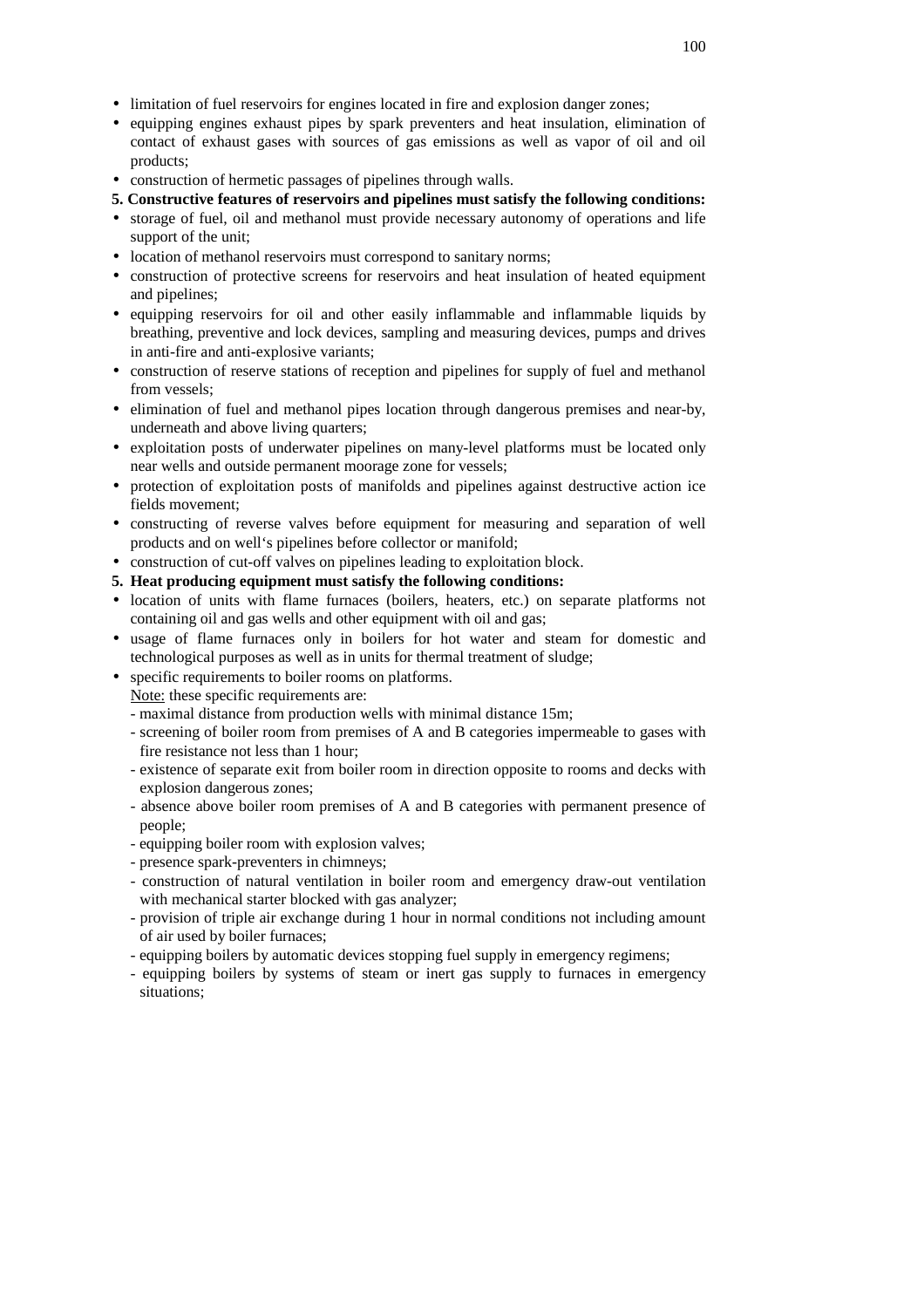#### **7. Torch(es) for gas burning and candles for gas outlet must satisfy the requirements:**

- location of torch outlet pipes for flowing gases and products of well testing in respect to other installations;
- location of candles for gases discharge and dispersion in atmosphere from separators of initial de-gasification of drilling mud, equipment and parts of pipelines during preparation for repair;
- construction of foundations for torches and candles;
- possibility to direct well products to a burner located leeward;
- equipping burners with automatic remote duplicate lighting, supply of dehydrated gas to lighting device, and provision of a water screen from the side of the platform.
- **8. During designing of engineering safety systems it is necessary to provide:**
- construction of systems for emergency ventilation, smoke removal, devices for decreasing explosion pressure in fire-explosion and fire- dangerous rooms;
- measures on reliable power supply for anti-fire systems of units;
- usage of explosion protected electrical equipment or, when usual electrical equipment is used, provision for its switch-off in conditions of high gas content;
- inclusion in protection equipment systems of lightning protection and protection against accumulation and discharge of static electricity;
- construction of systems for heating, ventilation and air conditioning in fire-explosion protected version with protection against gases including emergency removal of inflammable gases, prevention of gas leakage from room to room, blocking of gas media control systems in rooms and opened decks (sites);
- construction of canalization systems providing fire-safe collection and removal of possible spills of easily inflammable and inflammable liquids.

# **9. During designing of anti-fire protection for marine structures systems providing necessary degree of reliability of fighting a fire on the platform must be developed which include:**

- equipment for automatic fire extinguishing (water, foam, gaseous, halon, powder, air suspension, etc.);
- fire alarm systems;
- anti-fire water pipelines including fire taps and water gun-carriages;
- stationary units for fire extinguishing and water screening;
- anti-fire mechanisms and equipment including appropriate cloths and heat reflecting costumes, etc.;
- initial means for fire extinguishing.

## **6.2.3 Proposals on Improvement of Normative-Technical Provision of Fire and Explosion Safety**

Due to the wide variety of geological and physical conditions, variety of purposes, technology, types of fixed marine oil and gas production facilities, and comparatively small number of projects (not more than 5 projects for Arctic and Far-East region up to 1998) it is hardly possible now to develop normative-technical base fully covering all problems regulating fire and explosion safety.

It seems reasonable to accept an individual or case-by-case approach to each project based on the following statements contained in SNiP 11-01-95: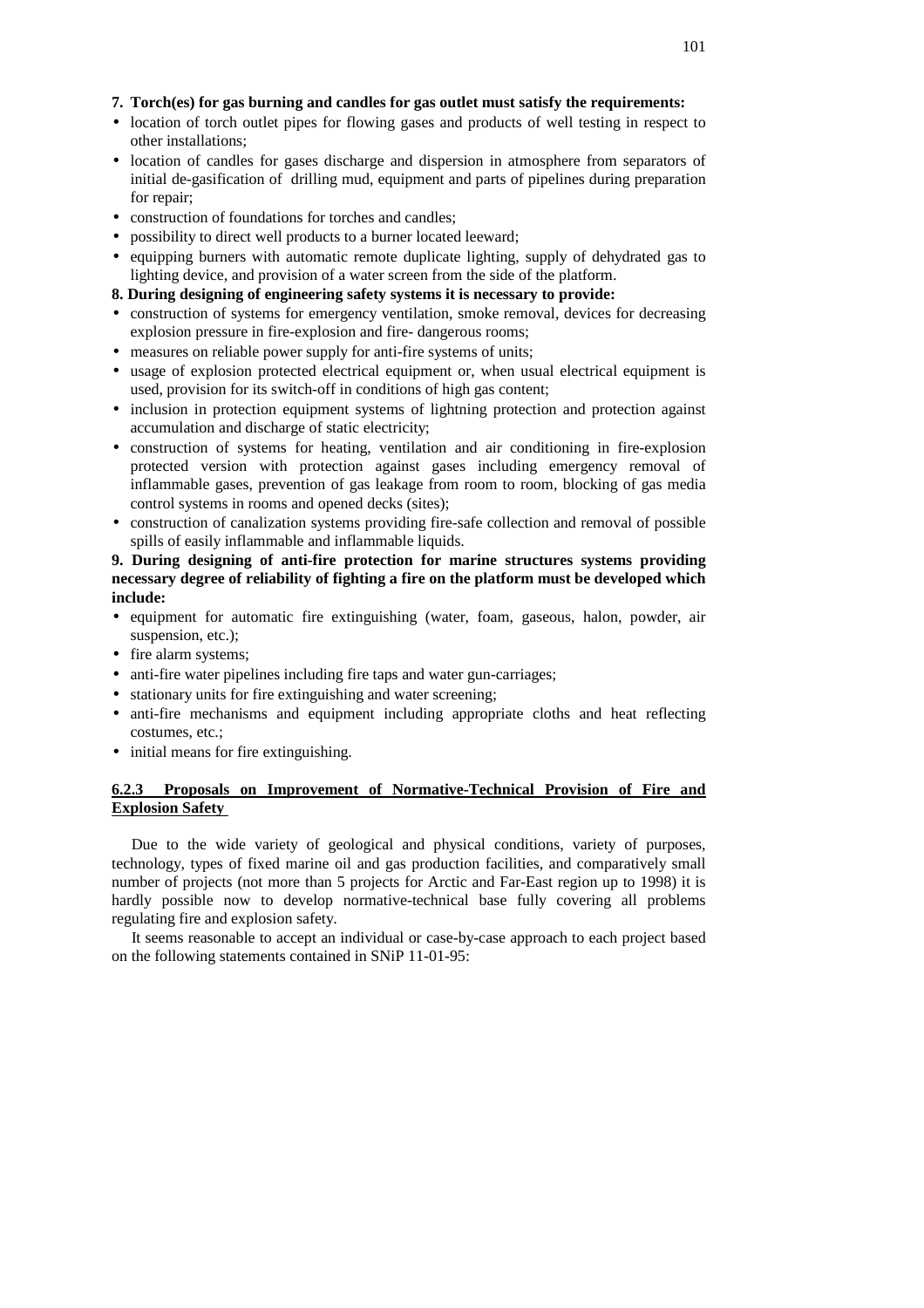- «additional detailed designing development project solutions concerning separate objects, sections and problems... may be done for technically and environmentally complicated objects» (par. 2.5);
- «while designing especially complicated and unique structures the customer... must develop special technical conditions reflecting specific features of their designing, construction and exploitation» (par. 3.3);
- «substantiated deviations from requirements of normative documents are permitted only by organs which approved and/or introduced these documents into action» (par. 3.5);
- possibility for the customer to receive «initial data, technical conditions and requirements issued by organs of federal supervision (control)» (par. 3.6).

It is possible to recommend development of individual technical conditions (TC) of fireexplosion safety for big stationary marine structures intended for oil and gas development on continental shelf (platforms, terminals, pipelines, etc.) taking into consideration these requirements. These TC may be developed by agreement with separate regulatory agencies or by agreement with all such agencies (Gosgortechnadzor, Gospoznadzor, Maritime Register, MES and others). The last variant is recommended as preferable because during joint consideration, possible contradictions and discrepancies in the current normative base can be discovered and eliminated.

Development and approval of TC as well as estimation of following their requirements can be carried out in the frame of existing routine for expert organs particularly the Expertise of the Ministry of Civil Defense (MES) (A statement on state expertise concerning protection of population and territories in emergency situations. The Decree of MES of Russia No. 446, dated 06.23.95), and of Gospoznadzor (The order of agreement by organs of State Fire Supervision of Russian Federation design-economic documentation for construction. NPB 03- 93, the Decree of MVD of the Russian Federation No. 521, dated 12.06.93).

The individual or case-by-case approach does not exclude preparation and introduction into force of general normative documents when they are ready and sufficient experience is available.

# **6.3 Measures on Preparedness Provision and Emergency Response to Oil Spills**

### **Arrangement of emergency response system on oil spills must take into consideration the following:**

• results of risk assessment for emergency pollution and oil spills behavior in offshore petroleum activity areas;

- typical hydrographic and hydrometeorological conditions for the zone under consideration;
- the possibility of oil spill reaching the coast;
- specific features of oil spill behavior (evaporation, formation of oil-water emulsion).
- **The rate of possible marine environment pollution in case of emergency from accidental oil discharge depends of following factors:**
- the volume of discharge;
- the place of discharge;
- hydrometeorological conditions at accident site;
- environmental vulnerability of marine environment and coast line;
- composition, disposition and preparedness of forces and means of fast response.

#### **6.3.1 Possible Scenarios of Emergency Situations Development**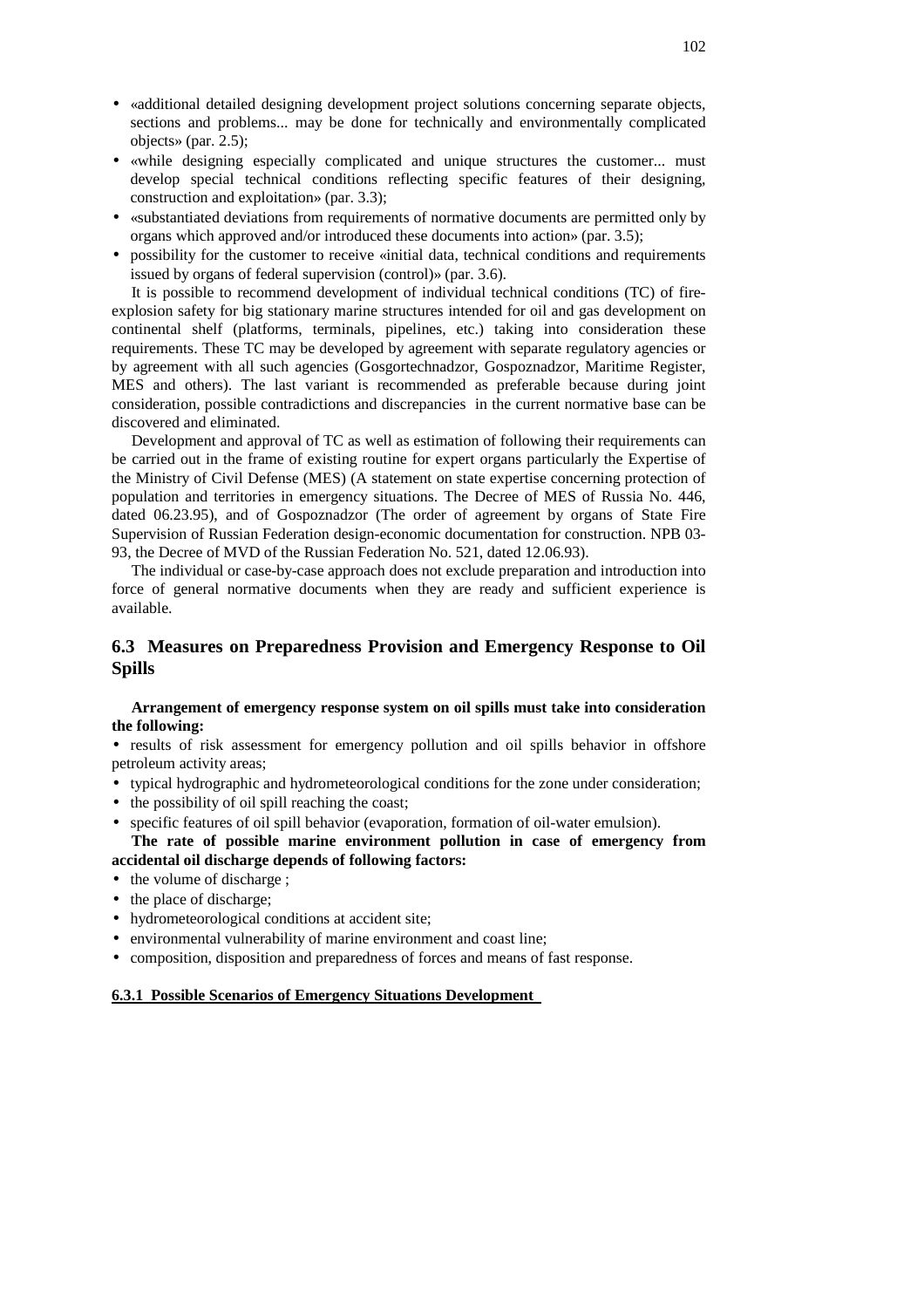Experience shows that there are no similar oil spills and it is impossible to foresee all emergency situations at a facility or installation. However, it is important when an operator arranges an emergency response system that they prepare and analyze scenarios of possible oil discharge in advance.

### **Development of emergency situation depends on such factors as:**

- physical and chemical properties of oil (or gas-condensate);
- hydrometeorological factors (season of the year, temperature, sea conditions, fog, ice conditions, visibility, sea currents, wind, etc.);
- position and method of oil production (the type of marine structure, sea depth, distance from the shore, etc.);
- construction and tanker deadweight, character and location of accident. **The following types of discharges may happen on marine petroleum complexes:**
- underwater discharge caused by well accident;
- underwater discharge from oil pipeline;
- under ice discharge from well or pipeline;
- underwater or surface discharge from equipment;
- on solid ice discharge;
- on broken ice discharge.

Underwater discharges from wells and pipelines are characterized by an increase in speed and turbulence of escaping liquid during its ascent to the surface. Oil moves in a radial direction from the center of the spill under influence of wind and surface currents. The thickness of the oil film is usually very small in the case of underwater spills. Depending on weather conditions such films usually rapidly mix with water and form viscous emulsions.

Above water discharges from wells mix with air much quicker forming a cloud of fine drops of easily inflammable liquid. Usually the oil slick and thickness of film during surface discharges are higher than for underwater spills and therefore are easier to control and collect oil using traditional methods.

Modern methods of modeling permit calculation of the size and area of oil slick, film thickness, amount of oil evaporated and dispersed in water (lost), predicted viscosity and water content in emulsion, temperature of thickening emulsion (temperature when fluidity stops).

Accidents on tankers accompanied by oil spills differ from accidents on marine drilling units (MDU) in frequency and volumes of oil spills.

Scenarios of surface oil spills accidents from tankers and equipment are characterized by comparatively small initial discharge rates though in case of catastrophic destruction of reservoirs and tanks, large oil spills into marine environment can happen.

Specific scenarios and results of modeling of oil spills behavior must be developed by oil industry operators for specific marine zones of the continental shelf in the framework of the Environmental Impact Assessments (EIA) and included in plans of measures on Elimination of Oil Spills (EOS) as initial data. Moreover, the operator must estimate and model oil spills even in the process of emergency response.

#### **6.3.2 The Technology of Oil Spills Elimination**

#### **The main methods of oil spills elimination in international practice are:**

- localization or containment of spills and collection of oil using mechanical devices;
- elimination by dispersion of oil spills using chemical compounds;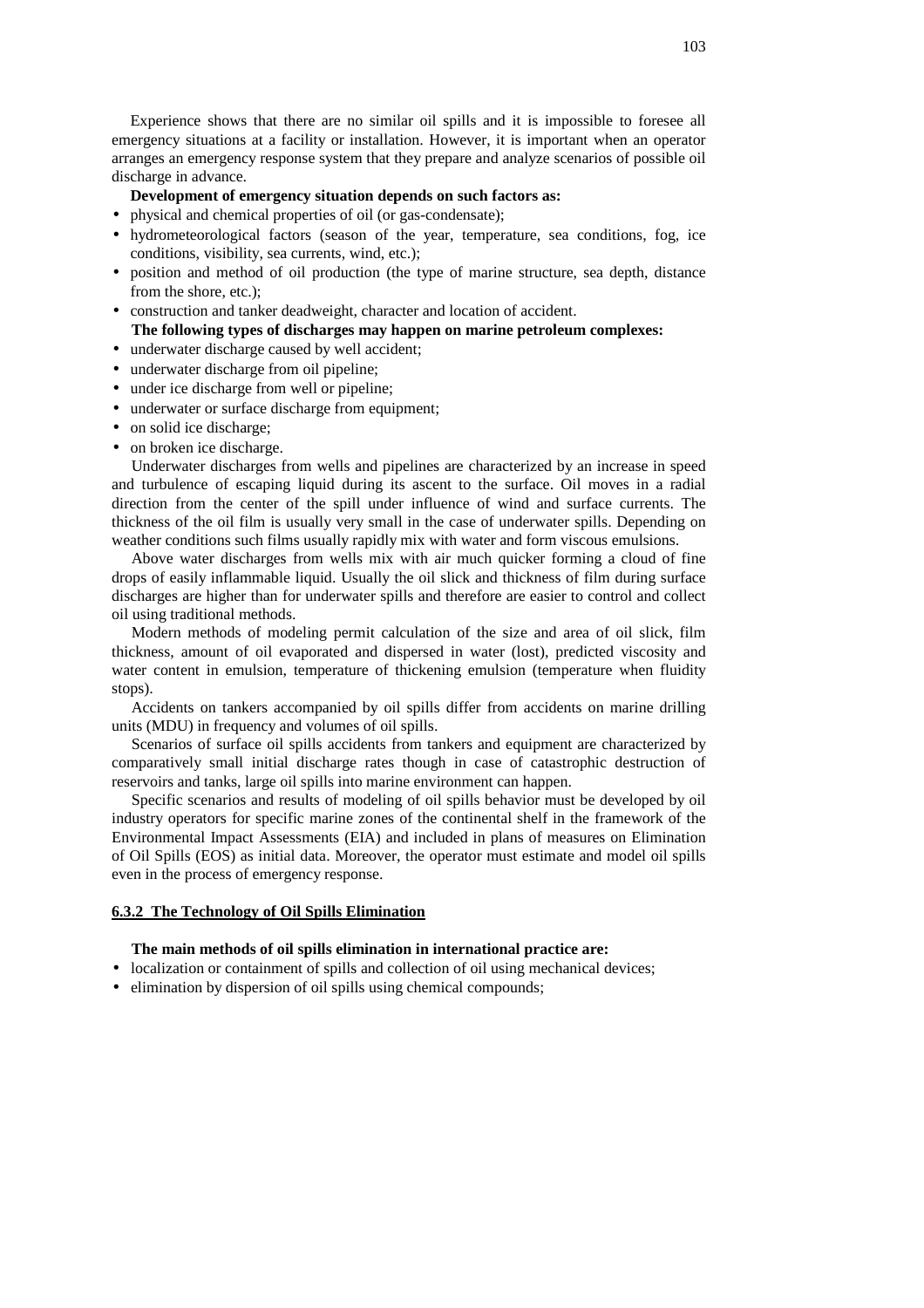- elimination of oil spills using biological compounds;
- drowning of oil:
- oil burning.

### **A choice of optimal technology and schemes of oil spills elimination must be done considering the following factors:**

- maximum possible oil collection from the sea surface and elimination of coastal pollution;
- minimal damage to the environment during large scale clean up work on the shoreline;
- use of chemical and biological compounds or the burning and drowning of oil is permitted only in regions where it has been agreed to be allowed in advance, and in cases when results of the environmental impact are less than damage caused by the oil spill or big scale cleaning work on the shore;
- economic expediency to involve forces and means of cooperating organizations and clean up work cost;
- public opinion.

The choice of vessels for containment and collection of oil from the sea surface and for transportation of oil-water emulsion (ignition temperature of more than 60°C) is based on an estimation of efficiency for their use. Therefore, the use of multi-purpose vessels is preferable, particularly supply vessels that involve a minimal re-equipment for oil collection operations, which should include:

- free deck space;
- towing wench;
- stern sleep;
- good maneuvering and navigation qualities;
- the possibility to work for a long time at low speed;
- availability of tanks for storage of oil-water emulsions;
- on-deck loading crane;
- stationary equipment for fire extinction;
- stationary equipment for oil dispersion;
- availability of a grab (for oil collection from ice surface).

For crew rescue from vessels and emergency evacuation of oil filling complex, the rapid containment of the spill source, the prevention of oil slicks and spots dispersion, and the protection of marine and coastal priority zones, fast boats must be used that are equipped with quickly unloaded boom barriers. Such boats may also be equipped with a system for oil dispersion.

Oil barges may be used for receiving and transportation oil-water emulsion to coastal storage-treatment facilities. Containment equipment and autonomic oil collection systems may also be installed on them.

Boom barriers may generally be divided into four groups depending on their deployment and hydrometeorological features of the region:

- to protect coastal structures;
- to protect shore and coastal strip (light booms);
- to protect offshore zone near the coast, some important zones and harbors (medium booms);
- to prevent oil spreading in the open sea (heavy booms). The main requirements to containment equipment:
- sufficient retaining ability;
- reliability and strength of materials and construction;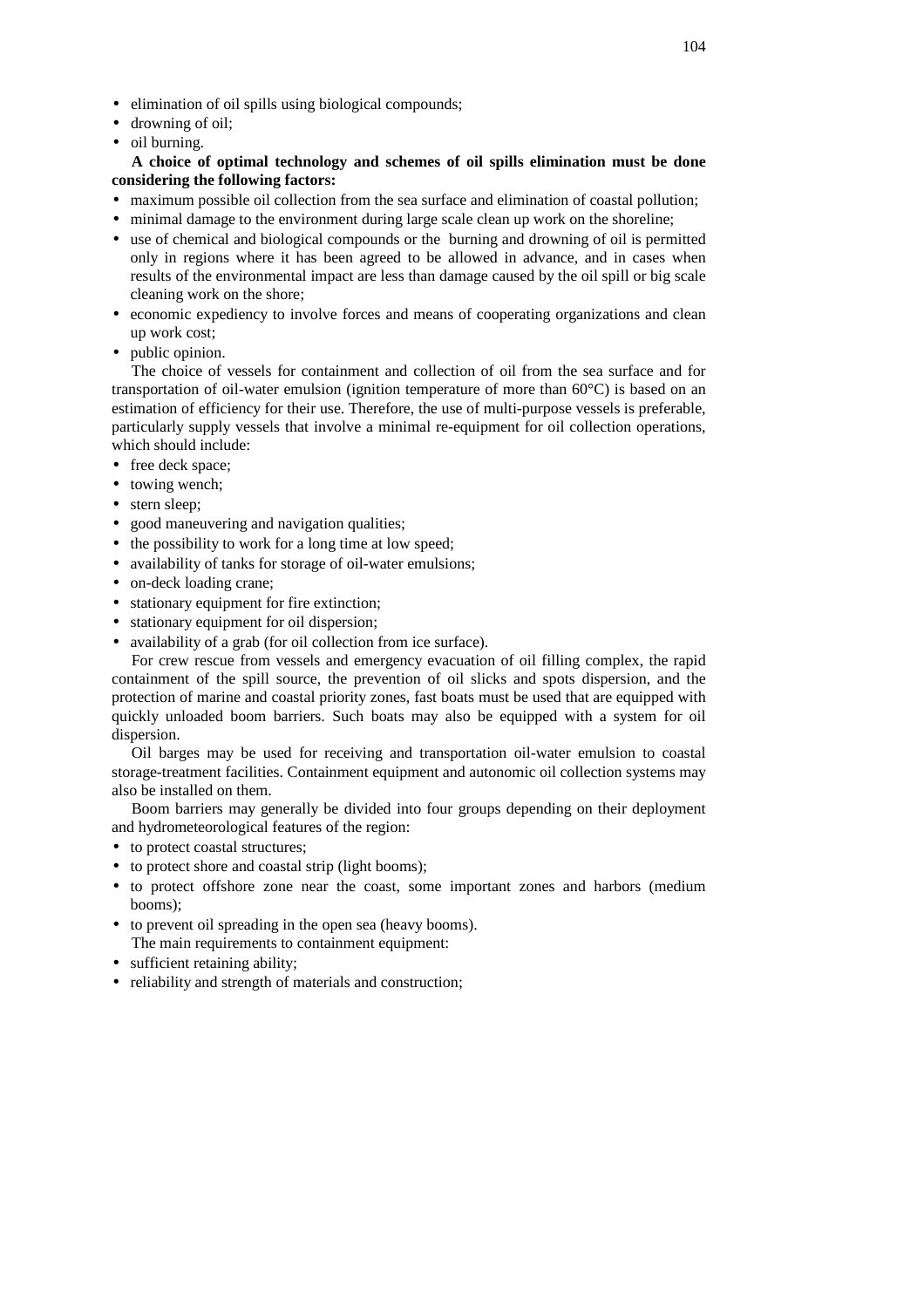- sufficient flexibility on water;
- fast deployment;
- oil resistance;
- sufficient strength to break;
- convenience of maintenance, cleaning, repair and storage;
- temperature limitations;
- hydrometeorological limitations;
- weight an size features.

Efficiency estimation for oil collection facilities must take into consideration the following factors:

- autonomy;
- productivity;
- limitations on viscosity and mechanical inclusions;
- reliability and repair suitability;
- explosion safety;
- mobility;
- convenience for maintenance, storage and transportation;
- content of water in collected emulsion (for skimmers):
- normative duration of exploitation:
- hydrmeteorological limitations (for marine skimmers).

Sorbents, chemical and biological substances, burning and drowning are used when collection of oil from the water surface is impossible or inefficient.

Chemical methods of oil spills elimination include:

- dispersion of oil in water;
- de-emulsion (layering) of oil-water emulsion formed due to intensive mixing by wind, waves or pumping;
- gel-forming (transfer of oil in gel-state) to prevent its further spreading and make easier its collection.

The main criteria to choose chemical and biological compounds are:

- environmental safety (maximum permissible concentration MPC);
- retaining ability (for sorbents);
- quantity ratio with treated oil or emulsion;
- efficiency;
- methods of implementation ;
- duration of storage;
- temperature limitations;
- technology of storage and transportation;
- cost.

To prevent the danger of further discharge of oil from MDU, tankers or inland reservoirs, autonomous oil-unloading stations of high capacity, means for storage and transportation of collected oil and emulsion.

Specific technologies include:

- oil spot treatment by bio-compounds;
- burning of oil spill;
- methods and means of EOS in ice conditions.

Oil burning methods are used in EOS practice in complicated hydrometeorological conditions when: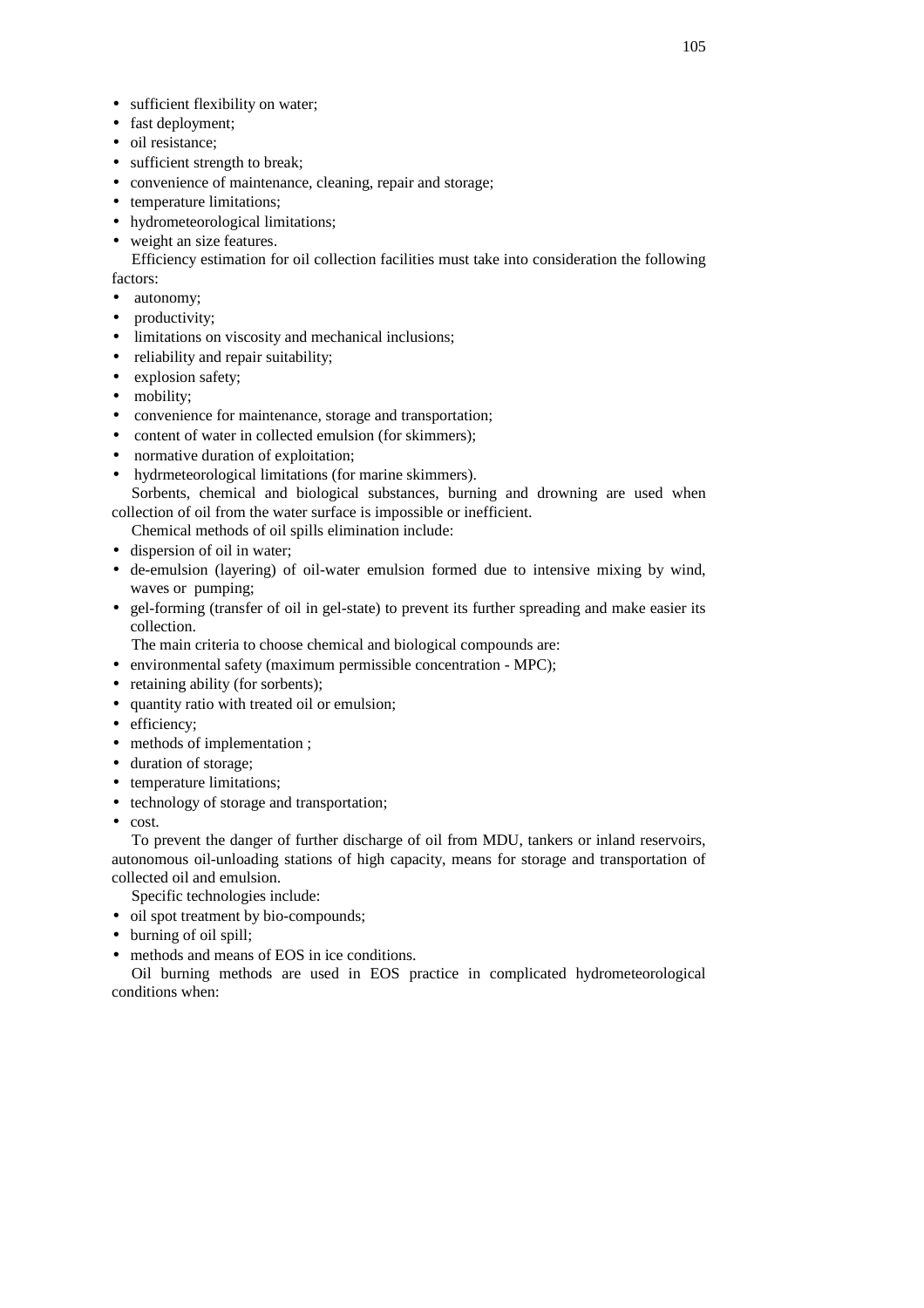- mechanical means of oil collection are not possible;
- it is impossible to treat oil spill by dispersents or bio-compounds;
- burning of oil will make less damage to the environment than oil an spill.

Burning of oil forms considerable amount of smoke therefore burning is only recommended:

- far-away from settlements;
- at the distance not less than 60 miles windward from sea animals habitat (walruses, seals, etc.) as well as birds;
- when a thickness of oil film is not more than 1 mm;
- when wind velocity is less than 10 m/s;
- when oil viscosity is no more than 2000 sst.

Oil burning operations must begin immediately after a decision with federal controlling organs is made.

Burning of freshly spilled oil and oil products is the most efficient - it is possible to burn about 90 % of spilled oil. Burning of highly watered oil on water or on soil for more then 2 weeks is inefficient and does not provide desired results.

Oil on water with floating ice will extend on the ice surface, and can be partially adsorbed by ice. Extension of oil under ice is mainly influenced by the density of the oil product. The density of the majority types of heavy oil under temperature of  $0^{\circ}C$  is higher than the density of ice and the difference increases during process of oil degradation (appearing like ice crawling over oil). Light oil will go under ice under the influence of wind and currents. For instance, when the wind velocity is  $12 \text{ m/s}$ , the current is  $0.5 \text{ m/s}$ , and the thickness of ice is 15-45 cm, the oil is easily pushed under the ice. The broken and uneven lower surface of ice forms good conditions for the long term accumulation and storage of oil under ice. It drifts together with ice or moves under influence of a current velocity that exceeds «limit speed» (tearing-off point). The ability of oil to adhere to an ice surface covered by snow increases and the oil adsorbed by ice forms a viscous gruel. During thawing, oil under the sun light warms faster than ice, penetrates deeper into ice. During the next temperature drop, oil freezes into the ice, forming a layered structure.

Currently, there are no efficient technologies of EOS in ice conditions. Experience of the USA, Canada, Finland, Norway and Russia shows that in winter time the following technologies can be used:

- burning of oil using fire-resistant booms or without them;
- collection of crashed ice socked with oil, its melting and separation of oil and water;
- collection of oil in polynias by skimmers, dredges or by specially designed devices (for instance oil collecting attachment «Lorry Ice»).

#### **6.3.3 Work Organization in Emergent Situations**

#### **1. Emergency service of the object (ESO)**

An emergence service of the object must be established on every structure and vessel as well as the technical means and materials for containment and collection of local oil spills. The main tasks of ESO are:

- evacuation and rescue of people from inland and marine units in emergency situations;
- containment and elimination of oil spills on inland and marine units including adjacent areas;
- carrying out local work in emergency situations.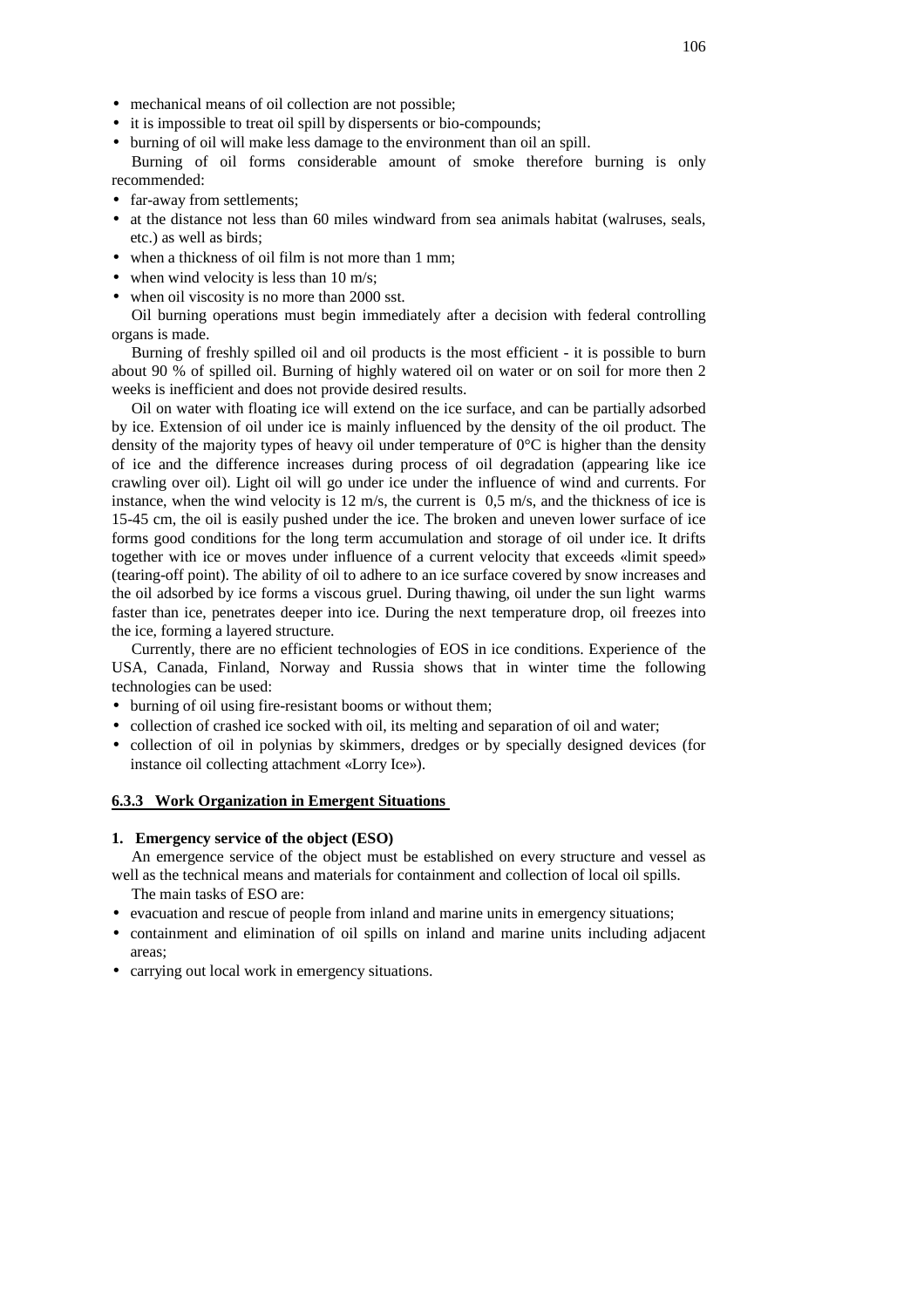### **2. Cooperation and enlisting additional forces and means, coordination of coastal and marine forces and means, regional rescue services**

Practically all emergency situations resulting from accidental oil spills, according classification adopted in the Russian Federation, have regional character because oil spills are capable of changing living conditions and activity of a considerable part of the populations in coastal regions, and the damage due to their occurrence and the expenditure for their clean-up can be considerable. Determination of emergency situations as «regional requires that, together with object, zonal and regional EOS services must be established.

Zonal (regional) services include all local services and, if necessary, may comprise additional response bases and other units, and organizations whose activity is coordinated by EOS plans at a corresponding level.

Depending on the scale and character of possible emergency situations, tight interaction is required between headquarters and commissions on ES of territorial authorities, branch and municipal rescue divisions and similar services of industrial enterprises, and organizations of respective region. This is especially true connected with fires and oil spills in the zone of oil filling complex and adjacent territory.

The following organizations must and can be involved in the frame of cooperation to eliminate oil spills:

- territorial Headquarters of Civil Defense and ES:
- the nearest Coordination Center of Marine Harbor Administration;
- territorial Committee on Environment Protection;
- territorial Inspection of Fishery Control;
- the nearest Hydrometeo-Center;
- rescue and environment protection forces of nearest organizations and enterprises.

Elements of cooperation and involvement of additional forces and means for accident elimination are regulated by an approved EOS plan, treaties, instructions, a statement on cooperation, and zonal plans.

#### **3. Planning of EOS measures**

EOS plan in general should include the following sections:

- general positions which mention the purpose of the plan, scheme of its introduction into action, ending of action, scheme of information transmission concerning oil spill (who, when, whom, where to);
- zone of the planned action and characteristics of the region. Zone of the planned action as a rule covers aquatory adjacent to MDU borders, which are shown in oil development license;
- headquarters for operations management. This body is established by operator to provide guidance of operations EOS in the area of responsibility, interaction with other similar organizations of federal, regional and municipal levels (a statement on headquarters must be developed including personnel assigned with detailed duties description and scheme of notification. Headquarters must include representatives of local administration, territorial environmental organs and the Ministry on Emergency Situations. Headquarters must be headed by representative of the operator);
- operative plans of EOS which describe steps of action and technologies to be used;
- measures on operational safety provisions;
- recruiting of experts;
- documentation and procedures of expenses accounting for EOS operations;
- checking of plan efficiency, teaching, training (how often, a source of funding). Attachments to the plan include: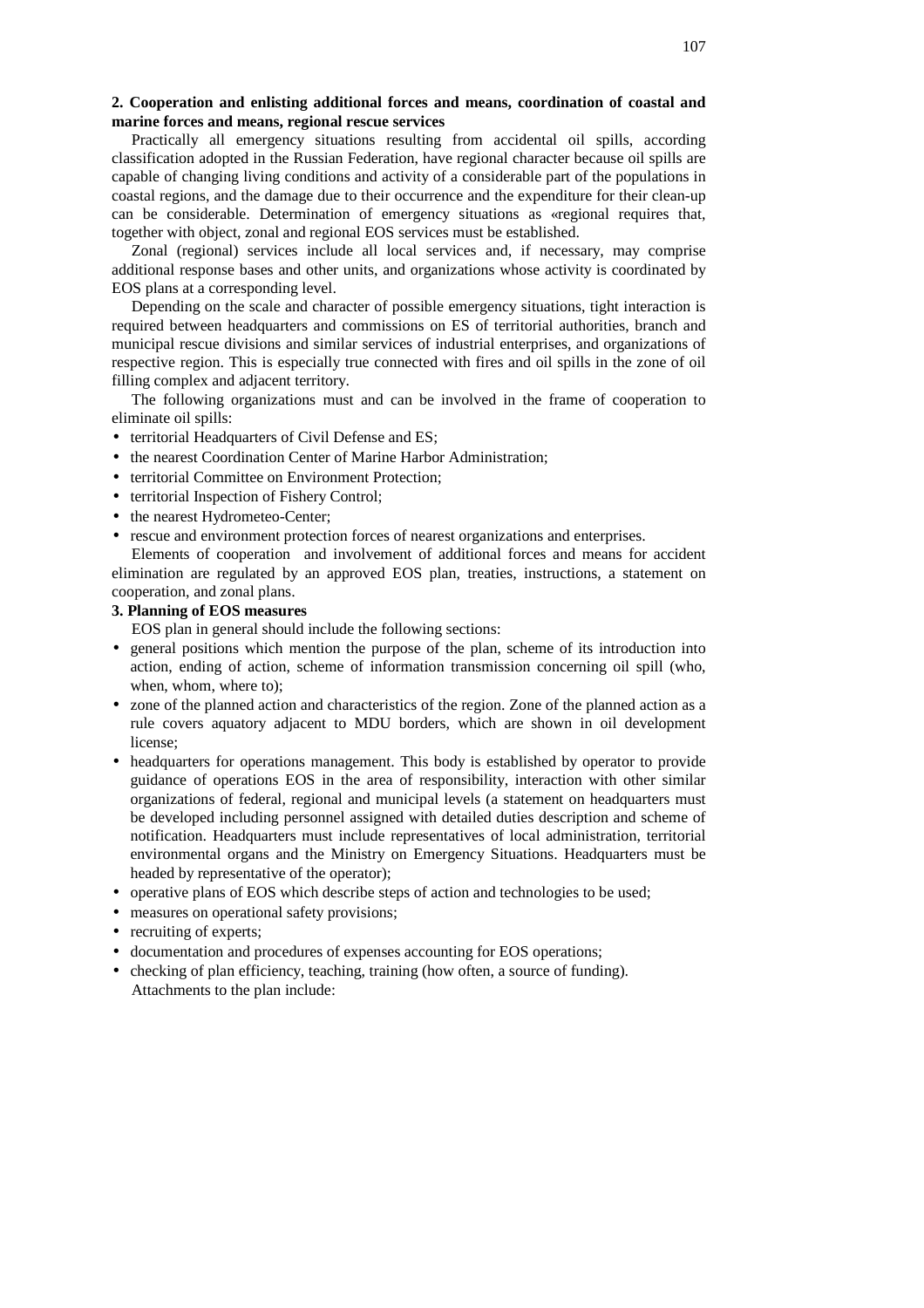- maps of the zone of operator's responsibility;
- a list and location of EOS means;
- a list of technical equipment involved in EOS;
- a structure of headquarters;
- schemes of decision making in EOS;
- schemes of work on oil collection, its burning, dispersing;
- scheme of notification about a spill, its form and content;
- the main data about oil, its behavior on water surface, under ice, in thawing, on ice, on shore;
- maps of environmental sensitivity of the region.

The administration of the company-operator, the territorial environment protection bodies, as well as other involved organization must be notified in all cases of oil spills according to the Instruction on procedures on transmission about oil spills in the sea and Temporary statement on procedures of cooperation federal authorities in case emergency discharge of pollutants.

Collection of reliable information about a spill and hydrometeorological conditions is very necessary to organize effective measures for its clean-up. A leader of rescue operations must be provided by maximum detailed information about:

- location of accident;
- features of source of spill;
- weather forecast:
- prediction on situation development.

A prediction of oil slick spreading along water surface is being done using known techniques and methods:

- oil slick drift calculation using graphs, tables and other information;
- mathematical simulation using computers.
	- Depending on the scale and place of accident, operations may be headed by:
- the leader of the team or division on duty;
- the captain of the vessel on duty;
- the leader of fast response group;
- the leader rescue operations division (ROD);
- the administration of oil filling complex.

Administration of the complex calls the Headquarters for operations management (HOM) which is established on permanent basis for organizing and coordination of emergency response operations and for involving additional forces and means of cooperating organizations.

The structure and HOM staff are defined by a zonal plan agreed upon by administrations of cooperating organizations and approved by administration of oil filling complex.

If a permanent member of HOM is absent (vacation, business trip, illness, etc.) his duties fall to his deputy on the main job.

HOM may appoint and invite experts on following problems:

- legislation and international law;
- hydrometeorology and weather forecast;
- economy;
- environment protection;
- marine operations and fishery;
- oil spreading and migration, sampling and express-analysis of samples;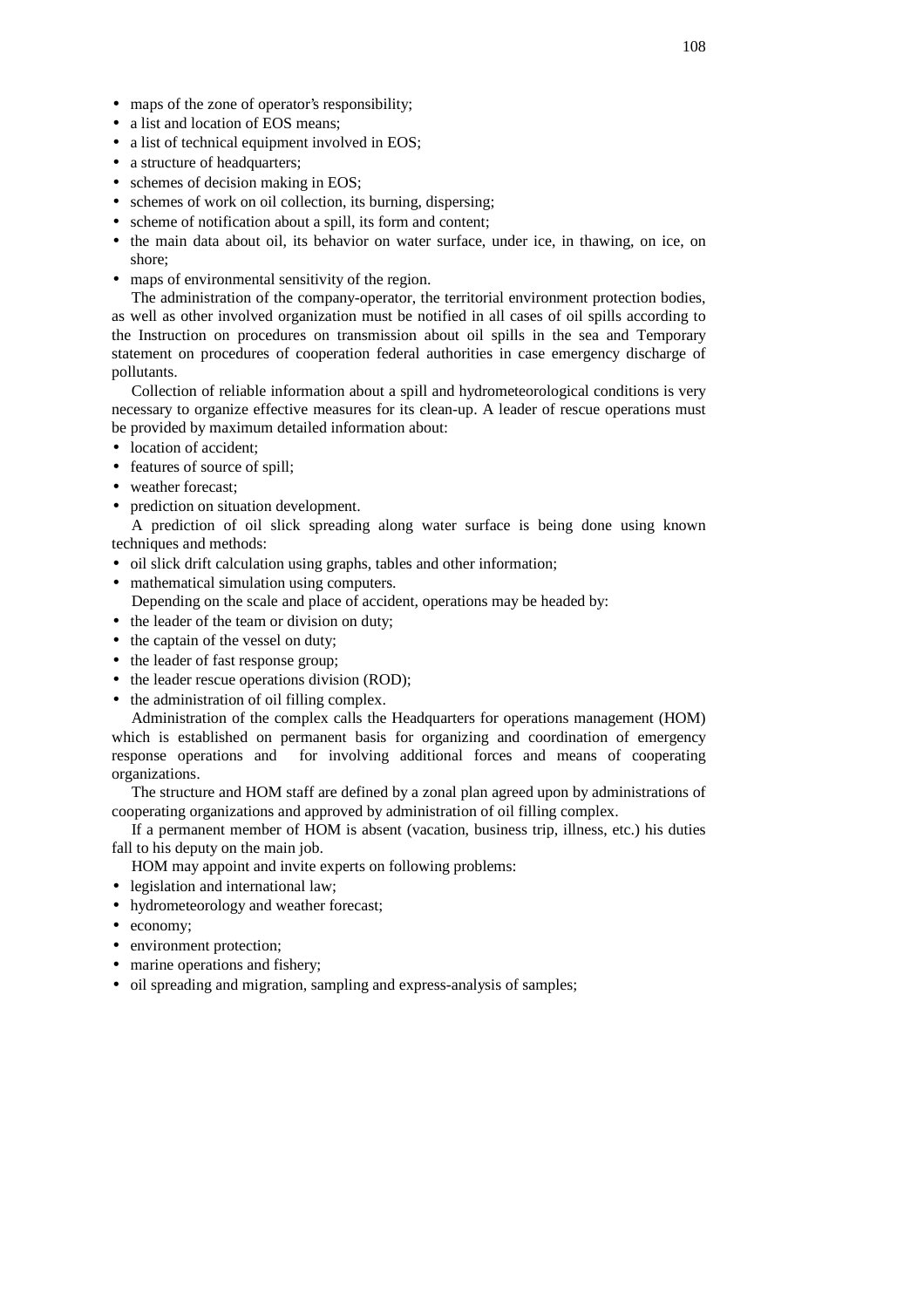- air-watch and control;
- protection of shores and engineering works;
- technology of oil spills containment and clean-up;
- destruction and burying of non-utilized oil-containing materials. Priority actions of HOM include:
- assessment of information about oil discharge accident;
- prevention of reoccurring oil discharge;
- analysis of accident situation;
- prediction of development;
- putting into operation forces and means on duty;
- containment of spill source and protection of priority zones.

The order and schemes of resources usage to contain and clean-up oil spills are contained in zonal and local plans, instructions and guidelines.

Vessels crews and ROD personnel must pass theoretical studies, practical exercises and training in system of technical education for forces and means of ROD in order to be prepared for operations of emergency response. This training includes following topics:

• characteristics and property of oil, oil migration and negative results of pollution;

• scenarios of possible emergency situations, schemes of decision making and steps of action;

- methods and means for oil spills containment and clean-up:
- safety of operations.

Leaders and controllers must regularly carry out training on communication and cooperation, which improves skills in choosing optimal variants, methods and means of emergency response and organization of operations.

Periodically, headquarters and marine training must be carried out with participation oil collecting facilities and arranging orders.

### **6.3.4 Normative and Legal Regulation of Prevention and Elimination of Oil Spills**

The main documents regulating prevention and elimination of emergency situations of natural and technological character are:

- Decree of the Council Of Ministers of the USSR No. 48 dated 01.15.91 «On measures to increase safety on the sea, improving rescue operations and organization of work on elimination of oil, oil products and other dangerous substances spills in the sea»;
- Decree of the Russian Federation Government No. 1113 dated 11.05.95 «On the State system for prevention and elimination of emergent situations (A Statement)»;
- Decree of the Russian Federation Government No. 164 dated 02.20.95 «On interagency commission for prevention and elimination of emergent situations»;
- Decree of the Russian Federation Government No. 1094 dated 09.13.96 «On classification of emergent situations of natural and technogenous character»;
- Decree of the Russian Federation Government No. 1340 dated 11.10.96 «On procedures to establish and use reserves of material resources for elimination of emergent situations of natural and technogenous character»;
- Decree of the Russian Federation Government No. 989 dated 08.26.94 «On procedures of funding of measures directed on prevention and elimination of results caused by emergent situations on industrial enterprises, in construction and on transport»;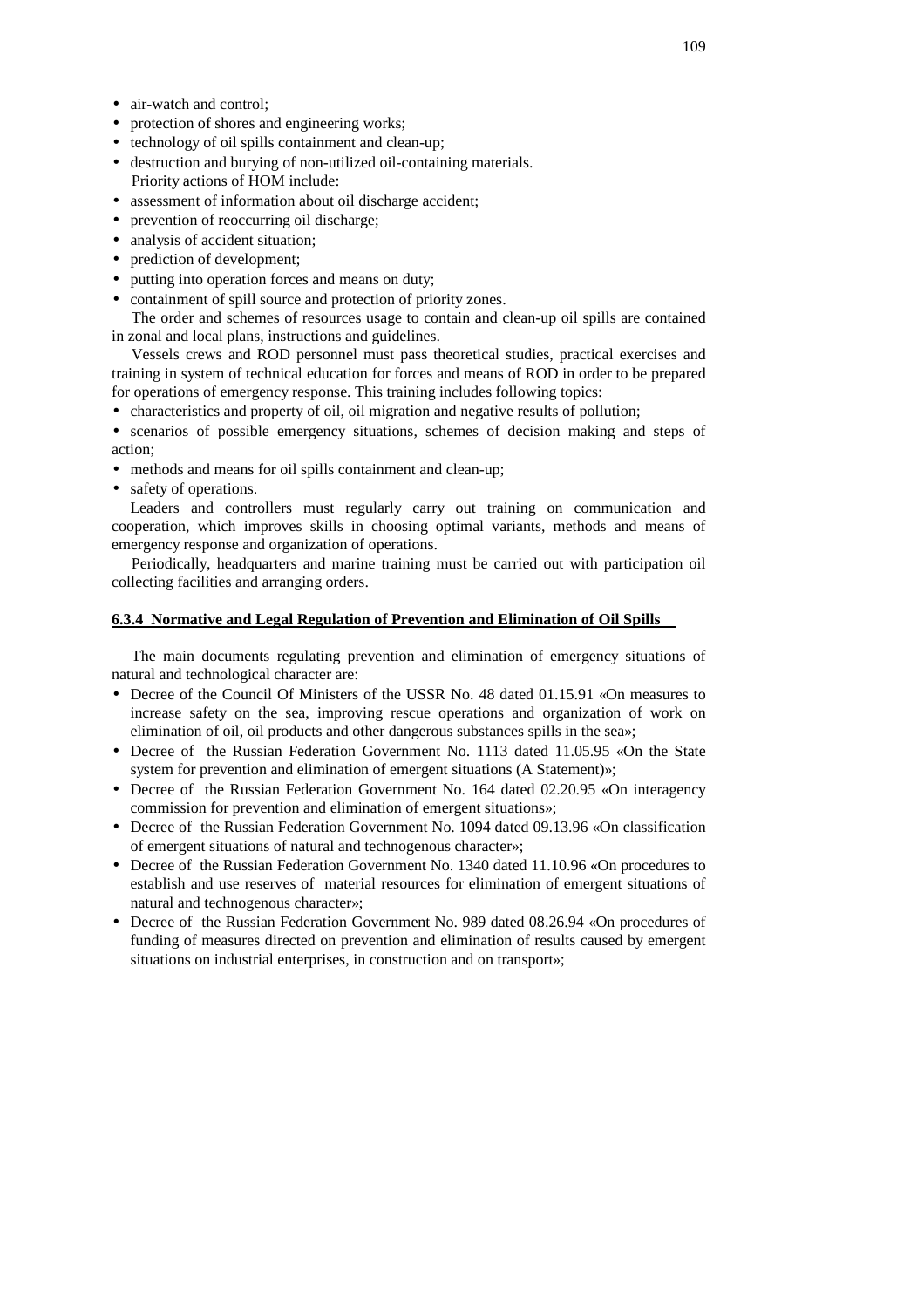• Decree of the Russian Federation Government No. 632 dated 08.28.92 «On approval the Regulation of calculation of the payment and its upper limit for natural environment pollution, waste disposal, other types of harmful impacts»;

Federal laws and under-law acts listed above generally form legislative regime for operations on continental shelf but do not subdivide clearly the rights of Federal Authorities (ministries and agencies) and Subjects of the Federation.

At the present time, the mechanism for supervision and control of an operator`s for emergency situations, including criteria of preparedness is absent. It is not clear what federal body and in what volume must check the preparedness of the operator (its personnel and equipment) for actions in emergency situations, their methods of teaching and periodicity of training, schedules of equipment check (including the equipment of subcontractors participating in emergency plans), control of reserved funds in case of immediate reimbursement of expenditures for accident clean-up or compensation for damage and restoration.

All these problems must be regulated by respective statements, guidelines, instructions, techniques, programs and other normative documents which must be developed by authorized federal agencies and must be mandatory for all oil industry operators independent of forms of ownership.

It is necessary to solve the problem of Federal Organ competence subdivision - what federal organ will carry out technical supervision (equipment, units, regime measures) for assurance that requirements are followed on prevention of marine environment pollution, prevention and elimination of accidents. Sub-law acts need to be clarified which subdivide supervision functions between federal agencies (Gosgortechnadzor, Maritime Register, Gospoznadzor, MES and others) during stages of designing, construction and assembling, tests and operations start-up, exploitation of stationary marine structures, as well as their provision by respective environment protection equipment and means for prevention and elimination of oil spills.

Recognizing that until now oil fields on continental shelf of Russia were not industrially developed, Gosgortechnadzor has no practical experience and respective marine specialists dealing with prevention of marine environment pollution and development of national norms and rules, which would comply with international conventions and standards.

Therefore, now Russia has no normative base, which would set mandatory rules, requirements and norms for marine platforms in respect to prevention of the environmental pollution.

This problem can be solved by many ways but in any case accepted variant (scheme) must take into consideration:

- minimal federal funding;
- restructuring of respective federal agencies, rearrangement if necessary of their functions;
- international practice, accepted rules, norms and standards;
- agreement with interested Subjects of the Federation, public opinion and NGO's; Particularly the following scheme may be proposed:
- Gosgortechnadzor and Maritime Register make an agreement according to which schedules and procedures are established for examination and control of environment protection installations on marine platforms, falling under international requirements and norms of marine conventions, while both organizations carry out joint supervision until a correction of acting national standards or development of new ones is completed (a list of these documents should be included in the agreement);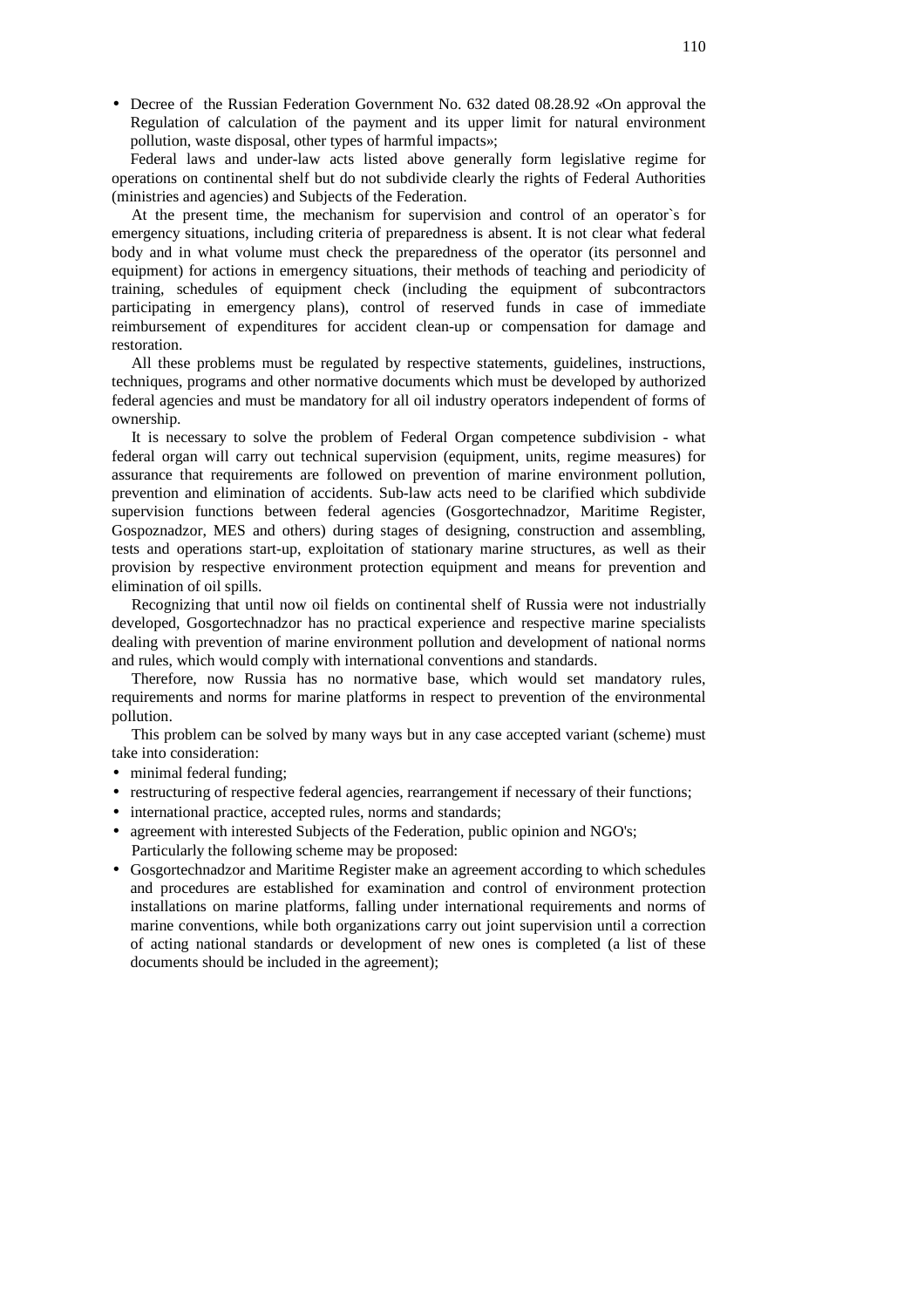- Mintopenergo of Russia by its special decree or act extends the validity of a part of normative documents (or some of their parts) of the Maritime Register on marine platforms independently on the form of their ownership;
- Gosstandard, Gosgortechnadzor, MNR of Russia and MES of Russia during the action of Maritime Register's documents will develop national normative-technical documents for marine structures of oil industry complying with international requirements and norms;
- corrected or newly developed documents are enforced according prescribed procedures.

According to the Law «On protection of population and territories against emergency situations of natural and technogenous character» the Government of the Russian Federation approved «A Statement on state system for prevention and elimination of emergency situations» (decree No. 1113 dated 11.03.95), which defines the composition of this system and includes as one link in it «object level» (article 4).

Each level of this system must contain:

- coordinating units (commissions on emergency situations);
- permanently acting management bodies authorized to take decisions on acting in emergent situations;
- forces and means:
- reserves of funds and material resources;
- systems of communication, notification and informational provision.

A demand on preparedness provision of the oil and gas complex to actions on localization and elimination of oil spills is written also in Federal Law «On industrial safety of dangerous production objects».

It is necessary to mention that some sub-law acts are in many respects contradictory and do not correspond to new economic conditions, or norms of international conventions and agreements. For instance, there are discrepancies in following documents:

- Instruction on schedules of information transmission about marine environment pollution (registered by Minjust of Russia No. 598 dated 06.14.94);
- Temporary statement on federal authorities cooperation schedules in cases of accidental emissions and discharges of pollutants and extremely high contamination of the natural environment (registered by Minjust of Russia No. 946 dated 09.11.95);
- A statement on cooperation of rescue forces of ministries, agencies and organizations in the sea and water basins of Russia (registered by Minjust of Russia No. 917 dated 07.28.95).

Documents mentioned are related first of all to cooperation of administrative organs but do not regulate interaction of these organs with enterprises beginning oil development on the shelf.

An approximate list of documents to be developed, their status and short content is given below.

### **6.3.5 Proposals on Improvement of Normative-Technical Provisions for Prevention and Elimination of Emergency Oil Spills**

It is proposed in the frame of the project to develop following documents regulating provision of preparedness and implementation of measures on elimination of oil spills:

- 1. The schedules and procedures of examination and control of environment protection equipment on marine platforms falling under international requirements and norms of international conventions.
- 2. The statement on organization of operations connected with prevention and elimination accidental oil and gas discharges on marine installations on the continental shelf of Russia;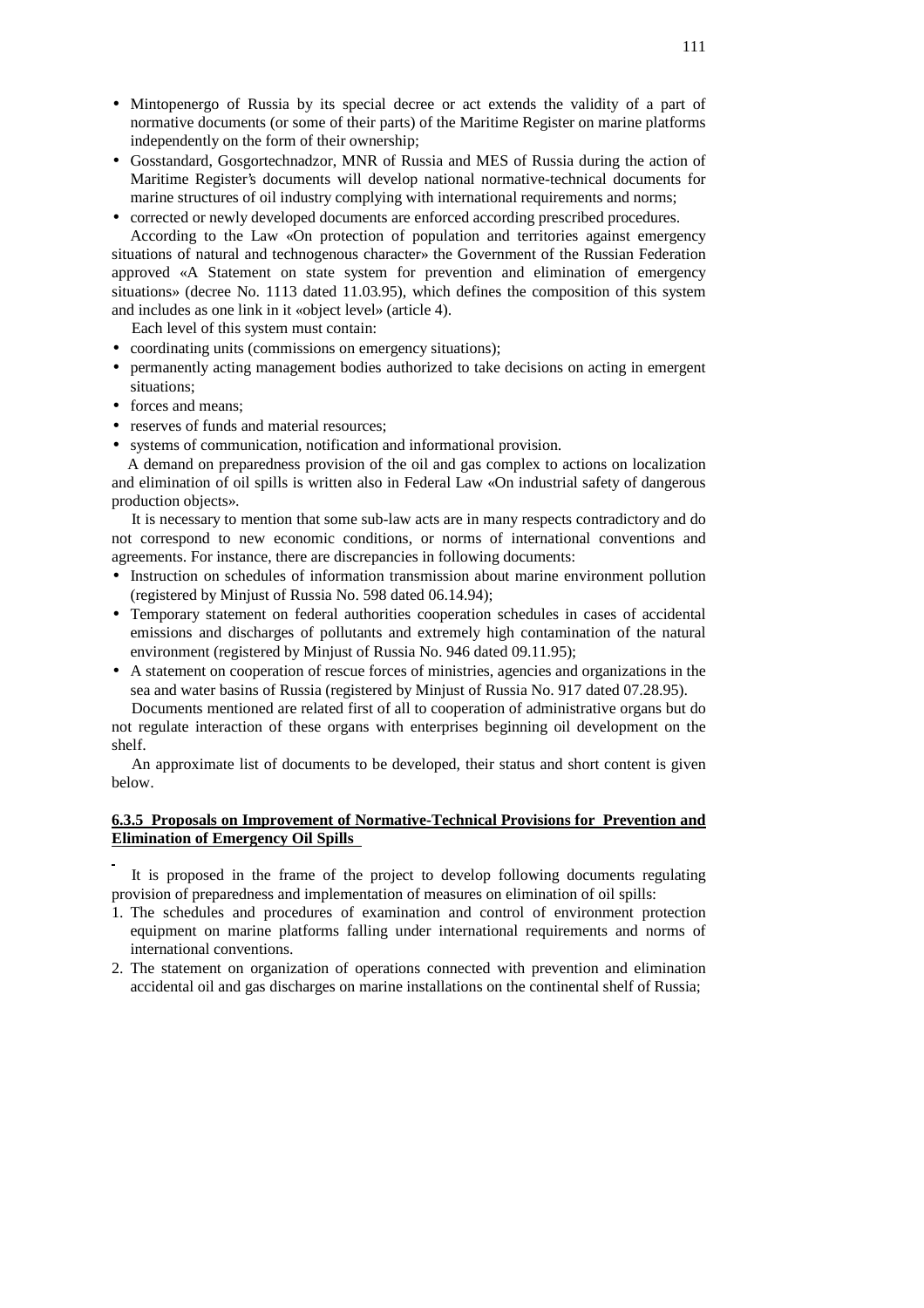- 3. Guidelines on liquidation of oil spills on marine and coastal installations of oil and gas production;
- 4. Typical zonal plan of emergency measures oil spills elimination on marine oil and gas production units;
- 5. Guidelines on safety rules during operations connected with oil and gas discharges elimination from marine and coastal objects of oil and gas production
- 6. Typical duty instructions for personnel of rescue services of marine and coastal objects of oil industry.
- 7. General instruction on schedules of notification about marine environment pollution.
- 8. Instruction on usage of chemical and biological substances for elimination of oil spills from marine and coastal objects of oil industry.
- 9. A course for special training of oil industry rescue forces in fighting with oil spills.
- 10.Typical agreement conditions of oil industry operator and contractor about provision of marine object preparedness to oil spills into the sea.

Moreover it is reasonable to develop the following methodological documents:

- 1. Typical mathematical model of oil spill, prediction of the situation and the choice of optimal solution for elimination of oil pollution caused by spills from marine objects of oil industry.
- 2. Typical composition of technical means, equipment and materials for operations connected with elimination of oil and gas discharges from marine and coastal objects of oil and gas industry.
- 3. A list of recommended equipment, control devices and materials for prevention of environment pollution from marine and coastal objects of oil and gas industry.

### **Chapter 7**

# **Economic Mechanisms of Industrial and Environmental Safety Management**

The main body of normative documents concerning environmental protection in the Russian Federation has been developed during the last decade. Lately, economic mechanisms of environmental protection have received the most attention, and have become an important factor influencing the strategy and tactics of economic and technological decisions.

With respect to marine oil and gas production they include:

- payments for environment pollution in established limits and for over-limit pollution;
- compensation payments;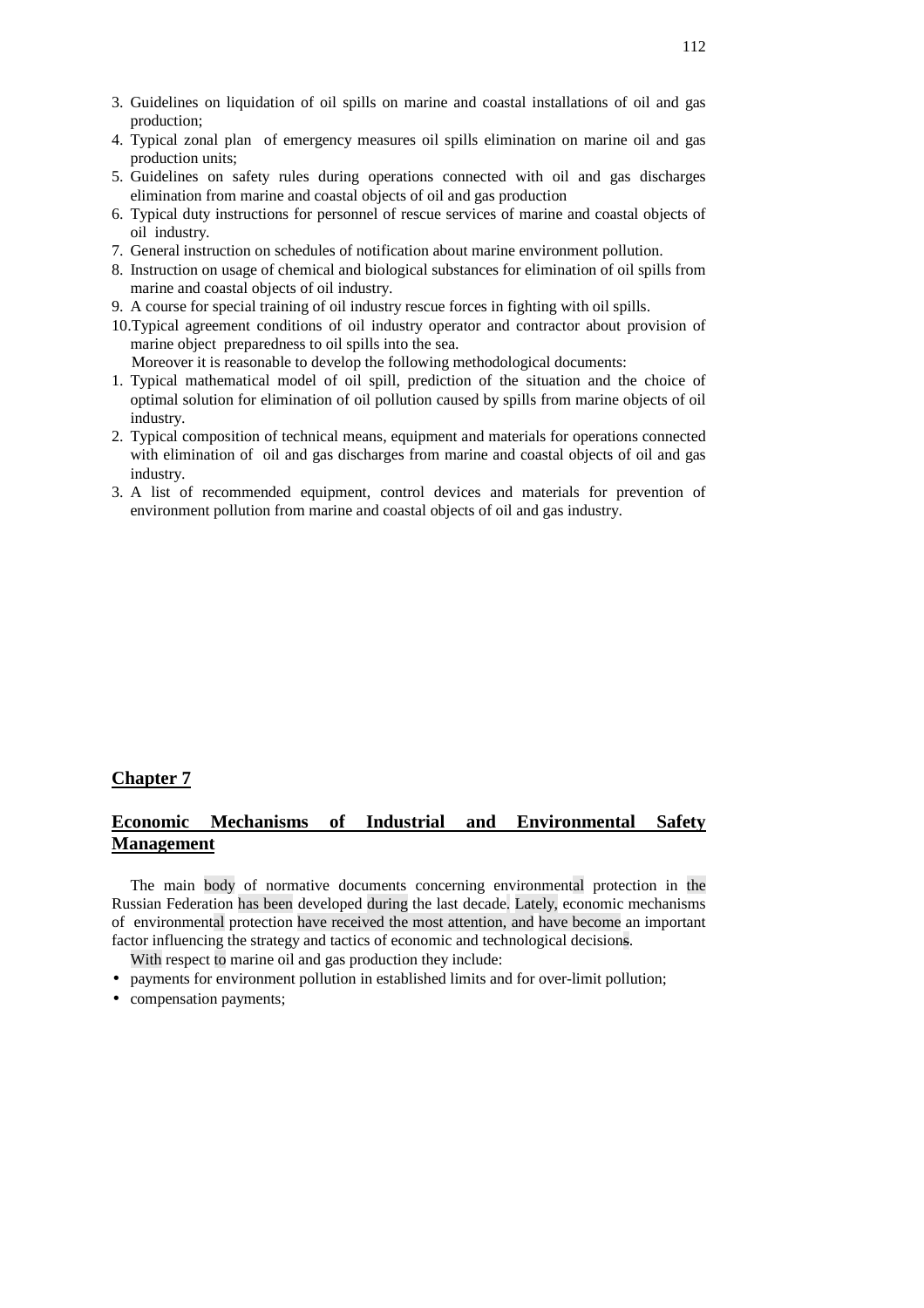• payments for nature use.

This chapter considers regulatory possibilities of environmental protection. Currently, mechanisms of environmental protection are based on norms and rules, which have a prohibitive limiting and/or prescriptive character. The main attention in this chapter is paid to principles of the structure of such mechanisms and respective factors. Proposals for improvement of the legislative and normative basis, as well as, other methodological problems are given below.

Problems connected with legislatively defined civil responsibility of the operator for the damage caused by his economic activity are left outside of this analysis.

#### **7.1 Payments for Environment Pollution**

Payments for environment pollution are collected on the basis of the Russian Federation Law «On Environment Protection» (section IV, par. 20) which was adopted in 1991. The Law prescribes that payment for environment pollution and other impacts are collected for:

- emissions (discharges) of pollutants, storage of wastes and other kinds of pollution within established limits;
- emissions (discharges) of pollutants, storage of wastes and other kinds of pollution exceeding established limits.

If the nature-user has no permit for emission, discharge, or storage of dangerous compounds then the payment for over-limit pollution of the environment is applied.

Payments for maximum permissible impacts are made at the expense of product prime cost (operating costs). Payments for exceeding of these norms are made at the expense of the nature-user`s profit.

Payment for environment pollution does not make the nature-user free of environment protection actions and reimbursement of damage caused by breaking the environmental legislation.

### **7.1.1 Payments for Air Pollution**

The general approach to define payment rates for emission of pollutants is based on the concept of maximum permissible emissions (MPE), the choice of which is tightly connected with the idea of sanitary protection zones (SPZ). According to normative documents in force, SPZ are established based on maximum permissible concentrations (MPC) of pollutants in the air of population settlements. Existing baseline contamination levels are taken into consideration in establishing an SPZ. Rates of payments are usually defined taking into consideration the regional environmental situation. MPE are used as threshold values to calculate payments for minimal rates of pollution.

Though a mechanism of payment calculation and collection is rather formalized it has some possibilities for regulation which can be implemented by incorporating the following:

- defining MPE and SPZ on the basis local levels of pollution;
- differentiation of payment rates on the basis of regional environmental situation;
- a possibility to channel payments for implementation of environmental protection measures (agreed with environment protection organizations);
- payment for pollution within defined limits may be included in prime cost of product.

Mechanism of payment for environment pollution initially was not oriented to environment protection on the continental shelf, therefore its implementation to marine oil and gas development is in some way problematic. Particularly the following features may be noted: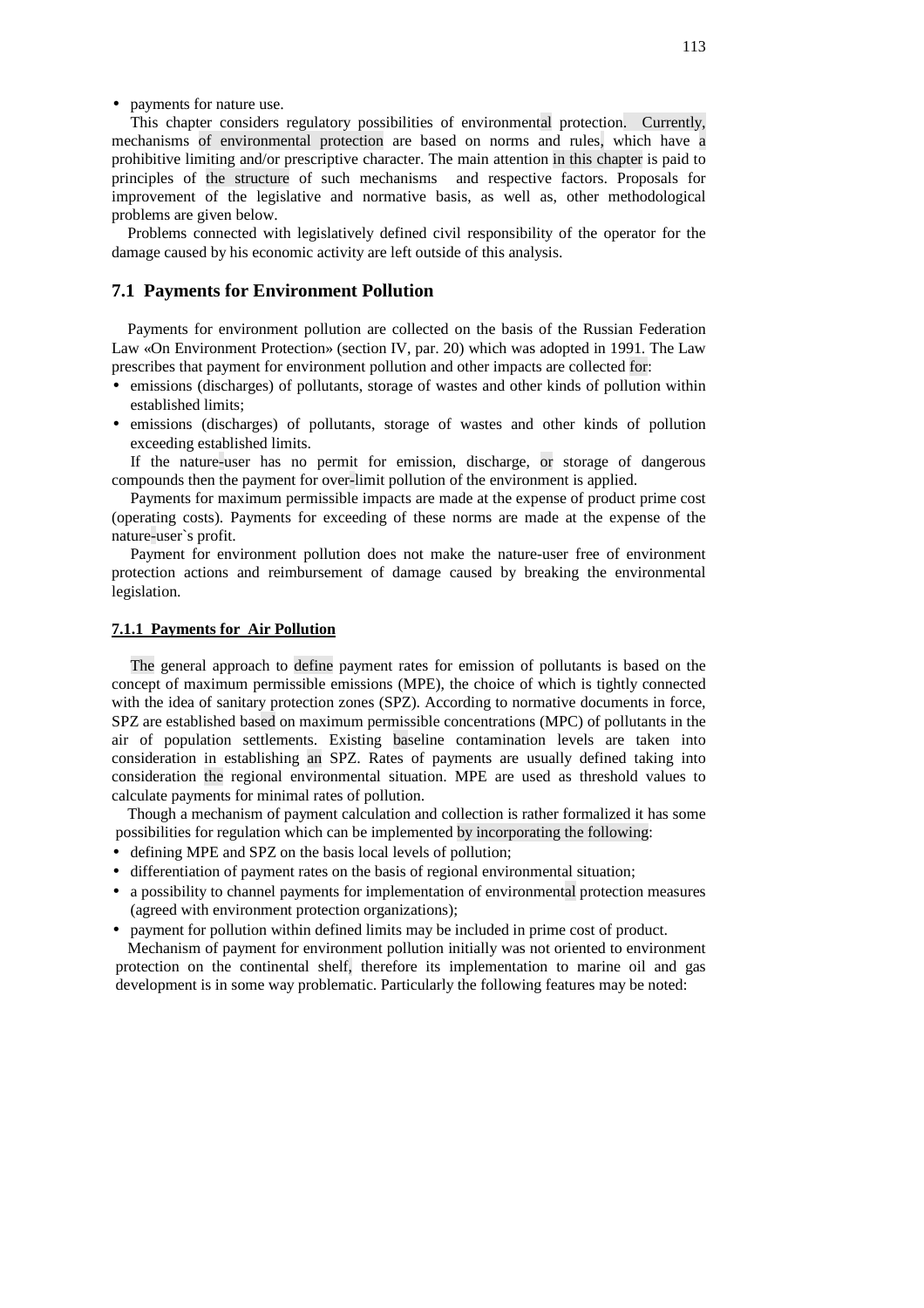- the usage of SPZ concept for emissions in the air has little sense for offshore installations on the continental shelf because they are far away from human settlements;
- impossibility to apply normative documents for the establishment of sanitary protection zones makes normative documents for MPE subjective for oil and gas production units;
- the existing procedure for the assessment of the regional environmental situation, which is not fully clear itself, can be considered as a direct administrative arrangement (because the respective official document describing principles of choosing required coefficients was never published). It does not take into consideration specific features of operations on the shelf and related to big territories (sea basins and seas as a whole). As a result, payments of the operator do not depend, for instance, on the production installation's distance from the shore, which inhibits the development of offshore fields unnecessarily. Similarly, it is unreasonable to calculate equal payments rates for marine and coastal installations;
- the existing normative base is in some way discriminative in respect to newly created objects (therefore to all oil and gas objects on the shelf) because it demands rigid adherence to MPE norms from the beginning of exploitation, whereas the majority of operating objects use poorly motivated, temporary permissions and norms;
- new objects formally and essentially are deprived of a possibility to use the privilege to direct funds on additional environment protection measures during development and exploitation because technologies used are mainly new and are not cost effective.

Analysis of both regulatory possibilities and limitations allows us to propose the development of a separate document regulating problems of air pollution for marine oil and gas producing units.

Taking into consideration specific features of marine oil and gas producing units it would be reasonable to reconsider the principles of choosing MPE norms and their resultant calculated payment rates. Considering that the main source of air emissions are autonomous power units, it would be useful to study the following problems:

- transition from assessment of local concentration of pollutants (this factor must be considered in estimation of permissible gas content in the working zone) to bulk annual limits of green house gases and ozone-destroying admixtures, which would correspond to international conventions introduced into force in recent years;
- connection of payments rates to total energy consumption by oil and gas complexes for extraction and treatment of products on marine units and living condition provision for crews;
- geologic features (for instance formation pressure influencing the method of extraction oil-gusher or pumping) and technological scheme of development (for instance, consideration of gas factor and water content in the formation), etc.;
- location and hydrometeorological features at sites of marine structures and more detailed zonation of continental shelf sites and consideration of possible trans-regional and transboundary transfer of polluted air masses;
- consideration of the life-cycle of installations (generally, energy consumption varies over time, as when the formation pressure varies, or when transportation, storage, treatment etc. activities vary during production phases).

Limits for emissions may be connected with the best appropriate technology, which would allow technically sound emissions from power plants that are comparatively stable for leading producers of such equipment and depend on technical progress in this field.

Development of such document is important also for the following reasons:

• the Russian Federation Law «About the Continental Shelf» does not contain special statements related to protection of atmospheric air;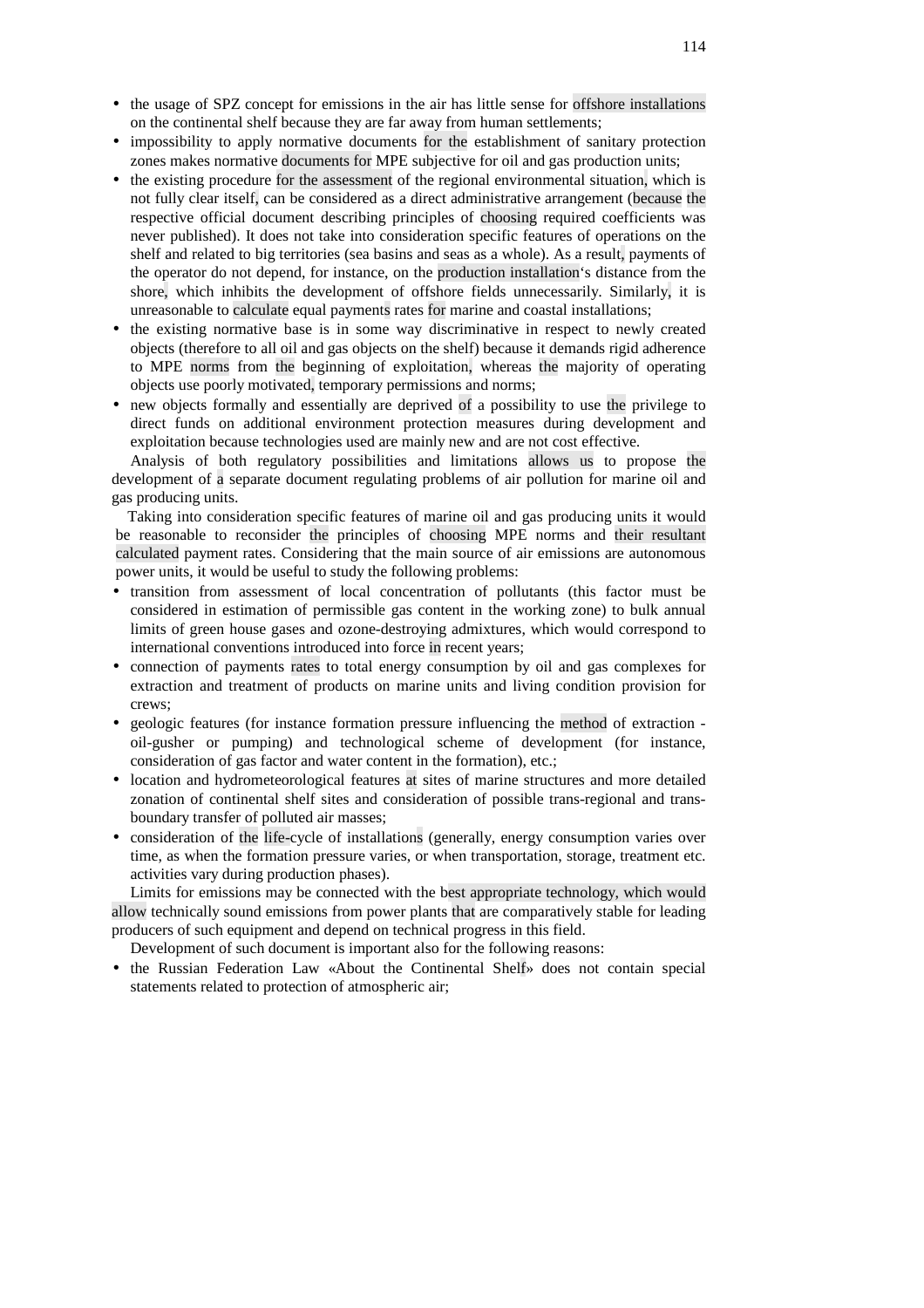• at the international level (supplement VI to MARPOL 73/78, 38<sup>th</sup> Session of IMO, 1997) there were recommendations adopted concerning air pollution from ships and, therefore, from stationary marine installations. Statements of these recommendations must find proper place in Russian regulatory documents.

# **7.1.2 Payments for Water Pollution**

A system of payment collection for pollution of water media is based on the concept of maximum permissible discharge (MPD), and sanitary and fishery maximum permissible concentrations (MPC) of contaminants in water. MPD in respect to near shore sea water (this is essentially inner and territorial sea) are established based on not exceeding MPC on socalled control profiles, which are located at a distance 250m from the point of polluted water discharge.

MPC are used as threshold values to calculate rates and collect payments for water pollution considering regional environmental situations.

This scheme is directly transferred from mainland water body protection rules and, strictly speaking, govern near shore sea water (inner and territorial sea in terms of the UN Convention on the Law of the Sea). Even though environmental protection agencies are trying to follow these rules for objects on the continental shelf, a document which extends their validity on the exclusive economic zone (EEZ) still does not exist.

The UN Convention on the Law of the Sea, in principle, provides a possibility to strengthen international norms and rules of environmental protection in the EEZ. However, delineation of such regions must be substantiated, and must be announced as «special» with the publishing of respective information in «Notices to Mariners».

The Russian Federation recognizes requirements of MARPOL 73/78 according to which stationary marine structures must follow the same rules for the prevention of marine environmental pollution as ships. However, the rules for the oil and gas industry in Russia are actually more strict. This leads to serious complication of investments conditions and, because economically efficient technologies for treatment of oil containing water to required concentrations are nonexistent, this results in a non-economic regulation.

There are even more strict statements as, for example, in sub-notes to Appendix 5 to Rules of Protection of Near-Shore Sea Water Against Pollution (Minwodhoz of the USSR, Minzdrav of the USSR, Minrybhoz of the USSR, 1974) which says that discharge of oil containing water from stationary platforms is prohibited. Not only is it methodologically unclear what principal differences exist between discharge of oil containing water from moving ships and stationary platform but the Rules themselves contain contradictions:

- as mentioned in the title the Rules are for near shore sea water;
- according to Rules these areas are defined as «waters of territorial and inner seas of the USSR...»;
- it is mentioned in defining of goals and purpose of the Rules that «Rules are valid for territorial waters of the USSR, waters of inner seas of the USSR...and continental shelf of the USSR...»;
- this contradiction is not eliminated and is not explained, even though the Rules of 1974 were reconsidered and amended in following years.

Double meanings and contradictions in the Rules are additional examples of reasons that regulatory problems of environmental protection need to be put in order.

The usage of the Rules system within EEZ is not fully substantiated due to: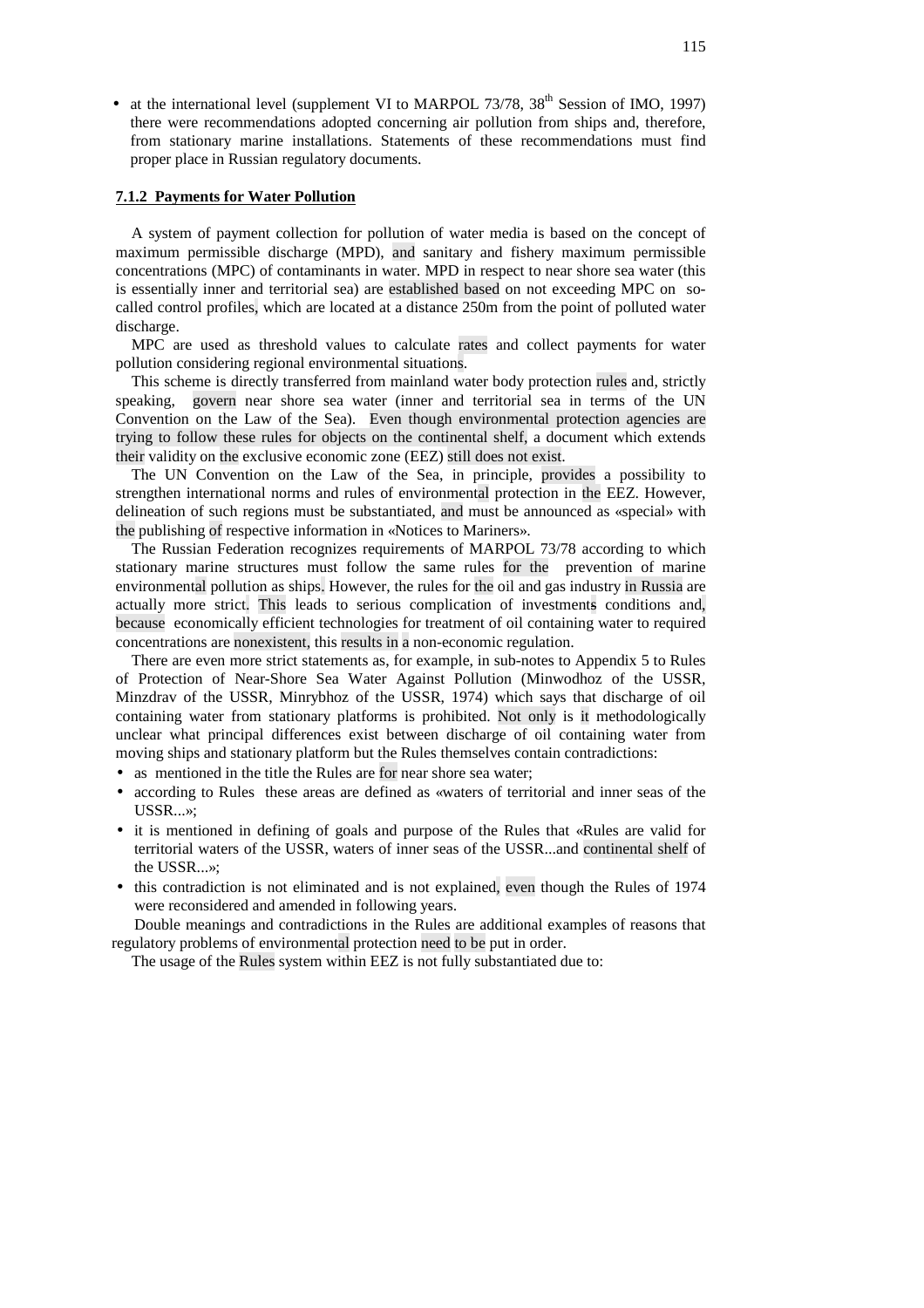- the concept of a control profile generally refers to the position of observation posts outside of some water-economic object, but the term of such an object, as well as its location (250m from the point of discharge), is not fully clear for the EEZ;
- the meaning of the idea, «regional environmental situation», is only generally defined (sea basin as a whole) and is not connected to existing regional divisions of marine aquatories in other branches of economy (for instance, it is not clear how this general definition of «regional environmental situation» accounts for regional fishery and/or fish productivity values calculated by using MPC for fish production areas);
- the establishment of MPD is based on the local approach and does not consider hydrographic conditions, sea depths, large scale water mass transfers, possibility of pollutants accumulating on some sea sites, sea ice conditions and other important factors. As a result, payments of operators located in completely different natural and environmental conditions are often equal and therefore do not perform any regulatory function.

It is necessary to mention that there has been some activity in Russia to establish regulatory order in water use and water protection. For instance, MNR of Russia is developing an approach to introduce norms of Maximum Permissible Impacts on Water objects (MPIW). If it is adopted, a logical and coordinated regulatory system would be established:

- water resources protection is generally provided by a system of sanitary and fishery MPC;
- MPIW are defined on the level of water objects, corresponding to the ability of each water object to accept a total anthropogenic impact independent of the source of pollution. It allows the establishment of quotas of impact which may be additionally introduced without damage to the environmental welfare of the object;
- impacts from concrete industrial installations including MPD are estimated together with existing quotas on impacts and are permitted if the object has sufficient environmental stability when all planned impacts are summarized.

Though development of MPIW covers only water objects under jurisdiction of the Water Code (in marine part they are inner and territorial sea), development and implementation of a similar system for the exclusive economic zone would create an objective basis for defining MPD. This would open the door for regulation of summary impacts by exchange of quotas and/or implementation of compensating measures in protection of water media.

Procedures of MPIW development were supposed to be adopted in 1997 but respective work was not finished due to financial and organizational reasons. A tendency developed to change from the concept of MPIW for water object to the well-known concept of MPC for the source of impact, which seems to result from the absence of necessary interagency and interdisciplinary cooperation. The appearance of «new» MPC on the old methodological base resulted only in the transition of the leading role in their development and further in defining of payment rates from environment protection agencies to organs of nature use management.

Realizing that the main methodological problem will not be solved in the absence of a definition of the term, «water object», as applied to waters of the EEZ, the following approach to estimation and agreement procedures for impacts caused by oil and gas installations on the continental shelf may be recommended for long-term program of development:

- step by step coverage and detailed mapping, documentation and categorization of marine sites (delineation of water objects) taking into consideration natural features, directions and scales of water mass transfers, biological productivity, value and sensitivity to pollution, value for fishery, etc.;
- development of methods for estimation of maximum permissible harmful impacts on delineated water objects in EEZ;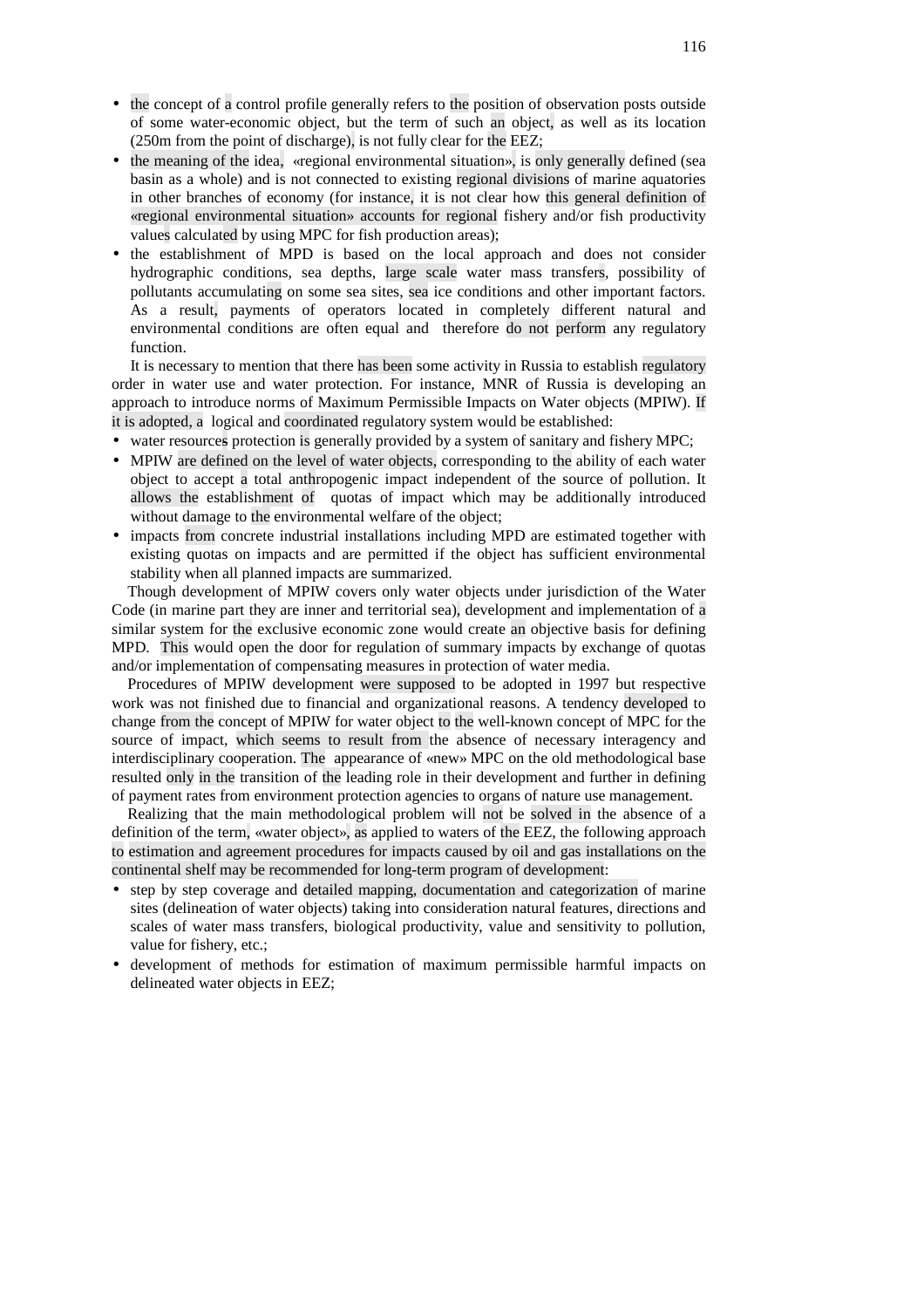- an inventory of existing and predicted impacts in nearest and distant future considering pollution caused by other adjacent water objects;
- an estimation of permissible quotas on dangerous impacts, delineation of water objects whose quotas are exhausted or nearly so due to existing impacts, and designation of such regions as special regions;
- an estimation of expenditures and compensation payments required for stabilization of environmental situation on water objects where actual impacts exceed MPIW;
- development of the document regulating preparation and approval norms of MPD for designed oil and gas installations taking into consideration previously established quotas for impacts;
- development of the document defining procedures for development, agreement, implementation and control of compensation measures for water objects protection which permit the expansion of environmental quotas for newly constructed installations as well as mechanism of quota exchange between projects;
- development of procedures for calculation and bringing payments for water pollution on specific water objects taking into consideration expenses on the environment stabilization in specific regions which are influenced by impacts of such objects according to balances of pollution transfer.

### **7.2 Compensation Payments**

#### **7.2.1 Compensation to Fish Related Industry**

A number of Russian normative documents prescribe the operator to implement compensation measures regarding the fisheries industry, which must be included in project documents, if the unavoidable damage to fish related industry is proved.

Damage to reproduction of water bio-resources can be defined in natural and monetary terms. Normative documents presently in force (Temporary methodology for assessment of damage caused by construction, reconstruction and expansion of enterprises, installations and other objects as well as other types of activity on water bodies which are valuable for fish related industry, 1990) take into consideration direct losses of fisheries, and worsening of conditions for natural reproduction (feeding base, losses of spawning places, etc.), fattening, and winter stay.

The following factors of impacts must be taken into consideration:

- full loss of fish productivity of water object or of its part;
- decreasing of fish productivity due to worsening of conditions for reproduction, spawning and winter stay connected with changes of hydrologic conditions;
- direct deaths of feeding organisms and fish on water intakes and due to other reasons.

If the project does not damage resources of especially valuable fish and damage to resources of other types of fish does not exceed 50 tons per annum, the project may define only the general volume of capital investment. In other occasions the cost and time lines for measures directed on recreation of fish resources must be implemented in the same water body or if it is impossible, in other water basins.

Compensation payments are used for construction of installations on reproduction of fish resources. Time-lines of designing and construction of these installations must correspond to steps of implementation of the main project and must be done under control of nature and fish protection agencies (Instruction on control for designing, construction of fish recreation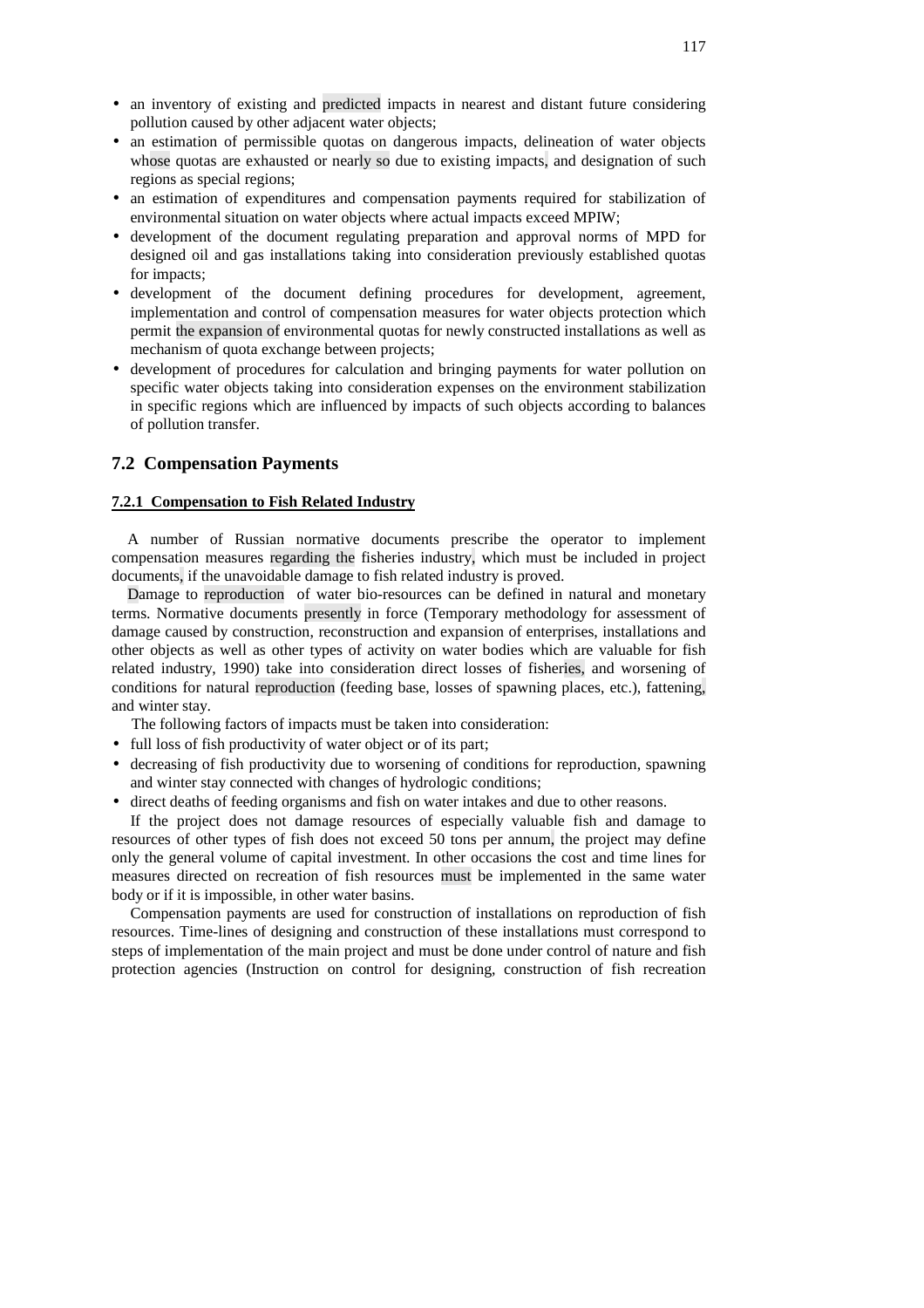objects and their exploitation. Minprirody of the Russian Federation, Roscomrybolovstvo, 1995)

Estimation of the damage to the fish related industry due to pollution of the sea is a specific problem. Though existing normative documents refer to consideration of hydrochemical factors in the estimation of the damage caused by pollution of water bodies, there is a lack of methodological basis and shortage of reliable statistical data for such estimation. At the same time it is necessary to remember that such documents were existent earlier and their validity can be recovered.

#### **7.2.2 Compensation to Other Branches of the Economy**

Though legislation does not contain direct requirements on compensation to other branches of the economy due to environmental impacts, some reason of environmental, economic and social character may lead to the consideration of a number of compensation measures.

While following comparatively strict conditions of environmental protection the impact of marine oil and gas installations will be localized and generally will not noticeably influence the regional environmental situation and especially living conditions of population. Such an approach opens some additional chances to minimize environmental impacts.

The environmental welfare of the population makes it reasonable to consider such a form of cooperation between the marine installation operator and regional authorities. At the expense of some loosening requirements for impact of distant offshore units the economy of funds takes place. This permits solving environmental problems of local settlements and allows implementation of regional environmental measures. It may be noted that such or similar situations really happen in practice, though not always on an official level, during contacts of the operator with regional or local authorities. The operator directly or indirectly is pressed to accept some social obligations in exchange for cooperation in receiving necessary agreements and permits. Efforts to make this approach an official one are seen when social obligations are included in tender conditions of some kinds of interior use. This is more similar to «bonus» collection and does not relate mutual interests of the operator and authorities.

The approach described above may be called «the exchange by quotas for environmental impact» or in contrast to obligatory compensations - «voluntary compensations» - which may be more productive, transparent and controlled. For this purpose it is necessary to fulfill the following minimal conditions some of which are foreseen in existing legislation:

- authorities must have a right to loose requirements to environmental impacts and provide respective privileges in payments for pollution and natural resources use what in principle is permitted by two steps limitations on environmental impacts (so called environmental norms and limits - temporary norms for some predefined period of time) though it is limited by the necessity to use «over-limit» payments when impact exceeds environmental norms;
- strictly purposeful channeling and usage of restructured funds must be provided with a guaranty that they are used for environment protection needs;
- the operator must have an official possibility to include objects, works and services covering «quotas exchange» or «contract compensations» and connected expenditures into project budget that, for instance, is important for definition of compensatory part of product, for production sharing agreements, calculation of taxed base of income, calculation of tax for added cost (TAC), etc.;
- considering that interests of the federal level are always present in marine interior use, actions and expenditures concerning quotas exchange or contract compensations must be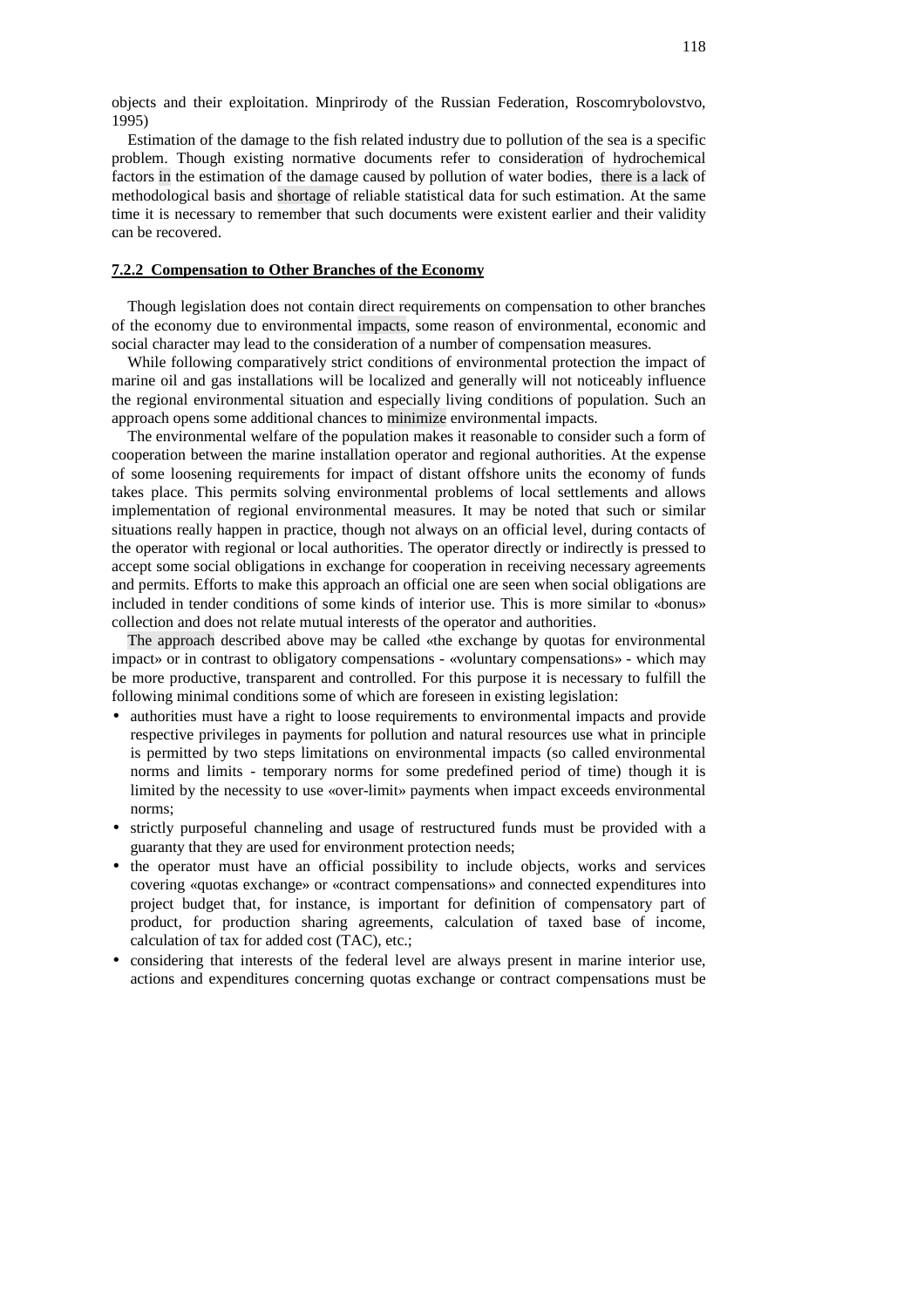included in the project and implemented with official approval of federal authorities (general or specific for each project);

- a voluntariness of the operator and federal or local authorities concerning quotas exchange and contract compensations, as well as, mandatory actions connected with these relationships are the issue for special long-term agreements. These agreements are equal to civil-legislative acts and have the same status in state and financial accounting as subcontractor agreements, products supply for industrial and technical needs, paid services, etc.  $\cdot$
- proposals on voluntary compensations, funds released by the operator, expediency and necessity of compensation measures implementation, designs of respective objects and installations, as well as, agreements between the operator and authorities, must be an item for state environmental expertise and must be open to public expertise in pre-project and project documentation.

When mutual interests of the parties are present, this category of contract compensations, in principle, may include contract compensations to fish related industry and will be done supplementary to mandatory part, which is defined on the basis of calculated damage to fish related industry.

It is reasonably to include the above proposals and the conditions of their implementation in a separate normative document (with the preliminary title of - The procedures for development, agreement, submission and approval of the documentation on contract compensation measures in implementation of marine oil and gas fields development projects). Adoption and implementation of such a document would provide flexibility for conditions of the interior use, especially for newly constructed installations, optimize environmental achievements according to the criteria «cost-efficiency» and it would provide a better balance of state, regional and commercial interests.

### **7.3 Payments for Wastes Disposal, Bottom Dredging and Dumping**

#### **7.3.1 Wastes Disposal**

The problem of waste generated in marine oil and gas operations is one of the most complicated in Russia and this was confirmed in the first stages of projects being implemented.

Wastes disposal can be done in the following ways:

- transportation of wastes for burying and/or utilization on the shore;
- storing of wastes in geological formations;
- location (dumping) of wastes on the sea bottom.

Each of these methods requires an adoption of interrelated organizational, administrative, technical, environmental and economic solutions. This must be done in spite of unclear legislative and normative conditions, contradiction of participating parties interests and a lack of sufficient experience in solving apparent problems by the operator as well as by administrative and regulatory organizations.

The most complicated problem is the disposal of solid wastes from exploratory and production wells drilling (sludge and remains of drilling mud) and oil production (solid residue of formation liquids separation, residue of technological equipment for oil treatment and oil storage, products of washing and cleaning of pipelines and technological equipment, etc.). Practically, such wastes have different physical and chemical composition and require different approach to their collection, treatment, removal and burying.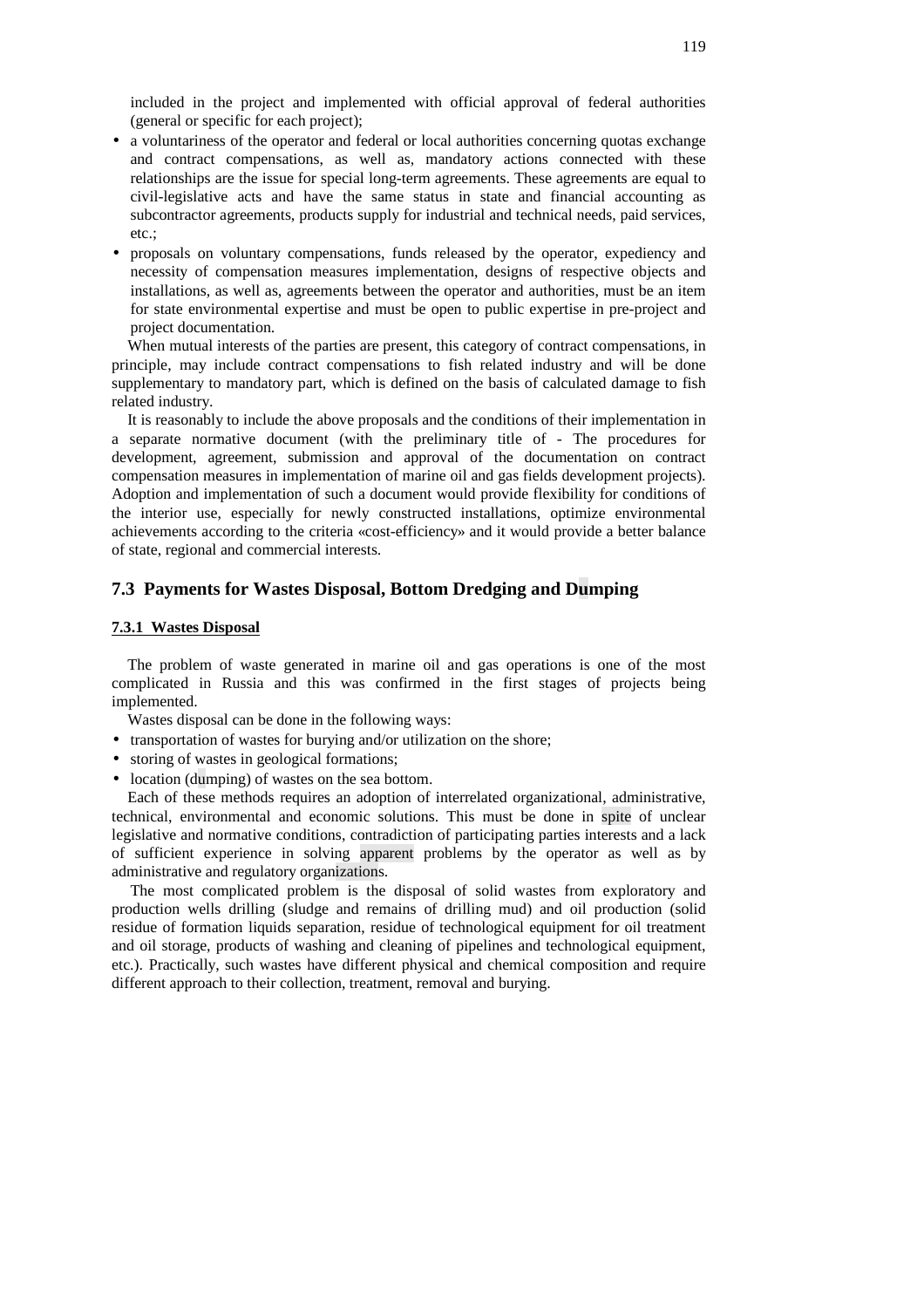There are significant differences in regulation of burying (dumping) of wastes for territorial waters and continental shelf.

In the first case the Water Code (article 96) directly prohibits dumping and burying of wastes on water objects though does not contain definitions of terms «wastes» and «dumping» and/or their combination. Meanwhile existing legislative precedent like the Convention MARPOL 73/78 clearly exclude the term «dumping» a removal into the sea wastes and other materials which are products of normal exploitation....of platforms. If we admit that, for instance, drill cuttings (sludge) are a result of normal exploitation of an exploratory and/or production platform then removal of sludge out of the platform into the sea according to the definition of MARPOL 73/78 is not the dumping if:

- loading of wastes on special vessels for dumping at sea is not carried out;
- the character of wastes after their preparation for removal is such that they do not fall into a category prohibited for dumping according to MARPOL 73/78 list (i.e. trace concentrations of hydrocarbons pollutants will not exceed MPC after their dumping into the sea).

Besides that, the newly adopted Law «On Handling Wastes of Production and Consumption» refers to Federal Classification Catalogue of Wastes (Goscomecologya of Russia, 1997) does not mention drilling cuttings as wastes.

If this interpretation is valid and can be confirmed during official inquiry, then dumping of sludge with trace presence of oil and other toxic compounds should not fall under prohibition according the article of the Water Code. Therefore, this may become an issue for technicaleconomical and environmental consideration in regard to application of water legislation.

Concerns storage of wastes onshore, it seems the problem may be solved easier for installations located in territorial sea, as the water body is under joint jurisdiction of the Federation and respective subject of the Federation, which is responsible for the land use. Solution of waste storage onshore from offshore installations may be more complicated because the coastal Subject of the Federation is not interested due to problems with offshore interior use and respective payments for the right to offshore interior use are the competence and problem of the Federation.

Some difficulties may be created by undevelopment of distant coastal areas and necessity to arrange respective infrastructure that is expected to be economically ineffective for small and medium enterprises. In this case, construction of regional sites of the wastes storage on a cooperative basis may be recommended. This regional sites may benefit, for instance, Timan-Pechora province covering onshore, and some small marine fields and/or Sakhalin, where there are implemented and planned 4-5 big and medium marine projects.

Underground disposal of wastes in absorbing geological formations has been developed widely abroad but practically has not used in Russian Federation. Operators and regulatory organs have to solve several new problems, like additional investigation of geological formations (possibly in the regional scale), receiving and separation of new licenses and geological allotments, estimation of receiving ability of geological formations, a proof and respective expertise review of the environmental safety of waste disposal, substantiation and choosing of technologies for preparation of wastes for pumping, establishing the geoenvironmental monitoring system, etc. Taking into consideration that practical solution of all mentioned and other problems will require prior development of a normative basis it is recommended to have fast development of a special document regulating problems of underground storage of oil and gas industrial wastes.

The Federal Law «On Continental Shelf» foresees a possibility of wastes storage on the sea bottom provided some conditions and respective payments are followed. A sum of payments for a permit to store wastes and other materials is calculated on the basis of direct expenditures on preparation and carrying out the state environmental expertise and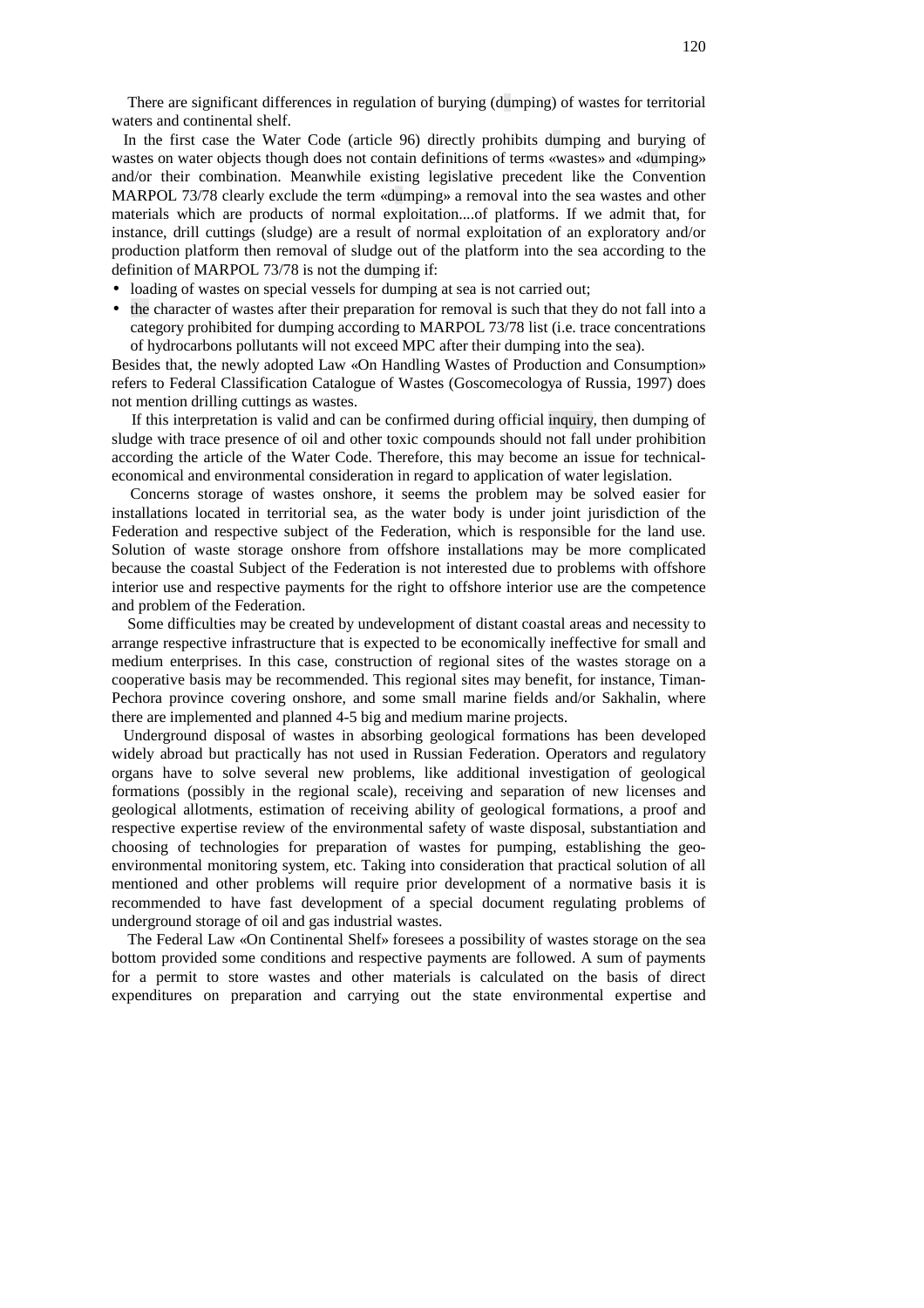expenditures on preparation, drawing and registration of a permit. A revenue for permit to store wastes and other materials goes to the organ issuing a permit.

The main problem is the criteria of environmental safety of wastes storage, which must be defined by respective normative documents in the context of article 1.2 «maximum permissible dangerous influence on water objects».

### **7.3.2 Bottom Dredging and Dumping**

Practically all designs of marine oil and gas installations include some volumes of bottom dredging and disposal (dumping) of extracted material (preparation of sites for stationary marine structures, trenching of inside oil field and transport pipelines, extraction of nonferrous materials for construction, etc.). This creates some specific problems of nature use (usage of the sea bottom sites) and environment protection (permissible dumping of sediment, impacts assessment payment for marine pollution, possible compensation payments) which are regulated by separate normative documents.

Designing and preparation of such operations must include additional specific studies (for instance special engineering-geological investigations to define chemical and geological properties of extracted and filled ground). In addition, the existing normative basis needs considerable modernization.

Temporary Order of the payment calculation for pollution of water objects which are the property of the Russian Federation during works connected with movement and removal of bottom deposits, extraction of nonferrous materials from underwater quarries and storage of the ground in underwater fills (Goscomecologya, Mineconomiki, Minfin, MNR of Russia, 1997) refers to general procedures of payment calculation for environment pollution (payment on basis rates within limits of norms and payment 5 times exceeding basis rates when exceeding established limits), though it contains a number of unclear positions and complicating conditions:

- it is not explained what the difference is between permissible normative (which seems to mean pollution not exceeding maximal permissible concentration) and limits about which it says that these are defined on the basis of levels maximal concentrations of pollutants;
- there are no references on sources and/or the order of defining norms for bottom sediment pollution (at least neither the Rules of Near-Coast Sea Water Protection, 1974, nor the Methodology for calculation of maximum permissible discharge of compounds into water objects, 1992, do not define the mentioned norms);
- it is not mentioned what the difference is between operations in the inner and territorial sea and on the continental shelf.

Actually vagueness mentioned does not permit the operators to use The Temporary Order...in practice. Therefore, development of a new regulating document may be recommended or supplementing the existing Temporary order...to make it usable for practical needs in the mentioned kind of the nature use, thus solving problems of the environment protection.

#### **7.4 Economic Methods for the Environment Protection Regulation**

The Law of the Russian Federation «On Environment Protection» (article 24) addresses economic incentives for environmental protection measures, which include:

• tax benefits and other privileges to federal and other enterprises, institutions and organizations including those of nature protection if they implement low waste and wasteless technologies for production, use secondary resources, and other activities providing nature conservation effect;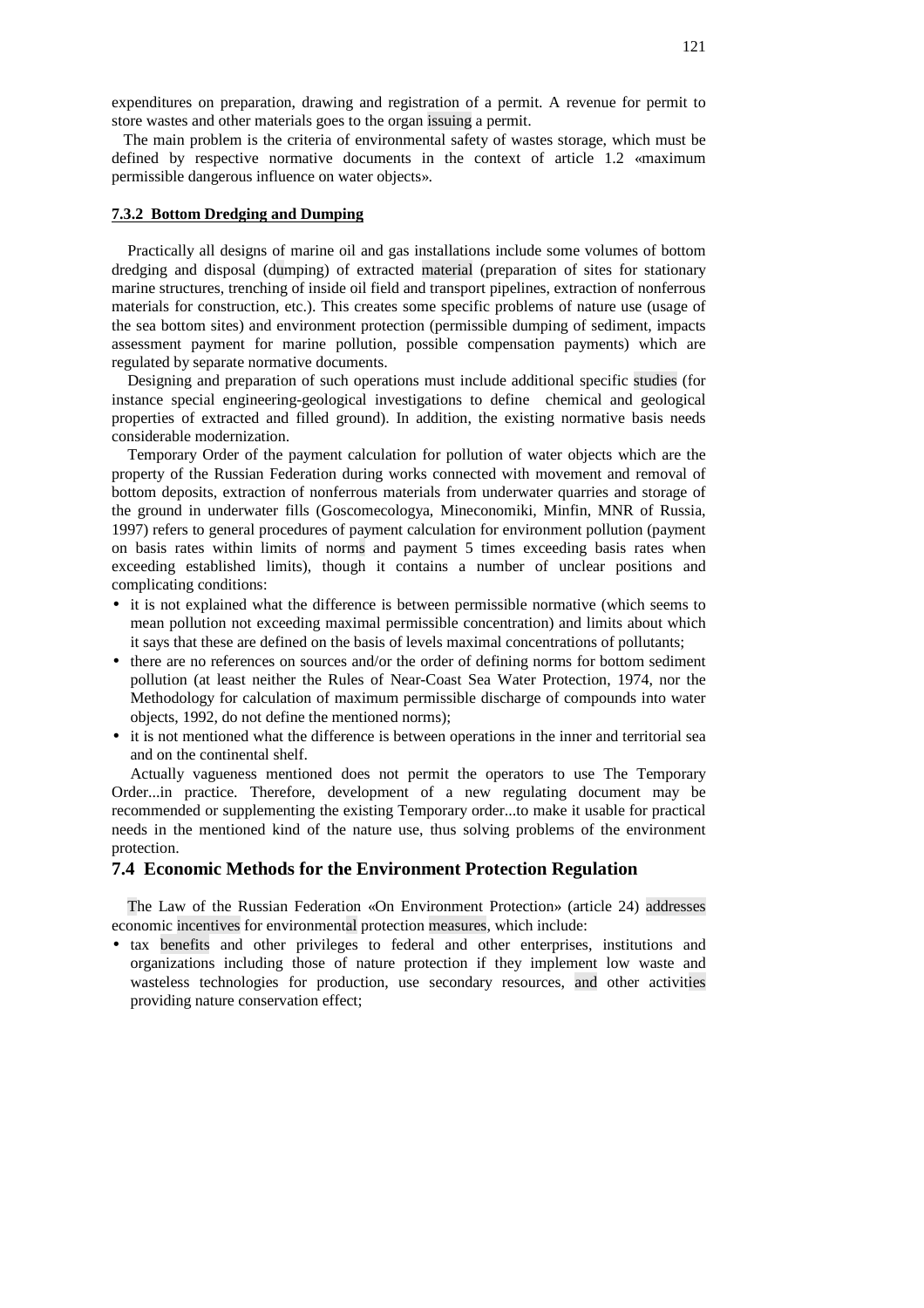- release the environmental funds of taxation;
- partial transfer of environmental funds on a contract basis as a percentage of loans to enterprises, institutions, organizations and citizens for implementation of environmental protection measures that decrease pollutants, emissions, and discharges;
- establishing higher norms of amortization of the main production assets for environmental funds;
- usage of encouraging prices and increments on environmentally clean products;
- establishment of special taxation on environmentally dangerous products and products made with the usage of environmentally dangerous technologies;
- use of privileged loans to enterprises, institution, organizations independently which effectively implement environment protection measures.

Only subjects of the Federation benefit by including environment protection measures and receive a reduction of payments for pollution of the environment. Though as was mentioned earlier this measure does not work for newly constructed units. In addition, the joint competence of the Federation and its Subjects in respect of nature use of inner and territorial sea waters, as well as, exclusive competence of the Federation in nature use on the shelf and EEZ, supposes that payments go partially or fully into the federal environmental fund and a budget. However, the respective procedure of privileges provisions is not mastered yet and is not supported by necessary experience of preparation and making decisions. It may be seen that in the nearest future in conditions of budget deficit payments of enterprises on environment protection measures will not be counted as their payments for the environment pollution or at least this procedure will be difficult.

It must be noted that the draft of the Tax Code does not contain a possibility of tax privileges in respect of environment protection measures.

In essence, the only field of economic regulation in nature use is a solution of environmental economic problems in a frame of the project when a choice of organizational, technological, environmental and economic variants are made by joint consideration and optimization by the criteria «expenditures-efficiency» or cost effectiveness.

### **7.5 Payments for Natural Resources Use on the Continental Shelf**

Article 40 of the Federal Law «On Continental Shelf», stipulates a system of payments for mineral resources use and the storage of wastes and other materials on the continental shelf including:

- payment for participation in tender (auction) and license for mineral resources use;
- payment for geological information about mineral resources:
- payment for mineral resources use;
- payment for mineral resources recovery;
- excise;
- payment for a permit on wastes and other materials discharge.

Though a majority of payments mentioned are mandatory and made according to predetermined rates and tariffs, the legislation leaves a possibility for economic or financial adjustments by the state to the operator:

• rates of payments fall in a range (for oil and gas they are 6-16% of the product's cost) which provides sufficient chances to regulate the relationship between the state and resource user including favorable or unfavorable geological conditions, expenditures on development and extraction of products, provision of the interior and environment protection, etc.);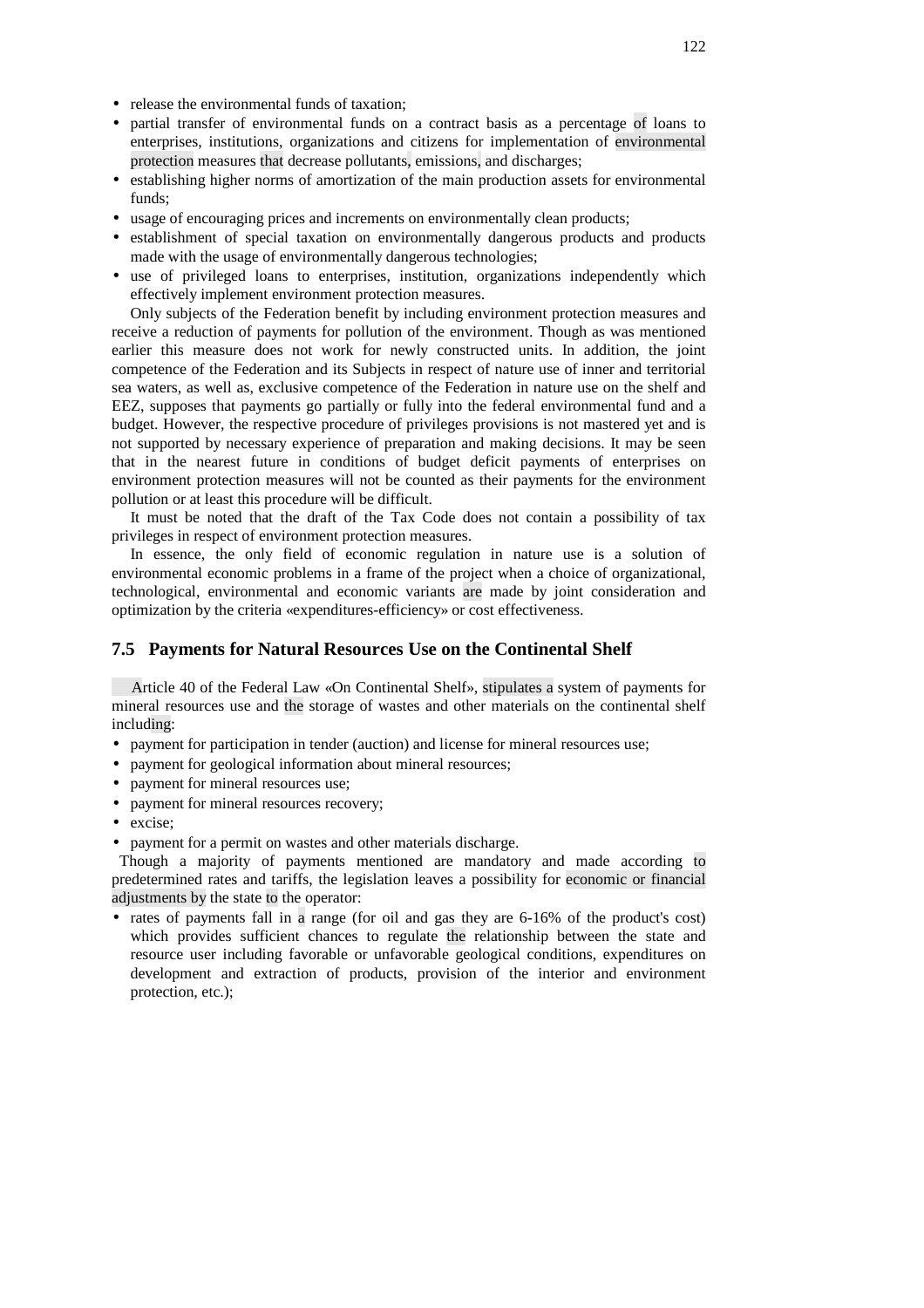- the Law states that interior user may receive a reduction in payments for mineral resources use if he develops oil and gas fields with unfavorable geological and mining conditions and/or difficult extracted resources; there is a normative document defining conditions and procedures for implementation of the privileged payments regime;
- a negotiation process is foreseen in the frame of production sharing agreements which permits the adjustment of payments on the basis of defining compensation and beneficial parts of extracted resources and the distribution of beneficial part of product between the investor and the State.

The calculation of payments for the usage of aquatory and the sea bottom has not been solved but should take into consideration the character and properties of the aquatory (water depth, productivity of the area, existence of navigation routs, communication and technical installations). A most difficult situation has been created due to requirements for calculation of payments using registers compiled on the basis of zoning of the continental shelf and the EEZ by geographic, economic and environmental parameters.

Actually compiling of registers, zoning of aquatories and seabed sites is not finished and therefore, a necessary methodological background for such operations is also not developed. It seems that one of the problems of the near future is preparation and putting in force respective normative and methodological documents.

### **7.6 Civil and Legislative Responsibility**

Marine oil and gas production is a comparatively dangerous kind of activity and can harm life and health of population, third party property and the environment. This harm or impact may be caused directly by oil and gas production facilities or by negative impacts on the environment connected with their operation.

Russian legislation (article 1064 of the Civil Code of the Russian Federation «General basis of responsibility for causing the damage») states the full civil responsibility of the damage maker if he can not prove the absence of his guilt and increases this responsibility for owners of more dangerous sources (article 1079 of the Civil Code «Responsibility for harm caused by the activity creating the danger for the surrounding»). They are free of the responsibility only in the case when they can prove that the damage happened due to natural causes or due to criminal intent.

The Law of the Russian Federation «On Environment Protection» considers the responsibility for the natural environment damage as infringement of environmental law, i.e. the guilt for the offensive actions. The High Arbitrage Court had to explain that for the activity connected with high danger for the environment the liberation from compensation for the damage comes only in the case of natural causes which makes the Law comply with statements of the Civil Code. Some discrepancies still remain because a qualification of the activity as dangerous for the environment is made by special decision of the Arbitrage Court. Therefore it may be recommended to eliminate this complication in new version of the Law «On Environment Protection».

In any case a problem of covering accompanying risks is necessary requirement for safe development of marine oil and gas production. The most radical solution of this problem would be the obligation of the operator to keep financial reserve, material resources, etc. sufficient for full and timely compensation of damages to third parties if, of course, if such damages can not be prevented (safety measures to prevent accidents, systems of emergency response to decrease a possible responsibility) and have legislative basis. This requirement though is unattainable due to the uncertainty of the possible scale of responsibility and experience shows it is burdensome.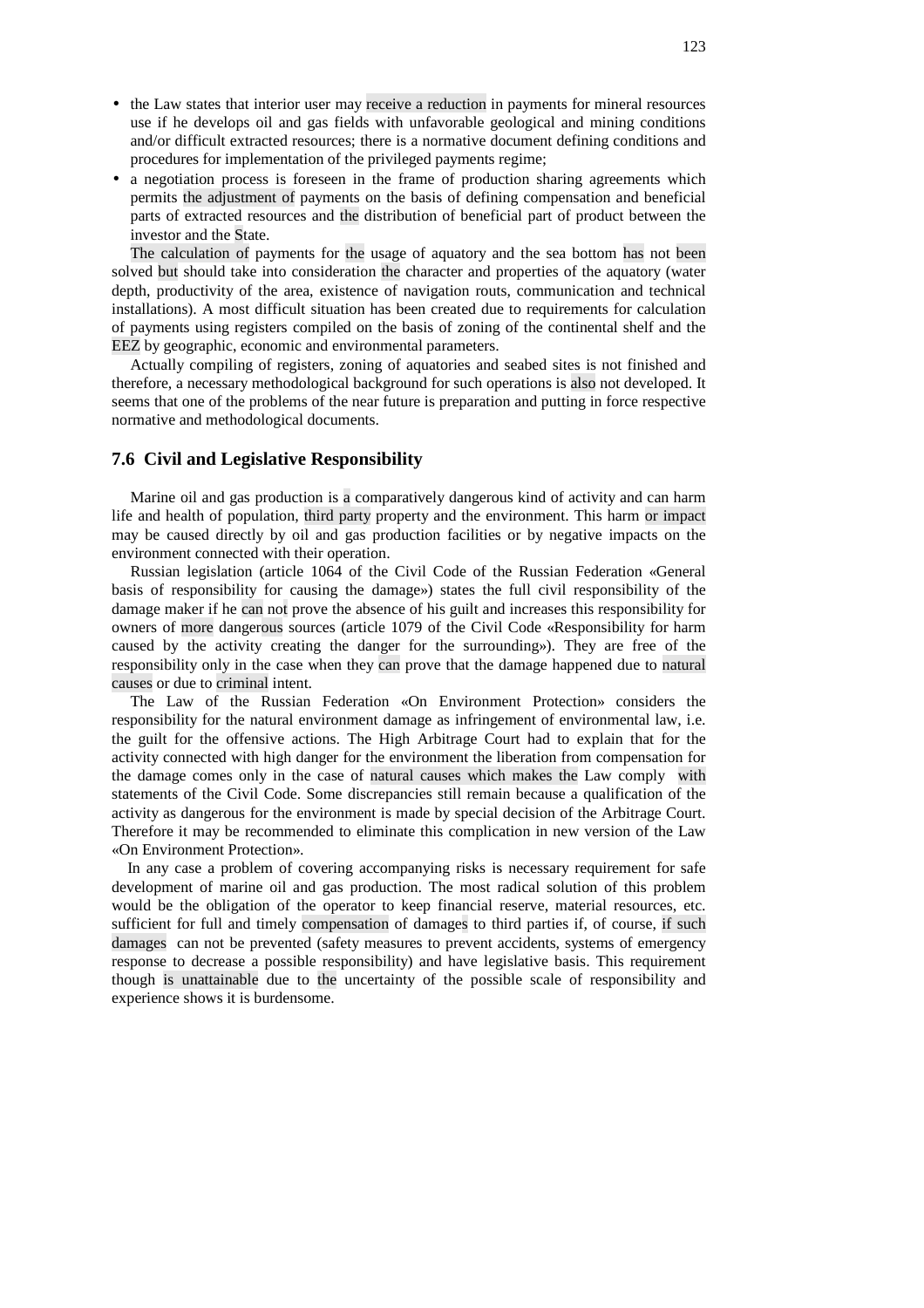The conventional approach consists in diversification of coverage by its distribution through different sources and optimization of expenses considering possibilities (availability and periods of funding, etc.) for each direction:

- the operator's own funds invested in different financial instruments;
- outside guaranties (the state, national and international institutions, joint funds, etc.);
- insurance of responsibility (obligatory, voluntary, reciprocal, etc.).

The usage of some sources is mandatory, though uniform legislative statements are not developed yet. For instance, the Law «On Environment Protection» (article 23) quite uncertainly states that in the Russian Federation there are voluntary and mandatory environmental insurance of enterprises, institutions, organizations as well as citizens, their property and incomes against environmental and natural disasters, accidents and catastrophes. Whereas environment insurance funds are used for elimination and prevention of negative consequences. This uncertainty has lead to the result that environmental insurance did not attain a sufficient scale.

The Law «On Industrial Safety of Dangerous Production Objects» which was approved in 1997, prescribes «...conclude a contract on the insurance of risk responsibility for the damage due to operation of dangerous industrial object» (article 9), «...to have financial reserves and material resources for localization and liquidation of accidents results according to the legislation» (article 10) and defines minimal scale of responsibility which is obligatory for insurance (article 15).

The Law «On Agreements on Production Sharing» (article 7 «Conditions of carrying of the work») prescribes that agreements must include «…investor's obligations on the insurance of responsibility to cover the damage in case of accidents which entail harmful influence on the natural environment».

There are important international conventions and agreements (about civil responsibility for pollution of the sea by oil, the scale of its minimal coverage, etc.), which can be reasonably used in the national legislation for marine oil and gas producing and transportation complexes, though they did not find a reflection in Russian legislation.

Up to now the scale of responsibility for the owner of marine stationary installation, which must be covered by mandatory insurance, is limited by 70 000 minimal rates of salary (the Law about Industrial Safety), about 940 000 USD according to current exchange rate. According to insurance rules, the insurance tariff for this kind of insurance is accepted in a range 1-2 % of the responsibility limit and such insurance is available at a cost of 15 thousand USD per year. These figures show that such scale of the responsibility covered by mandatory insurance does not solve the problem. Newness of the issue and general undevelopment of the Russian insurance market makes it problematic to expect a development of voluntary insurance of the responsibility in marine oil and gas production.

It is quite obvious that marine installations for oil and gas production have some specific features, which make necessary special regulation in respect of operator's responsibility. The problem is complicated by the fact that according to Russian legislation problems imposing financial obligations on the subject of economic activity must be solved within legislative procedures (in practice, minimal legislative requirement is the adoption of special regulatory statements defining kinds and forms of obligations and delegating to authorities the rights to establish their scales and procedures).

It seems reasonable to make the following recommendations:

• develop methodological approaches and define a scale of responsibility subjected to mandatory coverage depending on natural-geographic conditions of location, geological features and technology of oil field development, character and size of structures, risk of possible accidents and a danger of their results;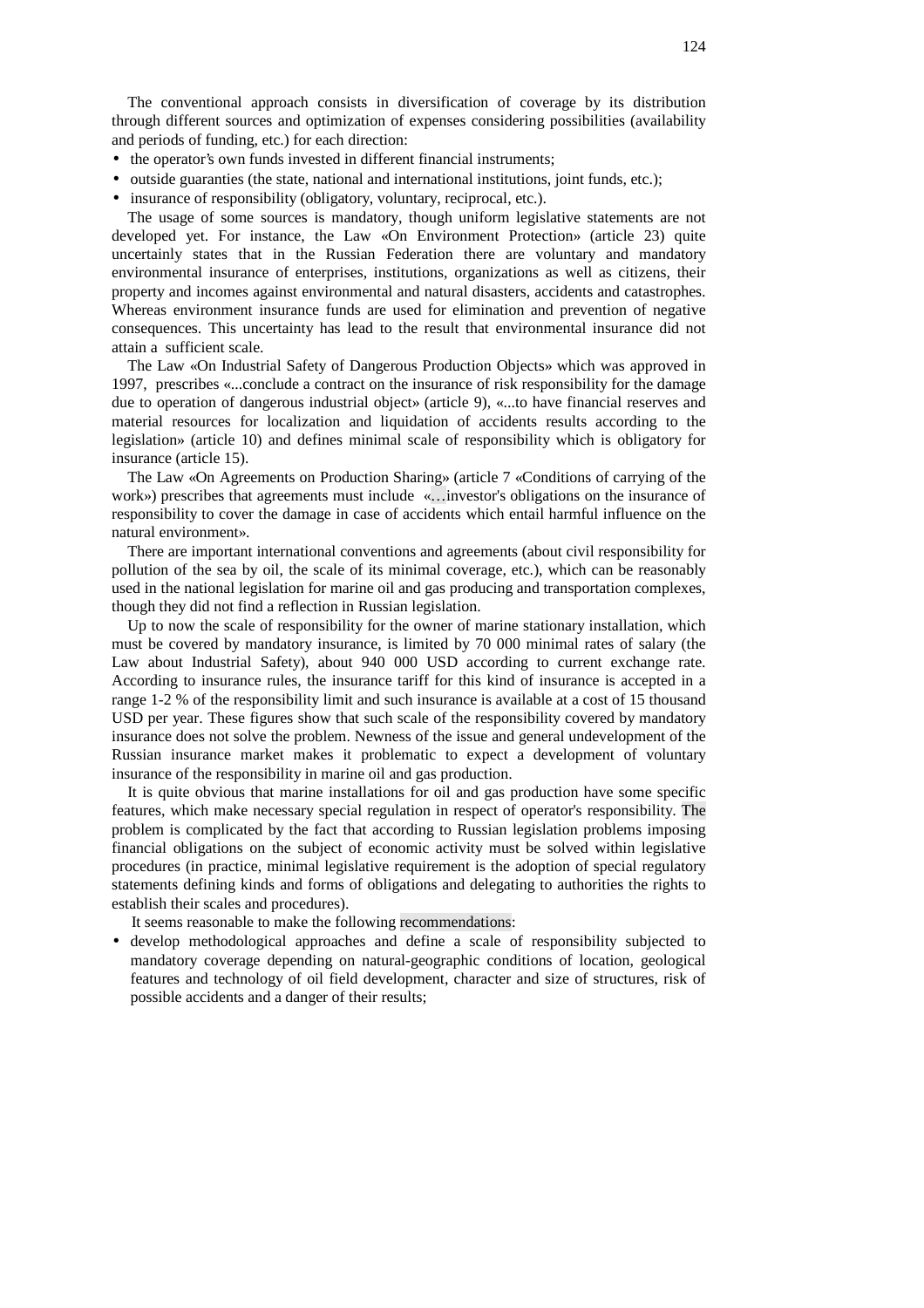- formulate conditions of the responsibility coverage as early as possible (preferably in conditions of tenders and deals);
- study the problem and take necessary measures for Russia to join international agreements in force and operators - to international agreements, funds and clubs dealing with responsibility coverage;
- develop and implement measures on widening and strengthening possibilities of the insurance market (establishing specialized pools, societies of mutual insurance, etc., removing of limitations to include funds for voluntary insurance of marine oil and gas producing facilities in expenditures, etc.);
- consider a possibility of creating state's non-budgetary funds of the responsibility insurance in marine oil and gas production;
- foresee a possibility of the state guarantee for coverage of responsibility (over insured and reserved limits) and invite guaranties of international financial institutions for this purpose. While developing and implementing these measures it is necessary to remember that scales

of projects in marine oil and gas production are so big that their implementation requires the drawing of loans from the world financial and investment market, which have developed some definite rules and traditions in respect to coverage of civil responsibility of the borrower.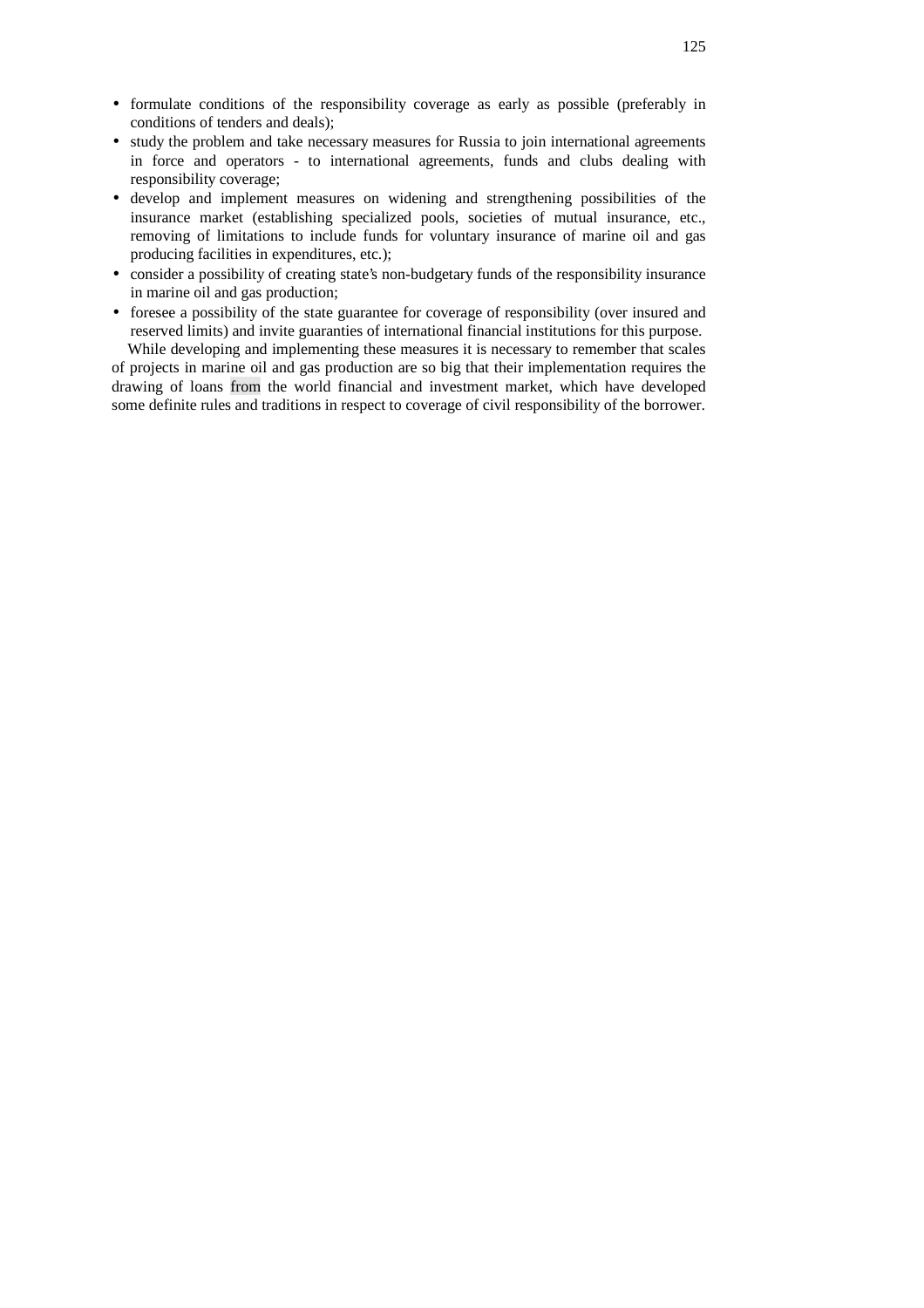### **Chapter 8**

# **Conclusions and proposals**

# **8.1 The State of, and Possibilities for Developing, the Russian Safety and Environmental Regime for Oil and Gas Activities on the Continental Shelf**

Being a comparatively new sector of the fuel and energy industry of Russia, offshore oil and gas activities do not have a complete legislative and normative basis. This is due to historical reasons, as well as the influence of the general transformation processes in the society, the federal administration and national economy.

### **8.1.1 The State of the Legislative and Normative Basis Concerning Safety and Environmental Protection**

The body of legislative acts and normative documents, which regulates safety and environmental protection in the offshore oil and gas activities, includes a comparatively small number of specialized documents and a great number (several hundred) of documents of general character. They pertain to environmental protection, industrial and operational safety as well as organizational directives on these issues.

The following features characterize this body of documents:

1. There are three interconnected levels of normative documents:

- legislative acts;
- legislative and normative documents that regulate the responsibilities of and interaction between federal, regional supervisory agencies and the operators;
- normative-technical documents that establish specific requirements, parameters, limitations, and other factors relating to technical safety and environmental protection.
- 2. The majority of legislative acts were enacted in the 1990's. The main normative-technical documents were adopted in the 70's and 80's, whereas normative legal documents were stipulated mainly in the 80's and 90's. The reason why these documents were developed and adopted at different times is due to the last decade's lag in the use of scientifictechnical experience in marine oil and gas developments. Another problem is that the last decade's development of the legal basis and the organizational structure of state regulation have not been followed up by revisions of sub-law acts.
- 3. The norms are prescriptive in character and quite different in nature, both with regard to the titles of documents and to their legal status. There are about 20 different types of documents, such as, norms, rules, guidelines, instructions, prescriptions, methodologies, and recommendations, etc. There is no particular structure in the body of these documents, for instance, in relation to the place in the hierarchy of the governmental institutions that stipulated them, or by the subject they regulate.
- 4. It is difficult to assess the correct application of a great number of these documents, which makes it difficult for operators to assess what their obligations are. These difficulties are related to:
	- the question of whether earlier documents are applicable to private enterprises or not;
	- the problem of assessing whether documents are still in force or whether they have been succeeded by new documents;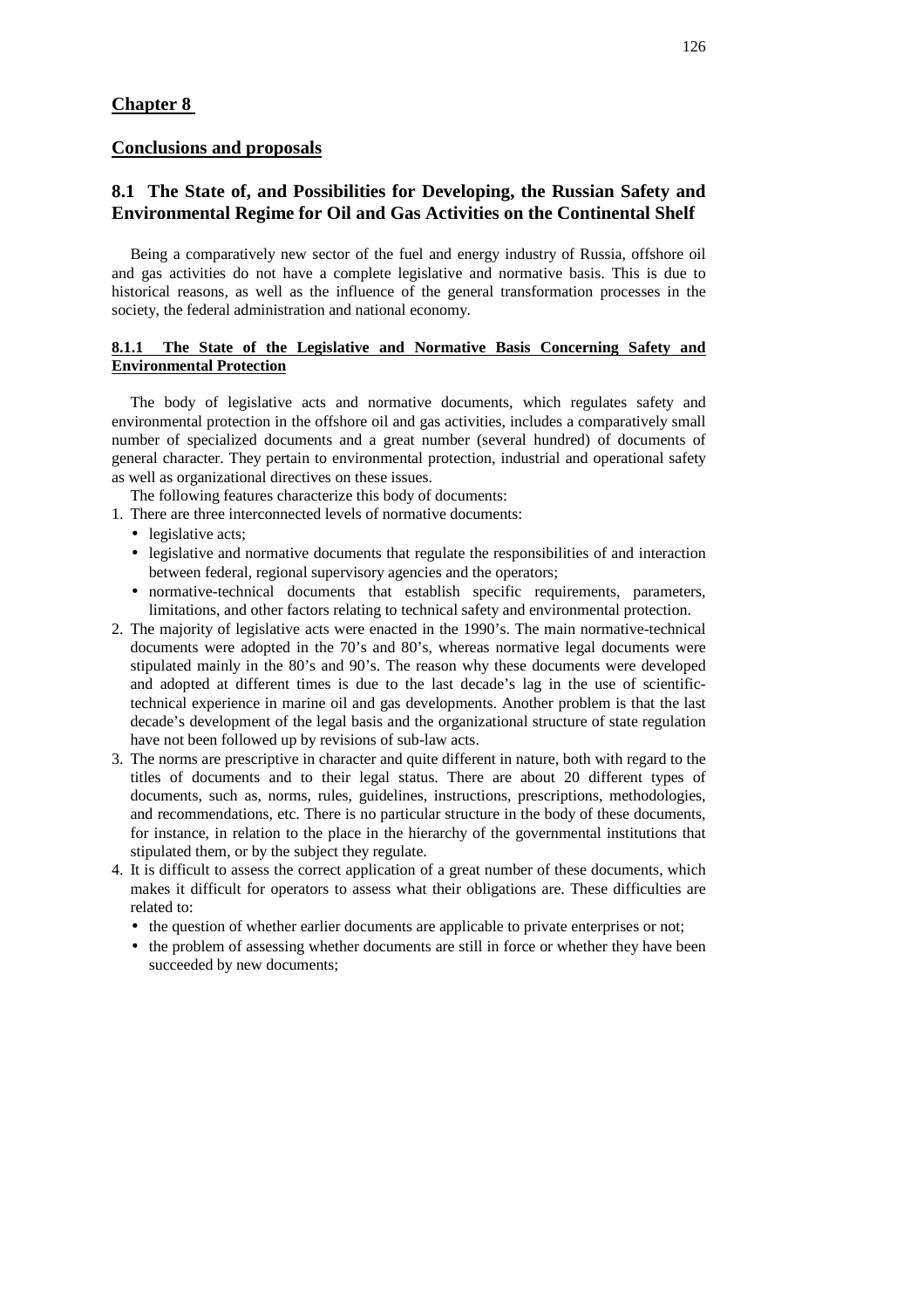- the problem of succession of authority among state agencies, as well as assessing which agency enforces the document today when the one that stipulated it has been dissolved;
- the shortage unavailability of expertise to conduct qualified revision of documents or to decide whether they should be repealed.
- 5. The definition and subdivision of the responsibilities of management agencies in their duties to approve, permit, and control industrial activity is disorganized. It is difficult to assess which regulatory agencies are involved in enforcement activities, what their responsibilities are, what permits or licenses they issue, etc. This is due to the last years' recent number of reorganizations and redistribution of functions of the federal administration.
- 6. There have been difficulties in fully complying with general construction and branch norms, and rules related to the design, completion and development of constructions, when developing marine oil and gas fields in the Arctic.

Such features are common when a country develops a new industry sector and corresponds with the experience of other countries that have had development of hydrocarbon fields on their continental shelves. There is often an abundance of irrelevant principles, norms and rules pertaining to industrial safety and protection of the environment, a great number of regulatory agencies, and detailed regulation of an operator's activity. However, when a country has fully developed this sector, one will often find they have established specialized systems of regulation, regulatory agencies, and generally arrange a transition from prescriptive regime to one of goal-setting related to safety and environmental protection which are exclusive for regulating the offshore oil and gas industry. Some may have established a special agency responsible for supervising the activities, and developed their safety and environmental protection supervisory regime from prescriptive to performance based. There are no reasons why the Russian environmental and safety regime should not be developed in the same way. By studying and implementing international experience, Russia could develop its part of the world fuel and energy industry to a powerful sector.

### **8.1.2 The State and Possibilities of Developing the Supervisory System**

The Russian Federation's regulatory systems are characterized by detailed technical and other requirements for structural design and technical design solutions. Control inspection and supervision are based on formalized checks for correspondence of design and operation documentation, technological issues and physical condition of equipment to prescribed norms and rules. This approach, developed under the planned economy, may be effective for supervision of comparably simple, stable and widely applied technologies and equipment. However, this approach to inspection and supervision for technically complicated and largescale projects would be very expensive, require great labor consumption, high competence of the personnel of supervisory agencies, and corresponding funds.

In such a regime, which is often referred to as a prescriptive regime, the duty of the operator is to adhere to normative requirements and directions given by the supervisory bodies, who thereby take on themselves a considerable responsibility for safe operations. This approach is not adapted to the situation in market economies, where the operator bears full civil responsibility for negative impacts, regardless of how carefully the norms of supervisory agencies for safety and environmental protection were followed. It is fully responsible for ensuring compliance with all safety and environmental protection provisions and to initiate corrective measures for non-conformance's. To continue the prescriptive approach to regulation in Russia may contribute to contradictions, and create conflicts of interests and opposition in the relationship between operators and supervisory agencies.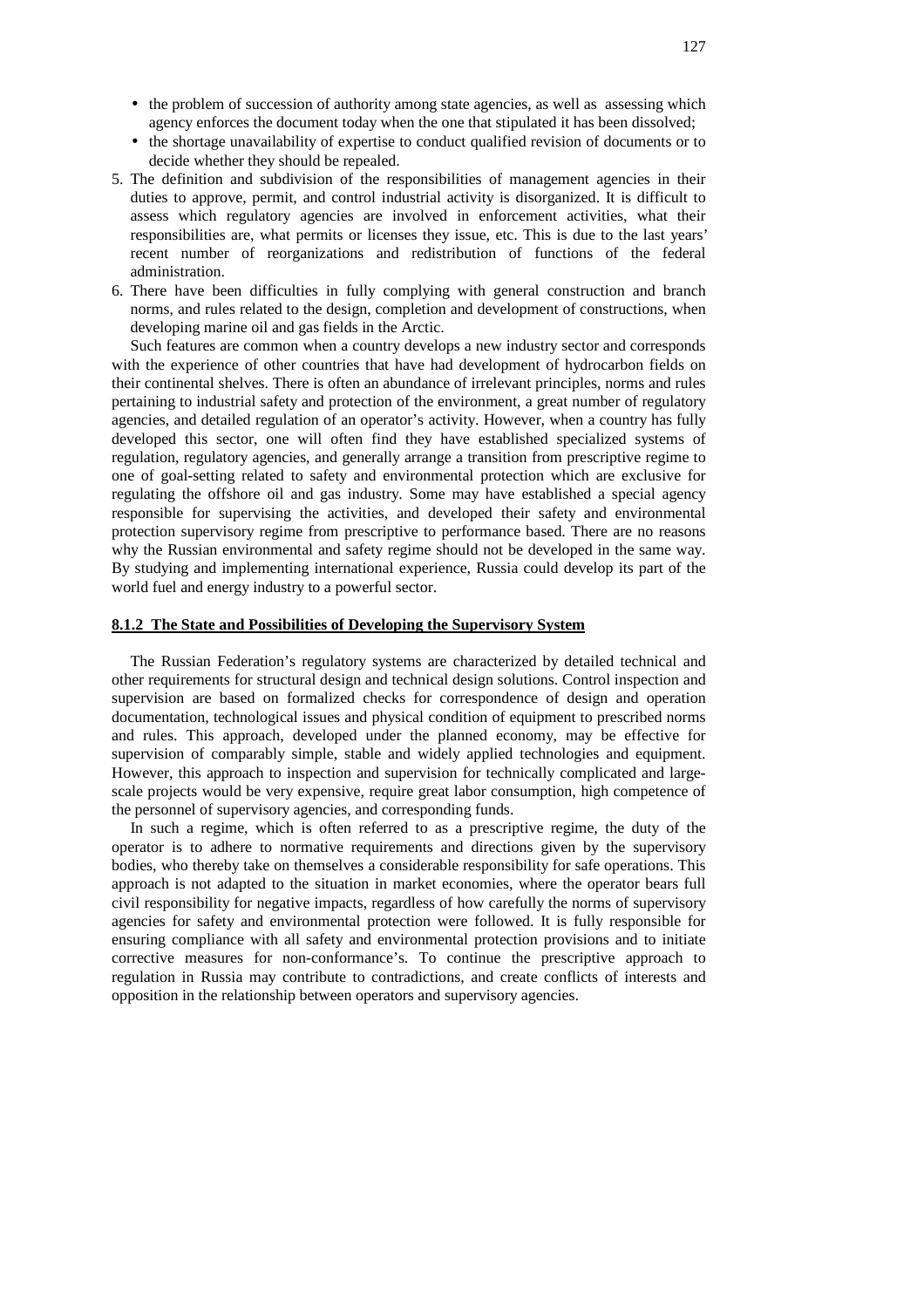The limitations of the prescriptive regime are well known:

- underestimation of the need to apply a holistic system approach to ensuring safety during design, construction and operation of large scale technical-industrial (man-machine) systems. Even though such installations have individually reliable and safe elements, it does not mean there is an acceptable overall level of safety;
- inflexibility with regard to implementation of technical innovations and absence of incentives for the industry to search for and implement new organizational-technical solutions;
- for comparatively complicated objects, it is in principle impossible to develop detailed regulations that cover all issues relating to safety and environmental protection;
- economic aspects with regard to ensuring safe and environmentally sound conditions are often neglected. Cost efficiency in analysis, estimation, and choice of alternative solutions are seldom accommodated for.

The current economic situation of Russia requires an accelerated development of the continental shelf resources. In this situation, the continuation of a prescriptive regime is not appropriate, because:

- there is limited practical experience in design, construction and operation of big marine structures in the environmental conditions of the Arctic and Far-Eastern continental shelves;
- there is limited qualified personnel for development of an all-inclusive regulatory system with legal requirements and for conducting supervisory functions;
- to develop specific, detailed safety and environmental protection requirements for all possible design and construction solutions with regard to marine stationary structures, and for the operation of these, will be expensive and time consuming.

Therefore, and since each big marine structure is unique in construction, have organizational-technical systems designed for comparatively full autonomy, as well as for the specific geological and natural conditions in situ, and since the number of such installations will remain relatively small, it will be useful to expand the use of introduce the internal control system, and a system for technical-economic estimation of safety and environmental protection in the offshore oil and gas industry. This type of regime is based on the policy of keeping risks «As Low As Reasonably Possible», a policy which should apply for both the industry and the regulator.

The current approach to regulation of industrial and environmental safety (i.e. for instance the mandatory certification of serial and unique equipment, the practice of regular inspections of installations and equipment, the strict requirements with respect to environmental impact limitation, the requirement of employing environmental expertise in assessments of safety and environmental issues, etc.) should be the basis for this development. The existing basis of normative-documents should also be subject for development.

#### **8.1.3 Development of the Legislative and Normative Base**

The main conclusion of the Feasibility Study is that it is necessary to radically revise the safety and environmental regime for marine oil and gas activities. This revision should be based on a new concept and organizational structure for federal control and supervision supported by a special system of legislative and other normative acts and documents. A Proper development will be dependent on active and well-coordinated drafting, approval, and implementation of norms. In recent years, the organizing of the work to develop rules and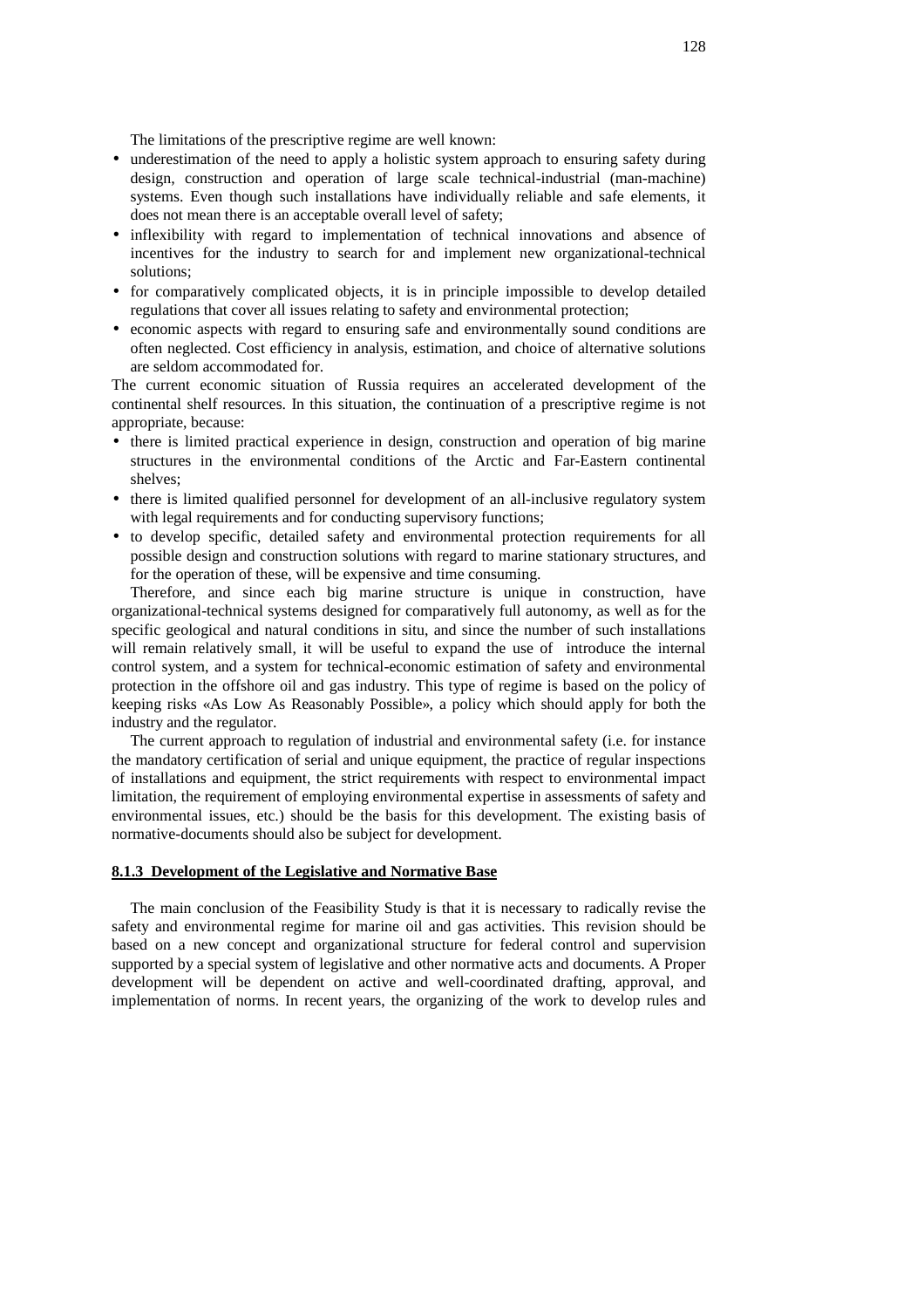regulations has been much criticized. In particular, sub-law acts regulating technical and design criteria for marine oil and gas installations significantly lag behind the energetic development of legislation in respect to use of marine resources, which goes on despite the significant lack of development of practical sub-law acts concerning technical and design criteria of marine oil and gas installations.

In addition to the deficiencies of the existing normative base, there are the following defects in the process to develop norms:

- there are no coordinated programs and setting of priorities in development of the legislative and normative base;
- there is no clearly established division of responsibility for providing safety and environmental protection between executive agencies themselves and with and operators;
- the procedures for confirmation of interagency decisions, and the mechanisms for settling disagreement concerning development of new documents or their application, are not clear.

In the current situation, it is urgent to develop a proper regime for the Arctic continental shelf and similar areas. However, since there are few resources available in terms of time, personnel and funds, the regulatory agencies often apply norms, requirements and rules which are stipulated for onshore activities or other marine areas, such as the Caspian, Baltic and Black Seas. Requirements for industrial safety as well as for environmental protection, which are applicable to activities on the coast and near-coastal waters, are also transferred to offshore regions of the continental shelf. Realizing that oil industry on the Russian mainland is not a particular environmentally clean sector of the industry, a transfer of its requirements to these environmentally harsh and sensitive areas is palliative and prevents the use of progressive, more suitable technical solutions.

It should be mentioned that some stabilizing tendencies have appeared over the last years, which have lead to the introduction of more comprehensive systems for federal control and supervision. These take accumulated experience, analysis of reasons and causes, the expanding of civil rights, and market principles of the economic structure, into account. Industries, such as, the nuclear power industry, the air and space industry, shipbuilding, and others, have introduced new supervisory systems, which incorporates modern principles for regulation, and which are particularly adapted to ensuring safety and environmental protection for unique and especially complex industrial systems. Furthermore, the nuclear power industry has established active international cooperation in the framework of the International Agency for Atomic Energy (IAAE). The experience of these regulators should be incorporated in the development of an offshore oil and gas regime.

### **8.1.4 Problems Related to Correct Application of Legislation**

An important pre-condition for establishing safe and environmentally sound activities is that the application of legislation and its application is clear. The large scale, cost and duration of oil and gas projects, as well as the considerable expenditures related to providing for safety and environmental protection, make the correct application of rules particularly important. Good decision making in large investment projects is dependent on full legal clearness and assurance of a stable legal regime in general, and in particular for the safety and environmental regime.

Where the normative base is not fully developed, or is contradictory, it is especially important that:

• there is clear legislative definition of the necessity and possibility for flexible application of flexibility is exercised in applying rules and regulations when addressing unforeseen or new problems that evolve during the process of project implementation;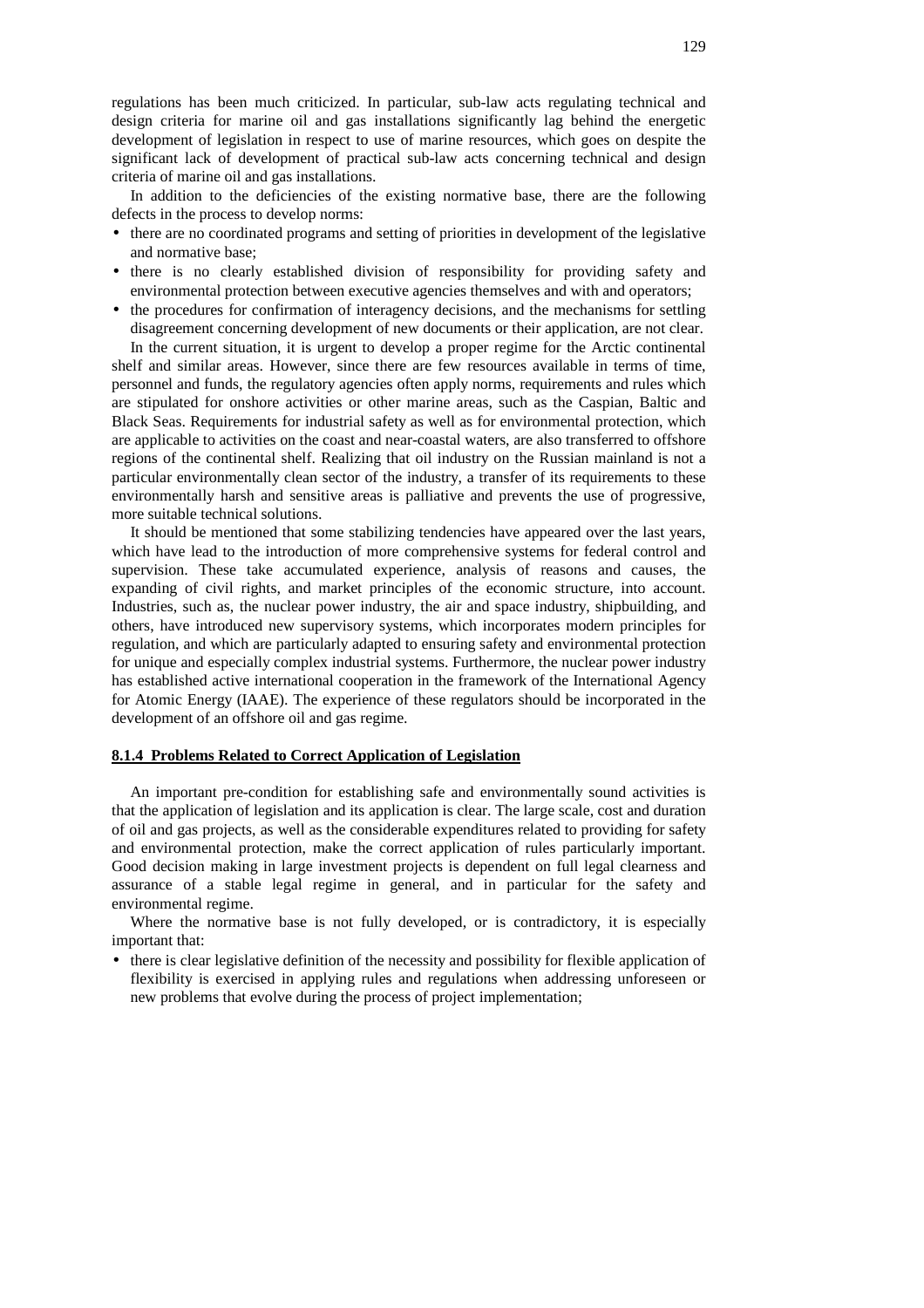• there is a clear description of the procedures and possible simplification, which the operator will have to comply with in order to apply for and obtain the necessary agreements, approvals, permits, licenses, etc.

For any stage of project development, the following important legal provisions should be established:

- a set of applicable, relevant normative requirements;
- the possibility to use existing provisions of norms and rules;
- all decisions made by regulatory agencies concerning the projects must have legal justification (be pursuant to legal requirements).

The Feasibility Study has identified gaps, contradictions and legislative uncertainties in the existing body of legislative and normative acts, but there has not been sufficient time to suggest mechanisms for solving these problems.

In particular, the following problems appear unclear:

- how, and from which agency, can the operator obtain guidance and interpretation concerning the application of normative requirements;
- which procedures regulate the settling of disagreement between the operator and the regulatory agency, or disagreement between the agencies
- what are the juridical procedures for submission, consideration and resolution of appeals, claims, and suite against which procedures guide the development and presentation and handling of applications and possible appeals of the agencies'decisions.

Interagency disagreement and/or the lack of relevant competence at the agencies, often lead to loss of regulatory predictability and complicated procedures for control and supervision. For instance, an operator planning to drill exploratory wells must file applications for permits with a number of federal and regional agencies. They all have individual and uncoordinated procedures for applying for a permit for the operation, obtain a license for use of water, obtain approval of maximum permissible discharges, or for having the operation assessed by the environmental expertise, the similar fisheries related expertise, and by the industrial safety expertise. It often happens that one agency not only imposes on an operator compliance to comply with its own requirements, but also those of other federal, regional and local authorities. Actually, there is one declaration currently in force, which allows an operator to apply for one all-inclusive license for use of natural resources, however, this possibility seems to be ignored in practice.

Naturally, Investors would prefer to be aware of requirements they shall have to comply with in advance. In the majority of field developments, however, such information has not been received until after the agency of the executive authority has evaluated the project documentation (for instance, after the assessment of the environmental expertise). The formal possibility to contest a decision of an executive authority agency in court exists only for juridical persons. In fact, and the legal (arbitrage) settlement of conflicts will not take place until the executive agency has made a decision, i.e. after the investor has made considerable and perhaps unrecoverable expenses on design and expertise.

Some general legal norms allow regulatory agencies decisions, their application of normative acts, or their handling of applications to be contested by filing a court suit (for instance, as stipulated in the Law «On Information»). Such precedents, however, are absent in juridical practice.

It would be useful to study and apply the experience of other countries, which use a singleagency approach to regulation, which coordinates activities of other involved agencies in the supervision of marine oil and gas activities. As a step in this direction, it could be useful to: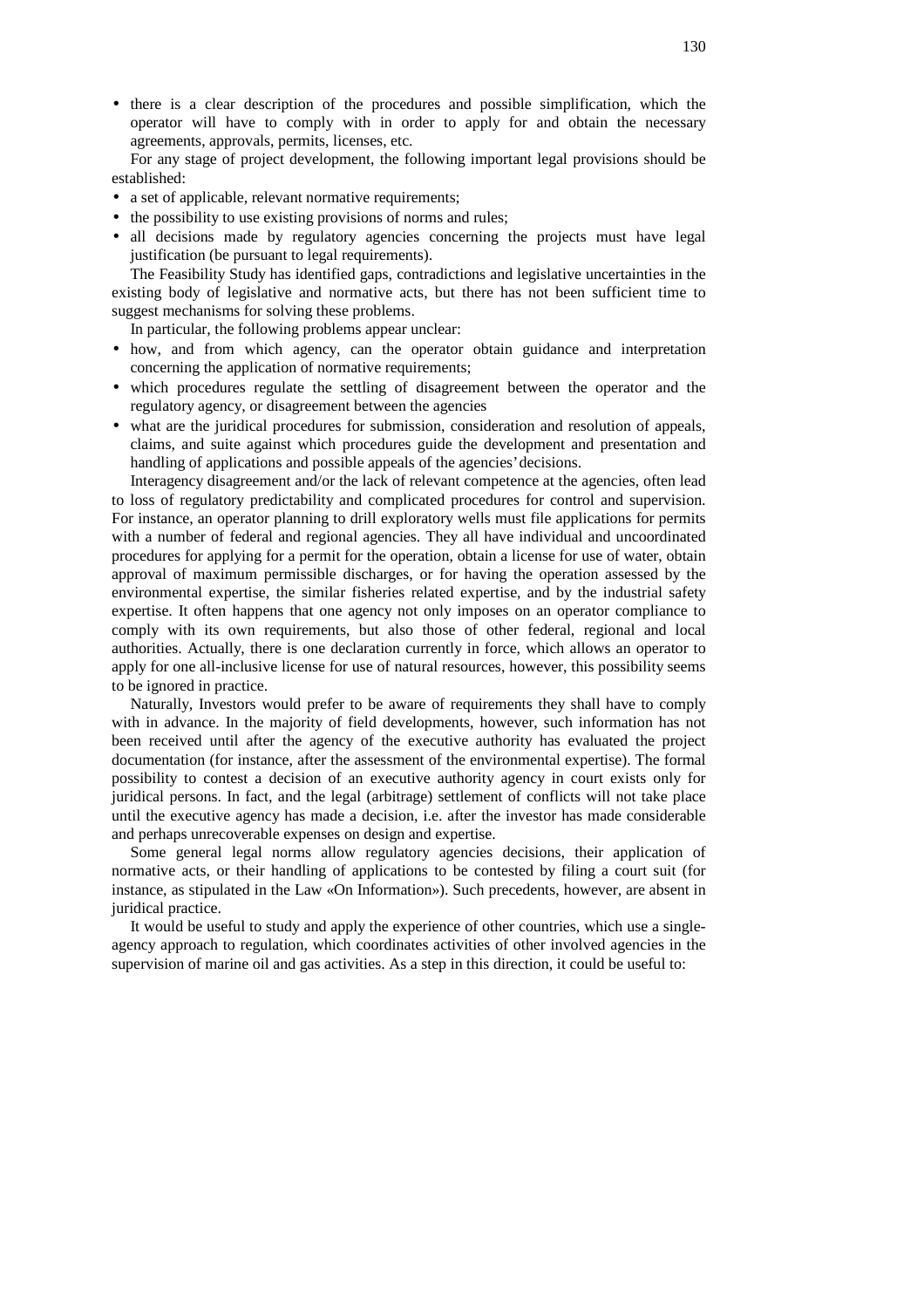- prepare and approve bi- and multi-agency agreements on procedures for evaluating and approving projects for marine oil and gas development in order to reduce the number of applications and simplify the procedures for approving these;
- establish a special, interagency governmental organ, which in a transitional period will have the right to carry out and coordinate supervision of current operations, to regulate safety and environmental protection, and to prepare and implement a program for a development and transition to a new structure of oil and gas industry management based on the single agency approach to regulation.

# **8.2 The Normative and Legal Basis for Current Projects and the Goals for a Transition Period**

The existing legal and normative base is characterized by its unsuitability to accommodate for the demands of the marine oil and gas activities, and its inability to address current and potential problems of field developments. A very unsatisfactory situation has developed, for example:

- 1. On the shelves of the Arctic, Far-Eastern and Caspian Seas, large development projects have entered the technical design phase, whereas there is no proper or relevant legal base to guide this or future phases of the developments.
- 2. Because of this lack of relevant legal base, the implementation of these projects has been regulated by the strictest requirements of onshore or inner-waters normative basis, which has resulted in considerable additional expenses.
- 3. To compensate for this lack of guidance by using international or foreign norms and standards, which have not been approved by federal agencies, involves a risk of designing and constructing installations that will not be in conformance with requirements of a future the Russian legal or normative basis. This could result in the earlier issued approvals being revoked.
- 4. It not likely that it will be possible to develop and adjust the existing body of normative documents for marine oil and gas activities within an acceptable time, because of the prevailing organizational-financial situation of the agencies that will be responsible for conducting such work.

The transition period will be of sufficient duration to develop a new safety and environmental regime utilizing the existing competence of executive authorities provided there is a consistent application and flexible approach to (1) the consideration and agreement of proposed projects, (2) implementation of state control and supervision, and (3) the reconsideration of existing and issuance of new regulatory documents. The problem consists in making this transition period controllable, limited in duration, and oriented toward achieving long term goals.

### **8.2.1 Strategies for Development of an All-inclusive Regulatory Regime for Safety and Environmental Protection**

A practical work to change the present situation should be guided by two interrelated and parallel implemented strategies:

• in the short and middle term - Reorganize and reconstruct the existing normative base. Meanwhile, the assessment of design and technological solutions for projects already underway, or in the late planning stages (about 10 oil and gas fields), should be addressed on a case-by-case basis;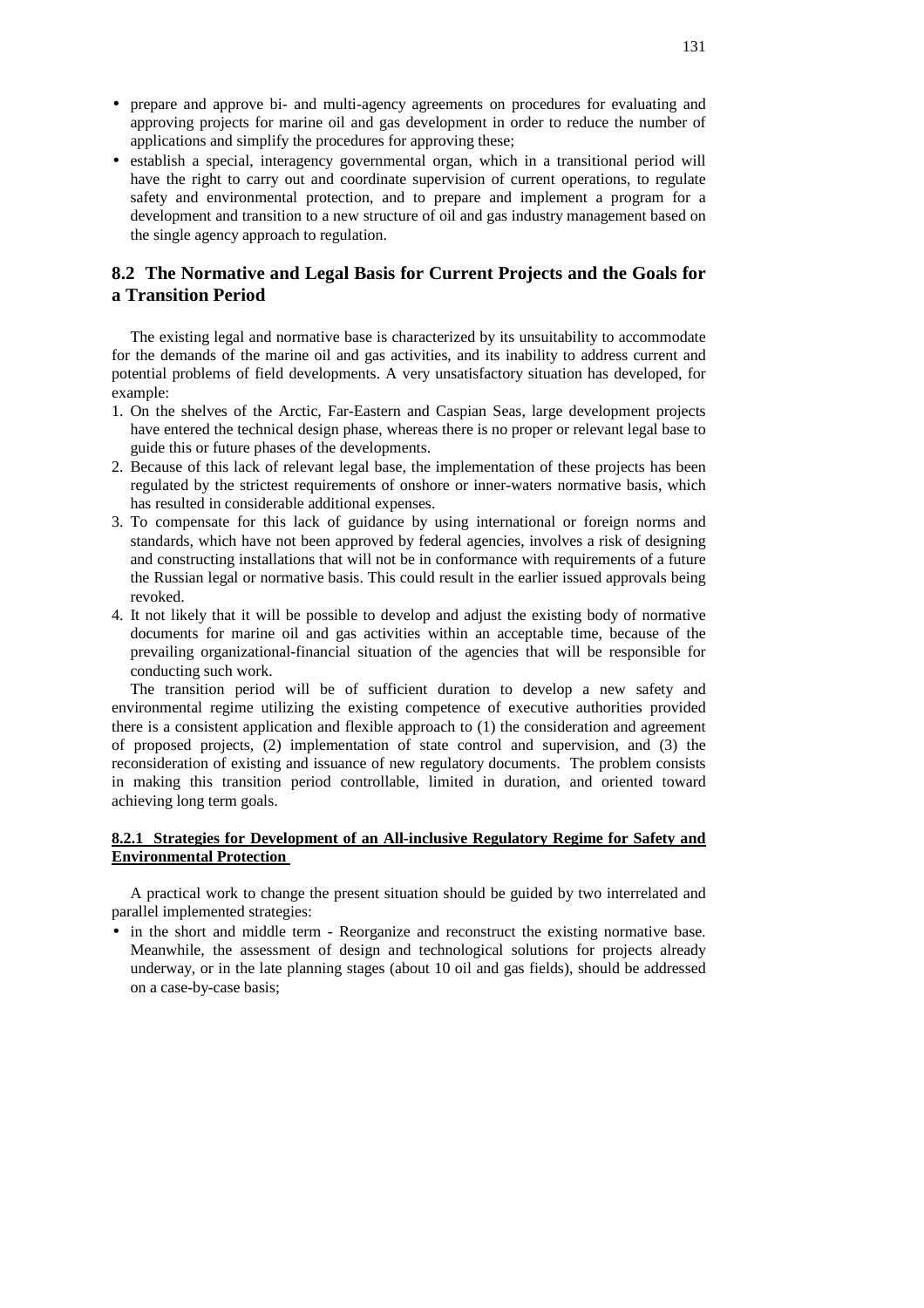• in the long term - Develop an all-inclusive safety and environmental regime on the basis of the newly developed system of legal and normative documents.

To develop a legislative base for a transition period, and to apply a flexible, individual approach to designing and building of constructions, are both options that are already available according to provisions of the existing system of normative documents for design, as well as other documents. With regard to establishing relevant norms for the specific features of marine oil and gas installations, one could issue a mandatory requirement that the operator, together with the leading design organization, develop general, technical specifications and operational procedures. These should be agreed upon by the supervising and controlling agencies. A preferable variant would be to formally adopt technical specifications and operational procedures that have been jointly developed by a wider circle of involved regulatory bodies. This could help removing possible contradictions and add a wider perspective to assessments and agreements concerning particular design solutions.

Since foreign design and construction companies with established reputation are widely used in development of current Russian projects, it may be anticipated that international expertise and experience in developing technical constructions will influence the development of the normative basis. Actually, the interrelated process of developing a plan for a project, and expertise assessment of this plan, will contribute to transfer of accumulated experience and to a gradual harmonizing of the legislative and normative base for safety and environmental protection.

Not all Federal agencies are responsible for assessing and agreeing to the terms of reference of design and other pre-design documents. Therefore, the sequences of development activities, the procedures for conducting expertise assessment, and the composition and scope of technical documentation should be accounted for in a special normative document.

The proposed system will not guarantee against occurrence of uncoordinated action by the various managerial or supervisory agencies, or against the issuing of requirements, appeals, claims and suits in case of violation of the legislation. However, this should not serve as an obstacle for implementing the proposed approach. No regime can prevent such incidents, albeit the less complete the regime is the more detailed the development of solutions to legislative problems and the prediction of possible legislative conflicts must be carried out.

A positive factor is that agencies of the state management, whose supervision in this period will be focusing on a comparatively small number of large individual projects, will gain unique experience. This knowledge will be necessary for the transition from a prescriptive supervisory regime based on many detailed formal provisions to a modern performance oriented regime based on clearly defined safety and environmental protection goals. Also for the development of a suitable system of external and internal for regulatory supervision that achieve formulated goals and internal control (based on such as standards as the ISO 9000 standards for Quality Assurance and ISO 14000 for Environmental Management).

It will be necessary to allow for a transitional period of some 4-5 years for the development towards a new regime, because there is limited practical experience in implementing marine oil and gas projects. During this period, agencies of the executive authority can accumulate practical experience and prepare the personnel so that they will be capable of carrying out efficient state supervision in accordance with the new regime in this new branch of industry.

#### **8.2.2 Scope of the Transition Period**

The use of individual approaches to regulate each project, will require the implementation of special organizational-administrative measures, in particular: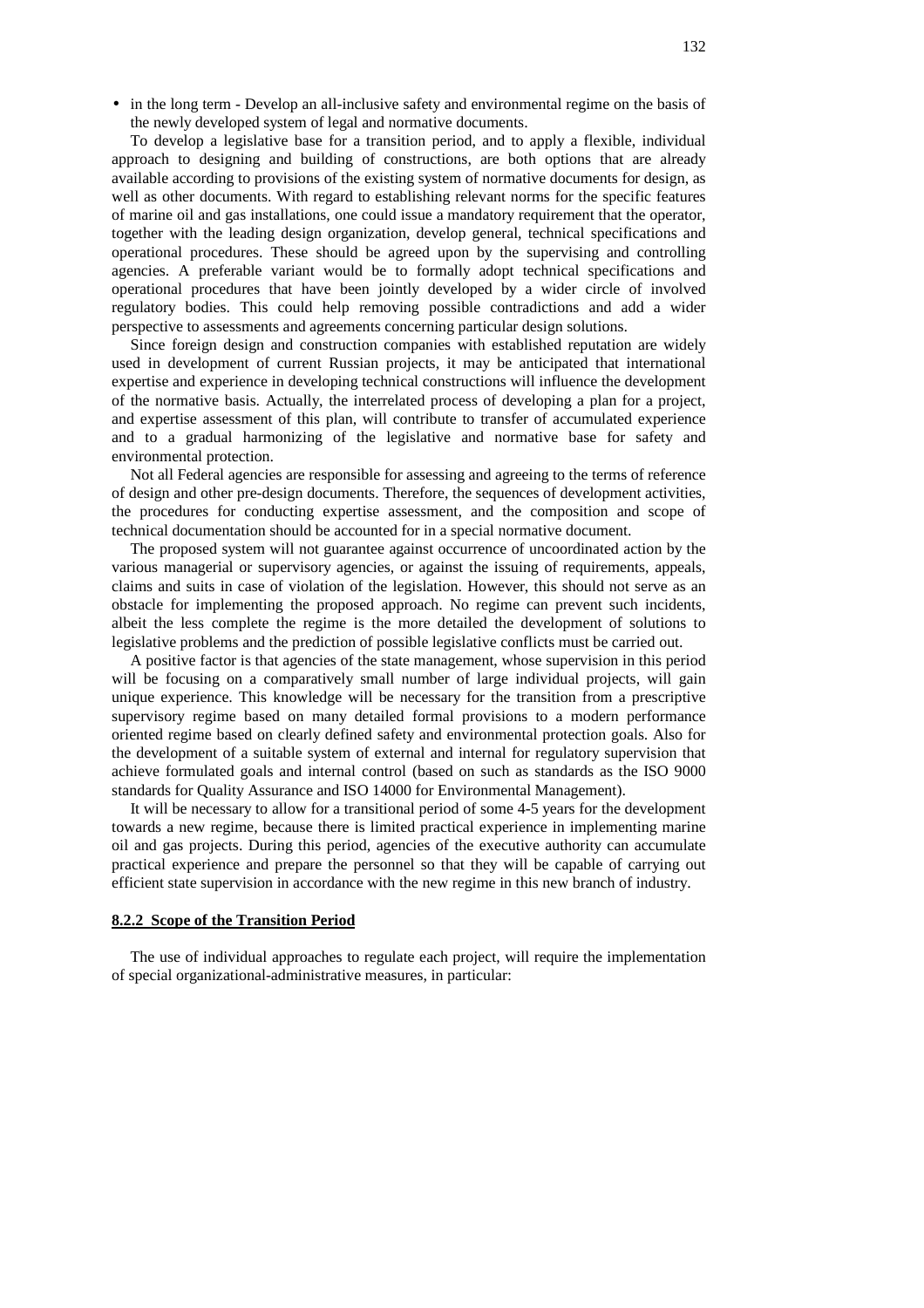- a normative document should be adopted in order to establish the temporary regime for the transition period;
- the existing body of normative documents should be analyzed, and development of necessary legislation should be initiated;
- interagency agreements should be set up and signed, perhaps after having reviewed and rearranged the agencies competence and duties, in order to provide additional coordination of their regulatory activities;
- procedures for notification, arbitrage and settling unclear or conflict situations should be developed;
- the competence of the state expertise with regard to assessing offshore oil and gas installation design and engineering should be increased, as a means to prevent subjective and unqualified assessments of safety and environmental issues in the agreement and permit processes.

An urgent need is to establish the status and relevance to regulation of Russian offshore oil and gas activities of the existing body of normative documents. This will require a thorough analysis of their contents and substantiated assessments should be made of their applicability to such organizational and legal actions as revocation, additional agreements, partial redevelopment, registration by the Ministry of Justice of Russia, etc. This work should include:

- juridical assessments to identify and decide which provisions or documents are not relevant for regulating safety and environmental issues in the offshore oil and gas industry and therefore should be revoked or reconsidered. This can be a problem, because according to the general provisions of the Administrative Right Act, a revocation and/or reconsideration of normative acts must be done by the same organ which first stipulated the document;
- assessments of which agency enforces each particular normative act or document. Many normative documents have been stipulated by agencies, which no longer exist. This can be a problem, because according to the general provisions of the Administrative Right Act, a revocation and/or reconsideration of normative acts must be done by the same organ which first stipulated the document;
- identification, where necessary, of the applicability of documents to maritime zones as they are defined in accordance with statutes of the UN Convention «The Law of the Sea». This convention has different jurisdiction and legislative regimes in resources and water use;
- normative acts, or parts of them, which are recognized to still be in force and/or prolonged by organs of the justice, should be submitted for registration in a pre-described order.

The result of this review and organizing of the legislative and normative base should be summarized in a document listing all mandatory and recommended normative documents. This document should have the status of a legislative document and be systematically updated be normative and regularly edited. This task may be entrusted to the Gosstandard of Russia and Mintopenergo of Russia, for instance, to its Technical Committee for Marine Oil and Gas Production, established 1997.

Ongoing legislative and normative development activities should be balanced and coordinated to account for existing and potential future problems. It is particularly necessary recommended:

• to give priority to the development of a mandatory normative document that will guide when appropriate the revision of existing documents and the all development of new normative documents so that they will be compatible with a future all-inclusive safety and environmental protection regime. Normative documents of this regime should make reference to Russian and international standards;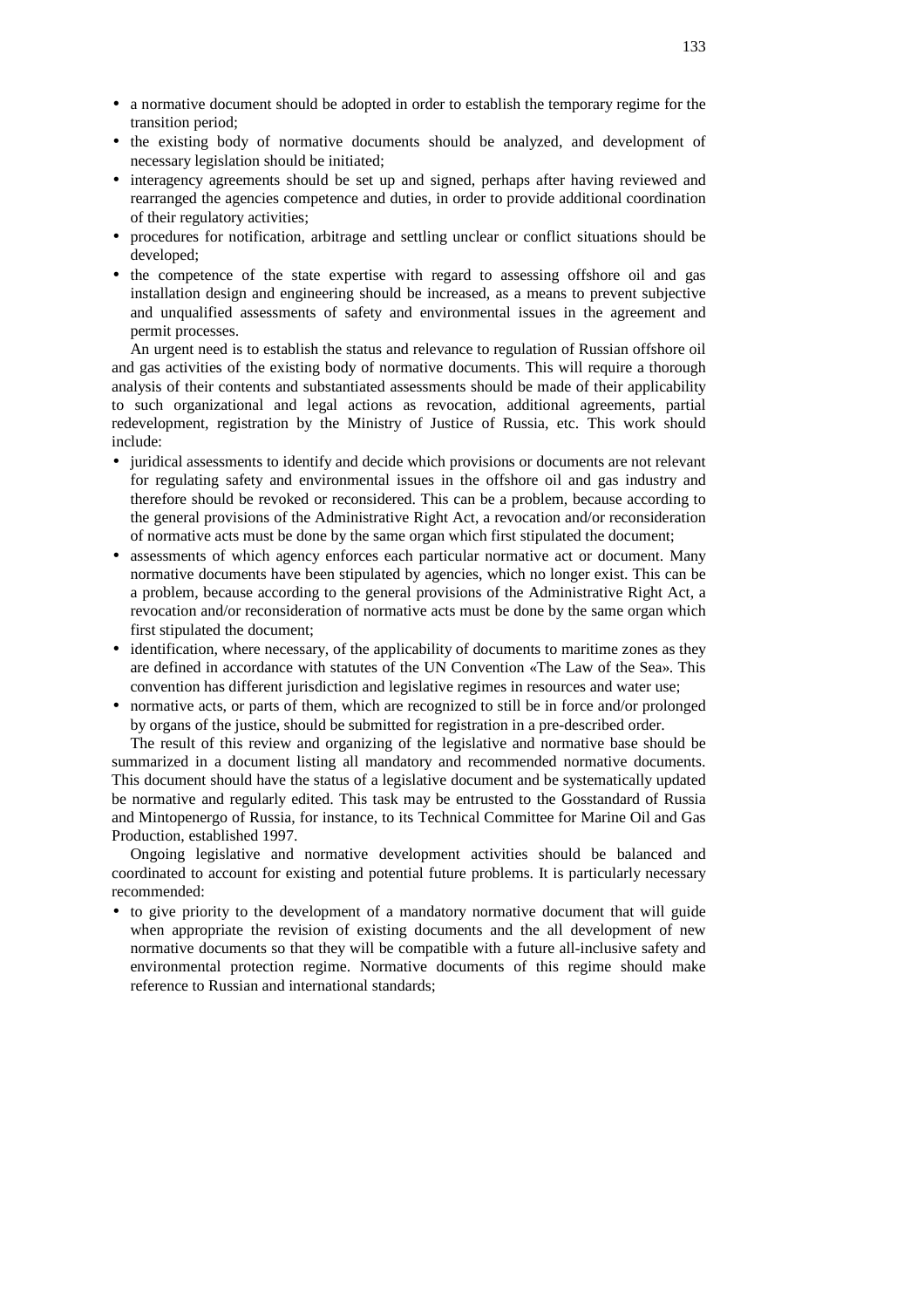- to coordinate the various agencies' work on developing normative documents in order to avoid duplication and to ensure that such documents will be in conformance with requirements of the safety and environmental regime. This can be done either by formal agreements of cooperation, or by making a common plan for the development, which can be adopted by all involved ministries an agencies;
- to formalize and simplify the procedures for the hearing of draft documents by ministries and agencies, and also speed up this process.

A number of Federal laws have recently been adopted, such as, «On Territorial and Inner Sea», «On Handling of Wastes of Production and Consumption», «On Payment for Water Objects Use», «On Leasing of Some Kinds of Activity» and others. This has created a great demand for developing supportive sub-laws and normative documents dedicated to implement the objectives of these laws. In the past there has been problems related to implementation of action to bring acts of executive authority agencies into compliance with these newly adopted federal laws.

It would be extremely useful to establish regular organizational or procedural forums in order to facilitate and stimulate to:

- exchange of information between industry and executive authority agencies, which would facilitate mutual understanding of goals, tasks and requirements of safety and environmental protection as well as awareness of newly stipulated normative documents;
- accelerate the introduction of foreign achievements in safety and environmental protection in the development of normative documents, and in the development of modern concepts and forms of control and supervision;
- involvement of foreign experts and organizations in assessments and evaluation of marine oil and gas projects.

The task of revising and re-arranging the current body of normative documents cannot be initiated and monitored by the executive authority alone. It would be useful to develop a procedure for notification of new legislative initiatives, as well as, for the monitoring of the progress of developing legislative drafts, which shall be considered by the Federal Assembly. There are presently some dozen laws at different stages of preparation, including some of great importance for providing safety and environmental protection, such as, the new version of the Law «On Environment Protection», and the revised version of the Law «On Interior», etc.

It is possible that such coordination of legislative development activities should be done by the Ministry of Justice, the Cabinet of the President or by a specially appointed interagency organ.

### **8.2.3 Organizing the Activities of the Transition Period**

It seems hardly possible to implement and monitor the proposed organizational, administrative and legislative actions without the establishment and support of an interagency body (for instance, Interagency Commission of the Government of the Russian Federation on the Offshore Hydrocarbons Development). Such a body should be responsible for:

- developing a proposal on the implementation of a unified state and regional policy for offshore hydrocarbon resource developments;
- coordinating the current activities of the Federal organs of executive authority in their development and implementation of a supervisory safety and environmental protection regime for oil and gas activities on the Russian continental shelf;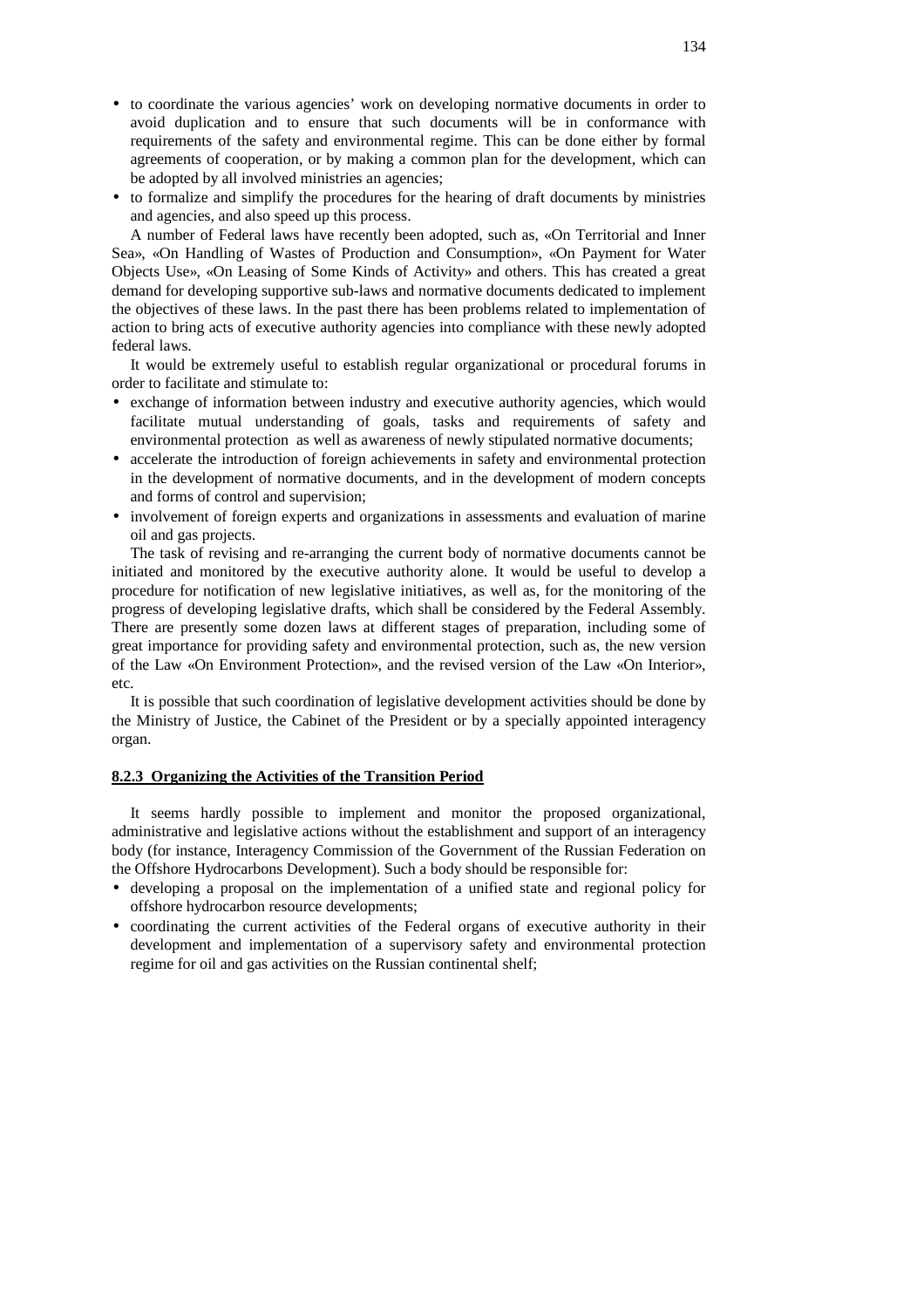- developing, approving and monitoring the realization of current plans for the development of a legislative and normative base for safety and environmental protection;
- assessing drafts of legislative and other normative acts concerning safety and environmental protection, and interpreting and explaining provisions of existing normative documents, including assessing their correct application;
- identifying and evaluating organizational and methodological problems, and proposals of organs of the state management of the Russian Federation and industry on safety and environment protection in the marine oil and gas activities;
- preparing and submitting proposals concerning management of safety and environmental protection in the marine oil and gas activities to the Government of the Russian Federation;
- developing proposals for Russian Federation participation in international cooperation, which will contribute to establishing a proper regime for safety and environmental protection.

To be able to conduct these tasks, the proposed organ should have the status of a governmental agency, and be authorized to:

- coordinate development and implementation of inter-branch and interregional programs for safety and environmental protection;
- organize working and expert groups with participation of representatives of the interested ministries and agencies as well as Russian and foreign specialists;
- represent, by appointment of the Government of the Russian Federation, the interests of Russia in international and foreign organizations;
- prepare and submit, together with other interested ministries and agencies, to the Government regular reports on the state of safety and the environment in marine oil and gas activities;
- prepare and submit, in accordance with established procedures, proposals for solving problems that require a decision of the Government of the Russian Federation;
- publish, on behalf of the Government of the Russian Federation, mandatory decrees and decisions on issues related to safety and environmental protection.

Additional measures can be to establish interagency agreements and also agreements between Federal agencies and interested Subjects of the Russian Federation. However, judging by previous experience, initiatives to prepare and implement such agreements will be dependent of persistent and energetic efforts of the Government of the Russian Federation.

### **8.3 The Future All-inclusive Safety and Environmental Regime**

The development of a new Russian offshore oil and gas safety and environmental regime will be based on a new concept called «balanced development». This means that natural resources must be developed in such a way that would not create a threat to the interests of future generations, environment, and the health of local populations. The new regime will also consider the special interests of the northern indigenous communities and strive to minimize negative impacts to their economic, social, cultural, and health needs.

#### **8.3.1 The Concept of the Safety and Environmental Regime**

The future safety and environmental regime will have the following characteristics:

- it will provide for safe and environmentally sound offshore oil and gas activities;
- the legal basis will be complete, predictable and non-contradictory as possible;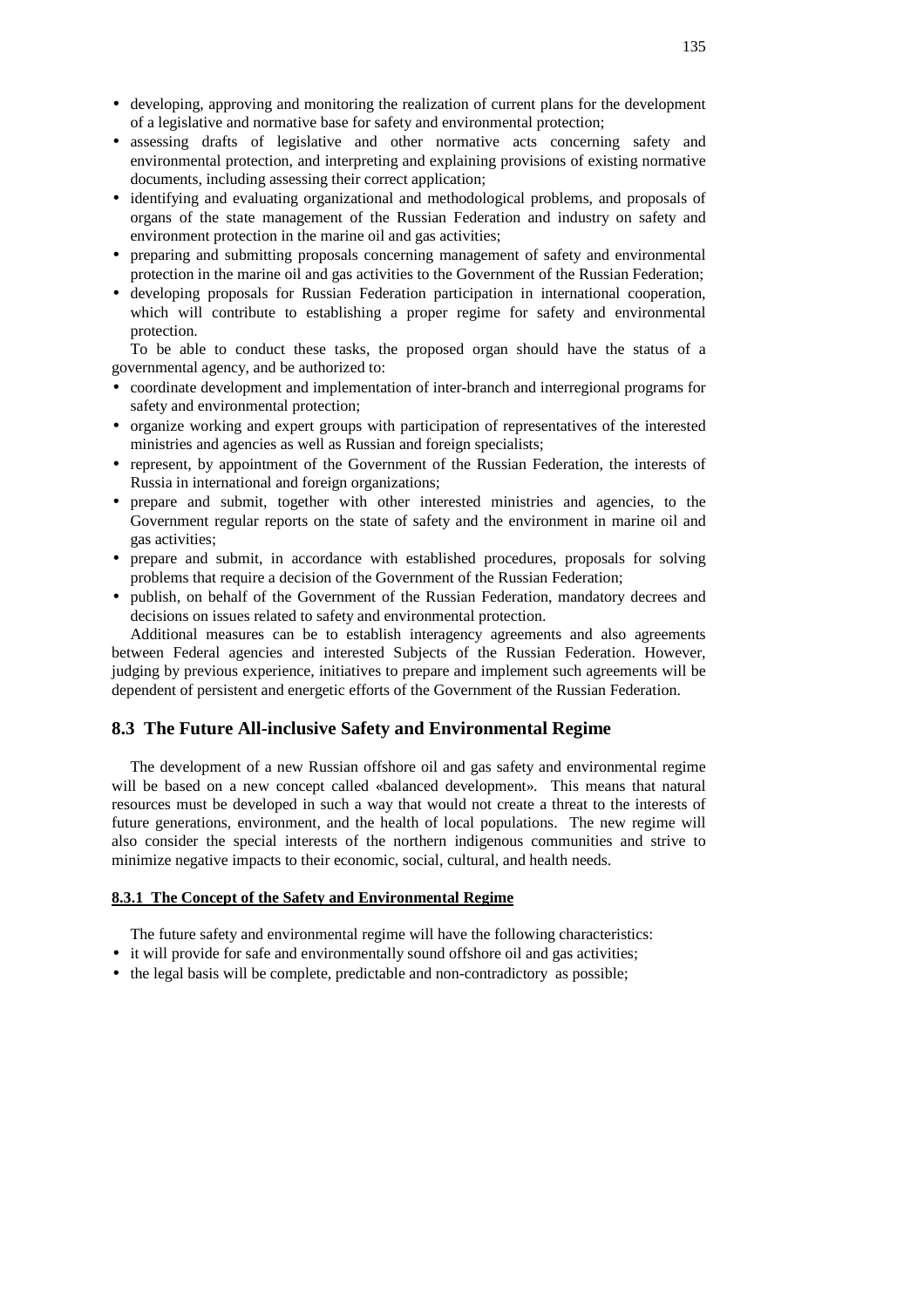- it will have mechanisms for settling disputes between industry and authorities as well as intergovernmental disputes and for providing regulatory interpretations of legal requirements;
- risk assessments and cost-benefit analyses will be conducted to ensure that implementation of economic decisions are based on minimal safety or environmental risk and best appropriate technology;
- it will ensure that oil and gas activities do not have a negative impact on other sectors of industry, economy, health or social conditions;
- it will have there will be a reasonable combination of prescriptions, limitations and prohibitions, as well as incentives that stimulate to enhancing safety and environmental protection through use of appropriate technology that is cost effective;
- it will ensure that regional environmental statements (evaluations) will be conducted prior to opening up areas for oil and gas activities, and that environmental impact assessments (EIA) are made for all activities;
- the enforcement system will be based on a combination of obligatory character of State control and supervision for safety and environmental protection, company internal control, use of 3rd party control, and regulatory auditing of internal control systems;
- there will be mandatory monitoring of environmental conditions as well as of the impact of oil and gas activities by the companies;
- regulatory action or decision-making will give due consideration to social and cultural factors, economic conditions, health and the interests of indigenous people in the project areas;
- it will have provisions ensuring full and fair compensation for possible negative impacts of the oil and gas activities;
- it will have suitable mechanisms for securing economic regulation of industrial safety and environmental protection;
- it will have provisions for full legal/civil responsibility compensation for damage caused by the oil and gas activities;
- priority will be given to implementation of accident prevention measures, and to action to minimize the mitigation of their consequences;
- the development of safety and environmental measures will be based on sound science.

### **8.3.2 Principles for Development of the body of Normative Documents**

A body of normative documents should be developed to regulate the activities of:

- the executive authority agencies, when they conduct functions of the state management and supervisory activities related to safety and environmental protection in the marine oil and gas industry;
- operators in providing for safe and environmentally sound projects and operation of marine oil and gas activities.

The system of normative documents should consist of a totality of interrelated documents promoting and supporting safety and environmental protection in marine oil and gas activities and covering all phases and all aspects of interior use and oil and gas activities, such as:

- geological survey, exploration and reserves estimation;
- design, construction of marine structures, units and installations, exploitation, removal of installations, transportation and supply;
- production, storage, treatment and transportation of oil and gas;
- supporting marine and other special operations.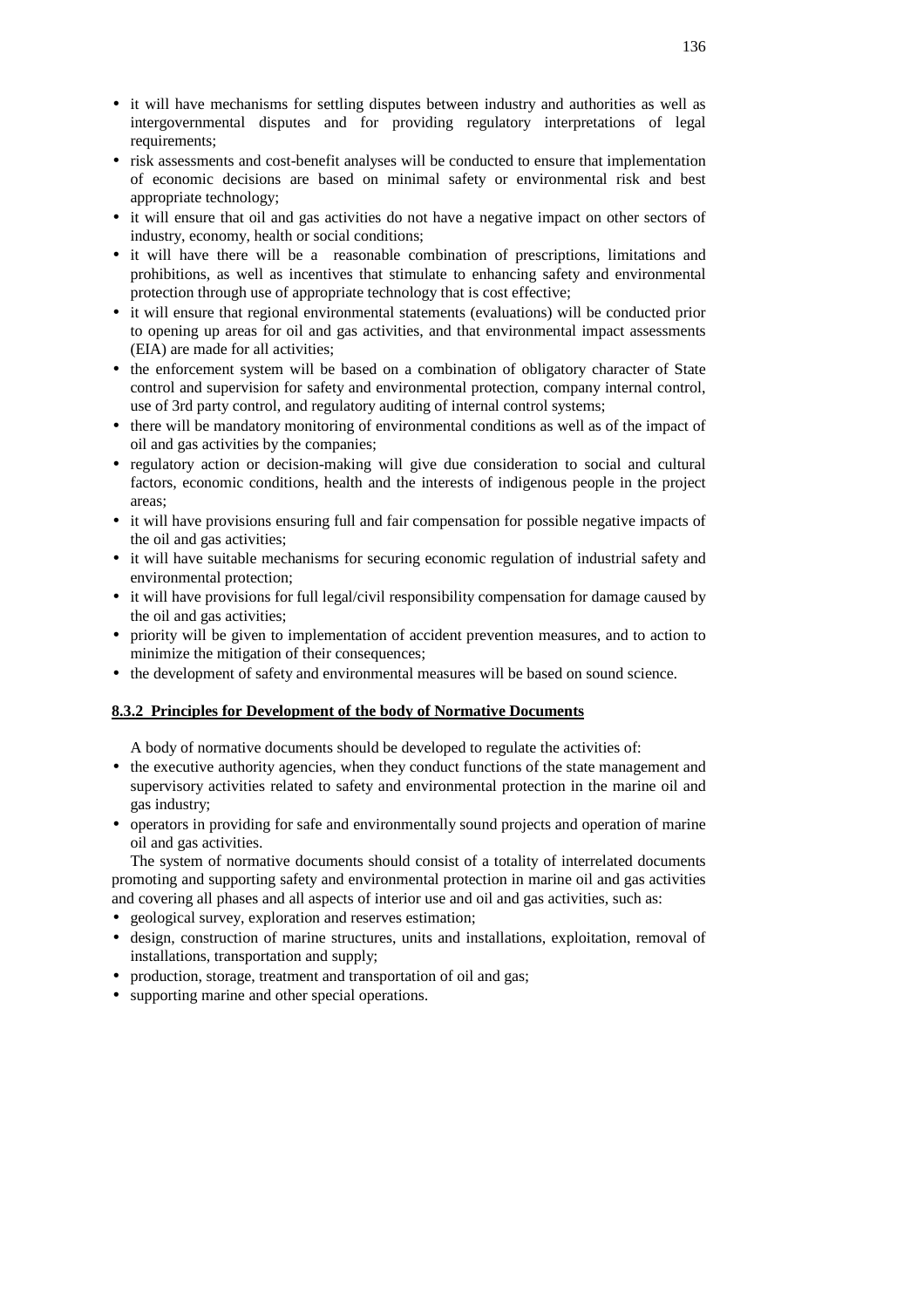The development of normative documents for safety and environmental protection should be based on the existing legislation of the Russian Federation, taking into account the following:

- 1. A normative document, which defines scope, content, procedures for development and adoption of a legal documents system for the marine oil and gas activities (abbreviation - LDS MOGA) should be developed. Simultaneously, a comprehensive list of documents of the system concerning safety and environmental protection should be prepared. The list should group the documents in the following sections:
	- industrial safety including fire- and explosion protection, chemical, technical and marine safety;
	- environmental safety and protection;
	- labor protection and provision of life support;
	- organizational and legal protection, safety control and supervision.
- 2. A technical and juridical expertise review should be carried out for all legal, normativetechnical and other documents, to assess their relevance to the LDS MOGA. If a document and/or its particular provisions are accepted as relevant, then such a document should be revised and included in the system with proper registration of its legal status and other essential information.
- 3. An analysis of foreign systems and normative documents for safety and environmental protection should be conducted to establish their compatibility with requirements of LDS MOGA. If the analysis proves positive, then measures should be taken to develop harmonized, analog documents, which could then be included in the system.
- 4. New documents should be developed for the parts of LDS MOGA, which are not covered by existing Russian or foreign documents, or for which a revision of existing documents is not considered feasible.
- 5. Previously valid but superseded documents should be amended or revoked.

Actions on development of LDS MOGA should carried out within the framework of an agreed upon single program with proposed steps for branch development, set priorities and time-lines. The following existing organizational and financial conditions should be taken into account:

- 1. The unified program should be developed and implemented under the guidance of an overor interagency organ specially appointed by the Government of the Russian Federation (executing organ of the program). The work should be carried out in accordance with agreements between ministries, agencies and managerial organs of interested Subjects of the Russian Federation.
- 2. The program should be implemented on the basis of a consolidated budget, including grants from funds of the state, budget and non-budgetary funds of ministries, agencies and Subjects of the Russian Federation, as well as from funds of international financial institutes, and funds allocated for support of the program by active or potential investors of the oil and gas industry.
- 3. The Executive organ of the program should establish expert groups, which include leading Russian and foreign specialists, and allow participation in these groups by representatives of interested ministries, agencies and Subjects of the Russian Federation.
- 4. Should implementation of oil and gas development projects require immediate attention, it should be possible to develop specific and individual safety and environmental protection requirements for at the expense of the investor. It should also be possible to develop temporary normative documents with additional funds from interested ministries, agencies and Subjects of the Russian Federation. Use of regular funds allocated to the program for development of LDS MOGA for such purposes should not be permitted. The Executive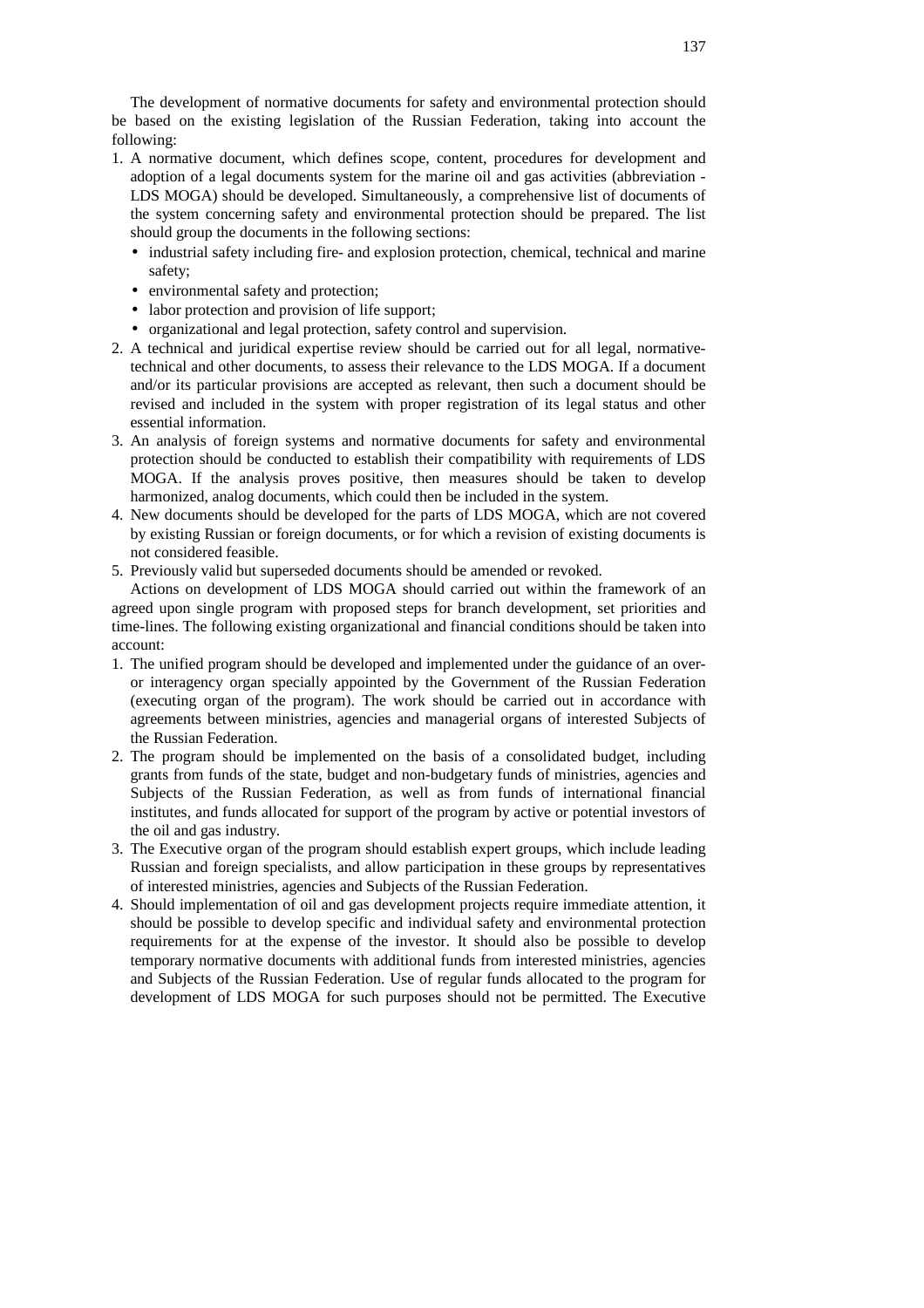organ of the program should register the particular and individual technical solutions and temporary normative documents that are made in the program. Such registration should be mandatory.

- 5. The Executive organ of the program should prepare and conduct periodical reviews and updates, and publicize the List of documents being in force. The List of normative documents should have status as a normative document of LDS MOGA.
- 6. The Executive organ of the program should take measures for bringing documents of LDS MOGA (including the document on its establishing and the List of documents) in conformance with newly adopted or revised legislation of equal status.

Initially propose structure of LDC MOGA is shown in the Attachment 2.

It is proposed that the following Federal organs should be invited to participate on the program:

- MNR of Russia;
- Goscomecologia of Russia;
- Mintopenergo;
- Federal Service on Fisheries:
- Goscomsever of Russia;
- Federal Service on Hydrometeorology;
- MVD of Russia (State Anti-Fire Service);
- Gosstandard of Russia (Technical Committee on Standardization in Marine Oil and Gas Production);
- Gosgortechnadzor of Russia;
- MES of Russia;
- Mintrans of Russia (Federal Service of Marine Register and Gosmorspassluzba). The following agencies may be invited to participate in some activities:
- Minfin of Russia:
- Federal Border Service of Russia:
- State Custom Committee of Russia;
- Federal Service of Airways of Russia.

# **8.4. Proposals on the Implementation of Phases 2 and 3 of the Project «Safety and Environmental Regime for Russian Offshore Oil and Gas Operations»**

Expert estimations have shown that the work covering phases 2 and 3 of the Project (the main part of the Project) will require about 5 years. The most important preconditions of success in implementation of the Project are:

- commitment of Federal organs of the Executive Authority (ministries and agencies) to development and implementation of Russian regime of safety and environment protection in development of hydrocarbons resources on the shelf and in territorial sea of the Russian Federation, complying with Russian and international requirements;
- interest and participation of Russian and foreign operators in development and implementation of the mentioned regulatory system;
- establishment of the interagency organ (Commission) of the Government of the Russian Federation on problems hydrocarbons resources development on the continental shelf, which would have a right to decide on problems of the transition period;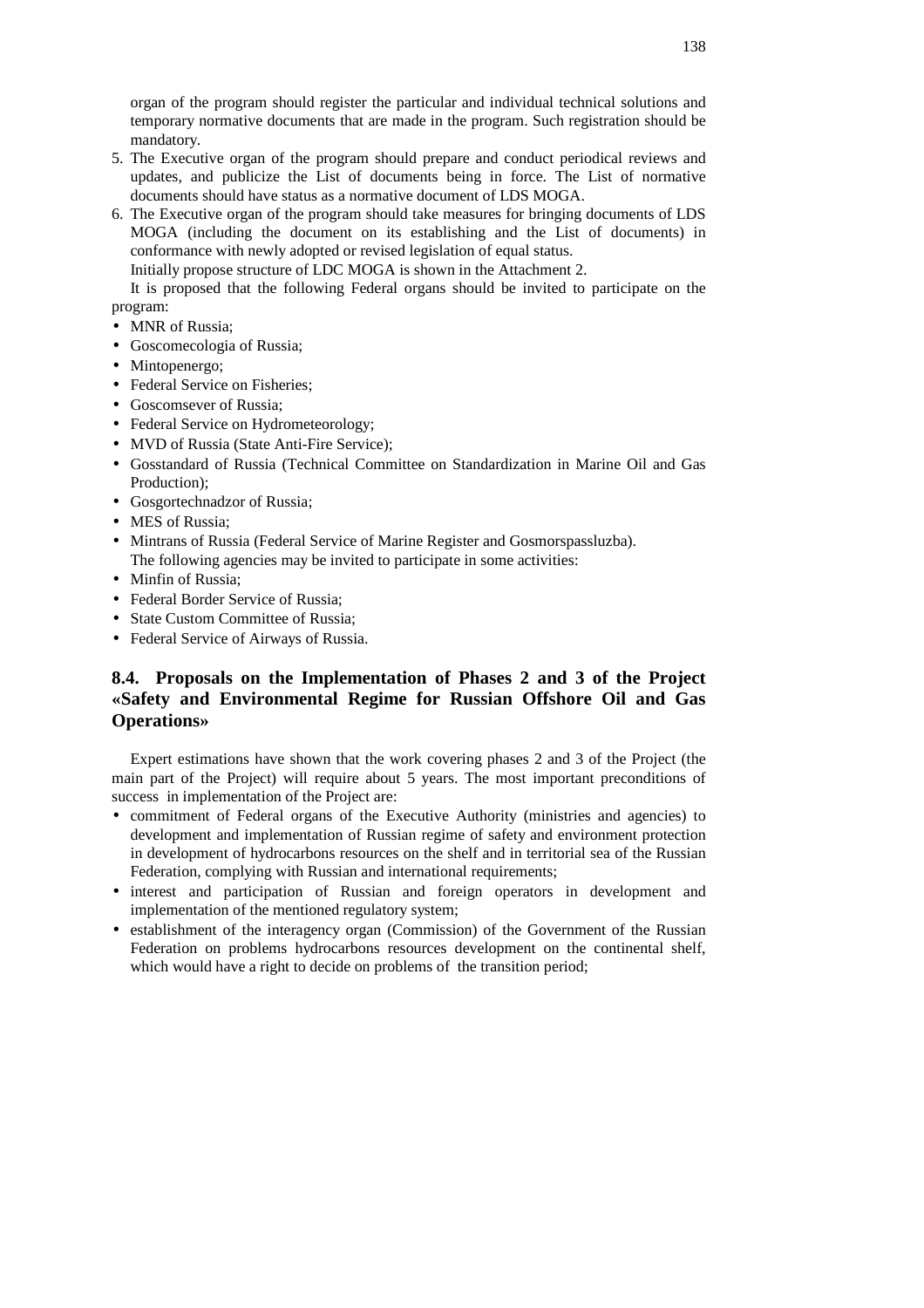• participation of foreign organizations, experts and international financial institutions which have accumulated considerable experience in regulation and control in safety and environmental protection problems during development of hydrocarbons resources of marine fields.

Proposed activities for the end of 1998 and following period include:

- **1. Finalizing the Feasibility Study phase:**
- consideration of the Feasibility Study results and approval of the report -November 1998;
- distribution of the report and summary among potential investors (interested ministries and agencies, national and international oil and gas companies, international financial institutions) to collect comments, recommendations and proposals on participation in the main part of the Project **-** November 1998;
- preparation of a draft of the Russian Government decision on continuation of the Project and establishing of the interagency organ (Commission) for regulation of safety and environment protection in development of marine oil and gas fields - December 1998 - January 1999;
- sending letters of invitation to foreign participants of the Project: MMS (USA) and NPD (Norway) - December 1998.
- **2. Activity on the main part of the Project (1999-2003):**
- organizational period (project group, interpreters, office premises, office equipment, etc.) January-February 1999;
- preparation of terms of reference, time-lines, budget February 1999;
- establishment of the Executive Committee and proposals on working groups January-February 1999;
- preparation of terms of reference, time-lines and budget for working groups-March 1999;
- international conference on Feasibility Study results and recommendations on the main part of the Project activities - middle of March 1999;
- agreements on project activities with interested organizations, coordination with other projects and foreign participants - April-May 1999;
- development of proposals on reconsideration and changes of acting and development of new normative documents - June-December 1999;
- reconsideration and changes of acting documents 2000-2002;
- development of new normative documents on regulation of safety and environment protection in development of marine hydrocarbons fields - 2000-2003;
- development of structure and design for information system of legislation and legalnormative base of documents regulating safety and environment protection in hydrocarbons development on the Russian shelf and in territorial sea - June-December 1999;
- filling and maintaining of the information system beginning 2000;
- development of control and supervisory system for safety and environment protection in marine operations in oil and gas industry - July 2000-June 2001;
- implementation of control and supervisory systems July 2001-June 2002;
- testing of control and supervisory systems in model project 2002-2003;
- development of programs for personnel (of operators, supervisory and controlling organs) training -July-December 2001;
- releasing of legal and normative documents as they are ready.

Therefore, total 5-year period is conditionally subdivided by 3 phases. The first phase (inception) includes solution of technical problems (establishing of project group, personnel, office premises, office equipment, communication, etc.), development of detailed terms of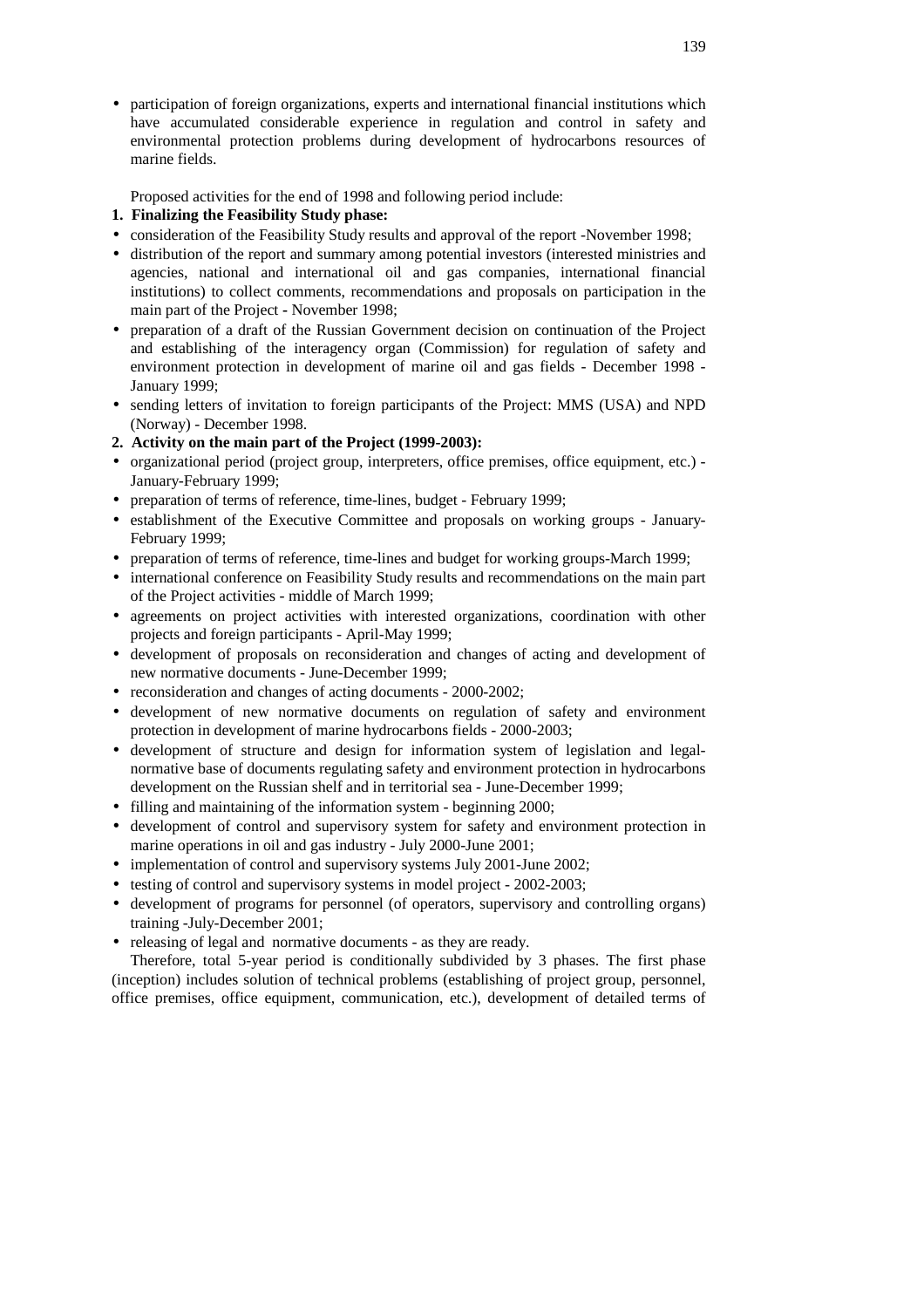reference for the Project and for working groups of experts, establishment of the Executive Committee for guidance and control of the work progress, solution of financial problems, coordination with other projects. Duration of this phase is 12 months, awaited expenditures - 300-400 thousand USD. Necessary funding for phases of development and implementation must be estimated during this first phase. Preliminary evaluation shows that it should be about 700-800 thousand USD annually.

# **Attachment 1**

# **A List of Legislative Acts Regulating Activities for Exploration and Development of Oil and Gas on Russian Arctic Shelf**

| No.  | Name of acts                                           | Date of       | <b>Reg. Number</b> |
|------|--------------------------------------------------------|---------------|--------------------|
|      |                                                        | approval      |                    |
|      |                                                        |               |                    |
| 1    | <b>Legislative acts of the Russian Federation</b>      |               |                    |
|      |                                                        |               |                    |
| 1.1  | Constitution of the Russian Federation.                | Dec. 12.1993  |                    |
| 1.2  | Land Code of the Russian Federation.                   | Apr. 25.1991  | 1103-1             |
|      | The new version                                        | Dec. 24.1993  | 2287               |
| 1.3  | Water Code of the Russian Federation.                  | Nov. 16.1995  | 167-F3             |
| 1.4  | On Industrial Safety of Hazardous Industrial Objects.  | July 21.1997  | 116-F3             |
| 1.5  | Legislative Fundamentals of the Russian Federation     | Aug. 06.1993  | 5600-1             |
|      | on Labor Protection.                                   |               |                    |
| 1.6  | On Protection of Atmospheric Air.                      | July 14.1982  |                    |
| 1.7  | On Interior.                                           | Feb. 21.1992  | 2395-1             |
|      | The new version                                        | March 03.1995 | $27-F3$            |
| 1.8  | On Wastes of Production and Consumption.               | June 24.1998  | 89-F3              |
| 1.9  | On Information, Informatization and Protection of      | Feb. 20.1995  | 24-F3              |
|      | Information.                                           |               |                    |
| 1.10 | On Wildlife.                                           | Apr. 24.1995  | $52-F3$            |
| 1.11 | On Fire Safety.                                        | Dec. 21.1994  | 69-F3              |
| 1.12 | On Environment Protection.                             | Dec. 19.1991  | 2060-1             |
|      | The new version                                        | June 02.1993  | 5076-1             |
| 1.13 | On Continental Shelf of the Russian Federation.        | Nov. 30.1995  | 187-F3             |
| 1.14 | On Standardization.                                    | June 10.1993  |                    |
|      | The new version                                        | Dec. 27.1995  | 211-F3             |
| 1.15 | On Protection of Population and Territories against    | Dec. 21.1994  | 68-F3              |
|      | <b>Emergent Situations of Natural and Technogenous</b> |               |                    |
|      | Character.                                             |               |                    |
| 1.16 | On Specially Protected Natural Areas.                  | March 14.1995 | $33-F3$            |
| 1.17 | On Environment Expertise.                              | Nov. 23.1995  | $174 - F3$         |
| 1.18 | On Agreements on Production Sharing.                   | Dec. 30.1995  | 225-F3             |
| 1.19 | On Certification of Production and Services.           | June 10.1993  | 5151-1             |
|      | The new version                                        | Dec. 27.1995  | 211-F3             |
| 1.20 | On Radiation Safety of Population.                     | Dec. 05.1995  |                    |
| 1.21 | Civil Code of the Russian Federation.                  | Nov. 30.1994  | $52-F3$            |
| 1.22 | On Rescue Forces and Status of Rescue Personnel.       | Aug. 22.1995  | 151-F3             |
| 1.23 | Legislative Fundamentals of the Russian Federation     | July 22.1993  | 5487-1             |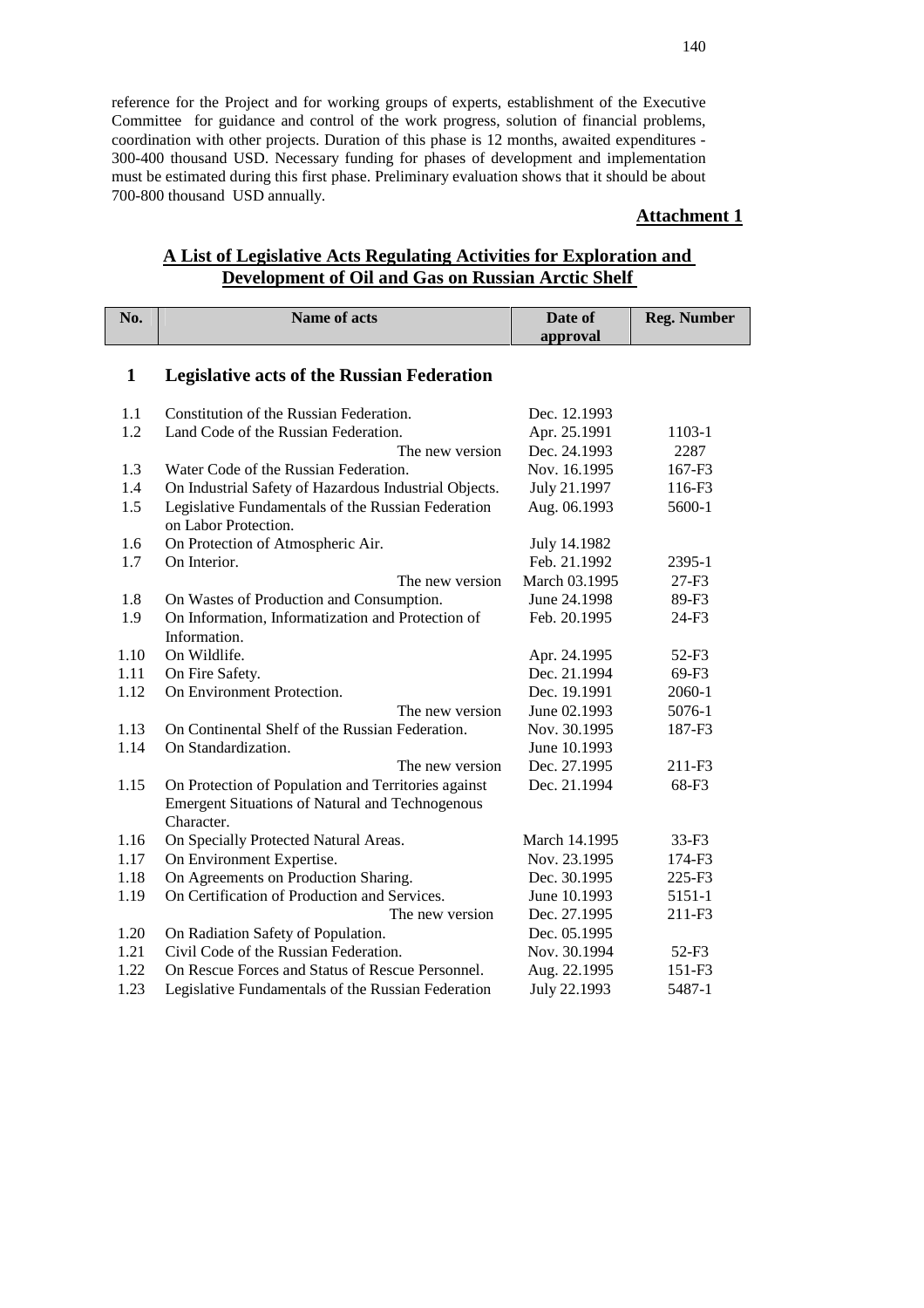|        | on Health Protection.                                                                                         |              |                    |
|--------|---------------------------------------------------------------------------------------------------------------|--------------|--------------------|
| 1.24   | On Hydrometeorological Service.                                                                               | July 19.1998 | 113-F3             |
| 1.25   | On Sanitary-Epidemiological Welfare of Population.                                                            | Apr. 19.1991 | 1034-1             |
| 1.26   | On Rates of Payments for Mineral Resources                                                                    | Dec. 30.1995 | 224-F3             |
|        | Recovery.                                                                                                     |              |                    |
| No.    | <b>Name of acts</b>                                                                                           | Date of      | <b>Reg. Number</b> |
|        |                                                                                                               | approval     |                    |
|        |                                                                                                               |              |                    |
| 1.27   | The Crime Code of the Russian Federation.                                                                     | June 13.1996 | $63-F3$            |
|        | <b>Environmental Crimes.</b>                                                                                  |              |                    |
| 1.28   | On the Federal Law «On Ratification of United                                                                 | Jan. 22.1997 | 1039-II-SD         |
|        | Nations Convention on the Law of the Sea».                                                                    |              |                    |
| 1.29   | Decree «About a draft of Federal law on concession                                                            | Apr. 03.1996 | 210 DSD            |
|        | and other agreements, contracted with foreign                                                                 |              |                    |
|        | investors.                                                                                                    |              |                    |
| 1.30   | On ratification the convention about biological                                                               | Feb. 17.1995 | 16-F3              |
|        | variety.                                                                                                      |              |                    |
| 1.31   | On ratification the frame convention about climate                                                            | Nov. 04.1994 | $34-F3$            |
|        | changes.                                                                                                      |              |                    |
|        |                                                                                                               |              |                    |
| 1.2    | Decrees of the President of the Russian Federation                                                            |              |                    |
|        |                                                                                                               |              |                    |
| 1.2.1  | About activities of physical and juridical entities on                                                        | Nov. 25.1994 |                    |
|        | exploration and development of mineral resources on                                                           |              |                    |
|        | the continental shelf.                                                                                        |              |                    |
| 1.2.2  | About urgent measures on the environment                                                                      | Apr. 22.1992 | 397                |
|        | protection and economic activity of indigenous                                                                |              |                    |
|        | peoples of the North.                                                                                         |              | 436                |
| 1.2.3  | About natural resources protection in the territorial<br>waters, on the continental shelf and in the economic | May 05.1992  |                    |
|        | zone of the Russian Federation.                                                                               |              |                    |
| 1.2.4  | About the concept of transition to sustainable                                                                | Apr. 01.1996 | 440                |
|        | development of the Russian Federation.                                                                        |              |                    |
| 1.2.5  | About urgent measures on development of new great                                                             | June 01.1992 | 539                |
|        | gas fields on the Jamal Peninsula, in the Barents Sea                                                         |              |                    |
|        | and on the Sakhalin Island shelf.                                                                             |              |                    |
| 1.2.6  | About measures to accelerate activities on                                                                    | Nov. 30.1992 | 1517               |
|        | development of oil and gas fields on the continental                                                          |              |                    |
|        | shelf of the Russian Federation.                                                                              |              |                    |
| 1.2.7  | About state supervision for following the Russian                                                             | May 04.1994  | 850                |
|        | Federation legislation on labor and labor protection.                                                         |              |                    |
| 1.2.8  | About Federal natural resources.                                                                              | Dec. 16.1993 | 2144               |
| 1.2.9  | About the approval of the Statute of the                                                                      | Feb. 18.1993 | 234                |
|        | Gosgortechnadzor of the Russian Federation.                                                                   |              |                    |
| 1.2.10 | About measures to provide beginning of exploitation                                                           | Dec. 23.1993 | 2274               |
|        | of oil fields.                                                                                                |              |                    |
| 1.2.11 | About priority measures to improve activities of the                                                          | Apr. 01.1995 | 327                |
|        | oil companies.                                                                                                |              |                    |
| 1.2.12 | About establishment of industrial and operational                                                             | May 23.1996  | 765                |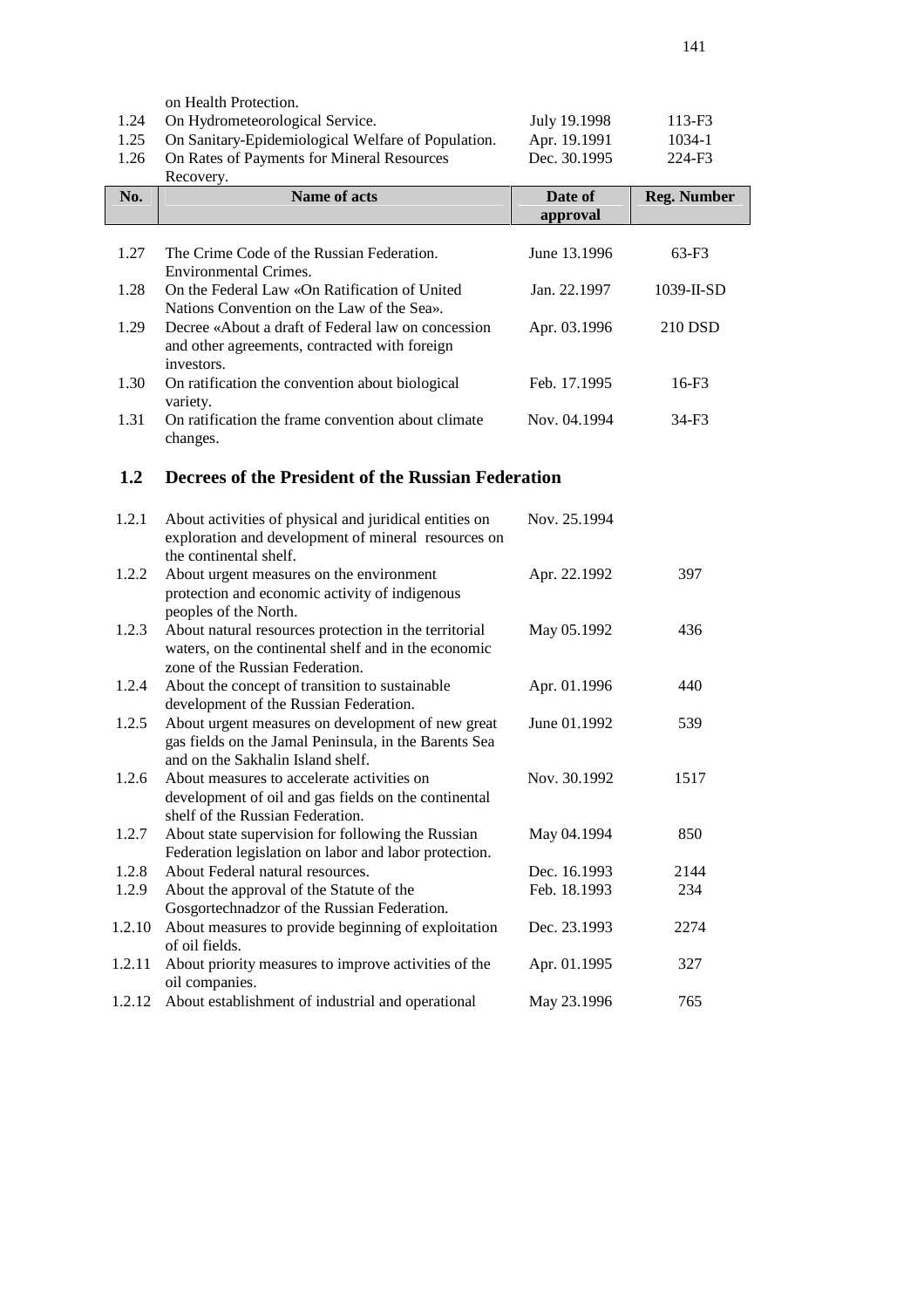basis for development of hydrocarbons fields on the Arctic continental shelf.

| No.            | Name of acts                                                                                                                                                                                                | Date of<br>approval | <b>Reg. Number</b> |
|----------------|-------------------------------------------------------------------------------------------------------------------------------------------------------------------------------------------------------------|---------------------|--------------------|
| $\overline{2}$ | Decrees and normative acts of the Federal executive authorities in the<br><b>Russian Federation</b>                                                                                                         |                     |                    |
| 2.1            | About the approval of the Statute of the Ministry of<br>Natural Resources.                                                                                                                                  | May 17.1997         | 588                |
| 2.2            | About the approval of the Statute of the State<br>Committee of the Russian Federation on the<br><b>Environment Protection.</b>                                                                              | May 26.1997         | 643                |
| 2.3            | About social-economic development of regions of the<br>Far North and equaled to them territories.                                                                                                           | May 12.1992         | 308                |
| 2.4            | About the approval of the Statute of the Ministry of<br>the Health of the Russian Federation.                                                                                                               | June 03.1997        | 659                |
| 2.5            | The Statute of Committee on special underwater<br>operations by the Government of Russian Federation.                                                                                                       | Aug. 10.1993        | 789                |
| 2.6            | About the approval of the Statute of the State<br>Committee on the habitat and construction policy.                                                                                                         | Dec. 11.1997        | 1542               |
| 2.7            | On establishment the Unified State Environmental<br>Monitoring System.                                                                                                                                      | Nov. 24.1993        | 1229               |
| 2.8            | About the approval of the Statute of the Ministry of<br>labor and social policy.                                                                                                                            | Apr. 23.1997        | 480                |
| 2.9            | About the Agreement between the Government of the<br>Russian Federation and the Government of the<br>Kingdom Norway about cooperation in the fight<br>against oil-pollution in the Barents Sea.             | May 24.1994         | 779                |
| 2.10           | The Order of leasing activities.                                                                                                                                                                            | Dec. 24.1994        | 1418               |
| 2.11           | About priority measures to fulfill Vienna Convention<br>on ozone layer protection and Montreal Protocol on<br>compounds destroying ozone layer.                                                             | May 24.1995         | 526                |
| 2.12           | About priority measures to fulfill the Federal Law<br>«About ratification of the Bazel Convention on the<br>control for trans-boundary transportation of<br>dangerous wastes and their removal».            | July 01.1995        | 670                |
| 2.13           | About the approval of the Statute on leasing of some<br>kinds of activity connected with geological<br>investigations and usage of the interior.                                                            | July 31.1995        | 775                |
| 2.14           | About the approval of procedures to develop and<br>approve environmental norms for emissions and<br>discharges of pollutants into the environment, limits<br>of natural resources usage, storage of wastes. | Aug. 03.1995        | 545                |
| 2.15           | About the approval of the Statute of leasing some<br>kinds of activities in hydrometeorology and<br>environmental monitoring.                                                                               | Aug. 07.1995        | 787                |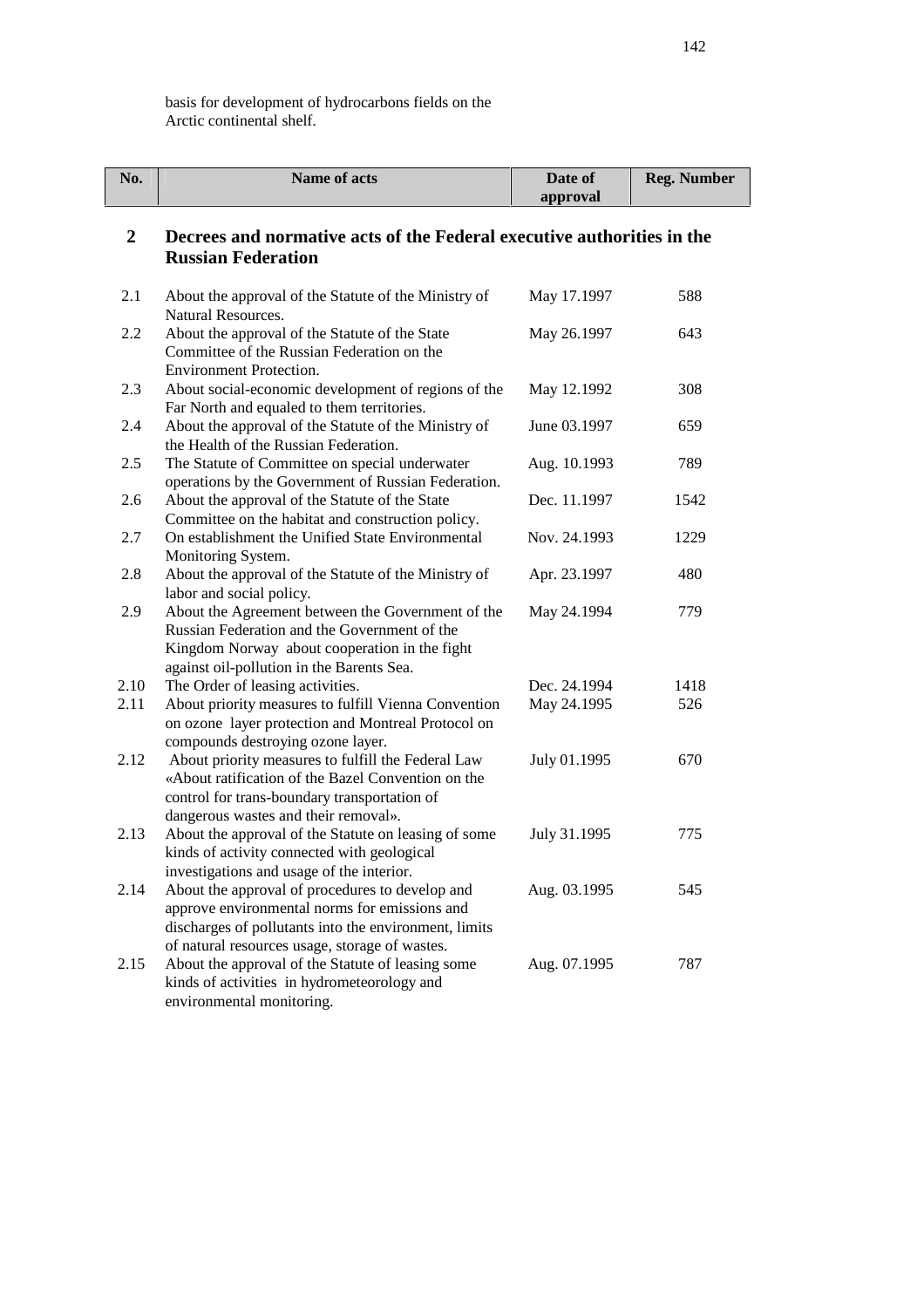| 2.16 | About changes of decisions of the Government of the |  |  |
|------|-----------------------------------------------------|--|--|
|      | Russian Federation due to adoption of the Law «On   |  |  |
|      | especially protected areas».                        |  |  |

| No.  | Name of acts                                                                                                                                                                                                               | Date of<br>approval          | <b>Reg. Number</b> |
|------|----------------------------------------------------------------------------------------------------------------------------------------------------------------------------------------------------------------------------|------------------------------|--------------------|
| 2.17 | About unified state system for preparedness and<br>response of emergency situations.                                                                                                                                       | Nov. 05.1995                 | 1113               |
| 2.18 | About the approval of the Statute of the Fund for<br>restoration of mineral resources.                                                                                                                                     | Aug. 02.1997                 | 986                |
| 2.19 | About the «Red Book» of the Russian Federation.                                                                                                                                                                            | Feb. 19.1996                 | 158                |
| 2.20 | About the approval of the Statute of leasing some<br>kinds of activities in environment protection.                                                                                                                        | Feb. 26.1996                 | 168                |
| 2.21 | About organs responsible for state expertise of<br>useful minerals reserves, geological, economic and<br>environmental information about sites of the interior<br>proposed for usage.                                      | Feb. 28.1996                 | 210                |
| 2.22 | About specially appointed state organs responsible<br>for protection, control and regulation of usage of wild<br>life and its habitat.                                                                                     | Apr. 15.1996                 | 457                |
| 2.23 | About changes and additions in the Statute on the<br>State natural reserves in the Russian Federation.                                                                                                                     | Apr. 23.1996                 | 527                |
| 2.24 | About the approval of the Statute of the State<br>environmental expertise.                                                                                                                                                 | Sep. 22.1993                 | 942                |
|      | additions                                                                                                                                                                                                                  | June 11.1996                 | 698                |
| 2.25 | About the order of activities of Russian physical<br>and juridical entities connected with development<br>of mineral resources on the sea bottom beyond the<br>continental shelf.                                          | Apr. 25.1995                 | 986                |
| 2.26 | About the state regulation and control for<br>trans-boundary transportation of dangerous wastes<br>(Approval of the Statute of State regulation of<br>transportation of dangerous wastes).                                 | July 01.1996                 | 766                |
| 2.27 | About Russian Federation joining to the Agreement<br>on the Book of rare and being under a danger of<br>disappearing kinds of animals and plants - Red Book<br>of CIS countries.                                           | Aug. 13.1996                 | 952                |
| 2.28 | About the approval of requirements to prevent the<br>death of wild life during production processes, as<br>well as during exploitation of transport ways,<br>pipelines, communication lines and electrical power<br>lines. | Aug. 13.1996                 | 997                |
| 2.29 | About the approval the Statute on the order and<br>conditions of payments for the right of the interior<br>use, aquatory and sites of the sea bottom.                                                                      | Oct. 28.1992                 | 828                |
| 2.30 | additions<br>About the classification of natural and technogenous                                                                                                                                                          | Aug. 26.1996<br>Sep. 13.1996 | 1007<br>1094       |
| 2.31 | emergency situations.<br>About additional measures on implementation of the                                                                                                                                                | Sep. 19.1996                 | 1120               |

Oct. 09.1995 990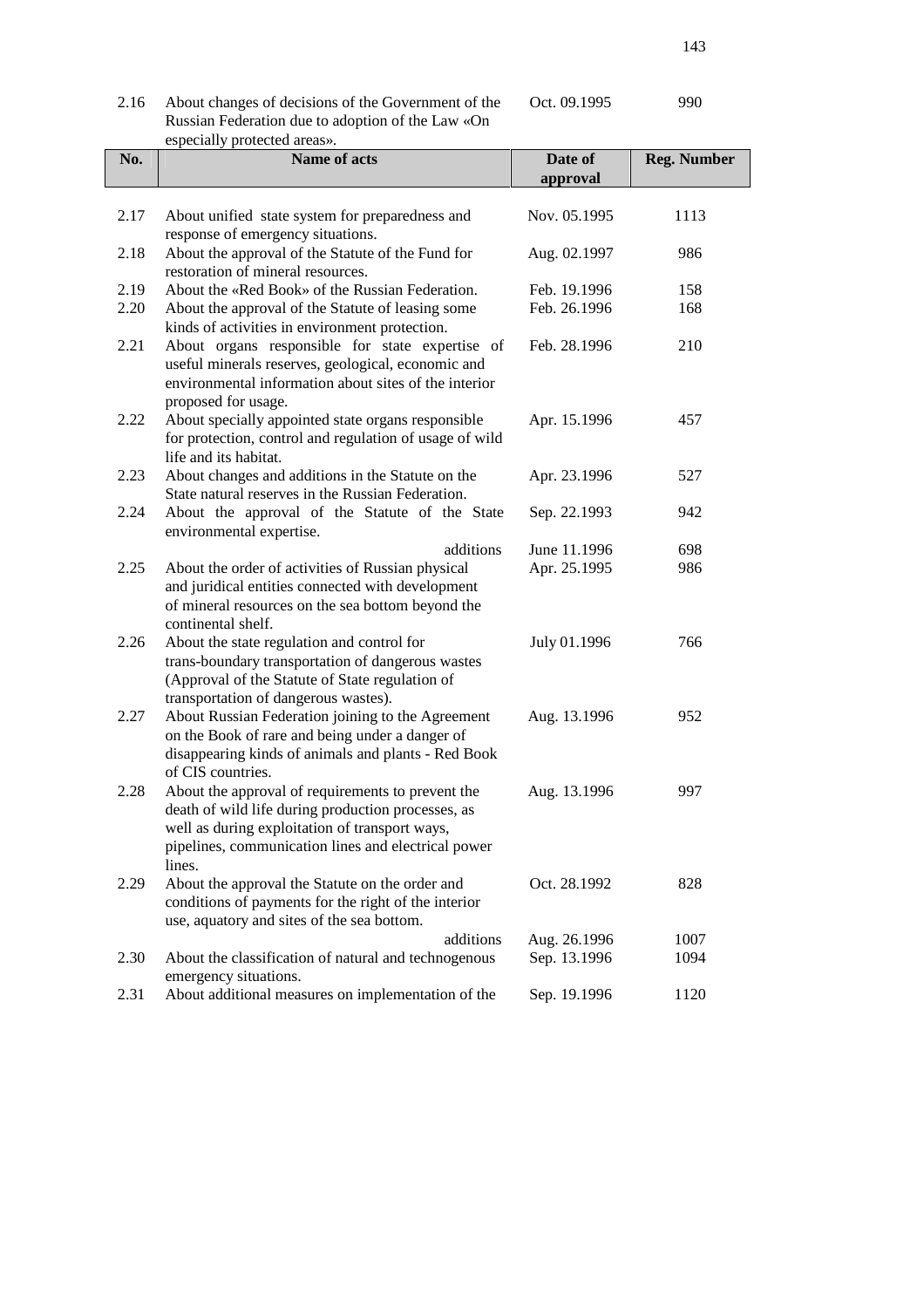Federal Program on development minerals base for exploratory operations.

| No.  | Name of acts                                                                                                                                                                                                                                                         | Date of<br>approval | <b>Reg. Number</b> |
|------|----------------------------------------------------------------------------------------------------------------------------------------------------------------------------------------------------------------------------------------------------------------------|---------------------|--------------------|
| 2.32 | About the Federal Specific Program«Prevention of<br>dangerous climate changes and their negative<br>consequences».                                                                                                                                                   | Oct. 19.1996        | 1242               |
| 2.33 | About the order to maintain the State Cadastre of<br>especially protected areas.                                                                                                                                                                                     | Oct. 19.1996        | 1249               |
| 2.34 | About the order to maintain of state registration, state<br>cadastre and state monitoring of the wild life.                                                                                                                                                          | Nov. 10.1996        | 1342               |
| 2.35 | About maintenance of water cadastre of the Russian<br>Federation.                                                                                                                                                                                                    | Nov. 23.1996        | 1403               |
| 2.36 | About the approval the Statute on water protection<br>zones of water objects and their coastal protective<br>bands.                                                                                                                                                  | Nov. 23.1996        | 1404               |
| 2.37 | About the Federal Specific Program for creation of<br>high-tech installations, machines and equipment for<br>marine oil and gas production and development of<br>hydrocarbons fields on the Arctic continental shelf<br>«Shelf».                                     | Dec. 07.1996        | 1469               |
| 2.38 | About the order for development and approval of<br>norms for maximum permissible dangerous impacts<br>on water objects.                                                                                                                                              | Dec. 19.1996        | 1504               |
| 2.39 | About the signing the Convention on transboundary<br>influence of industrial accidents.                                                                                                                                                                              | Nov. 04.1993        | 118                |
| 2.40 | About the approval the Statute on State control for<br>usage and protection of water objects.                                                                                                                                                                        | June 16.1997        | 410                |
| 2.41 | About the approval of the Order for inventory sites<br>and objects of extraction, transportation, treatment,<br>usage, collection, storage and dumping of radioactive<br>substances and sources of ionizing radiation on the<br>territory of the Russian Federation. | July 22.1992        |                    |
| 2.42 | On establishing of Interagency Commission for<br>development of proposals to implement decisions of<br>the UN Conference on the environment and<br>sustainable development.                                                                                          | Aug. 19.1992        |                    |
| 2.43 | About the approval of the Procedure to define<br>payment and its limits for natural environment<br>pollution, location of wastes, other kinds of<br>dangerous impacts.                                                                                               | Aug. 28.1992        |                    |
| 2.44 | About the approval the Statute on the State<br>Committee of the Russian Federation on civil<br>defense, emergency situations and liquidation of<br>natural disasters results.                                                                                        | Nov. 25.1992        |                    |
| 2.45 | About the approval the Statute on the Committee of<br>the Russian Federation on social-economic                                                                                                                                                                      | Dec. 25.1992        |                    |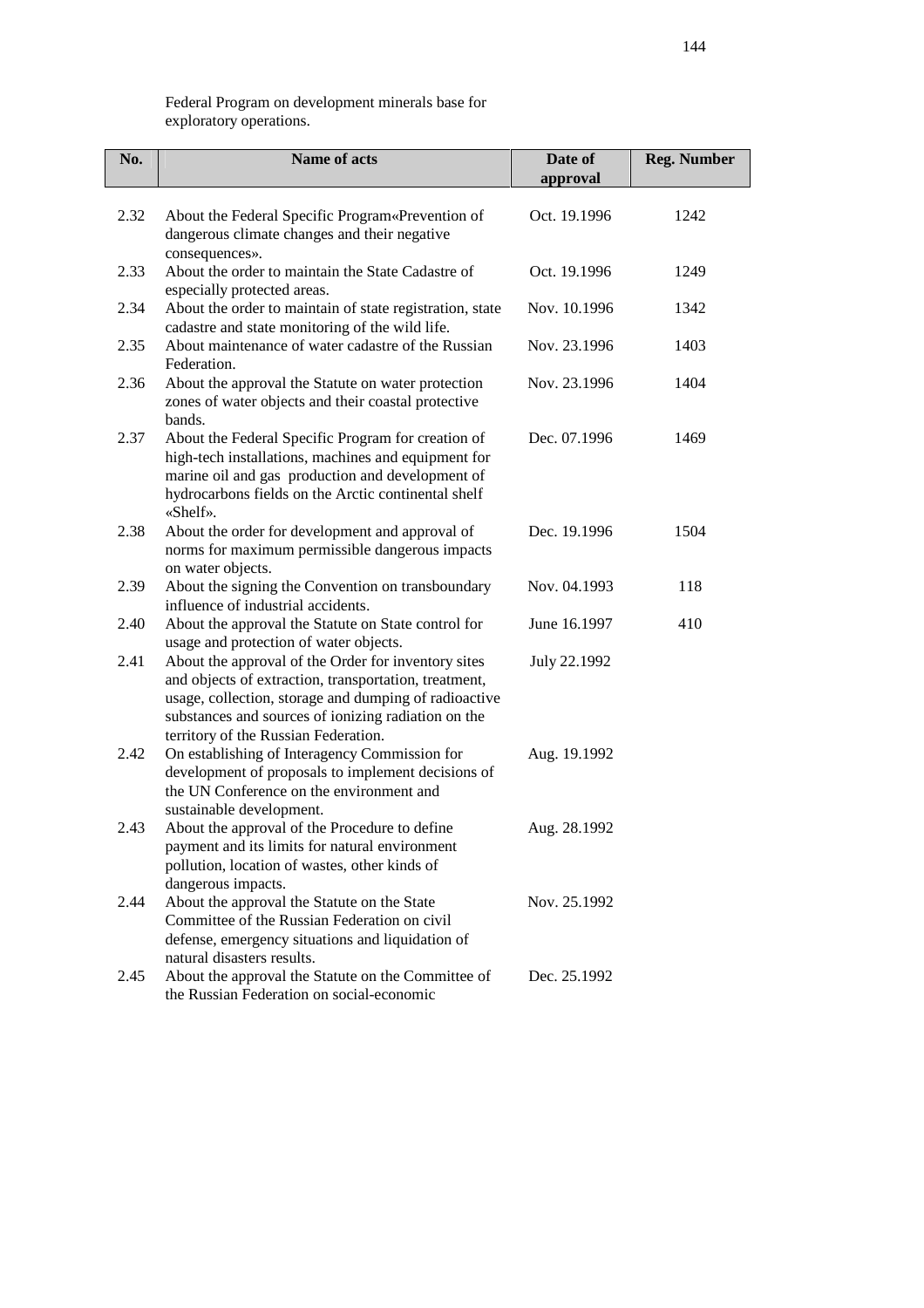development of the North.

| May 11.1993 |
|-------------|
|-------------|

| No.  | Name of acts                                                                                                                                                                      | Date of<br>approval | <b>Reg. Number</b> |
|------|-----------------------------------------------------------------------------------------------------------------------------------------------------------------------------------|---------------------|--------------------|
| 2.47 | About the competence of the executive authority<br>organs of regions, districts, autonomic subjects and<br>cities of the federal order in leasing of some kinds of<br>activities. | May 27.1993         |                    |
| 2.48 | The Statute «On the environment impact<br>assessment».                                                                                                                            | Dec. 08.1994        |                    |
| 2.49 | About initial measures to solve a problem of wastes<br>in the Russian Federation in 1996-1998.                                                                                    | Feb. 28.1996        |                    |
| 2.50 | About the approval of the Order for usage of<br>payments for restoration of the minerals base and<br>releasing of interior users of mentioned payments.                           | May 17.1996         | 597                |
| 2.51 | About the forces and means of unified state system<br>for prevention and liquidation of emergency<br>situations.                                                                  | Sep. 03.1995        | 924                |
| 2.52 | About the approval of the Statute of the Ministry of<br>Fuel and Energy of Russia                                                                                                 | Jan. 27. 1996       | 60                 |

## **3 International Documents**

## **3.1 International Conventions and Agreements ratified by the Russian Federation**

| 3.1.1 | Convention on the Prevention of Marine Pollution<br>by Dumping of Wastes and Other Matter        | 1972 |
|-------|--------------------------------------------------------------------------------------------------|------|
|       | (Washington, London, Mexico, Moscow).                                                            |      |
| 3.1.2 | Convention on the Prohibition of Military or any<br>other Hostile Means of Impact on the Natural | 1977 |
|       | Environment (Geneva).                                                                            |      |
| 3.1.3 | Convention on Long-Range Transboundary Air                                                       | 1979 |
|       | Pollution LRTAP (Geneva).                                                                        |      |
| 3.1.4 | Vienna Convention on Ozone Layer Protection                                                      | 1985 |
|       | (Vienna).                                                                                        |      |
| 3.1.5 | Helsinki Protocol on Reduction of Sulfur Emissions                                               | 1985 |
|       | or their transboundary Fluxes by at least 30 % to the                                            |      |
|       | Convention on LRTAP.                                                                             |      |
| 3.1.6 | Montreal Protocol on Substances that Deplete                                                     | 1987 |
|       | the Ozone Layer (Montreal).                                                                      |      |
| 3.1.7 | Protocol to the 1979 Convention on Long-Range                                                    | 1988 |
|       | Transboundary Air Pollution concerning the Control                                               |      |
|       | of Emissions of Nitrogen Oxides (Sofia).                                                         |      |
| 3.1.8 | Convention on Environmental Impact Assessment in                                                 | 1991 |
|       | a Transboundary Context. Economic and Social                                                     |      |
|       | Council. European Economic Commission (Finland).                                                 |      |
| 3.1.9 | Amendment to the Montreal Protocol on Substances                                                 | 1990 |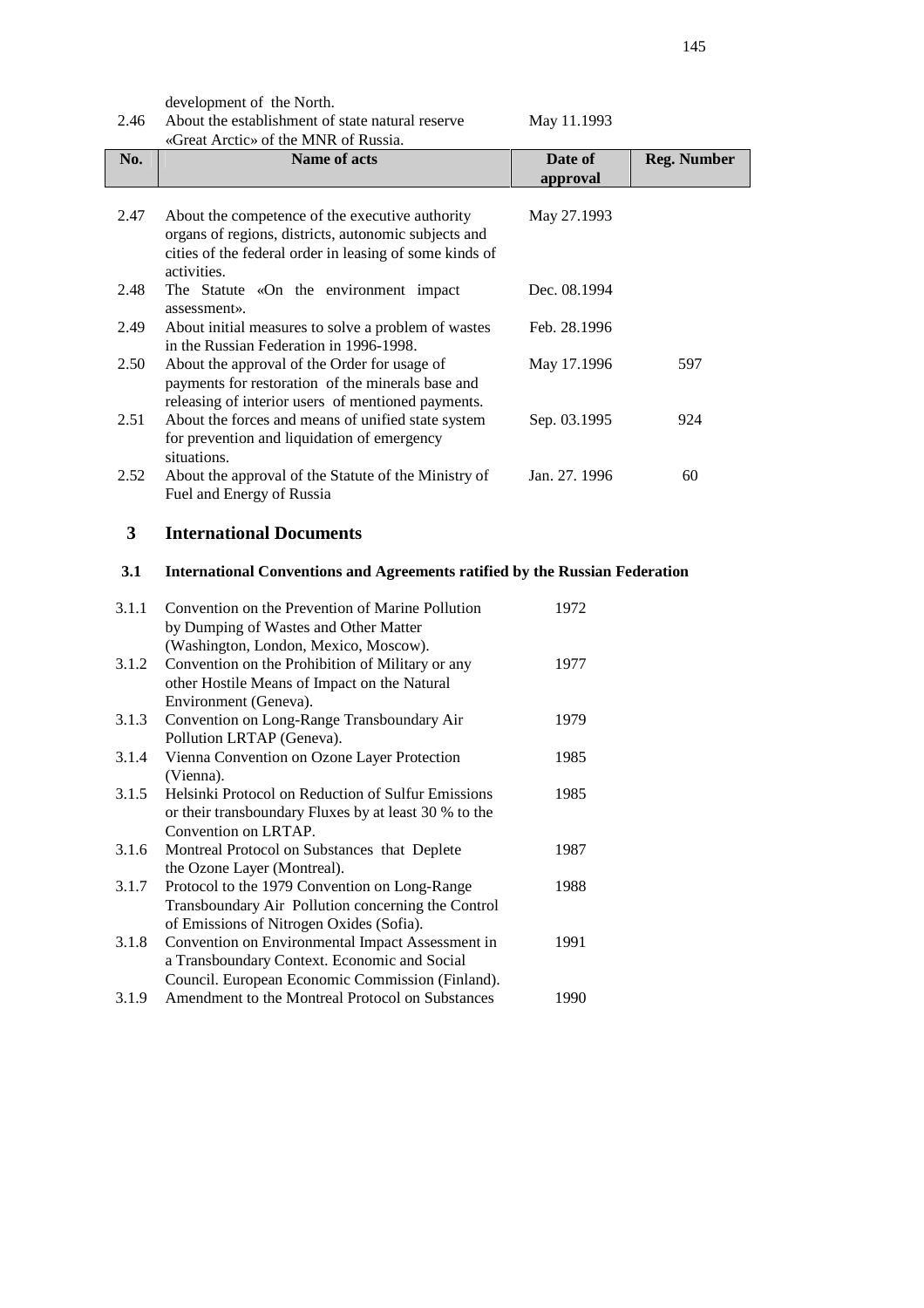that Deplete the Ozone Layer (London).

| No.    | Name of acts                                                                                                                                                    | Date of<br>approval | <b>Reg. Number</b> |
|--------|-----------------------------------------------------------------------------------------------------------------------------------------------------------------|---------------------|--------------------|
|        |                                                                                                                                                                 |                     |                    |
| 3.1.10 | Convention on Transboundary Effects of Industrial<br>Accidents.                                                                                                 | 1992                |                    |
| 3.1.11 | Protocol to the 1979 Convention on Long-Range<br>Transboundary Air Pollution concerning Further<br>Reduction of Sulfur Emissions (Oslo).                        | 1994                |                    |
| 3.1.12 | Basel Convention on the Control of Transboundary<br>Movements of Hazardous Wastes.                                                                              | 1989                |                    |
| 3.1.13 | The UN Framework Convention on Climate Change.                                                                                                                  | 1994                |                    |
| 3.2    | International Conventions and Agreements which are not ratified by the Russian<br><b>Federation</b>                                                             |                     |                    |
| 3.2.1  | Convention on Fishery and Protection of Living<br>Marine Resources.                                                                                             | 1958                |                    |
| 3.2.2  | Geneva Convention on the Continental Shelf.                                                                                                                     | 1958                |                    |
| 3.2.3  | Geneva Convention on the Territorial Seas and the                                                                                                               | 1958                |                    |
|        | Contiguous Zone.                                                                                                                                                |                     |                    |
| 3.2.4  | Geneva Convention on the High Seas.                                                                                                                             | 1958                |                    |
| 3.2.5  | International Convention relating to Intervention on<br>the High Seas in cases of Oil Pollution Casualties<br>(Brussels).                                       | 1969                |                    |
| 3.2.6  | International Convention of Establishing an<br>International Fund for Compensation for Oil<br>Pollution Damage (with amendments) (Brussels).                    | 1971                |                    |
| 3.2.7  | Convention on Wetlands of International Importance<br>Especially as Waterfowl Habitat (Ramsar).                                                                 | 1971                |                    |
| 3.2.8  | Stockholm Declaration on the Human Environment<br>(principle 24).                                                                                               | 1972                |                    |
| 3.2.9  | UNEP Program. UN General Assembly Resolution.                                                                                                                   | 1972                |                    |
| 3.2.10 | Convention concerning the Protection of the World<br>Cultural and Natural Heritage (Paris).                                                                     | 1972                |                    |
| 3.2.11 | Agreement between the United States of America<br>and the Union of Soviet Socialist Republics for<br>Cooperation in the Field the World Ocean<br>Investigation. | 1973                |                    |
| 3.2.12 | Charter of Economic Rights and Obligations of<br>States (Adopted by XXIX Session of the UN)<br>(New York).                                                      | 1974                |                    |
| 3.2.13 | Convention for the Prevention of Marine Pollution<br>from Land-based Sources (Paris).                                                                           | 1974                |                    |
| 3.2.14 | Convention on Civil Liability for Oil Pollution during<br>Exploration and Development of Marine Mineral<br>Resources (London).                                  | 1975                |                    |
| 3.2.15 | Convention on Future Multilateral Cooperation in                                                                                                                | 1980                |                    |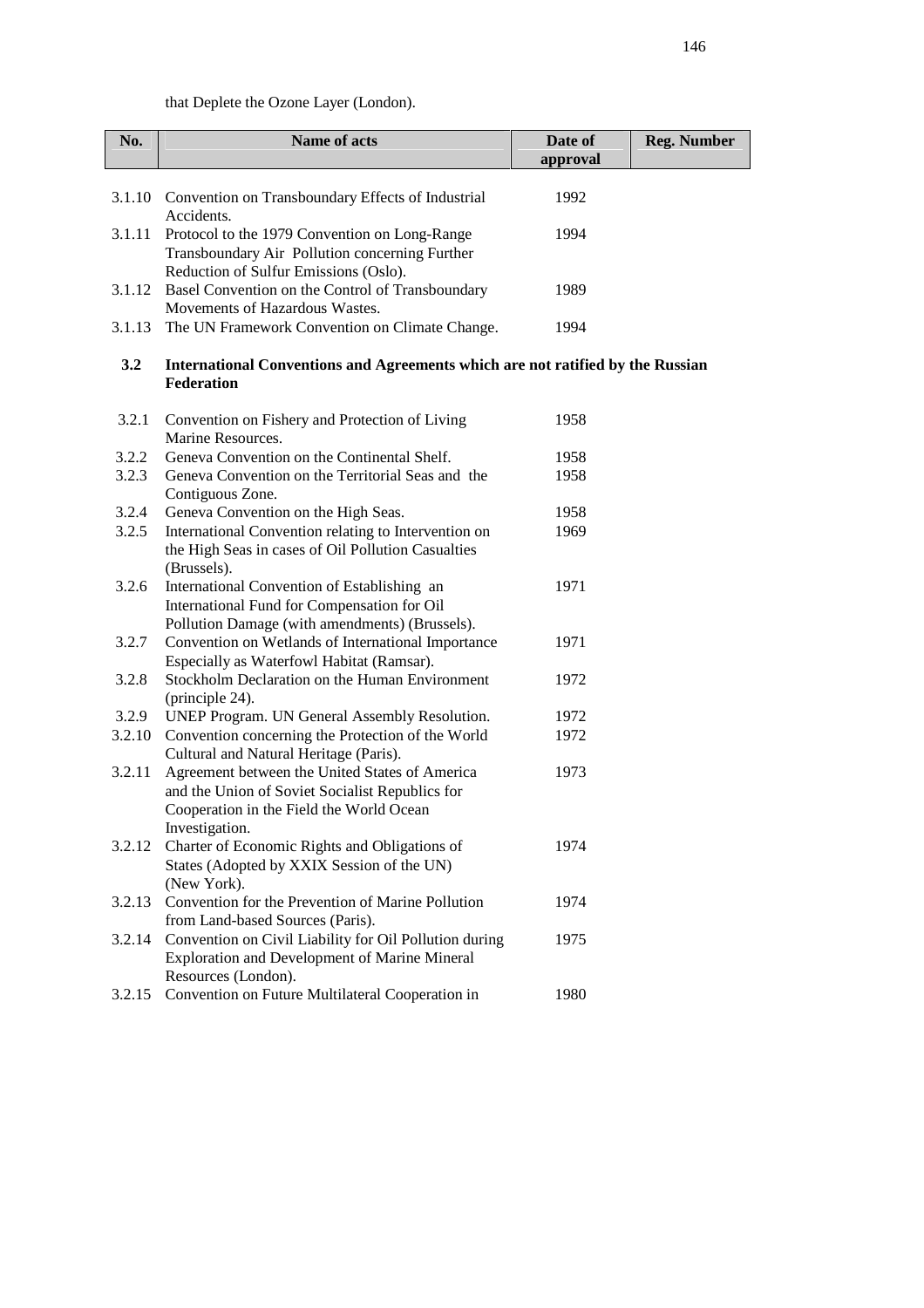| No.    | Name of acts                                                                                                                                                                                                                                           | Date of<br>approval | <b>Reg. Number</b> |
|--------|--------------------------------------------------------------------------------------------------------------------------------------------------------------------------------------------------------------------------------------------------------|---------------------|--------------------|
|        | 3.2.16 UN Convention on the Law of the Sea (Montegue<br>Bay, «Register», pp. 228-233).                                                                                                                                                                 | 1982                |                    |
|        | 3.2.17 Protocol to the Convention on Long-Range<br>Transboundary Air Pollution, 1979, concerning long-<br>term funding of the joint program of observation and<br>migration of air-pollutants on long-range distances in<br>Europe prepared in Geneva. | 1984                |                    |
| 3.2.18 | Protocol changing the Convention on Wetlands of<br>International Importance Especially as Waterfowl<br>Habitat (Paris).                                                                                                                                | 1985                |                    |
| 3.2.19 | International Convention on Oil Pollution<br>Preparedness, Response and Cooperation.                                                                                                                                                                   | 1990                |                    |
| 3.2.20 | Convention on the Protection and Use of<br>Transboundary Watercourses and International<br>Lakes.                                                                                                                                                      | 1992                |                    |
| 3.3    | <b>Documents of International Organizations</b>                                                                                                                                                                                                        |                     |                    |
| 3.3.1  | All-inclusive Plan of Global Investigation of the<br>World Ocean Pollution and Main Methodological<br>Recommendations of UNESCO. Intergovernmental<br>Oceanographic Commission.                                                                        | 1976                |                    |
| 3.3.2  | Problems of Safety in Oil Industry in the Shelf<br>Development. ILO (Geneva).                                                                                                                                                                          | 1978                |                    |
| 3.3.3  | Guiding Principles of UNEP Concerning<br>Environment Protection in Connection with Marine<br>Extraction of Useful Minerals and Drilling within<br>National Jurisdiction (Nairobi).                                                                     | 1982                |                    |
| 3.3.4  | Some Economic Aspects of Oil Spills Response<br>(International Organization on Economic<br>Cooperation and Development).                                                                                                                               | 1982                |                    |
| 3.3.5  | Products of Oil-chemistry Industry (Criteria of<br>the Environment Pollution) (WHO, Geneva).                                                                                                                                                           | 1982                |                    |
| 3.3.6  | Materials on the Environment Protection provided by<br><b>IOECD</b>                                                                                                                                                                                    | 1985                |                    |
| 3.3.7  | Montreal Guiding Principles of UNEP for the<br>Prevention of Marine Pollution from Land-based<br>Sources (Montreal).                                                                                                                                   | 1985                |                    |
| 3.3.8  | UN Program on the Environment (UNEP). A Report<br>of the Association for Collaboration with UN. (New<br>York).                                                                                                                                         | 1986                |                    |
| 3.3.9  | Montreal Protocol on Substances that Deplete the<br>Ozone Layer (Montreal).                                                                                                                                                                            | 1986                |                    |
| 3.3.10 | Guidelines for Oil Pollution Response. Part 2.                                                                                                                                                                                                         | 1988                |                    |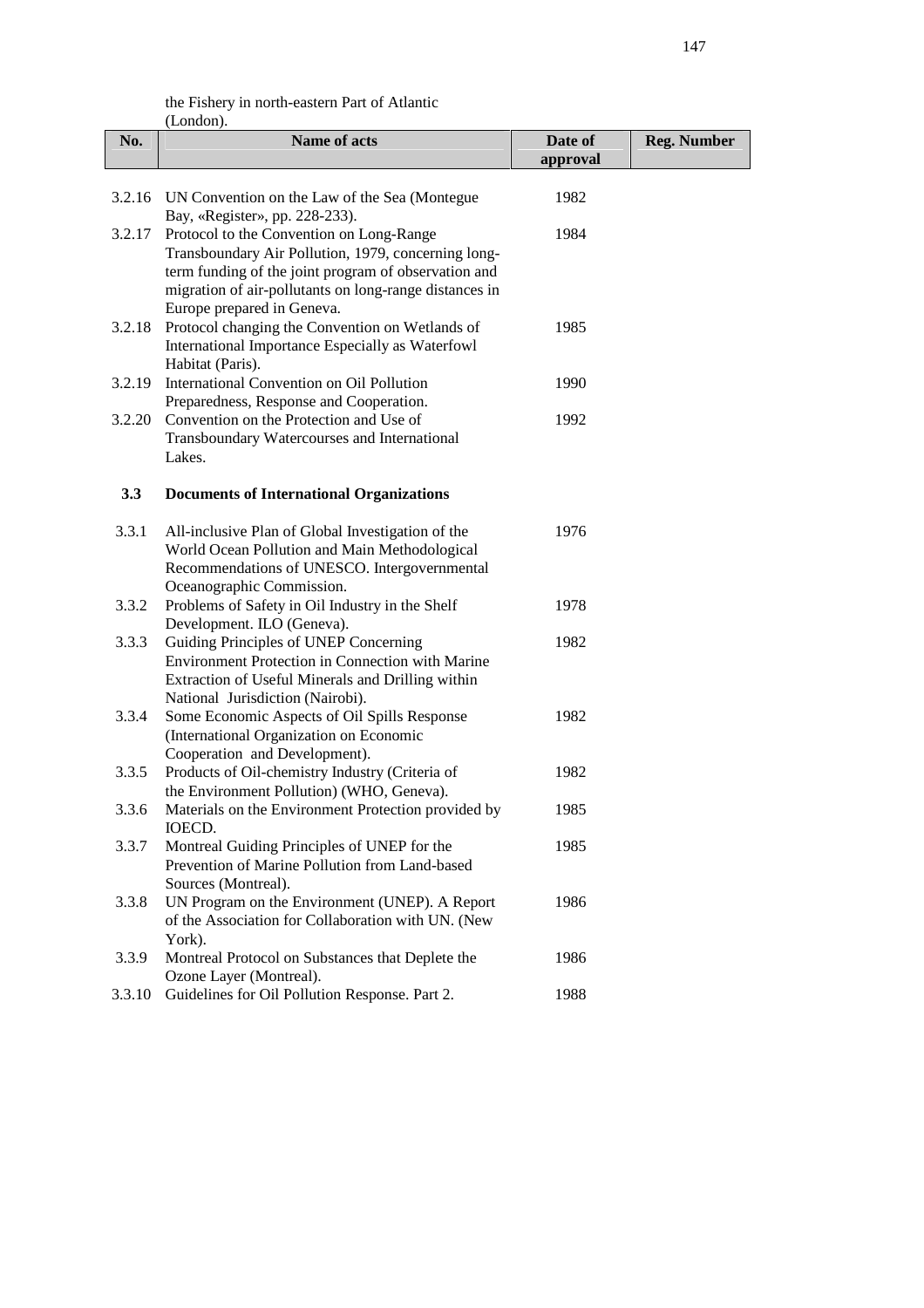| Consideration of unforeseen accidents. IMO |
|--------------------------------------------|
| (London).                                  |

| No.    | <b>Name of acts</b>                                                                                                                                  | Date of<br>approval                                                                                                                                                                                                     | <b>Reg. Number</b> |
|--------|------------------------------------------------------------------------------------------------------------------------------------------------------|-------------------------------------------------------------------------------------------------------------------------------------------------------------------------------------------------------------------------|--------------------|
| 3.3.11 | Prospects of the Environment to 2000 and in Future.                                                                                                  | 1988                                                                                                                                                                                                                    |                    |
| 3.3.12 | (IOECD).                                                                                                                                             | 1989                                                                                                                                                                                                                    |                    |
|        | Post-design analysis in EIA. EEC UN (New York).                                                                                                      | 1991                                                                                                                                                                                                                    |                    |
|        | Habitat. EEC UN (Geneva).                                                                                                                            | 1991                                                                                                                                                                                                                    |                    |
| 3.4    | <b>Intergovernmental Agreements</b>                                                                                                                  |                                                                                                                                                                                                                         |                    |
| 3.4.1  | Agreement between the Government of Finland and<br>the Government of the Russian Federation on                                                       | Apr. 21.1992                                                                                                                                                                                                            |                    |
| 3.4.2  | Agreement between the Government of Norway and<br>the Government of the Russian Federation on<br>cooperation in the field of environment protection. | Aug. 03.1992                                                                                                                                                                                                            |                    |
| 3.4.3  | Agreement between the Government of the Kingdom<br>of Sweden and the Council of Ministers -<br>Government of the Russian Federation on               | Feb. 02.1993                                                                                                                                                                                                            |                    |
|        |                                                                                                                                                      | UNESCO Program. Environment (Nairobi).<br>Economic Levers for the Environment Protection<br>3.3.13<br>3.3.14 International Policy on Estimation of the Impact on<br>cooperation in the field of environment protection. |                    |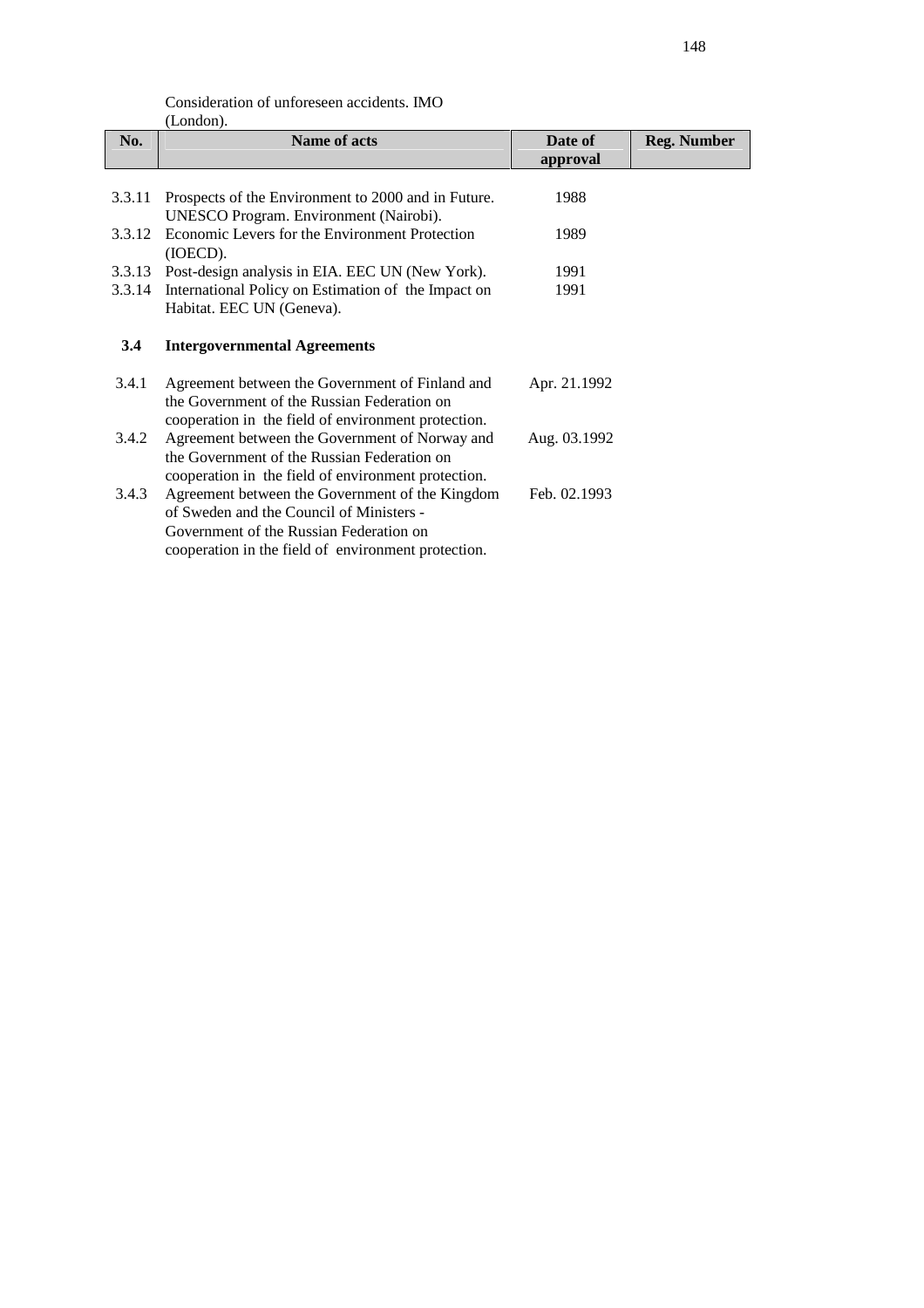## **Attachment 2**

## **Legal Documents System for Marine Oil and Gas Operations section (Safety and Environment Protection) (LDS MOGO)**

| No.              | Contents of documents, subject of regulation                                                                                                                                                             |  |
|------------------|----------------------------------------------------------------------------------------------------------------------------------------------------------------------------------------------------------|--|
| $\mathbf{1}$     | <b>General statements</b>                                                                                                                                                                                |  |
| 1.1              | Marine oil and gas production. General terms and definitions.                                                                                                                                            |  |
| $\overline{1.2}$ | General requirements for safety and environment protection in marine oil and gas<br>operations.                                                                                                          |  |
| 1.3              | Requirements for stages, preparation, submitting and approval of technological,<br>design and operational documentation during exploration, completion and<br>development of marine hydrocarbons fields. |  |
| 1.4              | Technological documentation. Stages of design, submitting and approval.                                                                                                                                  |  |
| 1.5              | Design documentation for development of oil and gas fields.                                                                                                                                              |  |
| 1.6              | Design documentation for installations on oil and gas fields.                                                                                                                                            |  |
| 1.7              | Production documentation. The mandatory requirements<br>for<br>contents<br>and<br>composition.                                                                                                           |  |
| 1.8              | Requirements for industrial safety. General statements.                                                                                                                                                  |  |
| 1.9              | Environmental safety and environmental protection. General statements.                                                                                                                                   |  |
| 1.10             | Requirements for labor protection during marine oil and gas fields development.<br>General statements.                                                                                                   |  |
| 1.11             | Engineering investigations for designing of marine stationary installations for oil<br>and gas production.                                                                                               |  |
| 1.12             | Navigation and hydrometeorological provision of marine oil and gas activities.                                                                                                                           |  |
| 1.13             | The list of legal documents for ensuring safety regime during operations on<br>exploration and development of marine hydrocarbons fields.                                                                |  |
| $\overline{2}$   | Environmental safety and environment protection                                                                                                                                                          |  |
| 2.1              | Requirements for environmental safety and environment protection during<br>development of marine hydrocarbon fields.                                                                                     |  |
| 2.2              | Environmental requirements and terms of competition and leasing agreements for<br>the permitting of marine oil and gas field development.                                                                |  |
| 2.3              | Environmental justifications and environment impact assessments (EIA) during<br>exploration and development of marine hydrocarbons fields.                                                               |  |
| 2.4              | Requirements for development of the «Environment Protection» section in designs<br>for conducting of exploratory drilling on marine hydrocarbon fields.                                                  |  |
| 2.5              | Requirements for development of the «Environment Protection» section included in<br>the Feasibility Study (Designs) for marine oil and gas fields development.                                           |  |
| 2.6              | Requirements for development of the «Environment Protection» section included in                                                                                                                         |  |

 $\overline{\mathsf{I}}$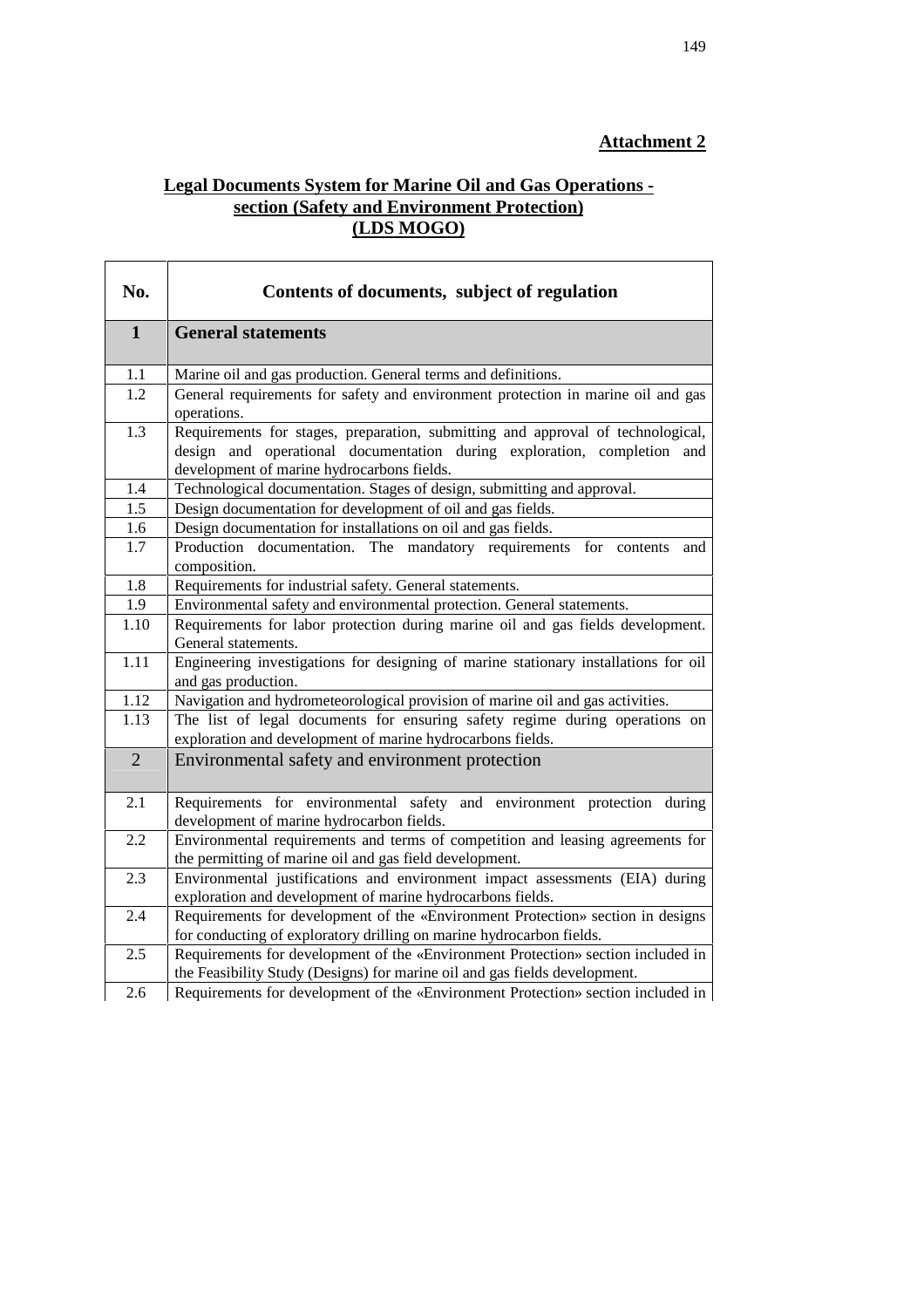|                         | technological designs (schemes) for marine oil and gas development.                                                                                                                                                                                                                                                 |
|-------------------------|---------------------------------------------------------------------------------------------------------------------------------------------------------------------------------------------------------------------------------------------------------------------------------------------------------------------|
| 2.7                     | Rules for water protection during marine oil and gas operations in inner marine<br>waters and territorial sea of the Russian Federation.                                                                                                                                                                            |
| 2.8                     | Rules for water protection during marine oil and gas operations on the continental<br>shelf and in the exclusive economic zone of the Russian Federation.                                                                                                                                                           |
| 2.9                     | Rules for atmospheric air protection during marine oil and gas operations.                                                                                                                                                                                                                                          |
| 2.10                    | Procedure for handling wastes in marine oil and gas operations.                                                                                                                                                                                                                                                     |
| 2.11                    | Development of norms for maximum permissible discharges of pollutants into the<br>environment during exploration and development of marine oil and gas fields.                                                                                                                                                      |
| 2.12                    | Environment protection during the location and construction of installations for<br>marine hydrocarbon field development.                                                                                                                                                                                           |
| 2.13                    | Environment protection during the location and construction of marine stationary<br>structures.                                                                                                                                                                                                                     |
| 2.14                    | Interior protection during marine hydrocarbon fields development.                                                                                                                                                                                                                                                   |
| 2.15                    | Establishing an Environmental Service on enterprises and objects for exploration<br>and development of marine oil and gas fields.                                                                                                                                                                                   |
| 2.16                    | Establishing of Operational-Environmental control during exploration of marine oil<br>and gas fields.                                                                                                                                                                                                               |
| 2.17                    | Establishing of Operational-Environmental control on stationary marine structures<br>for marine oil and gas development.                                                                                                                                                                                            |
| 2.18                    | Methodology of environmental damage assessment during marine oil and gas<br>operations.                                                                                                                                                                                                                             |
| 2.19                    | Methodology of damage assessment for the fish industry during marine oil and gas<br>operations.                                                                                                                                                                                                                     |
| $\overline{\mathbf{3}}$ | <b>Industrial safety</b>                                                                                                                                                                                                                                                                                            |
| 3.1                     | The order of drafting, consideration, and confirmation of temporary technical                                                                                                                                                                                                                                       |
|                         | conditions for engineering design and equipping of marine oil and gas installations<br>for production, processing and storage.                                                                                                                                                                                      |
| 3.2                     | Classification requirements for marine stationary structures.                                                                                                                                                                                                                                                       |
| 3.3                     | Safety rules during development and exploitation of marine oil and gas fields.                                                                                                                                                                                                                                      |
| 3.4                     | Requirements for provision of fire and explosion safety for objects of marine oil and<br>gas field installations.                                                                                                                                                                                                   |
| 3.5                     | Constructive features of underwater installations and communications for marine oil<br>and gas fields.                                                                                                                                                                                                              |
|                         |                                                                                                                                                                                                                                                                                                                     |
| 3.6                     | Constructive features of oil and gas condensate storage for marine fields.                                                                                                                                                                                                                                          |
| 3.7                     | hydrocarbons for marine stationary installations.                                                                                                                                                                                                                                                                   |
| 3.8                     | installations.                                                                                                                                                                                                                                                                                                      |
| 3.9                     |                                                                                                                                                                                                                                                                                                                     |
| 3.10                    | Declaration of safety for production objects in marine oil and gas operations.<br>Analysis of dangers and risks during marine oil and gas operations.                                                                                                                                                               |
| 3.11                    | Construction features of mooring and load-unload equipment for liquid<br>Navigation provision of moorage and load-unload operations for marine stationary<br>The main regulations, methods and algorithms of quality and quantity risk analysis<br>during exploration and development of marine hydrocarbon fields. |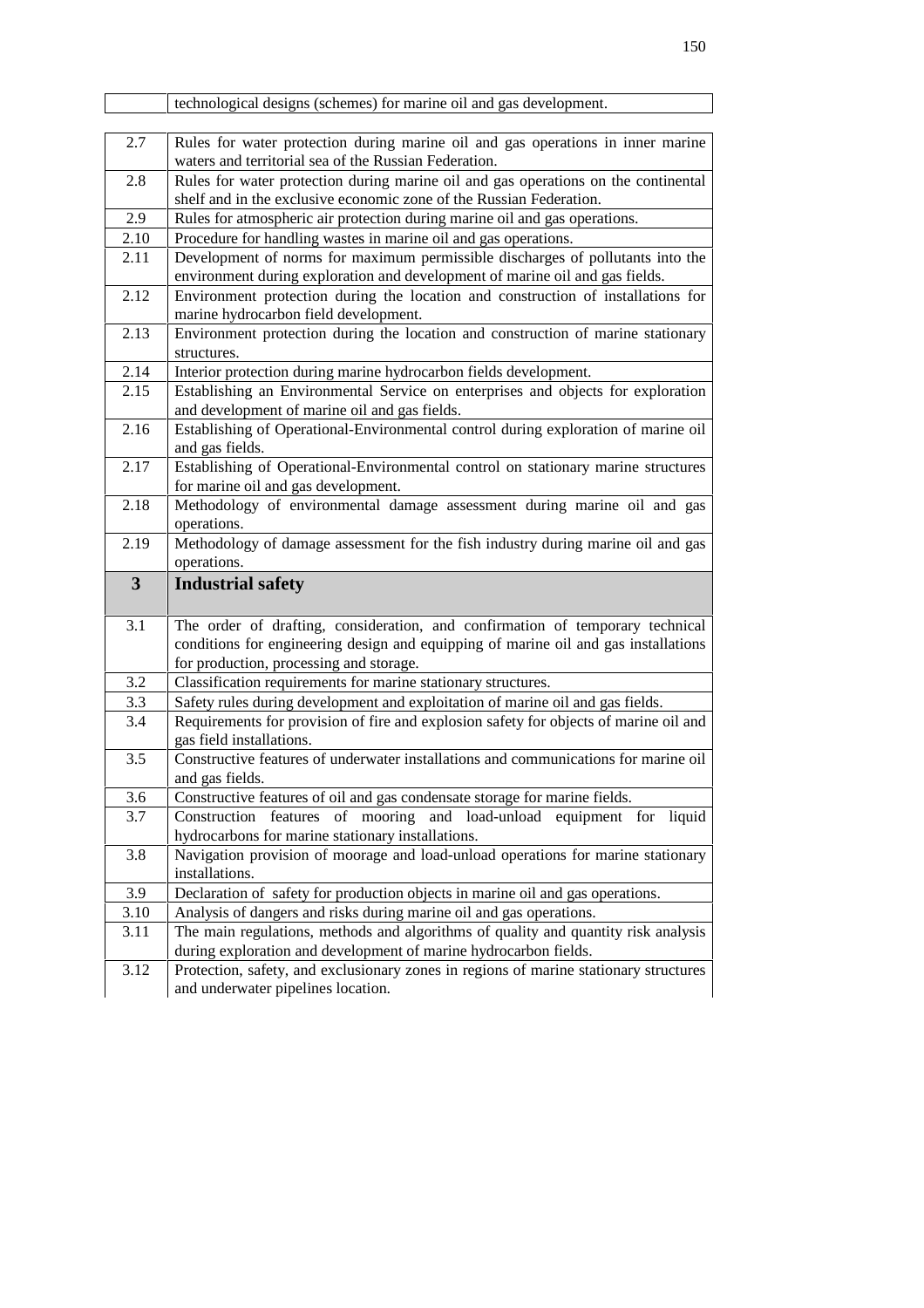| $\overline{\mathbf{4}}$ | <b>Labor protection</b>                                                                                                                                                                                   |  |
|-------------------------|-----------------------------------------------------------------------------------------------------------------------------------------------------------------------------------------------------------|--|
|                         |                                                                                                                                                                                                           |  |
| 4.1                     | Typical statute for personnel occupying objects of marine oil and gas operations.                                                                                                                         |  |
| 4.2                     | Typical rules of labor protection and rest of personnel occupying marine stationary<br>structures.                                                                                                        |  |
| 4.3                     | Hygienic norms and requirements for the work places on marine oil and gas<br>operations.                                                                                                                  |  |
| 4.4                     | Requirements for ventilation, heating and air condition systems on marine stationary<br>installations.                                                                                                    |  |
| 4.5                     | Construction features of temporary shelters on objects of marine oil and gas fields<br>development.                                                                                                       |  |
| 4.6                     | Equipping of habitable marine stationary installations by individual and collective<br>life-rescue and evacuation means.                                                                                  |  |
| $5\overline{)}$         | Preparedness and response in emergency situations                                                                                                                                                         |  |
|                         |                                                                                                                                                                                                           |  |
| 5.1                     | Methodology of the sensitivity assessment of the aquatory and coastal areas in<br>respect of oil pollution.                                                                                               |  |
| 5.2                     | Requirements for equipping of marine stationary installations with means for<br>containment and clean-up of oil spills on marine aquatories and means for<br>protection of coastlines against oil spills. |  |
| 5.3                     | Planning of rescue and environment protection measures during industrial accidents<br>and unfavorable environmental conditions.                                                                           |  |
| 5.4                     | Planning of basin and object activities for liquidation of oil spills.                                                                                                                                    |  |
| 5.5                     | Coordination of marine and coastal activities during a threat and during actual<br>marine oil spills.                                                                                                     |  |
| 5.6                     | Methodological directives for prediction of oil spill behavior.                                                                                                                                           |  |
| 5.7                     | Means for discovering and control of oil spills behavior in Arctic conditions.                                                                                                                            |  |
| 5.8                     | Means for clean-up of oil spills and coastlines protection in Arctic conditions.                                                                                                                          |  |
| 5.9                     | Definition of areas influenced by marine oil and gas production objects in<br>connection with possibility of oil spills.                                                                                  |  |
| 5.10                    | Environmental sensitivity of marine aquatories and coastal areas to influence of oil<br>spills.                                                                                                           |  |
| 5.11                    | Procedures of operations during well blow-outs and uncontrolled oil flow from<br>marine wells.                                                                                                            |  |
| 5.12                    | Establishing and spending of funds allocated for urgent measures to liquidate oil<br>spills.                                                                                                              |  |
| 5.13                    | Requirements for financial provision of emergency measures and rehabilitative-<br>restoration activities in case of emergency oil spills.                                                                 |  |
| 6                       | <b>Organizational-directive documents</b>                                                                                                                                                                 |  |
|                         |                                                                                                                                                                                                           |  |
| 6.1                     | Statement on inter-branch Governmental Commission for development of marine<br>oil and gas fields.                                                                                                        |  |
| 6.2                     | Procedures of development, submission, consideration and approval of conditions<br>for nature use and environment protection during marine oil and gas operations.                                        |  |